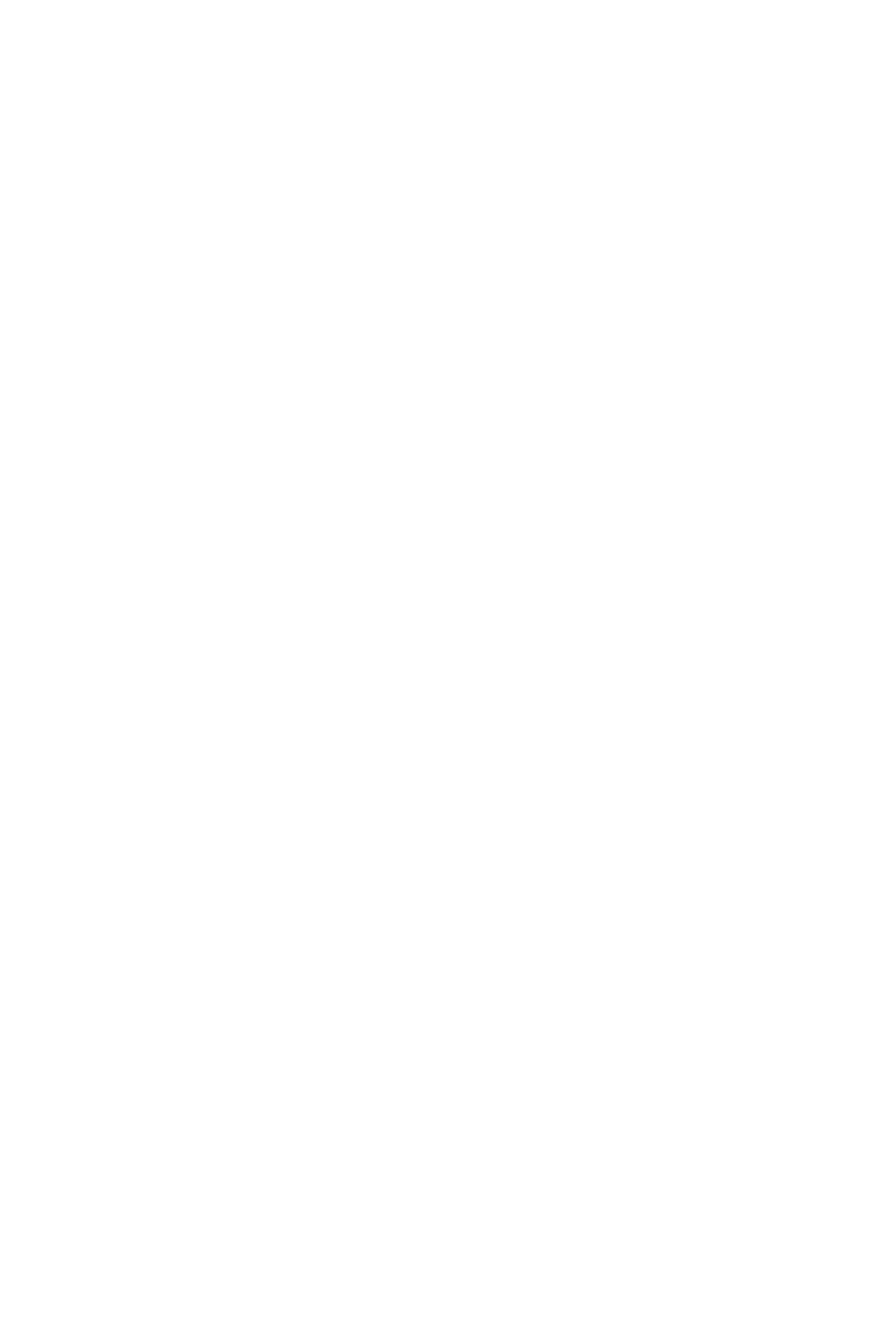**Unlocking the Garden**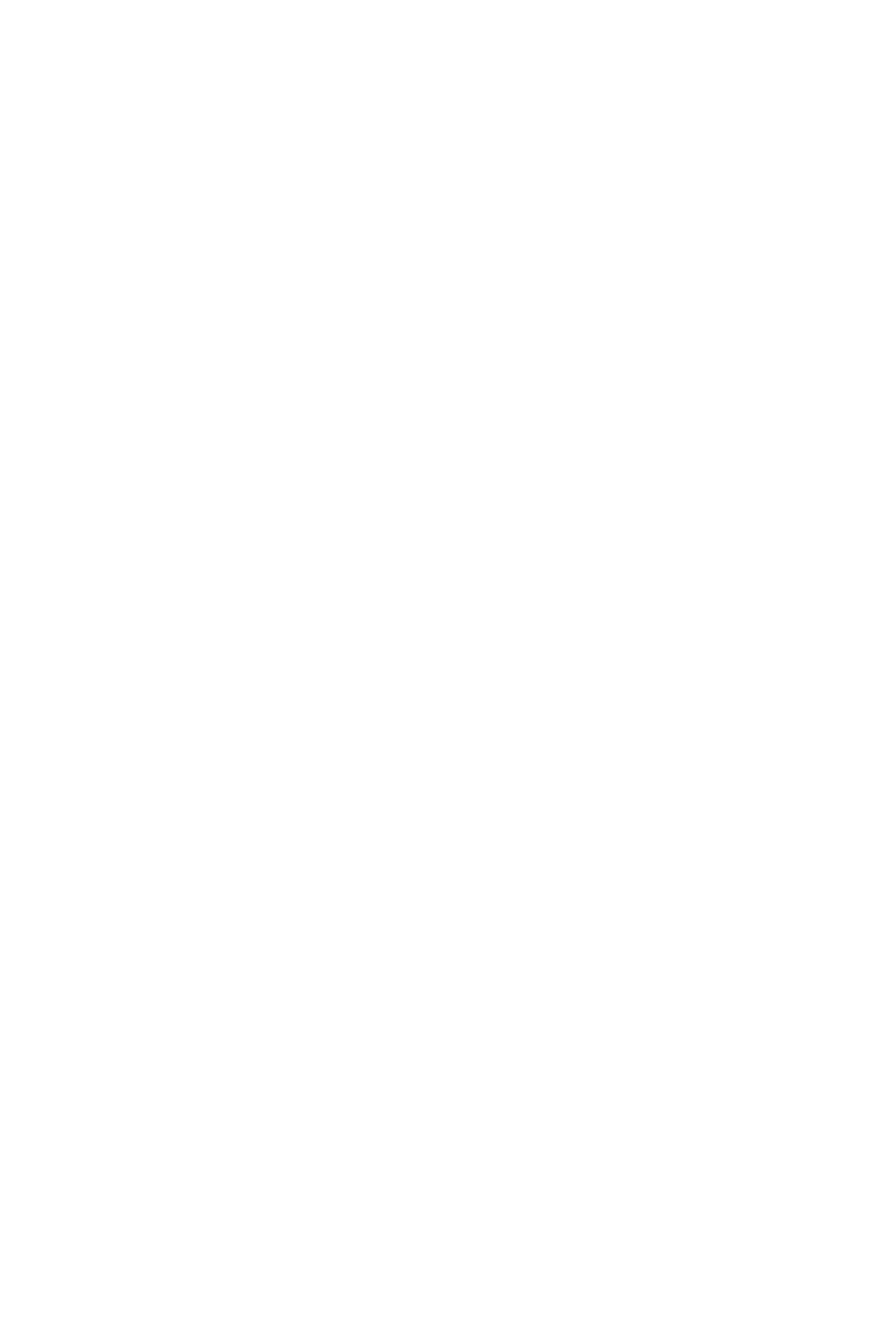# **Unlocking the Garden A Feminist Jewish Look at the Bible, Midrash and God**

**NAOMI GRAETZ**



**GORGIAS PRESS 2005**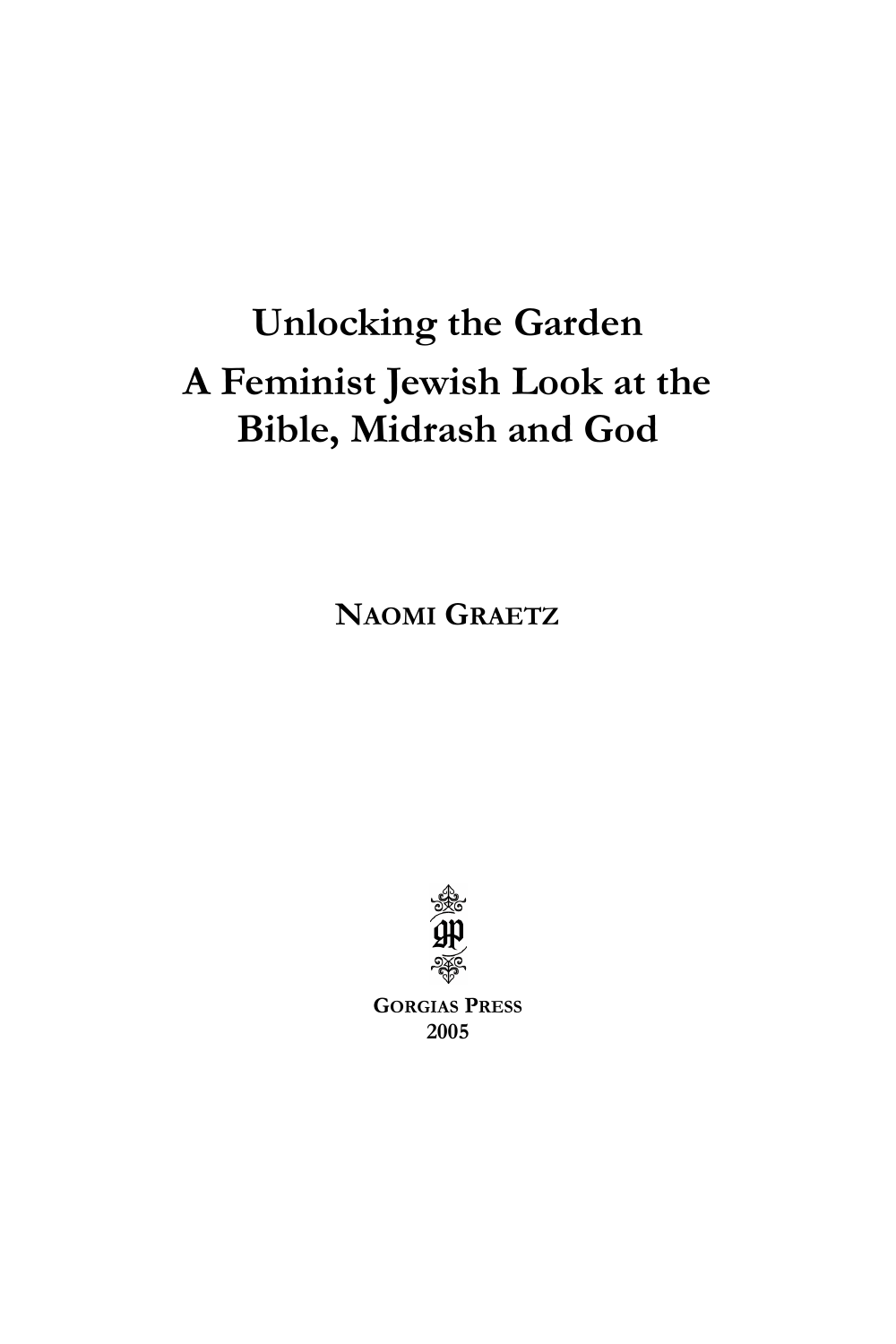First Gorgias Press Edition, 2005.

Copyright © 2005 by Gorgias Press LLC.

All rights reserved under International and Pan-American Copyright Conventions. Published in the United States of America by Gorgias Press LLC, New Jersey.

#### **ISBN 1-59333-058-8**



GORGIAS PRESS 46 Orris Ave., Piscataway, NJ 08854 USA www.gorgiaspress.com

Printed and bound in the United States of America.

Library of Congress Cataloging-in-Publication Data

Graetz, Naomi, 1943- Unlocking the garden : a feminist Jewish look at the Bible, midrash and God / Naomi Graetz.— 1st Gorgias Press ed. p. cm. Includes bibliographical references. ISBN 1-59333-058-8 1. Bible. O.T.—Feminist criticism. 2. Feminism—Religious aspects— Judaism. 3. Women in the Bible. I. Title. BS1199.W7.G73 2005 296.3'082—–dc22

2004022873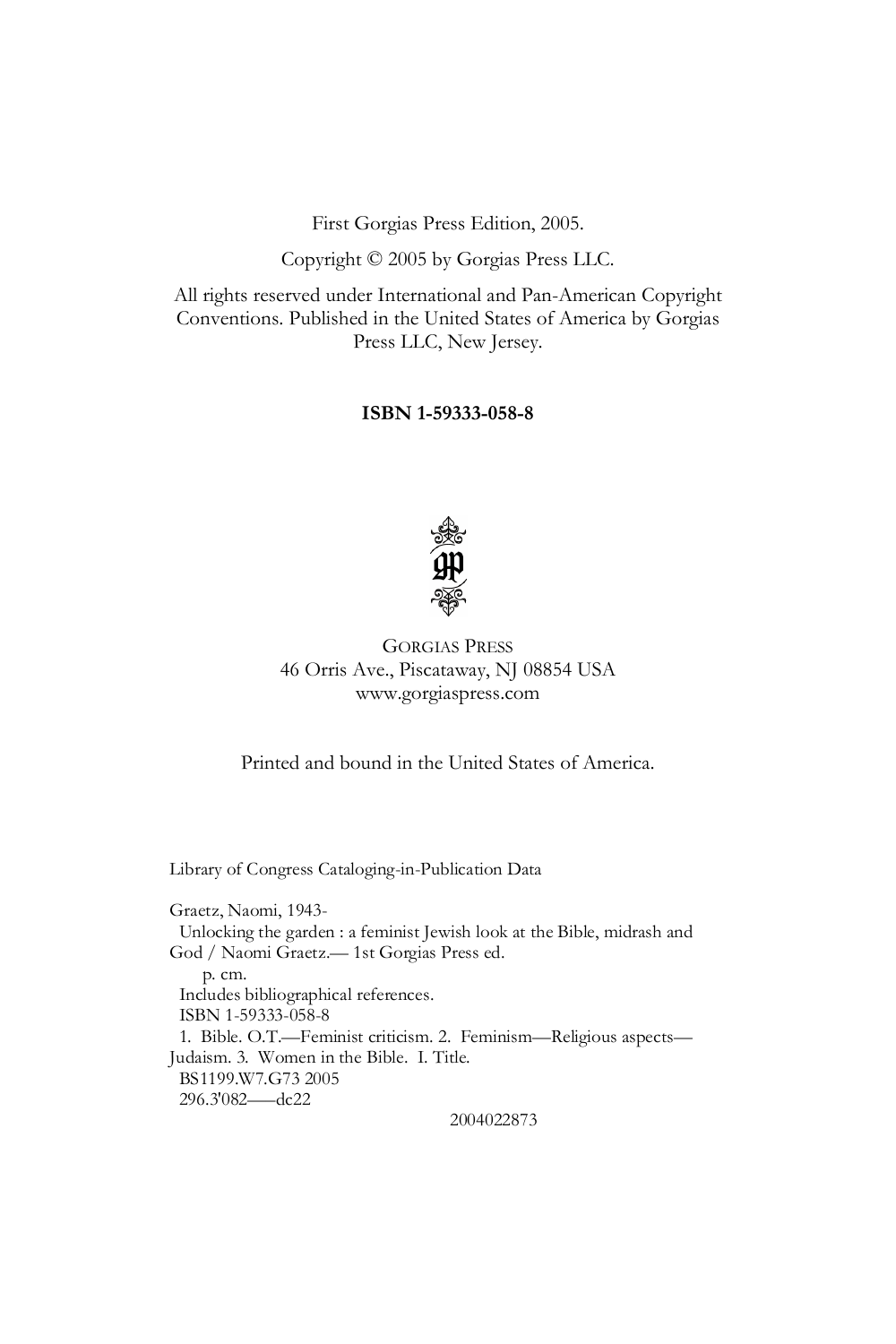## היושבת בגנים חברים מקשיבים לקולך השמיעיני.

## "My friends who sit in the gardens of Omer listen to my voice and encourage me to speak out." (adapted from Song of Songs 8.13)

Thou that dwellest in the gardens, the companions hearken for thy voice: cause me to hear it. R. Nathan said in the name of R. Aḥa: God is like a king who was angry with his servants and threw them into prison. He then took all his officers and servants and went to listen to the song of praise which they were chanting. He heard them saying: 'Our lord the king, he is the object of our praise, he is our life; we will never fail our lord the king.' He said to them: "My children raise your voices, so that the companions who are by you may hear.'… The word 'companions' denotes the ministering angels—and take good heed that ye do not hate one another nor be jealous of one another, nor wrangle with one another, nor shame one another."… Bar Kappara said: Why are the ministering angels called companions? Because there is among them no enmity nor jealousy nor hatred nor quarrelling nor heresy nor altercation (*Song of Songs Rabba*, 7:13).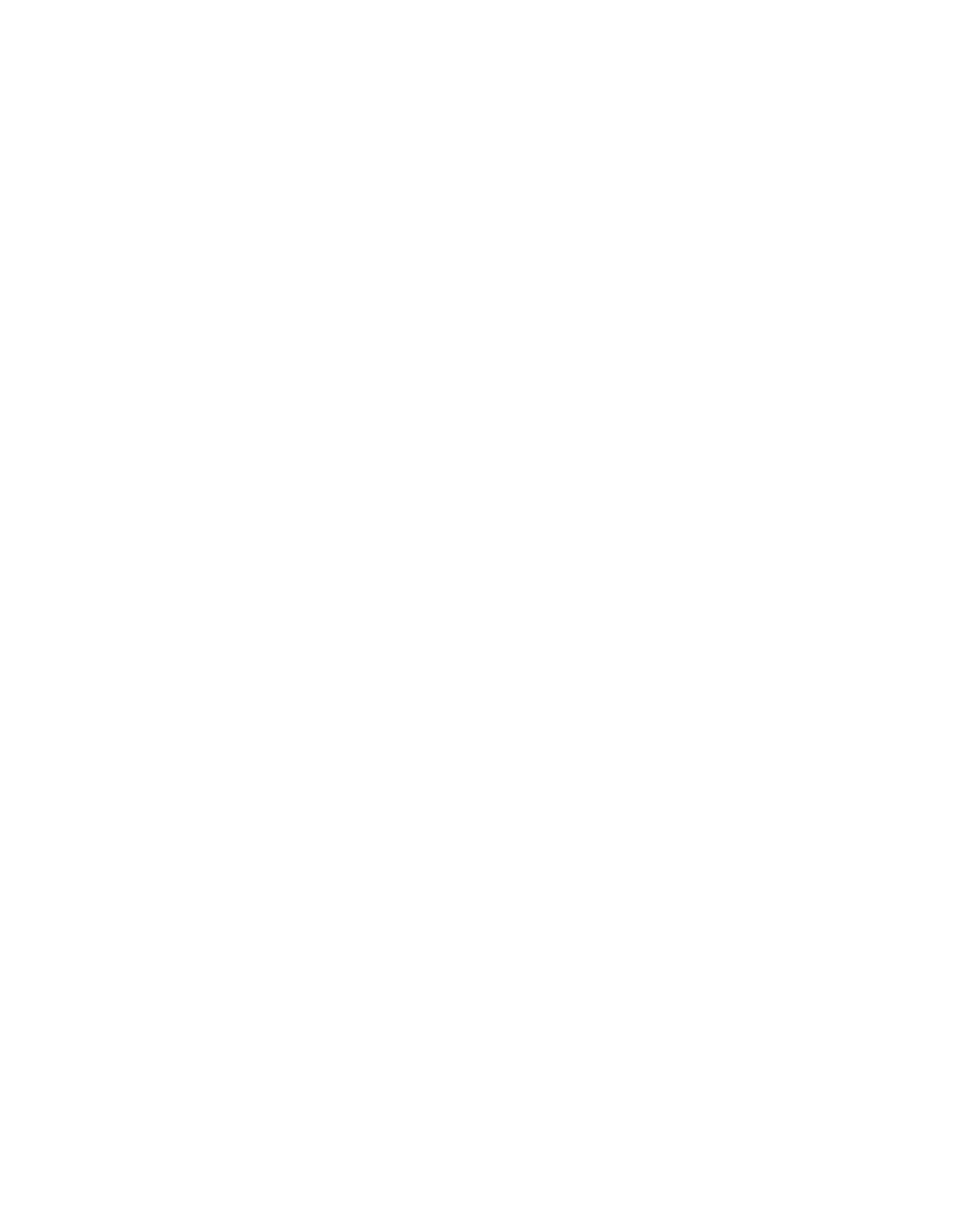# **CONTENTS**

| A Feminist Jewish Interpretation Of The Bible 3                                    |
|------------------------------------------------------------------------------------|
|                                                                                    |
|                                                                                    |
|                                                                                    |
|                                                                                    |
| God Is To Israel As Husband Is To Wife:                                            |
|                                                                                    |
|                                                                                    |
|                                                                                    |
| The Barrenness Of Miriam:<br>A Midrash On The Haftara Of Ki Tetzeh (Isaiah 54) 127 |
|                                                                                    |
|                                                                                    |
| Modern Midrash Unbound:                                                            |
|                                                                                    |
|                                                                                    |
|                                                                                    |
|                                                                                    |
|                                                                                    |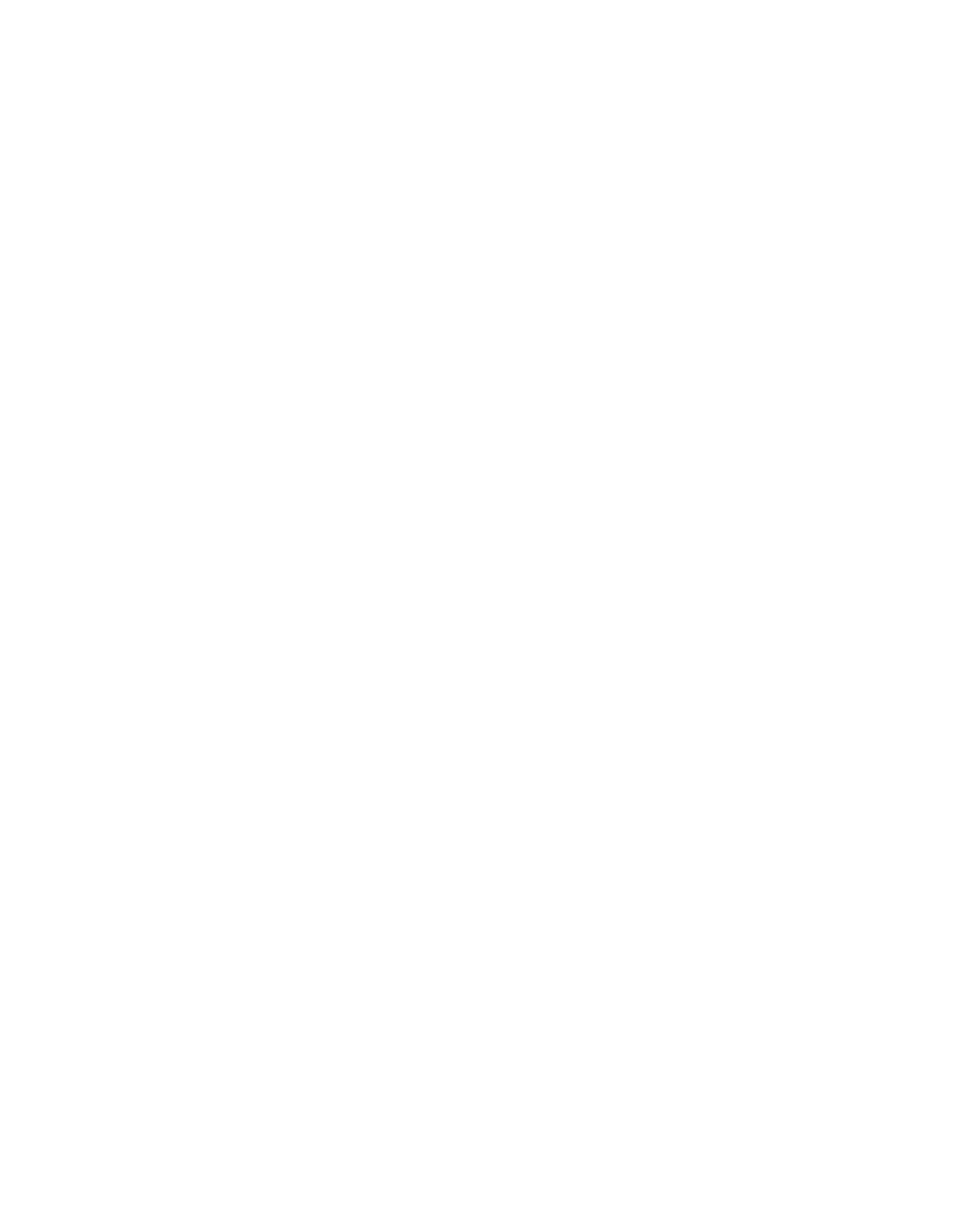# **CREDITS**

Several of the articles in this book have appeared in various versions in periodicals and edited collections.

- "Miriam, Guilty or Not?" *Judaism* 40:2 (Spring 1991): 184-192. Reprinted as "Did Miriam Talk Too Much?" in Athalya Brenner (ed.), *A Feminist Companion to Exodus to Deuteronomy* (Sheffield UK: Sheffield Academic Press, 1994): 231-242. Reprinted in Rebecca Schwartz (ed.), *All the Women Followed Her* (Mountain View, CA: Rikudei Miriam Press, 2001): 142- 155.
- "Akeda Revisited," *Judaism* (Summer 1991): 322-323. Reprinted in Naomi Graetz, *S/He Created Them: Feminist Retellings of Biblical Stories* (Chapel Hill, NC: Professional Press, 1993).
- "The Haftara Tradition and the Metaphoric Battering of Hosea's Wife," *Conservative Judaism* (Fall 1992): 29-42. Reprinted as "God is to Israel as Husband is to Wife," in Athalya Brenner (ed.), *A Feminist Companion to the Latter Prophets* (Sheffield UK: Sheffield Academic Press, 1995): 126-145. Also as "A Prophetic Metaphor: God is to Israel as Husband is to Wife— The Metaphoric Battering of Hosea's Wife," in Naomi Graetz, *Silence is Deadly: Judaism Confronts Wifebeating* (Northvale, NJ: Jason Aronson, 1998): 35-52.
- "Dinah the Daughter," in Athalya Brenner (ed.), *A Feminist Companion to Genesis* (Sheffield UK: Sheffield Academic Press, 1993): 306-317.
- "Feminist Jewish Reconstruction of Prayer," *At The Crossroads*, 4 (June 1994): 43-45.

<sup>&</sup>quot;Jerusalem the Widow," *Shofar* 17:2 (Winter 1999): 16-24.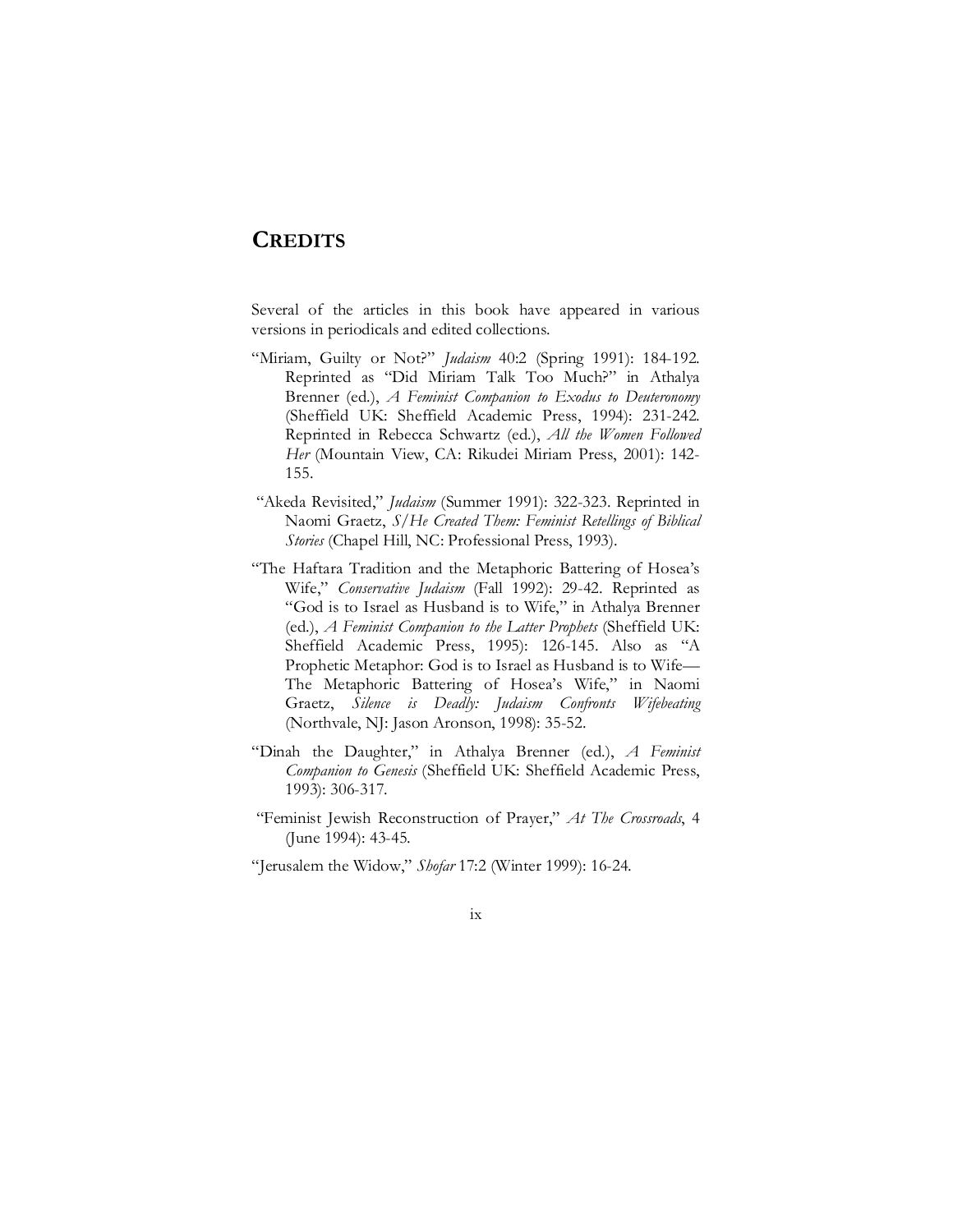- "Is *Kinyan* Only a Metaphor? Metaphor and Halakha: The Metaphor of *Kinyan*," in Brad Horowitz (ed.), *Proceedings of the Rabbinical Assembly, Ninety-Eighth Annual Convention* Volume LX (New York: Rabbinical Assembly, 2000): 175-186.
- "Response to Popular Fiction and the Limits of Modern Midrash," *Conservative Judaism* 54:3 (Spring 2002): 106-110.
- "A Passover Triptych," in Sharon Cohen Anisfeld, Tara Mohr, Catherine Spector (eds.), *The Women's Seder Sourcebook* (Woodstock, VT: Jewish Lights Publishing, 2003): 164-166.
- "A Midrashic Lens on Biblical Women: A Review Essay," *Conservative Judaism* (Winter, 2004): 77-85.
- "Will the Real Hagar Stand Up," *Hagar: International Social Science Review* 4:1-2 (2003): 203-213.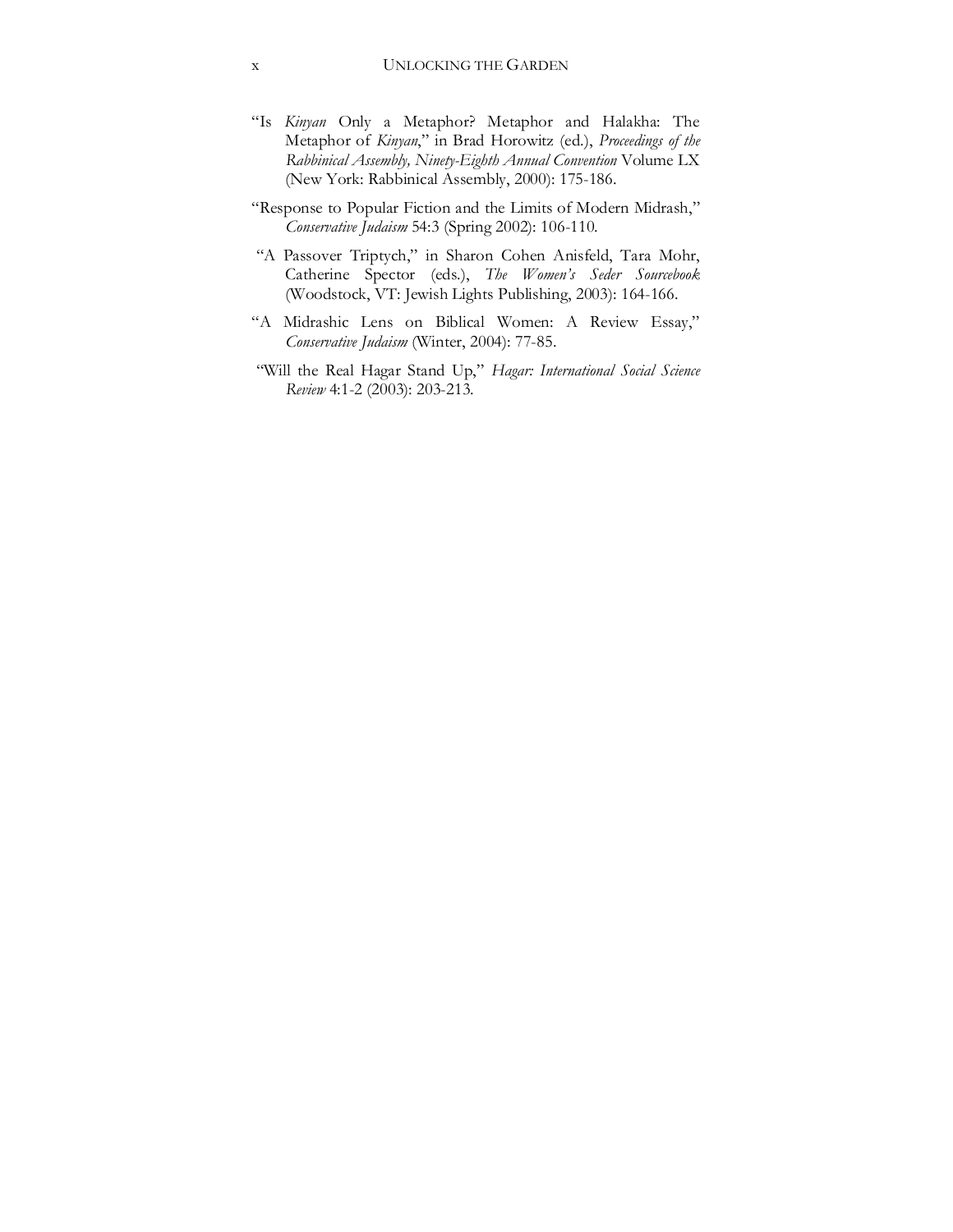# **PREFACE**

 $\overline{a}$ 

What does it mean to be a Feminist Jew who is unlocking the garden? To help myself answer the question I turned to the Internet and searched for the words 'Feminist Jew' and 'Jewish Feminist' to see if I could find a clear distinction between the two terms. I found 7,360 entries for the latter and 51 entries for the former. Clearly the more common usage is the latter and in describing myself as a feminist Jew I am making a statement. I tried to distinguish between the two terms. I think it is a matter of priorities, though many would no doubt disagree with me. I have been told by Jewish feminists that they are not sure what they would do if their Jewishness and Feminist agendas were engaged in mortal combat. It has often been the experience of Jewish feminists that when national, ethnic, religious concerns are at stake, all women are expected to rally around the flag and "momentarily" put aside their own agendas for the sake of commitment and loyalty to their group. I often feel this tug, but have come to terms with it—and possibly may be accused of being a traitor to the cause.

What is the garden that this feminist Jew is engaged in unlocking? Alicia Ostriker shares with us: "If the Bible is a flaming sword forbidding our entrance to the garden, it is also a burning bush urging us toward freedom. It is what we wrestle with all night and from which we may, if we demand it, wrest a blessing."1

It is my impression that feminists are now going through less of a wrestling stage―that there is more conciliation and that the inchoate anger of the 70s and 80s (when we were all discovering how "bad" patriarchal texts were for women) is now being channeled into a forum where we ask: "so…what can we

<sup>1</sup> Alicia Suskin Ostriker, *Feminist Revision and the Bible* (Cambridge, MA: Blackwell 1993): 86.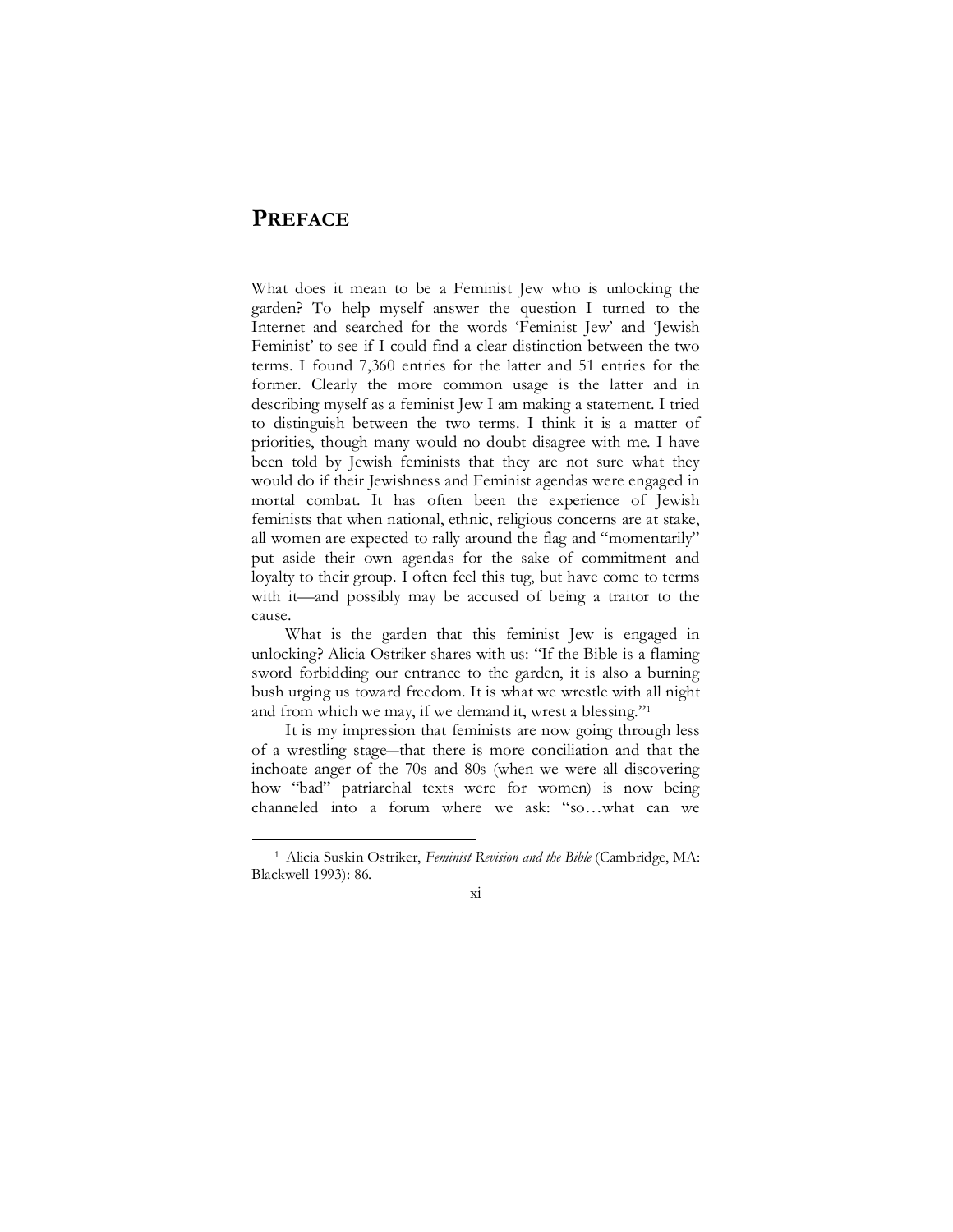constructively do with all this anger?" Jewish texts were home to me before I grew into feminism. Yet I became equally committed to Jewish and Feminist teaching, and was never prepared to give up on Judaism. My approach was always to "reclaim" the texts. One way I made these texts mine was to read unconventionally, against the grain. In his commentary on Song of Songs, Rashi says that *gan na-ul* (the locked garden) refers to the modesty of the daughters of Israel, who don't engage in forbidden sexual activity. Instead of seeing these women as wearing some form of chastity belt I decided to widen the net and think metaphorically as to what is inside these gardens (and orifices) that women are told to guard so carefully. Not only are they to cross their legs so that nothing gets in, but their mouths are also to be stuffed and silenced so that nothing comes out. I rebelled against this image.

The image of the garden or the *pardes* in which we plant seeds, then add water and fertilizer until the seeds flower, is more congenial to me. The *pardes* is what was taken away from humanity because God was threatened by knowledge. The *pardes* is the place to which we often aspire to return and then burn our hands in the process of unlocking and re-entering what has been closed to us for so long.

This lasting image of forbidden fruit from the garden is found in the Talmud and Midrash2 about the four sages who entered the *pardes* (garden).

> Ben Azzai peered into the mysteries and became demented; Ben Zoma looked and died; Elisha b. Abuya [or *Aḥer*] "lopped off the branches," i.e. defected and apostatized; R. Akiba, came in peace and left in peace, i.e. departed unhurt. Of him it is said, *The King*  [metaphorically God] *has brought me into his chambers* (Song of Songs 1.4).

Feminists are often accused of "lopping off the branches." I grew into feminism using the lens of Judaism as a guide. When I am confronted with a conflict between my feminism and Judaism, I very often will push as far as I can go, but will not abandon my Jewishness, even if I cannot resolve an issue to my feminist satisfaction. Thus in my academic writings I continue to challenge

<sup>2</sup> *B. Hagiga* 14b; *Song of Songs Rabba* I.4:1. In the Talmud the names of Ben Azzai and Ben Zoma are reversed.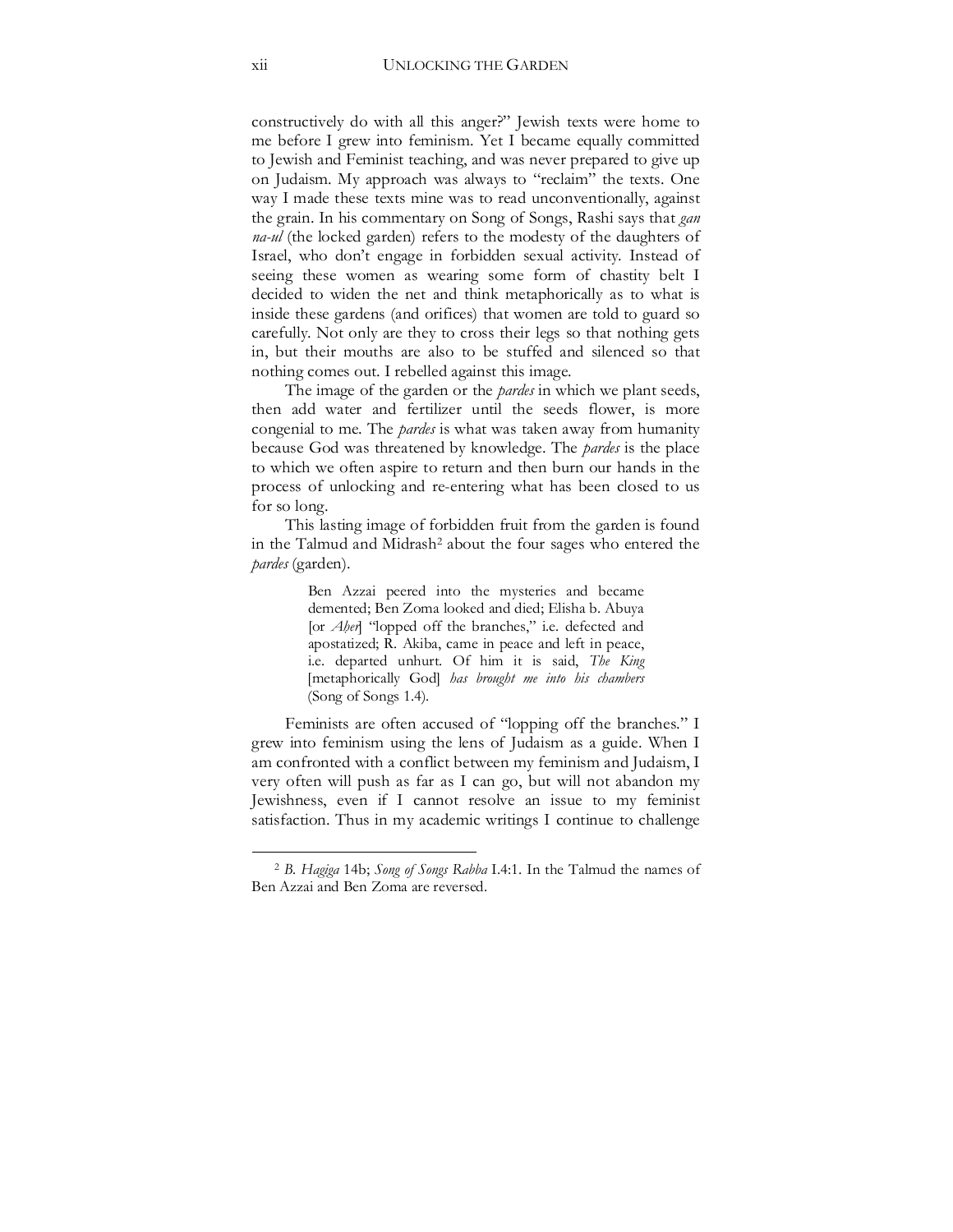#### PREFACE xiii

the traditional approach to our canonical literature, but have not abandoned ship. I situate myself between those who come in peace without asking questions and those who flex and bend the branches.

Being a feminist (religious) Jew in Israel is even more of a problem. Feminism is still an "F" word in Israel. To feminists in Israel, being a religious Jew (or identifying as a Jew rather than as an Israeli) is equated with sleeping with the enemy. Since I am affiliated with the Masorti branch of Judaism I do not have an outlet for my views in the new wave of feminism in modern Orthodoxy. Finally, since I have chosen not to become a rabbi, I do not necessarily fit into, or represent, the official line of my own movement. Thus I often experience the sense of being unwelcome in many groups either because of my affiliations or the lack of credentials.

I began to look at midrash from an academic perspective by chance. I wanted to share my midrashim at a conference being organized by Penina Peli: *The First Jerusalem International Conference on Women and Judaism* (1986). She suggested instead that I write about what rabbinic midrash had to say about women in the Bible. Since I had just finished writing about Dinah's rape, I chose to write about "Rabbinic Attitudes towards Women: The Case of Dinah." Although the paper was first presented in Jerusalem and later in Ireland (July, 1987) at the *Third Interdisciplinary Congress on Women*, it was only published in 1993. That too was by chance, when Atalyah Brenner called to ask if she could republish my articles on Miriam and Hosea in a collection that she was editing for Sheffield Press. Over the phone I told her that I had an unpublished article about Dinah. The book was going to press soon, but since she did not need to get permission to print it, she asked me to send it to her a.s.a.p. and thus it appeared in one of her first volumes, *A Feminist Companion to the Bible*.

Most of the articles in this book have been previously published. The opening article, "A Feminist Jewish Interpretation of the Bible," was meant to be the introduction to a book entitled *Introducing Jewish Feminist Approaches To The Hebrew Bible* in a series entitled Introductions in Feminist Theology. For personal reasons, I withdrew my participation in this important series and I thank Mary Grey, one of the series editors for Sheffield Academic Press, for her forbearance, understanding and patience. Some of the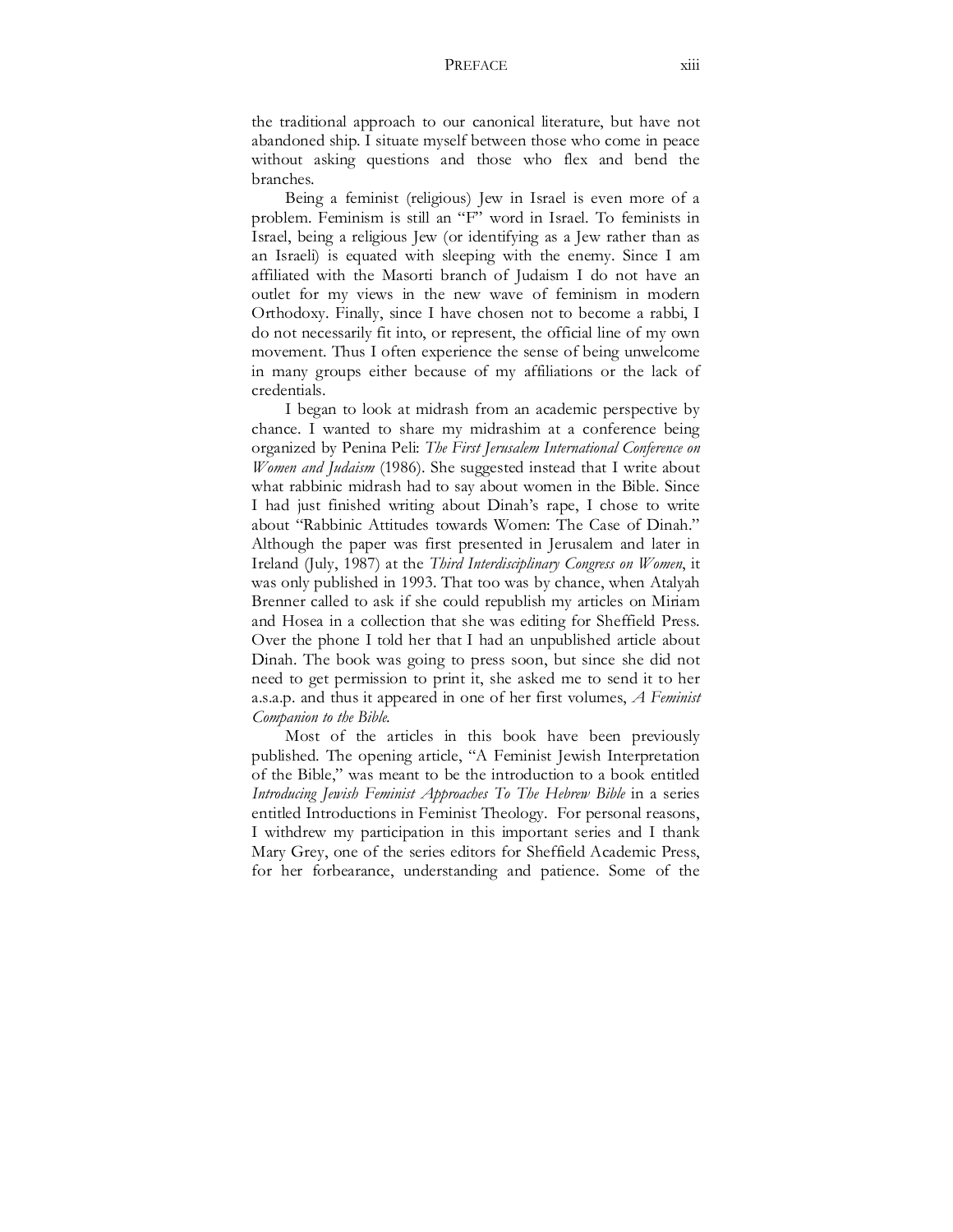articles appear in slightly different versions. Some are shorter or longer. I take full responsibility for any errors when changes have been made.

A word about the computer and technology: I must admit to the fact that I would not be a writer were it not for the ease of writing. I still remember when twenty years ago my husband brought home our first computer from Radio Shack. I was in ecstasy when I discovered the delete button and then later the cut and paste function. Fortunately for me (though not our budget), we were always the first on the block to upgrade our computers. As I moved from various models of Atari computers and on to the PCs I believed that the word processor was to me what the cuneiform block must have been to the ancients. It was my way of leaving many marks and my scratching and scribbling are much easier because of this new technology.

There are many who have contributed to my growth as a writer. There are people who have supported me, inspired me, criticized me and, worse, ignored me. It has been difficult writing from Israel (Omer no less) far away from where the action is taking place. Once e-mail became common this was somewhat alleviated. When Gorgias Press accepted my book for publication, I did not realize how painstaking and creative an editor, Lieve Teugels was going to be. We were back and forth daily. There is nothing like sending an entire book as an attachment to an editor and getting an instant reply followed by critique. When response takes more than a day, it seems endless. In the past, it was weeks or even a month until one received a snail letter of acceptance or rejection. Besides my fortune in Lieve as an editor, I would like to thank my cousin by marriage, Jim Eng, for donating his talents to make my cover so meaningful.

I have been exceedingly fortunate in having a wonderful support group of friends and family. I first came to Omer thirty years ago right after my father died in 1974—I used to smile at everyone, just in case they knew me. Omer has grown and I am less friendly, but it is still a village where all are concerned about each others' welfare. Once a year, on Memorial Day, we all gather to commemorate our fallen soldiers. I know most of the families. It is a town where I and my family have thrived. I dedicated my previous books to my parents, my husband and my family. I would like to dedicate this book to all my friends in Omer who have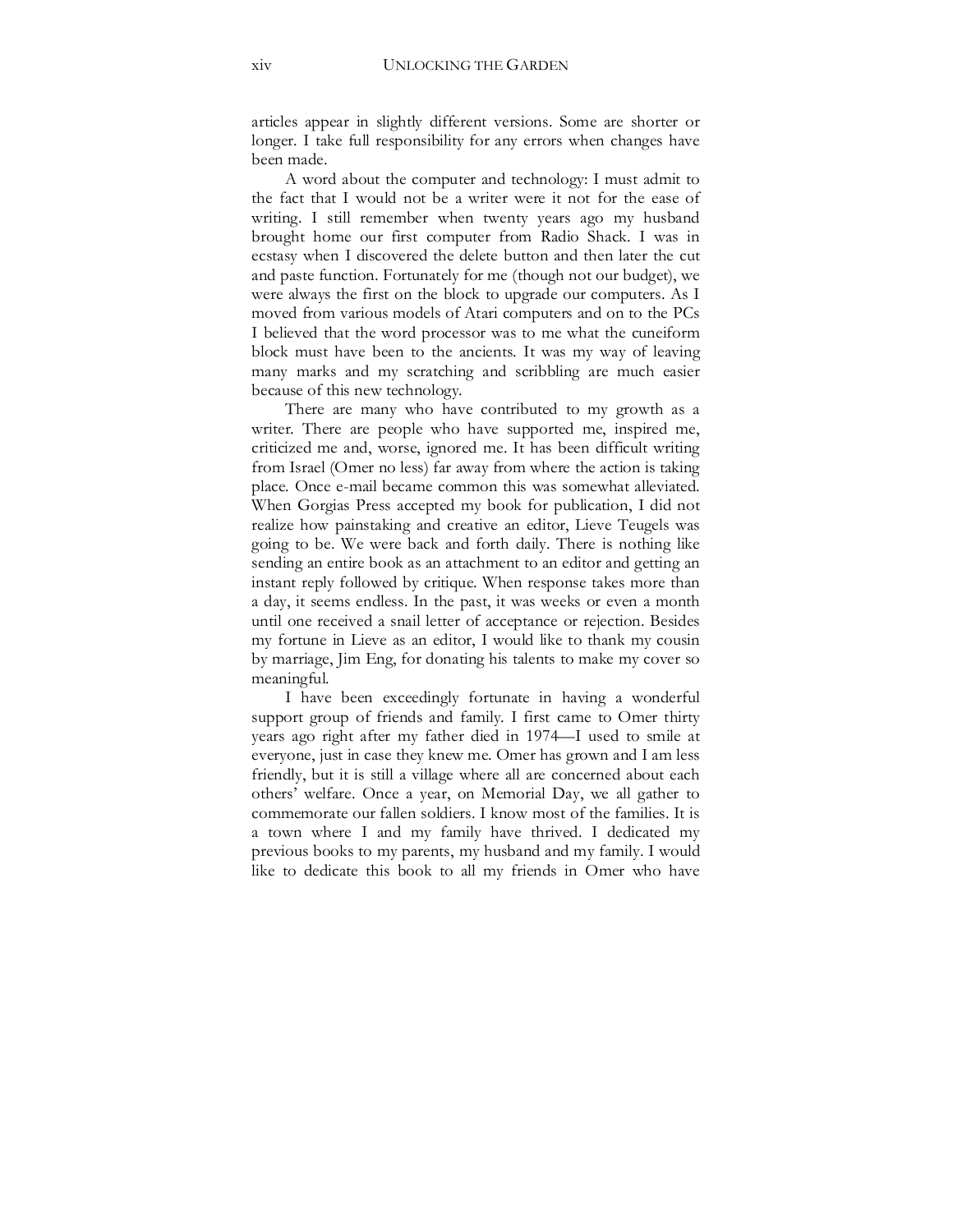sustained me through both the lean and fruitful years and who have encouraged me to unlock the garden.

Omer, February 10 2004

(The date of my father's thirty year *yahrzeit* which coincided with the birth of my third grandson Uriyah Avshalom Graetz).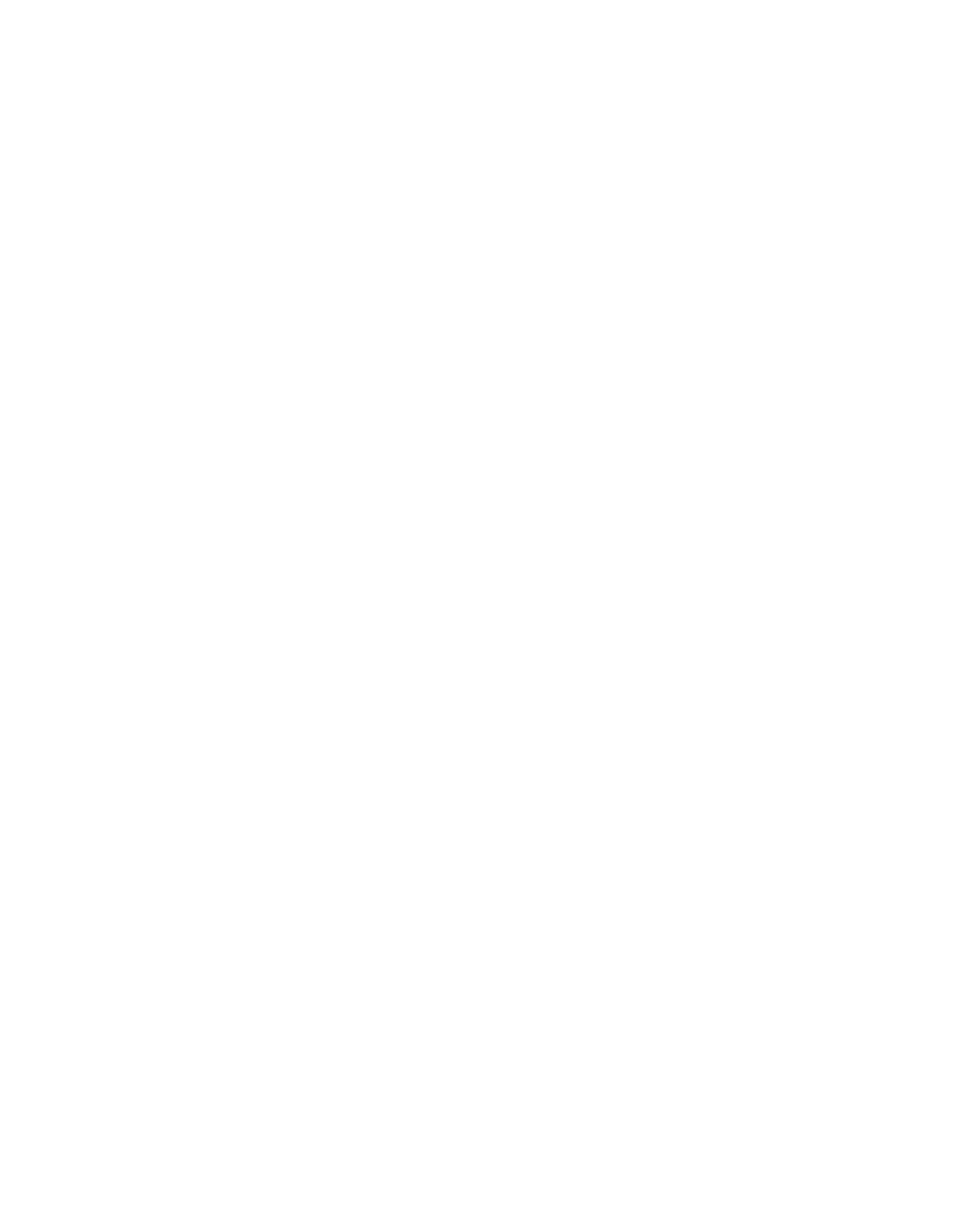# **INTRODUCTION**

 $\overline{a}$ 

The first article in this section "A Feminist Jewish Interpretation of the Bible" was originally written as the introduction to a book which I was unable to complete. In it I explore what is the state of the art of feminist Jewish interpretation of biblical texts. "Dinah the Daughter" and "Did Miriam Talk Too Much?" exemplify clearly that in rabbinic midrash there is no unanimity among the sages about biblical women and men. The same women and men are depicted as good and bad, depending on the circumstances. I demonstrate that there are certain criteria that are used to decide when a particular biblical woman is to be portrayed positively and when the same woman is to be portrayed negatively.

"Metaphors Count" and "Is *Kinyan* Only a Metaphor" stress how much our thinking about Jewish marriage is conditioned by metaphors. I suggest that there is a strong connection between ownership or purchase of women and jealousy. "The Metaphoric Battering of Hosea's Wife" deals with the danger of the marriage metaphor which describes God and Israel in an abusive husband and wife relationship. This article played an important part in my book on wifebeating.3

In "Will the Real Hagar Please Stand Up?" I show how Hagar, who is favorably treated in biblical sources, is then treated very negatively in midrashic sources. She is the battered women and also foreshadows Israel as a battered nation. The reconciliation (happy ending) is that when Abraham remarries after Sarah's death, his new wife Ketura is identical with Hagar according to the midrash. This article also hints at the political realities in Israel.

In the "Review Essay of Sisters at Sinai and Midrashic Women" I connect the academic and creative aspects of my own writing while reviewing two very important books.

<sup>3</sup> Naomi Graetz, *Silence is Deadly: Judaism Confronts Wifebeating* (Northvale, NJ: Jason Aronson, 1998): 35-52.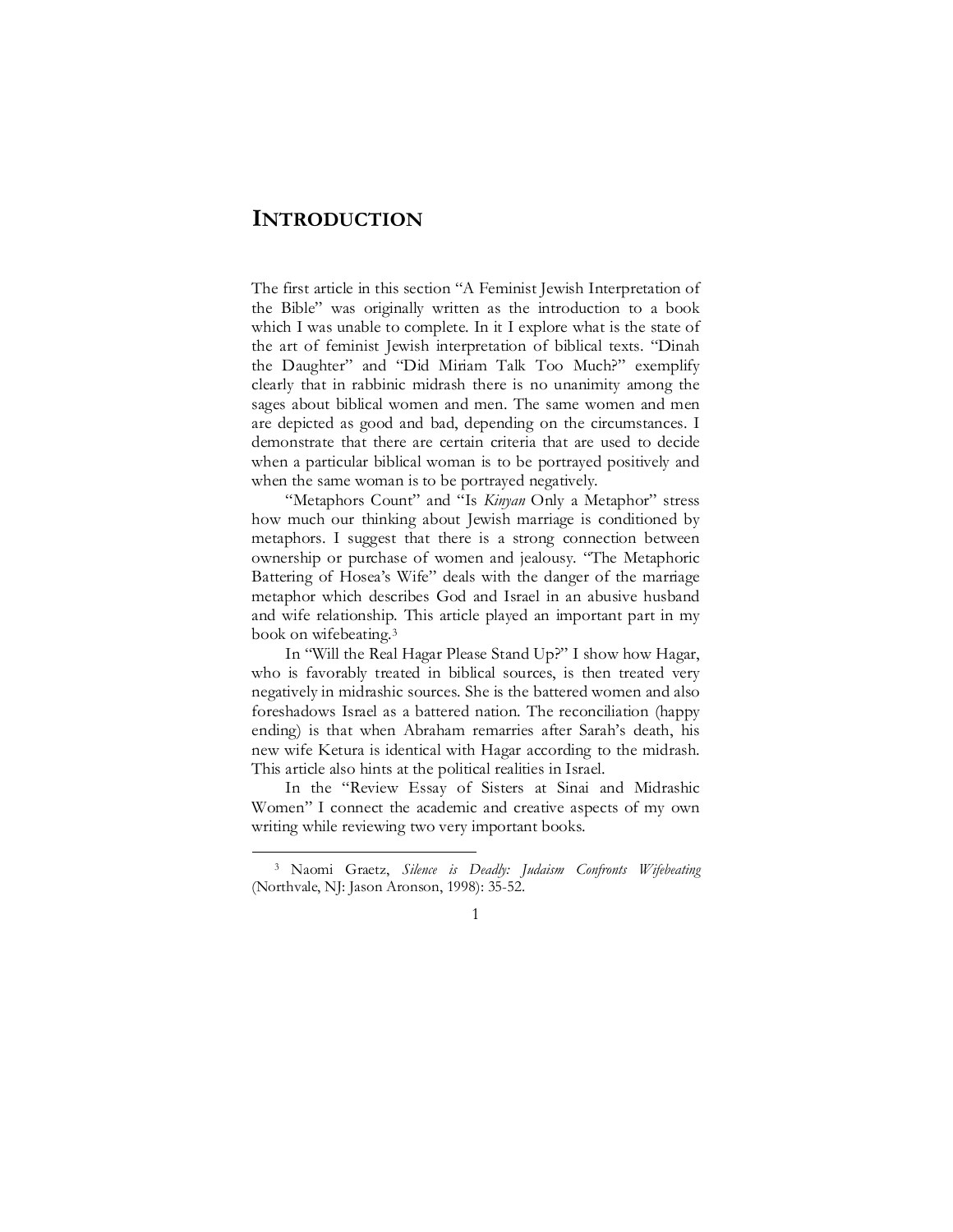Much of my writing has been inspired by holiday settings both in the home and synagogue. "Jerusalem the Widow" started out as a lesson given to the Jerusalem Rosh Ḥodesh group founded by Alice Shalvi and was given several times at different venues on the Ninth of Av (Tisha B'Av). I finally worked it into a paper for a conference in Tucson and found myself addressing the theological problem of God's responsibility for Israel's suffering. The midrash that appears in the "The Barrenness of Miriam" was a direct result of my active participation in the synagogue. The explanation for why I "needed" to write it is an integral part of the article. The midrash, which was written in Hebrew, appears at the end of the article.

Since prayer has become problematic for me over the years, I am constantly struggling with my changing concepts of God and the manner in which God should be addressed. In the mid-80s I was asked by *Tikkun* to submit a response to an article by Marcia Falk. Although the comments were not published then, they were later published by an ecumenical journal in the form of "Feminist Jewish Reconstruction of Prayer." To this day I am not sure if I prefer an immanent or a transcendental God since both of them remain problematic for me. Some of my views of prayer and theology are also found in "Modern Midrash Unbound: Who's Not Afraid of Goddess Worship?"

"Akedah Revisited" is my personal confrontation as a believing Jew in the choices we (and our fore-parents) were offered. The Yiddish expression "ist schwer tzu sein a yid" (it's hard to be a Jew) comes to the fore here, especially for one who is also feminist who lives in Israel.

In "Vashti Unrobed" I incorporate all the characteristics of Jews who were forced to stand at the stake for their ideals into this proud woman, who although not Jewish, could certainly serve as an exemplar for us. "A Passover Triptych" looks at the sibling rivalry of Moses, Miriam and Aaron in their personal, and my imagined, retellings of their life histories. This triptych has been included in *The Women's Seder Sourcebook* and has been used as a ritual at our annual Passover Seder.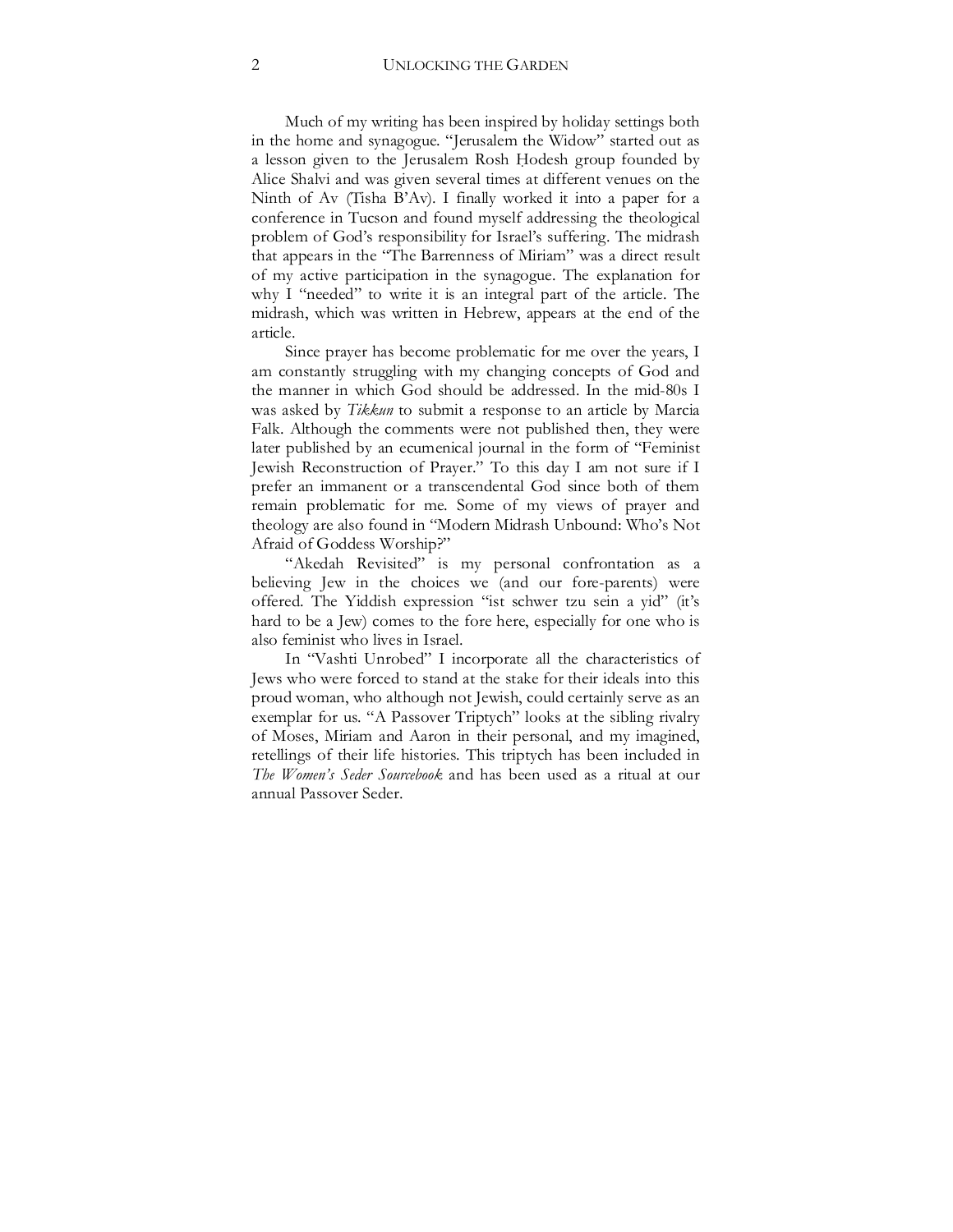# **A FEMINIST JEWISH INTERPRETATION OF THE BIBLE**<sup>4</sup>

The Hebrew Bible<sup>5</sup> is a sacred text to many peoples and religions. Each group and religion has its own religious agenda, and these agendas influence their approaches to the Bible. Before discussing what a Feminist Jewish approach to the Bible is, it is necessary to attempt to draw a portrait of elements that constitute or typify a Jewish approach to the Bible.

# **WHAT CONSTITUTES A JEWISH APPROACH TO THE BIBLE?**

The Torah is "a living tree to those who uphold her, and whoever holds on to her [instructions] are happy" (Prov 3.18). The Torah includes the story of the birth of the Jewish people and the origins of the Jewish legal system. For those following a literalist approach, the five books of the Torah were revealed by God to Moses at Mount Sinai. The words of the Torah are not merely a record of the past, but the expression of God's will, and therefore Torah is the ultimate source of authority in this Jewish view. For those who follow this approach, one may protest or question God's will, but it remains the final source of authority as it is written in the Torah.

<sup>4</sup> This article was given as a plenary talk at the Fourth Annual Women's Studies Conference at Valdosta State University in March, 1999. 5 Since I am writing from the perspective of a Jewish feminist who

views the Hebrew Bible as "THE" Bible and not the Old Testament, I will use the term Bible, Torah (which can either be the Five Books of Moses (Pentateuch) or a general term expressing the meaning of "Teachings") or Tanakh (which is a specific term that includes the Five Books of Moses [Torah], The Prophets [Nevi'im] and the Writings [Ketuvim]) rather than use the expression Hebrew Bible, which for me is a euphemism, a politically correct term which is awkward for me to use. Another term that is often used is Scripture.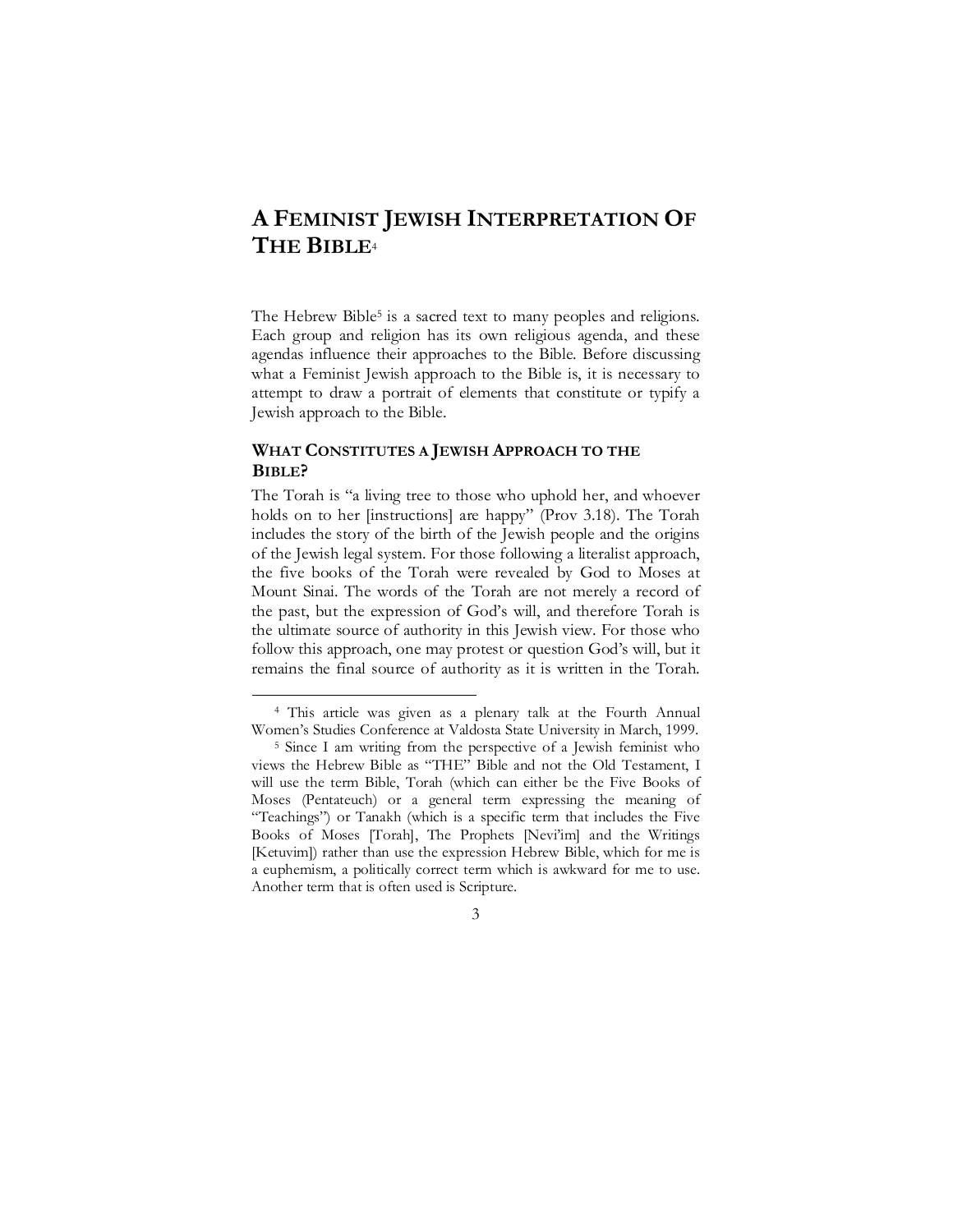Thus, little effort can be made to eliminate abuses against women that exist in the Torah by radically overhauling the entire received system. Indeed, this view may lead to denying that any such abuses exist in the Torah altogether. The view is that God's will would not do anything to harm women. If we perceive abuses, the fault must be in the way we understand Torah. This view, thus, is capable of generating explanations of Torah law which "explain away" what appear to be abuses against women in the Torah.

Those who take a more anthropological approach, view the Torah as a human creation which, like any human creation, must be studied and understood in its socio-historical context. From the perspective of this view, there is no inherent authority in the Bible text. Thus, abuse and women's disabilities in biblical law derive from the social status of women at the time. If, in our time, biblical law translates into disabilities for women, we need to effect a radical transformation and rethinking of Judaism.

A third view takes a more middle ground. These are feminists, like me, who, because of our religious orientation, respect the authority inherent in the traditional text. However, since feminism is inseparable from our religious orientation and is viewed as part of our concepts of spirituality and holiness, its teachings must be integrated. We bring to the texts questions from our time and seek to uncover meanings that we believe are dormant in the text, that relate to these questions. Unlike the anthropologist, we slough over the question of the authority of the Bible, since we anchor our creativity within the text. Authority evolves out of the dialectic process of closely studying a text and simultaneously interpreting its meaning in terms of our own feminist and religious consciousness.6

Whatever the approach to the Torah, Jewish feminists consider the Torah to be our primary book, our heritage. The

<sup>6</sup> One can consider Blu Greenberg to be a representative of the first approach and Judith Plaskow of the second approach. See Blu Greenberg, *On Women and Judaism* (Philadelphia: Jewish Publication Society, 1982); Judith Plaskow, *Standing Again at Sinai: Judaism from a Feminist Perspective* (San Francisco: Harper & Row, 1990). Although Phyllis Trible is Protestant, her article "Depatriarchalizing in Biblical Interpretation," in Elizabeth Koltun (ed.), *The Jewish Woman: New Perspectives* (New York: Schocken, 1976): 217-240 is a key to understanding the third or "middle" approach.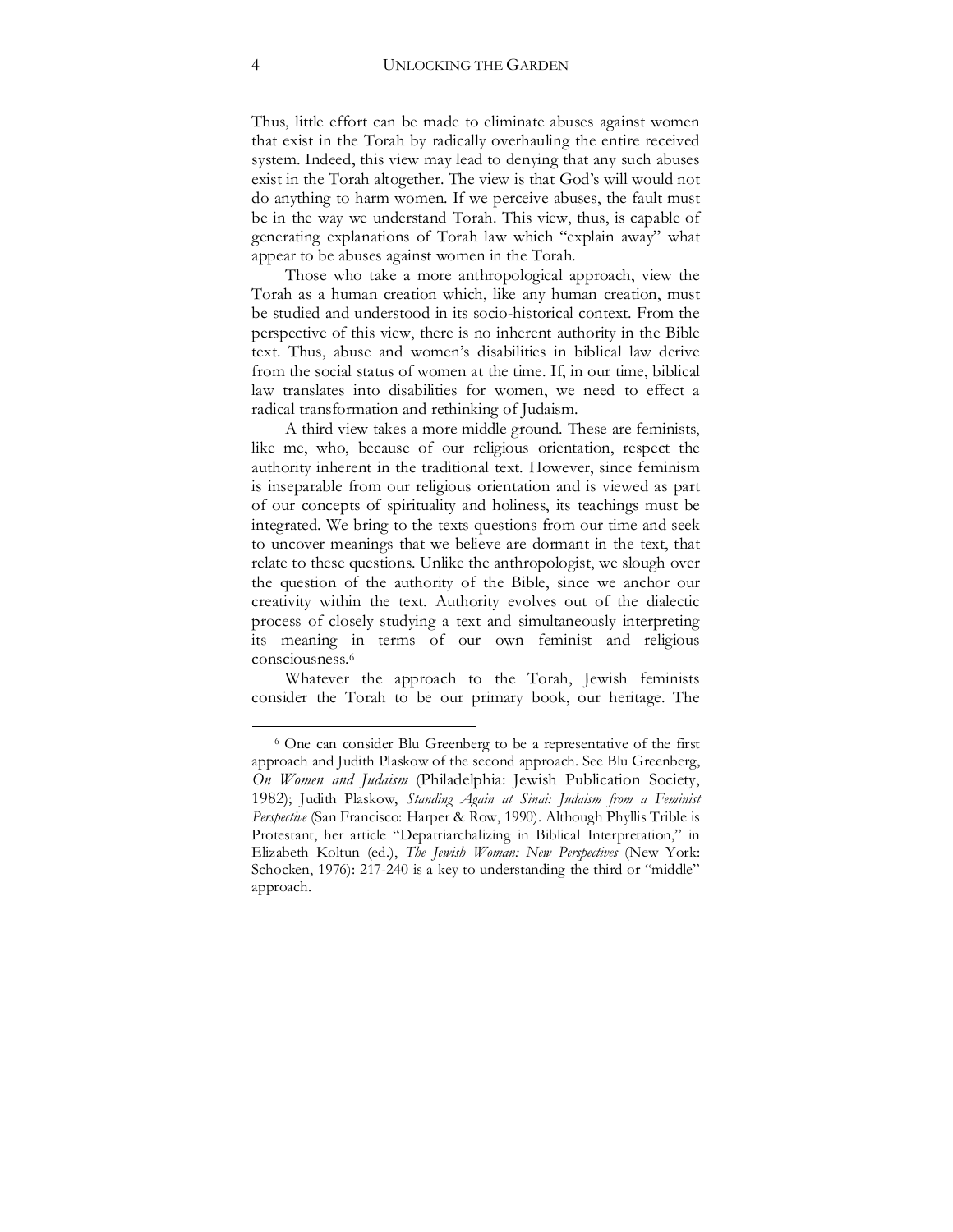physical scroll is kept in a sacred space in the synagogue and it is dressed with a covering and silver ornaments. When it is removed from the ark it is treated with honor, and blessings are recited by those who read from it. When it is returned to the ark we sing the phrase from Proverbs 3.18, quoted above, referring to its being a living tree.

The question is what makes this a living book. To be alive, means not to be ossified, to grow, to branch out, and to be open to new interpretation. Even within the Tanakh itself, one can discern change of viewpoints,7 internal commentary on earlier books,8 moral development,9 and change in women's status.10 The issue of memory is very important: As Yosef Hayim Yerushalmi explains, the guide for the continuous historical journey of the Jews is the imperative to remember (*zakhor*), a command given repeatedly in the Bible.11

Not only is there on-going internal commentary on the text, but after a portion of the Pentateuch is read in the synagogue every week, there is an additional reading of a portion from the Prophets, called the Haftarah, which serves to elucidate and comment on the weekly portion. The association of the Torah with the synagogue is further reinforced because of the extensive use of biblical phrases and allusions to events, places, and people from the Bible in the prayers and blessings found in the Siddur, the Jewish prayer book. Quotations from The Book of Psalms constitute the introduction to the Shaharit service, the daily Morning Prayer. The values of the

<sup>7</sup> E.g., the centrality of Jerusalem is a later development; hinted at perhaps in Deuteronomy, when sacrifice is to be made at a central place, rather than at a local site. 8 See Michael Fishbane, *The Garments of Torah: Essays in Biblical* 

*Hermeneutics* (Bloomington, IN: Indiana University Press, 1989).<br><sup>9</sup> The prophets prefer moral activity and downplay sacrifice of

animals: "For I desire goodness, not sacrifice; Obedience to God, rather than burnt offerings" (Hos 6.6). 10 See Calum Carmichael, *Women, Law and the Genesis Traditions* 

<sup>(</sup>Edinburgh: Edinburgh University Press, 1979) for a compelling argument that the book of Deuteronomy serves to change the Genesis stories vis à vis women. 11 Yosef Hayim Yerushalmi, *Zakhor: Jewish History and Jewish Memory* 

<sup>(</sup>New York: Schocken, 1989).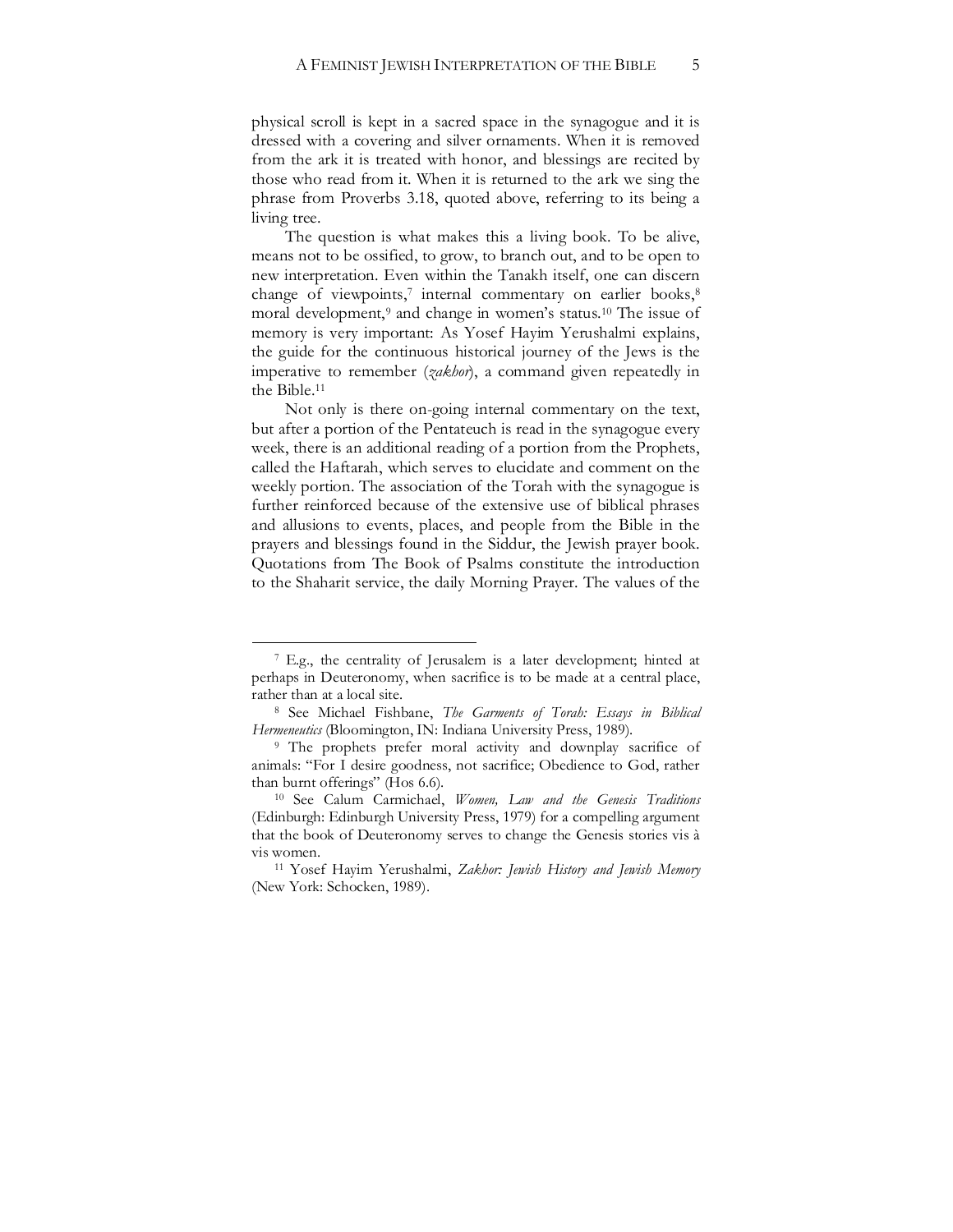land of Israel, justice, and compassion are all found in these quotations.

Jewish people are expected to be literate, so that we can read and understand our sacred texts. This text study is the meaning of religious experience, even the experience of "revelation." The ideal is that the text represents a continuous medium on which Jews base their relationship with, and their supplication to God. Certain events which are central to Jews are biblically based such as the Sabbath and the three main pilgrimage holidays (Succot, Passover, and Shavuot). God gave the Sabbath to His people; this is enshrined in the Ten Commandments (Exod 20.8-11). Each of the three pilgrimage holidays is associated with biblical texts and biblical events. Thus the Bible is read and interpreted through actions.

When Jews build a Succah (booth), we do it because we are commanded to sit in the Succah for seven days to reenact God's protection of Israel while wandering in the desert. When we observe the Passover Seder, we do so because we commemorate God's Redemption, Rescue, and Delivery of Israel from the Land of Egypt where we were slaves. We are commanded to relate to this historic event as if we were still slaves—we are a re-living enactment of our history once a year. On Shavuot, we recall and relate to an agricultural holiday when we bring the First Fruits to the Temple and read the pastoral Book of Ruth. The settlement on the land of Israel and the sustenance found by working the land, is symbolized by the sacrifice of the bringing of the first grain. Later Jewish commentary connects this festival to the day when the Torah was given to the people of Israel at Mount Sinai.12

The question of the biblical text as a site of authority is a complex one. There is both a narrative and a legal aspect to the Bible. The narrative parts of the Bible may serve as moral exemplars (though not necessarily if we think of King David's adultery), but the behavior patterns found there are not legally

<sup>12</sup> In the State of Israel there are constant reminders of the fact that the Bible is living in the consciousness of its people. The foremost example of this is the Hebrew language used in modern literature, popular songs, political statements and stances (where biblical allusions are a commonplace). Moreover, there are many street names named after the prophets, the 12 sons of Jacob, the matriarchs, etc. The names of cities, settlements often have biblical origins.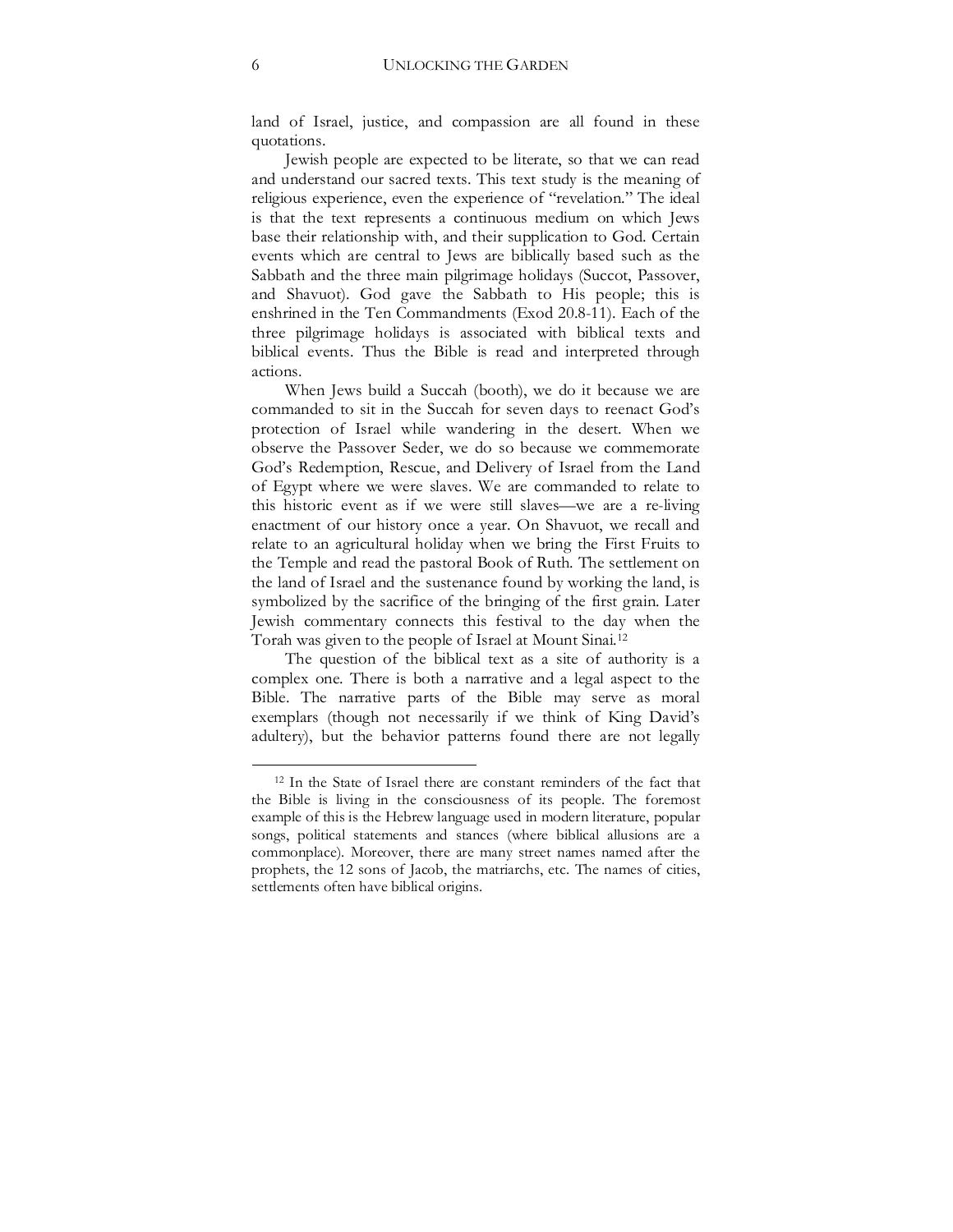binding. At most, legislation is occasionally derived from them. The legal parts of the Bible are one of the major sources of Halakha, Jewish legislation and as such have influence on Jewish ethical, moral and practical behavior. Many Jews consider the legislation, Halakha, to be literally binding. Laws such as: no work on the Sabbath, Kashrut (the Dietary laws), menstrual purity, marriage and divorce, as practiced in Jewish religion, are all biblically based.13

Although the Bible is authoritative, that does not mean that we are in such awe of it that we are not allowed to criticize it. Although biblical criticism may possibly contradict the idea of literal divine authorship, many Jews consider themselves blessed that the tools of biblical criticism enable them to understand their tradition in the greater context of history, linguistics, and culture. The Jew who uses these tools still views the text, within the lens of her own norms, as a means to discovering what she believes to be true. The critical stance, for many, embraces the religious experience associated with studying the Bible. David Blumenthal writes that:

> the traditional Jewish world view is an approach to text that is both logocentric and plurisignificant; it is univocal and multivocal at the same time. Text, even sacred text, is the result of intertextuality—with other preceding texts and contexts…Yet text always has authority…that provides intellectual, spiritual, and social coherence.14

 Jacob Neusner suggests that a Judaic tendency or approach includes three major characteristics: first, "Jewish scholars take up texts neglected by others or study them in a different context";

<sup>&</sup>lt;sup>13</sup> It should be noted of course that these laws have been subject to interpretation in the Mishnah and later in the Talmud and even later in the Codes and Responsa literature. See Elliot Dorff and Arthur Rosett, *A Living Tree: The Roots and Growth of Jewish Law* (Albany, NY: State University Press of New York, 1988) for an expansion of this. The Bible is so important that there is a concept *de-oraita* (stemming from the Torah) as opposed to *de-rabbanan* (stemming from rabbinic strata) in which laws which have Toraitic origin are considered superior to those which have been derived from rabbinic interpretation. 14 David R. Blumenthal, "Many Voices, One Voice," *Judaism* 47:4 (Fall

<sup>1998): 465-474.</sup>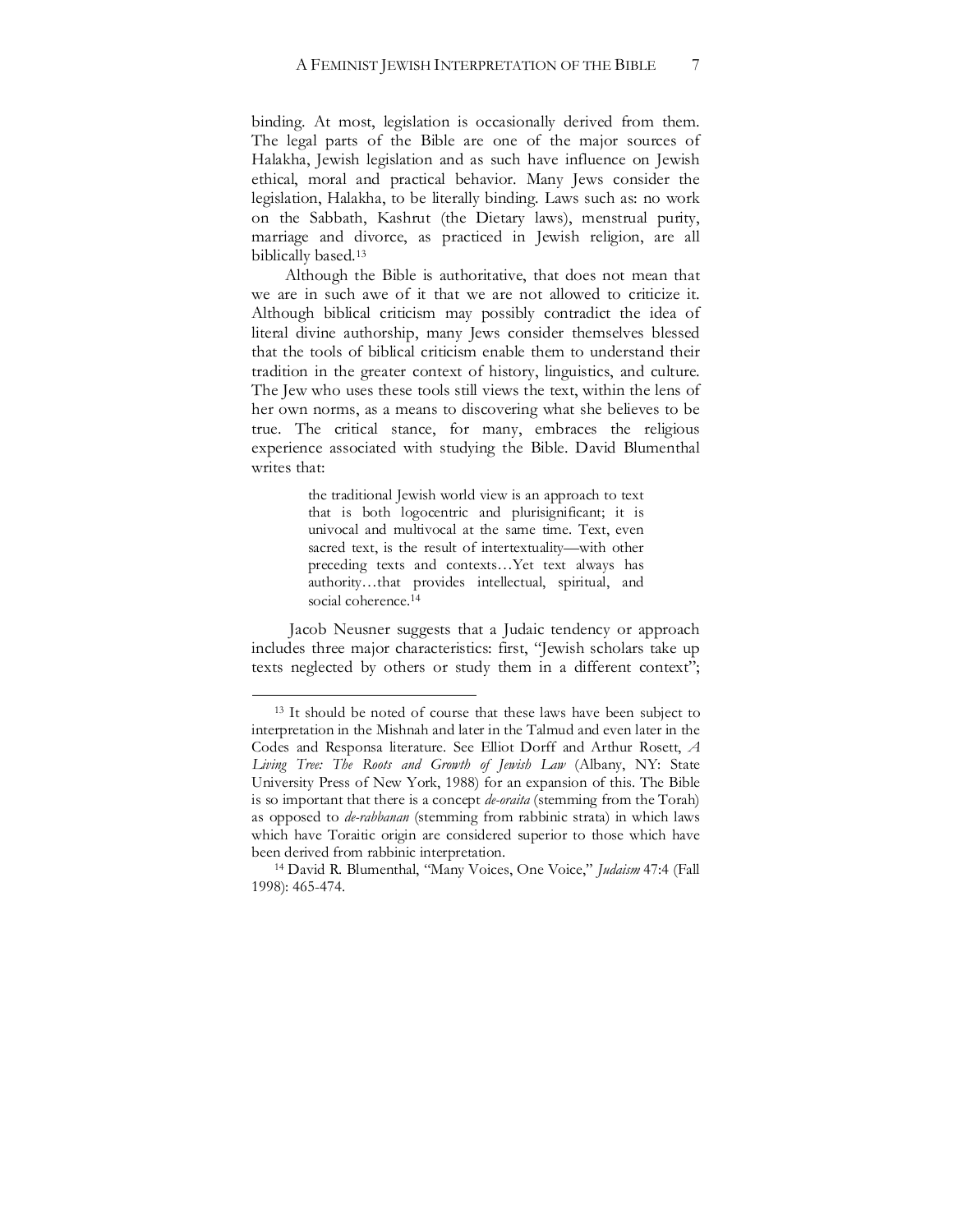then "they draw from a corpus of exegetical traditions and a deep mastery of Hebrew"; and thirdly, "Judaic perspectives on ancient Israel lead to a distinctively and particularly Judaic inquiry into a biblical text or problem…so that we can recognize beyond doubt (even without names) 'that the author is Jewish.'"15

Having written all this, we must ask, is there a difference between a Jewish and non-Jewish approach? I think there is. Let us examine the three pilgrimage holidays, and the Scrolls read on these holidays. In addition, to these three scrolls, Jews read the Scroll of Esther on Purim, to celebrate Jewish survival from disaster, and the Scroll of Lamentations on Tisha B'Av to commemorate the destruction of the First Temple. These books are read in a synagogue setting. Thus it is natural that the Jewish reader of such texts will read them differently than the Christian or agnostic reader of the Bible. Edward Greenstein discusses the need for a Jewish reading of Esther, pointing out that Jews love the book, whereas Christians dismiss or tolerate it. It even has a different place in the Christian Bible (as part of the chronological history) whereas in the Jewish Scriptures, the book's place is determined by "its function in Jewish liturgy" as part of the five scrolls "chanted in the synagogue in the course of the liturgical calendar." Thus for the Jewish reader, "Esther belongs to Purim. It is in the context of Purim that Jews hear the book…more importantly, Jews have read in the story…a paradigm of their people's vulnerability to racist hatred."<sup>16</sup>

I have referred to the fact that Jewish scholars are familiar with the midrash, an exegetive tradition not necessarily familiar to non-Jewish scholars. Alan Levenson writes,

> Midrash invites the sort of strong readings which empower the interpreter to heal and make whole… Referencing midrash also serves the function of putting oneself in dialogue with a Judaic tradition… Despite the use of rabbinic interpretation of the Bible, Jewish

<sup>15</sup> Jacob Neusner, *Judaic Perspectives on Ancient Israel* (Philadelphia: Fortress Press, 1987): xii as quoted by Alan Levenson, "Jewish Responses to Modern Biblical Criticism," *Shofar* 12:3 (Spring 1994): 103-104. 16 Edward L. Greenstein, "A Jewish Reading of Esther," in Jacob

Neusner et al., *Judaic Perspectives on Ancient Israel* (Philadelphia: Fortress Press, 1987): 225-226.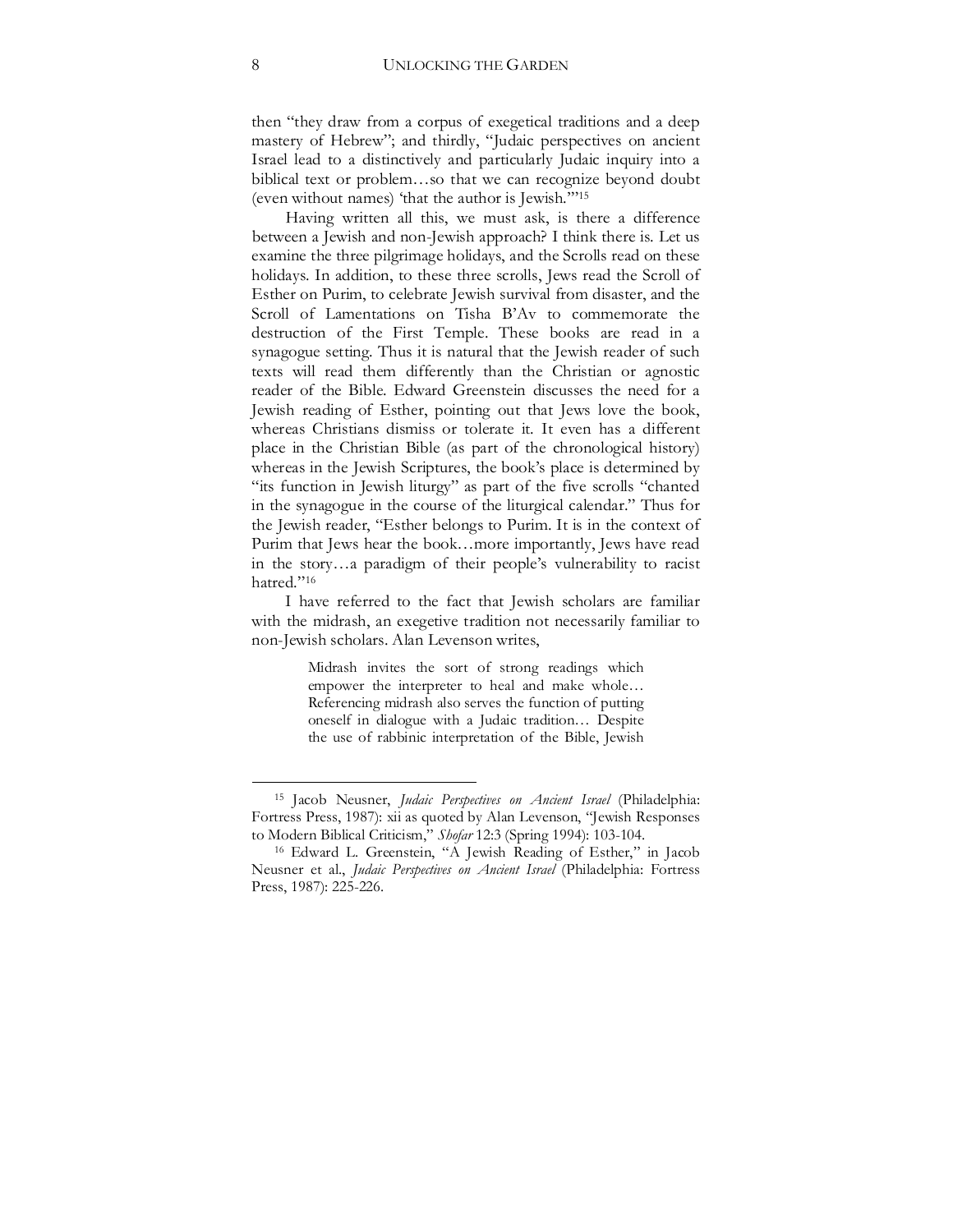scholars don't necessarily use the Apocrypha to do the same, whereas Christian scholars do.<sup>17</sup>

Another difference has to do with God. The doctrine that God is One, that there is neither a trinity nor even a major prophet such as Jesus or Mohammed associated with Judaism is a central tenet in Judaism. It abhors foreign gods and goddesses. Even though we have prophets and rabbis, there are no direct intermediaries between God and the people, such as the Pope or Saints.18

Certain historic events and observances which are unique to Judaism have been altered in other religions. Passover, the deliverance of Israel from Egypt is not celebrated by other peoples; the Sacrifice of Isaac is not a foreshadowing of Jesus' sacrifice by his father, as it is in Christianity, nor is Isaac to be supplanted by Ishmael, as he is in Islam. The doctrine of original sin does not exist for Judaism, although women are blamed for the expulsion from the Garden of Eden.

Lurking in the background is also the Jewish mistrust of Higher Bible Criticism which was labeled by Solomon Schechter as "Higher Anti-Semitism."19 This led perhaps to the apologetic and polemical tone which often pervades much of modern Jewish scholarship.20 Thus we often find acerbic comments directed at those who dare to question the Bible's historicity.21

<sup>17</sup> Alan Levenson, "Jewish Responses to Modern Biblical Criticism," *Shofar* 12/3 (Spring 1994): 106.

<sup>&</sup>lt;sup>18</sup> Though note the growing tendency among the Lubavitch Hassidim to give Messiah status to Menachem Mendel Schneerson who died in 1994. See David Berger's critique of this in *The Rebbe, the Messiah and the Scandal of Orthodox Indifference* (Oxford, UK: Littman Library of Jewish Civilization, 2001). Among Moroccan Jews there is something verging on this in the "worship" of Baba Sali at his shrine in Netivot. 19 Solomon Schechter, "Higher Criticism—Higher Anti-Semitism,"

*Seminary Addresses* (New York, 1959). 20 Alan Levenson, "Jewish Responses to Modern Biblical Criticism,"

*Shofar* 12/3 (Spring 1994): 104.

<sup>21</sup> An example of this might be Hershel Shanks's comments directed at an archaeologist he takes issue with as being prejudiced with an antibiblical bias. Shanks seems to feel that one's starting point should be one of faith in the authenticity of the Bible and not one that is skeptical at the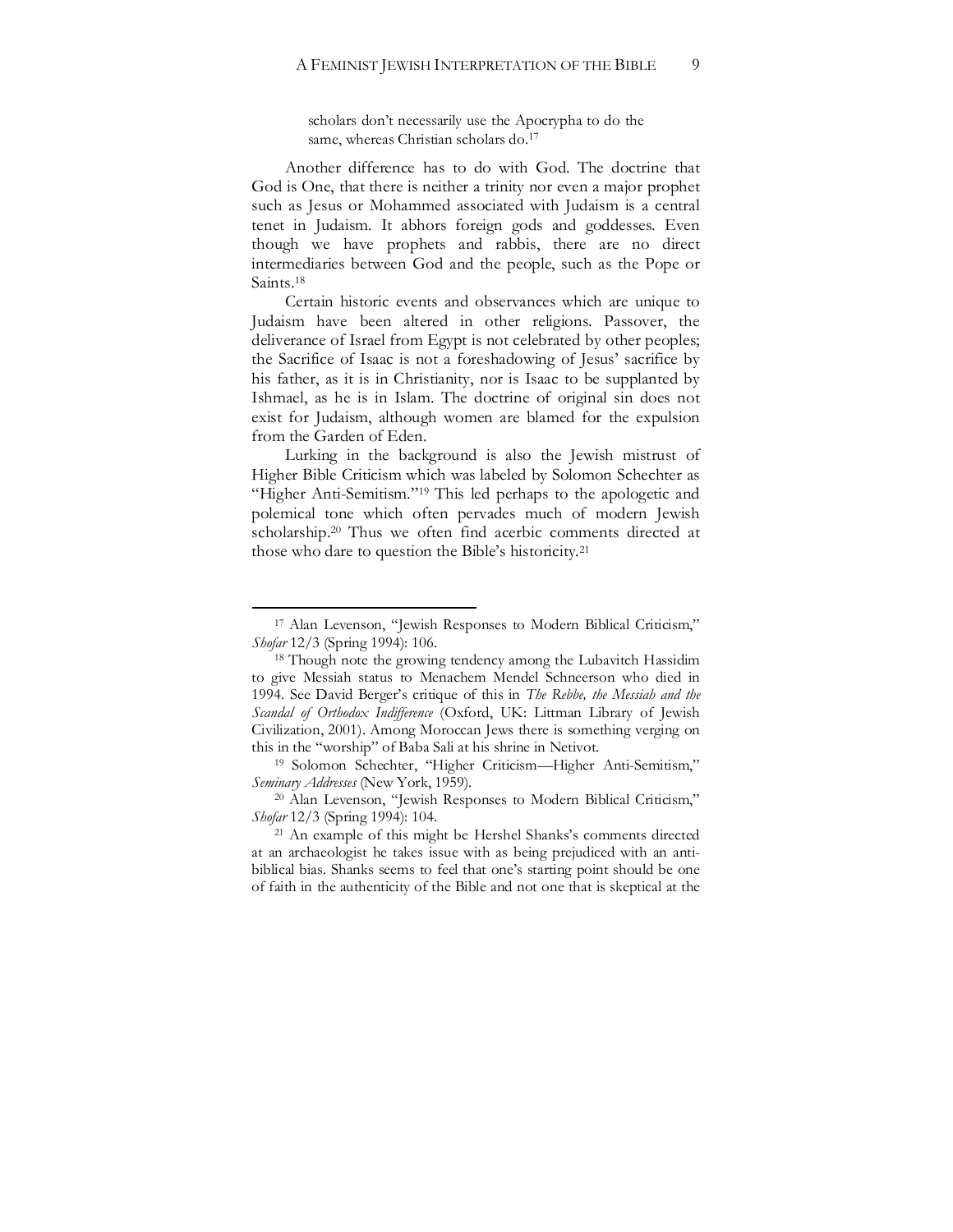# **WHAT CONSTITUTES A FEMINIST APPROACH TO THE BIBLE?**

While I have presented some general characteristics of a "Jewish" approach to the Bible, there are many more identifiably different characteristics which typify a feminist approach. In this section I will consider the most important aspects of what characterizes a "feminist" approach, and show that, as the Jewish approach is not univocal, neither is the feminist approach. The most important characteristic is that a feminist interpretation challenges the very notion of objectivity, that there is  $\alpha$  io such thing as a neutral, historical-critical, scientific, objective interpretation of the Scriptures,"<sup>22</sup> or in Adrienne Rich's words "objectivity is really male subjectivity." Tikva Frymer-Kensky points out that the paradigm shift, from the perception that a text has one correct meaning to the perception that there is a value-neutral way of reading the Bible, was not caused by Women's Studies. Yet this shift has developed an openness and expectation that women can provide new perspectives to the biblical text.23

This leads to feminists approaching the Bible critically as a "resisting reader rather than an assenting reader and, by this refusal to assent, to begin the process of exorcising the male mind that has been implanted in us."24 What this means is to view the canon with a "hermeneutics of suspicion."25 This stance sees the

outset. Hershel Shanks, "Dever's 'Sermon on the Mound,'" *Biblical Archaeology Review* 13:1 (March/April 1987): 54-57. 22 Elizabeth Achtemeir, "The Impossible Possibility: Evaluating the

Davidman and Shelly Tenenbaum (eds.), *Feminist Perspectives on Jewish Studies* (New Haven: Yale University Press, 1994): 16-17. 24 Judith Fetterly, *The Resisting Reader: A Feminist Approach to American* 

*Fiction* (Bloomington and London: Indiana University Press, 1978): xxii. Fetterly's approach did not really address the omission of women from canonical text, only the need to reread those texts as a resisting reader. 25 See Elisabeth Schussler Fiorenza, *In Memory of Her* (New York:

Crossroad, 1989): xxiii, where she introduces the expression and 108 ff., where she discusses the methodological rules for a feminist hermeneutics of suspicion. She introduced the term in an earlier work: Elisabeth Schussler Fiorenza, *Bread Not Stone* (Boston: Beacon Press, 1984): 15-22.

Feminist Approach to Bible and Theology," *Interpretations* XLII: 1 (January 1988): 50. 23 Tikva Frymer-Kensky, "The Bible and Women's Studies," in Lynn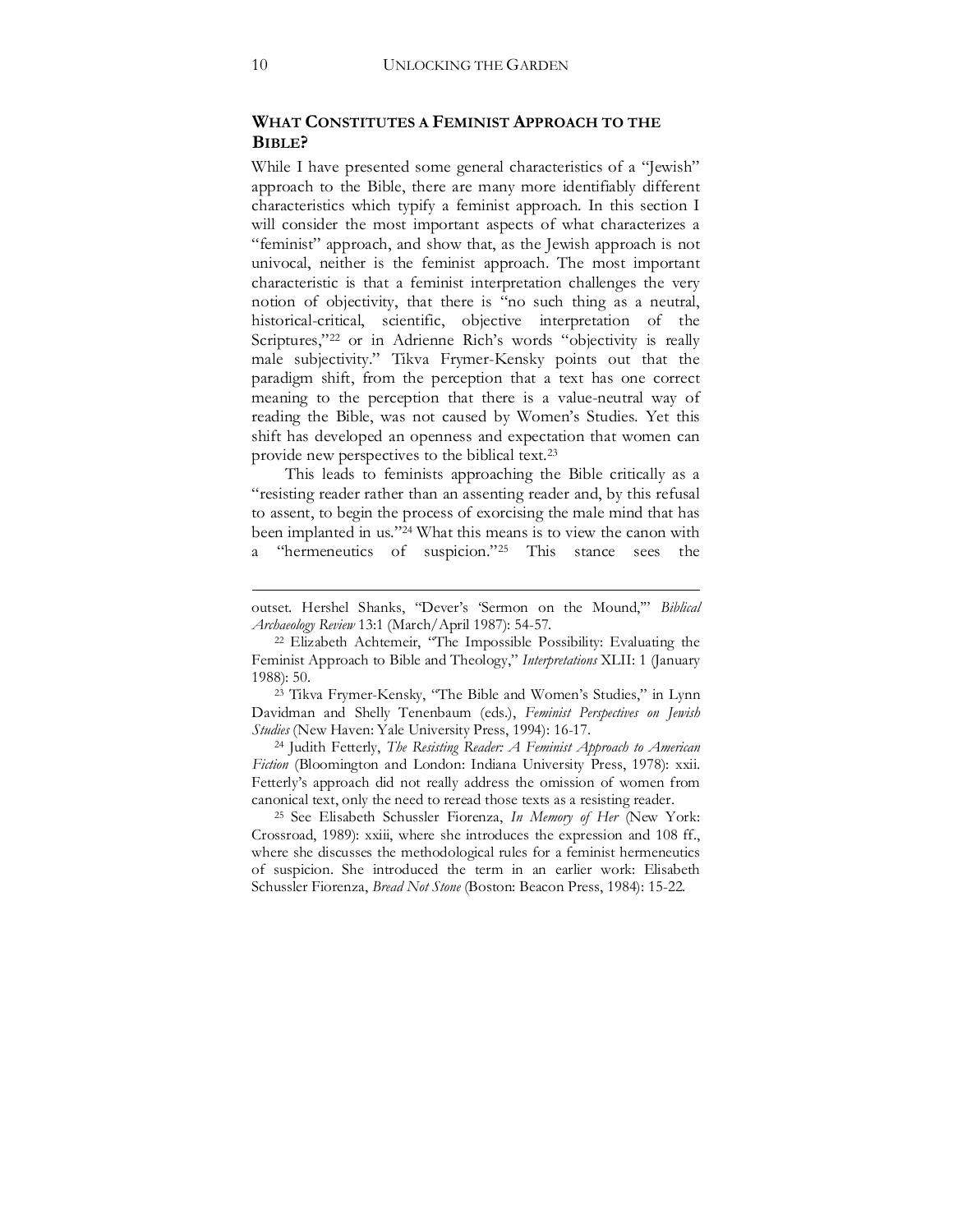androcentricity of the text, which predicates "that to be human is to be male,"26 and notes that in the Bible, the woman is marginal, the other. The condition of a woman in the Bible is "that of a prince[ss] cast out. Forced in every way to identify with men…she undergoes a transformation into an 'it,' the dominion of personhood lost…"27 The feminist viewing the Bible knows that in the hierarchy of humanity, woman is on the bottom of the totem pole and that this is connected to the fact that the Godhead is usually depicted as male, be He father or husband.

Once feminists have analyzed the problem, we have to struggle with the question of how to move from a text which is androcentric to the process of putting women back into the text. One way is to highlight the importance of women—to give them equal time. There are forefathers and the four mothers. Another is to speculate that there was a matriarchal structure, which may or may not have included goddesses, that predates the biblical period and to rediscover this structure and reconsider it in a favorable light.28

Another way is to imaginatively re-discover these biblical women after questioning their absence. On a very basic level, we begin by naming. If a woman is referred to anonymously, without a name of her own, we give her one. Mieke Bal names Jephtah's daughter "Bat," Alice Bach names Potiphar's Wife "Mut-em-enet." By doing this, they both, on a very elementary level "give voice to the female figure in the text and seek to escape being seduced by the narrator into accepting his view" which includes naming men and leaving women nameless.29

<sup>26</sup> Judith Fetterly, *The Resisting Reader: A Feminist Approach to American Fiction* (Bloomington and London: Indiana University Press, 1978): ix. <sup>27</sup> Idem.

<sup>28</sup> Carol Meyers has written about this in "The Roots of Restriction: Women in Early Israel," *Biblical Archeologist* 41 (1978): 91-103; "Procreation, Production and Protection: Male-Female Balance in Early Israel," in Charles E. Carter and Carol L. Meyers (eds.), *Community, Identity and Ideology* (Winona Lake, IN: Eisenbrauns, 1996): 489-514 (Reprinted from 1983); and Carol Meyers, *Discovering Eve: Ancient Israelite Women in Context* (New York: Oxford University Press, 1988). 29 Alice Bach, "Breaking Free of the Biblical Frame-Up: Uncovering

the Woman in Genesis 39," in Athalya Brenner (ed.), *A Feminist Companion to Genesis* (Sheffield UK: Sheffield Academic Press, 1993): 319; Mieke Bal,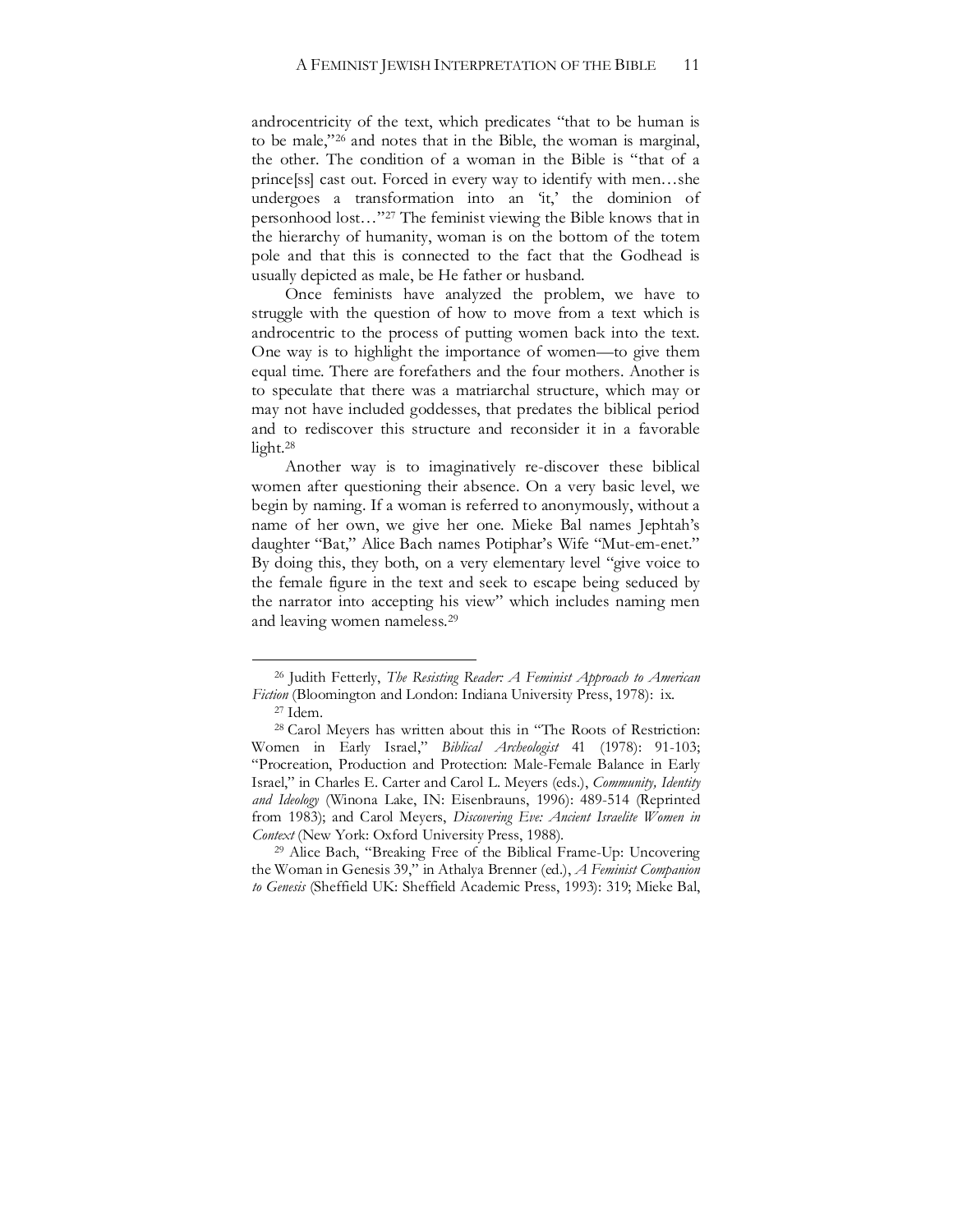The feminist who reads the Bible constantly questions the traditional understanding of women's place or role in the private, familial, sphere. She will highlight situations where women appear in the public sphere: she will over-emphasize the roles of the prophets, the judges, the sages. Although there is no prophetic book of Huldah—she may have been a minor prophet—the feminist scholar rediscovers her, and situates her as an important figure who was a female Jeremiah, a genuine spokesperson of Yahweh or possibly a prophet of the banned goddess, Asherah.<sup>30</sup> This will be justified on the grounds that since women have been written out of history, their stories have to be re-covered and replaced. When the emphasis on the heroine who controls her own destiny becomes commonplace, the old view of women as property, whose anatomy is destiny, fades from prominence. The new view stresses the importance of leaders such as Miriam, Deborah, and the newly named or uncovered wise women and sages.

Although we can be cynical about this process or even call it an apologetic approach (because it deflects us from the "real" facts that women are marginal in the Bible) this re-memory and revision is crucial for the feminist. In Adrienne Rich's words revision is for women "more than a search for identity…more than a chapter in cultural history; it is an act of survival."31 Catherine Simpson writes,

*Death and Dissymmetry: The Politics of Coherence in the Book of Judges* (Chicago: University of Chicago Press, 1988): 43ff. I do this in my midrash on Elisheva, Aaron's wife, when I create a daughter for her and then give her the name "Bityah." Naomi Graetz, "When Will it be My Time?" *S/He Created Them: Feminist Retellings of Biblical Stories* (Piscataway, NJ: Gorgias Press, 2003): 105-110. Then there are those who would argue that women do NOT need to be named—that it may even add strength to their being archetypes. See Adele Reinhartz, "Anonymity and Character in the Books of Samuel," *Semeia* 63 (1993): 117-141 and also her book *Why Ask My Name?: Anonymity and Identity in Biblical Narrative* (New York: Oxford University Press, 1998) which includes men. 30 See 2 Kings 22.14-20 and 2 Chronicles 34.22-28 where Hulda

prophesies. cf. Diana Edelman, "Huldah the Prophet—Of Yahweh or Asherah?" in Athalya Brenner (ed.), *A Feminist Companion to Samuel and Kings* (Sheffield UK: Sheffield Academic Press, 1994): 231-250.

31 Quoted by Fetterly in her preface, Judith Fetterly, *The Resisting Reader: A Feminist Approach to American Fiction* (Bloomington and London: Indiana University Press, 1978): viii.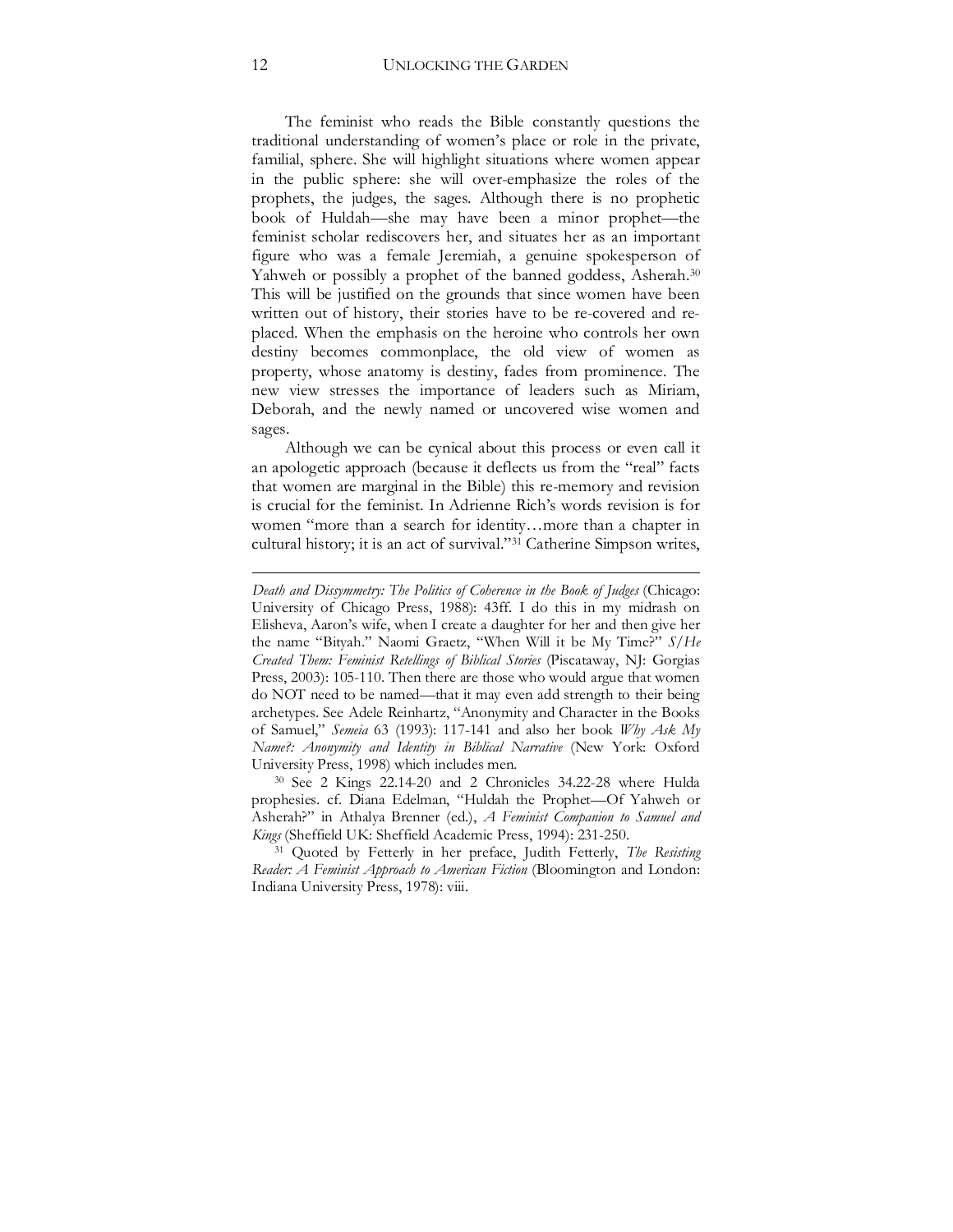"There is no identity without memory…the very act of trying to summon up and organize memories establishes a sense of psychic, cultural social presence."32

The feminist quest is a dangerous one. First of all, it is interdisciplinary in its nature. It knocks on and knocks down the walls of the academy: "By asking questions in terms of women (and not in terms of a particular framework such as psychology or history, for example), feminists moved beyond some of the limitations which are imposed by 'compartmentalization.'"33 The feminist critic is urged to "deny the temptation of trying to produce a universal truth, a univocal meaning. Feminist criticism must remain fluid, not fixed…"34 But more dangerous than the attack on the academy, is the urgent need for change that the feminist demands. This is where the battle is taking place.

By definition, a feminist approach demands action. Tikva Frymer-Kensky writes that "feminist studies of the Bible cannot remain isolated from the political implications of their research…if one does not consciously address a problem, one becomes part of the problem."35 It is not enough to stay in the ivory tower and analyze the problems. In addition to re-writing and re-interpreting there is a general question about patriarchy that may lead to reverse sexism—in validating woman's position, it may be taken as invalidating man's position. This approach may follow from Socialism or Marxism—which has lead women to want to "restructure completely the reproductive and preservative functions of human society in other ways than that of the

<sup>32</sup> Catherine R. Simpson, "The Future of Memory: A Summary," *Michigan Quarterly Review* 26:1 (1987): 259-265. 33 Dale Spender (ed.), *Men's Studies Modified: The Impact of Feminism on the* 

*Academic Disciplines* (New York: Pergamon, 1981): 2. See Hillel Halkin's "Feminizing Jewish Studies," in *Commentary* (February 1998) in which he attacks those of us who do exactly this: "In good postmodernist fashion, objective historical truth is, for them, an epistemological illusion, the past being an inevitable 'reinvention' of the present by self-interested and conceptually predisposed observers" (40). 34 Alice Bach (ed.), *The Pleasure of Her Text: Feminist Readings of Biblical* 

*and Historical Texts* (Philadelphia: Trinity Press International, 1990): ix. 35 Tikva Frymer-Kensky, "The Bible and Women's Studies," in Lynn

Davidman and Shelly Tenenbaum (eds.), *Feminist Perspectives on Jewish Studies* (New Haven: Yale University Press, 1994): 19.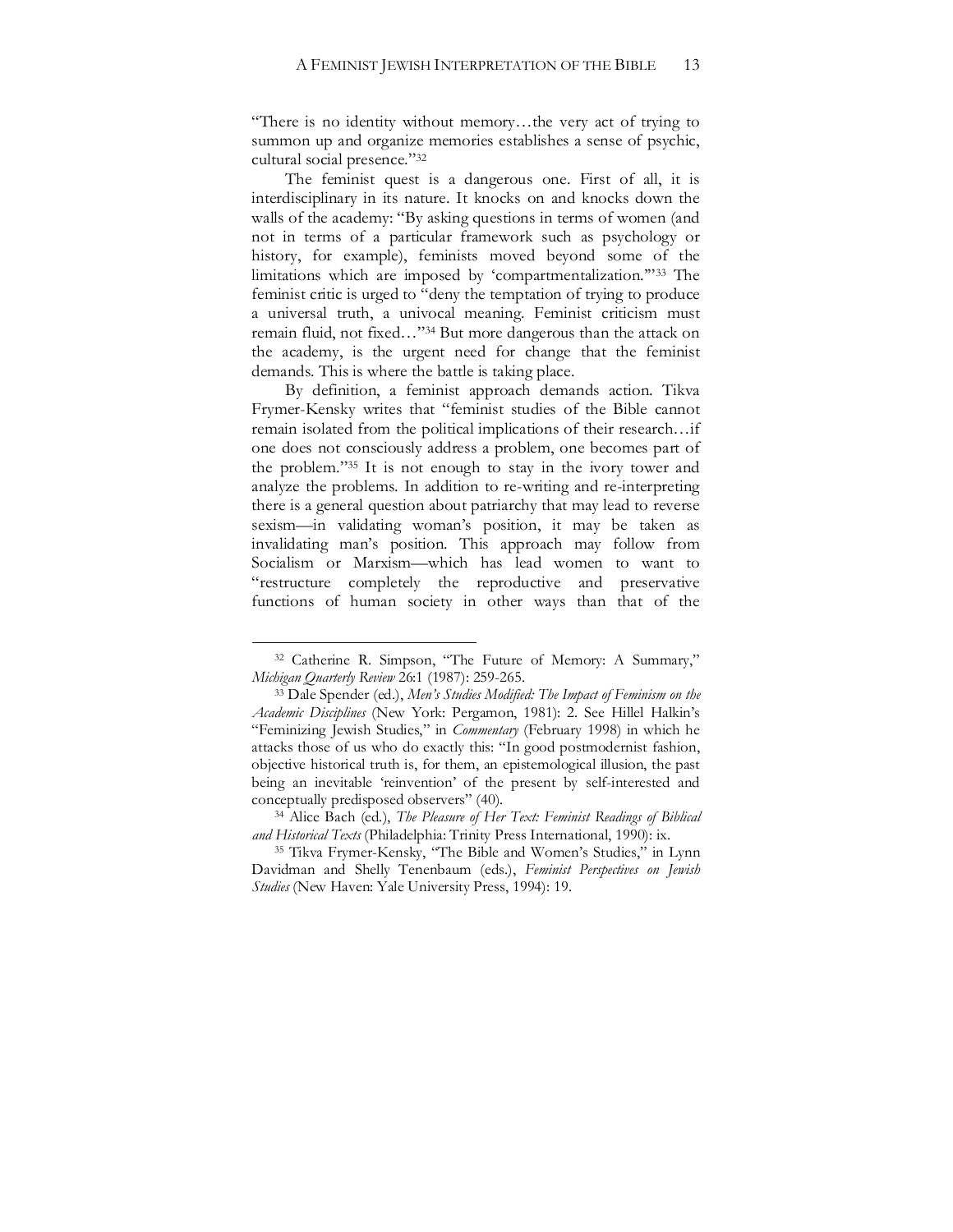traditional family, an extreme to which few societies are willing to go."36 This approach is sometimes referred to as radical feminism, or rejectionism, as throwing the baby out with the bath water. But is it? If the waters are so polluted, the "radical" feminist asks, how can we continue to bathe in them? By rejecting the Bible as not being useful, the feminist is also rejecting religious tradition, saying that it is unredeemable. The main advocate of this alternative was Mary Daly in *Beyond God the Father*. 37

### **WHAT CONSTITUTES A JEWISH FEMINIST APPROACH?**

The Jewish feminist is influenced by general feminism—but tries to remain loyal to her sense of being Jewish. She38 may define herself as a feminist Jew or a Jewish feminist. She may feel that Judaism and Feminism are two competing "ism"s, but she persists in seeing value in both. As a feminist she might be tempted to reject Judaism in its entirety—when the stakes get very high—but she too, like the non-Jewish feminist, considers this throwing out the baby with the bath water. Rebecca Alpert recognizes that "Exile from one's Jewishness is not necessarily the answer to the feminist dilemma…[on the other hand,] All of Judaism is called into question by feminism…"39

The Bible is not just another book to the Jewish feminist and she will criticize those who treat it as such. For instance, Ilana Pardes, despite her debt to Mieke Bal, the influential feminist scholar, unsympathetically criticizes her Christian biases and her statement that the Bible's message is only an issue for those who attribute religious authority to these texts "which is precisely the

<sup>36</sup> Carolyn Osiek, "The Feminist and the Bible: Hermeneutical Alternatives," in Adela Yarbro Collins (ed.), *Feminist Perspectives of Biblical Scholarship* (Chico, CA: Scholars Press, 1985): 95. 37 Mary Daly, *Beyond God the Father: Toward a Philosophy of Woman's* 

*Liberation* (Boston: Beacon, 1973).<br><sup>38</sup> Although I use the female gender to describe a feminist, I recognize

that there are male feminists such as Mayer Gruber, Daniel Boyarin, and Arthur Waskow.<br><sup>39</sup> Rebecca Trachtenberg Alpert, "Sisterhood is Ecumenical: Bridging

the Gap between Jewish and Christian Feminists," in *Response: A Contemporary Jewish Review* XIV: 2 (Spring 1984): 12.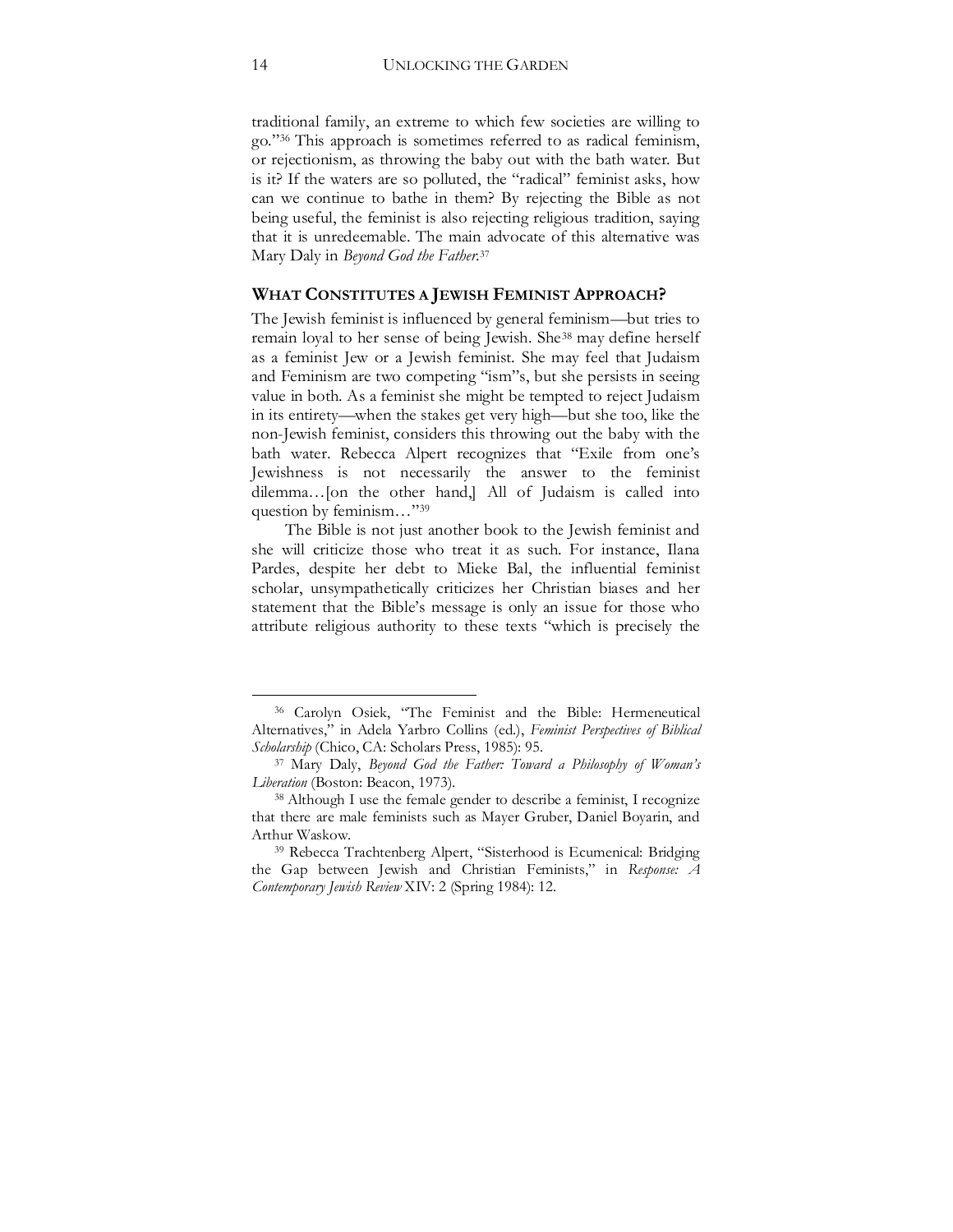opposite of what I am interested in."40 The baby referred to above, the canon, has to be treated with care, if it is not to be abandoned.

According to Levenson, we "Jewish feminists are in the awkward position of having to revision a biblical legacy while at the same time debunking tendencies to place the blame for the patriarchy, the West's oppression of women, and even the Holocaust on the "biblical" (read) Judaic heritage."<sup>41</sup> We are aware, on the one hand, that "Israel was neither the creator of patriarchy nor the worst perpetrator in the ancient world, [and that] the patriarchy of Israel was part of an inherited social structure…nevertheless, we make a profound statement when we acknowledge that the Bible is patriarchal."42

Feminism makes us suspect the authority of our texts, since we have been written out of the texts and we suspect that God was not necessarily speaking through those men who are responsible for a sexist type of Judaism. Yet the feminist Jew is very much in a relationship with Judaism—even if the relationship is acrimonious. She may be angry; she may be apologetic; BUT she strongly identifies with her Jewishness and wants to either change it or live with it (or both)—either in a state of conformity or rebellion. In other words, she hasn't written off her tradition. She may threaten the status quo; the establishment might view her as heretical—but she considers herself a member of the fold, even if there are attempts by the establishment to marginalize or silence her voice. She believes that by her efforts, and those of others, Judaism can (and should) be transformed. Our view of patriarchal Judaism is that, if we look at it with fresh (read feminist) eyes, we can change it.

The relationship between feminism and Judaism can be described as one in which two different world views collide. The

<sup>40</sup> Ilana Pardes, *Countertraditions in the Bible: A Feminist Approach*  (Cambridge MA: Harvard University Press, 1992): 26-33; Mieke Bal, Lethal Love: Feminist Literary Readings of Biblical Love Stories (Bloomington, IN: Indiana University Press, 1987). Cited by Alan Levenson, "Jewish Responses to Modern Biblical Criticism," *Shofar* 12:3 (Spring, 1994): 107. 41 Alan Levenson, "Jewish Responses to Modern Biblical Criticism,"

*Shofar* 12:3 (Spring, 1994): 109. 42 Tikva Frymer-Kensky, "The Bible and Women's Studies," in Lynn

Davidman and Shelly Tenenbaum (eds.), *Feminist Perspectives on Jewish Studies* (New Haven: Yale University Press, 1994): 18.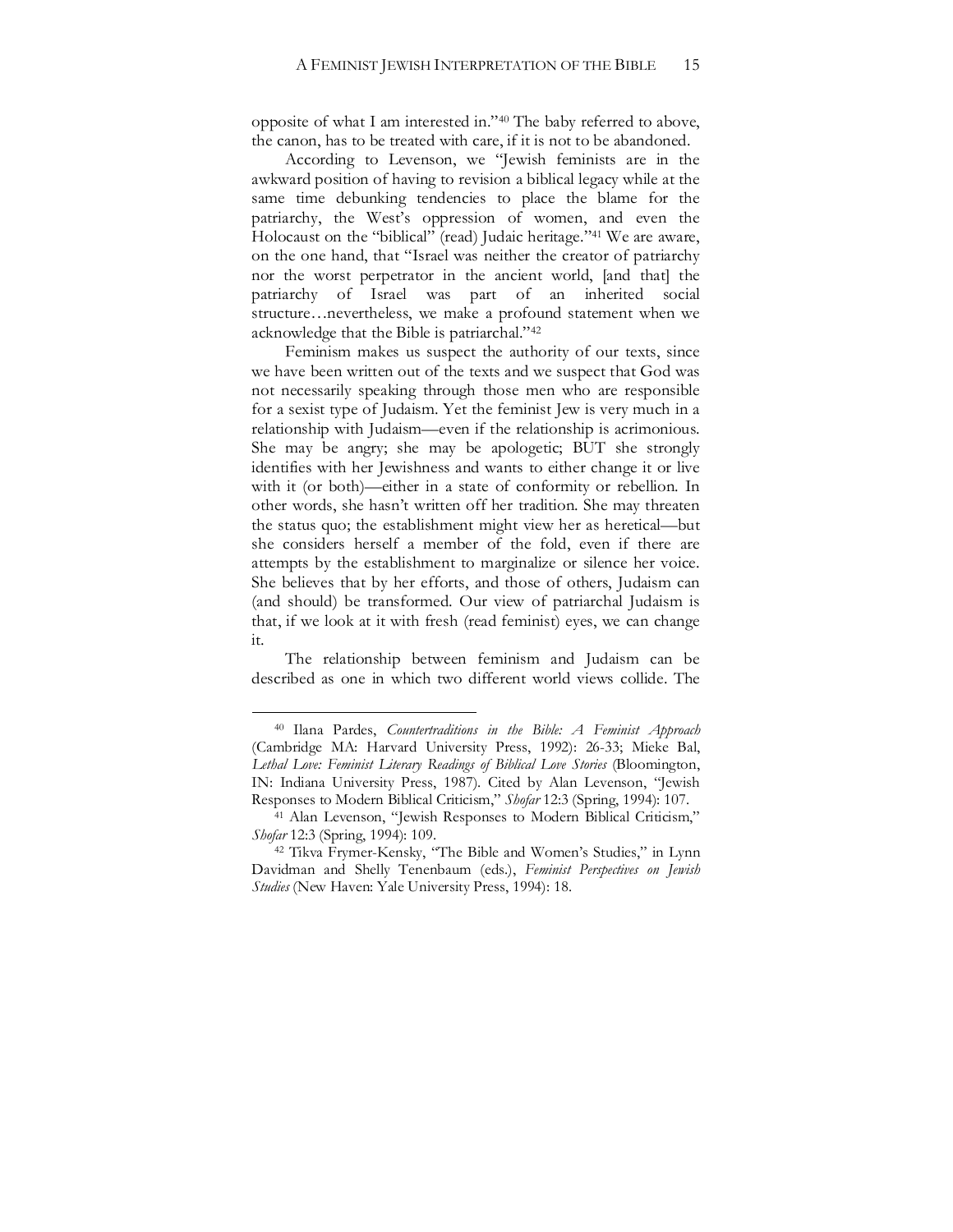feminist values relatedness, connection, togetherness, sisterhood, whereas Judaism posits separation and holiness. The Jew is commanded to set himself apart from other nations in order to be holy. The rationale behind it is stated explicitly in Leviticus 19.2: "You shall be holy, for I, the Lord your God, am holy." Holiness consists of both ritual purity and separation. To retain the chosen status, the nation is commanded, among other things, to separate itself from other gods (and goddesses), from idol worship, from foreigners (the gentiles), from forbidden foods, from women after childbirth, and from menstruating women.

The Sabbath is a day which separates itself from the rest of the week and the Jew is commanded to observe this day, to set it apart and to engage in a totally different relationship to all of creation. Part of this change of mindset includes restrictions on "weekday" behavior. The Havdalah ceremony, which marks the end of the Sabbath, sanctions hierarchy and separation. The priestly laws assume a patriarchy: God on top, the High Priest as intermediary (only he can go into the Holy of Holies to sacrifice), the lesser priests below, and still downwards, the Levites. Further down are the normal Israelites and below them are their wives and children.

To retain the chosen state, men are required to be circumcised, which separates them from the gentiles and, of course, from women, who are often seen as being ritually polluted or impure, that is, the other. Part of the separation involves the creation of boundaries. One group is defined as being inside or chosen, they constitute the patriarchy. They are often in a hierarchical relationship to one another.

Thus, when a feminist approaches a Jewish text, and rejects the separation inherent in patriarchy, she threatens the traditional Jewish reading of the text. She comes to it bearing anti-hierarchical and anti-patriarchal biases. She notices gaps in the texts—those that leave women out; those that do not name women; those that misrepresent women or punish uppity women. She will challenge those who want to minimize the possibility of multiple meanings of text, those who ignore the findings of source and form criticism, archaeology and linguistics. She will align herself with the forces of modernity and against those of tradition.

She will want to read women back into the text, missing a woman's presence, when the traditional reading has not noticed her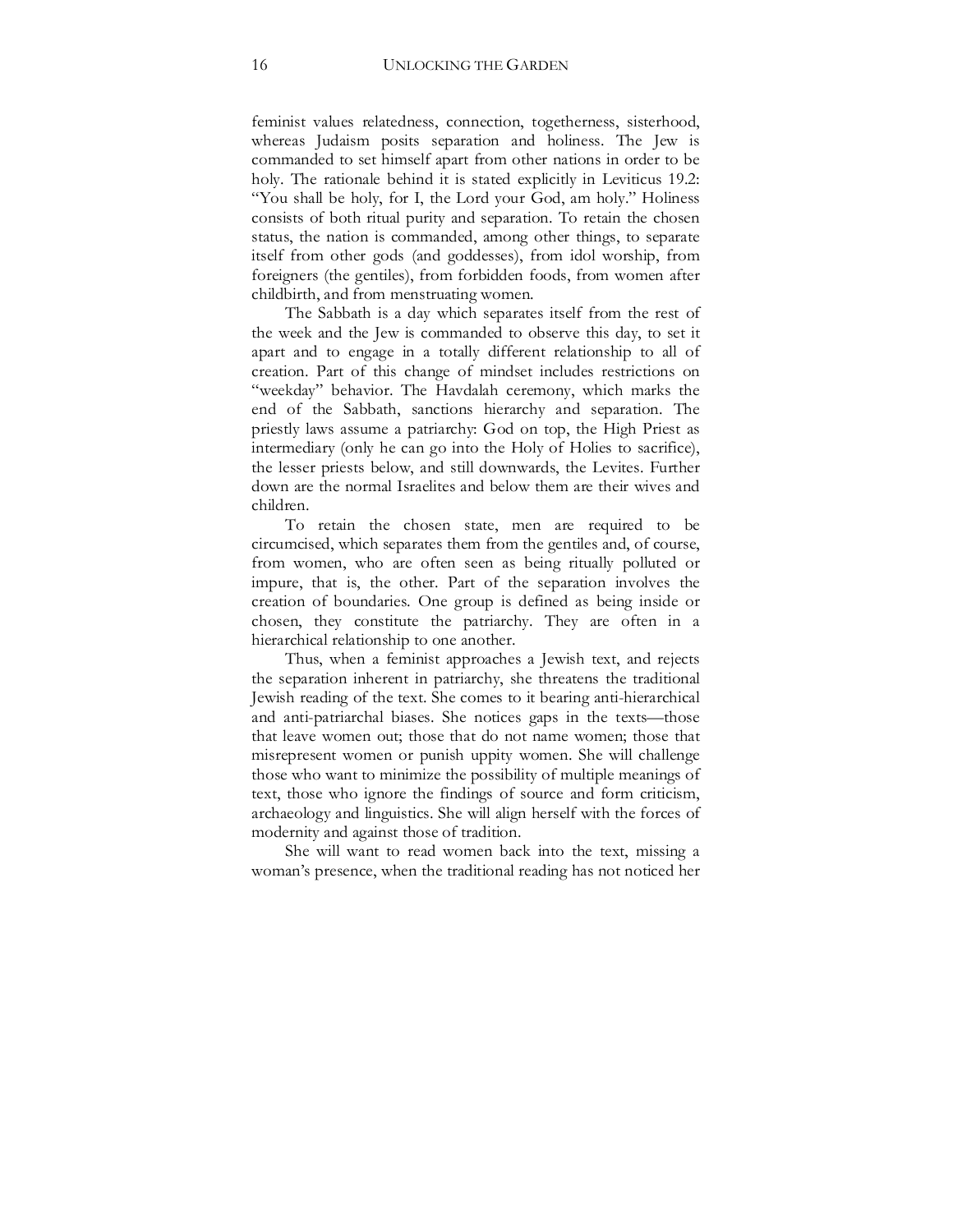absence. She will uncover the "texts of terror" that have served as warnings to women to stay in their place: the acrimonious relationship of Abraham's wives, Hagar and Sarah; the sibling rivalry between Sister Leah and Sister Rachel; the non-participation of Dinah in her rape; Jepthah's nameless daughter; the sex sirens and temptresses: Delilah, Potiphar's (nameless) wife; the story of the suspected adulteress (Sotah) and the most frightening story of what can happen to an unprotected woman in a lawless society (the concubine at Gibeah).43

She will have noted that the people (and the land and the cities) of Israel are depicted with feminine metaphors—often uncomplimentary ones—and are all at the mercy of the ruling god who is sometimes depicted as an angry husband. If she thinks that Goddess worship has a legitimate place in the pantheon, she will find that the Bible has tried to wipe out all traces of Asherah (a sacred grove, tree, or tree-sculpture, cf. 1 Kings 15.13), Anat, Astoret (Esther), and that the prophets depict as evil those men who worship goddesses and foreign gods.

We have seen that the relationship between feminism and Judaism has many points which can be described as points of conflict. It might seem that within these parameters, the relationship of the feminist to the Bible is hopeless. Yet there are those who are committed to tradition, who choose to make the Bible a text that they can live with because there are many points of spiritual and intellectual value that concur with their needs.

In what ways can a Jewish approach be more compatible with a feminist approach? Is it possible to treat feminism and Judaism as capable of harboring similar systems of value? If we look at the writings of Jewish feminists we find that they are unwilling to give up on Judaism; they try and point to similarities rather than emphasize differences. How do they (we) do it?

Perhaps the most obvious way is to take an apologetic, whitewashing approach. Rather than admit that there is something wrong with our tradition, we engage in comparison with other religions, seeing ours as less sexist than others, or look at historical context—contending that gender was not an issue for our

<sup>43</sup> Phyllis Trible, *Texts of Terror: Literary-Feminist Readings of Biblical Narratives* (Philadelphia: Fortress, 1984).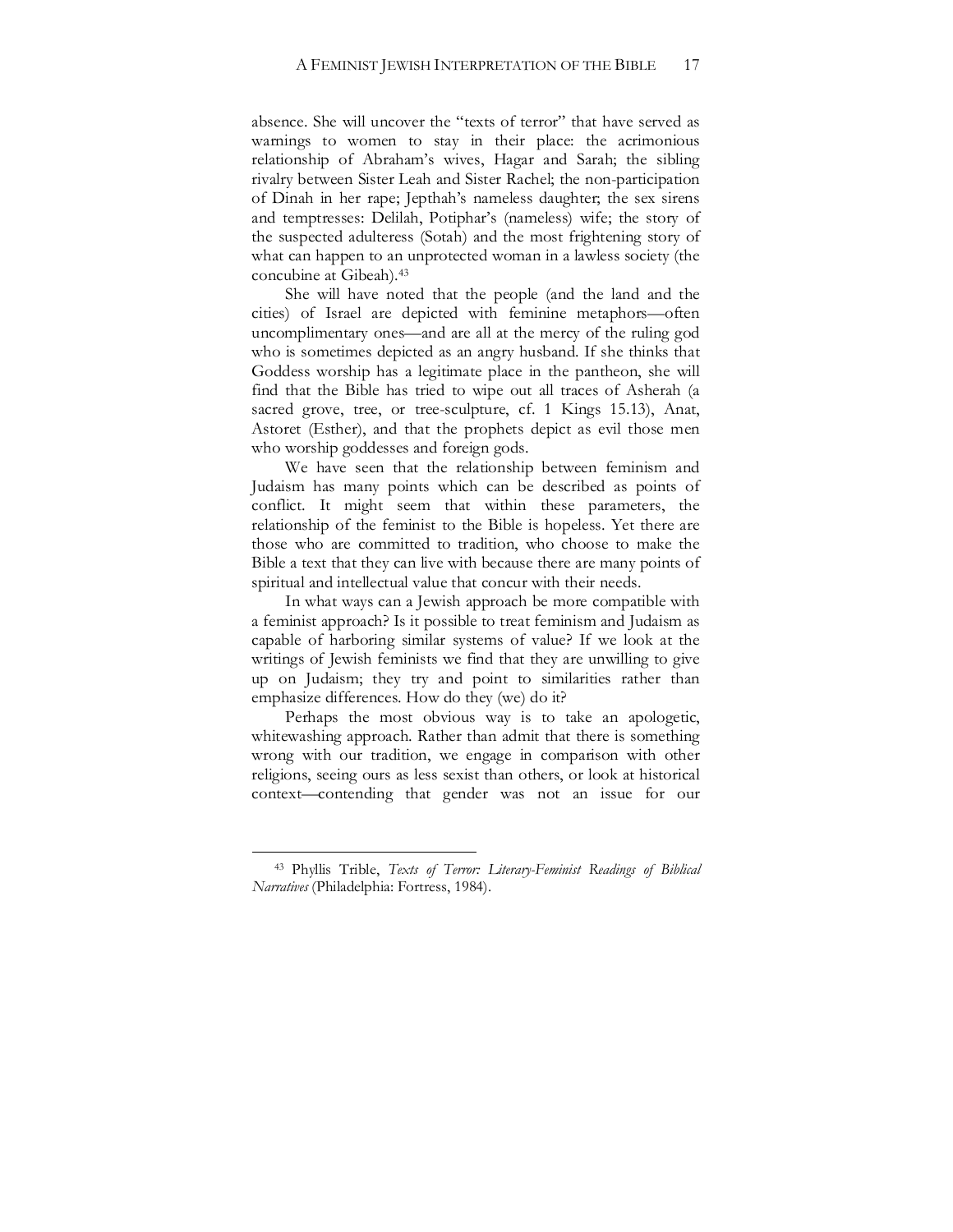forefathers. The danger of doing this is that it can lead to acceptance of what is and encourage lack of effort to make change.

Cynthia Ozick verges on the border of apologetics when she argues that the ethical passion against instrumentality, that is, woman as instrument, derives not from the Enlightenment, not from humanism, but from Genesis 5.1 where we are told that human beings are made in the likeness of the Creator, who has no likeness to man, woman, or beast. This she feels is meant to free us from the dictum that anatomy is destiny—that it gives both men and women access to the world, based on merit. She argues for the Jewish vision, for "In the Jewish vision, and only in the Jewish vision, the nature of the Creator is dissociated utterly from the biological: because the biological is the fount and origin of instrumentality… This is the power of Torah—that it declares against instrumentality." She has created a distinction between "power of Torah," for example, Genesis 5.1, which seems to be anti-instrumental and all the other parts of the Torah and Bible which are clearly instrumental. This is surely a questionable move. She claims that if "Jewish feminism does not emerge from Torah, it will disintegrate. For Jews the Enlightenment is an idol that will not serve women as it did not serve Jews…" Yet Ozick defines herself as a feminist, albeit NOT a classical feminist. She prefered to define issues, not as being women's issues but, as societal issues. In 1984, she felt that classical feminism had failed because it advocated segregation (separate destinies) and psychological separateness. Ozick had not given up on the rabbis—but did argue that the ideal would be "a congruence between the souls of the rabbis and the soul of Torah—a time when the rabbinate is not politicized, when religious values are not hierarchical."44

Tikvah Frymer-Kensky also borders on apologetics when she writes that the Bible does not justify the subordination of women by portraying them as subhuman or as other. She writes that "the Bible is not essentialist on gender; it does not consider differences between the sexes to be innate…. The Bible inherited its social structure from antiquity and did not radically transform it. At the same time, the Bible did not justify social inequality by an ideology of superiority or otherness." For those of us who think differently

<sup>44</sup> Cynthia Ozick, "Torah as Feminism, Feminism as Torah," *Congress Monthly* (September/October 1984): 9.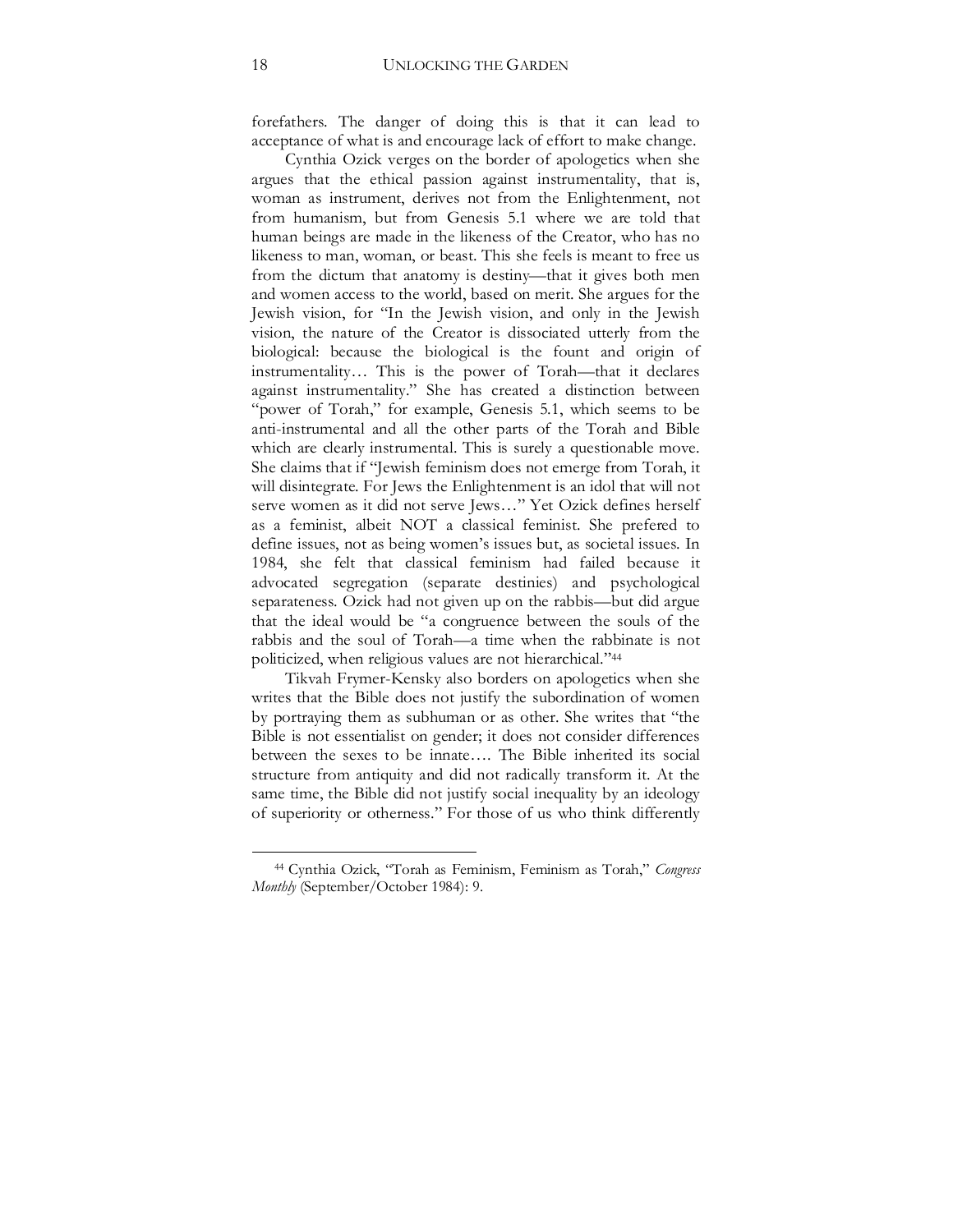she has an answer: it is the Greek influence which "treats women as categorically 'other.' Nevertheless, this later development should not obscure the fact that pre-exilic Israel has no ideology of gender differences."45

Another approach is to ask "who owns the tradition?" What is authentic? What is inauthentic? Who decides? In this approach we take an anti-monolithic approach to text. Levenson calls this "pluriformity." There are majority and minority opinions. Both are preserved, not only in the Talmud, but in the Bible as well. There are more ways of reading the text than can be imagined and there is no one right way to relate to the sacred traditions. In fact one can argue that the rabbinic tradition of interpretation was just continuing to make this point in its multiple readings of the Bible. The rabbis encourage us to read and reread the Bible: "Turn it and turn it again, for everything is in it." This is the basis of a midrashic approach to text. Although midrash was mostly created by male rabbis, there is nothing to stop the modern writer and reader of the Bible from creating new midrash which re-examines texts that may be unfavorable and unsafe for women and re-fashions, reinterprets, and revises them. One can also un-cover and re-cover women's stories and re-focus the stories so that women take their proper and rightful places. This approach can harmonize the Bible and feminism because it views the Bible not in its fixed text but as "work in progress."

For example, we can look at similarities between Jewish experience and female experience and point to both groups being identified as an oppressed people. Just as the Jew was endangered by anti-Semitism and assimilation; so are women threatened by sexism and the need to conform to male values. In this view of seeing the similarities, women become natural allies to the Jews rather than enemies (much as the blacks sought analogy in the Jewish experience and women in the black experience). In Rebecca Alpert's opinion, the "feminist priority has deep roots in Jewish tradition. The Torah, the prophets, and the authors of rabbinic Judaism all expressed concern about the conduct of human relationships and the need to incorporate people who were

<sup>45</sup> Tikva Frymer-Kensky, "The Bible and Women's Studies," in Lynn Davidman and Shelly Tenenbaum (eds.) *Feminist Perspectives on Jewish Studies* (New Haven: Yale University Press, 1994): 23-24.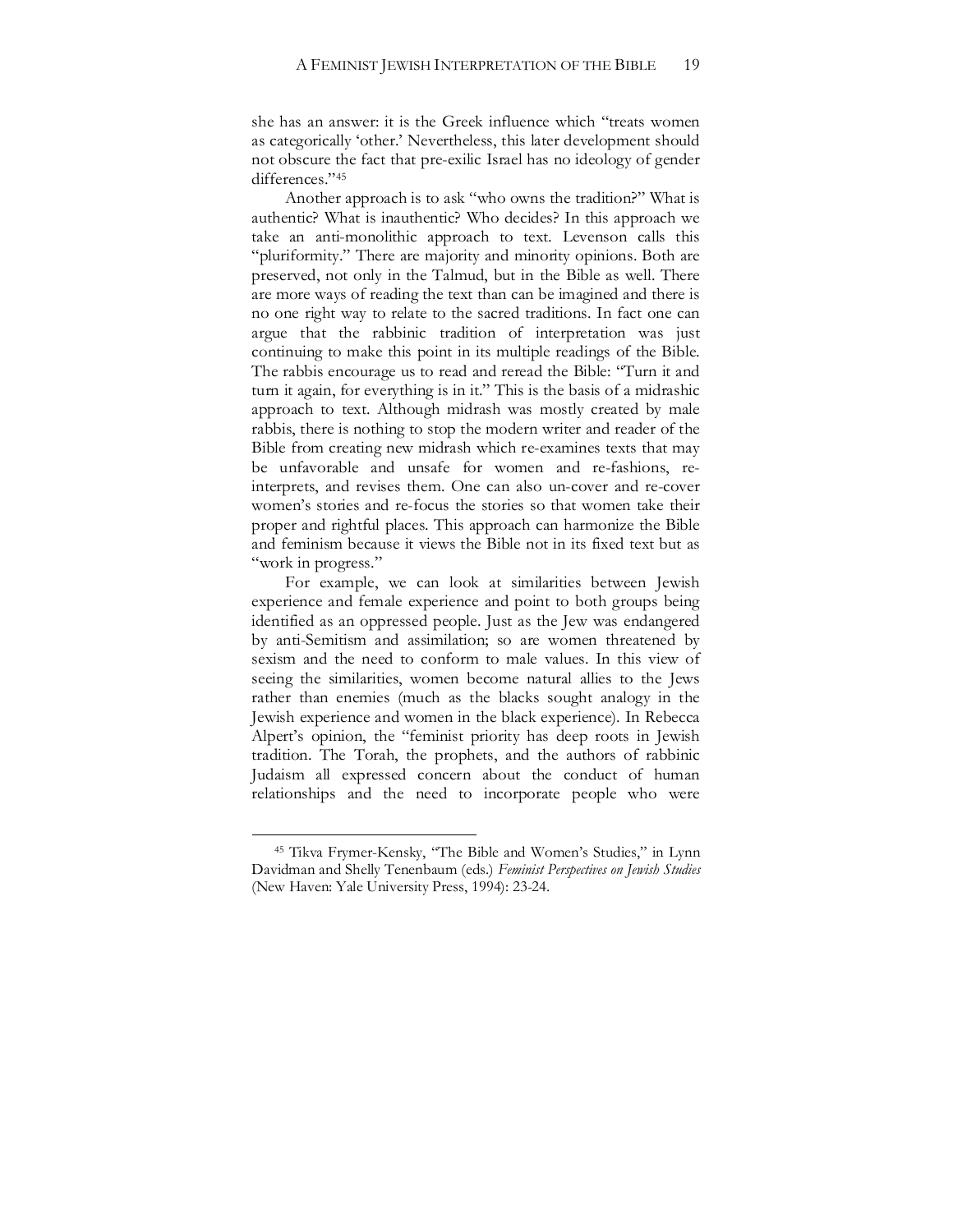considered marginal, often referred to as 'the stranger, the widow, and the orphan.'" She sees as priorities the end to war, poverty, reallocation of scarce resources and sees these goals as "rooted in Jewish values and Jewish sources." 46

We can model ourselves on the rabbinic approach to text which often presented the very biblical texts that dictate the hierarchy of priests and kings as texts which mandate learning and knowledge as keys to power. Although there may be some debate as to whether women should partake of the democratic pursuit of learning—the opening has always been there and it is up to women to grab the opportunity.47 Part of the democratic preaching of the rabbis is the relationship to others which is often sympathetic— "we should not do to others as we would despise being done to ourselves,"48 a powerful message which can be translated to include women. The Jewish world claims that its purpose of being a chosen people is not to conquer but to engage in *tikkun olam* (perfecting the world). This is totally compatible with feminism. Then there is the democratic message of monotheism—we all share the same God and come from the same place.

Finally it is possible to look at certain constructs which on the surface seem to be inimical to equality and see them as being grounded in feminist concerns like empathy in relationships. Marcia Falk has suggested the potential of Shabbat, which has separate categories of work and rest; and kashrut, separation of milk and meat, to be originally anchored in a concern for humanity and the environment. She writes that "as feminist theory applies

<sup>46</sup> Rebecca Trachtenberg Alpert, "Sisterhood is Ecumenical: Bridging the Gap between Jewish and Christian Feminists," *Response: A Contemporary Jewish Review* XIV: 2 (Spring 1984): 12-13. 47 In *B. Sotah* 20a there is a debate between R. Eliezer and Ben Azzai

about whether women need to study, should be encouraged to study or should be barred from study altogether. Ben Azzai states that a father should teach his daughter Torah so that if she has to drink [of the bitter waters testing to see if she is an adultress] she may know that the merit suspends the effect. Rabbi Eliezer says that whoever teaches his daughter Torah teaches her nonsense or obscenity [*tiflut*]. The debate is not whether she should be taught at all, but how much. Should women's education be based on need to know, i.e., enough to lead a proper Jewish life, or should they be taught the underlying meanings and reasons of Jewish law? 48 Attributed to Hillel (*B. Shabba*t 31a).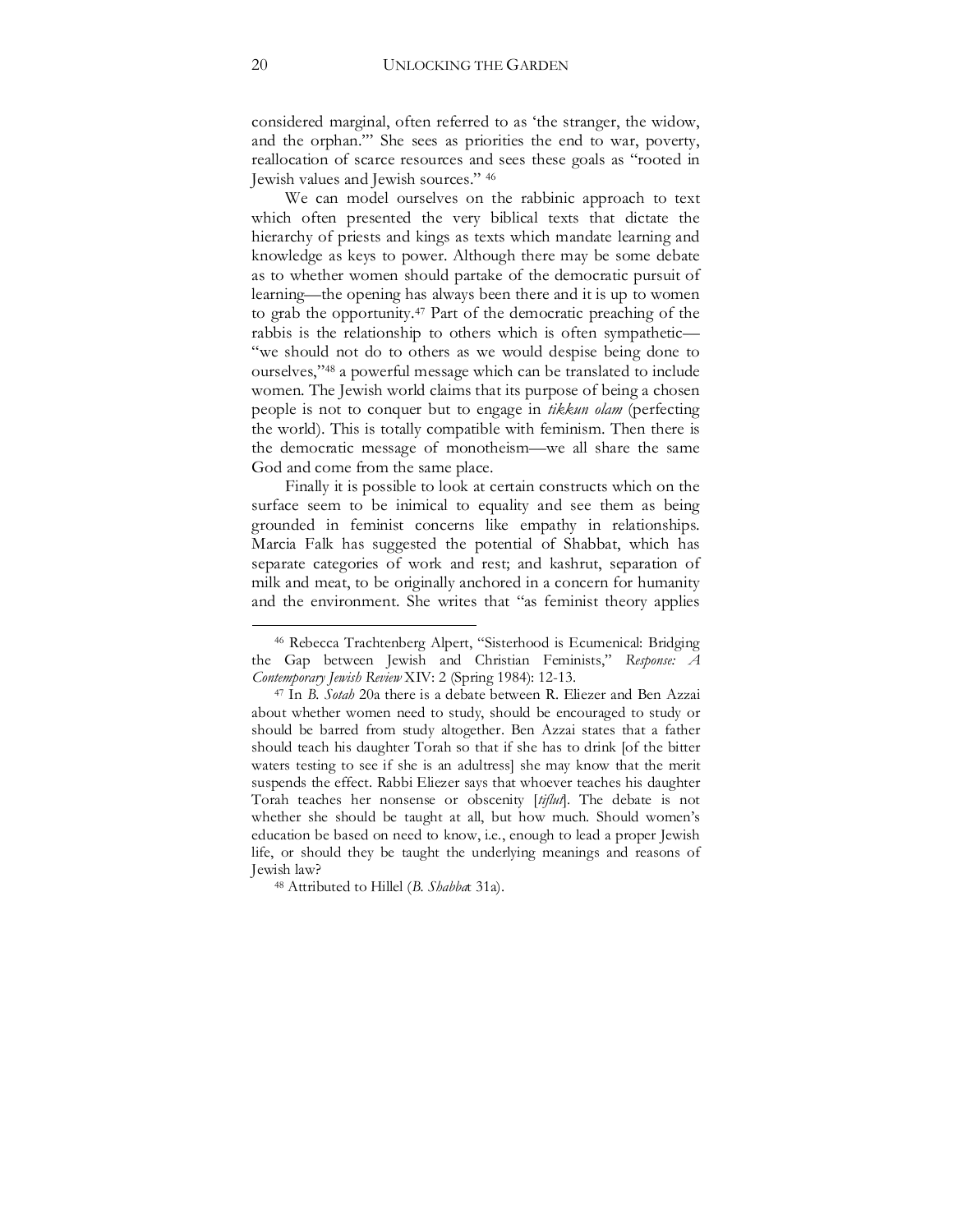itself to Jewish culture, it need not argue against the maintenance of all ideas and practices that separate Jews from other peoples. Rather, it ought to distinguish between those rituals which hierarchize a 'self-group' in relation to 'other-groups,' and those which affirm meaningful differences and appropriate boundaries in the world." Thus she argues that not all "dualistic separations built into Jewish rituals" are necessarily harmful. She feels that we can choose what to keep, what to let fall by the wayside, what to recreate so that they "reflect our experiences as women and our values as feminist Jews." 49

In the articles in this section I hope that I have exemplified the possibilities of making Judaism compatible with feminism. Often my choice is conscious, but sometimes I take it for granted. My approach to the Hebrew Bible has been affected by and has emerged out of struggle with, feminist thought. No doubt the Jewishness of my choice is in conflict with my feminism (or vice versa) and both directly affect my interpretation of text. Often the spark of an idea has come from reading the text in a religious setting and may therefore fuel the passion with which I read the text. This is certainly the case with both the articles on Hosea's Wife and Lamentations.

Among the Jewish/Feminist women (men\*) who have informed my thinking are the theologians Ellen Umansky, Judith Plaskow, Rachel Adler, Naomi Goldenberg, Michael Graetz\*; the Bible scholars Tikvah Frymer-Kensky, Athalyah Brenner, Adele Berlin, Carole L. Meyers, Mayer I. Gruber\*, Susan Niditch, Marc Brettler\*; the midrashists Aviva Gottlieb Zornberg, Mary Gendler, Adrien Janis Bledstein, Savina J. Teubal, Devora Steinmetz, Jill Hammer, Arthur Waskow\*, Judith R. Baskin; and those who take a literary approach such as Nehama Aschkenazy, Esther Fuchs, Ilona Rashkow, Alice Bach, Ilana Pardes, Lori Lefkowitz.

Some of the topics that are dealt with in this section are hierarchy and its patriarchal assumptions, both female and male metaphors of God, woman as other, the suffering and self-sacrifice of women, positive and negative role models, and the ambivalence of women's legal status.

<sup>49</sup> Marcia Falk, T. Drorah Setel, et al, "Roundtable: Feminist Reflections on Separation and Unity in Jewish Theology," *Journal of Feminist Studies* 2:1 (1986): 122-123.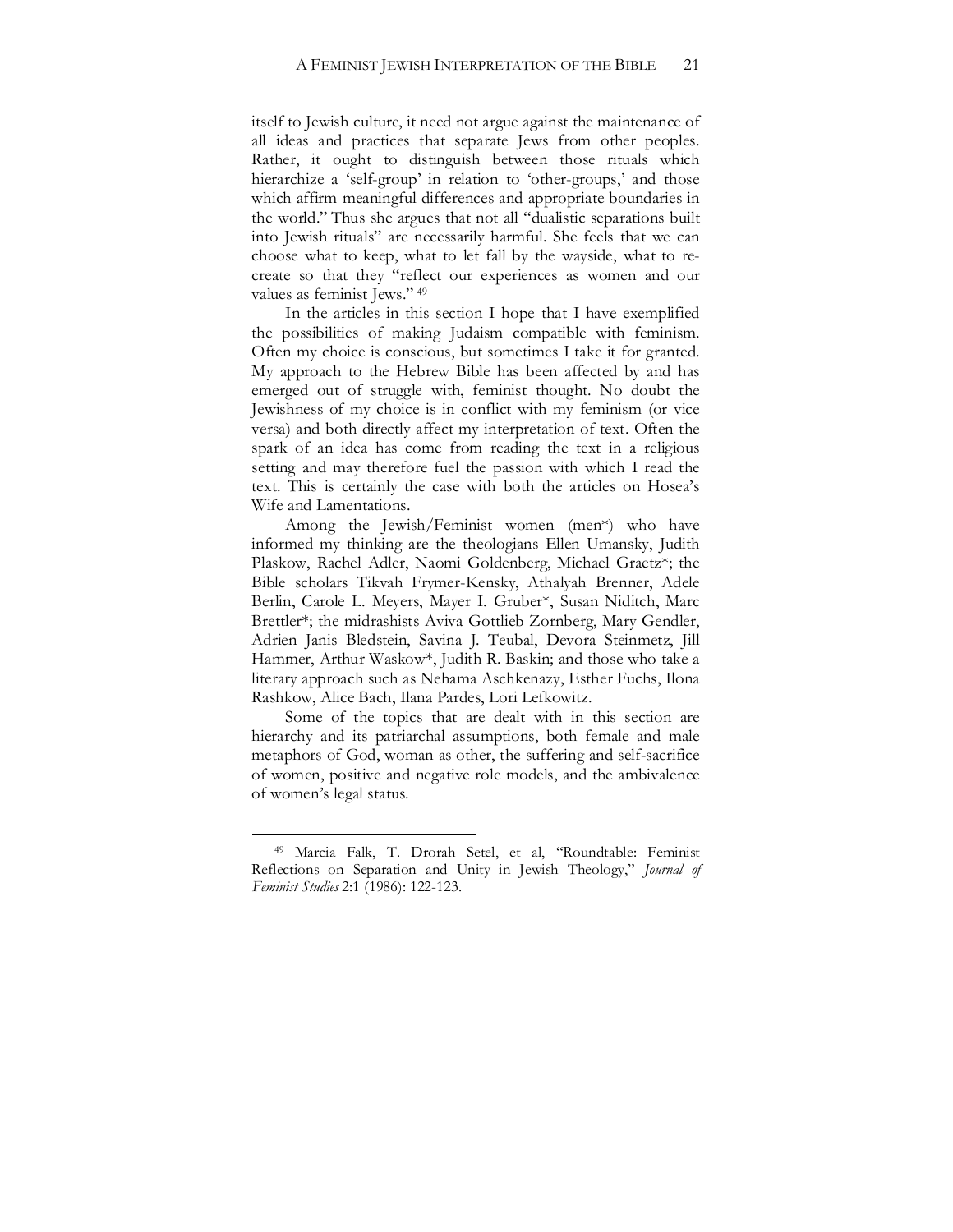The following are different approaches to the biblical text that many Jewish feminists take in treating the topics mentioned above. They are not necessarily mine, but should be noted.

The so-called scholarly, objective, *Wissenschaft* approaches of source and form criticism, that is, the historical methods of research, are less in fashion today than was once the case, although the influence lingers on. James Crenshaw goes as far to write: "A purely historical analysis of the literature cannot yield satisfactory results. Efforts to specify dates for biblical books are doomed…no satisfactory history of the literature can be written…every indication points to extremely active editorial work in updating ancient traditions."50

There are many who use archaeology and philology, the offspring tools of the historical approach. There are those who also engage in apologetics as a polemic against the scholarly historical approach and more recently against the feminist critique.

What is in vogue is synchronic paradigms of study which view the "Bible as a contained system of structurally related components."51 Greenstein identifies three reasons for its attractiveness to the modern reader. 1) "It interprets what we have—rather than a reconstructed version of it... [And] many feel more comfortable with the received text."52 2) "We find the sense of a text…to be more significant or fuller by studying it in terms of its shape and function than by studying its historical evolution." 3) "Its practice requires fewer accessory disciplines than historical investigation. That is, one does not have to be as well educated in languages, scripts, archaeology, history and historiography, textual criticism, and comparative Semitic philology to analyze the biblical text within a synchronic paradigm… In order to perform synchronic analysis on the Bible one needs know only Hebrew, or even no Hebrew at all."53 More importantly, Greenstein points out the authoritarian or hierarchical view of those who use the historical method. The synchronic approach is more democratic

<sup>50</sup> James L. Crenshaw, *Story and Faith: A Guide to the Old Testament* (New

York: Macmillan, 1986): 2. 51 Edward L. Greenstein, "Biblical Studies in a State," in Shaye J. D. Cohen and Edward L. Greenstein (eds.), *The State of Jewish Studies* (Detroit MI: Wayne State University Press, 1990): 34. 52 Idem: 35.

<sup>53</sup> Idem: 35-36.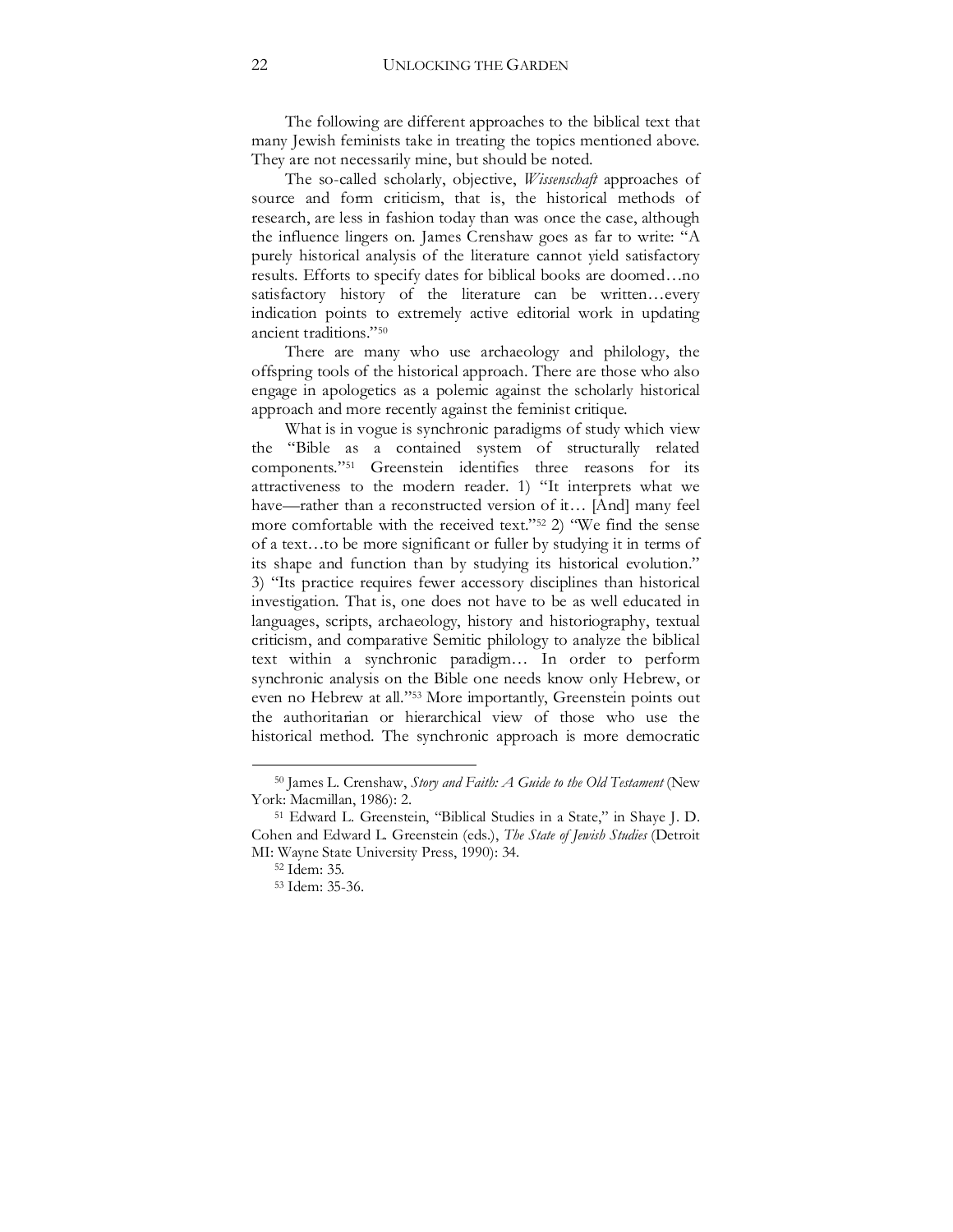and its more egalitarian political agenda includes both the teacher and student engaged in a common quest to understand text and not engage in academic one-upmanship.

Some of the approaches which follow from this are structural anthropology;54 literary criticism;55 the psychoanalytical approach to text;56 narratology;57 a midrashic approach to text, including both exegesis and eisegesis;<sup>58</sup> a radical feminist approach with the goal of overthrowing patriarchy;59 and finally deconstructionism, the postmodern approach to text versus the belief in a determinate, fixed and univocal meaning of text.60

There are still those who engage in the literal reading of text, who see text as revelation and therefore authoritative.

#### **THE MANY ROLES OF WOMEN IN THE BIBLE**

 $\overline{a}$ 

Biblical women interact, converse with and pray to God. They include Eve, Sarah, Hannah, Manoah's Wife, and Miriam. Yet women are clearly the other. They are behind the *parochet* (curtain)! Does the covenant apply to women? Were women at Mt. Sinai? Women are often expected to make self-sacrifice and to live for others. In addition they are often cast in the roles of immigrants and displaced persons who follow their husbands; victims of abuse:

*Rabbinic Literature.* (Cambridge, MA: Harvard University Press, 1991). 59 Naomi Goldenberg, *Changing of the Gods: Feminism*  $\mathcal{O}^*$  *the End of* 

*Traditional Religions* (Boston: Beacon Press, 1979) and Judith Plaskow, *Standing Again at Sinai: Judaism from a Feminist Perspective* (San Francisco: Harper & Row, 1990).<br><sup>60</sup> Daniel Boyarin, "Reading Androcentrism Against the Grain:

Women, Sex, and Torah-Study." *Poetics Today* 12 (1991): 29-53.

<sup>54</sup> Edmund Leach and D. Alan Aycock, *Structuralist Interpretations of Biblical Myth* (Cambridge UK: Cambridge University Press, 1983) following in the footsteps of Claude Levi-Strauss. 55 Robert Alter, *The Art of Biblical Narrative* (New York: Basic Books,

<sup>1981). 56</sup> Ilona N. Rashkow, *Taboo or Not Taboo: The Hebrew Bible and Human* 

*Sexuality* (Minneapolis: Fortress Press, 2000). 57 Mieke Bal, *Narratology: Introduction to the Theory of Narrative* (Toronto:

University of Toronto Press, 1985), *On Story-Telling: Essays in Narratology*, David Jobling (ed.), (Sonoma, CA: Polebridge, 1991); J. Cheryl Exum, *Tragedy and Biblical Narrative: Arrows of the Almighty* (Cambridge: Cambridge University Press, 1992). 58 See e.g., David Stern, *Parables in Midrash: Narrative and Exegesis in*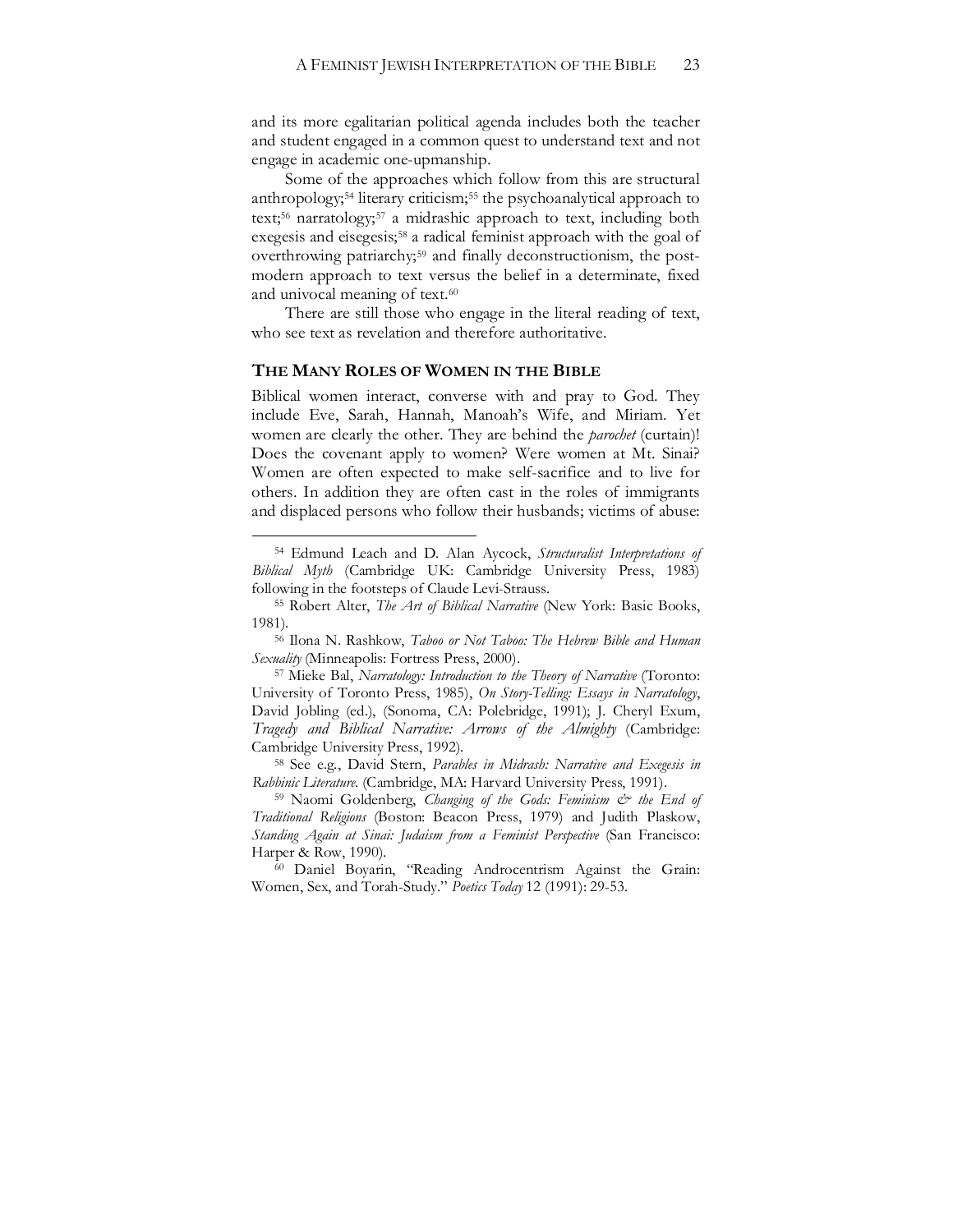rape; incest, neglect. In the book of Lamentations and some of the prophets, the suffering woman is an exemplum of the people Israel. Characters who are known for their suffering include Rachel, Hannah, Hagar, both Tamars.

The issues concerning women of the Bible most discussed by feminist writers include role models, both negative (witches, widows, temptresses) and positive (leaders, warriors, prophets, mourners, cultic leaders). Often there is an ambivalent attitude to them as in the cases of the witch of En Dor or tricksters. There are many images of woman who misbehave sexually (the Sotah, Bat Sheva), who worship foreign gods (Queen Athalyah), who are temptresses (Delilah), who are clearly negative role models. Positive women include the "woman of valor" in the Book of Proverbs; the daughters of Zelophad (Book of Numbers). Then there are some ambivalent role models for Jewish feminists which include Esther, Deborah, Miriam, Vashti, Eve—and have feminists writing on both sides of the fence about them.

Some of the most discussed women are those whose status is by virtue of their relationship to others. They have no intrinsic worth of their own. They are sisters, daughters, wives, grandmothers, widows; they include Ruth and Naomi; the *imahot* (mothers); Leah and Rachel; Jeptah's Daughter; Elisheba. Often they do not have names of their own or a genealogy. If they are identified, they are often referred to as the wife of, as opposed to the daughter of (e.g., Lot's wife, Manoach's wife or Deborah, Lapidot's Wife).

The bottom line of women's legal status is that they have to be controlled: They can be bought and sold; their status is conferred by marriage; by their virginity. They are sex objects; concubines. They are pure or impure. They can be divorced; if widowed, they may have to be released from a levirate marriage. They are in a *koy* state (see Judith Romney Wegner)<sup>61</sup>: neither animal nor fully human.

Is there a way to summarize what the State of the Art is and what is necessary for the future? Because of the demands of academic research, constraints have been put upon feminists to be

<sup>61</sup> For elaboration on this term, see Judith Romney Wegner, *Chattel or Person? The Status of Women in the Mishnah* (New York: Oxford University Press, 1988): 7-8, and "Tragelaphos Revisited: The Anomaly of Woman in the Mishnah," *Judaism* 37 (1988): 160-172.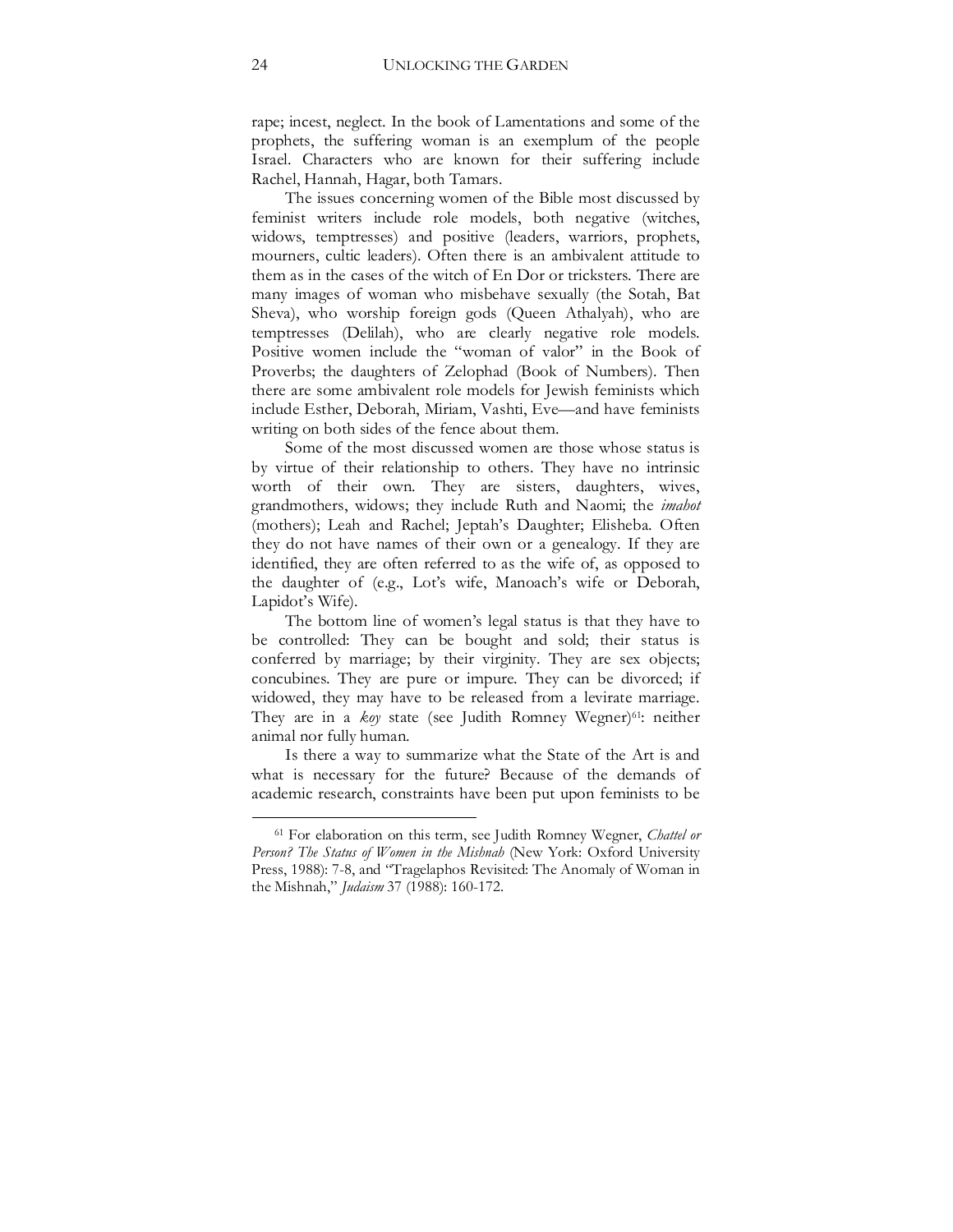objective. Therefore a communication gap exists between those in academia and those who are able to be more creative, revolutionary, and activist-oriented because of their "independent" status. It seems that some institutions are allowing and encouraging creative efforts and thus the future is open-ended. In my work I have always tried to relate to both by combining feminist critique with references to alternative midrashic solutions and interpretations. The next four articles in this volume can serve as exemplars to this approach.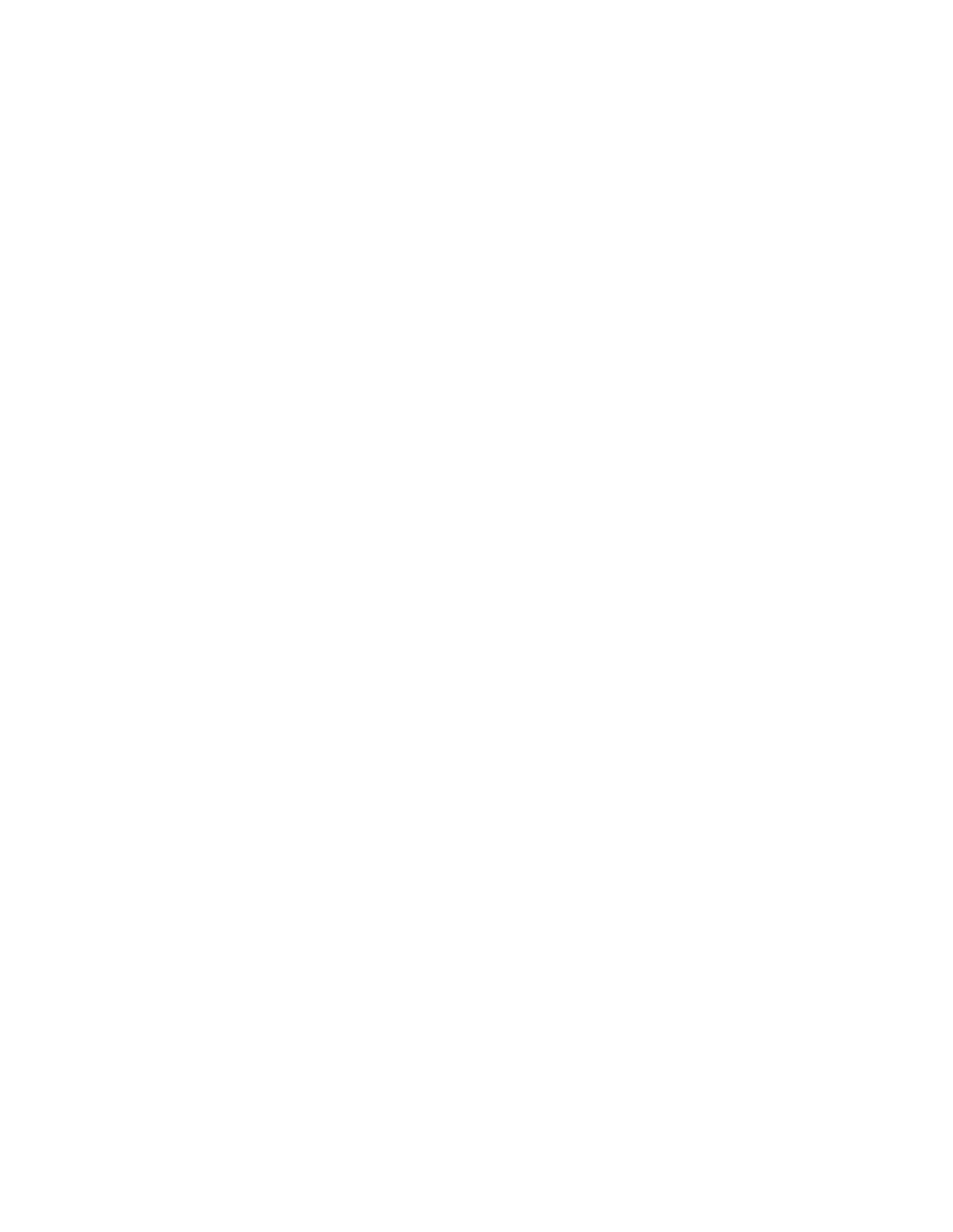# **DINAH THE DAUGHTER**

It is safe to generalize that in all patriarchal societies, daughters are less valuable than sons. In such societies, daughters have value primarily on the marriage market and in their potential to bear children.62

The daughter's monetary value is a function of her sexual purity. If she violates the sexual code by losing her virginity prior to marriage, this transgression constitutes a loss of face to the family. Therefore the father's primary responsibility is to protect his daughter in his home. It would seem that the daughter is a burden to her father in all matters relating to her sexuality because of the potential threat it poses to the family's honor.

It is understandable why fathers and brothers breathe a sigh of relief when their daughters and sisters are safely married and off their hands. The only acceptable role for a girl is wife and mother, whereas "daughter" is a temporary and dangerous status.

This describes well the attitude in the biblical period. There are many daughters mentioned in the Book of Genesis, but the only one to retain the permanent status of daughter, who never marries or has children, is Dinah. When an individual woman such as Dinah acts contrary to the role expected of her by society, there are surface irregularities or loose ends in the text. This anomaly can be corrected through the process of interpretation, or midrash.

I plan to show how interpretation is an on-going process, utilizing five biblical sources relating directly and indirectly to the case of Dinah from the specific vantage point of Dinah as a victim. Then I will go on to look at two different post-biblical attitudes towards daughters in general, before moving on to show rabbinical attitudes toward Dinah. Finally, I will conclude by mentioning

<sup>62</sup> Nancy Williamson, "Daughter Preference," *Sons or Daughters: A Cross-Cultural Survey of Parental Preferences* (Beverly Hills, CA: Sage Publications, 1976): 103-105.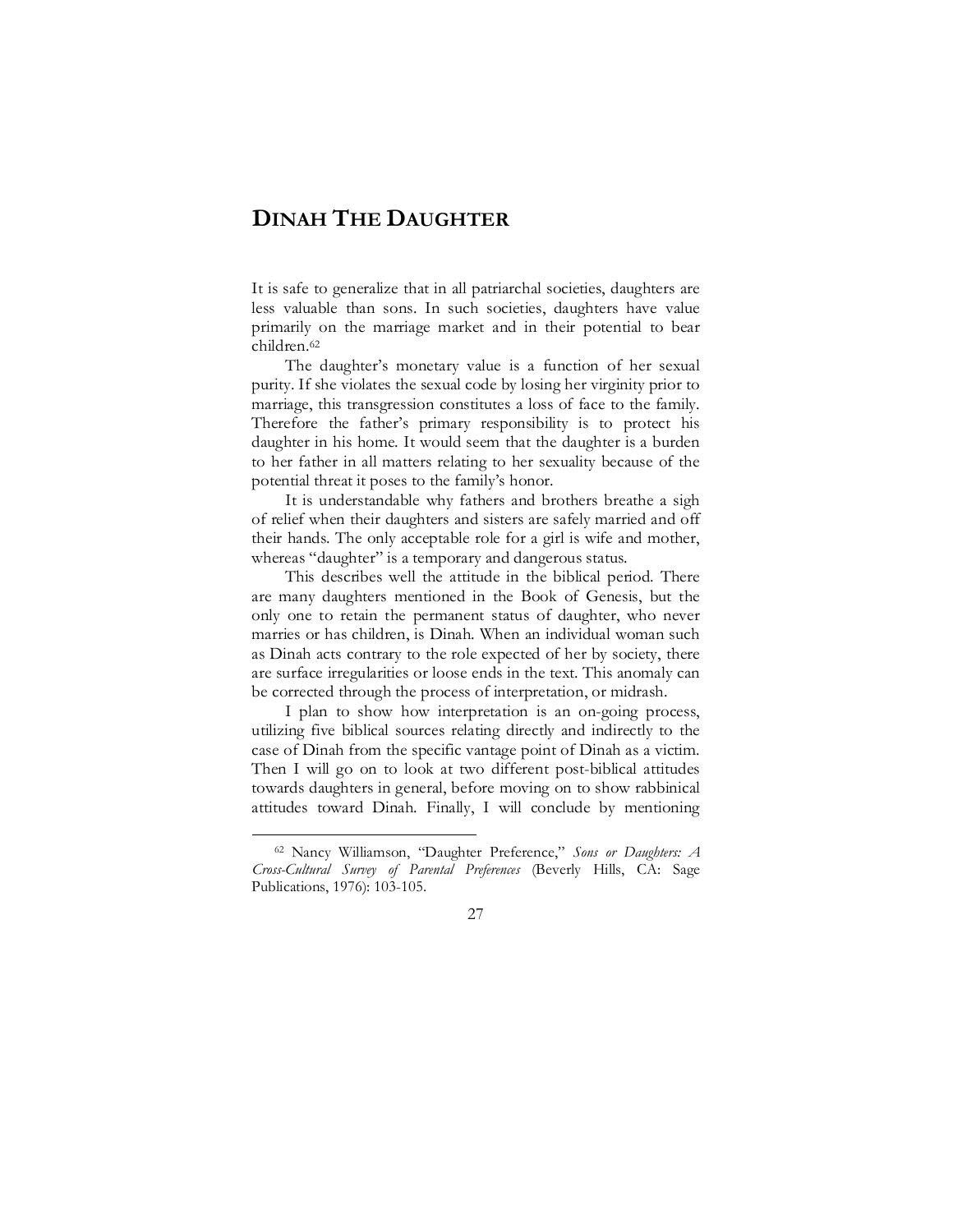several modern interpretations which focus on Dinah as a subject, not as an object.

In the Book of Genesis there are two sources in which the treatment of Dinah is ambivalent. It begins with the very description surrounding the circumstances of her birth. The phrase *wattahar watteled* ("she conceived and bore") and an explanation of their names accompanies the description of the birth of each of Dinah's brothers—Jacob's twelve sons. But when Dinah's origin is accounted for, the text reads merely as follows: "Lastly, [Leah] bore him a daughter, and named her Dinah" (Gen 30.2l). Was she conceived? What is the source of her name? The Bible chooses not to say.

This ambivalence continues in the tale of Dinah herself, who was raped<sup>63</sup> by Shechem. Shechem, son of Hamor, fell in love with Dinah after he had raped her and wanted to have her hand in marriage. Jacob's immediate reaction is silence; he waits for his sons to return from the fields. The brothers reaction is anger since Shechem "had committed an outrage (*nevala*) in Israel by lying with Jacob's daughter—a thing not to be done" (Gen 34.7). But both Jacob and the brothers agreed, on condition that Shechem and all the townspeople of Shechem were circumcised. However, on the third day when the Shechemites were hurting from the circumcision, Simeon and Levi killed the defenseless men and laid waste to the town. In response to their act of violence, Jacob said: "You have brought trouble on me, making me odious among the inhabitants of the land" (Gen 34.30), thus implying that they had "muddied" his heretofore clean reputation.<sup>64</sup> The brothers' answer

<sup>63</sup> Ariella Deem, "The Goddess Anath and Some Biblical Hebrew Cruces," *Journal of Semitic Studies* 23:1 (1978): 25-30, shows that *innah* in certain contexts means rape (cf. Judg 19.24; 20.5; 2 Sam 13.12, 14, 22, 32; Ezek 22.11; Lam 5.11). See, however, Moshe Weinfeld, *Deuteronomy and the Deuteronomic School* (Oxford: Clarendon Press, 1972) who disagrees, writing that *innah* in piel form in the passages cited above may "connote sexual intercourse in general rather than rape" (286). However, in a footnote, he concedes that *innah* might refer to sexual intercourse which involves "an element of imposition upon the woman. It might then still refer to seduction" (286, n. 5).

<sup>64</sup> cf. *Gen. Rabba* 80:12: *And Jacob said to Simeon and Levi: 'Ye have troubled me'* (34.30). The Rabbis commented: The vat was clear, and ye have muddied it… R. Judah b. Simon said: [They answered]: 'The vat was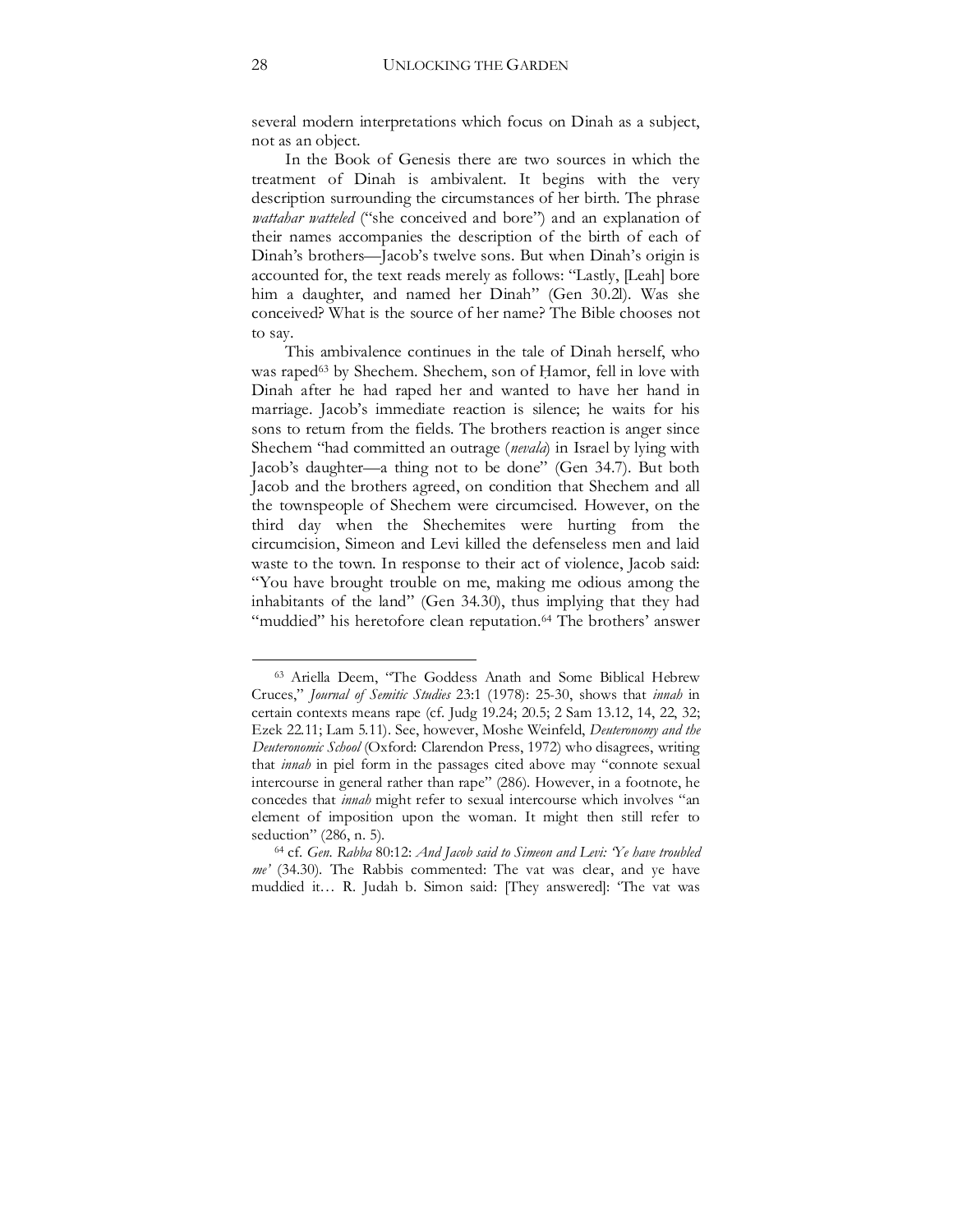to Jacob is in the form of a rhetorical question: "Should our sister be treated like a whore?" (Gen 34.31). The message is that our sister is not to be "made" (*ya a seh*) into an object of scorn. The text, which does not explicitly criticize the brothers for their violent act of revenge or Jacob for being a silent father, is left wide open to interpretation.

The two direct sources on Dinah (Gen 30 and 34) are highlighted by three additional intertexts. Jacob has the last word in our third source—his deathbed scene—when he says:

> Simeon and Levi are a pair; their weapons are tools of lawlessness… When angry they slay men, And when pleased they maim oxen. Cursed be their anger so fierce… I will divide them in Jacob, Scatter them in Israel (Gen 49.5-7).

This passage is usually understood by most exegetes to be a commentary on the episode in Genesis 34.

The Bible's attitude to such a story is more explicit in our fourth source: The Book of Deuteronomy. In contrast to the law pertaining to the seduction of an unbetrothed virgin in Exodus 22.15-16, whose object is "to protect the financial interests of the father," the author of Deuteronomy is "concerned with rectifying the moral and personal wrong committed against the maiden."65

> 28) If a man comes upon a virgin who is not engaged and he seizes her and lies with her, and they are discovered, 29) the man who lay with her shall pay the girl's father fifty <shekels of> silver, and she shall be his wife. Because he has violated her, he can never have the right to divorce her (Deut 22.28-29).

The seducer pays the father the money as a fine for violating the virgin, not as compensation to the father.

muddied, and we have purified it.' *And They Said: 'Should One Deal With Our Sister As With A Harlot*?' (34.31) 'Will they treat us as common property,' they exclaimed. What caused all this? The fact that 'Dinah went out' (34.1)." See further on this below. 65 Moshe Weinfeld, *Deuteronomy and the Deuteronomic School* (Oxford:

Clarendon Press, 1972) 284-285.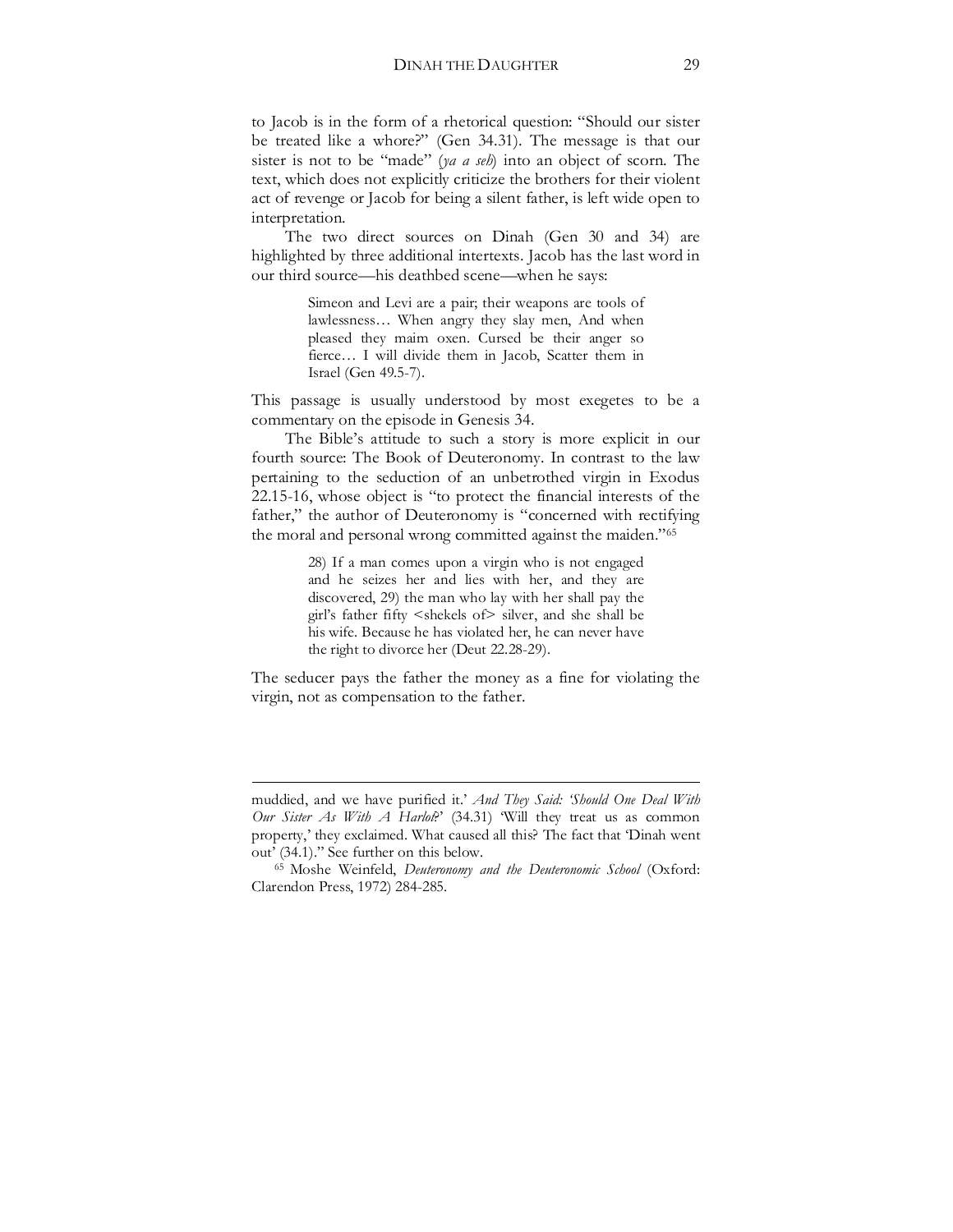Shechem was willing to obey the law of the land as decreed by Mesopotamian legal sources.<sup>66</sup> He behaved according to the norms in his willingness to marry Dinah. The brothers, according to The Book of Deuteronomy, interfered with his obligation to marry her and were wrong to cut off her only chance of marriage. The law of Deuteronomy can thus be considered an internal commentary on the story of Dinah.

The fifth intertext addresses itself in circuitous fashion to Dinah's plight. The commentary—the story of Amnon and Tamar in 2 Samuel 13—is expressed by the recognition of linguistic analogies. The story is similar to Dinah's except that the rapist is Tamar's half-brother, David's son Amnon. Amnon pretends to be sick and refuses to eat unless Tamar feeds him. When he gets her alone he tells her to lie with him. She refuses, saying: "Don't brother. Don't force me. Such things are not done in Israel! Don't do such a vile thing (*nevala*)! Where will I hide my shame?"(2 Sam 13.12-14).

In clear contrast to Shechem, who fell in love with Dinah after he had raped her and wanted her for his wife, Amnon cannot stand the sight of Tamar after the rape and tells her to get out. Unlike Dinah—who has no personality of her own whatsoever in the biblical text, and is not heard from at the time of the rape (or after, for that matter)—Tamar pleads: "Please don't commit this wrong; to send me away would be even worse than the first wrong you committed against me" (2 Sam 13.16). But he kicks her out and she goes away screaming hysterically, dramatically tearing her tunic and putting dust on her head as a sign of mourning. Her brother Absalom keeps his hate to himself until it later explodes in an act of murder, in contrast to the immediate devastation which Simeon and Levi visit on the town of Shechem.

The parallels are clear: Tamar's anguished reaction (using the word *nevala* [outrage] and almost identical wording of the brothers in Genesis) makes it clear that the narrator wants us to think she was aware of Dinah's fate, one which she did not want to be her own. The story takes into account the pain a woman feels at being raped and the indignity of being thrown out. Yet, despite the echo

<sup>66</sup> J. J. Finkelstein, "Sex Offenses in Sumerian Laws," *Journal of the American Oriental Society* 86 (1966) writes "Midrashic authors were fully sensitive to the overtones of the verb *yasa* in the Dinah story, as their amplifications of it clearly show" (note, 363).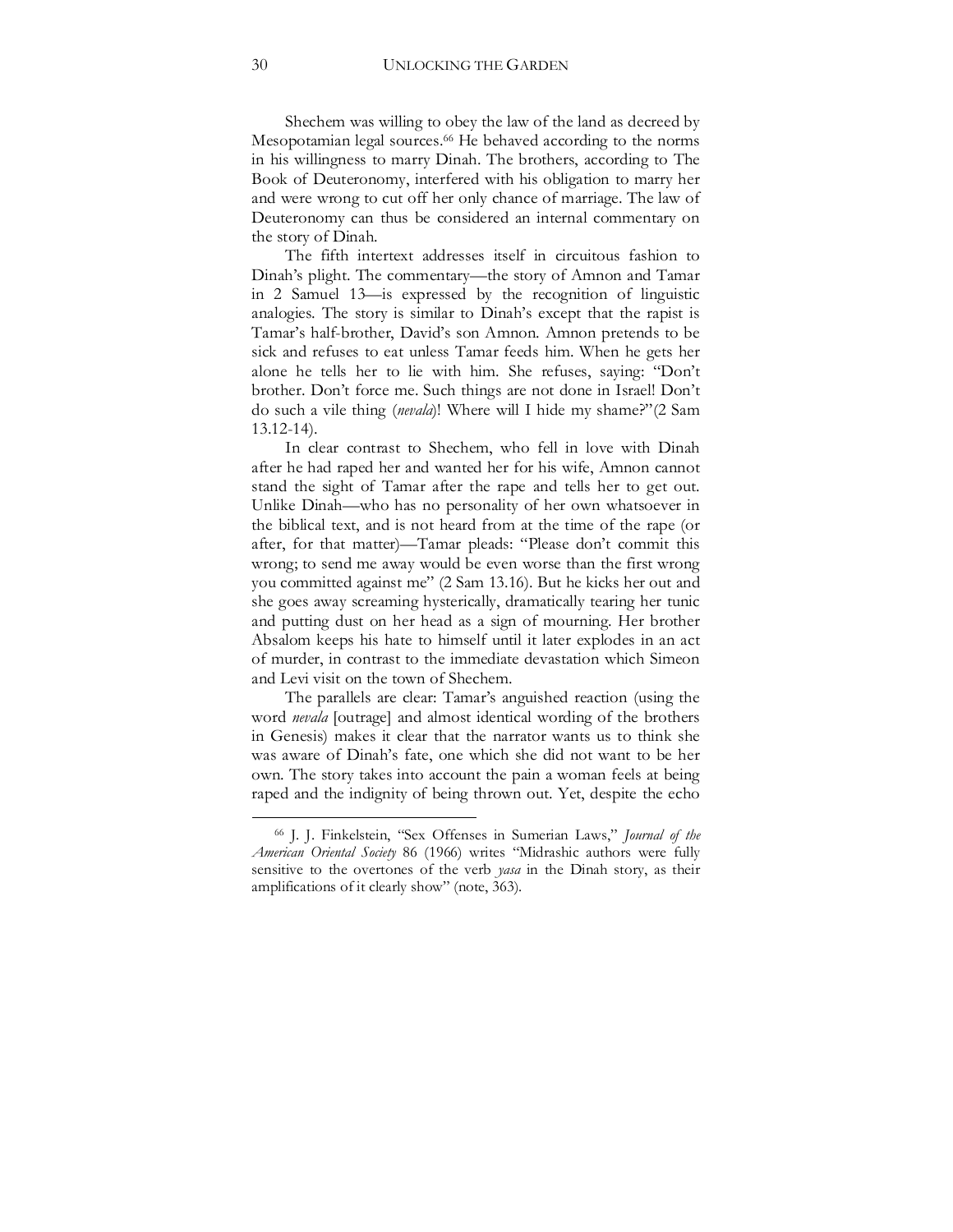of her screams, Tamar, daughter of David, is not heard from again in the Bible—just like her counterpart, Dinah, daughter of Jacob. Finally, the two stories feature two daughters, and their two fathers who failed in their primary responsibility to protect their daughters from harm.

Before we look at what the rabbis of the third century had to say about Dinah the daughter and Jacob her father, it is worth looking at Ben Sira's view of daughters and fathers.

Ben Sira's work "Ecclesiasticus" was written in 180 BCE. It is part of the apocryphal literature which did not enter the canonized Jewish and Protestant versions of the Old Testament. However, despite the rabbinic ban on his work, $67$  the rabbinic commentators knew it well and quoted him extensively. Ben Sira singles out all that is negative about women and spews it out in concentrated form. The worst examples of his personal negative bias against women have to do with daughters.

> 9A daughter is a secret cause of sleeplessness to her father, and his concern for her robs him of his rest; in her youth, for fear she will pass her prime, and when she is married, for fear she will be hated.

> 10When she is a girl, for fear she will be profaned, and be with child in her father's house; when she has a husband, for fear she will transgress; and when she is married, for fear she will be childless.

> 11Keep a close watch over a headstrong daughter, for fear she will fill your enemies with malignant joy, and make you the talk of the town and notorious among the people, and disgrace you before the multitude. In the spot where she lodges let there be no window, or place overlooking the entrance round about.

> 12Let her not expose her beauty to any male, and let her not take counsel among women.

<sup>67</sup> R. Akiva in particular. cf. the debate in the Babylonian Talmud, *Sanh*. 100b. Adin Steinsaltz, in his commentary on the tractate *Hagiga* (13a, p. 58), writes that despite the fact that the rabbis considered Ben Sira's book apocryphal, they quoted it at length and viewed it with distinction. Some even considered it part of The Writings. According to Steinsaltz it was excluded from the canon because it was often confused with the Alphabet of Ben Sira, a popular book of the time.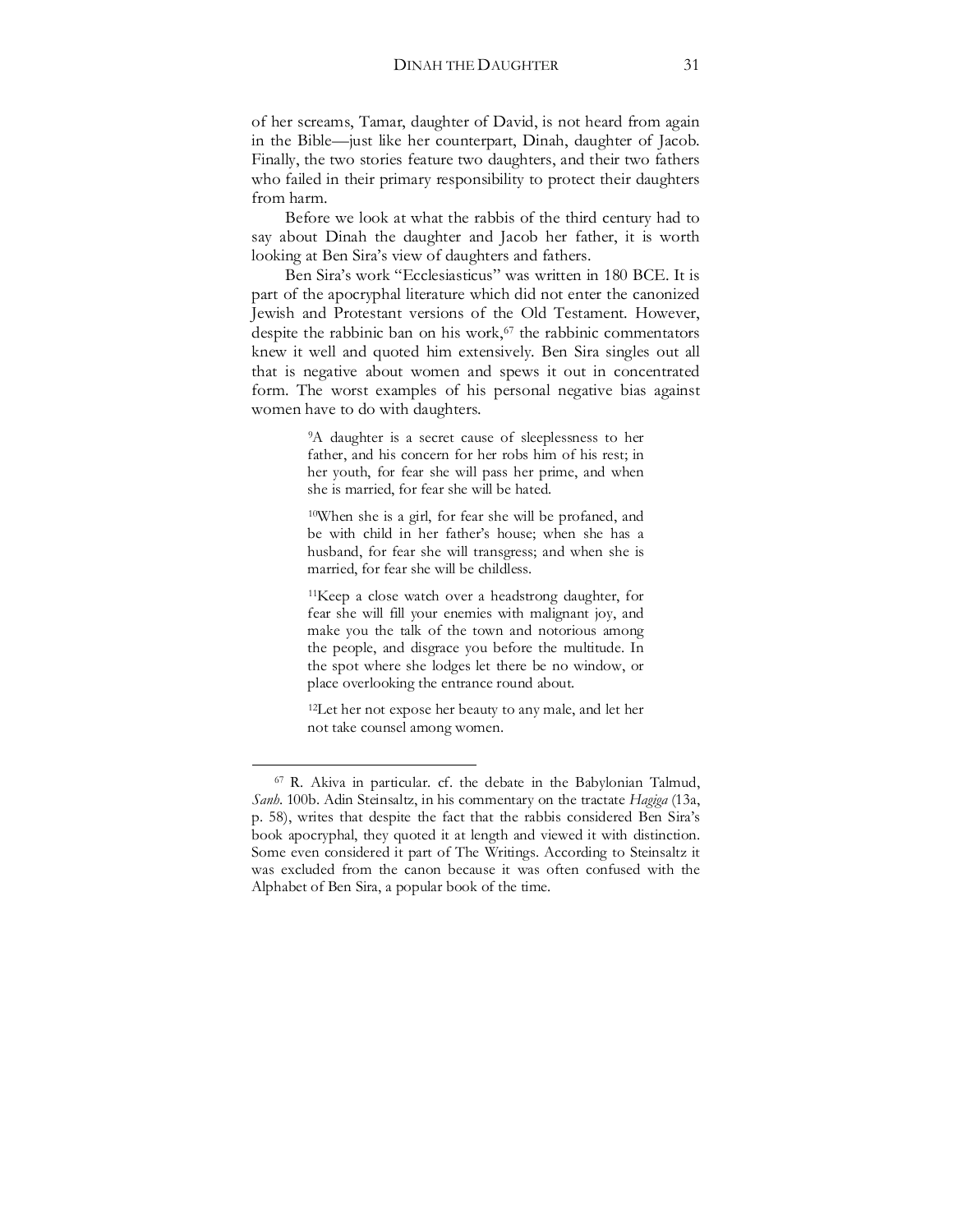13For from the garment comes the moth, and from a woman comes a woman's wickedness.

14Better is the wickedness of a man than the goodness of a woman, and a daughter causes fear regarding disgrace more than a son (Ecclesiasticus or The Wisdom of Sirach 42.9-14).<sup>68</sup>

In a similar vein, Ben Sira writes elsewhere: "Do you have daughters? Protect their body, but do not let your face shine upon them" (7.24). This advice serves as a reminder of "the ancient reality that a daughter's marketability as a wife and her virginity were unquestionably related."69 Daughters are nothing but trouble. Ben Sira is equally explicit in another passage, when he complains that: "A daughter is born to [the father's] loss… She who disgraces is a grief to him who begot her" (22.3-4). The worst thing she can do is cause her father public disgrace by surrendering her virginity or becoming pregnant while unmarried, for then he will lose face before his enemies. His reputation, like Jacob's, will become tarnished.

Had Ben Sira presumed to give advice to Dinah's father, he no doubt would have told him to guard her to the extent that she not have a room with windows—to prevent others from looking in. A daughter who deliberately exposes her beauty is guilty of seductive behavior. On the other hand, if she accidentally exposes herself, she might be raped. Therefore a father must do all he can to avoid being disgraced.

In a midrash, whose context is "when man began to multiply and daughters were born to them" (Gen 6.1), we can see that Ben Sira is part and parcel of a long line of tradition.

> The wife of R. Simeon b. Rabbi gave birth to a daughter. When R. Ḥiyya the Elder met him, he said to him: "God has begun to bless you."... When R. Simeon went to his father he asked him, "Did the

<sup>68</sup> The first half of the text is from Edgar J. Goodspeed, *The Apocrypha: An American Translation* (New York: Vintage Books, 1959): 306-307. From verses 11-14 the translation is from Trenchard, see footnote 69 below. Goodspeed does not include the lines about the window. 69 Warren Trenchard, "Woman as Daughter," *Ben Sira's View of Women:* 

*A Literary Analysis* (Chico, CA: Brown Judaic Studies 38, 1982): 131-132 and 129-166 for a detailed discussion of his translation.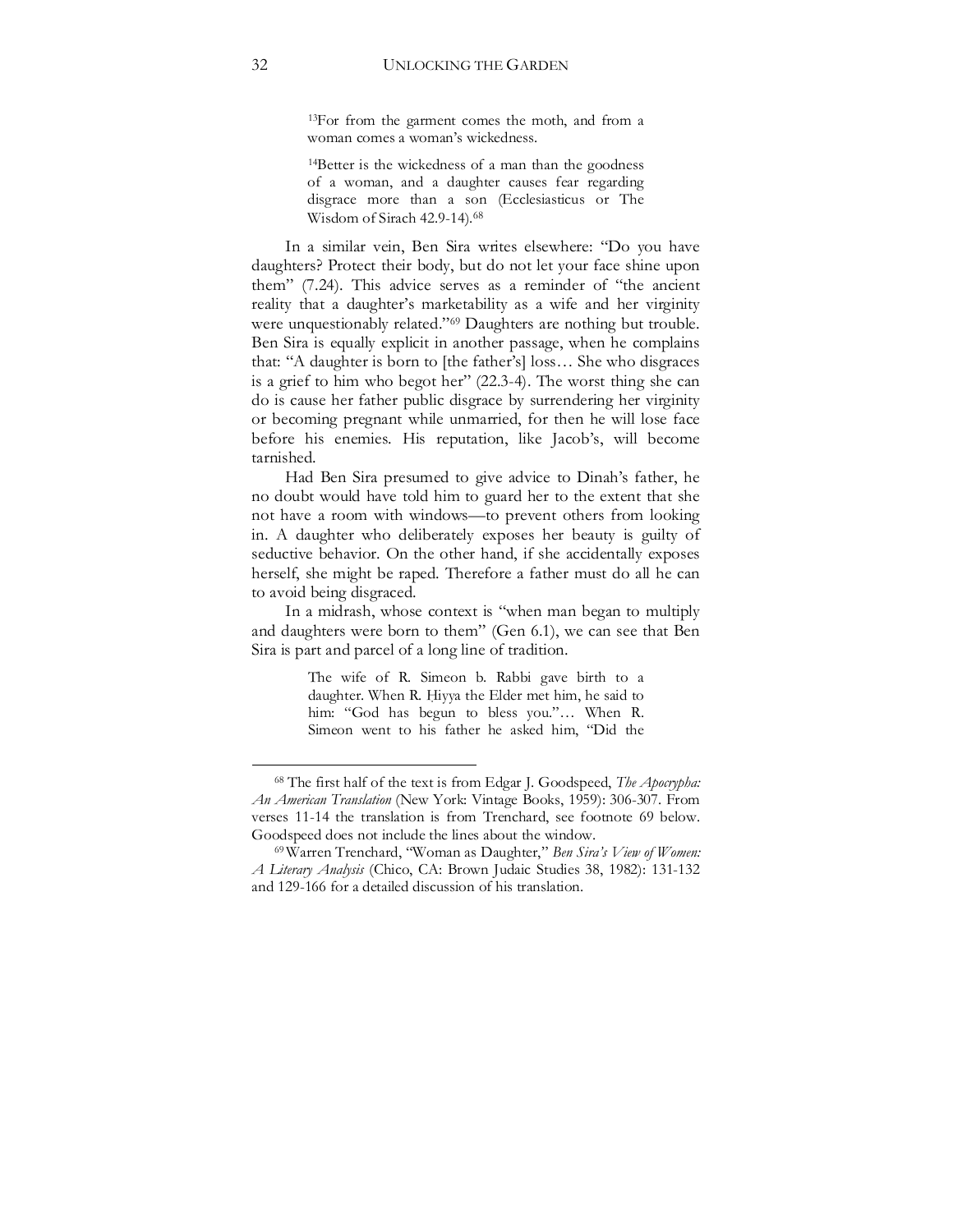Babylonian [R. Ḥiyya] congratulate you?" "Yes," he answered, "and he said thus to me." "Nevertheless," he [Rabbi] observed, "both wine and vinegar are needed, yet wine is more needed than vinegar; both wheat and barley are needed, yet wheat is more needed than barley. When a man gives his daughter in marriage and incurs expense he says to her, 'May you never return hither'" (*Gen. Rabba*, 26:4).70

The message is clear: daughters are less valuable than sons. Fathers breathe sighs of collective relief only after their daughters are safely married, out of their homes and preoccupied with children.

We have seen the attitude of Ben Sira and Rabbi71 towards daughters in general. Let us look at the next midrash and see what is its attitude to Jacob's daughter.

Most of our midrashim use the following phrases as their prooftext:

> Dinah, the daughter whom Leah had born to Jacob, [*went out* to visit] the daughters of the land. Shechem son of Hamor the Hivite, chief of the country, saw her, and took her and lay with her by force (Gen 34.1-2).

Since girls of marriageable age did not normally "go out" to visit friends in the city, it is possible that the text itself criticizes Dinah's behavior by using the verbal stem *ytz*, "to go out," which has a long history of implying promiscuity.72 One can read into Dinah's unconventional behavior a desire for freedom or selffulfillment that is alien to the times and threatening to the patriarchal structure of biblical society.

Despite the possible undertone of disapproval of the text towards Dinah's behavior, there are a sizeable number of rabbinic commentators who are uncertain whether Dinah was responsible for the act. There are those rabbis (influenced by Ben Sira perhaps) who assumed the worst—namely that she was guilty of deliberate exposure and, therefore, of her own seduction. Then there are

<sup>70</sup> All English translations are from H. Freedman and M. Simon (eds.), *Midrash Rabba* (London: Soncino Press, 1983). 71 'Rabbi' is Rabbi Yehuda ha-Nasi, the Patriarch..

<sup>72</sup> For more on this see J. J.Finkelstein, "Sex Offenses in Sumerian Laws," *Journal of the American Oriental Society* 86 (1966): n. 59.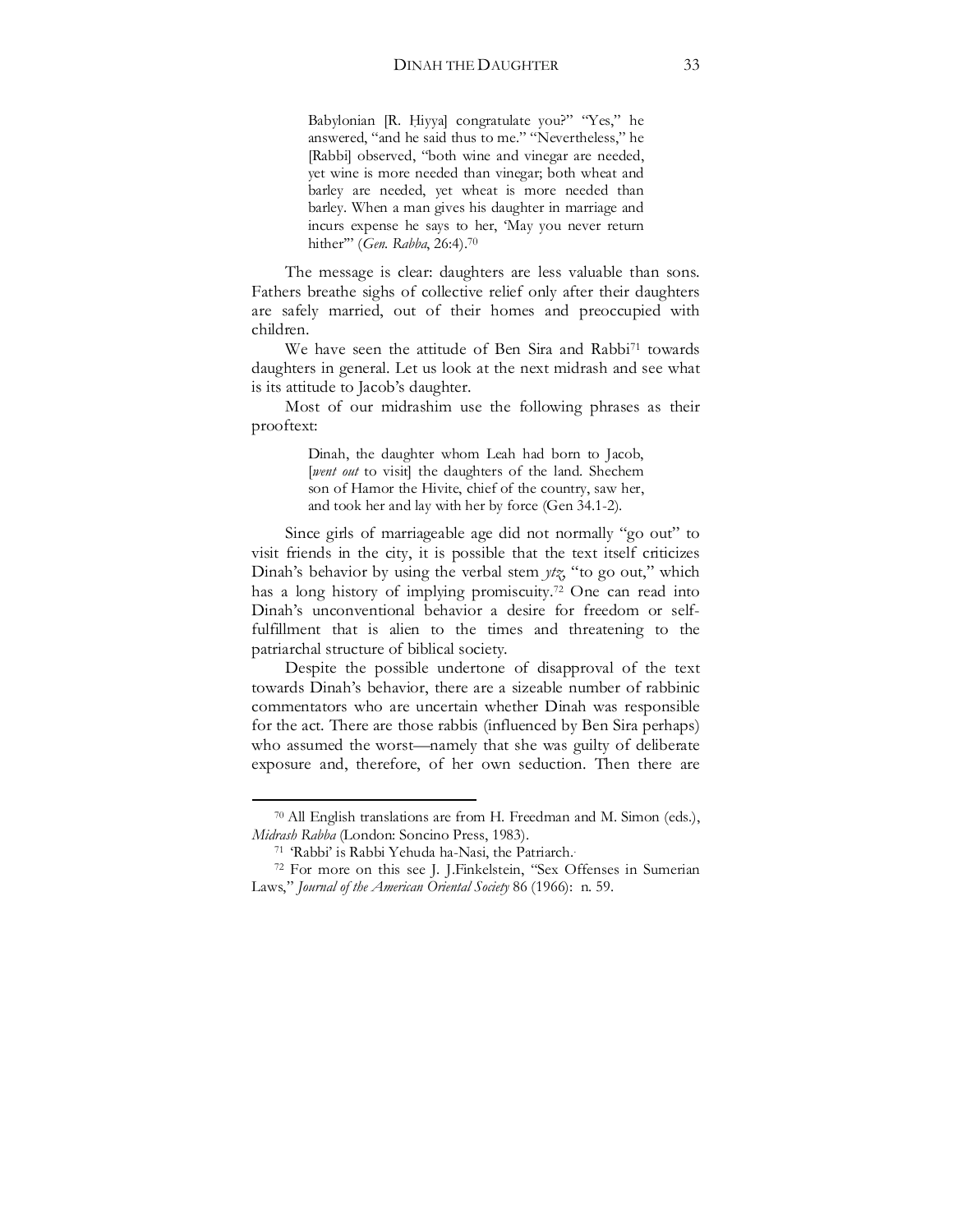those who assumed she accidentally exposed herself and was raped. Both groups of rabbis follow the legal argument in Deuteronomy, in which there is a clear distinction between a woman who protests her rape and one who does not.

> 23In the case of a virgin who is engaged to a man—if a man comes upon her in town and lies with her, 24you shall take the two of them out to the gate of that town and stone them to death: the girl because she did not cry for help in the town, and the man because he violated his neighbor's wife. Thus you will sweep away evil from your midst. 25But if the man comes upon the engaged girl in the open country and the man lies with her by force, only the man who lay with her shall die, 26but you shall do nothing to the girl. The girl did not incur the death penalty, for this case is like that of a man attacking another and murdering him. 27He came upon her in the open; though the engaged girl cried for help, there was no one to save her (Deut 22.23-27).

A woman who is raped in town, where one can prove whether she cried out, has to be judged according to the criteria of her having cried out or not. A woman who does not cry out for help is assumed not to have been raped. However, a woman who is raped in the country cannot prove whether she cried out, thus is presumed innocent. Those rabbis who see Dinah as going out to see the big city of Shechem made negative comments about her which state that "she went out…"(Gen 34.1) and got what she deserved. You can see instances of this trend below:

> And whoso breaketh through a fence, a serpent shall bite him: i.e. Dinah. While her father and brothers were sitting in the House of Study, she went out to see the daughters of the land (Gen 34.1). She brought upon herself her violation by Shechem the son of Hamor the Hivite, who is called a serpent and he bit her… (*Eccl. Rabba* 10:8).

> And Dinah the daughter of Leah went out (34.1) Behold, everyone that useth proverbs shall use this proverb against thee, saying: "As the mother, so her daughter" (Ezek 16.44)… Resh Lakish asks Kahana: "What is really the meaning of this verse?" "A cow does not gore unless her calf kicks; a woman is not immoral until her daughter is immoral," he replied. "If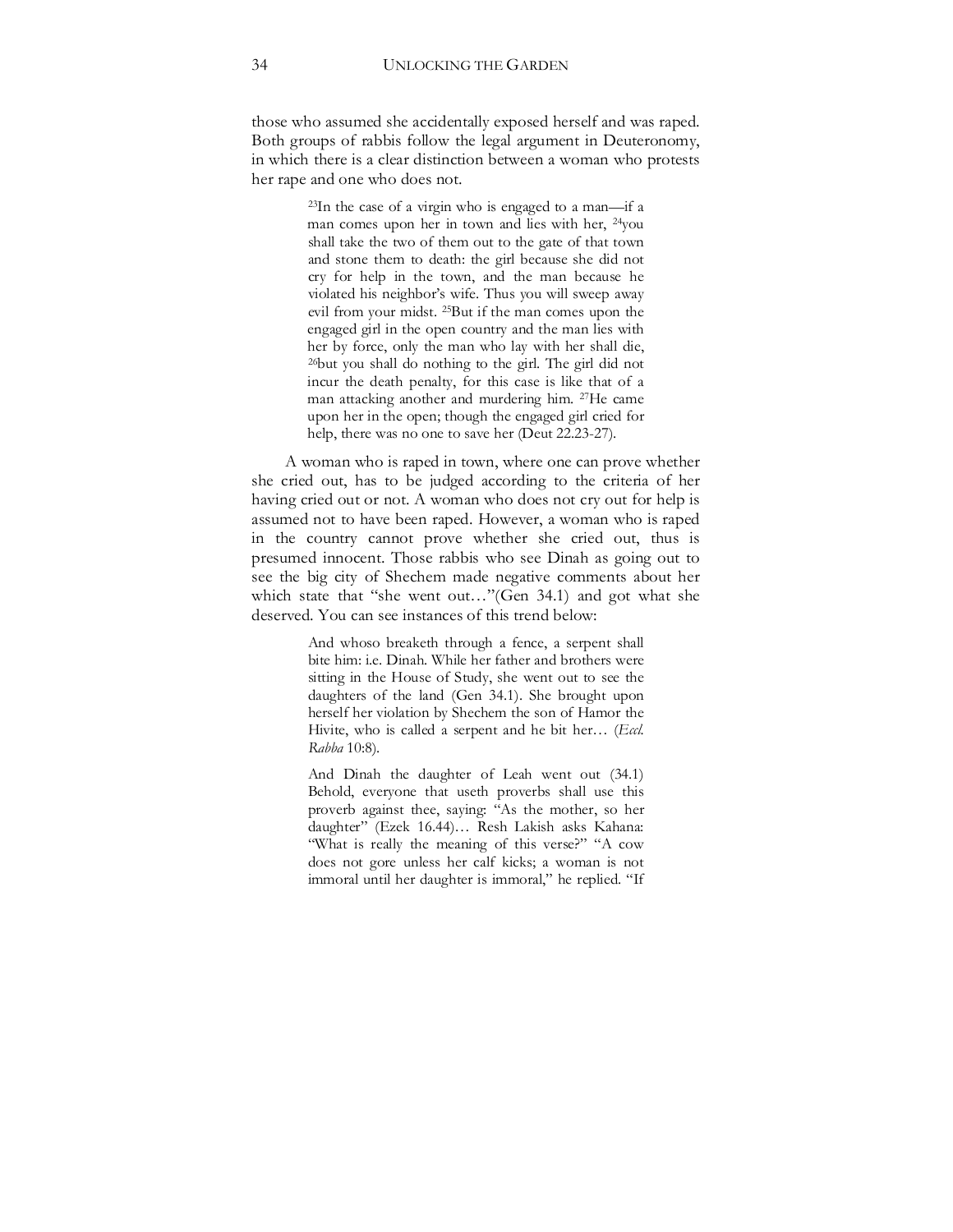so," said he, "then our mother Leah was a harlot!" "Even so," he replied: "because it says, 'And Leah went out to meet him' (Gen 30.16), which means that she went out to meet him adorned like a harlot"; therefore "And Dinah the daughter of Leah went out (*Gen. Rabba* 80:1).

Most rabbis do not follow the view that daughters deliberately expose themselves when they go out and are therefore asking for it. There is a second group of rabbis—who are not convinced it was her fault, because they see her as one who was raped in the countryside. They see her as one who accidentally exposed herself to Shechem, and thus they have second thoughts about Dinah's fate. These rabbis have her resurfacing as the mother of Asenath, who is adopted by Potiphar and then marries Joseph. There are midrashim that have Dinah married to her brother. According to Ginzberg who retells the story:

> Dinah bore her brother a son and from her union with Shechem sprang a daughter, Asenath by name, afterward the wife of Joseph. When this daughter was born to Dinah, her brothers wanted to kill her, that the finger of men might not point at the fruit of sin. But Jacob took a piece of tin, inscribed the Holy Name upon it, and bound it about the neck of the girl, and he put her under a thorn-bush and abandoned her there. An angel carried the babe down to Egypt, where Potiphar adopted her as his child, for his wife was barren. Years later, when Joseph was viceroy, the maidens threw gifts at him to make him look at them. Asenath had nothing that would serve as a present, so she took off the amulet from her neck and gave it to him. Thus Joseph became acquainted with her lineage, and he married her, seeing that she was not an Egyptian, but one connected with the house of Jacob through his mother.73

Alternatively, these rabbis with second thoughts have Dinah turning up as Job's wife (*Gen. Rabba* 57:4), and also have created a

<sup>73</sup> Louis Ginzberg, *The Legends of the Jews* (Philadelphia: Jewish Publication Society, 1909, 1968): vol. 2: 38. Ginzberg's retelling of the tale is a composite version of many midrashim. The sources of this retelling are available in his very detailed footnote in vol. 5: 336-337.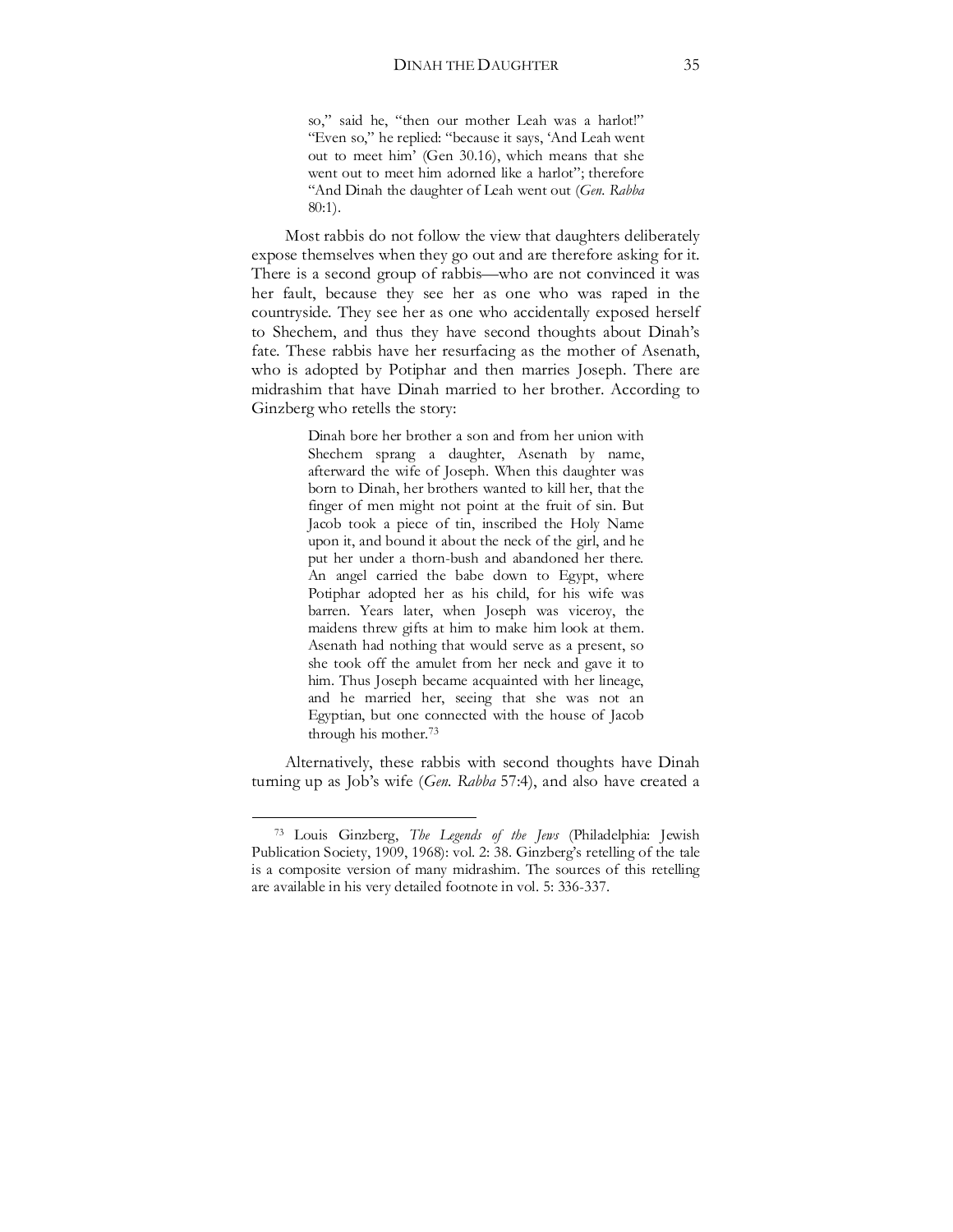midrash where she is betrothed to her own brother Simeon (*Gen. Rabba* 80:11).

One might ask why the second group of rabbis needed to stray so far from the text. My conjecture is that these rabbis had misgivings. Perhaps they thought she was innocent and had an uneasy conscience about her fate. Thus by filling in the gaps—the silence of the biblical text—these rabbis accounted for Dinah's whereabouts and destiny after the rape. In doing so they supply the tale with closure or a prototype "happy ending."

We have seen that there are two ways to view Dinah's fate. One blames her for "going out"; the other views her as pure victim. The midrash reflects the values of its time. On the one hand there was the historical necessity which dictated that women remain locked in a role of stereotypical passivity. This role was dictated by the genuine concern of a people whose physical and spiritual survival was at stake. Rabbis were (and still are) a product of their society's conditioning, and "could not conceive of any alternatives for women."74 Theirs was a social reality in which "women [were] inferior to men in economic power, social standing, legal rights, and religious role and importance."75 Thus they glorified the mother-wife role, and denigrated any signs of female initiative or other deviations from the norms of the period. This attitude continues to prevail in some circles in our supposedly modern society.76 Traditionalists continue to depict negatively those women who are interested in self-fulfillment.77 They do not encourage individual expression. Collective survival is still their overriding concern.78 In contrast, the secularists claim not to need tradition at all, scoffing at those who reject modernity.

What should be our attitude towards the text? There is another religious position in Judaism, which "recognizes no

<sup>74</sup> Linda Kuzmack, "Aggadic Approaches to Biblical Women," Elizabeth Koltun (ed.), *The Jewish Woman: New Perspectives* (New York: Schocken Books, 1976): 251. 75 Rachel Biale, *Women and Jewish Law* (New York: Schocken Books,

<sup>1984): 14. 76</sup> Moshe Meiselman, *Jewish Woman in Jewish Law* (New York: Ktav

Publishing House, 1978). 77 Ruth Wisse, "The Feminist Mystery," *The Jerusalem Report* (January 9,

<sup>1992). 78</sup> David Bleich, "Halakha as an Absolute," *Judaism* 29 (1980): 30-37.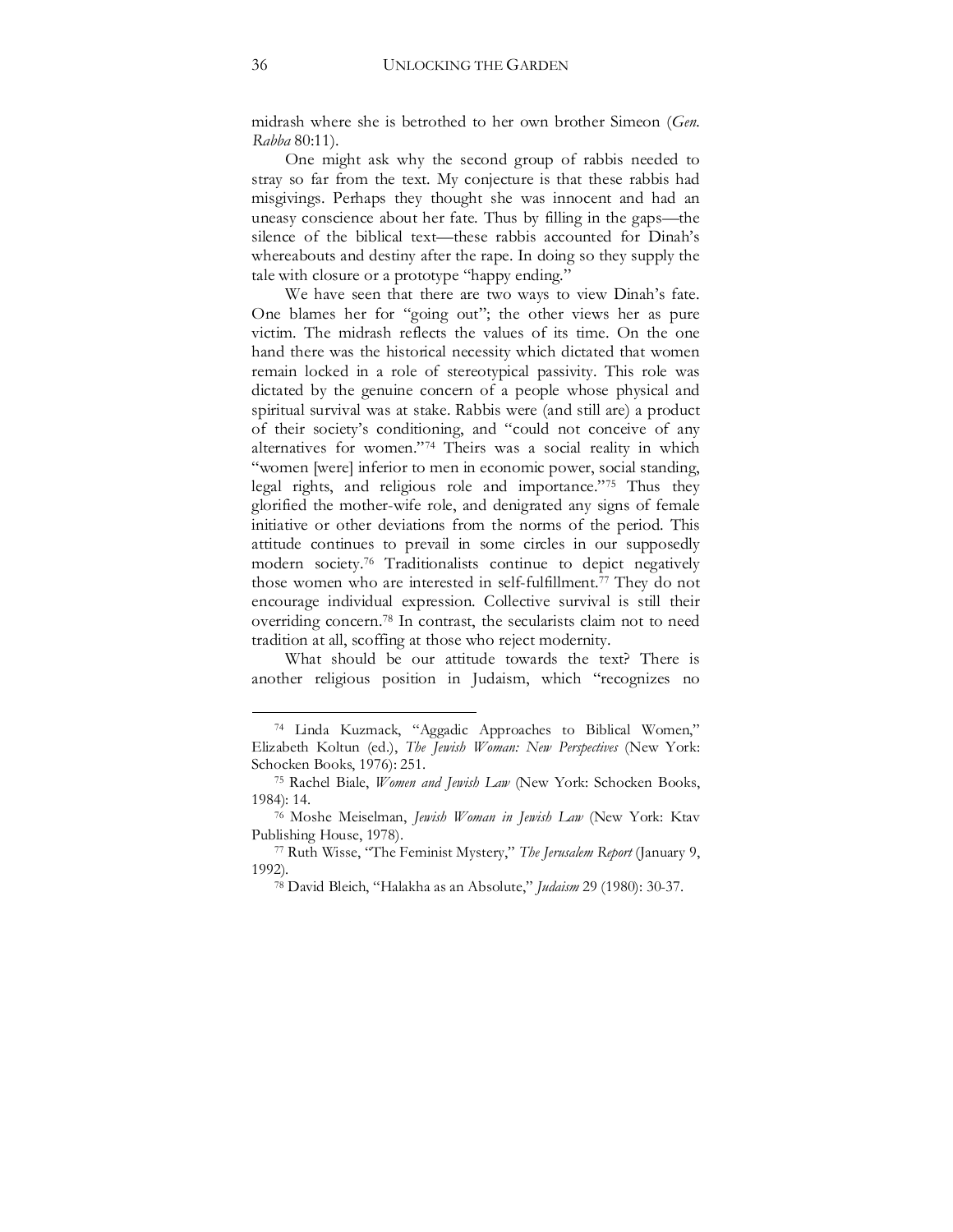stratification of human beings, no inferiority of women to men… In ultimate moral and spiritual terms Judaism recognizes that a woman's life is equal to a man's."79 If we accept this viewpoint and agree that physical and spiritual survival no longer dictate that women fulfill stereotypical roles, the social role ascribed to women has to be revised.

Feminists reflect these views, and seem to be divided into two camps. A view which is similar to the secularist viewpoint is the ascendancy view of feminism. It aims "primarily at exposing the androcentric bias or oppressive intention operative within a text, to show the text to be unalterably patriarchal and, therefore, without authority or value."80 In its confrontation with tradition the ascendancy view throws out the baby with the bath water.

Then there is the apologetic or equality position which attempts "to highlight the social, religious, and political power of women which has been ignored, overlooked, or hidden by patriarchal hermeneutics."81 This approach bridges the traditional male-oriented and the secularist viewpoints.

My position as a religious feminist Jew is that we have the obligation to write women back into the tradition by continuing the process of midrash, which insures that the Bible remains relevant to all its readers.

I refuse to accept the extreme position of a feminist who is so locked into the ascendancy view that she criticizes "a modern biblical scholar" for not considering Dinah's rape and the destruction of the town of Shechem equally heinous crimes. Judith Ochshorn asks:

> Is the rape of a woman not a "heinous crime," and was Dinah not also helpless? Do the friendships and pacts among men assume greater moral weight than sexual violence committed against women? Is the sense of outrage over the rape of Dinah insufficient provocation for her brothers's anger? Are the lives and integrity of

<sup>79</sup> Rachel Biale, *Women and Jewish Law* (New York: Shocken Books, 1984): <sup>14</sup>. 80 Mary Ann Tolbert, "Defining the Problem: The Bible and Feminist

Hermeneutics," *Semeia* 28 (1983): 119. 81 Idem.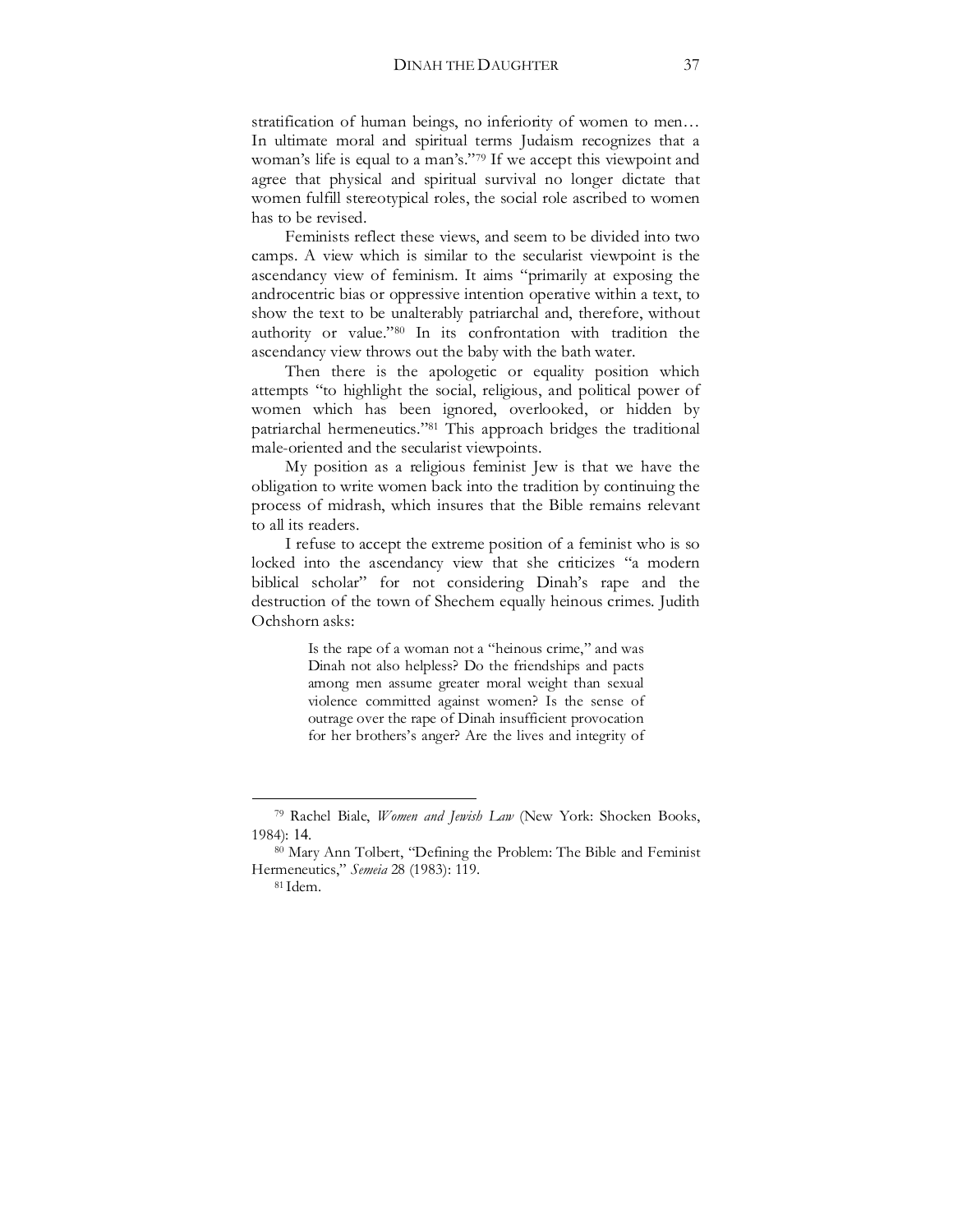women dispensable and subordinate to the alliances among men?82

She implies that one woman's rape justified the wholesale killing of an entire town. In saying this she follows in the tradition of her namesake, Judith, a radical feminist of the second century BCE who glorified Simeon's and Levi's deed as an act of pious retribution (Book of Judith 9.2ff.).

What about Dinah? Is she only an object—to be used to make a point? By whom? By traditionalists? By extreme feminists? Does no one care about her pain? None of the traditional midrashim takes into account what Dinah the daughter thinks about her plight.

Most modern Jewish feminists have chosen to avoid this story for a good reason.83 To them, Dinah symbolizes "the radical separation of women from the mainstream of Jewish life; the silence of women; woman as sexual commodity."84

In 1985, during a professional crisis, I turned to the story of Dinah for solace. To effect a "self-cure" and distance myself from my own plight, I wrote a modern eisegetical tale85 about Dinah describing my feelings of betrayal by the institution for which I had worked for 10 years. These feelings, I later discovered, were identical to those shared by some victims of injustice. These

(Summer, 1986): 289.  $85$  Since then, there has been a great interest in Dinah. Women are

<sup>82</sup> Judith Ochshorn, "Sex Roles and the Relation of Power to Gender: Biblical Narratives," *The Female Experience and the Nature of the Divine*  (Bloomington, IN: Indiana University Press, 1981): 207. 83 In an unpublished paper delivered at the First Jerusalem

International Conference on Women and Judaism: Halakha and the Jewish Woman (1986), I reviewed several twentieth century sources on Dinah, written for the most part by men. At this conference I also publicized my tale about Dinah "A Daughter in Israel is Raped" which appears in Naomi Graetz, *S/He Created Them: Feminist Retellings of Biblical Stories* (Piscataway, NJ: Gorgias Press, 2003): 69-72. 84 Jeffrey Salkin, "Dinah, the Torah's Forgotten Woman," *Judaism*

now confident enough to face this story and build on it. cf. Deena Metzger, *What Dinah Thought* (New York: Viking Penguin, 1989); Ellen M. Umansky, "Beyond Androcentrism: Feminist Challenges to Judaism," *Journal of Reform Judaism* (Winter 1990): 25-35; Anita Diamant, *The Red Tent* (New York: Picador USA, 1997); Phyllis Chesler, "The Rape of Dina: On the Torah Portion of *VaYishlah*," *Nashim* 3 (2000): 232-248.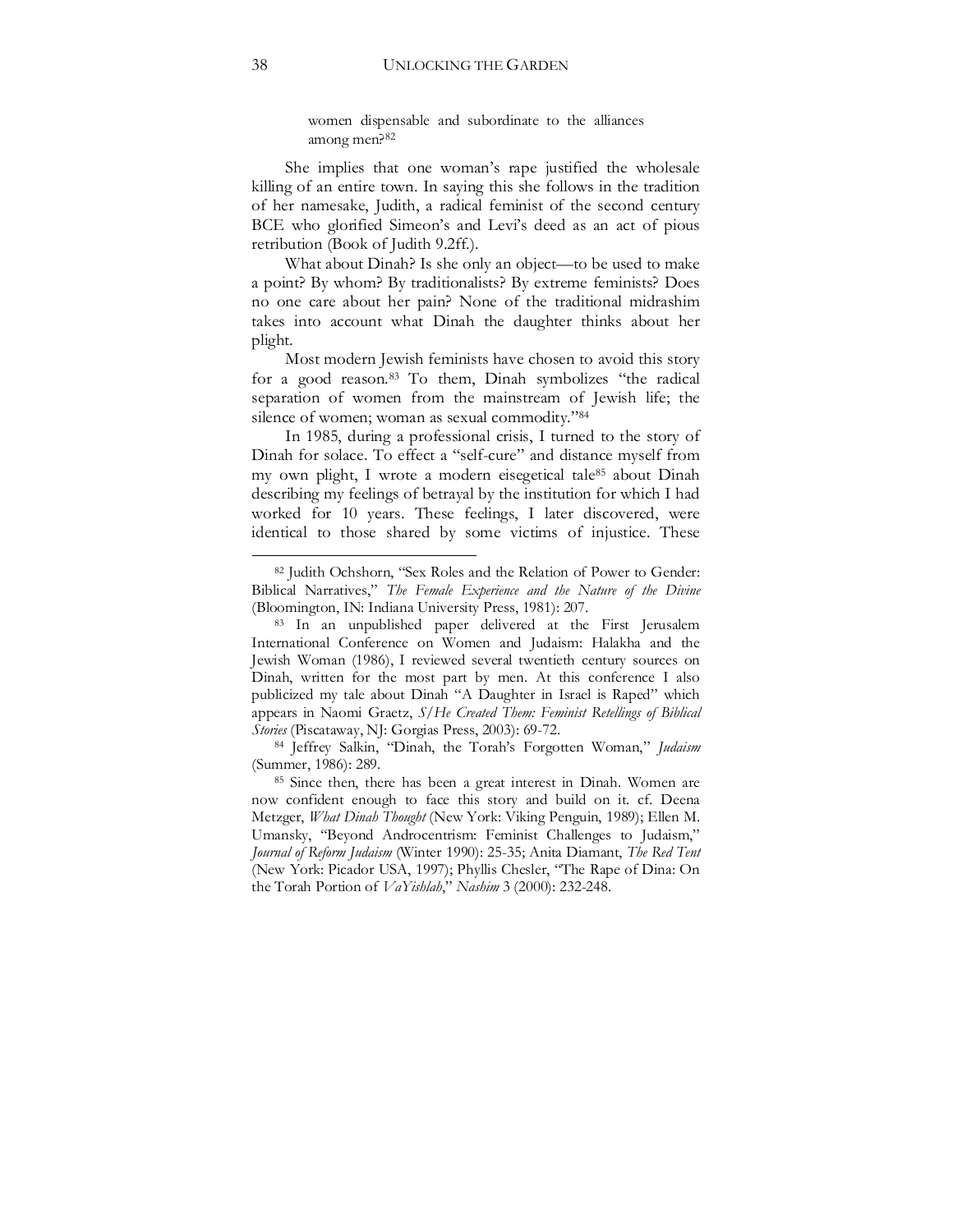feelings were of a person "who no longer shared a sense of control…[who]…had become uncertain about her ability to control her environment and to care for herself in it…" Ironically this quotation comes from an article entitled "Rape: A Family Crisis."86 What Dinah and I shared is silence.

I wondered whether Dinah's [and my] silence was really a stifled scream. Are we women so traumatized that we are unable to speak up for our rights? Would I, the victim of circumstance, have behaved differently if I were a man?

I depicted a Dinah who tried to shrink into herself, for she did not trust her environment. Her life had been ruined by the rape since women who did not marry in biblical times usually had no other options for self-fulfillment. Her parents betrayed her; her brothers killed the only person she could marry—a man who clearly loved her and repented his violent act. Her body was no longer hers. Despite her despair, she concluded her woeful tale with (what to me at least was) a rhetorical question. Dinah asked, "Do I want to be left alone to sit on the sidelines of life? Forever?"87

Since I wrote this midrash, several other midrashim have been published about Dinah. The purpose inherent in these revisionings is to inspire our daughters who may still be sitting silently and patiently on the sidelines of Jewish life, waiting for external forces to liberate them:

> Unlike the biblical Dina, growing numbers of Jewish feminists are refusing to remain silent. If we are to create, or attempt to create, a non-patriarchal, nonandrocentric Judaism—a Judaism in which the experiences of both women and men are seen as central—we Jewish women need to reclaim our voices. In so doing, we need to imagine what our foremothers, like Dina, might have said, if only they had spoken.<sup>88</sup>

<sup>86</sup> Leslie Feinauer, "Rape: A Family Crisis," *The American Journal of Family Therapy* 10:4 (1982): 35. 87 Naomi Graetz, "The Rape," *Genesis Retold: Aggadot on Sefer B'reshit*

<sup>(</sup>Beersheba: Schichpul Press of Ben Gurion University, 1985): 78. 88 Ellen M. Umansky, "Beyond Androcentrism: Feminist Challenges

to Judaism," *Journal of Reform Judaism* (Winter 1990): 33.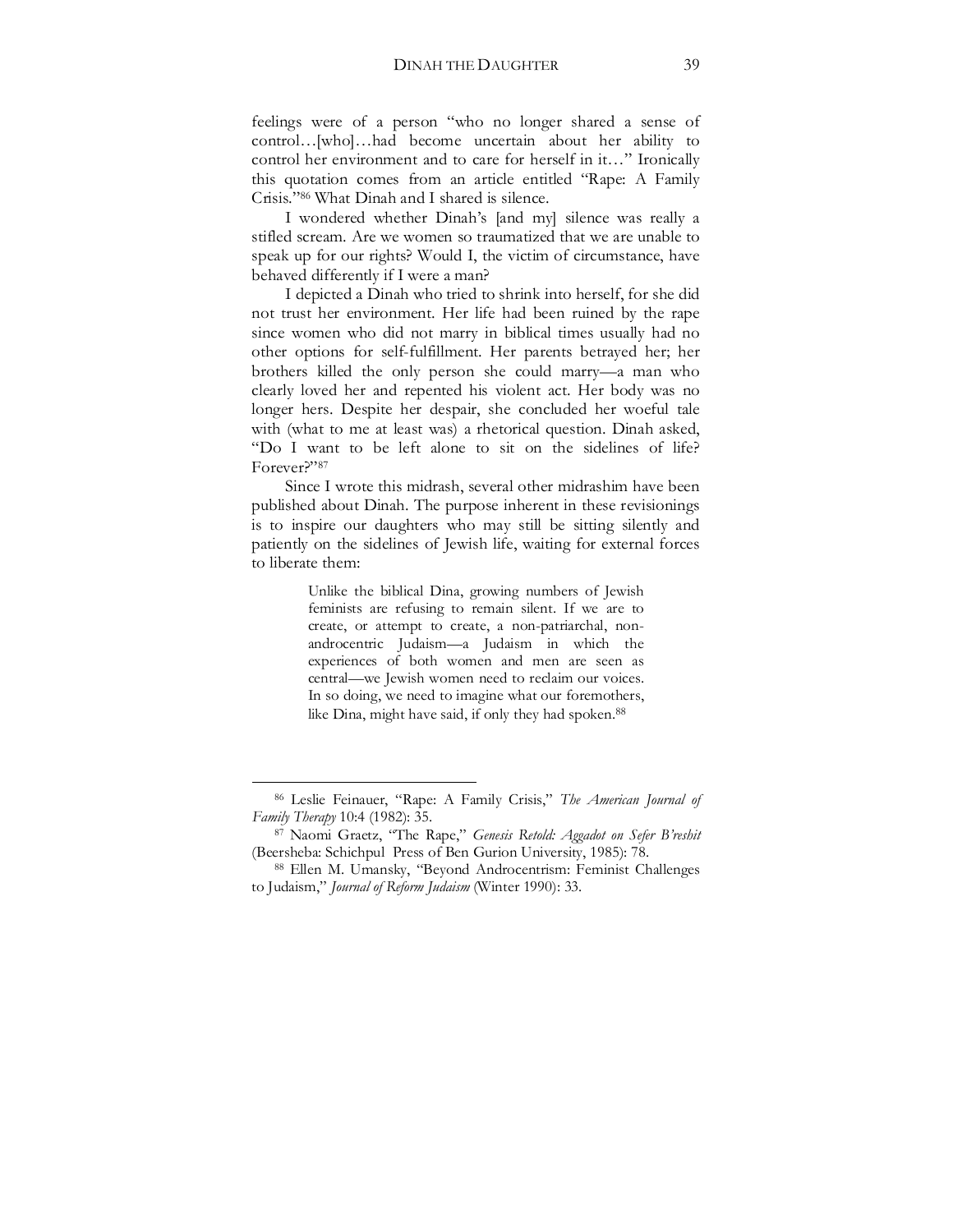Rather than decry "the patriarchal structure of the Bible—we should attempt a reading that penetrates beneath the surface to uncover the awareness that the biblical narrator was either not fully conscious of or took pains not to reveal..."89 Readers such as these tend to view Dinah in a different light. They do not see her as a "passive, submissive woman who was raped, crushed, and marked for the rest of her life."90 Dinah's story has the potential to demonstrate that liberation must come from within, often after great suffering and struggle; that although our past influences us, it neither governs us nor permanently cripples us. Our past is a far more "liberating environment than the pseudo-past created by male-chauvinist mythographers who invoked a past that never was."91

<sup>89</sup> Nechama Aschkenasy, "A Non-Sexist Reading of the Bible," *Midstream* (June/July 1981): 51. 90 Ita Sheres, "The Other Story: The Unredacted Version," *Dinah's* 

*Rebellion: A Biblical Parable for our Time* (New York:: Crossroads, 1990): 136. <sup>91</sup> Personal communication conveyed to me by Professor Mayer

Gruber of the Bible Department at Ben Gurion University.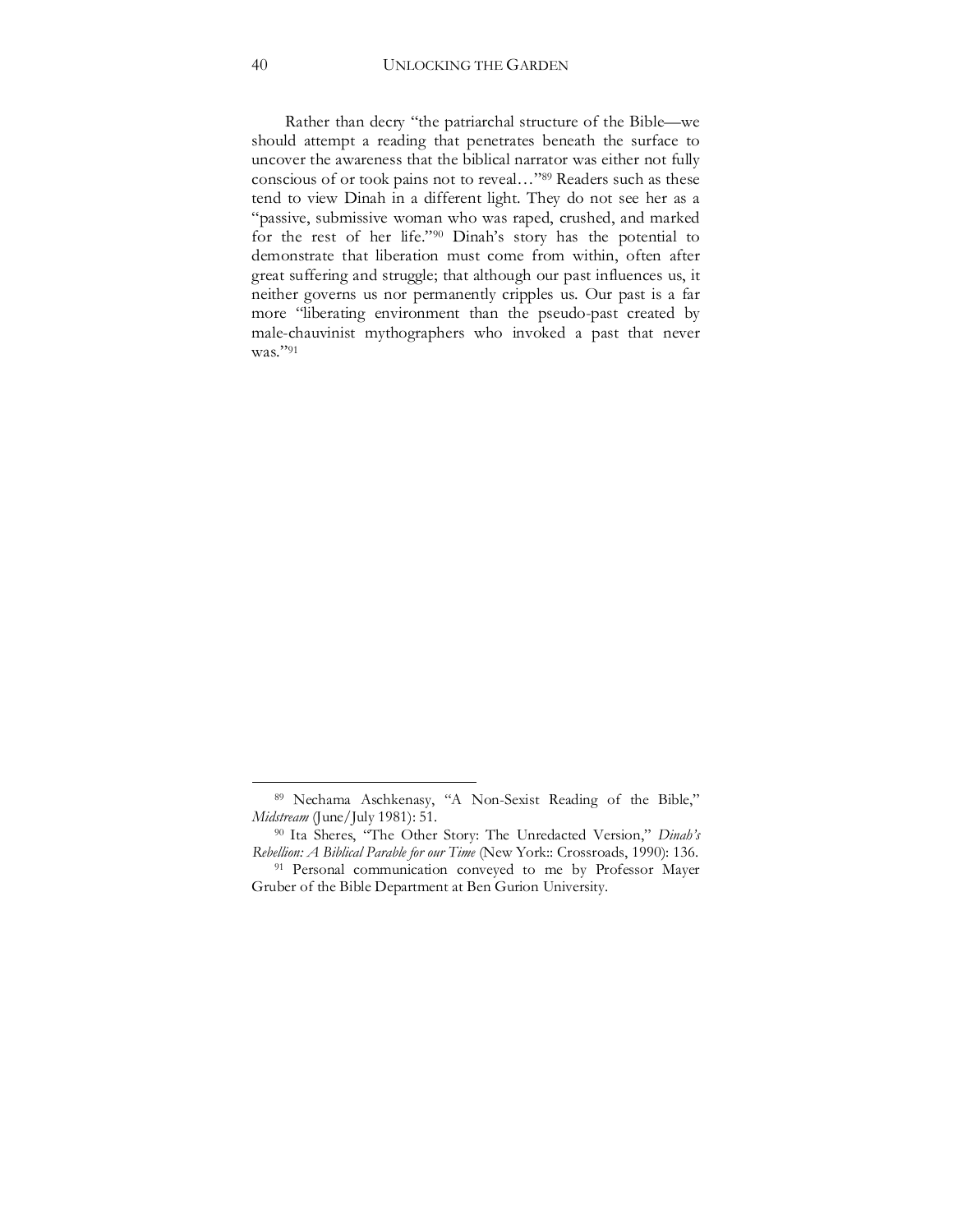## **DID MIRIAM TALK TOO MUCH?**

At the beginning of Numbers 12 we read: "Miriam and Aaron spoke against Moses because of the Cushite woman he had married…" (Num 12.1). The Rabbis wonder why the Hebrew word used for "spoke," *wattedabber*, is in the singular form, rather than *wayyedabberu*, in the plural form, since the text says that Miriam and Aaron spoke. They also ask why Miriam, a woman, precedes Aaron, since "ladies first" was not a principle in ancient times. The chapter is problematic, and many questions can be raised upon studying it. First let us consider it:

> 1When they were in Hazeroth, Miriam and Aaron spoke against Moses because of the Cushite woman he had married: "He married a Cushite woman!" <sup>2</sup>They said, "Has the Lord spoken only through Moses? Has He not spoken through us as well?" The Lord heard it. 3Now Moses was a very humble man, more so than any other man on earth. 4Suddenly the Lord called to Moses, Aaron, and Miriam, "Come out, you three, to the Tent of Meeting." So the three of them went out. 5The Lord came down in a pillar of cloud, stopped at the entrance of the Tent, and called out, "Aaron and Miriam!" The two of them came forward; <sup>6</sup>And he said, "Hear these My words: When a prophet of the Lord arises among you, I make Myself known to him in a vision, I speak with him in a dream. 7Not so with my servant Moses; he is trusted throughout My household. 8With him I speak mouth to mouth, plainly and not in riddles, and he beholds the likeness of the Lord. How then did you not shrink from speaking against My servant Moses!" <sup>9</sup>Still incensed with them, the Lord departed. 10As the cloud withdrew from the Tent, there was Miriam stricken with snow-white scales! When Aaron turned toward Miriam, he saw that she was stricken with scales [leprosy]. <sup>11</sup>And Aaron said to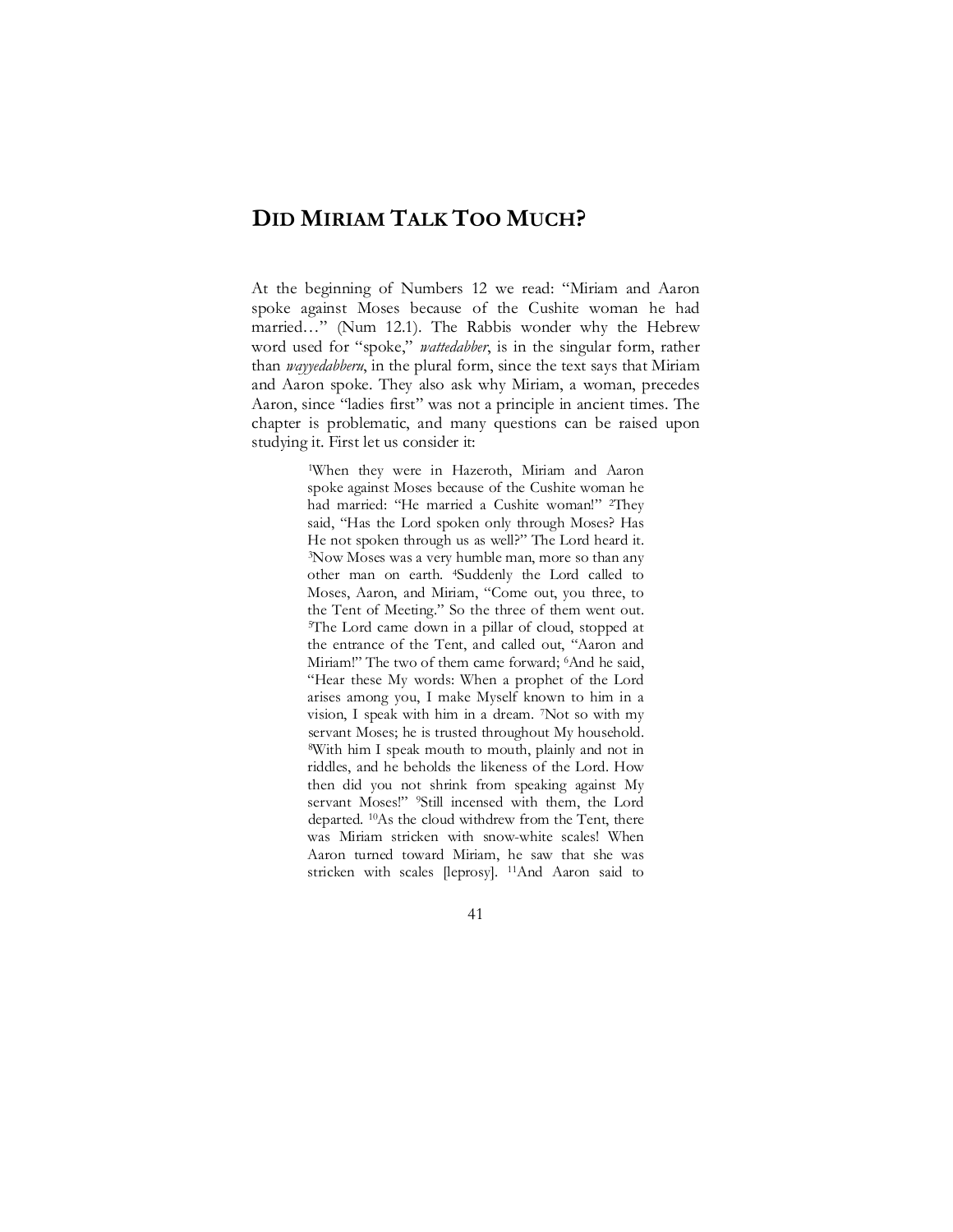Moses, "O my lord, account not to us the sin which we committed in our folly. 12Let her [Miriam] not be as one dead, who emerges from his mother's womb with half his flesh eaten away." 13So Moses cried out to the Lord, saying, "O God, pray heal her!" 14But the Lord said to Moses, "If her father spat in her face, would she not bear her shame for seven days? Let her be shut out of camp for seven days, and then let her be readmitted." 15So Miriam was shut out of camp seven days; and the people did not march on until Miriam was readmitted. 16After that the people set out from Hazeroth and encamped in the wilderness of Paran.<sup>92</sup>

Some of the questions that arise about this text are the following:

- 1) Who was this Cushite woman to whom Miriam and Aaron referred?
- 2) Why was Moses silent when accused by Miriam and Aaron?
- 3) Why did God have to defend Moses' honor in such a drastic way?
- 4) Why was only Miriam punished and not Aaron?
- 5) Why leprosy?

 $\overline{a}$ 

- 6) Does the Bible downplay Miriam's importance to keep the focus on her brother, Moses?
- 7) Finally, did Miriam and Aaron pose a real threat to Moses?

I suggest that Miriam was punished with leprosy because women in the biblical world were not supposed to be leaders of men, and that women with initiative were reproved when they asserted themselves with the only weapon they had, their power of language: a power which could be used viciously and was, therefore, called *lashon ha-ra*, literally, evil tongue.

Miriam is recalled in Deuteronomy where it is stated: "Remember what the Lord your God did to Miriam on the way as

<sup>92</sup> *Tanakh: A New Translation of the Holy Scriptures* (Philadelphia: Jewish Publication Society, 1985).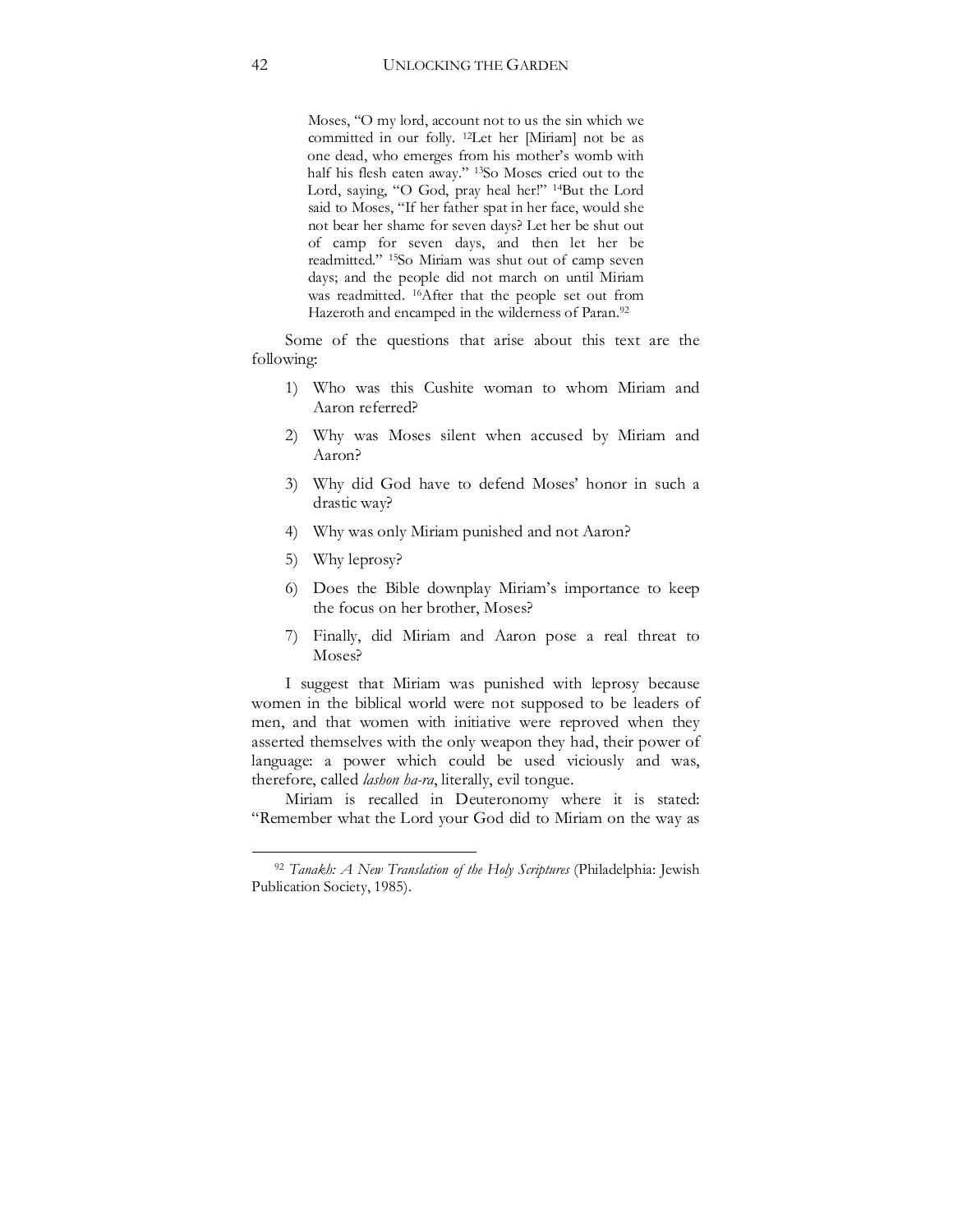you came forth out of Egypt" (Deut 24.9). She is "a marked woman, a warning for generations to come," a woman so important "that detractors tabooed her to death, seeking to bury her forever in disgrace."93 Yet she is also a woman whom the Rabbis chose to see as a positive role model: an advocate of the biblical command to mankind to "be fruitful and multiply," specifically, in criticizing Moses for not having sexual relations with his wife, and in encouraging the Israelite males to marry while in Egypt despite Pharaoh's decrees against Jewish male babies.

#### **EXAMPLES OF PRAISE**

 $\overline{a}$ 

First, let us look at the many examples of the Miriam whom the Rabbis admire. One instance is their explication of Numbers 12.14f., where it is written clearly that it was the people who did not journey until Miriam was returned to them. The Rabbis, however, say it was the Lord who waited for her. Not only that, but the "Holy One, blessed be He, said: 'I am a priest, I shut her up and I shall declare her clean'" (*Deut. Rabba* 6:9)! If God, portrayed as a concerned doctor, intervenes in Miriam's case and personally treats her illness, surely it follows that Miriam was someone to be reckoned with.

There are many midrashim which have to do with Miriam's "well," which is said to have been one of the ten things created during the twilight before the first Sabbath of the creation (B. *Pesahim* 54a). One of the few songs of the Bible, an obscure fragment of an ancient poem, is read by many Rabbis as referring to this well:

> Spring up, O well—sing to it— The well which the chieftans dug, Which the nobles of the people started With maces, with their own staffs. (Num 21.17-19)

Since the verse, which comes after Miriam's reported death (Num 20.1), is followed by a statement that there was no water for the congregation (20.2), the Rabbis write that Miriam's gift to us after her death was her song, which could cause the waters of her well to flow. The proviso was that the right person had to know

<sup>93</sup> Phyllis Trible, "Bringing Miriam Out of the Shadows," *Bible Review* 5/1 (February, 1989): 23.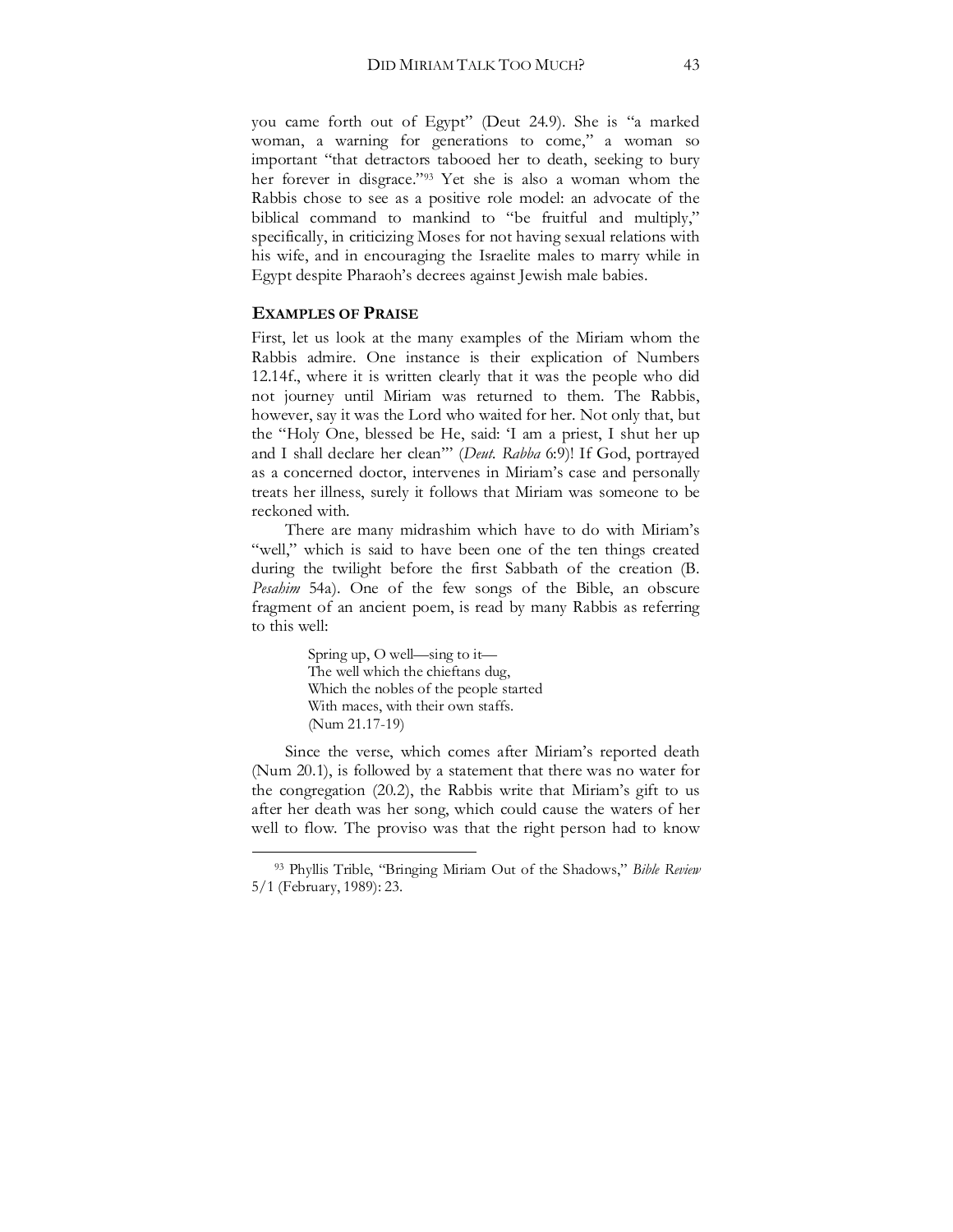how to address the well to get it to give water. Moses, who knew only how to hit the rock, was not that person; clearly a woman's touch was needed. The Rabbis actually located her well in Tiberias, opposite the middle gate of an ancient synagogue which lepers go to in order to be cured (*Deut. Rabba* 6:11).

Miriam is called a prophet in Exodus 15. Though the Bible does not relate any examples of her prophesies, the Rabbis interpret the passage "And his sister stood afar off" (Exod 2.4), to mean that she stood afar "to know what would be the outcome of her prophecy," because she had told her parents that her "mother was destined to give birth to a son who will save Israel." That prophecy, they say, is "the meaning of: 'And Miriam the prophetess, the sister of Aaron, took a timbrel" (Exod 15.20).<sup>94</sup>

A fifth midrash concerns the virtuous midwives who saved the Israelite babies from the wicked Pharoah. The Rabbis decided that the Hebrew midwives, Shifrah and Puah, were none other than Yocheved and the very capable five-year-old Miriam. In this same midrash her father, Amram, is shown as a coward who stopped having intercourse with his wife, and even divorced her because of Pharoah's decree to kill the baby boys who were born to the Israelites. In this story, Miriam pointed out to him that "your decree is more severe than that of Pharaoh; for Pharaoh decreed only concerning the male children, and you decree upon males and females alike." As a result, Amram took his wife back, and his example was followed by all the Israelites (*Lev. Rabba* 17:3). In this midrash, Miriam is praised for outsmarting her father, and for encouraging the people to be fruitful and multiply so that they will survive.

To the Rabbis, Miriam is a perfect role model, except for one thing; she is not married and does not have any children. So, to fix that, the midrash explains that the meaning of the passage, "And it came to pass, because the midwives feared God, that He built them houses" (Exod 1.21), is that "they were founders of a royal family." They show that Miriam founded a royal family, with David descending from her. The genealogy is a bit complex but, essentially, Miriam marries Caleb, who begets Hur, who has Uri who begets Bezalel, leading ultimately to King David (*B. Sotah* 12a and *Exod. Rabba* 1:17).

<sup>94</sup> *Deut. Rabba* 6:14.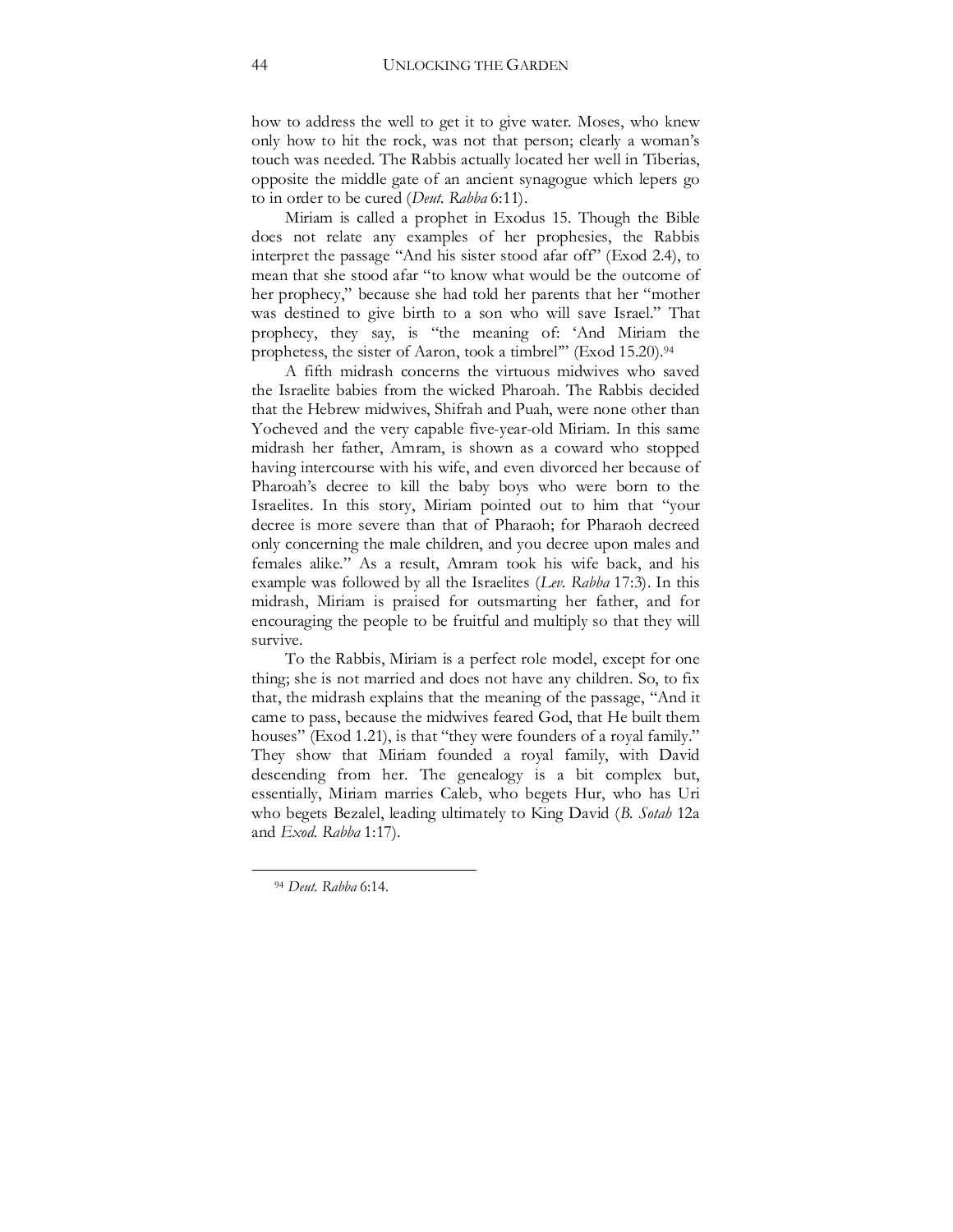Many problems are solved by this marriage: Amram's line is continued; Caleb, the faithful spy, is rewarded; and Moses' children (sons of a black woman) are written out of Jewish history. But, most importantly, Miriam is not an anomalous, unmarried, spinster anymore; rather, she is a happily married mother and wife whose offspring brings fame and glory to her. Were it not for the incident when Miriam asserts herself and attacks Moses (God's choice), Miriam would be one of the few women in the Bible about whom the Rabbis have nothing bad to say (*B. Ber*. 19a). That this is not the case we see in the examples of castigation concerning her punishment by leprosy.

#### **EXAMPLES OF CASTIGATION**

 $\overline{a}$ 

In Numbers 12, it is not clear who is the Cushite woman, and whether Miriam's case against Moses was just or not. Both she and Aaron claim that God speaks through them as well as through Moses. They both speak up against God's chosen leader. Yet, the popular interpretation is that Miriam was behind it. God, the father figure, reprimands them both, but punishes only Miriam with a skin disease. The fact that Miriam is punished and Aaron is untouched is a discriminatory decision against her, and has the effect of ending Miriam's "legitimate public aspirations."95

To see this we must look at the story's textual context, which deals with the people's discontent and their questions concerning authority. We see this in the texts both before and after chapter 12. Chapter 11 depicts the people's popular rebellion based on general dissatisfaction and, in particular, over the boring daily menu of manna. Moses has trouble handling the people and, right after this episode, God tells Moses to share the burden of his leadership with the 70 elders. During this period, when God's spirit has descended on the elders, Eldad and Medad also experience God's spirit and, unlike Aaron's sons (Nadav and Avihu, who were punished with death on a similar occasion), these latter-day prophets (possibly Moses' half-brothers according to one midrash)<sup>96</sup> are rewarded

<sup>95</sup> E. R. Zweiback Levenson, "Sexegesis: Miriam in the Desert," *Tikkun* 4/1 (1989): 96. 96 Devorah Steinmetz, "A Portrait of Miriam in Rabbinic Midrash,"

*Prooftexts* 8 (1988): 35-65. Eldad and Medad prophesy in the camp in contrast to Moses, who prophesies in the Tent of Meeting.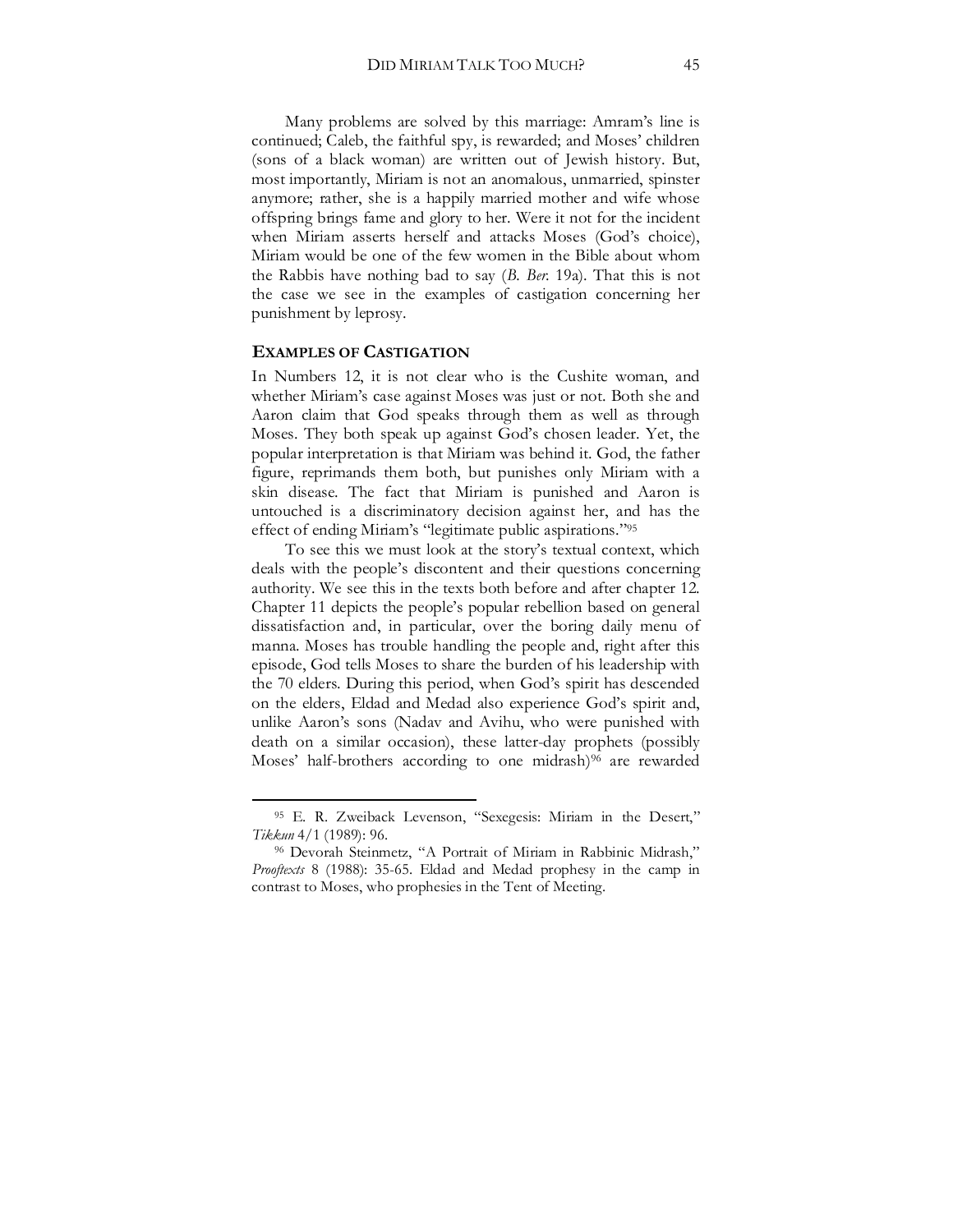with Moses' protection and the famous statement, "Would that all the Lord's people were prophets?"

In chapter 13, we read the story of the twelve spies or scouts who went out on a reconnaissance mission to study the Land of Canaan, ten of whom come back with slanderous comments about the Land. The midrash connects the two texts (chapters 12 and 13) in its exposition of the passage: "Send thou men, that they may spy out" (Num 13.2).

> First we read, *And Miriam and Aaron spoke against Moses* (ib. 12, 1) and after that, *Send thou men*. What reason had Scripture for saying, after the incident of Miriam, *Send thou men*? The fact is that the Holy One, blessed be He, foresaw that the spies would utter a slander about the Land. Said the Holy One, blessed be He: "They shall not say, 'We did not know the penalty for slander.'" The Holy One, blessed be He, therefore placed this section next to the other—for Miriam had spoken against her brother and had been smitten with leprosy—in order that all might know the penalty for slander, and that if people were tempted to speak slander they might reflect what had happened to Miriam. Nevertheless the spies did not want to learn (*Num. Rabba* 16:6-7).

 It is actually possible to connect the three texts (on Miriam, Eldad, and the spies), since anyone who speaks badly of God or his chosen is guilty of slander. According to the midrash (*Sifre Zuta* 12:1), it is through casual gossip that Miriam finds out from Zipporah, Moses' wife, about the high price (Moses' failure to engage in marital relations) of being married to a public figure and, thus, there is a connection between slander and rebellion. At any rate, there are clearly others besides Miriam who prophesy together with Moses, or criticize him. Some of them are not punished but praised (like Eldad and Medad), while others, like the spies, are punished in that none of them (except for Caleb and Joshua) gets to the Promised Land. But this still does not explain why Miriam, and not Aaron, comes in for most of the criticism.

Let us recall the midrash where Miriam's father, Amram, is portrayed as a coward who stopped having intercourse with his wife, and divorced her after Pharoah's decree to kill all the baby boys born to the Israelites. As a result of Miriam's advice, Amram took his wife back, and his example was followed by all the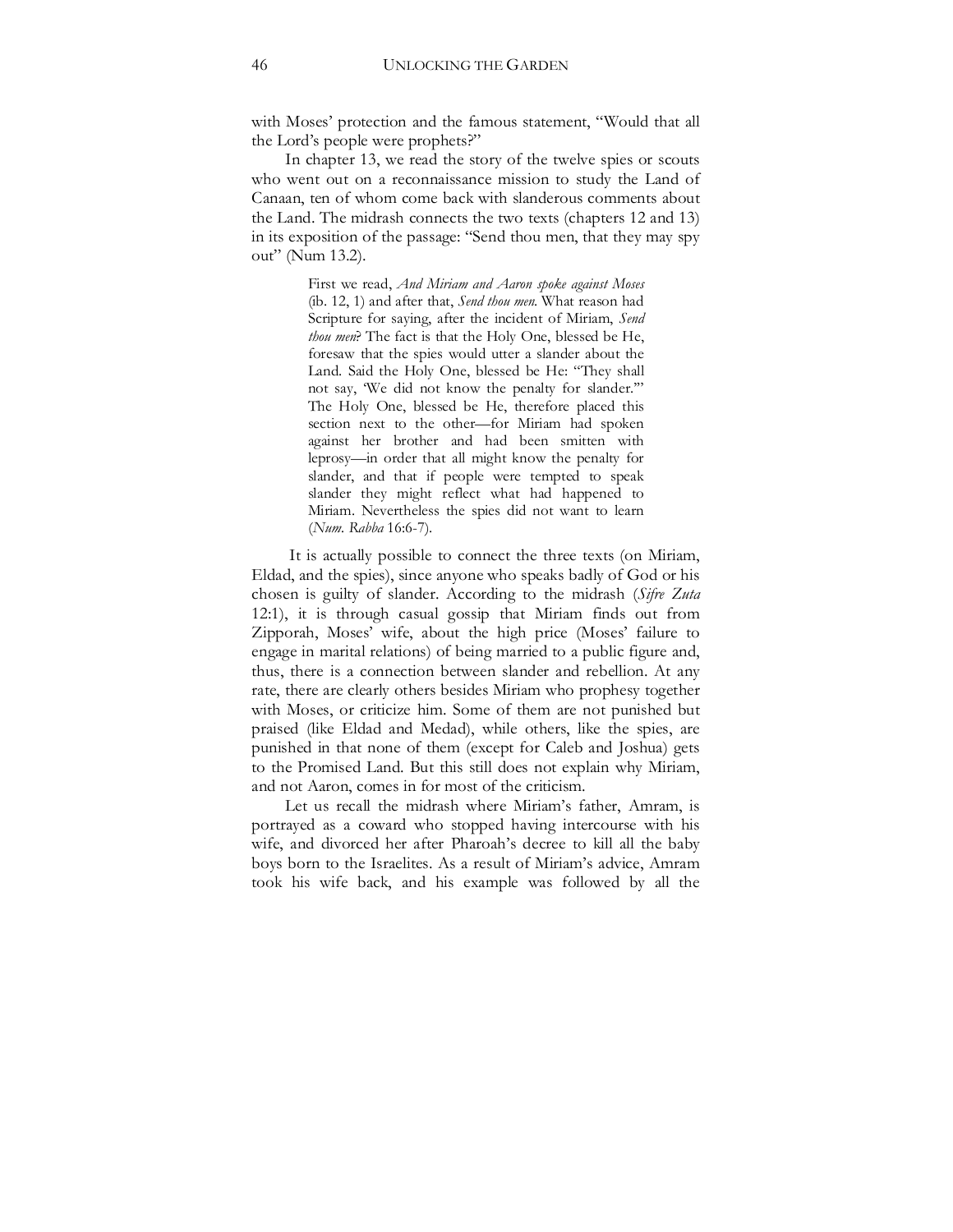Israelites (*Exod. Rabba* 1:13). In this midrash, Miriam was praised for her assertiveness. Yet, in a midrash which has the same theme, and starts by portraying Miriam "as one who is concerned about the observance of the commandments and Jewish survival…,"97 Miriam is punished for the same act of assertiveness. In this midrash, Zipporah complains to Miriam that, since her husband Moses was chosen by God, he no longer sleeps with her. Miriam consults with her brother, Aaron, and it turns out that although they, too, have received Divine revelations, they—unlike Moses did not separate themselves from their mates. Furthermore, they claim that Moses abstains to show that he is better than they are and, in Miriam's view, Moses, rather than serving as a "model of the observance of the commandment concerning procreation,"98 abstains from conjugal joys out of pride.

Why did the Rabbis go along with Miriam in the case of Amram her father, yet punish her here? The Rabbis themselves ask this question. The answer has to do with R. Judah b. Levi's saying:

> Anyone who is so arrogant as to speak against one greater than himself causes the plagues to attack him. And if you do not believe this, look to the pious Miriam as a warning to all slanderers (*Deut. Rabba* 6:9).

In other words, one can stand for procreation as long as one does not attack the leader for not procreating! The leader is different; there are other criteria by which he is to be judged. Devorah Steinmetz argues that the Rabbis excused Moses from the commandment of "be fruitful and multiply"; agreed that it was correct for him to dedicate himself totally to God; and that to be an effective leader he had to separate himself from the people.<sup>99</sup>

That is not Miriam's and Aaron's concept of what leadership should be, and, if one reads the Bible carefully, there are enough hints that Moses' distancing himself from the people may ultimately have been the cause of his downfall. However, the Rabbis do accept the justice of punishment by leprosy, for that is

<sup>97</sup> Norman J. Cohen, "Miriam's Song: A Modern Midrashic Reading,"

*Judaism* 33 (1984): 185. 98 E. R. Zweiback Levenson, "Sexegesis: Miriam in the Desert," *Tikkun* 4/1 (Jan. Feb, 1989): 96. 99 Devorah Steinmetz, "A Portrait of Miriam in Rabbinic Midrash,"

*Prooftexts* 8 (1988): 35-65.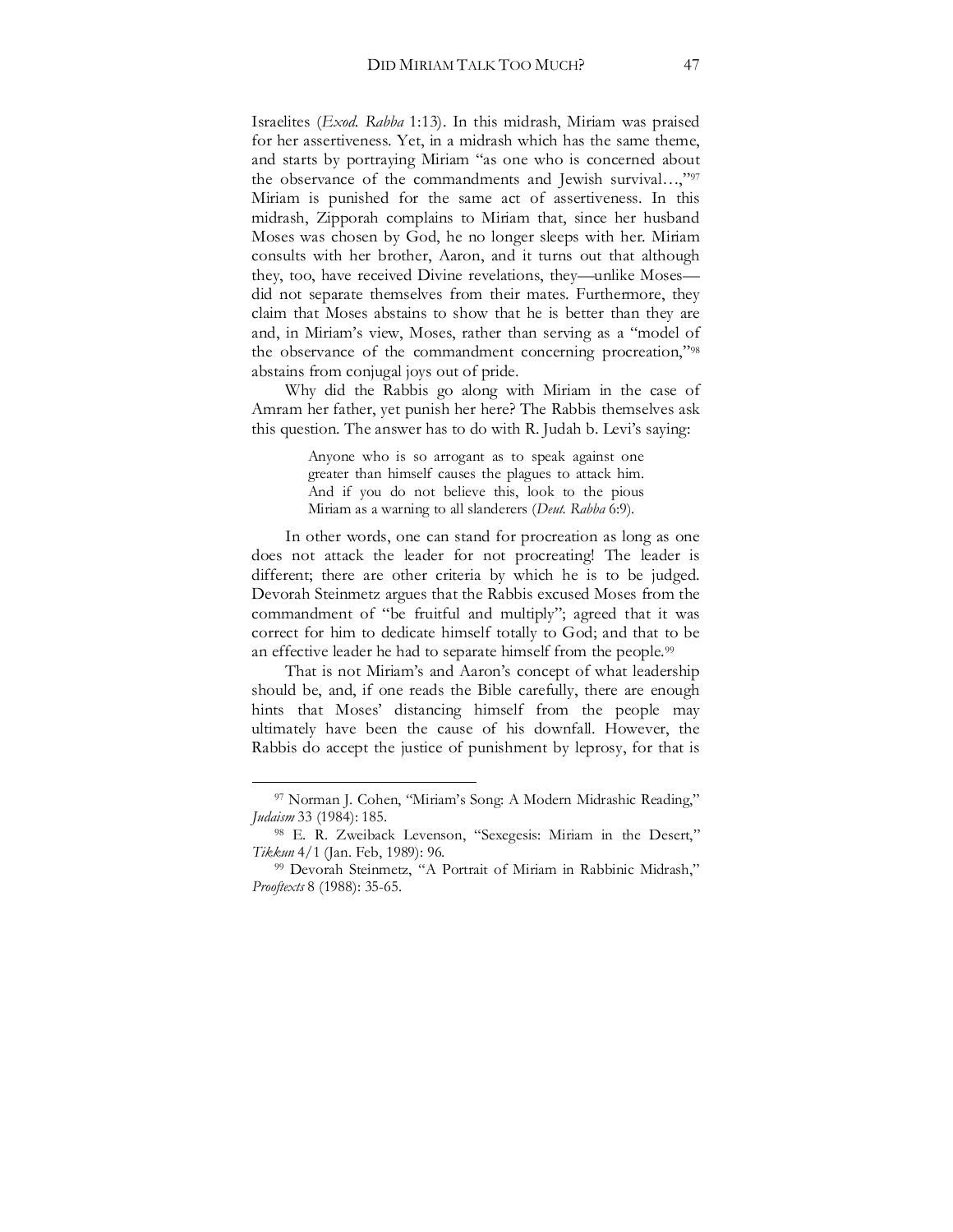what is ordained for those who speak ill of their neighbors. Presumably it would have been proper, or less objectionable, if Miriam had spoken about her concerns to Moses directly, rather than about him, behind his back.

According to the Rabbis, Aaron became leprous as well, but only for a moment, because his sin was not as great. Why was Aaron's sin not considered as great a sin as Miriam's? Because Miriam was behind it all. On that the Rabbis all seem to agree.<sup>100</sup> The Rabbis explicate the passage, "Miriam and Aaron spoke against Moses…" in such a way that Aaron is a passive accessory rather than an active co-agent. They reason that malicious gossip is to be associated with women, who have nothing better to do with their time, as we see in a very revealing midrash:

> R. Isaac said: It is like the snake that bites everyone who passes by and it is surprising that anyone is willing to associate with it. So Moses said: "Miriam spoke slander against me, that I can understand since women as a rule are talkative…"(*Deut. Rabba* 6:11).

Another example of this bias against women is the saying of R. Levi:

> Women possess the four following characteristics: they are greedy, inquisitive, envious and indolent… The Rabbis add two more characteristics; they are querulous and gossips. Whence do we know that they are gossips? For it is written, "And Miriam spoke" (*Deut. Rabba*  6:11).

The usual punishment associated with slander is leprosy because leprosy is also associated with quarantine, and lepers must be removed from the camp or city. One is in isolation—husband from wife, child from parent, friends from each other. This is also the effects of *lashon ha-ra'*, the evil tongue, which causes separation. *Lashon ha-ra'*, done often in secrecy, has the effect of isolating the

<sup>100</sup> This may remind the reader of the "temptation" of Adam by Eve. Aaron, like his "brother" Adam seems unable to say no. This is borne out by the text, since Aaron was the one who was "dragged" into the episode of the Golden Calf. In all fairness to the Rabbis, Miriam is depicted in some midrashim as refusing to give over the gold jewelry to Aaron for the creation of the calf, saving it for the creation of the Mishkan.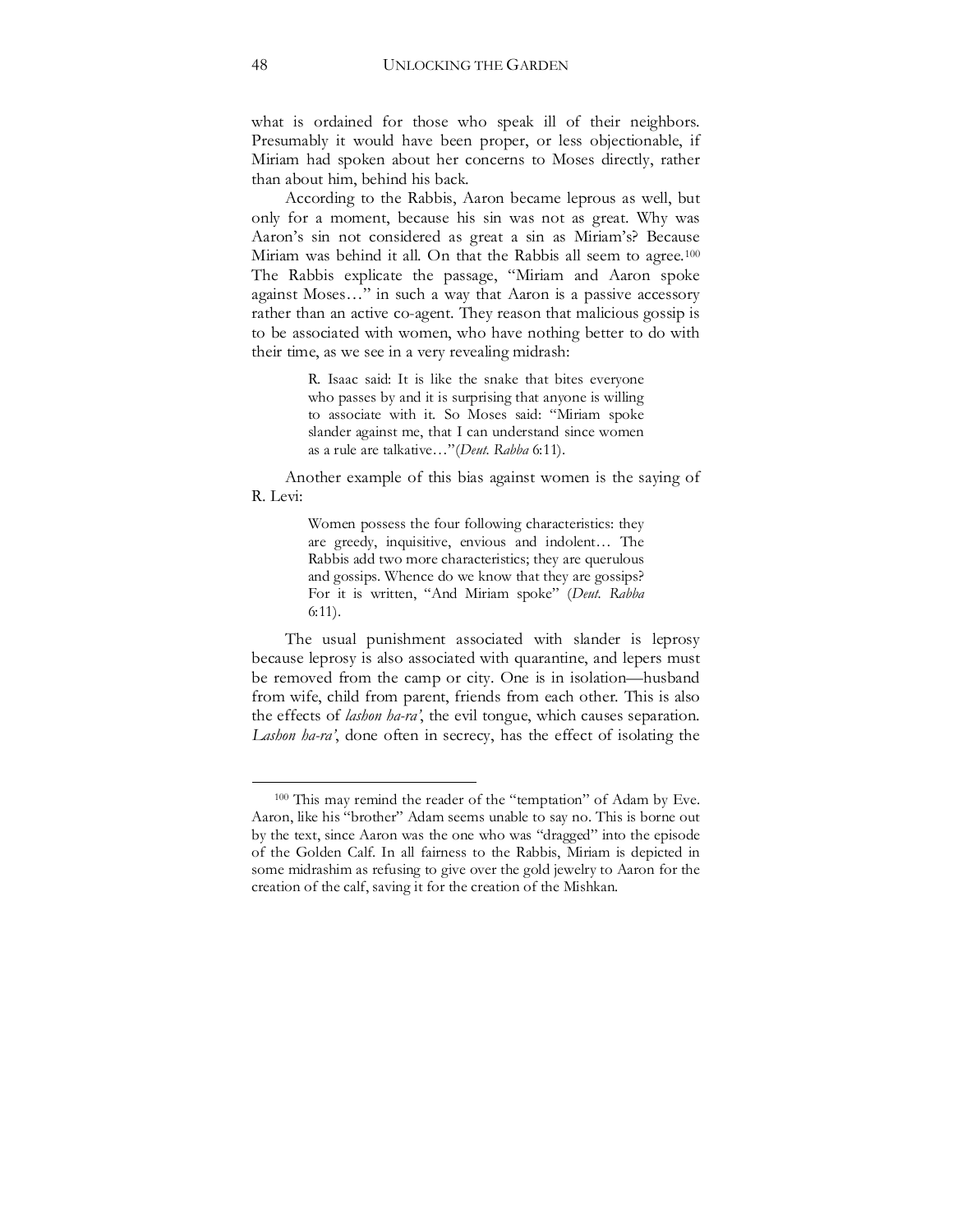victim from the rest of society, often without her/him even knowing why.

This sin was so egregious that the Rabbis inserted two prayers about it into the daily silent recitation; one, at the conclusion ("Keep my tongue from evil and my lips from speaking guile") and one, a curse ("there shall be no hope for those who slander"). The Rabbis think of slander as worse than rape, and equivalent to murder: the rapist must pay 50 *selas* to the victim, whereas whoever slanders must pay 100 *selas* to the slandered person (*M. Arakin* 3.5).

One might think that here is a case of over-reaction: surely the punishment for slander is not to be more severe than for rape. However, in the eyes of the Rabbis, since the rapist also has to marry the victim and cannot ever divorce her, there is some kind of closure, whereas one never knows what the ripple effects of slander may be. The Rabbis recognized the power of the spoken word to build or ruin human relationships, and considered the tongue the "elixir of life" (*Lev. Rabba* 16:2) and the primary source of good and evil (*Lev. Rabba* 33:1).

The Rabbis tell us that the blame for *lashon ha-ra*' falls equally on those making their decisions on the basis of what they hear. And *lashon ha-ra*' is prohibited even when the remarks are true (Lev 19.16). It is written about those who utter slander: "they begin by speaking well of one and conclude by speaking ill" (*Num. Rabba* 16:17).

The effects of slander (or what we might want to call, today, character assassination) are deadly. They are like that of the "serpent who bites into one limb and whose poison travels to all the limbs. *Lashon ha-ra'* slays teller, listener and subject" (*Lev. Rabba*  26:2).

Character assassination of leaders or of God's chosen is, therefore, surely very serious—how serious can be seen in this final midrash, based on the passage: "Suffer not thy mouth to bring thy flesh into guilt" (Eccl. 5.5).

> R. Manni interpreted the verse as alluding to Miriam… Miriam spoke slander with her mouth, but all her limbs were punished. R. Joshua learnt: A word for a sela, but silence for two selas. Rabbi Judah Ha-Nasi said: Best of all is silence; as we have learnt in the Ethics of the Fathers: All my days I grew up among the Sages, and I have found nothing better for a person than silence (*Eccl. Rabba* 5:1*)*.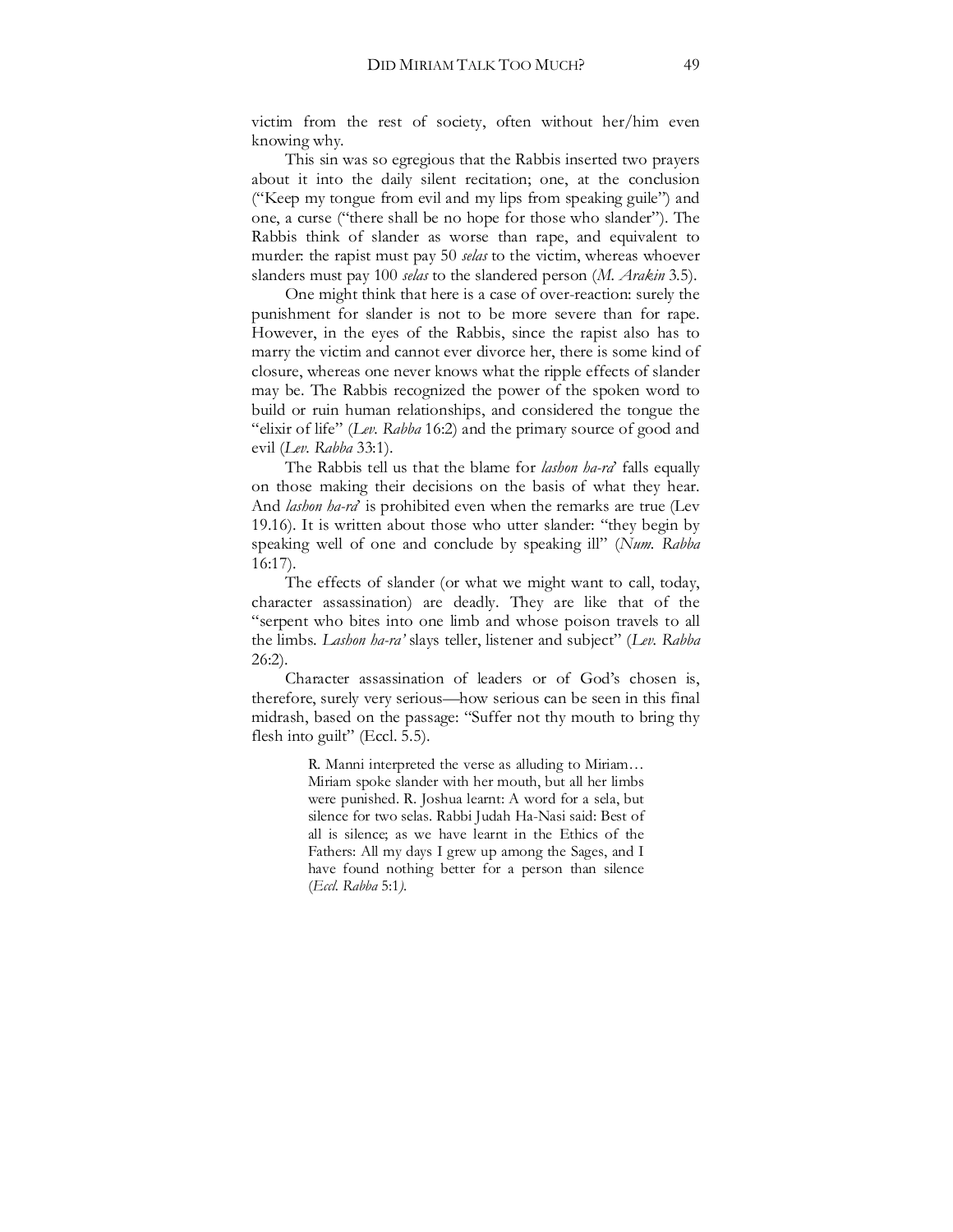Perhaps here lies the clue. Silence is a virtue; yet to women is attributed the gift of speech. It is said that of the ten measures of conversation that were given to the world, nine were given to women (*Kiddushin* 49b).<sup>101</sup> If silence is the supreme virtue, surely the nine measures of conversation are a dubious gift at best!

The punishment for *lashon ha-ra'* does not distinguish between men and women. However, the Rabbis stack the decks against women. They predict that 90 percent of the time women will be doing the talking. This, then, leads the Rabbis to expect the worst from women—even to assuming that when the Bible says that Miriam and Aaron spoke, it was principally Miriam who was at fault! Thus women's talk was viewed at best as worthless, at worse as dangerous. If women are naturally talkative, then silence, by contrast, will naturally be considered golden.

The Rabbis glorified Miriam when she asserted herself to defend the values of nurturance and motherhood, but disparaged her when she stepped out of line and spoke up to challenge Moses' authority.

Are rabbinic attitudes different today? Let us examine a fairly modern interpretation of the text, which glosses over the inequity of Miriam's punishment by minimizing it. In his commentary on the Torah, Rabbi Gunter Plaut writes that it was Aaron who was more severely disciplined than Miriam.102 Though, to the ordinary reader of text, this goes against the grain of the *peshat* (the selfevident meaning), Plaut points out that Miriam is only punished corporally whereas Aaron is punished mentally, a suffering which is more intense. How so?

- 1) First, because Aaron suffers guilt when he sees Miriam disfigured hideously, while he is let off free. Plaut writes: "the hurt of seeing a dear one suffer is often far greater than one's own physical agony."103
- 2) Second, because Aaron has to humiliate himself before his younger brother by begging Moses' forgiveness, and by asking him to intercede with God on Miriam's behalf.

<sup>101</sup> The context in the Talmud makes clear that this is a negative association. 102 Gunther Plaut, *The Torah: A Modern Commentary* (New York: Union

of American Hebrew Congregations, 1981). 103 Idem: 1101.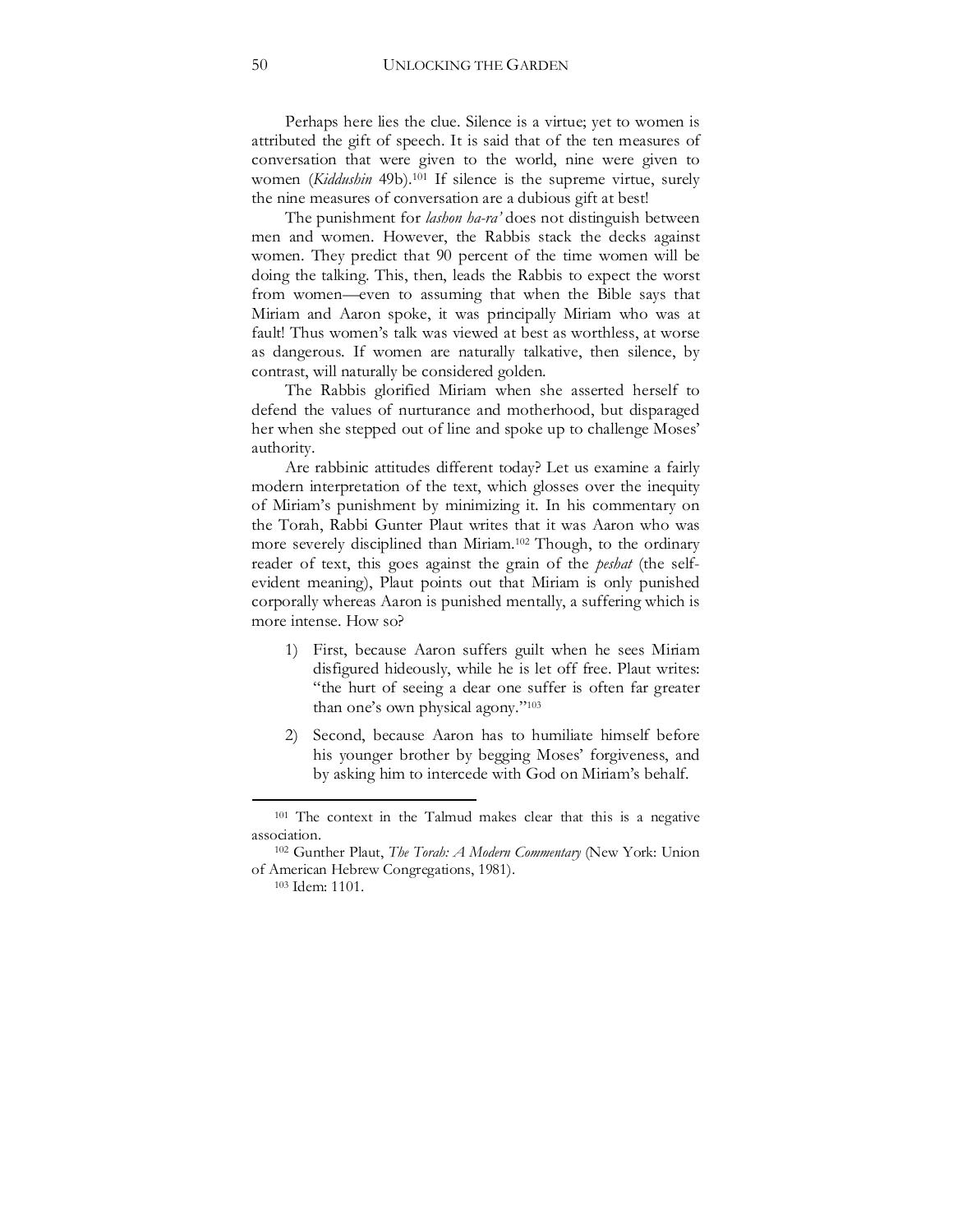Plaut asserts that Miriam's pain is short-lived and, like most physical ailments, quickly forgotten once she is healed, whereas Aaron's punishment probably leaves deep scars. He agrees that Miriam's leprosy is a warning to the people that slander and rebellion are evil, but argues that the sight of Aaron, the High Priest, bowing down before Moses and begging his pardon is a warning which was equally potent and "surely more memorable."<sup>104</sup>

I am not arguing that Plaut's reading is wrong or even narrowminded, but I hope it is clear that in emphasizing Aaron's pain it is minimizing Miriam's. Like all the jokes about the poor expectant father in the hospital waiting-room, who suffers so from the traumatic experience while his wife is calmly going through the process of childbirth, Plaut's reading takes the limelight away from Miriam.

This type of modern interpretation assaults our sense of the meaning of the text by smoothing over the injustice inherent in the original story to make an apologetic statement. Can men and women who experience a conflict with those who continue to interpret the biblical text in such a biased manner, do anything about it? I think, yes! We can insist that the partnership model be considered as the traditional Jewish midrashic approach to text. Its starting point is that the Bible is a "sacred" text, but there is no monopoly on its interpretation. New insights are welcome, and the more diverse they are, the more enrichment and understanding of God's purpose.

We must start imaginatively to re-engage with our sacred texts, by writing midrash.105 Only in that way can all voices, not only a few, be part of the partnership. Then, we hope, different views will be voiced and will not be dismissed as just gossip or as *lashon ha-ra'*, but welcomed as the "beginning of moral inquiry… [and] self understanding."106

<sup>&</sup>lt;sup>104</sup> Idem: 1102.<br><sup>105</sup> See Naomi Graetz, *S/He Created Them: Feminist Retellings of Biblical Stories* (Piscataway, NJ: Gorgias Press, 2003).

<sup>106</sup> Phyllis Rose, *Parallel Lives: Five Victorian Marriages* (New York: Alfred A. Knopf Inc., 1983): 9.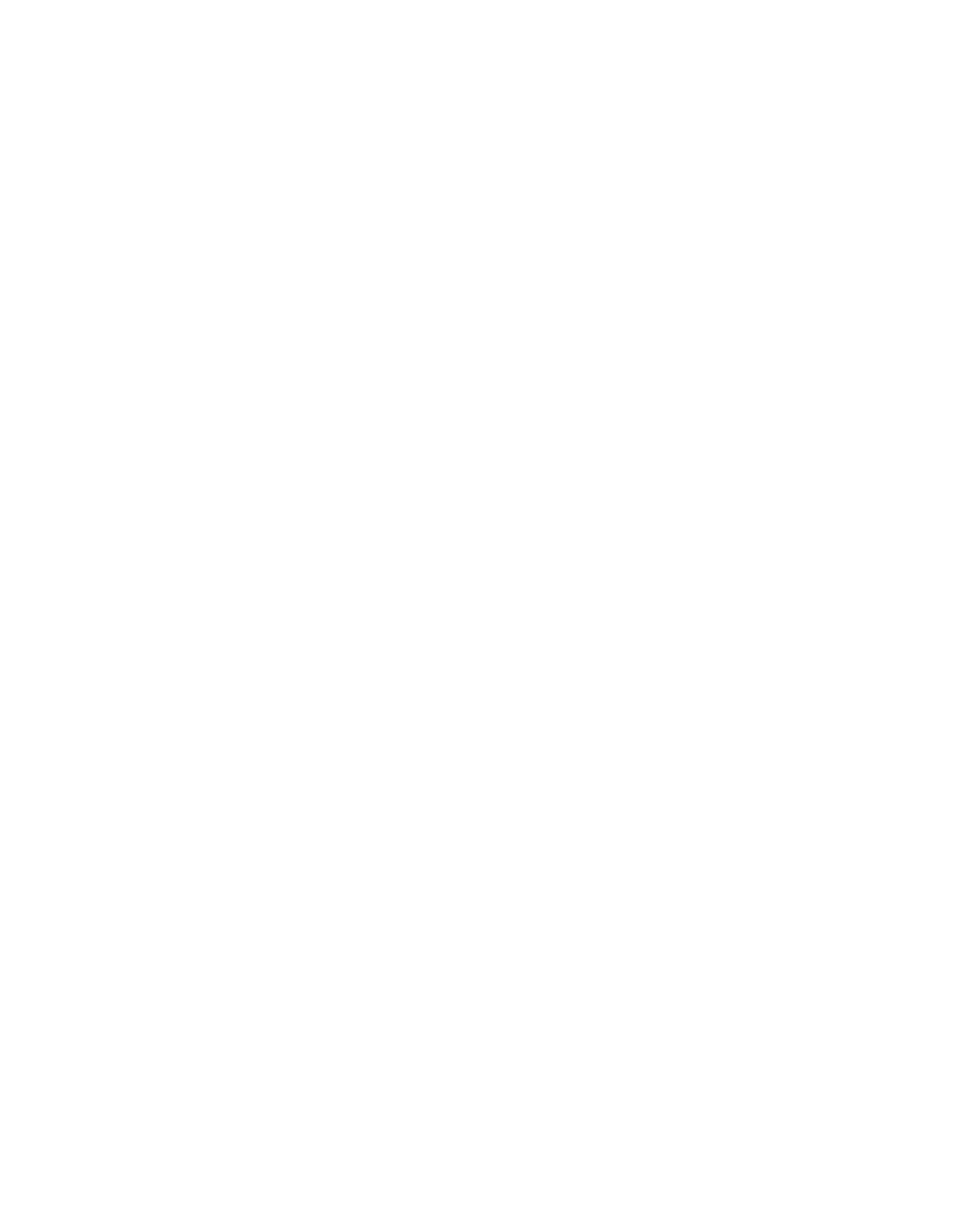### **METAPHORS COUNT**

#### **FORMATION OF METAPHOR**

 $\overline{a}$ 

Myth (*aggadah*), narrative, and metaphor play a central role in forming the mindset of rabbis who create and apply Jewish law (*halakha*) or nomos to the life of the Jewish community.107 The reciprocal relationship between *aggadah*/narrative/metaphor and *halakha*/Jewish law/*nomos* is a central issue in this book. Robert Cover, in his article "Nomos and Narrative" insisted that, "for every constitution there is a epic, for each decalogue a scripture."108 Rules are embedded in the narrative and are equal partners in the evolution of law and custom. Law does not exist in a vacuum. It is given guidelines by the beliefs and metaphors that constitute our shared experiences; that is, our communal "script."<sup>109</sup>

Metaphor is not only words, and it is not only similarity. It is basic to how we think about all human concerns and a necessary tool that we use automatically to express our thoughts. Conceptual

<sup>107</sup> Robert Cover discusses the categories "nomos" and "narrative" in his seminal paper, "The Supreme Court, 1982 Term-Foreword: Nomos and Narrative," *Harvard Law Review* 97:1 (1983). Rachel Adler summarizes part of Cover's article in "Feminist Folktales of Justice: Robert Cover as a Resource for the Renewal of Halakha," *Conservative Judaism* XLV: 3 (1993): 41. "Law is not reducible only to formal lawmaking, Cover maintains, because it is generated by a nomos, a universe of meanings, values and rules, embedded in stories. A nomos is not a body of data to master and adapt, but a world to inhabit. Knowing how to live in a nomic world means being able to envision the possibilities implicit in its stories and norms and being willing to live some of them out in praxis." 108 Robert Cover, as cited in Gordon Tucker, "The Sayings of the

Wise are Like Goads: An Appreciation of the Works of Robert Cover," *Conservative Judaism* XLV: 3 (1993): 4. 109 Gordon Tucker, "The Sayings of the Wise are Like Goads: An

Appreciation of the Works of Robert Cover," *Conservative Judaism* XLV: 3 (1993): 24.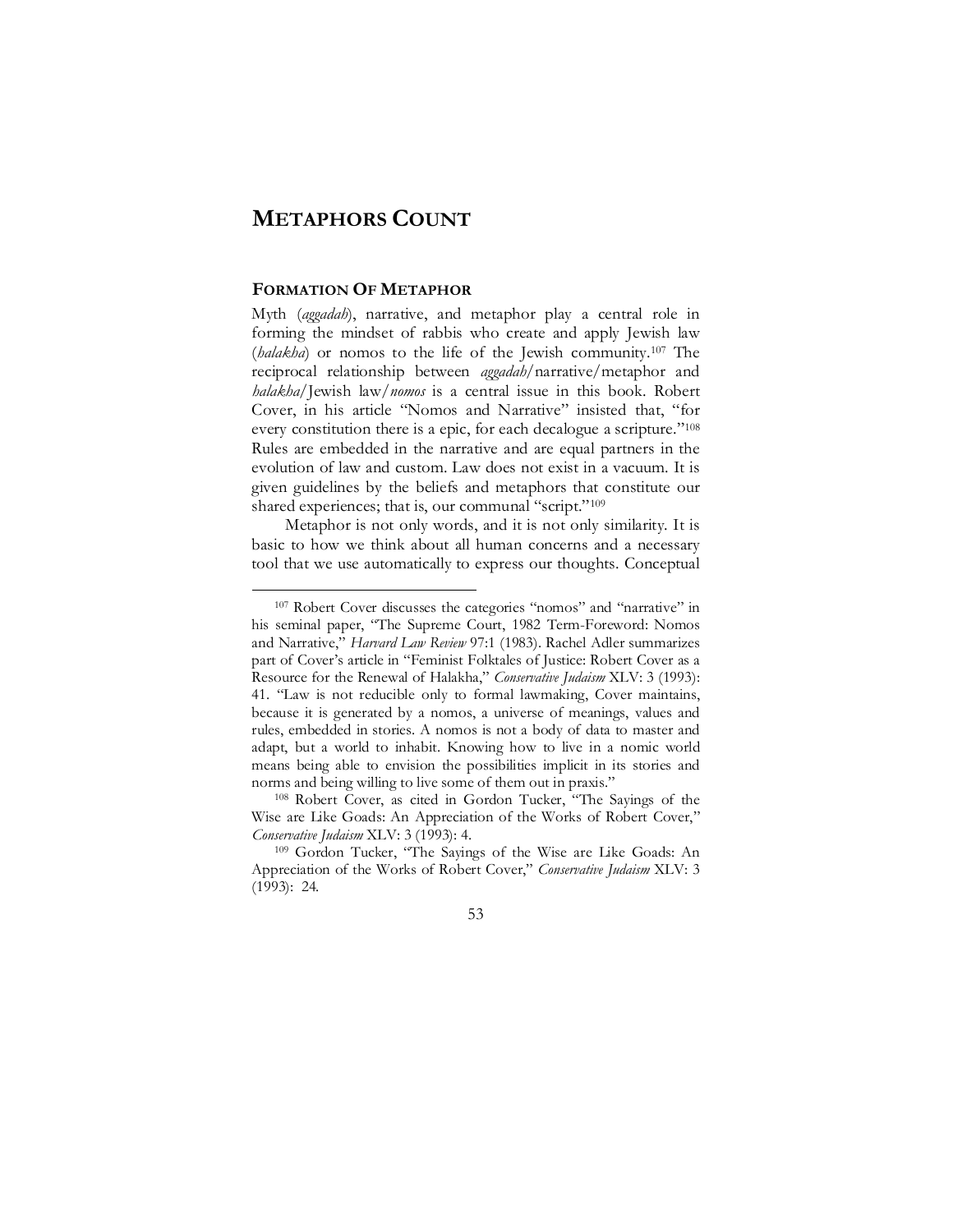metaphors about life, love, death, and relationships are "part of the way members of a culture have of conceptualizing their experience."110

Prophets and law-makers, among others, as members of their cultures, use metaphors to communicate. Successful communication and the vitality of metaphor depend on "its reliance on shared moral assumptions, and its ability to convey to the reader or hearer the existence of some similarity between the metaphorical image and what it is meant to explain."111 The success of the prophets and law-makers depends on their ability to extend their "moral revulsion from the primary realm of the metaphor to the realm it represents—that is, from the relations among human beings to the relations between them and God."112 In the process, there is an intentional blurring of the "primary distinction that ostensibly exists between them and God [which] transforms God into a fellow human being."113

The beliefs of prophets and law-makers are part of the formulation of metaphor. Metaphor is a basic building block of the description of and the human conception of reality. Behavior is predicated on an understanding of reality. People do what they think is expected of them to live out their lives in accordance with their vision of "what should be." Behavior in relations between men and women are highly dependent on perceptions of the other as "male" or "female," and thus our basic metaphoric handling of these categories informs all behavior.

Why does a writer choose a particular metaphor? A metaphor is useful only if it expresses the author's perception of reality and human interaction. The right metaphor sharpens and organizes thoughts, which the author then uses to influence his audience so that they will adopt his perspective. The belief system is often

<sup>110</sup> George Lakoff and Mark Turner, *More than Cool Reason: A Field Guide to Poetic Metaphor* (Chicago: University of Chicago Press, 1989): 9. 111 Moshe Halbertal and Avishai Margalit, "Idolatry and Betrayal," in

Naomi Goldblum (tr.), *Idolatry* (Cambridge, MA: Harvard University Press, 1992): 10.<br><sup>112</sup> Idem.<br><sup>113</sup> Idem.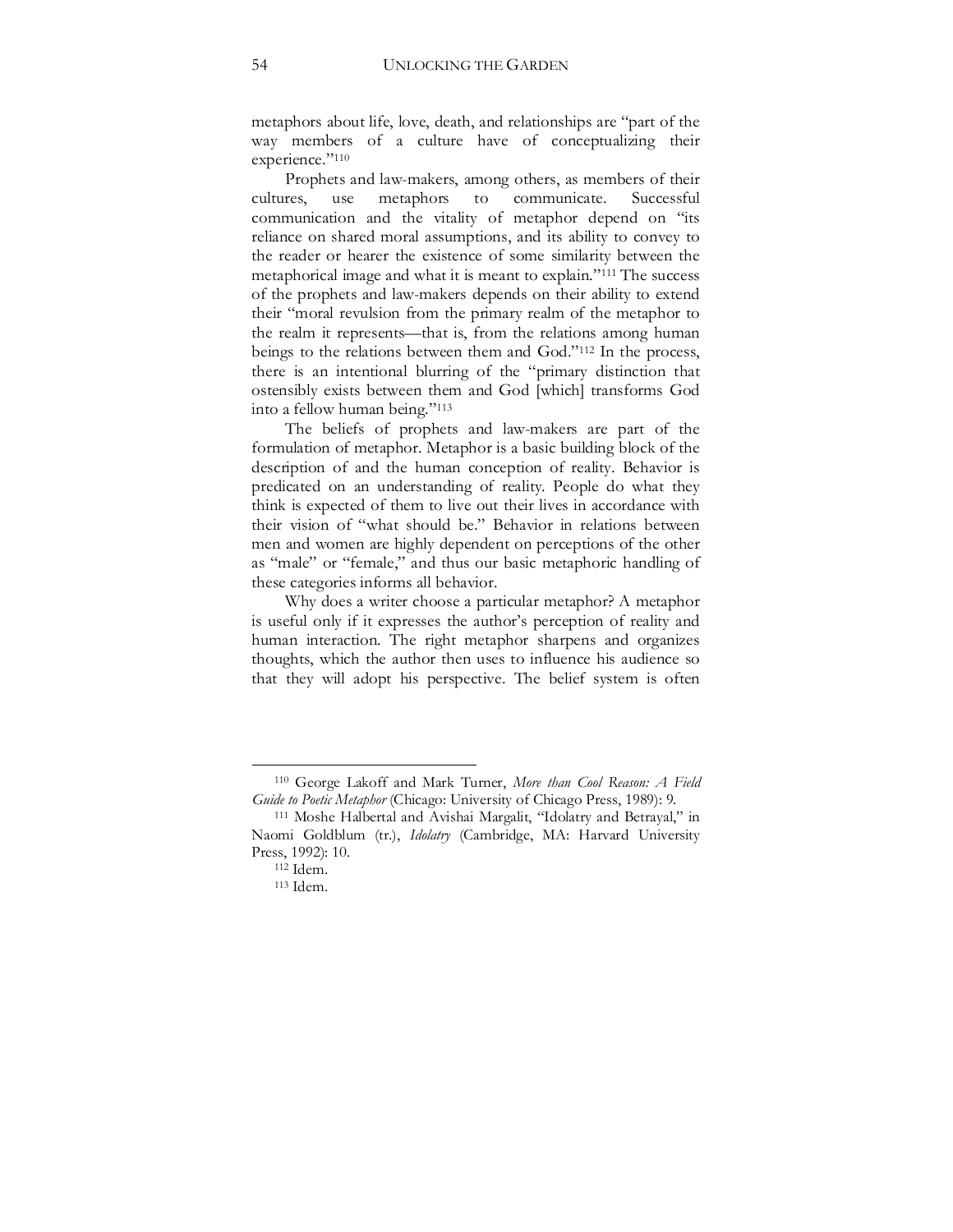shared by the audience, otherwise the metaphor doesn't usually work.114

Once the metaphor has been composed, it is learned and gets to be used "automatically, effortlessly, and even unconsciously."115 The metaphor becomes so much part of us that "we accept its validity. Consequently, when someone else uses it, we are predisposed to accept its validity. For this reason, conventionalized schemas and metaphors have persuasive power over us."116 It is often impossible to distinguish between the metaphor and reality.

According to Lakoff and Turner, there are five sources of the power of metaphor: the power to structure; the power of options; the power of reason; the power of evaluation; and, the power of being there.117 Because they are there, available as tools, they are hard to question. Once in the public domain, metaphor is out of control of its creator, and, according to Moran,

> will lead the mind in unanticipated directions. It is possible to get more out of it than one has explicitly put into it. The audience as well may engage in interpretation of the metaphor that is an exploratory elaboration of it, and which involves attention to the word rather than to the speaker.<sup>118</sup>

The sociologist Nisbet wrote of "the power and danger of metaphor when taken not as analogy but as attribute of reality,"119 and Moran wrote that "part of the dangerous power of a strong metaphor is its control over one's thinking at a level beneath that of deliberation or volition."120 Metaphor works by moving from the better-known concrete object to the lesser-known abstraction.

<sup>114</sup> Richard Moran, "Seeing and Believing: Metaphor, Image, and Force," *Critical Inquiry* 16:1 (1989): 107-109. 115 George Lakoff and Mark Turner, *More than Cool Reason: A Field* 

*Guide to Poetic Metaphor* (Chicago: University of Chicago Press, 1989): 62.<br><sup>116</sup> Idem: 63.<br><sup>117</sup> Idem: 64-65.<br><sup>118</sup> Richard Moran, "Seeing and Believing: Metaphor, Image, and

Force," *Critical Inquiry* 16:1 (1989): 109.<br><sup>119</sup> Nisbet (1969:6), quoted in Tom Craig Darrand and Anson Shupe,

*Metaphors of Social Control in a Pentecostal Sect* (Lewiston, NY: Edwin Mellen Press, 1983): 20.<br><sup>120</sup> Richard Moran, "Seeing and Believing: Metaphor, Image, and

Force," *Critical Inquiry* 16:1 (1989): 90.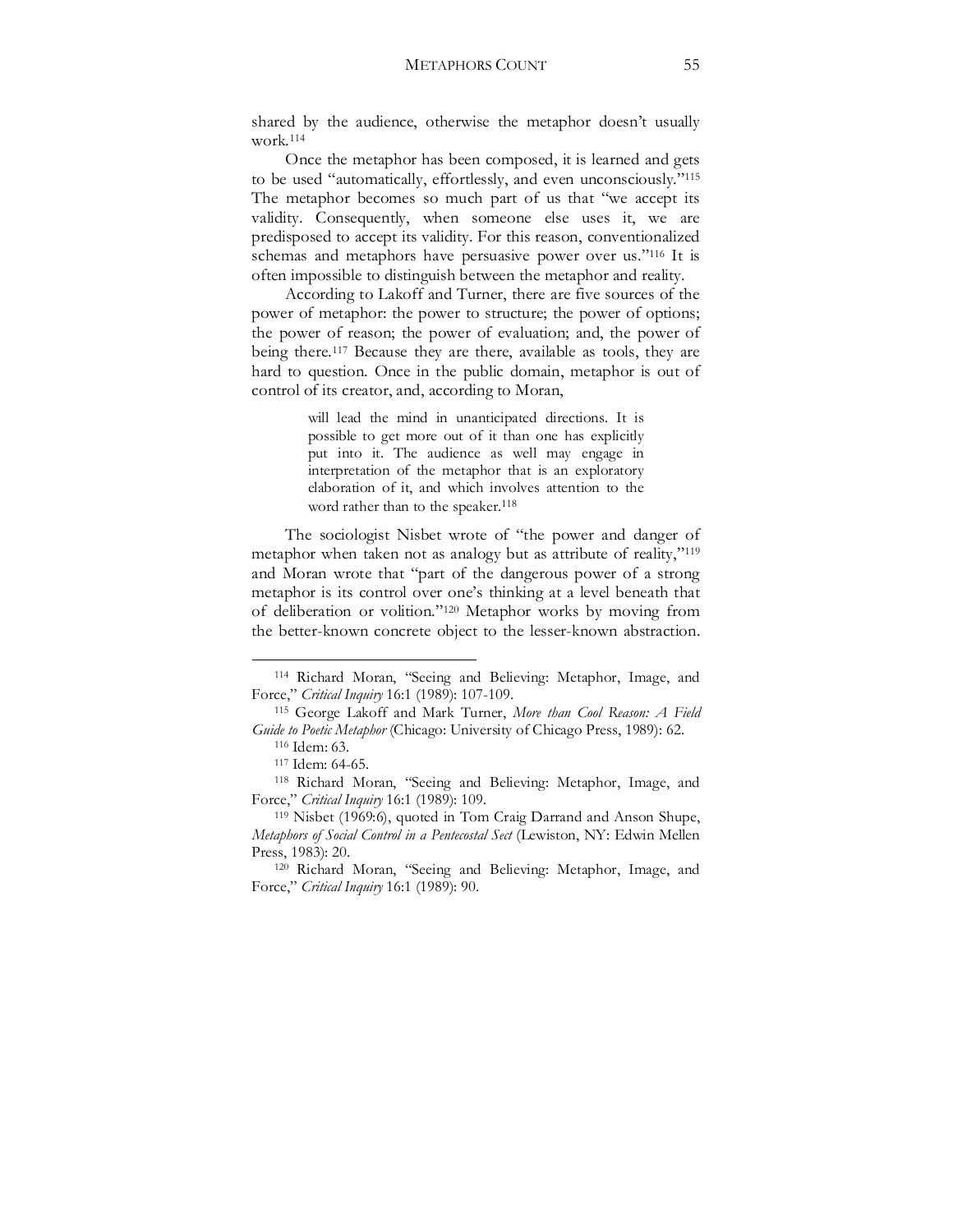It is a process that compares and extends meaning to encompass the similarity of difference.121 Yet, metaphor is doomed to fail in its attempt to describe the lesser-known (in our case, the divine), and ultimately highlights the disparity of the two realms being depicted.122 According to Susan Niditch:

> … metaphoric texts are rich indicators of their composers' mythology, of shared cultural values and aspects of world-view symbolically represented. Myths and metaphors if properly read may be the truest indicators of essential perceptions of existence.123

#### **METAPHOR AND BATTERING**

There are many examples of metaphoric abuse of women in the Jewish tradition. It does not matter that some of these texts do not deal with actual battering of women. Carol Newsom, in an article dealing with female imagery, writes that texts that use symbolic language referring to women influence the behavior of the group of people that reads these texts.124 The institution of marriage is the context in which wifebeating takes place, and the history of

<sup>&</sup>lt;sup>121</sup> "This semantic process involves the cooperation of two elements, a vehicle and a tenor. The vehicle is the base of metaphor, the better known element, while the tenor is its underlying (or overarching) subject, the lesser known element. The sense of the metaphor results from the interaction of vehicle and tenor, an interaction that varies with different metaphors. For instance, vehicle and tenor may call attention to each other equally, or one may highlight the other. Nevertheless, both are essential for the comparison; neither is an embellishment. Together they produce new meanings that are not available through the individual elements. Though clearly distinguishable, vehicle and tenor constitute the unit that is itself a metaphor." Phyllis Trible, *God and the Rhetoric of Sexuality* (Philadelphia: Fortress Press, 1978): 17. She uses I. A. Richards, *The Philosophy of Rhetoric* (London: Oxford University Press, 1936): 89-138 and Philip Wheelwright, *Metaphor and Reality* (Bloomington, IN: Indiana University Press, 1962): 70-91. 122 See Phyllis Trible, *God and the Rhetoric of Sexuality* (Philadelphia:

Fortress Press, 1978): 20 (using I. A. Richards, see note 121). 123 Susan Niditch, *War in the Hebrew Bible* (New York: Oxford

University Press, 1993): 37. 124 Carol Newsom, "Woman and Patriarchal Wisdom," p. 155, as

quoted by Mary E. Shields in "Circumcision of the Prostitute," *Biblical Interpretation* 3:1 (1995): 72. Shields does not list a journal for Newsom.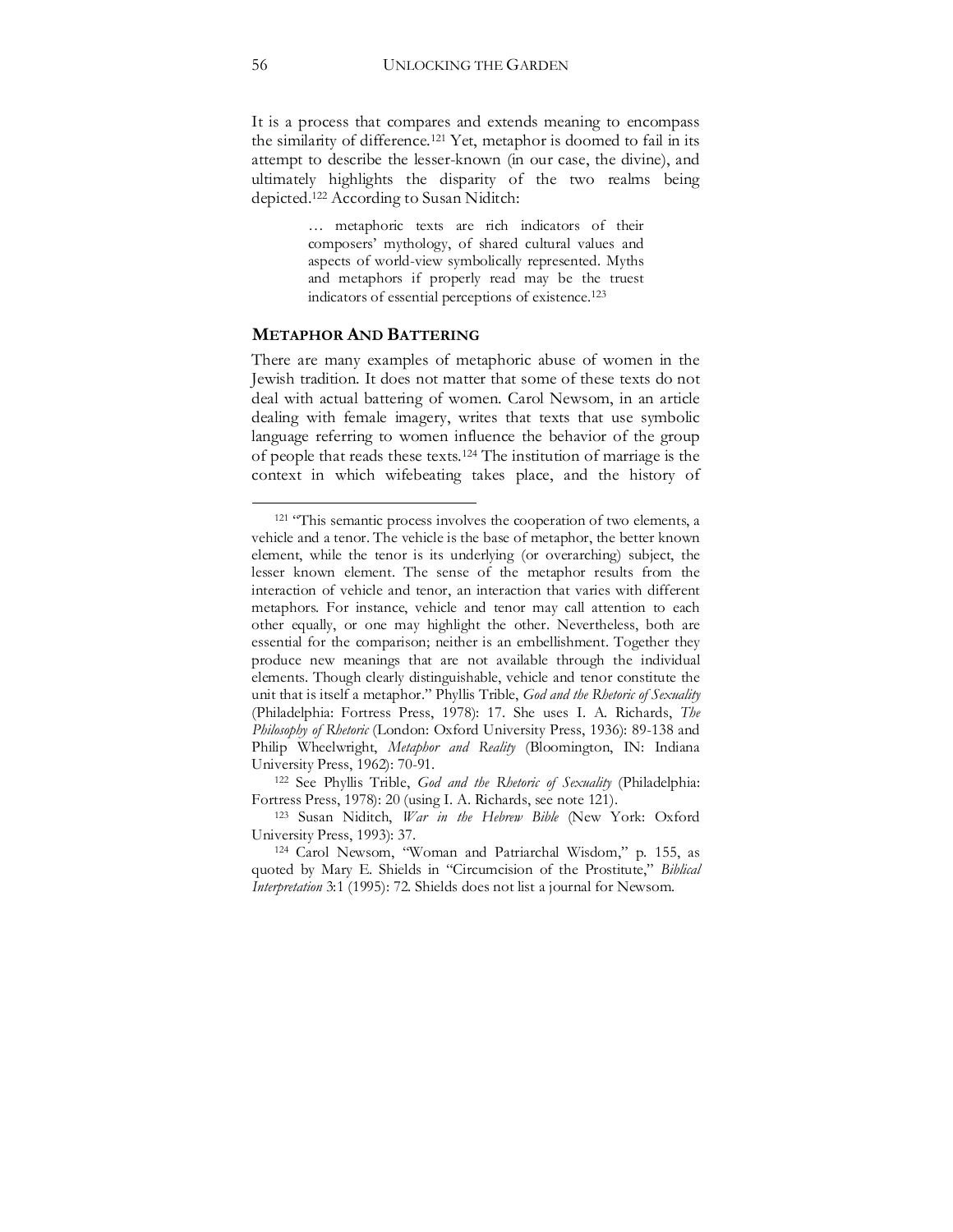marriage allows for, and sanctions, a relationship between a submissive wife and a demanding husband. According to Nye, there is an "oppressive dynamic" at work in which a wife is expected to stay put until she cannot stand it any longer, and

> then is punished and then is forgiven because she cannot be allowed to leave but must be made to stand back out of the way, be there and not there at the same time, obedient to the will of her husband but at the same time a presence that reassures him that he is not alone as he attempts time after time to discipline her and break her will, but not destroy her or allow her to leave, because without her he could not live.125

In my reading of the biblical and midrashic texts I found that the values that are implicit in these texts reflect a climate of social conventions that accept or condone real battering. I also found that there was an ambiance of explicit and implicit family violence in seemingly unconnected episodes about Cain, Hagar, Lot's Daughters, the Concubine at Gibeah, and the law of the Sotah.126 These five passages demonstrate how easy it is to perform violent acts against women in a patriarchal society in which women have little power and intrinsic value, as defined in terms of that society's needs. These very texts became the metaphors of Western society.

In previous works, I have shown how the prophets used the image of the helpless woman of no intrinsic worth in relationship to a male lord and master who becomes the image of the chosen people of Israel in relationship to an omnipotent god. Although this metaphor expressed the reality of the hierarchical relationship between a husband and his wife in patriarchal society, the prophets elevated that hierarchy to a description of how God meant the world to be. Northrop Frye writes that we should "consider the possibility that metaphor is not an incidental ornament of biblical language, but one of its controlling modes of thought."<sup>127</sup>

<sup>125</sup> Andrea Nye, *Words of Power: A Feminist Reading of the History of Logic*  (London: Routledge, 1990): 150. 126 The laws of *Sotah* are considered to be halakha, yet they have

narrative or metaphoric nuances. 127 Northrop Frye, *The Great Code: The Bible and Literature* (New York:

Harcourt Brace Jovanovich, 1982): 23.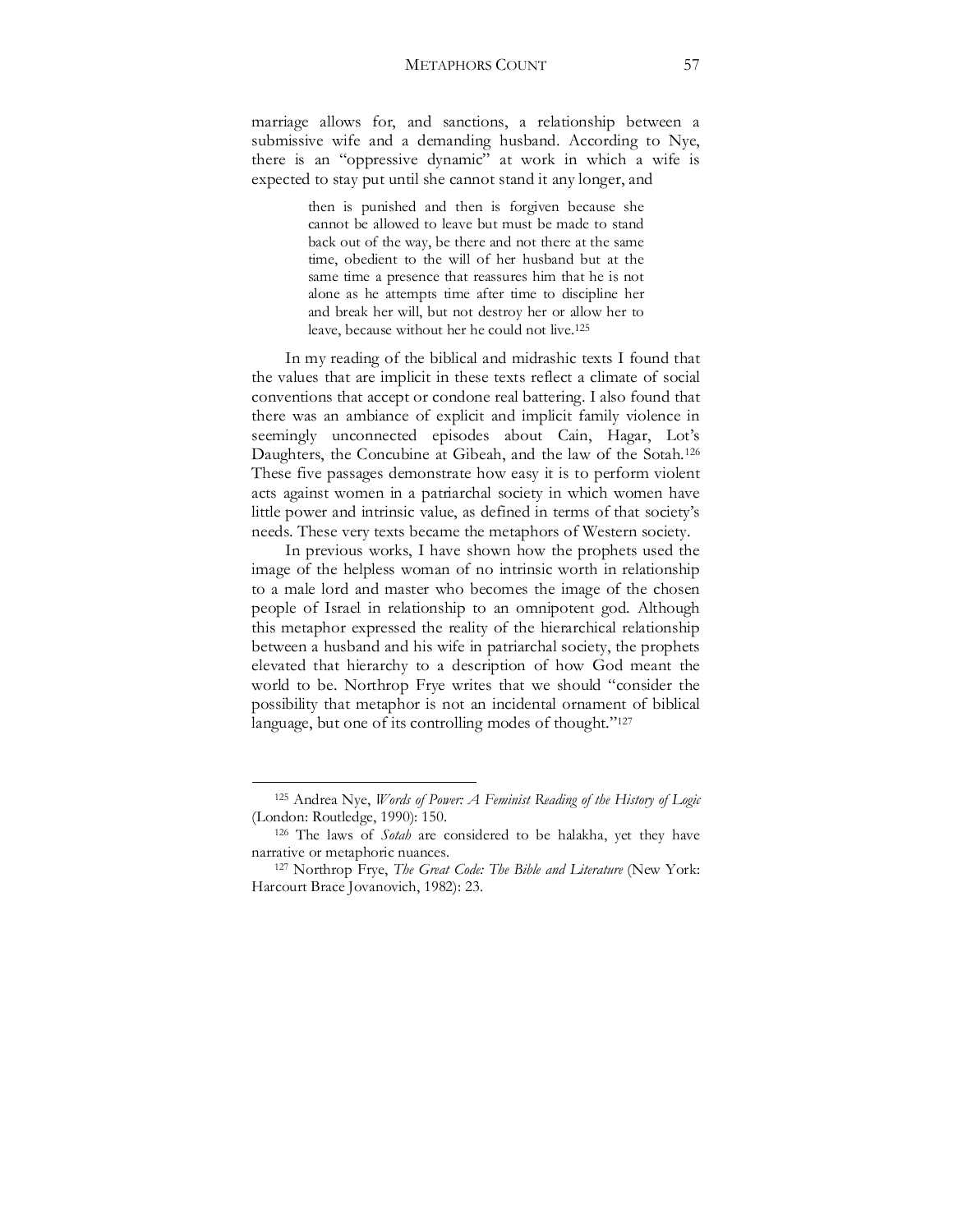How is it that the same prophets who speak so persuasively of social justice are themselves responsible for some of the worst examples of misogynistic texts in the Bible? Part of any explanation will have to take into account that the prophets chose to use the marriage metaphor and female imagery to depict relationships that could be understood in the historical context of the patriarchal society in which they lived. At the same time, however, there were other conceptions and relationships in the social structures of their time<sup>128</sup> against which the prophets rebelled.

Similarly we need to explain the paradox of legal codes, which on the one hand assume that women are the chattels of their husbands or fathers, yet, on the other hand, are concerned with the protection of the poor, the orphans, widows, and strangers in their midst.

Beyond that, of course, is the fact that both the prophets and the rabbis used female sexual imagery, and the violence which often accompanies it, because of their lack of ease with female sexuality and their desire to control it.<sup>129</sup>

<sup>128</sup> See T. Drorah Setel, "Feminist Insights and the Question of Method," in Adela Yarbro Collins (ed.), *Feminist Perspectives of Biblical Scholarship* (Chico, CA: Scholars Press, 1985): 41. 129 Katheryn Darr, "Ezekiel' s Justifications of God," *JSOT* 55 (1992):

<sup>97-117.</sup>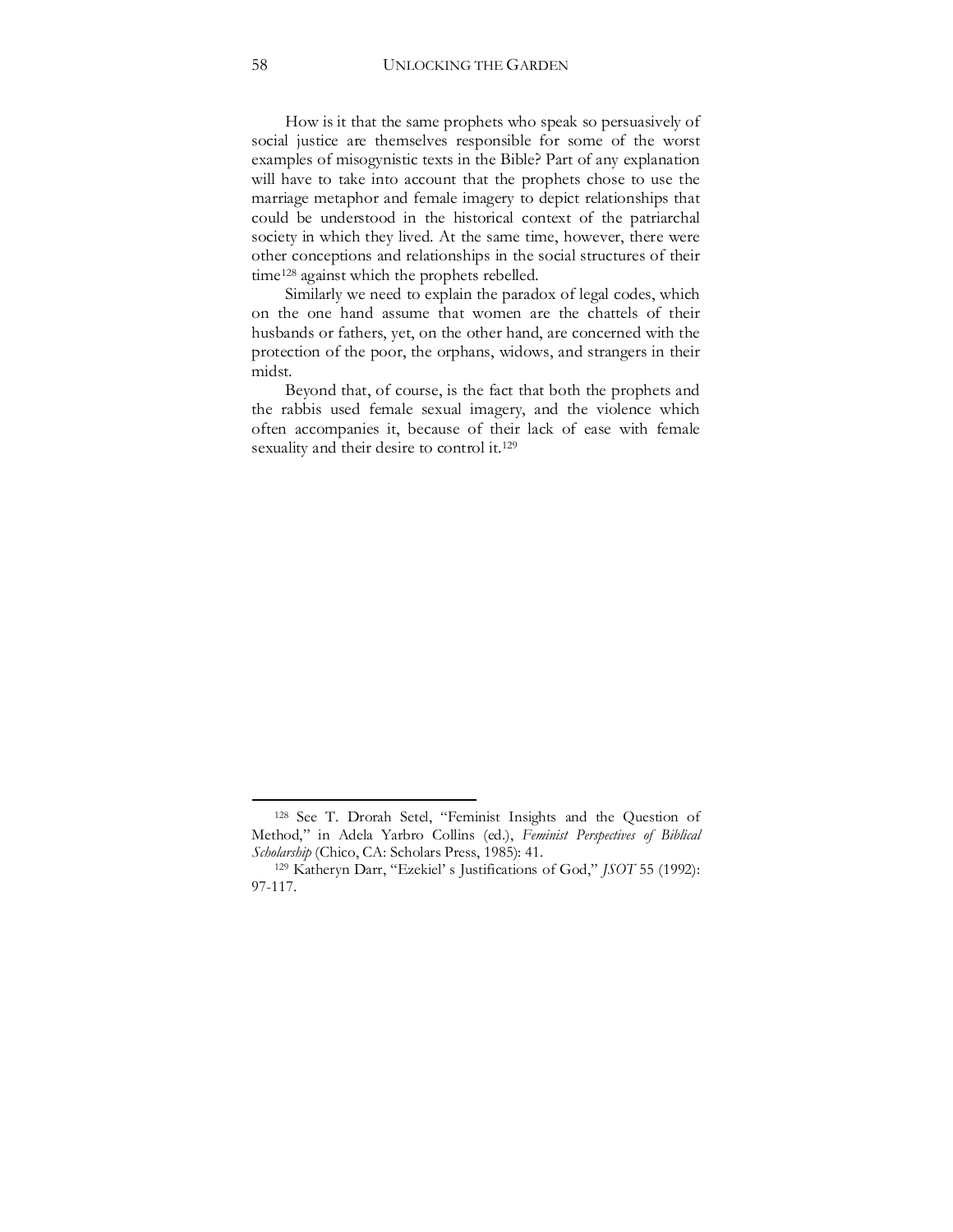# **IS <sup>K</sup>INYAN ONLY A METAPHOR?**

In the Mishnah it is stated that a woman is acquired (*nikneyt*) in three ways.130 She is acquired through means of money; through a legal document (*shetar*, something in writing/*ketubah*), and through the act of intercourse (*biyah*). The word for acquisition in Hebrew (*kinyan*) is also a purchase although many rabbis try to distance themselves from this and speak of acquisition-*kinyan* as being different from purchase-*kinyan*. However, any way you look at it, acquiring a bride is a one-sided affair and the woman remains passive in this act. If women are possessions rather than agents, a dangerous environment can be created. Thus modern apologetic readers such as Yacov de Wolff cannot stomach this idea:

> "The idea of women being property is un-Jewish," he claims. "The fact that a women [sic] is 'acquired' (*Mishna Kiddushin* 1:1) doesn't mean that she's property! It should be stressed that a marriage…is the fusion of two people into one—a fusion in which the man traditionally plays the active role because he 'lost' the female part of himself in Creation (see *Gemara Kiddushin* 2b)."131

*Kinyan* is an act in which a person obtains rights of ownership or use in exchange for monetary (or other) payment. There are two major types of *kinyan*: original and derivative acquisition. Original acquisition is when the "property" being acquired is not owned by anyone else and derivative acquisition is when the property is acquired from a previous owner. It would seem that the "purchase"

<sup>130</sup> Much of the material in this chapter appears in chapters four and five of my book *Silence is Deadly: Judaism Confronts Wifebeating* (Northvale, NJ: Jason Aronson, 1998).<br><sup>131</sup> J. F. de Wolff <jfdwolff@dds.nl> on the Bais-Medrash List, vol. 1,

<sup>58 (</sup>November 29 1998) in a subject entry entitled "Changing Gender Roles," (sent 18 Nov 1998).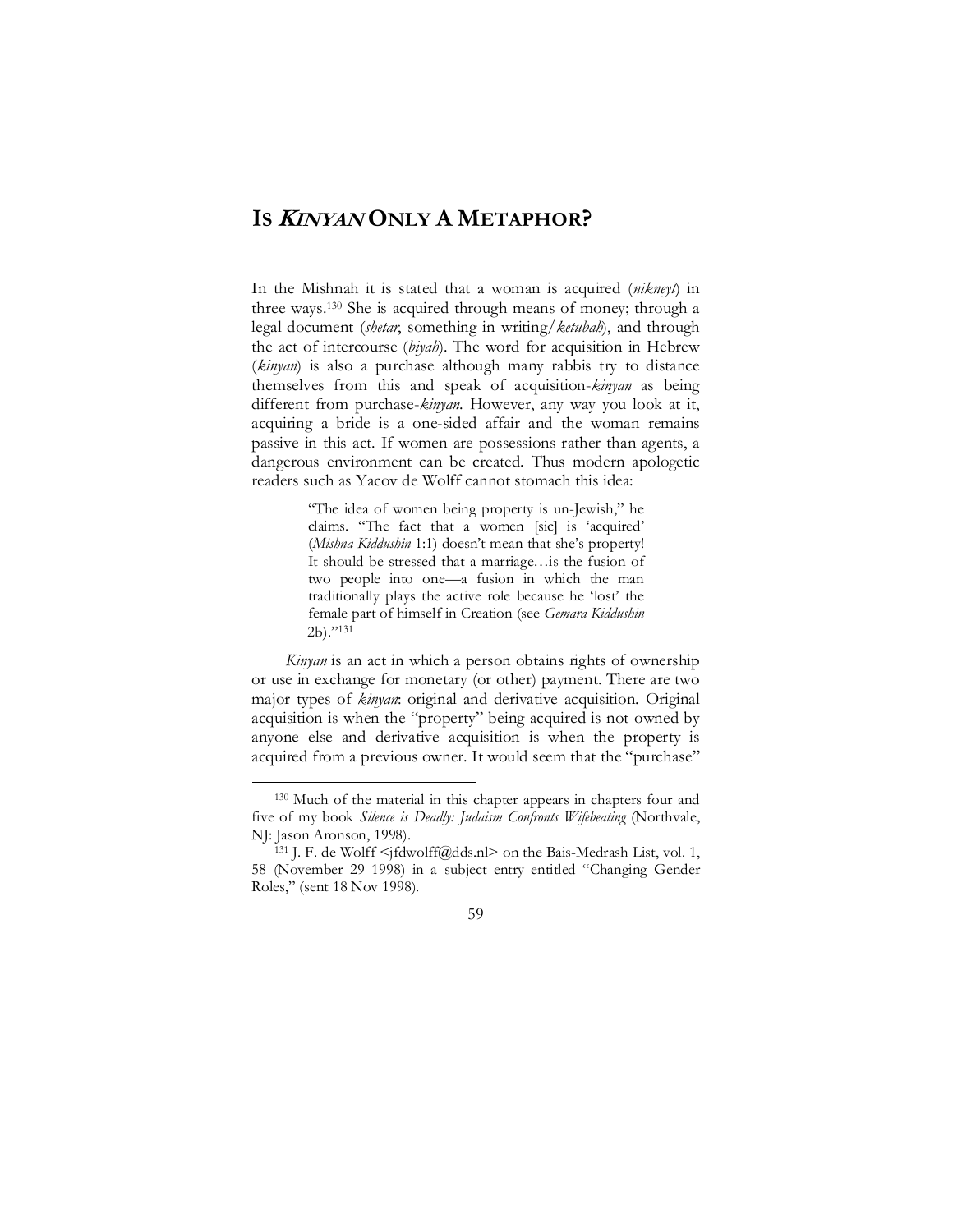of a bride is a form of derivative acquisition, since the bride "belongs" to her father until her marriage. The function of *kinyan* is to demonstrate that the acquirer and the object of his acquisition are performing a transaction in which mutual benefit is being derived. The act of *kinyan* indicates that the two parties have made up their minds to conclude the transaction and the person who acquires the bride has to indicate his intention in the contract by mentioning an agreed monetary price (*kinyan kesef*). According to the Talmud (*B. Kiddushin* 2a-b), the bride cannot be acquired if she does not voluntarily agree to the act of betrothal.132

Rachel Biale, in her discussion of the mishnah and gemara text, "A Woman is acquired in three ways" (B. *Kid.* 2a-b), points out that the acquisition of a woman by money is not purchase of property, since a man may not sell the woman he "acquires" and the amount of money is so small that it is not a "regular financial transaction." The amount of money is immaterial, because "the acquisition is symbolic," she states, and then asks, "If the exchange of money is not an actual purchase, what then is the 'real' meaning of acquiring a woman in marriage?"133

Although the bride was purchased in biblical times, "in the post-biblical era, the betrothal was realized by the performance of an act of acquisition (*kinyan*) and the making of a declaration by the bridegroom to the bride in the presence of two witnesses."134

According to Boaz Cohen, the understanding is that, although the word *kanah* (acquire) literally means to purchase, in the Mishnah it means "a symbolical form of acquisition."135 The bride price in the Tannaitic era was symbolic and was given to the bride, or to her father if she were a minor.

<sup>132</sup> Although it is ideal that the bride agrees, it is possible that the bride be "purchased" through an agent, since it is better for a woman to be unhappily married than to be single (*B. Kiddushin* 41a-b). For more details, see the entry, "Acquisition," in the *Encyclopedia Judaica*, vol. 2 (Jerusalem: Keter, 1971): 216-21. 133 Rachel Biale, *Women and Jewish Law* (New York: Schocken Books,

<sup>1984): 48. 134</sup> Boaz Cohen, "Betrothal in Jewish and Roman Law," *Proceedings of the American Academy for Jewish Research* XVIII (1948-49): 75. 135 Idem: 75-76. See too David Halivni Weiss, "The use of KNH in

Connection with Marriage," *Harvard Theological Review* (July 1964): 244-248.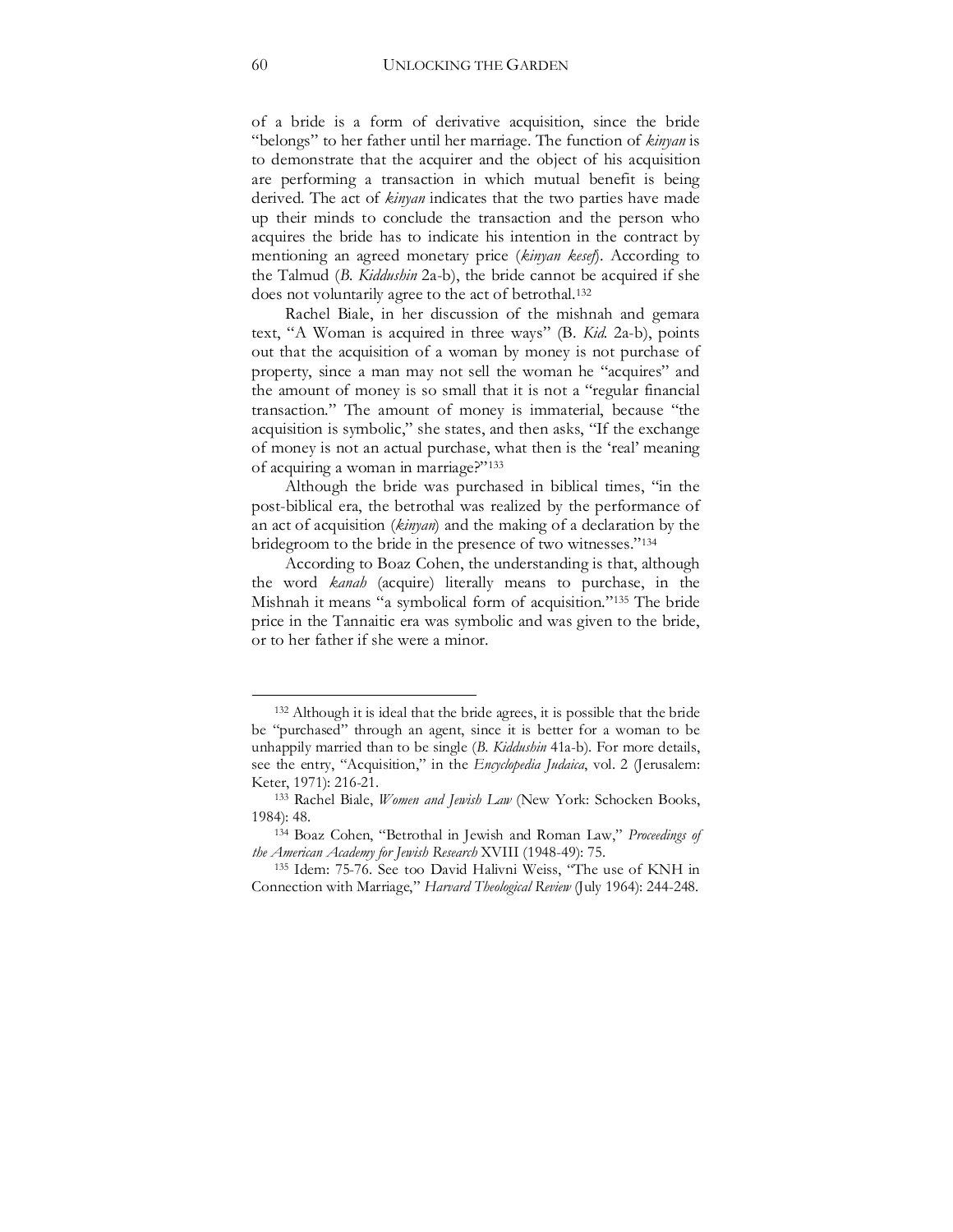Marriage in Tannaitic times was more than a business arrangement—it was a religious institution and the word for betrothal was called *kiddushin* (lit. sanctification), as opposed to the biblical term of *erusin*. <sup>136</sup> The new term "*kiddushin*" also reflects the transition of the marriage "acquisition" from a private deal between two adults or between two families to a social and religious institution administered by the community and under rabbinic supervision. This change gives rise to rabbinic controls over marriage and divorce, matters, which in the biblical period were purely familial.137

Although the Mishnah does speak of the woman who is purchased (i.e., acquired), according to Cohen, "the noun *kinyan* is not used as a term for betrothal."138 Through marriage, however, the woman becomes "the sacrosanct possession, *res sacra*, of her husband, or, as the Talmud puts it—*de'asar la achula alma kehekdesh*"—that is, she is forbidden to others just as a sacred object is forbidden, or as Cheryl Beckerman puts it "*kiddushin* is an unambiguously one-sided monogamy clause, forbidding the wife to all other men."139

In the Gemara's discussion of this mishnah, it explains that the biblical "take" refers to money; however this money does not signify purchase but rather is the symbol of a legal transaction.

<sup>136</sup> In footnote 38 on p. 222 of *Chattel or Person? The Status of Women in the Mishnah* (New York: Oxford University Press, 1988), Wegner writes "Mishnaic marriage law employs three technical legal terms: *erusin*, here translated as 'betrothal'; *qiddushin*, here translated as 'espousal'; and *nissui'in*, here translated as 'consummation.' In post-Mishnaic usage (e.g., at B. *Kiddushin* 12b), *erusin* and *qiddushin* are used interchangeably. However, the Mishnah's use of three technical terms must reflect a time when the first two denoted separate stages in the process." Thus, according to Wegner, the betrothed girl is not permitted sexually to the bridegroom. Contrast this with the expression we will see in the next chapter that comes from Hosea "*ve-eyrastich li l'olam*," which is usually translated as espoused, since, in biblical times, the term *qiddushin* did not exist. 137 See Avraham Freiman, *Seder Kiddushin ve Nissuin* (Jerusalem: Mosad

Harav Kook, 1964) [Hebrew]. 138 Boaz Cohen, "Betrothal in Jewish and Roman Law," *Proceedings of* 

*the American Academy for Jewish Research* XVIII (1948-49): 77. 139 Cheryl Beckerman, "Kiddushin and Kesharin: Toward an

Egalitarian Wedding Ceremony," *Kerem* 5 (1997): 84-100.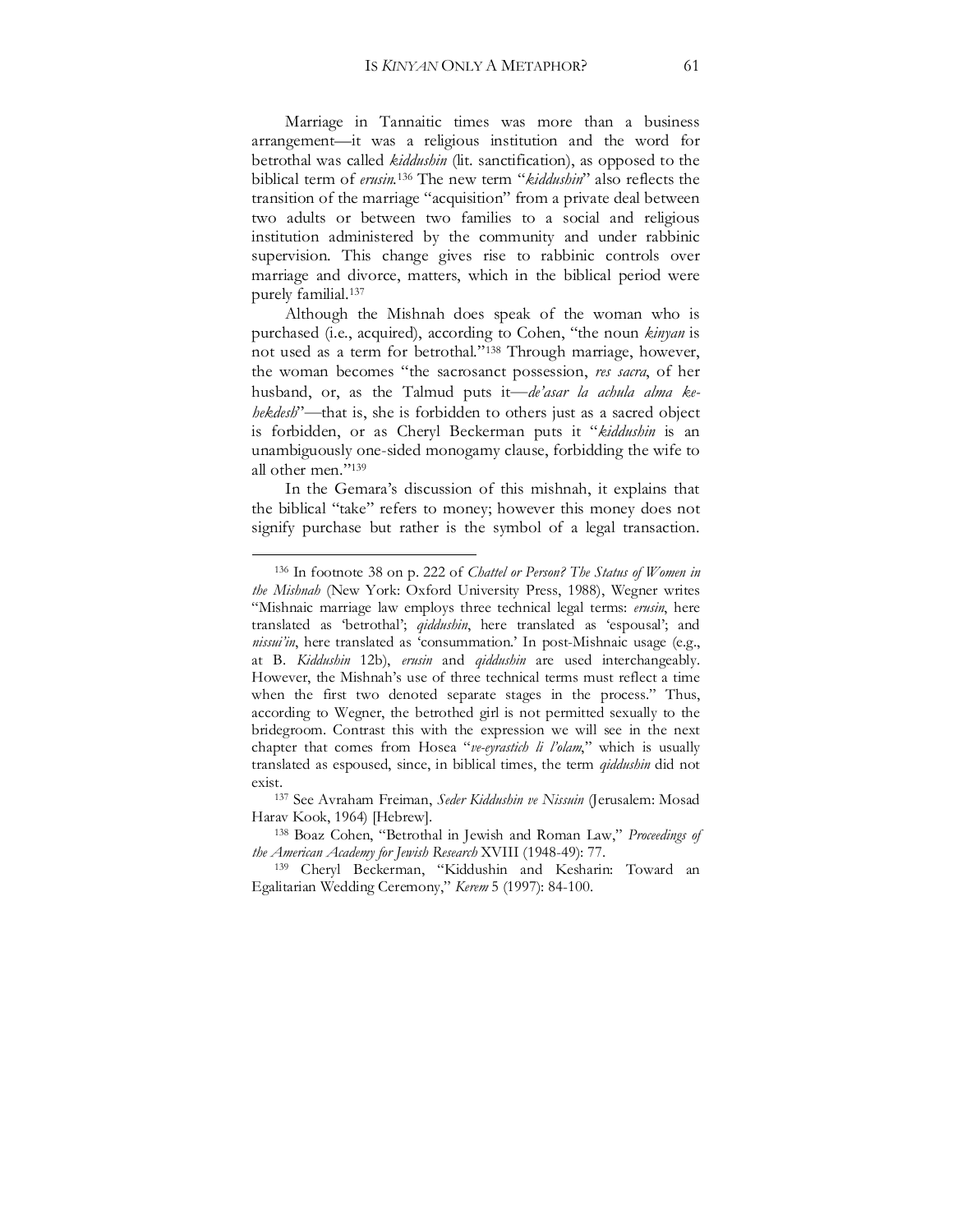(The money specified is so minimal as to eliminate any possibility of its constituting a real financial transaction; and unlike other acquisitions, a wife can not be resold or transferred.) Thus, it is clear that Jewish marriage is not just a sacrament nor is it just a legal transaction. It involves a contract, formal declaration, witnesses, signatures, and an exchange of monetary value.

Although Biale and Cohen dismiss the acquisition as a "symbolic" purchase, Judith Romney Wegner and Mordecai Friedman read the same text of the mishnah differently. Wegner writes that the mishnah prescribes the same modes of acquisition for wives as for Canaanite slaves and real property, and that marriage is a "formal sale and purchase of a woman's sexual function—a commercial transaction in which a man pays for the bride's virginity just as for any other object of value."140 Wegner points out that the husband's purchase of his wife's biological function means that he has full legal claim on her sexuality; so much so that this claim overrides the woman's rights of personhood and makes her a form of chattel.

In a disclaimer to the popular concept of the sanctification of marriage, Mordechai A. Friedman believes that the specific religious significance of

> the prophetic image of marriage as a covenant between a man and women solemnized by an oath to which God Himself served as witness…failed to exert an influence in Talmudic and post-Talmudic literature… There, notwithstanding the rabbinic term qiddushin, believed by many to have originally denoted a type of "sanctification" and, despite the religious significance of the seven marriage benedictions, marriage is basically treated as a secular institution.141

Today the traditional wedding ceremony includes *kabbalat kinyan* (acquisition) in which the groom formally undertakes the obligations written in the *ketubah* and holds up a handkerchief

<sup>140</sup> Judith Romney Wegner, *Chattel or Person? The Status of Women in the Mishnah* (New York: Oxford University Press, 1988): 42. See also Rachel Adler, "I've Had Nothing Yet So I Can't Take More," *Moment* 8:8 (1983): 22-26, esp. 23. 141 Mordechai A. Friedman, "The Ethics of Medieval Jewish

Marriage," in S. D. Goitein (ed.), *Religion in a Religious Age* (New York: K'tav, 1973): 83.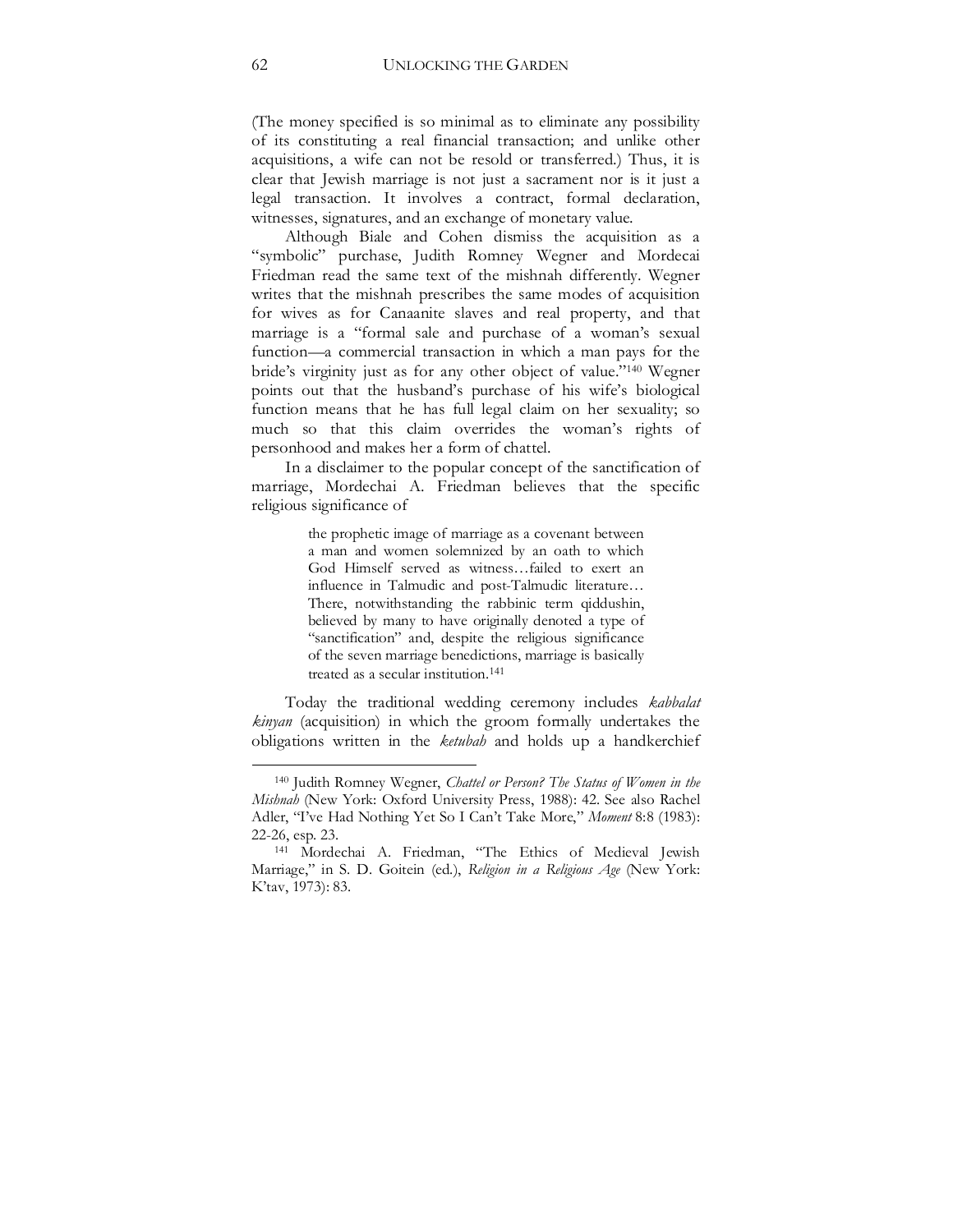given to him by the officiating rabbi who represents the bride. This action is witnessed by two Jews. Under the huppah, the *mesader kiddushin* reads blessings and the groom places a ring (whose value has to be *shaveh perutah*―worth a cent) on her right index finger and "consecrates" her unto him. The ketubah is then read with the words: *Vekanina* and the groom and bride's names, and witnessed by the *aidim* as to the *kabalat kinyan* by the groom on the same day as the *ḥuppah*. (The translation of this is usually: "We have followed the legal formality of symbolic delivery (*kinyan*) between the bridegroom and bride, this virgin, and we have used a garment legally fit for the purpose, to strengthen all that is stated above.")

Symbolic or metaphoric acquisition continues to have a place in the marriage ceremony, and the bride's virginity is mentioned in the marriage contract (*ketubah*) as well as the symbolic sum of money which becomes hers if the marriage ends due to a fault of the husband's. Although the bride stands under the bridal canopy (*ḥuppah*), it is the husband who recites the formal declaration of espousal, not the woman. She does not say, "I do" or "I am espoused to you," since he formally acquires her. Although she has to agree, she does not give herself to him.

In her feminist-critical reading of a section of the ketubah text, Laura Levitt points out that "Jewish men's power over Jewish women through the institution of marriage is divinely sanctioned," and that the ketubah text advocates a particular type of relationship that was not necessarily normative. She does this by showing the repetition or restatement of the husband's obligations to the wife. She sees the references to virginity and conjugal needs as making clear the husband's sole access to his wife's body as part of his overall control over her life. Thus she sees male dominance as both "commanded and natural."142

Rachel Adler also shows how the metaphor of *kinyan* is linked to its literal sources and shows that even if the "purchase" of the bride was a mere formality, the language of acquisition reflects a relationship in which the woman is possessed. She shows clearly that *kiddushin* is "derived from property law and defined by layers of biblical and rabbinic precedent as a transaction in which a man

<sup>142</sup> Laura S. Levitt, "Reconfiguring Home: Jewish Feminist Identity/ies," in Tamar Rudavsky (ed.), *Gender and Judaism* (New York: NYU Press, 1993): 43-44. See too Rachel Adler's *Engendering Judaism: An Inclusive Theology and Ethics* (Philadelphia: Jewish Publication Society, 1998).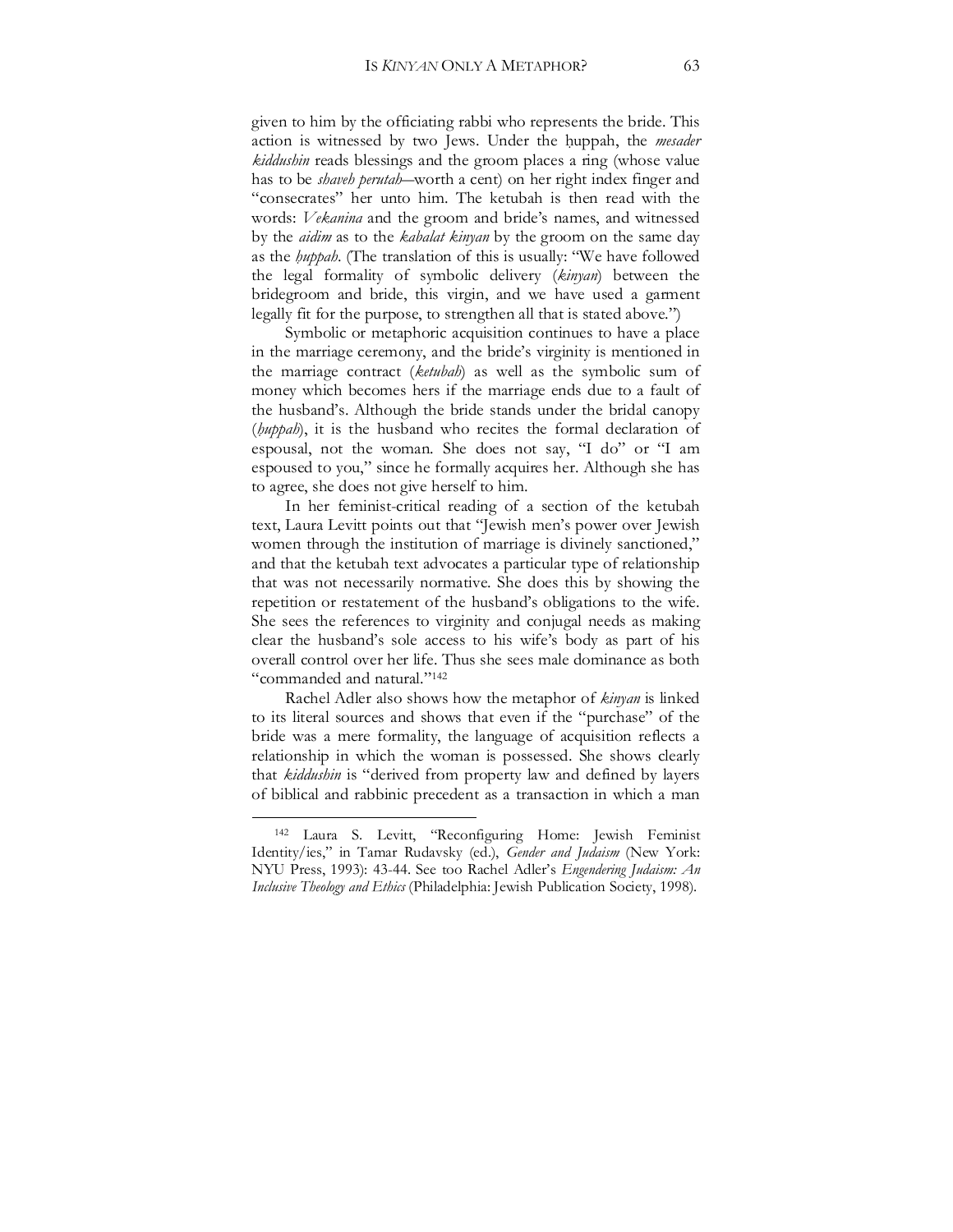acquires rights over a woman."143 There is no reciprocity in Jewish marriage—only the woman can be acquired, not the man.

# **METAPHOR/MIDRASH**

We see a merge of legal literature with midrashic material in the Talmudic text which discusses Hosea's relationship to his wife and children (God to Israel) and God's relationship with the people of Israel as one of his possessions. Hosea complains to God that it is difficult for him to separate himself from his wife and divorce her. God asks: Why should it be a problem since she's a prostitute and his children are the fruit of prostitution? How do you know whether they are yours or not? And, I, God (in contrast to Hosea), know that the people of Israel are My children, one of four possessions (*kinyanim*) that I purchased in this world. The Torah is one possession (purchase), heaven and earth is another, the temple is another and Israel is another… (B. *Pesachim* 87b).

It is interesting that the marriage ceremony is likened to *kinyan*. Also, note the four categories of *kinyan* in this text—they are all instances of eternal possession and mastery over someone/thing else. These four cases (Israel being the fourth) are based on an inherent, not acquired "ownership." Despite protestations that *kinyan* in marriage does not give the husband possession of his wife, the metaphor suggests otherwise. Israel (the wife) is God's property to do with as He pleases. In a midrash in which God is likened to a heroic figure with great strength, we see an acceptance by the sages that Israel is God's possession, to do with her what he pleases.

> *I will bear the indignity of the Lord, because I have sinned against him* (Mic 7.9). This can be compared to a hero who strikes a man with one slap and one blow, and he immediately kills him. Then he enters his house and hits his wife with one slap and she stands firm. Her neighbors said to her: Are you stronger than all those athletes?! All the heroes die from one blow and from one slap, but you receive so many [blows] from him and still you can stand firm?! She said to them: When he hits those, he hits them with anger and with all his

<sup>143</sup> Cheryl Beckerman, "Kiddushin and Kesharin: Toward an Egalitarian Wedding Ceremony," *Kerem* 5 (1997): 90, quoting Adler.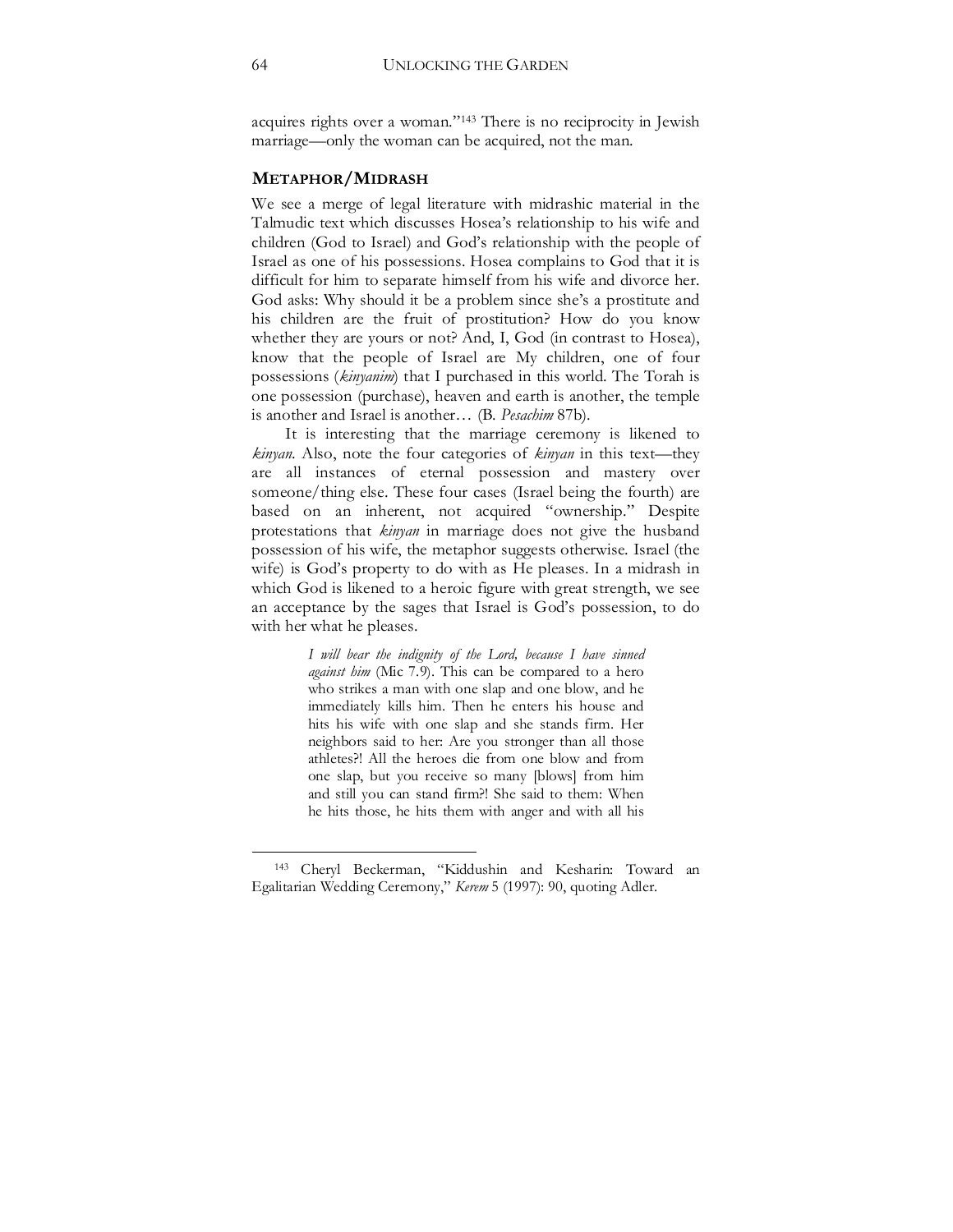strength, but when he hits me, he hits me according to my strength, and therefore I can stand it.144

The wife (Israel) is justifying her husband's (God's) abuse of her. The midrash continues and asks, "how do we comfort ourselves and how is it that we can stand up against God's anger. Because although He hits us, He repents and creates us anew."145 Implicit in this is that God owns Israel.

Although male God-language may seem innocuous, metaphors do matter. Though we have become desensitized to their implications on an individual and social level, through their long and established usage, we should remember that religious symbols are chosen carefully to communicate to society its values and help the community to understand itself and its conception of the world.146 Thus if God is perceived as a father or a husband ruling and controlling "his" people, then the "nature of things" and the "divine plan," and even the "order of the universe," will be understood to be male dominated as well.147

## **The Possession = Jealousy Equation (Knh = Kna)**

Another disturbing metaphor has to do with the jealous God: *Adonai kana shemo* is how God describes himself. *El kana hu*—HE is a jealous god (Exod 34.14). The usage of *kana* is very often combined with *nekamah*, vengeance. The jealous God seeks vengeance. As you will note, the JPS version "impassioned" sloughs over the problematics of the implication that God's name or essence is jealousy, or that God seeks revenge.

In English it is very easy to move from the idea of a possessive husband to a jealous husband. Possession, jealousy, passion, and vengeance all go together. In Hebrew, one can free

<sup>144</sup> *Aggadat Bereshit* (Buber Version), Chapter 8:3. Solomon Buber, *Aggadat Bereshit* (Krakow 1903=New York 1973): 21. L. M. Teugels (tr.), *Aggadat Bereshit. Translated from the Hebrew with an Introduction and Notes*  (Leiden: Brill 2001): 29. For further discussion of this midrash, see "Jerusalem the Widow," in this book. 145 Solomon Buber, *Aggadat Bereshit* 8:4. [My translation]. 146 Judith Plaskow, *Standing Again at Sinai: Judaism from a Feminist* 

*Perspective* (San Francisco: Harper & Row, 1990): 125.<br><sup>147</sup> Mary Daly, *Beyond God the Father* (Boston: Beacon Press, 1973): 13,

as quoted in Judith Plaskow in *Standing Again at Sinai: Judaism from a Feminist Perspective* (San Francisco: Harper & Row, 1990): 126.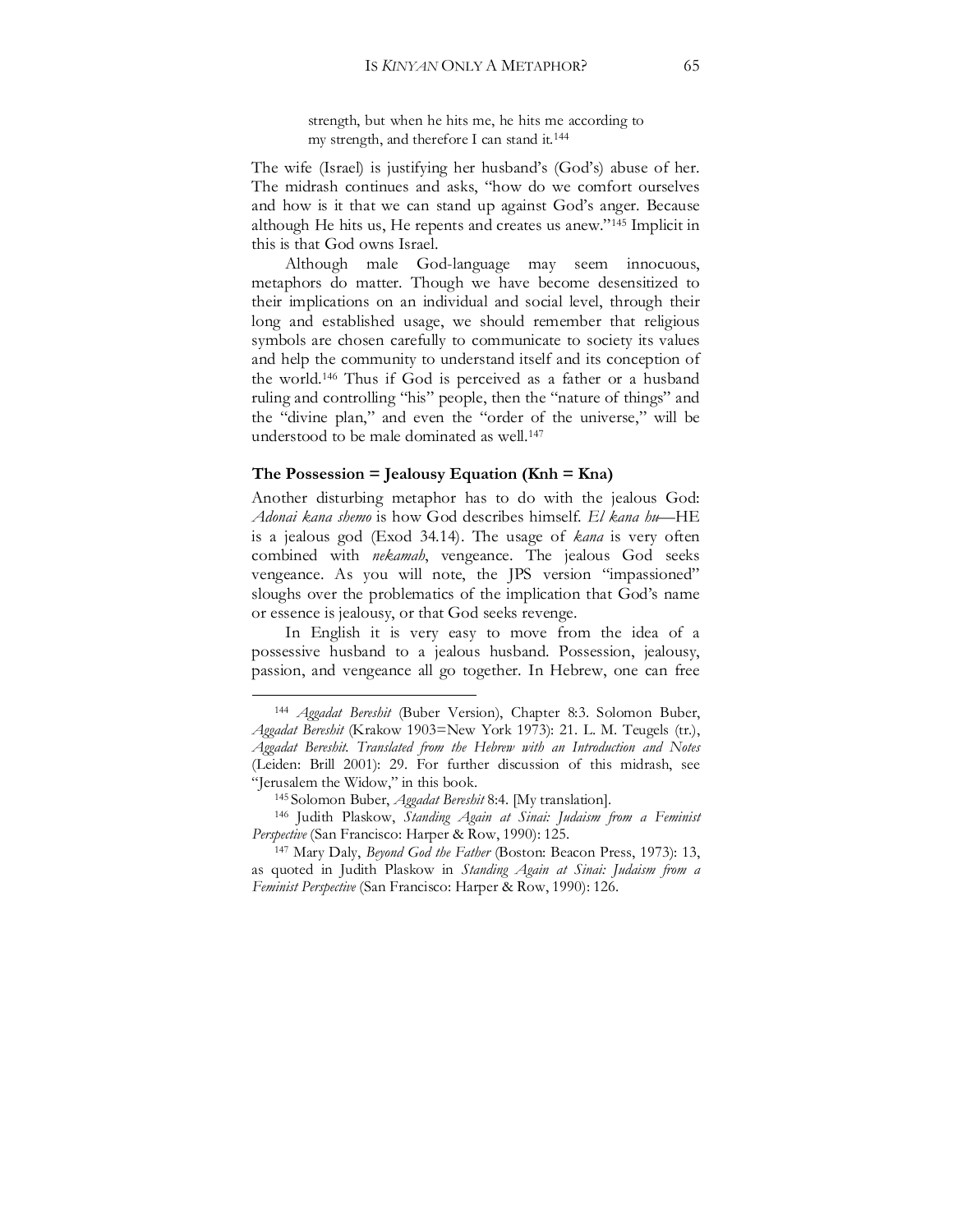associate because the words share the same two letters in reverse order. If we look at all these words in different contexts, we can see that these words take us from cradle to grave to redemption. Therefore, I have combined free association of biblical and midrashic texts to suggest that there is an inherent connection between such words as *ken* (nest) and *hanakah* (nursing). We see it in Cain's relationship with his mother, who named him because she gained (*kanah*) a male child—which can be connected to the jealous God. God creates (*koneh*) and is then jealous, possessive of what he has created. This is similar to the mother who brings a child in the world, sees him as a possession, and does not know when or how to let go, to allow the child autonomy.

In the worst case scenario, we have the vengeful God, who punishes his people—like the vengeful husband who goes after his wife, even after the divorce. Because once his, always his. In biblical texts we sometimes have *nikayon* (*nakeh*)—cleansing out of sin (and people) in the ultimate form of vengeance—total wiping out, annihilation, not to speak of the modern day cleaning up (mopping up) (*nikayon*) after the mess is made during warfare. And we do in euphemistic fashion speak of a "clean up" operation. Afterwards, because of the tragic toll, we lament, lamentations (*kinah*), because of our sorrow about what has been done to us. If we are not to end on this note, we must change, by engaging in *tikkun* (repair) and *takkana* (emendation) of our laws. I suggest in particular, that the repair should be connected with looking at the possessive aspect of the Jewish marriage contract.

I would hope that the "message" we take from this is that *kinyan* is more than just a metaphor and we should be re-thinking its use in the Jewish marriage ceremony. We should also note, as Judith Plaskow has, that "criticism is essential to transformation… Without it, the negative aspects of tradition are left to shape consciousness and affect our heart and minds… Acknowledging those aspects of tradition that need to be repudiated and exorcised is part of the process of creating something new."148

Both Rachel Adler and Cheryl Beckerman are examples of people who have addressed the structural inequities in the halakhic

<sup>148</sup> Judith Plaskow, "Decentering Sex: Rethinking Jewish Sexual Ethics," presented at the Jewish Feminist Research Group of Ma'Yan, The Jewish Women's Project (January 19, 1999): 7.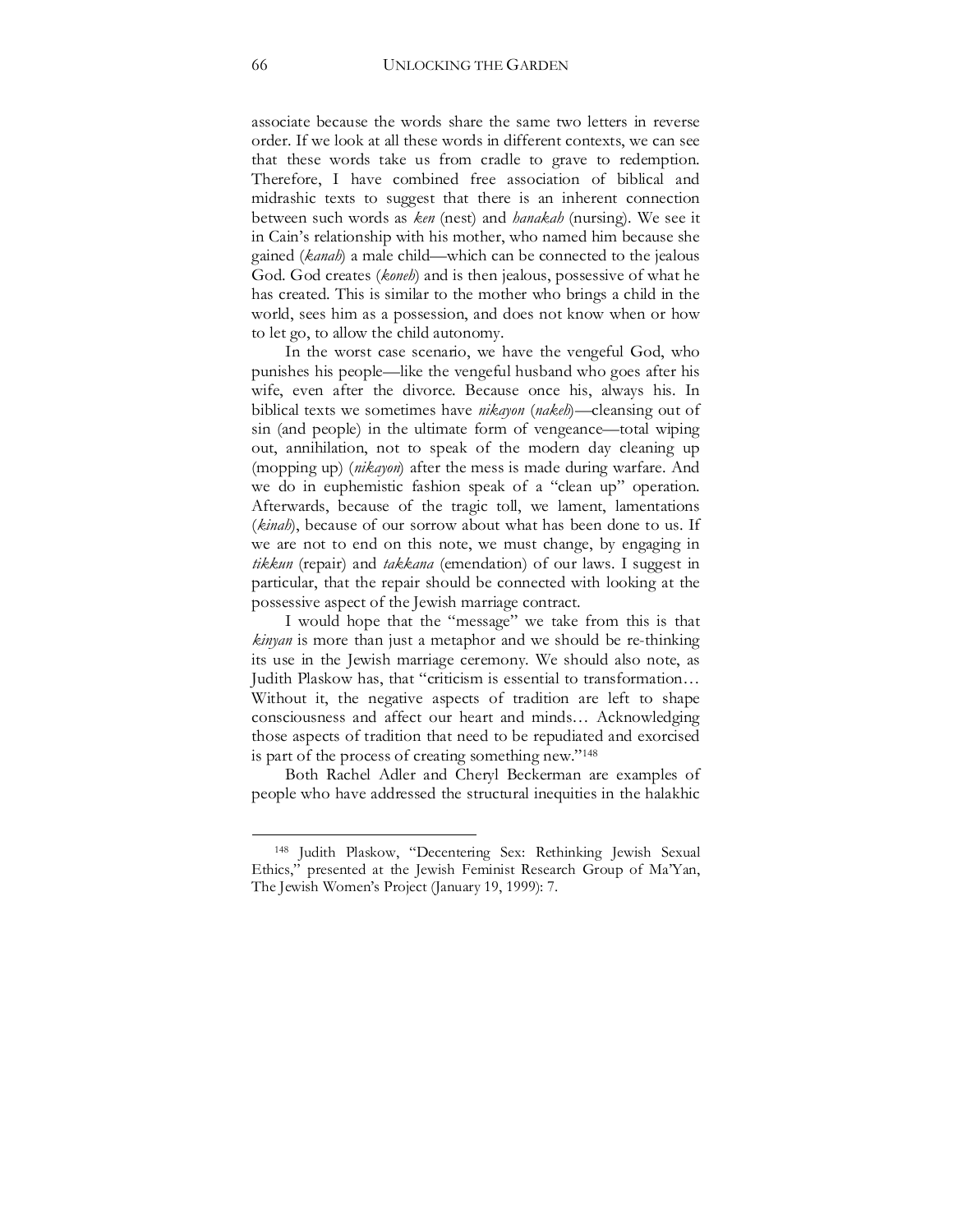system and have proposed alternative *ketubot* (plural of *ketubah*). The Reconstructionist Movement has developed an egalitarian *get* and it is not difficult for those who wish to sidestep the traditional *ketubah* to find models for change and creativity. As Adler points out, *kinyan*, the acquisition of human beings implicit in *kiddushin*, "violates values conscientious people have come to regard as moral goods… We have just reached a point where it is possible to envision, and sometimes to realize, marriages in which two remain two, marriages that are not incorporations but covenants."149 A piece of property cannot commit to a covenant. Thus she used a partnership model. Cheryl Beckerman150 did something more interesting. She incorporated additional phrases into her wedding ceremony to make it clear that this is not a purchase. When putting the ring on her finger, her husband prefaced the traditional *harei at mekudeshet li with birshuteikh u-virtzoneikh* (with your consent and by your will). She responded by saying that she was consecrated to him and he responded by saying: call me *ishi* (my man) and not *ba'ali* (my master) from the Book of Hosea. He also vowed to be monogamous, which goes beyond the halakhic requirements of Judaism.

149 See Rachel Adler, *Engendering Judaism: An Inclusive Theology and Ethics* (Philadelphia: Jewish Publication Society, 1998): 191-192. 150 See footnote 139.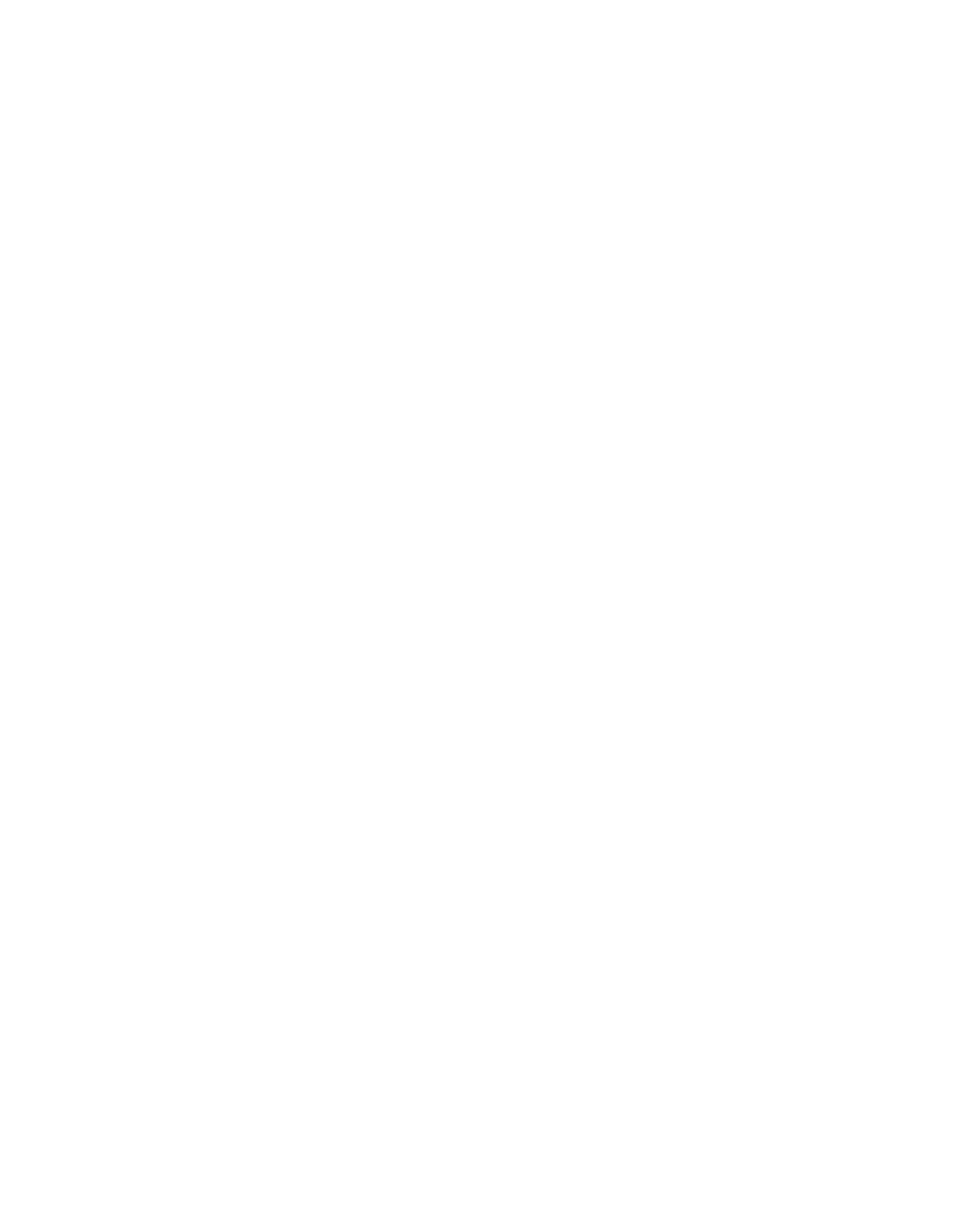# **GODISTOISRAELASHUSBANDISTOWIFE: THE METAPHORIC BATTERING OF HOSEA'S WIFE**

Reading a Haftara (an additional reading from the Prophets) after the weekly reading of the Torah (the Pentateuch) is a time-honored custom among Jews, although the origin of the custom is obscure. The rabbis who initiated the custom may have wanted to make a religious statement that the writings of the Prophets, not only the Torah, are also divinely inspired.151 Perhaps it also fits the philosophy of the Pharisaic approach: seeing the Torah as an open, fluid text, subject to constant scrutiny and interpretation. At a time when the reading of the Five Books of Moses took between two and a half to three and a half years to complete, the Haftara simply consisted of several random verses, not necessarily related to the weekly portion.152 Later, when the weekly portion became standardized, the Haftara also became fixed. It served, among other things, as a sort of internal commentary on, or an elucidation of, the Torah portion itself.

An example of this is the Haftara accompanying the first portion of the Book of Numbers. The opening chapter of Numbers *bammidbar* ("in the wilderness") is a census of the Israelites during the wilderness period. The Haftara, from the second chapter of the Book of Hosea, refers to "the multitudes of the people who are as the sands of the sea." Hosea's message is that the people no longer listen to God's word (*dabar*) and, if they

<sup>&</sup>lt;sup>151</sup> See the blessings surrounding the Haftara reading.<br><sup>152</sup> For detailed information on the Haftara tradition see Joseph Jacobs, "Triennial Cycle" in *The Jewish Encyclopedia* 12 (New York: Funk and Wagnalls, 1917): 254-257; Louis I. Rabinowitz, "Haftara" in the *Encyclopedia Judaica* 6 (Jerusalem: Keter, 1971): 1342-1345. Both entries have excellent bibliographies.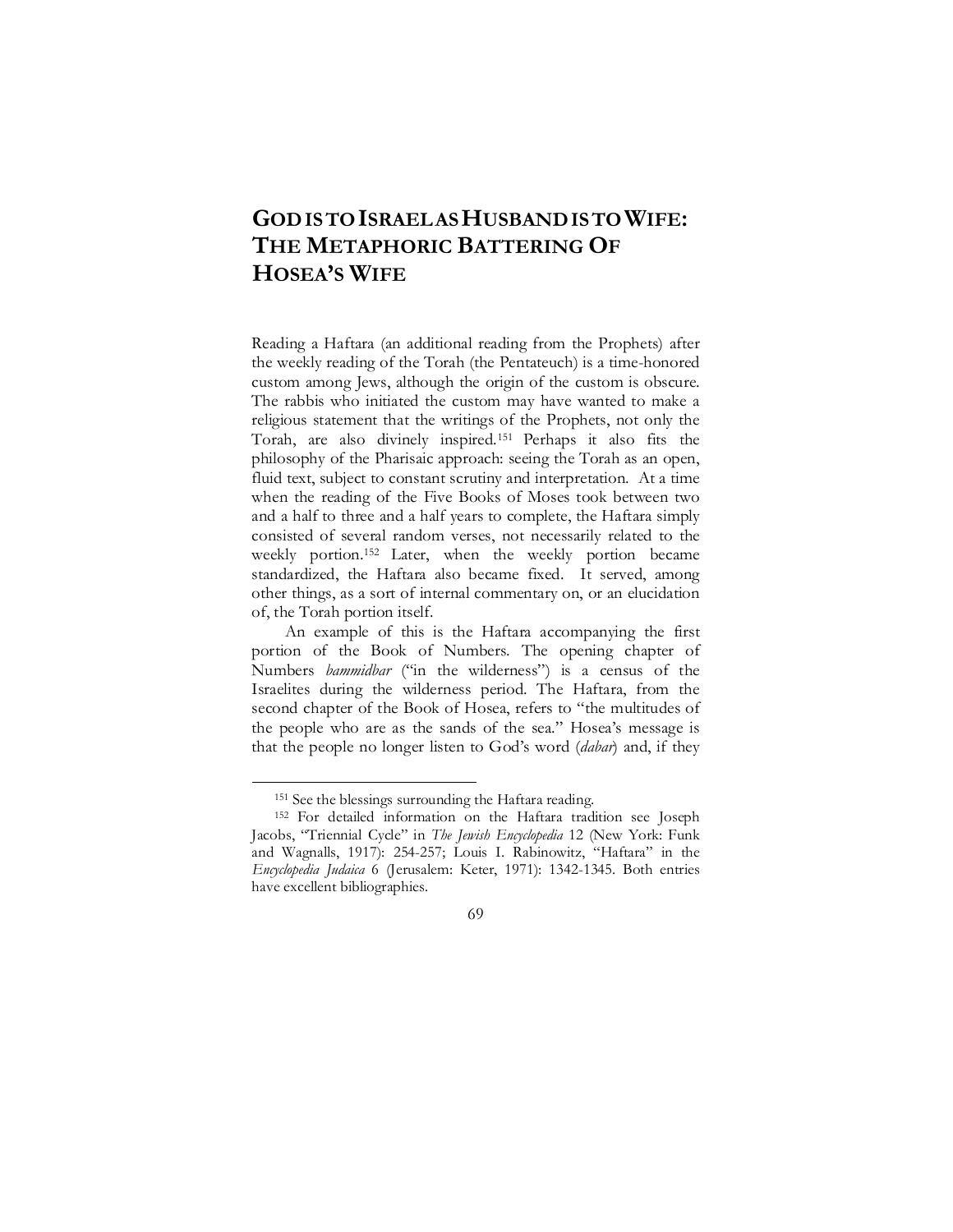do not shape up, they will be in danger of entering a spiritual wilderness (*midbar*). However, when (and if) the people of Israel will again be faithful to Him (as they were during the period of the wilderness (*bammidbar*), He will renew His covenant with them. Hosea speaks for God and says:

> Assuredly, I will speak coaxingly to her And lead her through the wilderness (*midbar*) And speak (*dibbarti*) to her tenderly (Hos 2.16)

There is an integral connection between the associative wordplay of the root *dbr*, which has to do with God's word, and the wilderness. The wordplay echoes important themes and serves as a rhetorical device which unites and connects the Haftara from the Book of Hosea with the Torah portion from the Book of Numbers.

# **THE MARRIAGE METAPHOR**

Hosea was an eighth century BCE prophet who, most commentators153 believe, addressed himself to the Northern Kingdom of Israel. This kingdom, according to the Bible, was destined to be exiled because of its sins. Hosea describes God's relationship to Israel in metaphorical terms as a marriage. According to Gershon Cohen, such a marriage metaphor is not found in the literature of any other ancient religion beside Israel's. He writes, "The Hebrew God alone was spoken of as the lover and husband of His people, and only the house of Israel spoke of itself

<sup>153</sup> We know next to nothing of Hosea ben Beeri's background, lineage or locality—only the name of his father. Those who study the book have difficulties dating the work and identifying people, places and events. According to Peter Machinist, "Hosea and Ambivalence of Kingship in Biblical Israel" (Matilda Roeffer Lecture at Ben Gurion University, May 14, 2003) it was common practice among some scholars (see Ginzburg, note 174 below) to remove references to Judah in this book since the consensus among scholars is that Hosea's audience is Israel and not Judah. See the "Introduction" in Francis I. Andersen and David Noel Freedman, *Hosea: A New Translation* (The Anchor Bible: New York: Doubleday, 1980): 31-77 for a detailed background to this book.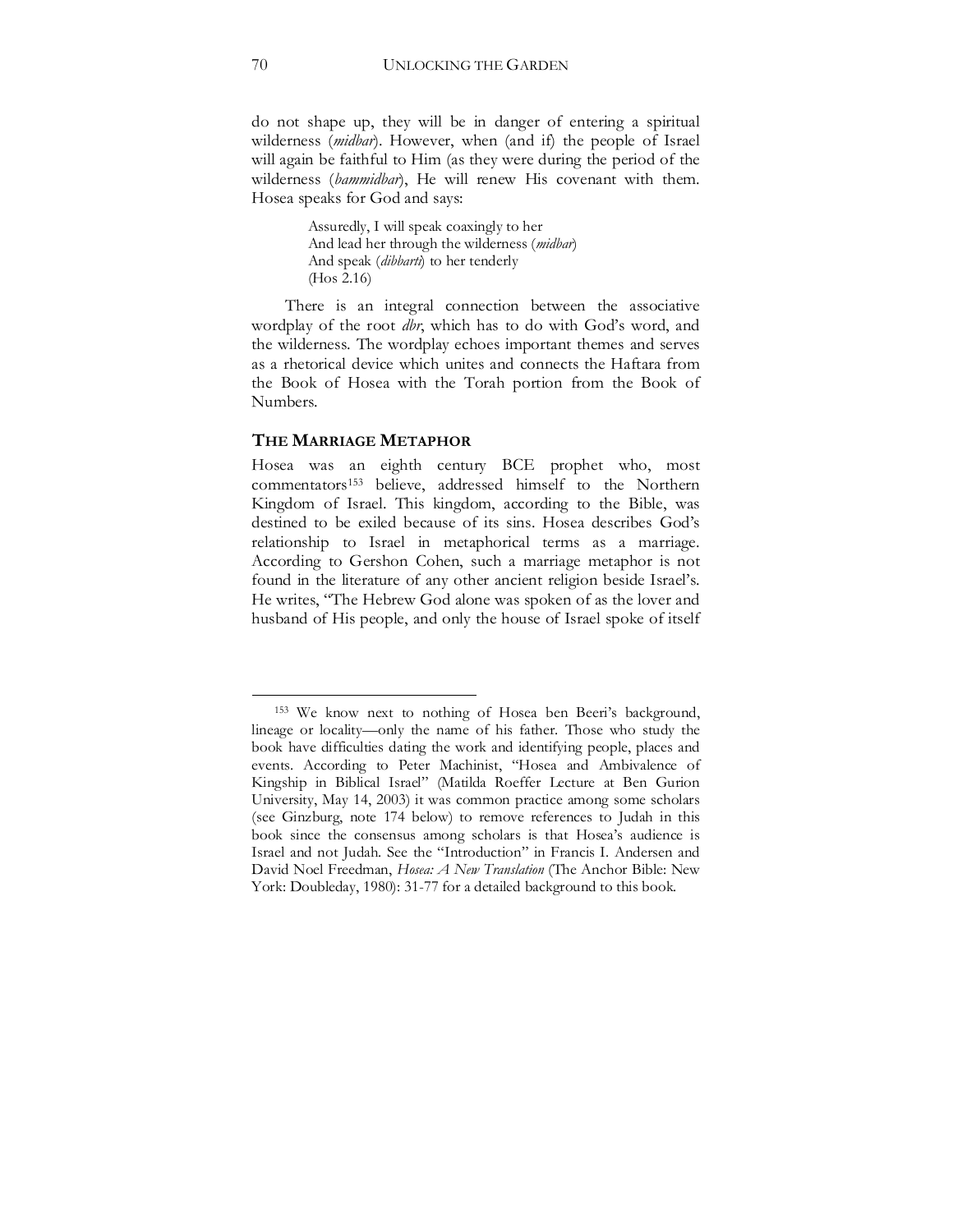as the bride of the Almighty."154 Hosea's protagonist is the prophet himself—representing God—, the husband who casts out his wife for being unfaithful to him and then takes her back—with the understanding that "she" will behave herself.

According to Harold Fisch,

Hosea more than any other book of the Bible…gives us God's side of the relationship. It is dominated by the first-person mode of address as God himself cries out, cajoles, reprimands, mourns and debates with himself... Hosea gives us fundamentally "the prophet's reflection of, or participation in, the divine pathos," as that pathos is directed toward man,155

who in this case is depicted as woman.

 $\overline{a}$ 

According to Benjamin Scolnic, who paraphrases Gershon Cohen,

> God, not Baal, is Israel's husband and lover… Since a wife's loyalty to her husband must be absolute and unwavering, it is a powerful analogy to the complete loyalty that God demands of the Israelites. The covenant between God and Israel made at Mount Sinai is a marriage; idolatry, which breaks the covenant, is adultery.156

God orders Hosea to marry Gomer daughter of Diblaim, a promiscuous woman (*eshet zenunim*)157 who, metaphorically speaking, is Israel while Hosea is placed in the position of God.

<sup>154</sup> Gershon Cohen, "The Song of Songs and the Jewish Religious Mentality," *Studies in the Variety of Rabbinic Cultures* (Philadelphia: Jewish Publication Society, 1991): 6. 155 Harold Fisch, "Hosea: A Poetics of Violence," *Poetry with a Purpose*

<sup>(</sup>Bloomington, IN: Indiana University Press, 1990): 141; Fisch calls our attention to A. J. Heschel, *The Prophets* (Philadelphia: Jewish Publication Society, 1962): 27. 156 Benjamin Scolnic, "Bible Battering," *Conservative Judaism*<sup>45</sup>

<sup>(1992):43. 157</sup> See Phyllis Bird, "'To Play the Harlot': An Inquiry into An Old

Testament Metaphor," in Peggy L. Day (ed.), *Gender and Difference in Ancient Israel* (Minneapolis: Fortress Press, 1989): 75-94. Bird writes, "Although the underlying metaphor is that of marriage, the use of *znh* rather than  $n'p$  serves to emphasize promiscuity rather than infidelity, 'wantonness' rather than violation of marriage contract or covenant" (80).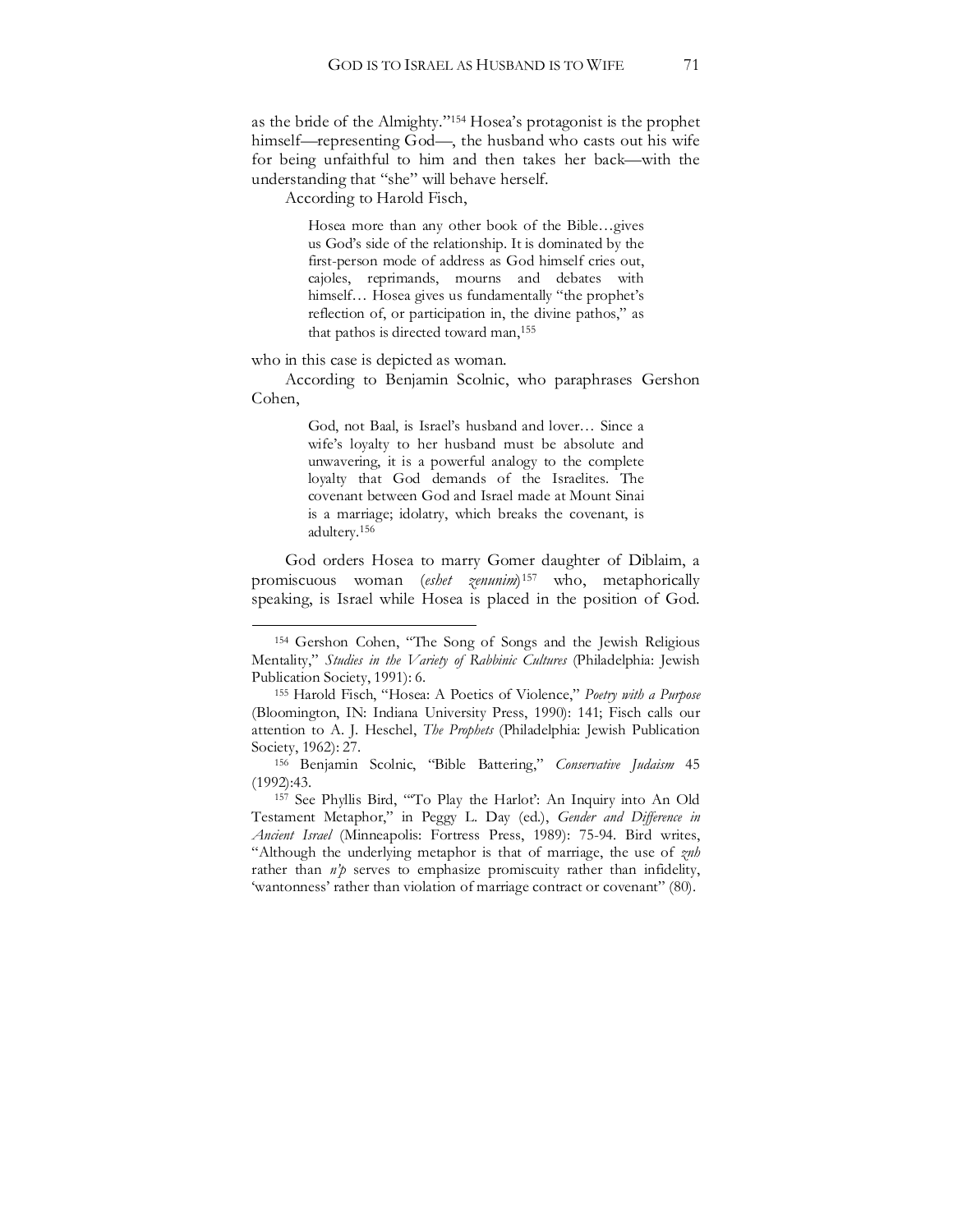God/Hosea punishes Gomer/Israel for committing adultery/worshipping other Gods. However, because of "his" great love for "her," and "his" commitment to the covenant of marriage, "he" begs "her" to come back and restores "her" to "her" former state. Thus we have a male prophet, who represents a male God. Gershon Cohen writes,

> The Bible unquestionably affirmed the masculinity of God and spoke of Him graphically as the husband… By proclaiming His masculinity…Judaism affirmed His reality and…potency… To such a person one could proclaim fealty, submission and love.158

This God, however, threatens the people for not worshipping Him exclusively. Though presumably the entire community, male and female alike, sins against God, the prophet has chosen to describe the people of Israel exclusively in terms of imagery which is feminine.

The standard interpretations of Hosea sympathize with the husband who has put up with so much from this fickle woman, and who desperately promises his wife everything if only she will return to him. The midrash depicts the relationship between God and His people in a poignant manner.

> After [Hosea's wife] had borne him several children, God suddenly puts the question to him: "Why followest thou not the example of thy teacher Moses, who denied himself the joys of family life after his call to prophecy?" Hosea replied: "I can neither send my wife away nor divorce her, for she has borne me children." "If, now," said God to him, "thou who hast a wife of whose honesty thou art so uncertain that thou canst not even be sure that her children are thine, and yet thou canst not separate from her, how, then, can I separate Myself from Israel, from My children, the children of My elect, Abraham, Isaac, and Jacob!"159

<sup>158</sup> Gershon Cohen, "The Song of Songs and the Jewish Religious Mentality," in *Studies in the Variety of Rabbinic Cultures* (Philadelphia: Jewish Publication Society, 1991): 15. 159 *B. Pesahim* 87a-87b as related by Louis Ginzberg, *The Legends of the* 

*Jews* (Philadelphia: Jewish Publication Society, 1968): vol. IV: 260-261.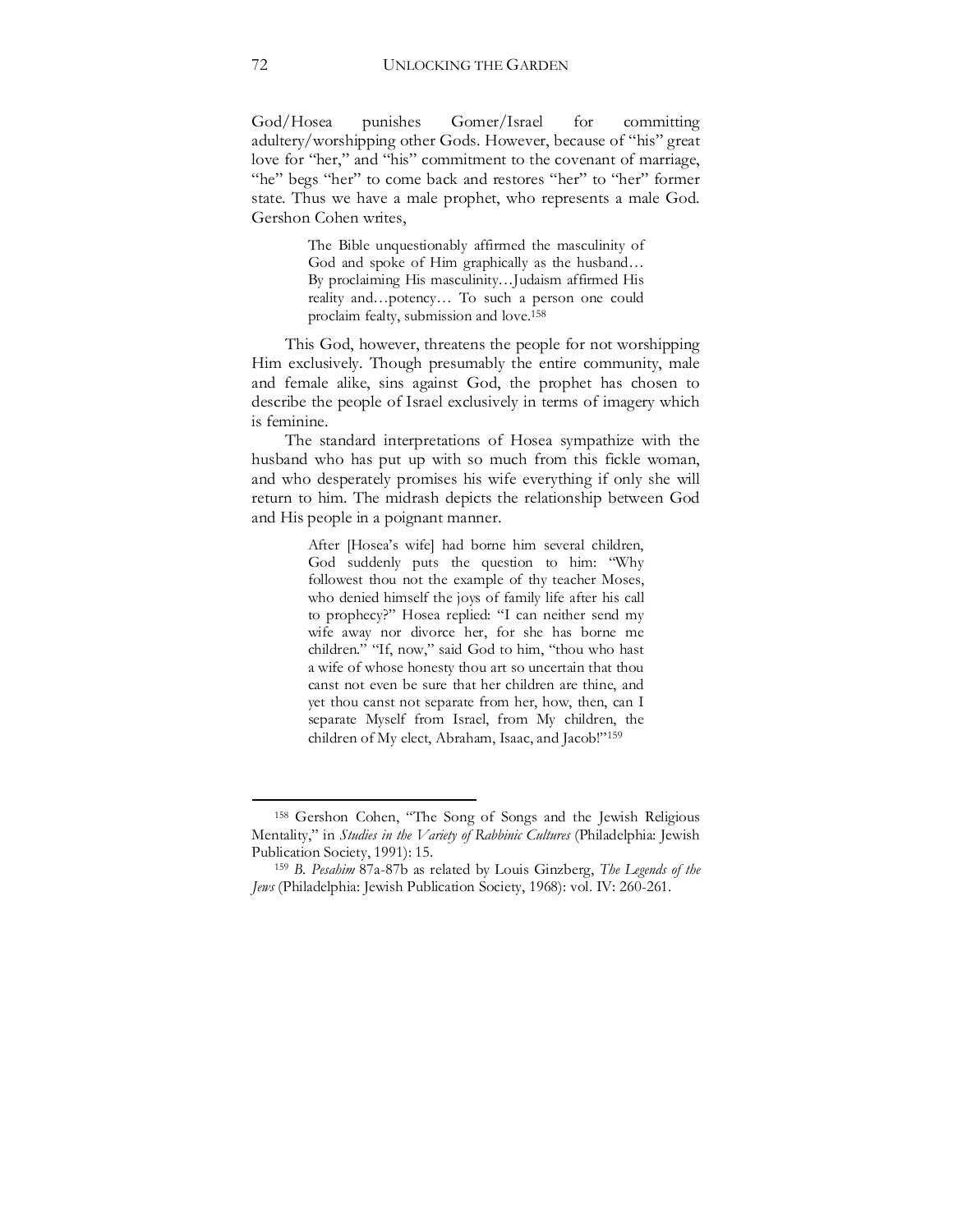God is seen here as all-forgiving, and the husband who cannot separate himself from his wife is the model after which Hosea is expected to pattern himself. In *Numbers Rabba* there are several parables which depict God as a king who is angry with his wife, or as a father who is angry with his son. In these stories there are "happy endings": the king buys his wife some jewelry and they presumably kiss and make up, despite his previous statements that he will divorce her; the father scolds his son for not going to school and then afterwards invites him to dine with him.160

If we disregard the sympathetic overtones in the midrash and read between the lines of Hosea, we see that in the biblical text the "poignant relationship" is achieved at a price. We see it well in a midrash from *Exodus Rabba* which compares God to a wife-beater. It is on the verse "If thou lend money to any of my people" (Exod 22.24). It describes how after Israel was driven from Jerusalem, their enemies said that God had no desire for His people. Jeremiah asked God if it was true that He had rejected His children:

> "Hast Thou Utterly rejected Judah? Hath Thy soul loathed Zion? Why hast Thou smitten us, and there is no healing for us?" (Jer. 14.19) It can be compared to a man who was beating his wife. Her best friend asked him: "How long will you go on beating her? If your desire is to drive her out [of life], then keep on beating her till she dies; but if you do not wish her [to die], then why do you keep on beating her?" His reply was: "I will not divorce my wife even if my entire palace becomes a ruin." This is what Jeremiah said to God: "If Thy desire be to drive us out [of this world], then smite us till we die." As it says, "Thou canst not have utterly rejected us, and be exceedingly wroth against us! [Lam 5.22], but if this is not [Thy desire], then "Why hast Thou smitten us, and there is no healing for us?" God replied: "I will not banish Israel, even if I destroy my world," as it says, "Thus saith the Lord: If heaven above can be

<sup>160</sup> *Num. Rabba* 2:15. All English translations are from H. Freedman and M. Simon (eds.), *Midrash Rabba* (London: Soncino Press, 1983): 51-52.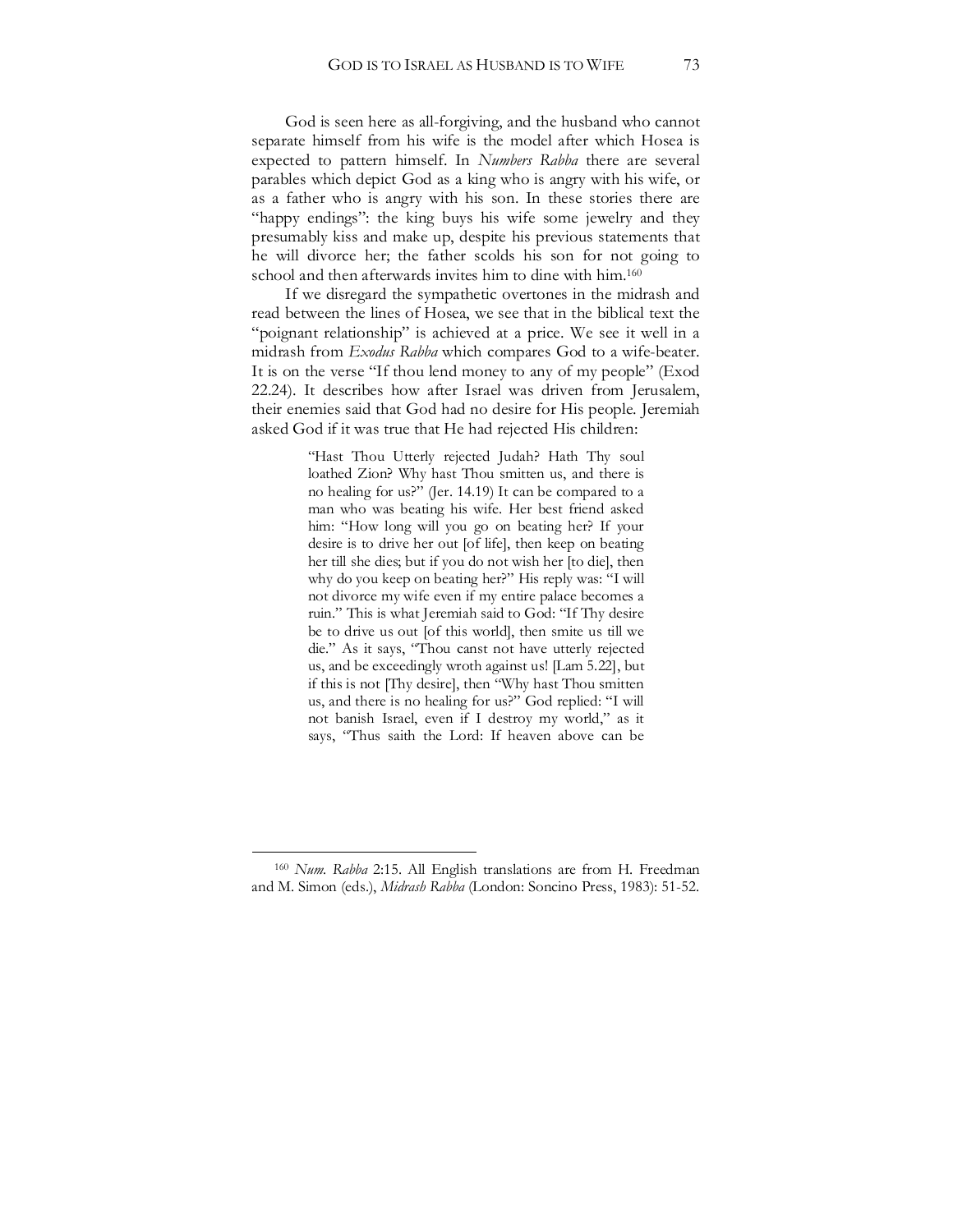measured…then will I also cast off all the seed of Israel, etc. [Jer. 31.37].161

This midrash depicts an emotional bond that has developed between God and his people which has resulted in Israel being gradually taken prisoner by a pathological courtship.

The psychiatrist Judith Herman, in her recent book, *Trauma and Recovery*, 162 describes a woman who becomes involved with a batterer. She interprets his attention as a sign of love. The woman minimizes and excuses his behavior, because she cares for him. To avoid staying in this relationship she will have to fight his protestations that "just one more sacrifice, one more proof of her love, will end the violence and save the relationship."163 Herman writes that most women are entrapped by the batterer because he appeals to "her most cherished values. It is not surprising, therefore, that battered women are often persuaded to return after trying to flee from their abusers."164 This is the relationship expressed by Jeremiah according to the midrash.

Turning back to Hosea, we see that our text details very explicitly a case of domestic abuse. We see this in the punitive measures Hosea plans to take. In verse 5, God/Hosea threatens to

> strip her naked and leave her as on the day she was born; And I will make her like a wilderness, render her like desert land, and let her die of thirst (Hos 2.5).

In verse 8, God/Hosea threatens to

hedge up her roads with thorns and raise walls against her.

In verse 11 God/Hosea says he will humiliate her by taking back

<sup>161</sup> *Exod. Rabba* on *Mishpatim* 31:10. H. Freedman and M. Simon (eds.), *Midrash Rabba* (London: Soncino Press, 1983): 388-389. Thanks to

Howard Adelman for bringing this midrash to my attention. 162 Judith Herman, *Trauma and Recovery: The Aftermath of Violence from Domestic Abuse to Political Terror* (New York: Basic Books, 1992). 163 Judith Herman, *Trauma and Recovery: The Aftermath of Violence from* 

*Domestic Abuse to Political Terror* (New York: Basic Books, 1992): 83.<br><sup>164</sup> Idem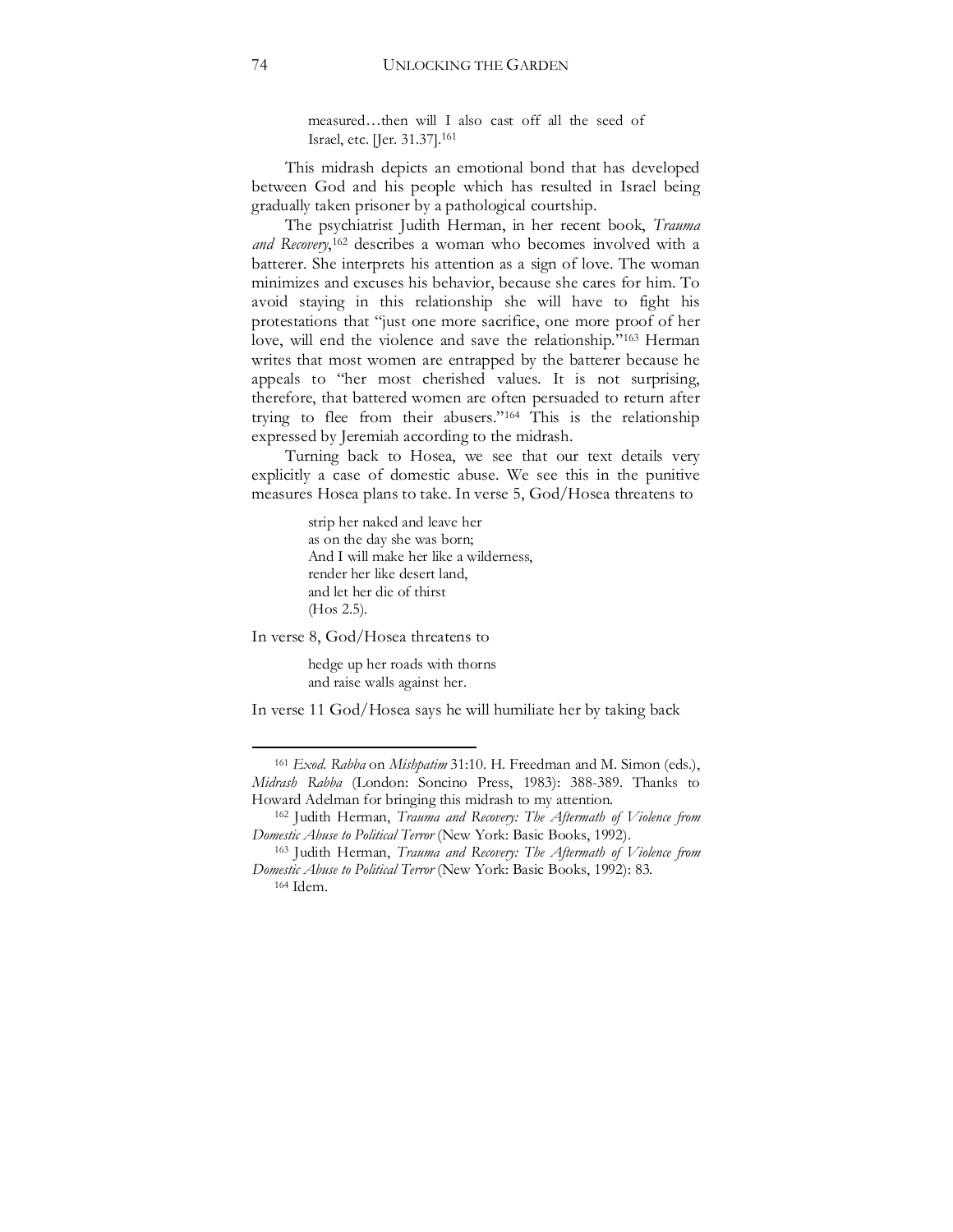My new grain in its time and My new wine in its season, And I will snatch away My wool and My linen that serve to cover her nakedness.

If this depicts the real state of Hosea/God's and Gomer/Israel's relationship we have here a very troubled marriage. Gale A. Yee, in the new *Women's Bible Commentary*, writes that:

> Chapter two pushes the marriage metaphor to dangerous limits, whereby [God's] legitimate punishment of Israel for breach of covenant is figuratively described as threats of violence against the wife.<sup>165</sup>

Hosea begins with the threats to strip her naked. These threats escalate with the children being abused by association with the mother's shamelessness (vv. 6-7). The next thing he does is to isolate his wife from her lovers by "building a wall against her," so that she is totally dependent on her husband. Then he withholds food from her and publicly humiliates her by uncovering her nakedness.166

Benjamin Scolnic's reaction to Hosea 2 is as follows:

I don't mean to pretend that this isn't rough stuff. But we must remember that this really is a metaphor understood…by the Israelites *as a metaphor*… I will not hide behind the notion that since this is all "just a metaphor" or polemic against Baal-worship, we don't have to take the words themselves seriously. But there is never a chance that any of the things threatened here will be carried out.<sup>167</sup>

<sup>165</sup> In Carol A. Newsome and Sharon H. Ringe (eds.), *The Women's Bible Commentary* (Louisville, Kentucky: Westminster, 1992): 199. 166 Ilana Pardes, *Countertraditions in the Bible* (Cambridge, MA: Harvard

University Press, 1992) writes, "To further understand the sin and punishment, one needs to bear in mind that 'uncovering the nakedness' is a biblical expression designating illicit sexual relations (from incest to adultery). Conversely, 'covering the nakedness', as is evident in both Hosea 2:11 and Ezekiel 16:8 is a synonym for marriage" (134). 167 Scolnic, Benjamin Edidin. "Bible Battering," *Conservative Judaism*<sup>45</sup>

<sup>(</sup>Fall, 1992): 47-48. Scolnic's article was written as a response and companion piece to my article "The Haftorah Tradition and the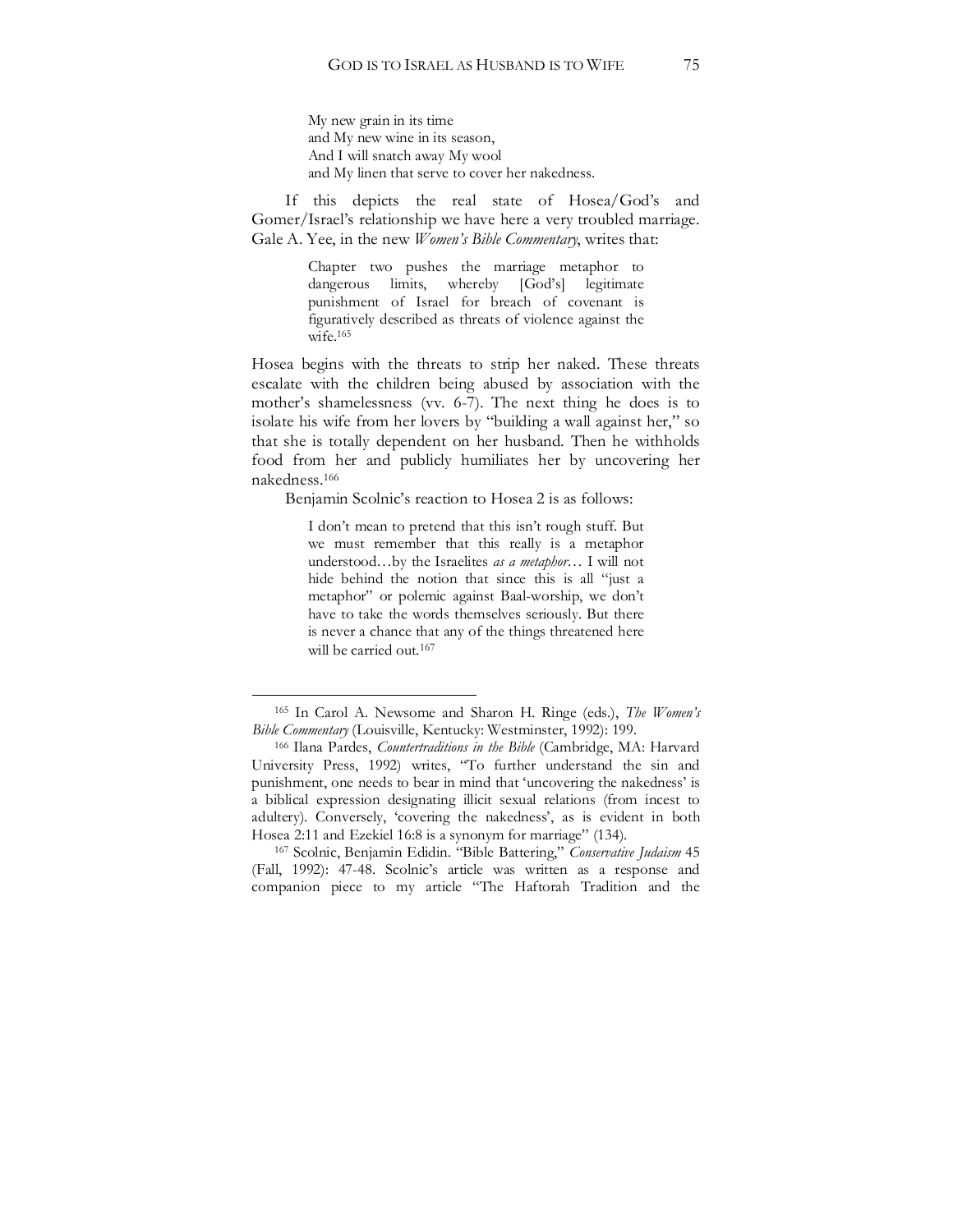However, F. I. Andersen and D. N. Freedman, the commentators on Hosea in the Anchor Bible series, are not so sure that Hosea's threats are benign. They hint that God's threats of death in Hosea 2.5 (see above) might have been carried out when the people betrayed God in Hosea 6.5.168

> That is why I hacked them with my prophets; I killed them with the words of my mouth. My judgment goes forth like the sun (Hos 6.5).

Scolnic, however, minimizes these threats, viewing them as an act of prophetic desperation. These threats, he writes, are

> about love, not wife-battering. They are about forgiveness, not punishment… [The perspective is] of a man who has the right to…strip her, humiliate her, etc., but doesn't and, instead, seeks reconciliation.<sup>169</sup>

Is Scolnic correct in arguing that this is just some mild form of verbal abuse? Again, the commentators of the Anchor Bible disagree. They write,

> the passage expresses both an ardent will to reconciliation and an indignant determination to use coercive or punitive measures to correct or even to destroy her.170

One can argue that by using the marriage metaphor we are allowed to glimpse the compassionate side of God.171 Because of the intimate relationship, God is more accessible to His people. Not only do we have descriptions of an intimate relationship with

Metaphoric Battering of Hosea's Wife," *Conservative Judaism* XLV (1992):

<sup>29-42,</sup> which is an earlier version of the article appearing in this volume. 168 Francis I. Andersen and David Noel Freedman. *Hosea: A New Translation*, The Anchor Bible (New York: Doubleday, 1980): 129 write about Hosea 2.5 that "A fourth possible stage, death, threatened in v. 5, is apparently never reached (but see Hosea 6:5)." 169 Scolnic, Benjamin Edidin. "Bible Battering," *Conservative Judaism*<sup>45</sup>

<sup>(</sup>Fall, 1992): 48. 170 Francis I. Andersen and David Noel Freedman. *Hosea: A New* 

*Translation*, The Anchor Bible (New York: Doubleday, 1980): 128.<br><sup>171</sup> We can only guess what the marriage metaphor meant in Hosea's

day. We, however, view the marriage metaphor through our eyes and see how it came to be used and abused in later generations.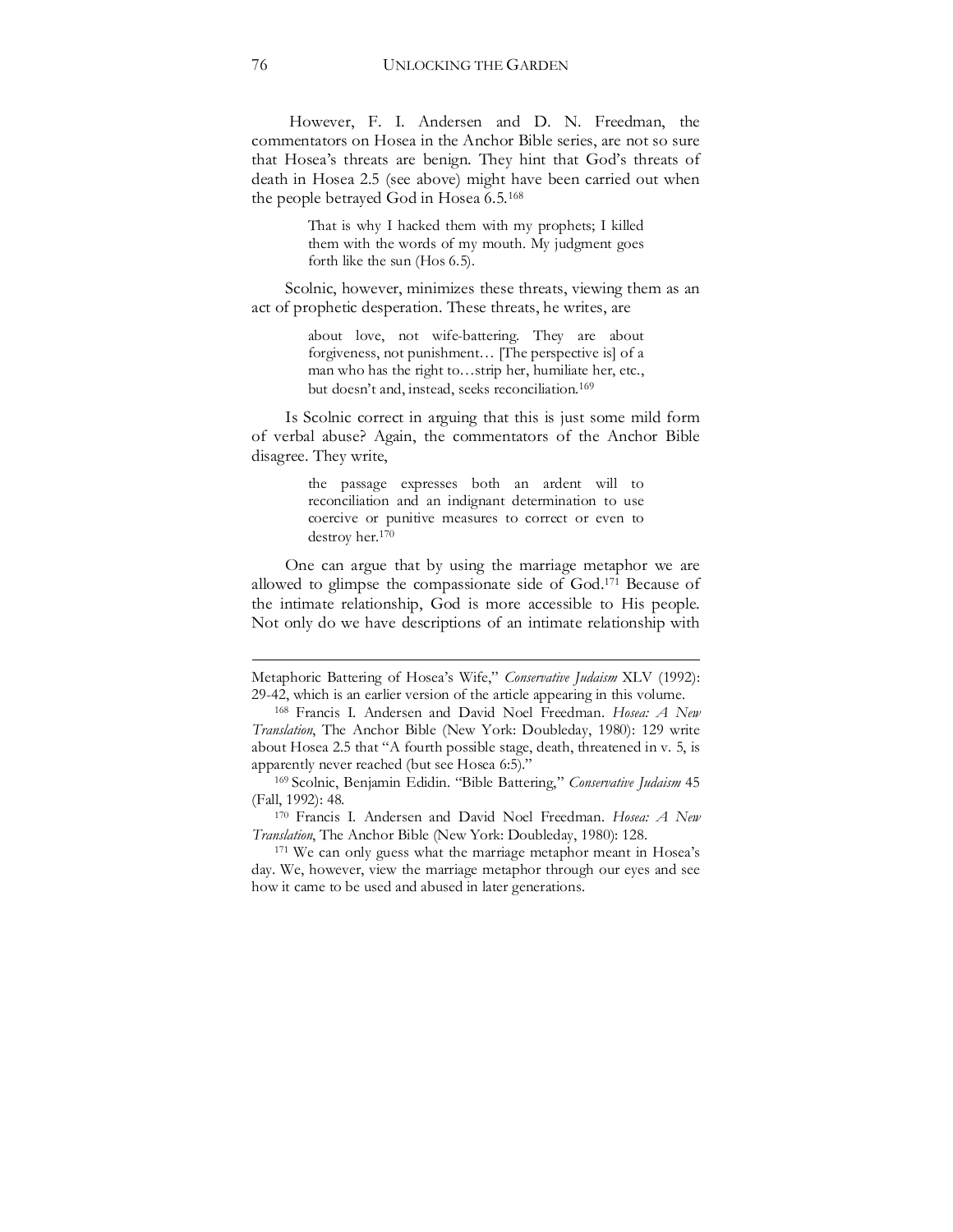God but, also, we have allusions to the idyllic, pre-expulsion relationship of equality between God and humanity.172

> In that day, I will make a covenant for them with the beasts of the field, the birds of the air, and the creeping things of the ground… And I will espouse you with faithfulness; then you shall know *yada*' God intimately (Hos 2.20-21).

However, unlike the relationship between Adam and Eve, the relationship between God and Israel is one-sided. God would like the uncomplicated pre-expulsion relationship, before the people "knew" (*yada*') about choice. God promises the returning nation an intimate covenantal relationship with Him despite the fact that knowledge (*da'at*) was the reason Adam and Eve were punished.

 Jeremiah, too, depicts a God who loved his young, eager, naïve Israel, yet turns on His people when "she" grows up and wants some independence. When God decides to espouse Israel forever with faithfulness, it is so that the people will "know" (*yada'*) only God. If Israel wants to know more than just God, if she wants to take fruit from the tree again, the implication is that she will again be expelled from the Garden of Eden, stripped naked and left as on the day "she" was created—with nothing (Hos 2.5). God is telling Israel/Gomer that she can either be intimate with Him (her husband) or with other Gods/lovers but not with both of them at the same time. She can have knowledge of good and evil from Him or from others. If she chooses others, He will destroy her. So despite the potential glimpse of a compassionate God, He is accessible to His people only on His own terms.173

<sup>172</sup> In Genesis 1.27 male and female are created in one act. I do not agree with Trible's "depatriarchalizing" of Genesis 2-3. See Phyllis Trible, "Depatriarchalizing in Biblical Interpretation," in Elizabeth Koltun (ed.), *The Jewish Woman: New Perspectives* (New York: Schocken Press, 1976): 217-240. 173 It is worthwhile comparing the Book of Hosea to the Song of

Songs which is probably the only completely non-sexist biblical account of a relationship between a man and a woman. There are echoes of this relationship in Hosea 2.9. Van Dijk-Hemmes argues that there is an intertextual relationship between the two texts and that if we "re-place the 'quotations' back into the love-songs from which they were borrowed, the vision of the woman in this text is restored." To see how she develops this idea see Fokkelien Van Dijk-Hemmes, "The Imagination of Power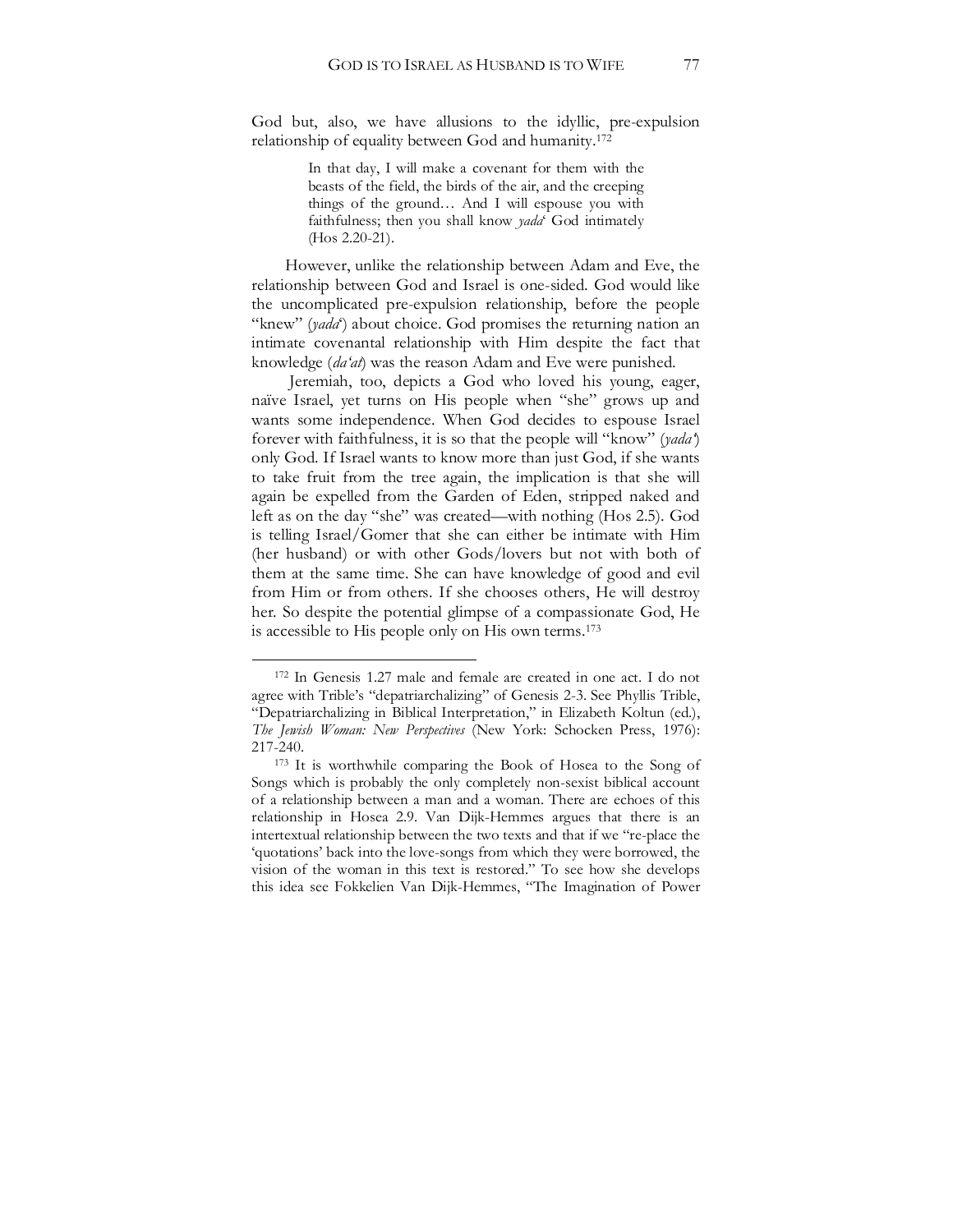Finally, one can argue as Scolnic does, that this "really is a metaphor," that is, that the marriage metaphor is "only a metaphor" and the motif of sexual violence is "only a theme of the metaphor." H. L. Ginsberg, in his articles on Hosea,<sup>174</sup> has pointed out that Hosea's important innovation is the "husband and wife allegory."

> The doctrine of God's jealousy and His insistence that His covenant partner Israel worship no other gods beside Him [is a] factor favorable to the birth of such an allegory… This, however, was heavily outweighed by a horror of associating sexuality with God, and only the need of the…hour overcame this inhibition to the extent of giving rise to the wife metaphor, or allegory…175

In his discussion of the commentators on Hosea, Ginsberg writes that the rabbis of the Talmud "accepted literally the divine command to Hosea to marry a prostitute,"176 and that Rashi was still satisfied with such a view. But Ginsberg's sympathy is clearly with Ibn Ezra, Kimhi and Maimonides who maintained that the story was "but accounts of prophetic visions."177 Even if we accept Ginsberg's view that the book of Hosea is not a real description of a husband/wife relationship but only a metaphorical, allegorical vision, that does not mean that such metaphoric imagery has no power, no force. As many have pointed out, it is no longer possible to argue that a metaphor is less for being a metaphor. On the contrary, metaphor has power over people's minds and hearts. As Lakoff and Turner write,

> Far from being merely a matter of words, metaphor is a matter of thought—all kinds of thought… [It] is part

and the Power of Imagination: An intertextual Analysis of Two Biblical Love Songs: The Song of Songs and Hosea 2," *Journal for the Study of the Old Testament* 44 (1990): 86.<br><sup>174</sup> H. L. Ginsberg, "Studies in Hosea 1-3," in Menachem Haran (ed.),

*Yehezkel Kaufmann Jubilee Volume* (Jerusalem: Magnes Press, 1960): 50-69 English Section; and *JBL* 80 (1961): 339-347; and "Hosea, Book of" in *Encyclopedia Judaica*, vol. 8:1010-1025. 175 H. L. Ginsberg, "Hosea, Book of" in *Encyclopedia Judaica*, vol.

<sup>8:1016.&</sup>lt;br><sup>176</sup> Idem:1011.<br><sup>177</sup> Idem:1012.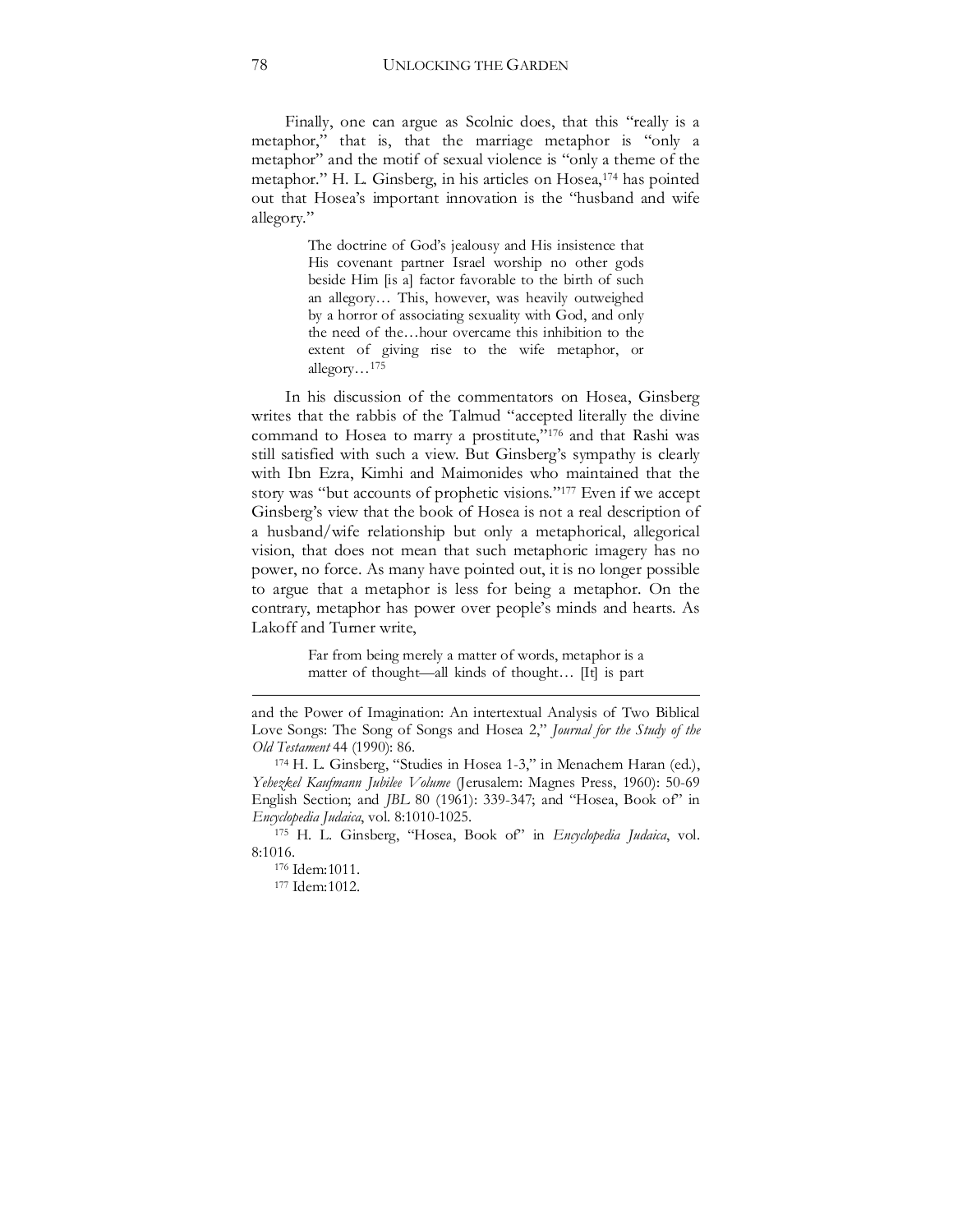of the way members of a culture have of conceptualizing their experience… For the same reasons that schemas and metaphors give us power to conceptualize and reason, so they have power over us. Anything that we rely on constantly, unconsciously, and automatically is so much part of us that it cannot be easily resisted, in large measure because it is barely even noticed. To the extent that we use a conceptual schema or a conceptual metaphor, we accept its validity. Consequently, when someone else uses it, we are predisposed to accept its validity. For this reason, conventionalized schemas and metaphors have *persuasive* power over us.178

One of the side effects of thinking metaphorically is that we often disregard the differences between the two dissimilar objects being compared. One source of metaphor's power lies precisely in that we tend to lose sight of the fact that it is "just" a metaphor. What this means in our case, writes Renita J. Weems, is that "God is no longer like a husband; God is a husband." If "God's covenant with Israel is like a marriage…then a husband's physical punishment against his wife is as warranted as God's punishment of Israel."179

#### **DANGEROUS ASSUMPTIONS**

 $\overline{a}$ 

Let us turn to two rabbis who use similar metaphors in their midrashim: one classic and one contemporary. The first example appears in a midrash which connects the Torah portion of Numbers to the Haftara from the Book of Hosea.

> R. Ḥanina said, "Only in ignorance could one think that what He meant by saying 'I will not be to you' was that He would not be to you for a God. That is certainly not so; what then does, 'and I will not be to you' mean? That even though you would not be My people and would seek to separate yourselves from Me,

<sup>178</sup> George Lakoff and Mark Turner, *More than Cool Reason: A Field Guide to Poetic Metaphor* (Chicago: University of Chicago Press, 1989): xi, 9,

<sup>63. 179</sup> Renita J. Weems, "Gomer: Victim of Violence or Victim of Metaphor?" *Semeia* 47 (1989): 100. She is quoting Sallie McFague, *Metaphorical Theology* (Philadelphia: Fortress, 1982).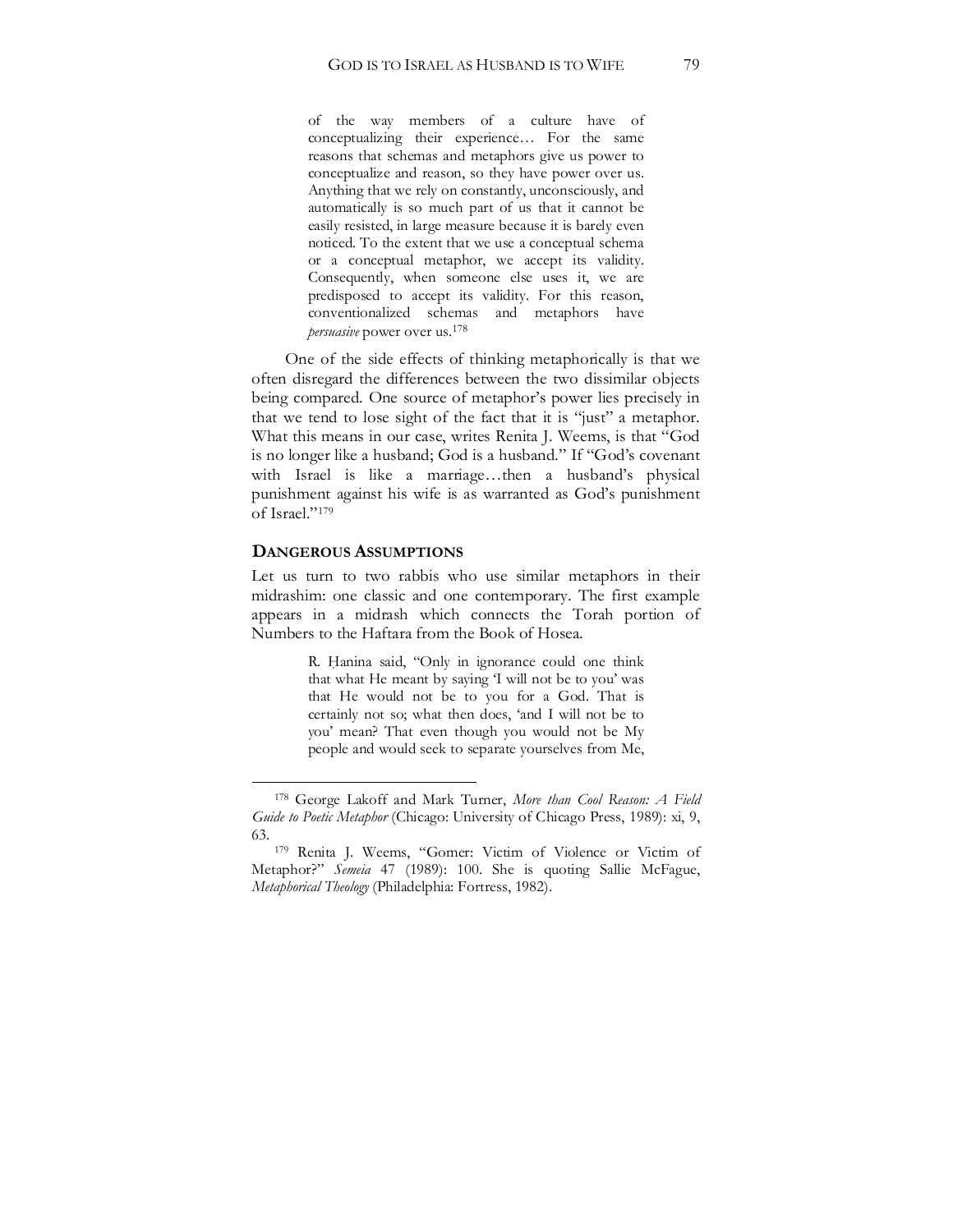yet 'I will not be to you'; My mind still will not be the same as yours, but in spite of yourselves you will be My people… *As I live, saith the Lord God, surely with a mighty hand, and with an outstretched arm, and with fury poured out, will I be king over you*" (Ezek 20.33).180

One can look at this extraordinary proclamation in two ways: 1) Positively: as a sign of God's devotion; no matter what the people does He still loves them. Or: 2) Negatively: as a sign of God's over-possessiveness. There is no mutual consent. This is all against "her" (the people's) will. There has been no discussion, no ending of mutual recriminations. "He" does not recognize the writing on the wall. "She" does not want "him," she has had it with "him"; sick of "his" mighty hand, outstretched arm and fury. She has decided to leave him, but he refuses to face facts. To him marriage means "I will espouse you to me forever," even if it does not work out. She feels she has no option, that she is trapped in the marriage.

Now let us turn to Rabbi Shlomo Riskin, who writes a weekly column for *The Jerusalem Post*. 181 His midrash is on The Song of Songs, generally considered to be an allegorical depiction of the mutual love of God and Israel:

> When God knocks in the middle of the night, He wants the Jewish people to let Him in and end their long exile… But the nation answers…that it is too difficult to dirty oneself by joining God in His Land, stepping into the "mud" of a struggling country… Rejected, God removes His hand from the latch… Only then does the nation grasp the significance of her hesitation and her innards begin to turn as she rises to open the door. Unfortunately, her actions, because she is *smothered in perfume*, are dull and heavy, her arms and fingers *dripping with cold cream* and *Chanel No. 5*. By the time the latch is opened, God is gone, and she goes on searching desperately everywhere for her beloved.182

<sup>180</sup> *Num. Rabba* 2:16 (53 in H. Freedman & Maurice Simon (eds.), *Midrash Rabba* (London: The Soncino Press, 1983)). 181 *The Jerusalem Post* is a daily English newspaper in Israel. Riskin's

weekly column "Shabbat Shalom" appears in the popular overseas edition as well. 182 *The Jerusalem Post* (Friday, April 13, 1990). [italics mine]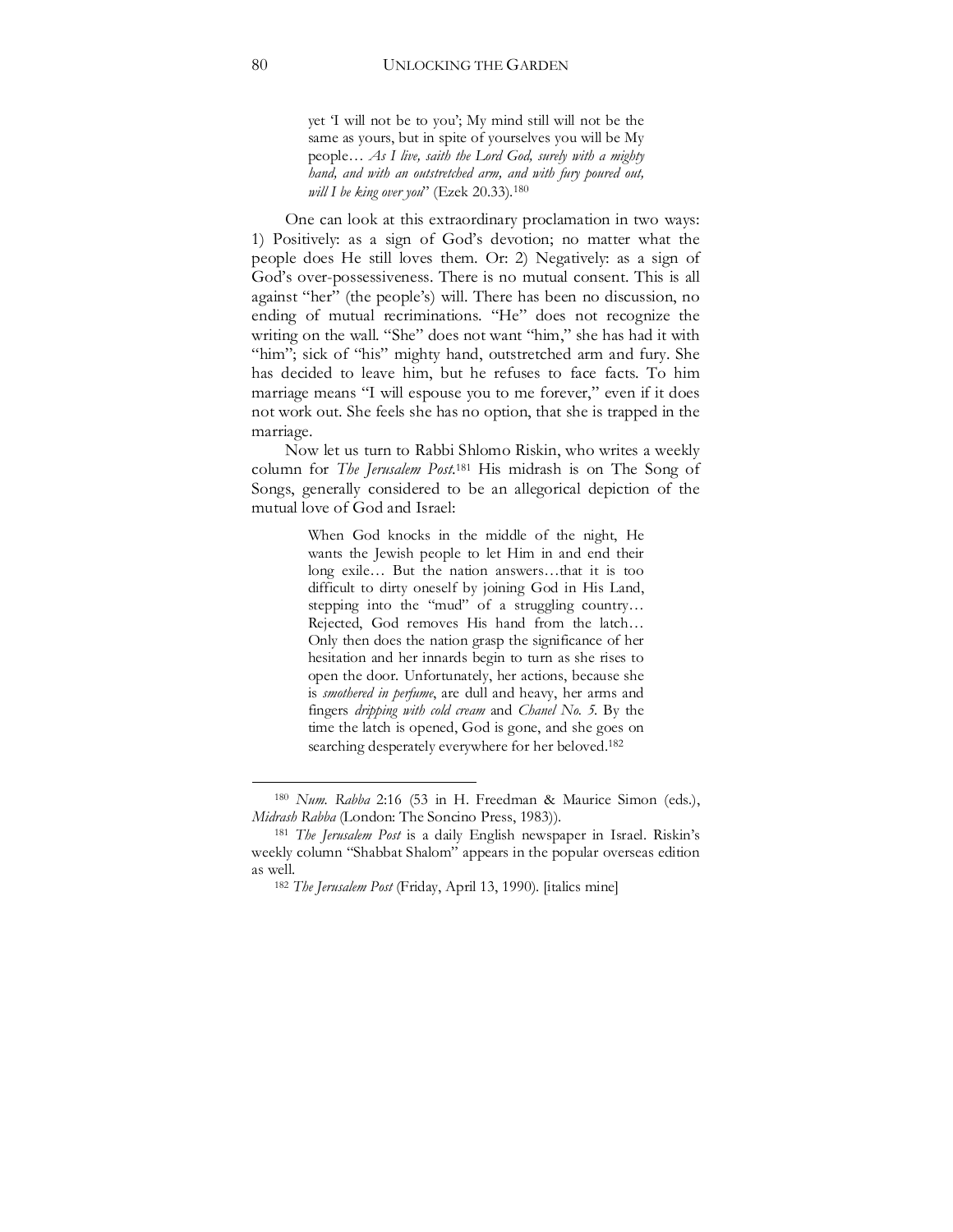Here Riskin, in his reading of the Song of Songs, has chosen to use the metaphor of a sinning woman to depict the entire nation (both men and women!) which does not heed God's call to settle in the Land of Israel. He does this without being in the least cognizant of the anti-female bias of the metaphor. The ancient metaphor—God as male and the sinning people as female—is alive and well in present day rabbinical thinking.

 Harold Fisch, another contemporary writer, uses the prooftext of Hosea 11.7-8 to keep this bias alive:

> And my people are bent On turning away from me… But how can I give you up, O Ephraim? How shall I surrender thee, O Israel?

Writing as a literary critic, he states that:

paradoxically we discover God's unconditional love only through the negating of it… Through the language of denial, God's *overmastering love* is manifested. It cannot be overcome, nor can the name *Ammi* (my people) be eradicated<sup>183</sup>

I find this imagery and way of thinking reminiscent of John Donne's famous Holy Sonnet 14.

> Batter my heart, three person'd God; for you As yet but knock, breathe, shine, and seek to mend. Take me to you, imprison me, for I, Except you enthrall me, never shall be free, Nor ever chaste, except you ravish me.

Both the prophet and Donne accept the assumption that God is an aggressive, domineering being who is master over His passive, female, adoring people. There is a need to eradicate the self through an intense sexual relationship. The implication is that in order to find God one must sacrifice one's sense of self-hood.184

But this type of thinking is dangerous both to women and to society in general. I argue, along with other feminist

<sup>183</sup> Harold Fisch, "Hosea: A Poetics of Violence," in *Poetry with a Purpose* (Bloomington, IN: Indiana University Press, 1990): 145. [emphasis mine]<br><sup>184</sup> This message is familiar to women.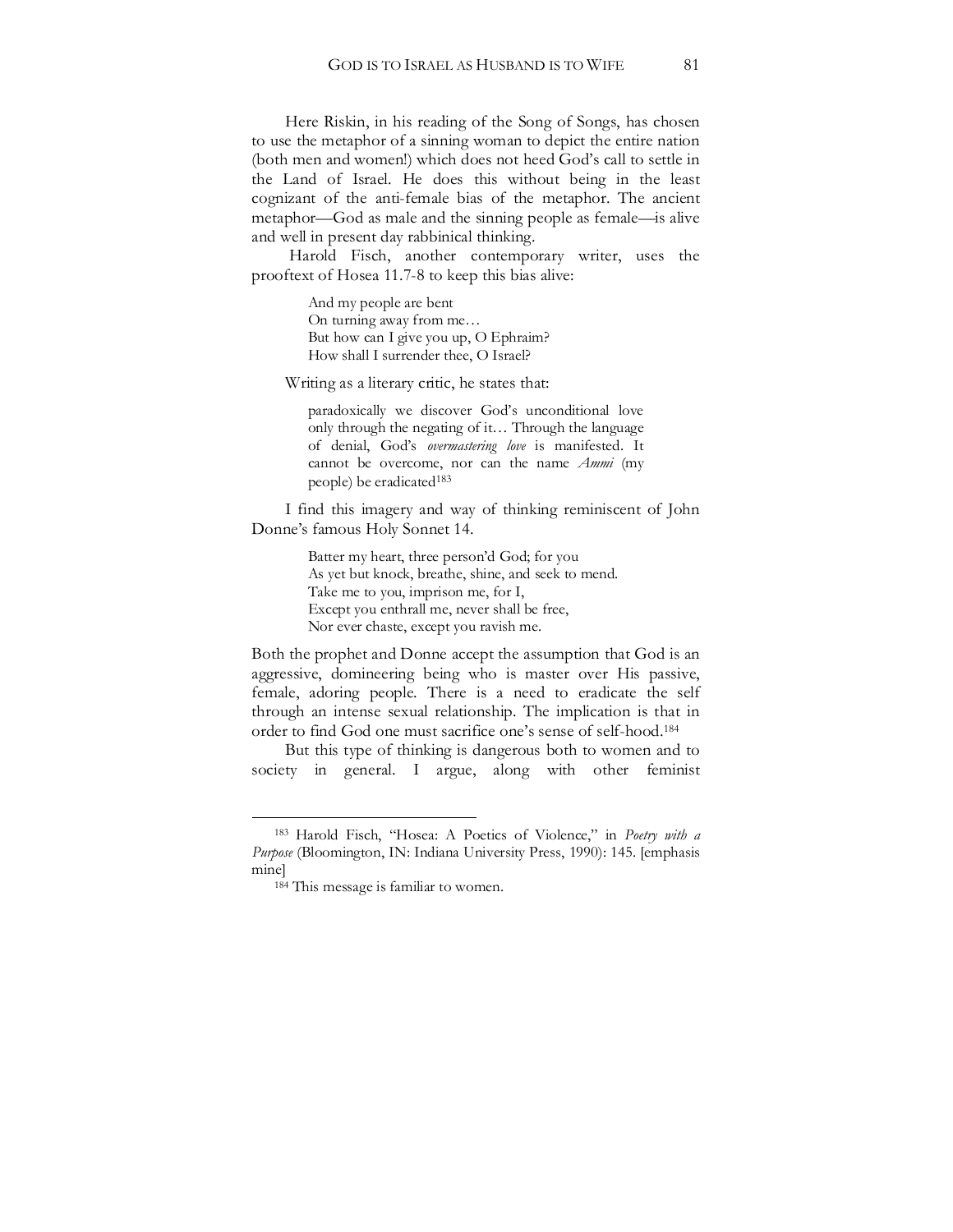commentators,185 that the language of Hosea and the other prophets and rabbis who use "objectified female sexuality as a symbol of evil"186 has had damaging effects on women. Women who read of God's relationship with Israel through the prism of a misogynist male prophet or rabbinical commentator, and have religious sensibilities, are forced to identify against themselves.187

Fokkelien van Dijk-Hemmes asks the salient question:

Why is Israel, first the land but then also the nation, represented in the image of a faithless wife, a harlot and not in the image of e.g. a rapist? This would have been more justified when we look at Israel's misdeeds which YHWH/Hosea points out in the following 4.1-5.7… And beyond that, it is the men who are held responsible for social and religious abuses; it is the

Imagery in Hosea," in Letty Russell (ed.), *Feminist Interpretation of the Bible* (Philadelphia: Westminster, 1985): 86. Tikva Frymer-Kensky, *In the Wake of Goddesses* (New York: The Free Press, 1992): 150, recognizes the problematic nature of our text and the marriage metaphor but is not willing to accept that the negative portrayal of Israel-as-wife rises from misogyny. She writes that except for Ecclesiastes, "there are no overt antiwoman statements in the Hebrew Bible…[although] the depiction of the Wanton City-woman is the most truly negative portrayal of any female in the Bible" (150). But she stresses that the prophets' anger is directed against the people (city) and not the women. She admits, however, that "the intensity of these passages and their sexual fantasies of nymphomania and revenge seem to be fueled by unconscious fear and rage." 187 Mayer I. Gruber, "The Motherhood of God in Second Isaiah,"

*Revue Biblique* 3 (1983): 358, writes that Jeremiah and Ezekiel "intimated that in the religion of Israel maleness is a positive value...while femaleness is a negative value with which divinity refuses to identify itself." Tikva Frymer-Kensky, *In the Wake of Goddesses* (New York: The Free Press, 1992): 152, writes that "the marital metaphor reveals the dramatic inner core of monotheism: the awesome solo mastery of God brings humans into direct unadulterated contact with supreme power…in this relationship, the people stand directly before and with God… There is only us and God." Clearly the relationship is awesome, but to the battered wife/people, there is something frightening about there being no buffer or intercessor between us and a God who is depicted as a vengeful husband.

<sup>185</sup> See Mayer I. Gruber, "The Motherhood of God in Second Isaiah," *Revue Biblique* 3 (1983): 251-259.<br><sup>186</sup> T. Drorah Setel, "Prophets and Pornography: Female Sexual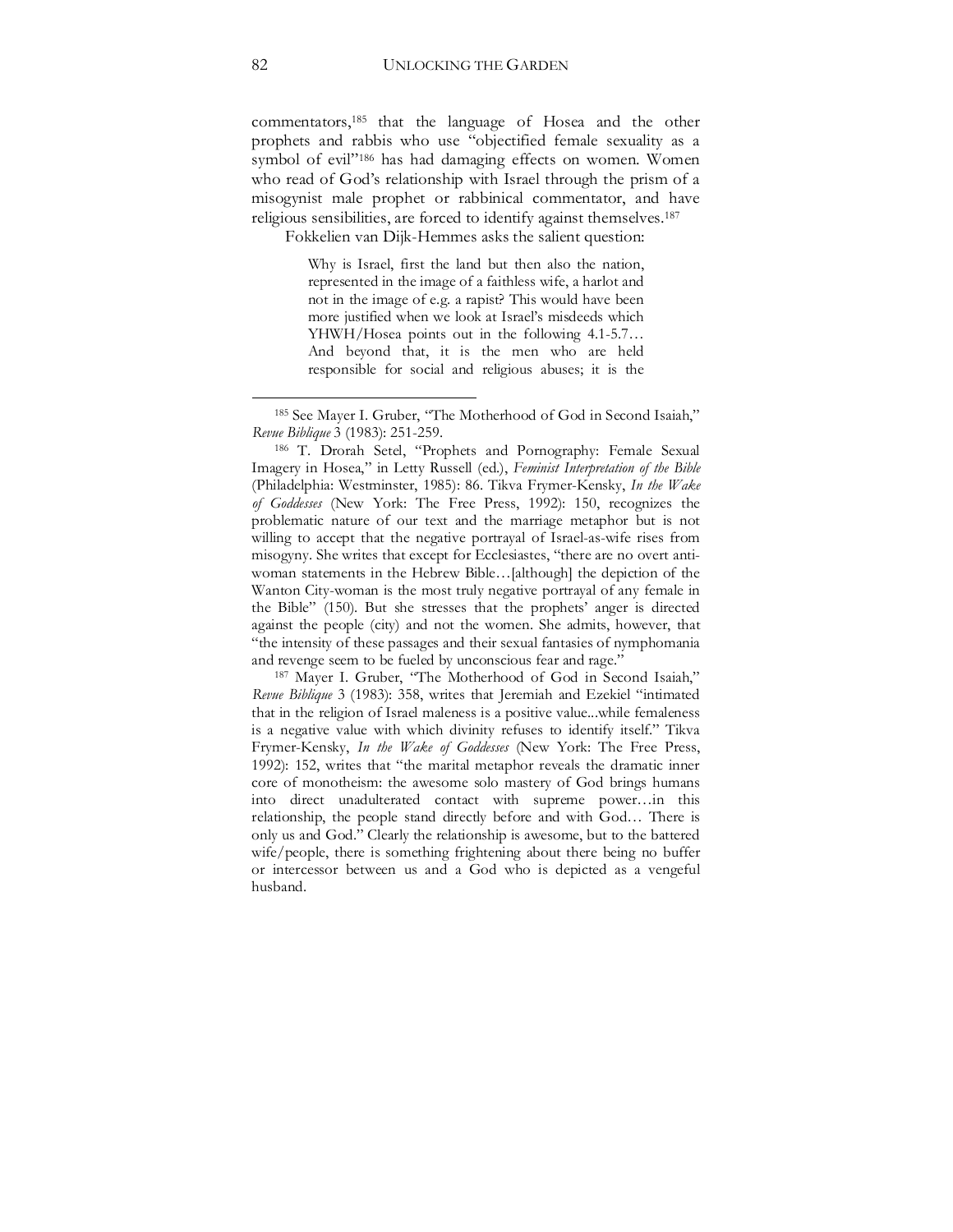priests who mislead the people (4.4-6) and the fathers who force their daughters to play the harlot (4.13- 14).188

Why did it not occur to Riskin to say that "Israel was too busy fiddling with his computers or tinkering with his cars or watching football on the Sabbath to have time to pay attention to God?"

The problem is that the ancient metaphors of marriage, in order to emphasize God's love, take for granted the patriarchal view of women's subservient role. They represent God's punishment of Israel as justice. According to Ilana Pardes, God's severe response to Israel is "almost moderate, given her ingratitude. One is expected to take pity on God for having to play such a violent role, for having to suffer so for the sake of Law and Order."189 Prophets and rabbis should not be enshrining the legal subordination of women in metaphor.<sup>190</sup> In my view, love, punishment, and subservience are not compatible concepts.

Why should this concern us at all, since presumably the metaphor only expresses the social reality of the biblical period? In fact one can argue that understanding "the historical setting of prophetic texts may provide a perspective of "moral realism" which allows them to be read as sacred writing."<sup>191</sup> However, the argument for a historical setting recedes if we realize that because of the sanctification of Hosea 2 in a fixed Haftara, it plays a role in perpetuating biblical patriarchalism into our own day. Because of its morally-flawed allegory, the message of the prophets can be understood as permitting husbands to abuse their wives psychologically and physically.192

<sup>188</sup> Fokkelien Van Dijk-Hemmes, "The Imagination of Power and the Power of Imagination: An Intertextual Analysis of Two Biblical Love Songs: The Song of Songs and Hosea 2," *Journal for the Study of the Old Testament* 44:6 (1990): 85. 189 Pardes, Ilana. *Countertraditions in the Bible* (Cambridge, MA: Harvard

University Press, 1992): 136.<br><sup>190</sup> Judith Plaskow, *Standing Again at Sinai: Judaism from a Feminist* 

*Perspective* (San Francisco: Harper & Row, 1990): 6. <sup>191</sup> T. Drorah Setel, "Prophets and Pornography: Female Sexual

Imagery in Hosea," in Letty Russell (ed.), *Feminist Interpretation of the Bible* (Philadelphia: Westminster, 1985): 95. 192 See Judith Plaskow, *Standing Again at Sinai: Judaism from a Feminist* 

*Perspective* (San Francisco: Harper & Row, 1990): 6. See also Mayer I.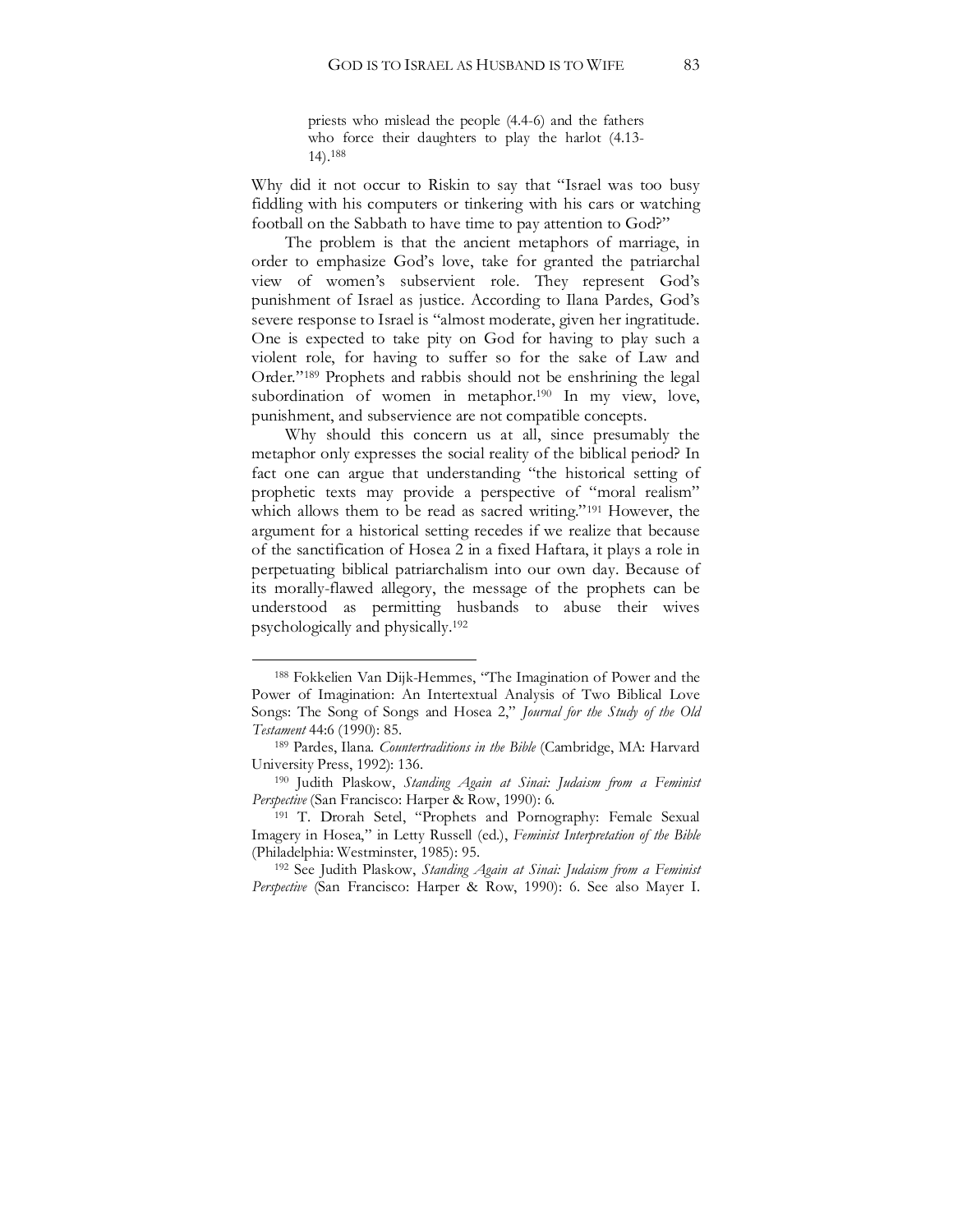An argument for the continuance of this fixed Haftara in the tradition might be that of its so-called "happy end." If we examine God's declaration of love to "his" people superficially, it appears to be a monogamous declaration by God to "his" formerly faithless people. Hosea 2.16-22 goes as follows:

> I will speak coaxingly to her and lead her through the wilderness and speak to her tenderly…

> > There she shall respond as in the days of her youth, when she came up from the land of Egypt.

And in that day—declares the Lord you will call [Me] *Ishi* [husband], and no more will you call Me *Baali*.

> For I will remove the names of the *Baalim* from her mouth, and they shall nevermore be mentioned by name.

In that day, I will make a covenant for them with the beasts of the field, the birds of the air, and the creeping things of the ground; I will also banish bow, sword, and war from the land. Thus I will let them lie down in safety.

And I will espouse you forever: I will espouse you with righteousness and justice, and with goodness and mercy,

and I will espouse you with faithfulness; Then you shall be devoted to [*yadat et*] the Lord.

 One might claim that in a polytheistic society, the assumption of total faithfulness on God's part and the demand of faithfulness to a single God on the people's part was revolutionary. The prophet's use of the marriage metaphor "You will call [Me] *'ishi* [my man/husband]" is a new vision of a God who will not tolerate a polygamous association. "And no more will you call me *Ba'ali*

Gruber, "The Motherhood of God in Second Isaiah," *Revue Biblique* 3 (1983): 35, who concludes his article by saying: "…a religion which seeks to convey the Teaching of God who is above and beyond both sexes cannot succeed in conveying that Teaching if it seeks to do so in a manner which implies that a positive-divine value is attached only to one of the two sexes."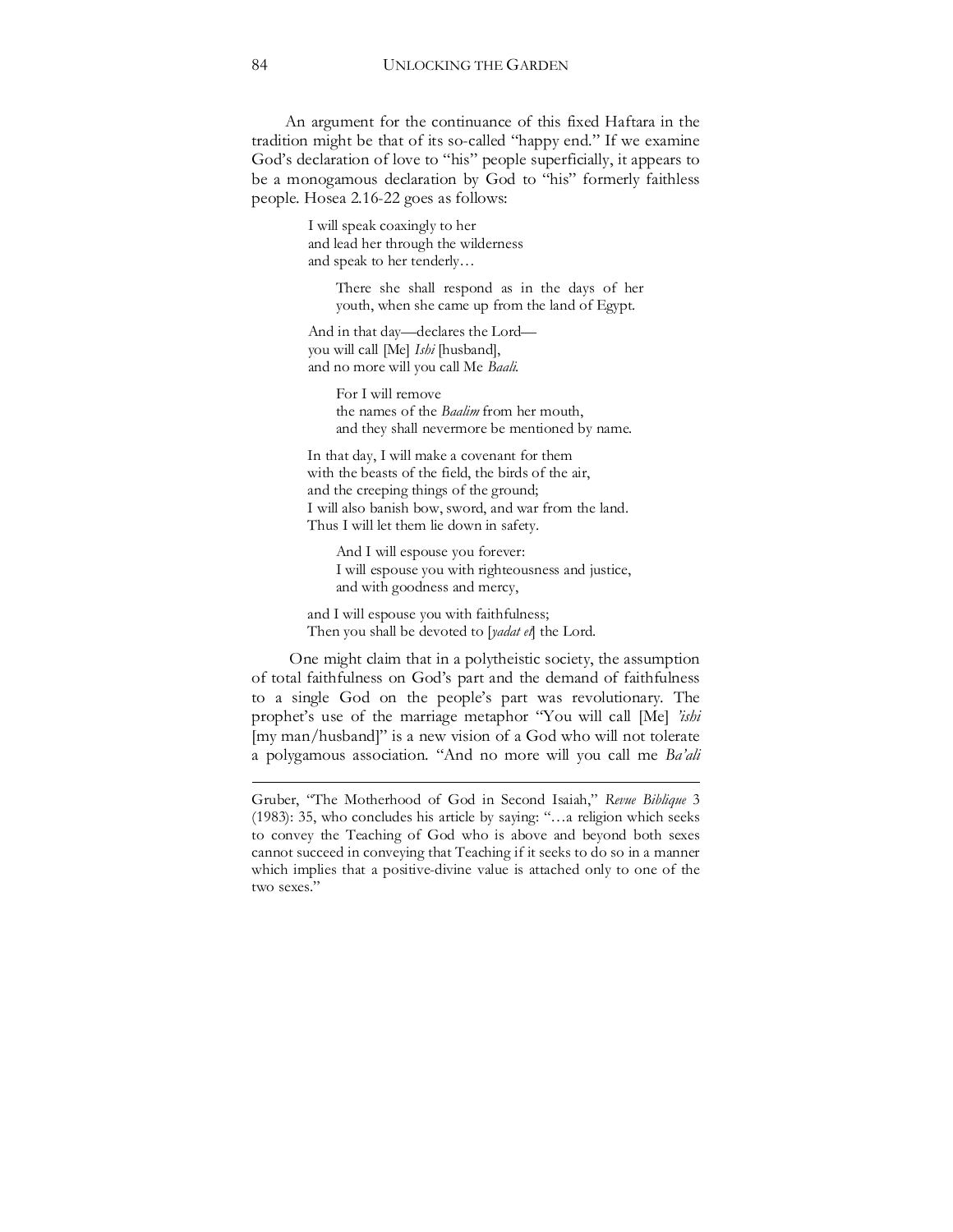[my husband/lord/master]. For I will remove the names of the *Ba'alim* [pagan gods]…"193 The monogamous aspect of marriage on the part of the husband is clearly unusual, but it still does not address the problematics involved in monogamy when one side controls the other.

Mary Joan Winn Leith argues that:

The rejected form of address, Ba'al, implies not only a different deity, but also a different, more dominating relationship… God's new title, "husband" [*ishi*], signals a new beginning, a new betrothal, and a (re)new(ed) covenant, whose inauguration sounds strikingly like a (re)creation of the world.194

But there is a terrible assumption here in Leith's argument. Israel has to suffer in order to be entitled to this new betrothal. "She" has to be battered into submission in order to kiss and make up at the end. She has to agree to be on the receiving end of her husband's jealousy. The premise is that a woman has no other choice but to remain in such a marriage. True, God is very generous to Israel. He promises to espouse her forever with righteousness, justice, goodness, mercy and faithfulness. But despite the potential for a new model of a relationship between God and Israel, it is not a model of real reciprocity. It is based on suffering and the assumption that Israel will submit to God's will. Hosea, however, rejoices in this transformation and in the "ordeal [which] has fit the woman for a new, enhanced relationship with God."195

The reader who is caught up in this joyous new betrothal and renewed covenant overlooks the fact that this joyous reconciliation between God and Israel follows the exact pattern that battered wives know so well. Israel is physically and psychologically punished, abused, and then seduced into remaining in the covenant by tender words and caresses. The religious images may be as beautiful and profound as Leith has pointed out but, as Yee writes,

<sup>193</sup> There is a *double entendre* here since *ba'al* can also be understood to mean husband/owner. 194 Mary Joan Winn Leith, "Verse and Reverse: The Transformation of

the Woman, Israel, in Hosea 1-3," in Peggy L. Day (ed.), *Gender and Difference in Ancient Israel* (Minneapolis: Fortress Press, 1989): 101.<br><sup>195</sup> Idem: 103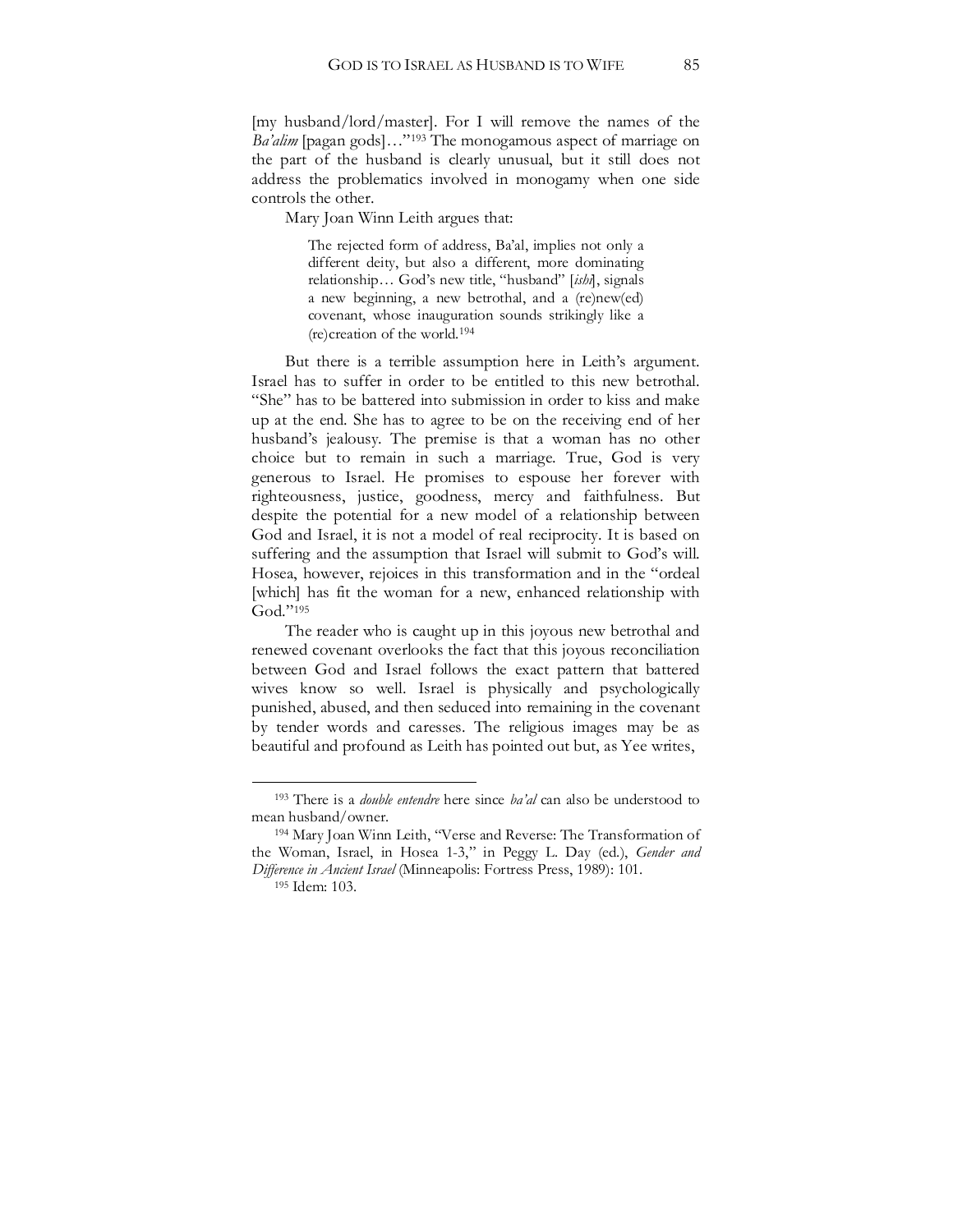studies have shown that many wives remain in abusive relationships because periods of mistreatment are often followed by intervals of kindness and generosity. This ambivalent strategy reinforces the wife's dependence on the husband. During periods of kindness, her fears are temporarily eased so that she decides to remain in the relationship; then the cycle of abuse begins again.196

God is not suggesting a full-fledged partnership, despite his declarations. Hosea's portrayal of Israel as a sinning woman returning abjectly to the open arms of her husband who graciously accepts her—after her great suffering, and providing she repents —has limited the potential of the relationship. Thus, the prophet's marriage metaphor is problematic. It makes its theological point at the expense of women and contracts rather than expands the potential of partnership.

One might argue that Jewish tradition did try to expand the potential. This can be seen in the assumption that Jewish males gain sensitivity from their obligation to recite the concluding phrases from the Haftara when they put on their *tefillin* (phylacteries) every morning.

> And I will espouse you forever: I will espouse you with righteousness and justice, and with goodness and mercy, and I will espouse you with faithfulness; Then you shall be devoted to [*yadat et*] the Lord (Hos 2.21-2).

What does it mean to daily identify with a woman's position? For that is what the male does. The male wraps the bands of the *tefillin* around his middle finger—almost like a wedding ring. He repeats the words God says to his bride. He affirms and re-affirms his binding relationship with God. Clearly God is binding Himself to Israel as a groom binds himself to his bride. The male who puts on tefillin identifies with the bride. Since the male (identifying with the female) is in a subservient relationship to God in this daily rerun of the ritual of marriage, does he gain any insight from this experience which forces him to subconsciously reverse roles? Can this ritual act be a basis for re-interpreting Hosea?

<sup>196</sup> Gail A. Yee, "Hosea," in C. A. Newsom and S. H. Ringe (eds.), *The Women's Bible Commentary* (Louisville, KY: Westminster, 1992): 200.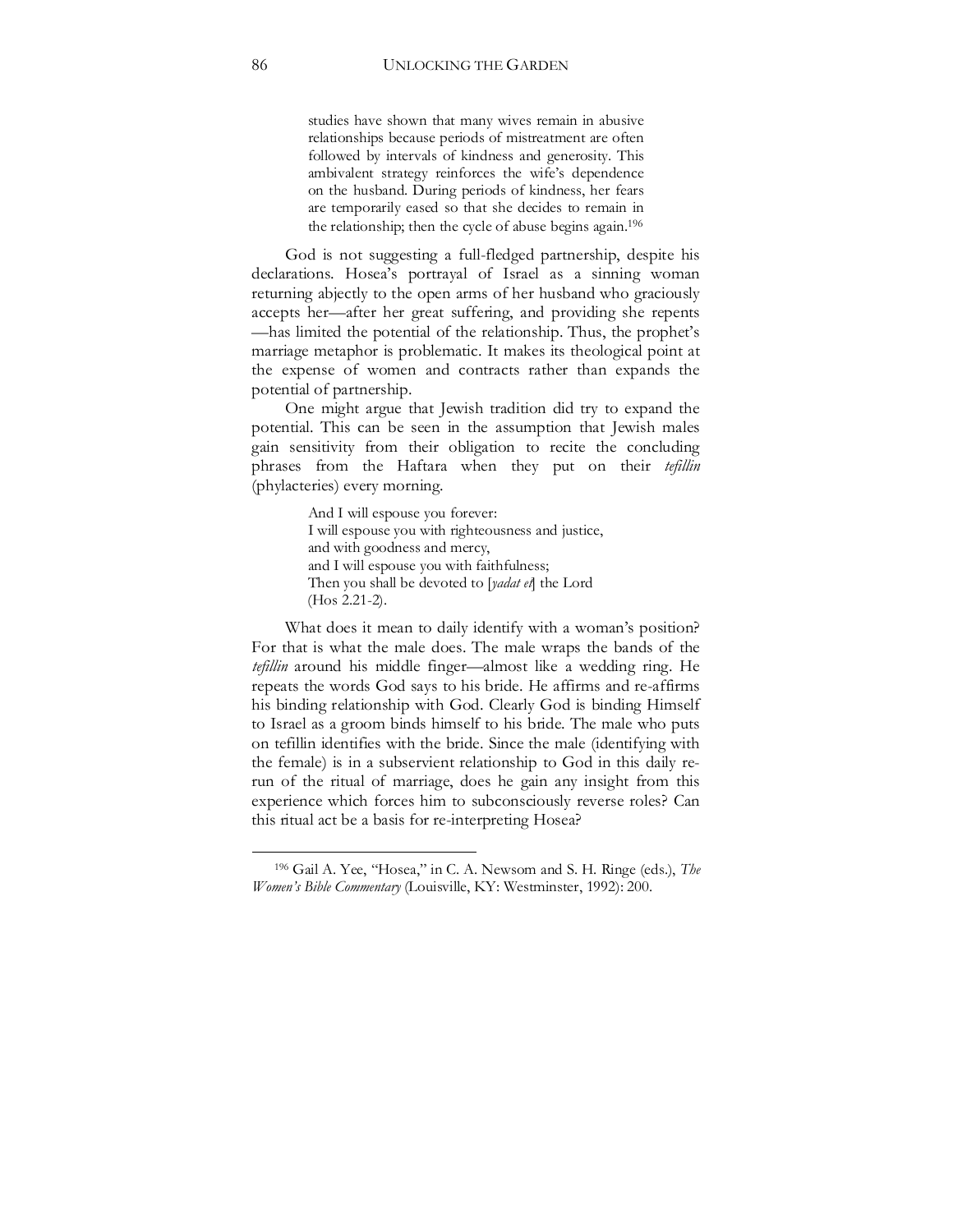#### **REINTERPRETING HOSEA**

There are two midrashim which shed light on this question. One of them, a midrash on a verse from *Parashat Ekeb* (Deut 7.12), looks promising as a basis for reinterpretation. This midrash connects the covenant between God and Abraham with the marriage of a king and a noble lady who brings two valuable gems into the house. In this partnership type of relationship she brings gems and he also brings gems. When she loses the gems, he takes away his. When she finds them, he restores his and decrees that,

> a crown should be made of both sets of gems and that it should be placed on the head of the noble lady… God too set up corresponding to them two gems, namely, loving kindness and mercy… Israel lost theirs… God thereupon took away His… And after Israel have restored theirs and God has given back His, God will say, "Let both pairs be made into a crown and be placed on the head of Israel," as it is said, "And I will betroth thee unto Me, yea, I will betroth thee unto Me in righteousness and in justice, and in loving kindness, and in compassion. And I will betroth thee unto Me in faithfulness; and thou shalt know the Lord" (Hos 2.21).197

The greater context of this midrash is that of the book of Deuteronomy. In this book Israel is constantly being berated and threatened by God. If Israel behaves as God demands, Israel will be treated well. If Israel strays from the narrow path, Israel will be punished. However, the rabbis have made a tremendous conceptual leap forward by allowing us to imply from the relationship that God has with Abraham the potential relationship of partnership that a man can have with his wife.198

However, in another less promising midrash which connects the passage "For the Lord your God is a consuming fire, an impassioned God *'el qana*" from Deuteronomy 4.24 with the passage "I will espouse you with faithfulness" (Hos 2.21), we have a different kind of relationship: God as a jealous husband. In

<sup>197</sup> *Deut. Rabba* (*Ekeb*) 3:7 (H. Freedman & Maurice Simon (eds.), *Midrash Rabba* (London: The Soncino Press, 1983): 75-76). 198 Thanks to Michael Graetz for bringing the midrash to my attention

and discussing its meaning with me.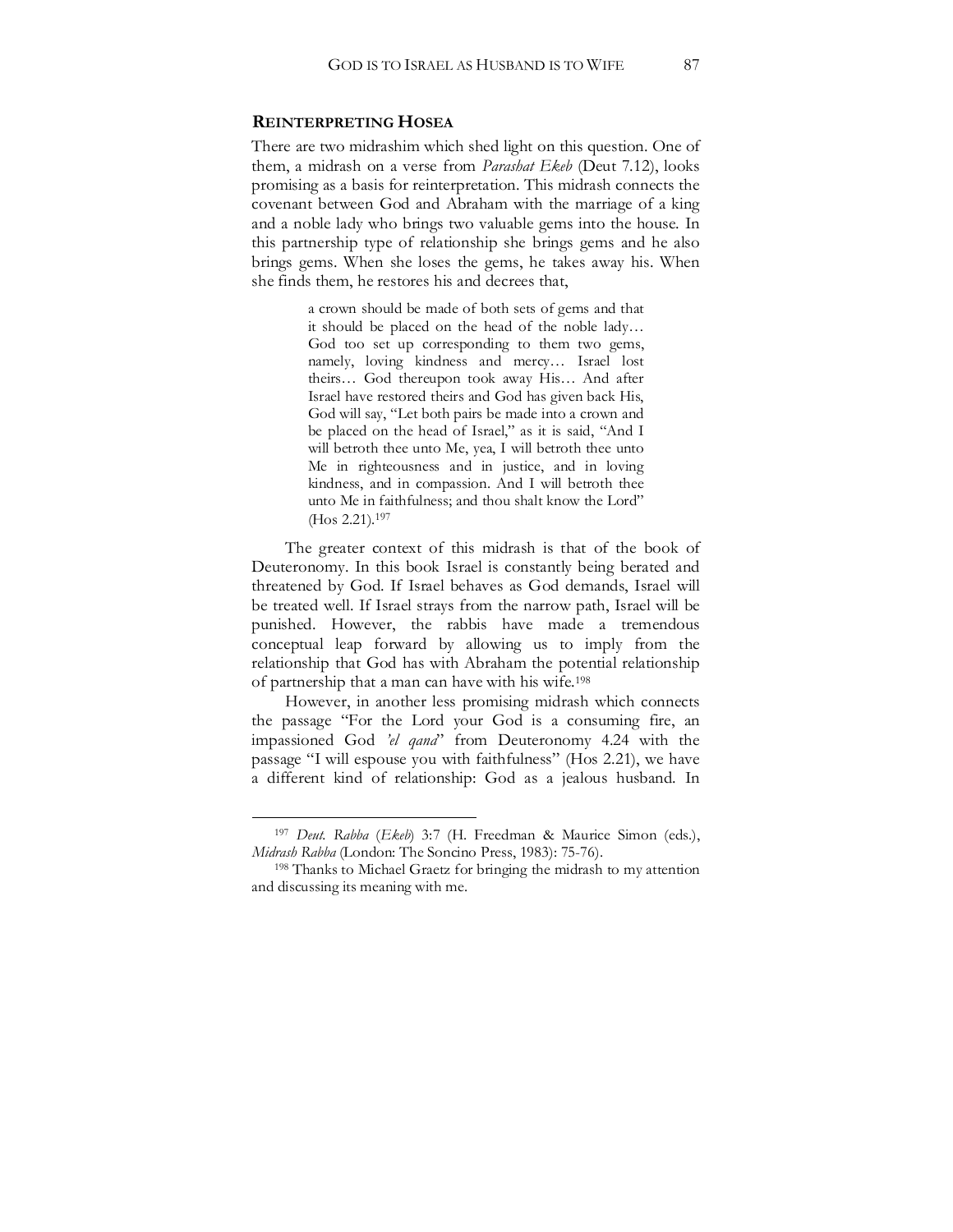contrast to those who merit *'olam habba'*—the next world—are those who are consumed by a great fire. The rabbis ask, How do we know that God is jealous? The answer is, Just as a husband is jealous of his wife, so is the God of Israel.199

Thus, the use of the *tefillin* ritual could become a means of reinterpreting the Haftara from Hosea only if it is accompanied by specific interpretation.

## **REFORMING THE HAFTARA READINGS**

What can be done to address the problem of women's subordination, yet remain within the bounds of the tradition? The easiest approach is to simply disassociate ourselves from the text with a disclaimer such as, "This was the way women were seen in ancient times; this way of continuing to view women is dangerous and we of course do not view women as subordinate to men, as sexual objects to be vilified." We should not continue to honor this tradition. Today, there can never be extenuating circumstances that encourage violence in a marriage.

Another option is to take a second look at the tradition, with a view to reforming the present fixed cycle of Haftara portions, by choosing other prophetic passages in place of offensive ones.

When the sages introduced the additional readings and when the weekly Torah portion was fluid, any reading could suffice to fulfil the requirement of the blessing of reading from *nebi'ey ha'emet wasedeq* ("prophets of truth and righteousness"). Later when *haftarot*  (the additional portions) were codified, that is, were associated with particular weekly portions, the *haftarot* also served the purpose of interpreting the Torah, of being a sort of first-line midrash on the portion. As with so much else, what started out as fluid is now fixed, virtually codified. Thus, although the custom of fixed *haftarot* exists, we have ample precedent to change the readings completely.

### **THEOLOGICAL IMPLICATIONS**

 $\overline{a}$ 

It is almost a truism to speak of God as having the power and authority to control and possess. However, it is theologically debatable whether God wants to use this power to interfere in our lives. Unfortunately, the prophets persisted in representing God as having and wanting the same authority to control and possess that

<sup>199</sup> *Midrash Tanhuma* (Warsaw), *Parashat saw* 14.1 [Hebrew].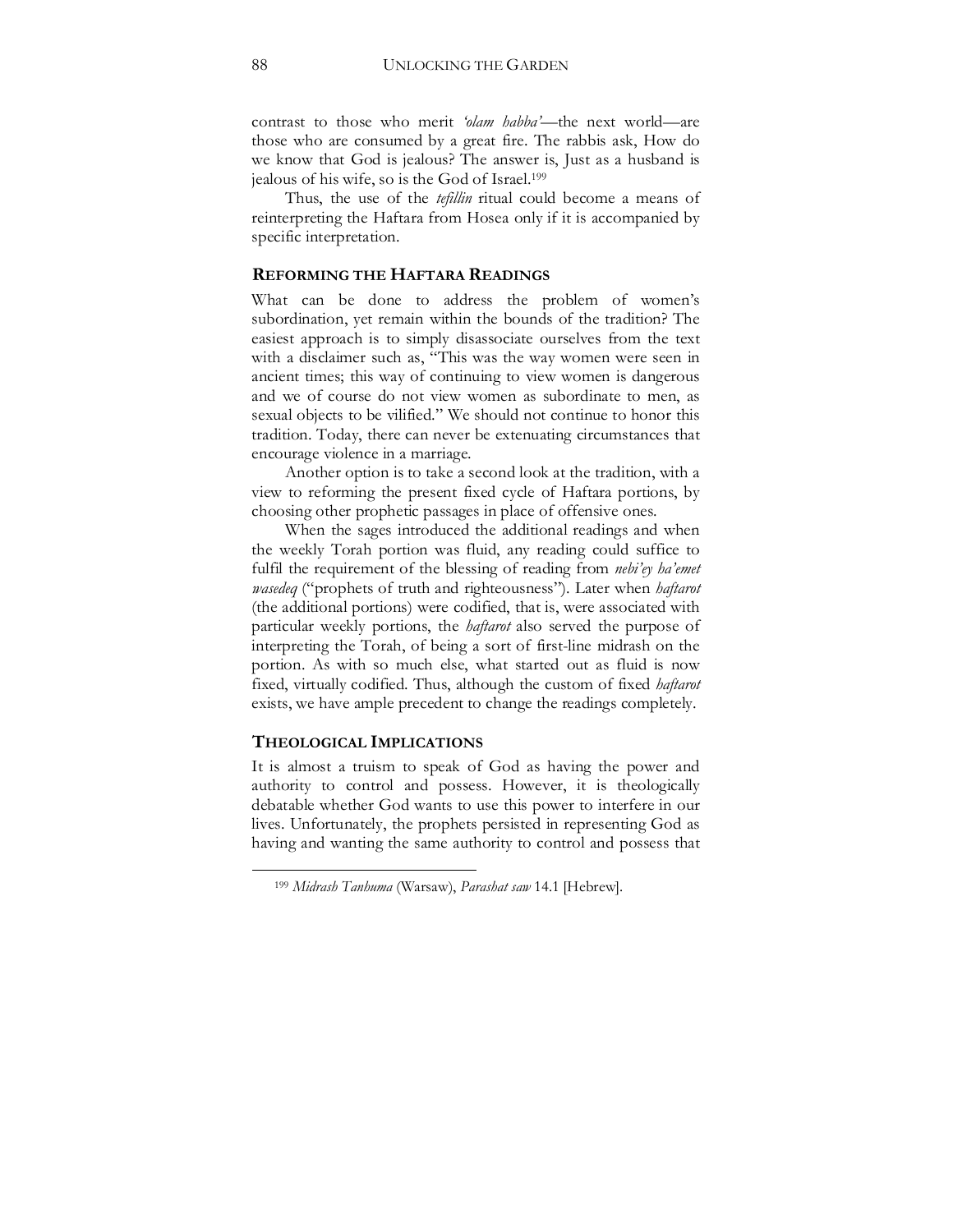a husband has traditionally had over his wife. In an ideal marriage, in which there is a relationship of equality, a wife should not have to submit to her husband's authority.

The purpose of the metaphor is to enhance acceptance of God's relationship with Israel. But that can only be the case in a society in which the marriage metaphor is acceptable to men and women. When the marriage metaphor is *a priori* unacceptable to men and women of a particular society then it no longer serves as an acceptable mode of thought concerning God's relationship to Israel.

It is difficult, perhaps impossible, to sustain a metaphoric relationship that implies a double standard. We need new metaphors—perhaps to be inspired by the Song of Songs.200 Scolnic objects to my thesis that we need alternative *haftarot*, arguing that "dropping a Haftarah is not the Jewish way…certainly [he says, it is] not the Conservative Jewish approach."<sup>201</sup> I disagree. Today, when the ideal of marriage has shifted to a more congenial ideal of partnership, the classic, ancient metaphors in the *haftarot* describing the relationship between God and "his" people have proved to be limited, misleading and repugnant.

<sup>200</sup> Ilana Pardes, *Countertraditions in the Bible* (Cambridge, MA: Harvard University Press, 1992). Pardes contrasts the patriarchal marital model in Hosea with the antipatriarchal model of love in the Song of Songs. She writes that the Songs of Songs could be made to function as a countervoice to the misogynist prophetic degradation of the nation. It could offer an inspiring consolation in its emphasis on reciprocity. For once the relationship of God and His bride relies on mutual courting, mutual attraction, and mutual admiration, there is more room for hope that redemption is within reach (127). She also takes issue with Phyllis Trible (see note 172 above). But here too all is not perfect, for rabbinic interpretation appropriated the Song of Songs for its own theological purposes. In the midrash on *Shir ha-Shirim* the sages co-opted the female beloved/male lover images by identifying her as male Israel and the beloved man as God. 201 Benjamin Edidin Scolnic, "Bible Battering," *Conservative Judaism*<sup>45</sup>

<sup>(</sup>Fall, 1992): 52-53.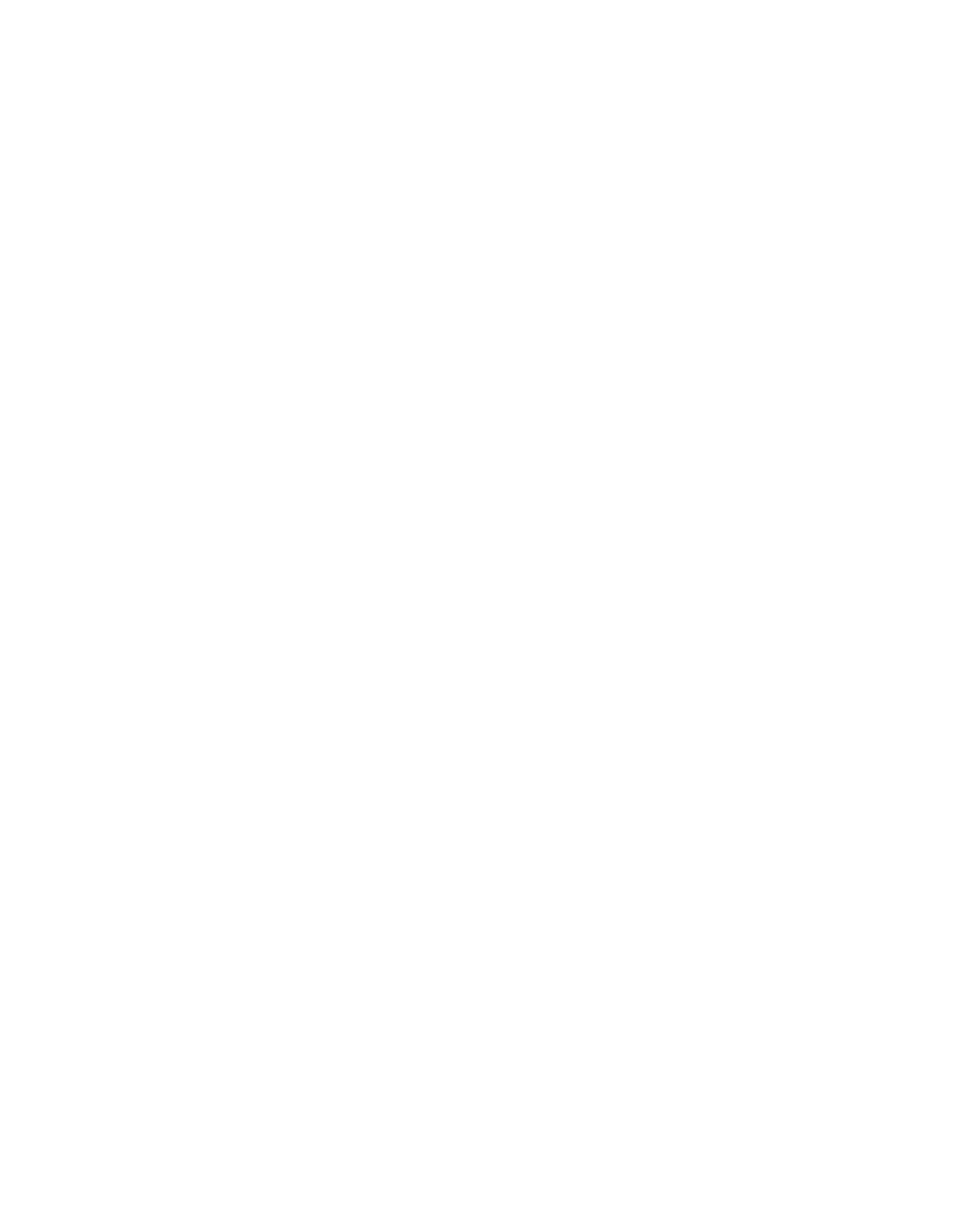## **WILL THE REAL HAGAR PLEASE STAND UP?**

Sarai, Abram's wife, had borne him no children. She had an Egyptian maidservant whose name was Hagar. 2And Sarai said to Abram, "Look, the LORD has kept me from bearing. Consort with my maid; perhaps I shall have a son through her." And Abram heeded Sarai's request. 3So Sarai, Abram's wife, took her maid, Hagar the Egyptian—after Abram had dwelt in the land of Canaan ten years—and gave her to her husband Abram as concubine. 4He cohabited with Hagar and she conceived; and when she saw that she had conceived, her mistress was lowered in her esteem. 5And Sarai said to Abram, "The wrong done me is your fault! I myself put my maid in your bosom; now that she sees that she is pregnant, I am lowered in her esteem. The LORD shall decide between you and me!" 6Abram said to Sarai, "Your maid is in your hands. Deal with her as you think right." Then Sarai treated her harshly, and she ran away from her. (Gen 16.1-6)

The story of Hagar is one of the most poignant and disturbing tales in the Bible. Throughout history, sensitive readers have been perturbed by the cynical exploitation of Hagar and her expulsion. The attitude toward the "other," which already began in biblical times, continues to plague us today; thus, it is important to study problematic texts, such as this one, in view of the fact that Sarai and Hagar's discord have reverberated until the present day.

Why this concern with the fate of Hagar? Why is her story important to us—especially since after the expulsion we do not hear of her again, at least in the biblical story? We do know that her son, Ishmael, attends Abraham's funeral where he meets up with Sarah's son, Isaac. These concerns can be read into the Bible, the Hadith, and various midrashim. Often the midrash and the Hadith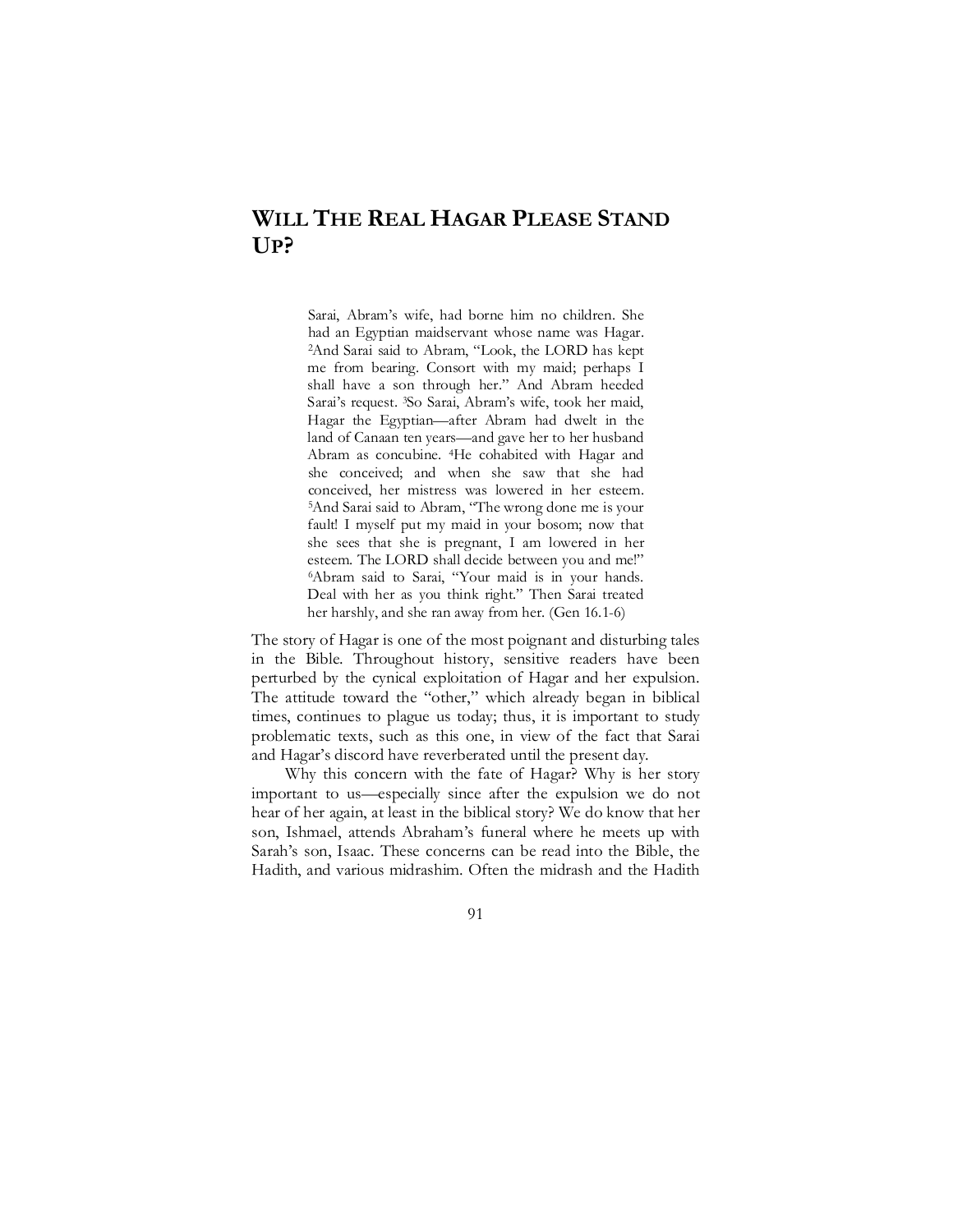tend to resist the story in the Bible by devising a different plot, with a happy ending, or by showing the evil consequences of a particular act.

The Bible does not tell us anything of Hagar's origins. In Genesis 12.16 it is mentioned that Abram acquired some maidservants when he was in Egypt. The Koran does not mention her at all. According to one of the Muslim traditions,<sup>202</sup> Pharaoh gave to Sarai, Hagar, a Coptic slave-girl of his, because he was impressed with Sarai's goodness and beauty. Rashi writes that Hagar was a daughter of Pharaoh (Rashi on Gen 16.1). The midrash also identifies Keturah (Abraham's new wife in Gen 25.1 after Sarah dies) as Hagar. If Abraham had really divorced her (cast her out), he could not then have taken her as a wife, according to halakha. Thus, rabbinic tradition, in its positive reception of her, takes pains to show that Abraham did not "cast" her out; rather she was "sent" out. This would also apply to Ishmael. In redeeming Hagar, the rabbis trace her nobility and emphasize her qualities to justify her conversing freely with the angels and her attributing a name to God (*el roi*, God sees me). Following this same type of reasoning, Muslim tradition redeems Ishmael by telling how his father Abraham established the Kaaba in Mecca for him.

Some feminists depict Hagar as an object that is given by Sarai to Abraham. Although Sarai sees Hagar purely in terms of her breeding potential—like the handmaidens in Margaret Atwood's utopian novel, *The Handmaid's Tale* (1985)<sup>203</sup>—the breeder rebels, in keeping with her status as Abraham's wife, not concubine. Other feminists see Hagar the bondmaid (*shifhah*) and/or slave (*amah*), as an exploited (second) wife, abused by those who are the first of our forefathers and foremothers. According to Phyllis Trible, Hagar is "one of the first females in scripture to experience use, abuse, and rejection."204 She is a triple-fold alien: from her country, in her

<sup>202</sup> Al-Tabiri, "The History of al-Tabari," in William M. Brenner (tr.), *Prophets and Patriarchs* II (Albany: State University of New York Press,

<sup>1987): 62-63. 203</sup> Margaret Atwood, *The Handmaid's Tale* (Toronto, Canada: McClelland and Stewart, 1985).<br><sup>204</sup> Phyllis Trible, *Texts of Terror: Literary-Feminist Readings of Biblical* 

*Narratives* (Philadelphia: Fortress Press, 1984): 9.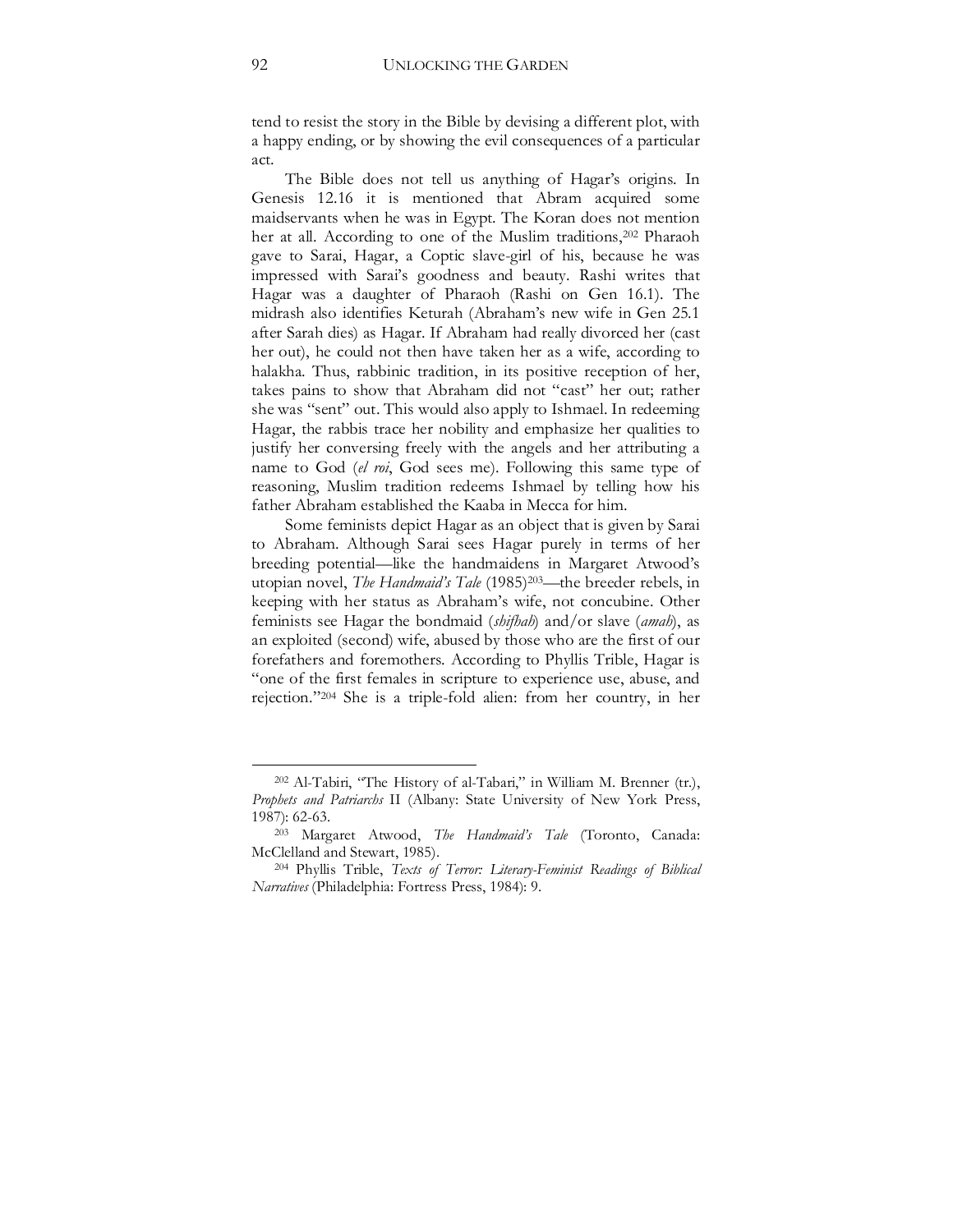status, and in her sex.205 She is an Egyptian maidservant living in Canaan; she is "single, poor and bonded."206 She is a powerless object whose status is contingent on that of her mistress, Sarai, the wife of Abram.

> 7An angel of the Lord found her by a spring of water in the wilderness, the spring on the road to Shur, 8and said, "Hagar, slave of Sarai, where have you come from, and where are you going?" And she said, "I am running away from my mistress Sarai." 9And the angel of the Lord said to her, "Go back to your mistress, and submit to her harsh treatment." <sup>10</sup>And the angel of the Lord said to her, "I will greatly increase your offspring, And they shall be too many to count" (Gen 16.7-10).

The Bible's attitude towards Hagar is very sympathetic. In a story such as this―where Sarah calls the shots, Abraham displays ambivalence, God decides and Hagar behaves passively―the focus would not normally be on Hagar after she is expelled. Instead, this silent woman becomes the center of the story, which turns into a story about her strength and feelings of pain and love for her child. Moreover, the angel clearly "cares" about her and talks to her, for she is a victim who is given an unequivocal message to remain a victim. It is as if he says to her, "Go back to this oppressive situation. Stay, don't run away. Your reward will be a son who will be a strong warrior." She is like a battered wife who runs away, yet doesn't know what to do with herself, thus returning to her original situation of learned helplessness.207

Despite this abusive situation, the angel of the Lord speaks to Hagar on two occasions. The first is when she is pregnant with Abram's seed and Sarai is threatened by Hagar's new position. Sarai was tacitly allowed by Abram to do with Hagar as she pleased. "Your maid is in your hands. Deal with her as you think right" (Gen 16.6).

<sup>205</sup> Bruce Rosenstock, "Inner-Biblical Exegesis in the Book of the Covenant," *Conservative Judaism* (Spring 1992): 45 points out that the name Hagar may be a pun on *ger* (alien). 206 Phyllis Trible, *Texts of Terror: Literary-Feminist Readings of Biblical* 

*Narratives* (Philadelphia: Fortress Press, 1984): 10. 207 Lenore Walker, a forensic psychologist, in *The Battered Woman*

<sup>(</sup>Harper & Row, 1979) relied heavily on the concept of learned helplessness to support the view of battered women's syndrome.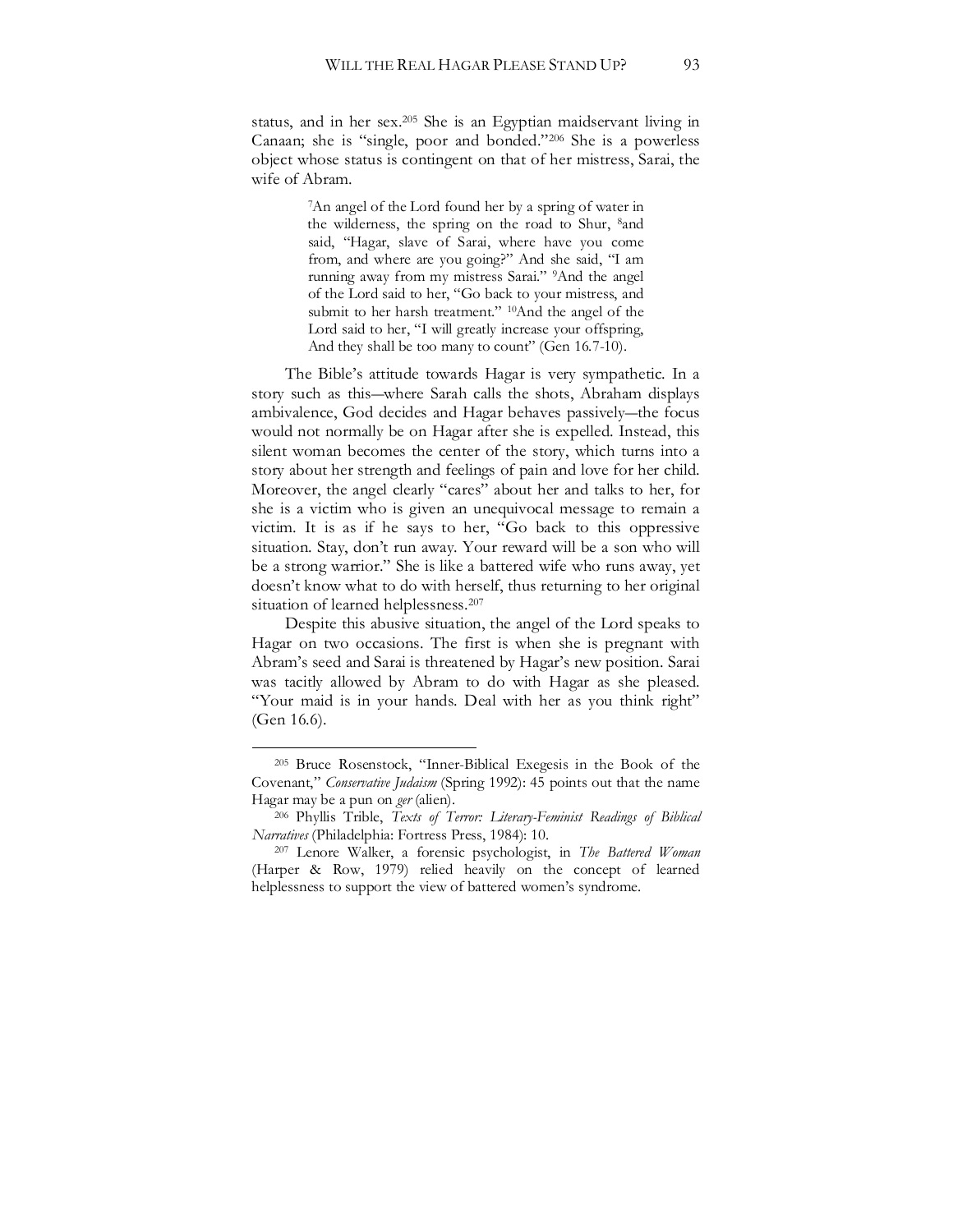The midrash, perhaps aware of the unfairness in this, reveals a shade of ambivalence on Abram's part:

> Said he: "I am constrained to do her neither good nor harm [since she is now my wife]. It is written, Thou shalt not deal with her as a slave, because thou hast humbled her (Deut xxi, 14): after we have vexed her, can we now enslave her again? I am constrained to do her neither good nor harm" (*Gen. Rabba* 45:6).

The midrash goes on to shift the blame to Sarai making her totally responsible for the physical and mental violence inflicted upon Hagar.

> R. Abbah said: She restrained her from cohabitation. R. Berekiah said: She slapped her face with a slipper. R. Berekiah said in R. Abbah's name: She bade her carry her water buckets and bath towels to the baths (*Gen. Rabba* 45:6).

In light of the fact that Hagar had the status of a wife, Sarah, in giving her menial work, both mistreated and humiliated her.

Hagar is not encouraged to fight for her freedom; rather it is assumed that she remain in her servant status. She is advised to stay where she is and suffer for the sake of her future child: Accept the abuse now, because your own life is of no intrinsic worth. You live for the sake of your son; you are the caretaker of his future.

When Hagar has her son, Ishmael, Sarah208 is again incensed and this time tells Abraham to "cast out that slave-woman and her son…" (21.10). This time, as Trible points out, "Hagar has lost her name… Moreover; the absence of dialogue continues to separate the females. Inequality, opposition, and distance breed violence."209

Although the matter distressed Abraham greatly, not because of Hagar, but because it "concerned a son of his" (Gen 21.11) God tells him not to be

> …distressed over the boy or your slave; whatever Sarah tells you, do as she says… As for the son of the slave-

<sup>208</sup> Sarai gets her name changed to Sarah in Gen 17.15 and Abram to Abraham in Gen 17.5. 209 Phyllis Trible, *Texts of Terror: Literary-Feminist Readings of Biblical* 

*Narratives* (Philadelphia: Fortress Press, 1984): 13.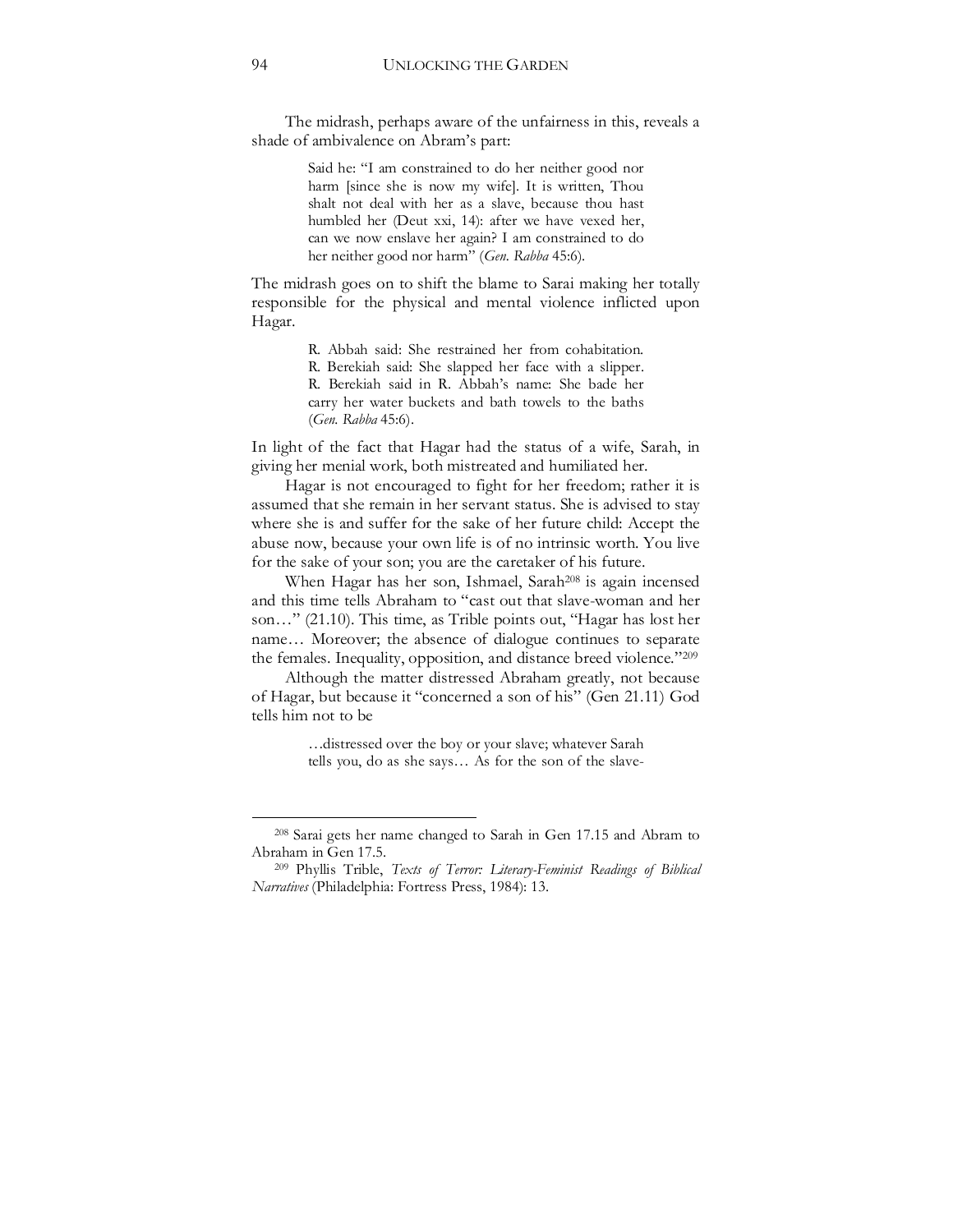woman, I will make a nation of him, too, for he is your seed (Gen 21.12-13).

Thus, the "son" becomes "a boy" and "Hagar" becomes a "slave." As Trible puts it, "if Abraham neglected Hagar, God belittles her."210

In these biblical texts, God identifies with the oppressor, not with the oppressed. God and Abraham are accomplices in the decision to cast out the object, the slave-woman of no account. Abraham cares only about his seed, his son, not about the woman. It is Sarah who cares about being supplanted and who initiates the act. It would appear that the Bible also sympathizes with Sarah's plight when it writes that it is a "loathsome" situation when "a slave girl supplants her mistress" (Prov 30.23).

What does it mean that the Angel sees the suffering of the despised woman, the Egyptian stranger (*ha-ger*)? What are the parallels between his promises to her and to Abraham? Compare the fact that the Angel of God speaks twice to Hagar and only once to Sarah. The rabbis themselves wonder at the fact that God speaks to Hagar and explain it by saying that "Abraham's household was used to seeing angels up close because of his close relationship with God." Is God's blessing of Ishmael a fair distribution of goods between Abraham's two sons?

It is not only Hagar who is damaged; her child suffers as well, both physically and spiritually. Hints of this can be read in the blessing (or perhaps curse) given to Hagar by the divine messenger:

> Behold, you are with child And shall bear a son; You shall call him Ishmael, For the Lord has paid heed to your suffering. He shall be a wild ass of a man; His hand against everyone, And everyone's hand against him; He shall dwell alongside of all his kinsmen (Gen 16.11-12).

Ishmael has witnessed that God had not "paid heed to [her] suffering" and that, in fact, she had been abused by all those close to her. It is likely that he will grow up with a chip on his shoulder, perceiving that "everyone's hand [is] against him" and that "his

<sup>210</sup> Idem: 22.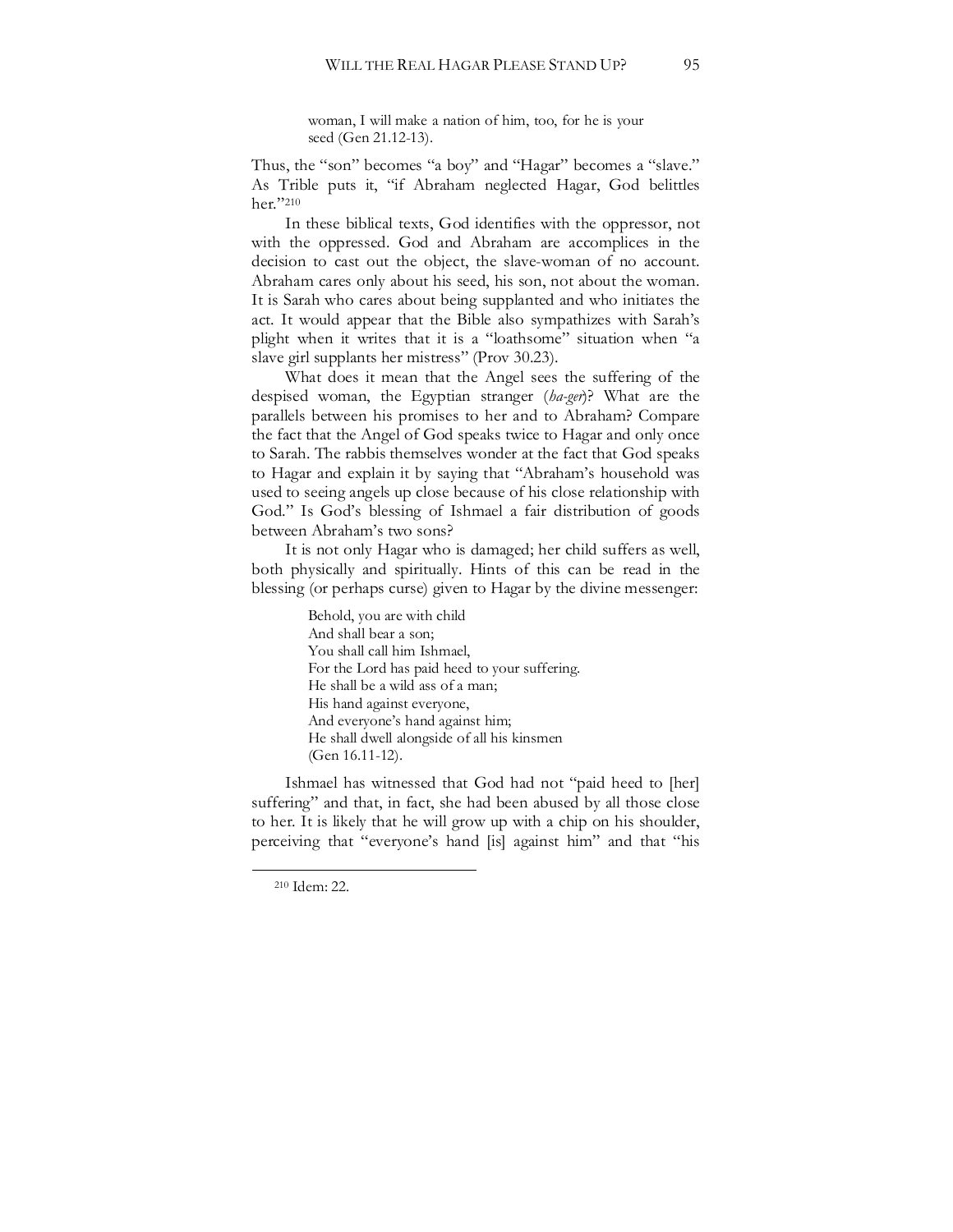hand [will be] against everyone." He will also become an oppressor, when he gets the chance, even against the people of Israel.

What does biblical law have to say about the expulsion of Ishmael?

> The laws of the Torah do not permit parents, or even legal authorities, to expel a son or daughter from the home for any reason. According to the Torah, nobody can divest an offspring of his legal status in the household to which he belongs. This was not the practice among other peoples in the ancient Near East: Various codices and ancient legal documents, some even predating the time of Abraham, attest that expelling one's offspring from the parents' home, i.e., divesting a child of his legal status in his father's house, was a legitimate legal procedure in cases of offenses committed against the parents. While the Torah was not lenient about the punishment of a child who committed an offense against his parents—a child who struck or cursed his parents could be sentenced to death, if proven guilty—nevertheless he could not be banished for delinquent behavior.<sup>211</sup>

Hence, Abraham's casting out of Hagar and Ishmael is problematic. Ishmael is a legal son of Abraham's whom he circumcised at age thirteen. Sarah's words, "Cast out that slavewoman and her son, for the son of that slave shall not share in the inheritance with my son Isaac" (21.10), make it obvious that she thought he did have rights to Abraham's inheritance by virtue of being Abraham's son.

To make this illegality more palatable, traditional midrash demonizes Ishmael to illustrate how his action against Isaac was worthy of his being demoted as a legal heir and deserving of exile. The pretext that Sarah used to expel Ishmael was that he was making "sport" with (*metzahek*) Isaac. The midrash says that this refers to his immorality and Sarah's prophetic vision that he would ravish maidens and seduce married woman in the future (*Gen. Rabba* 53:11). Maimonides comments that God saw Hagar's affliction and gave her a son who was destined to be a lawless person. This contradicts the biblical text which states that Abraham

<sup>211</sup> Joseph Fleischman "*Parashat Vayera* 5760/1999, The Expulsion of Ishmael," (Bar Ilan University, Weekly Internet Sermons).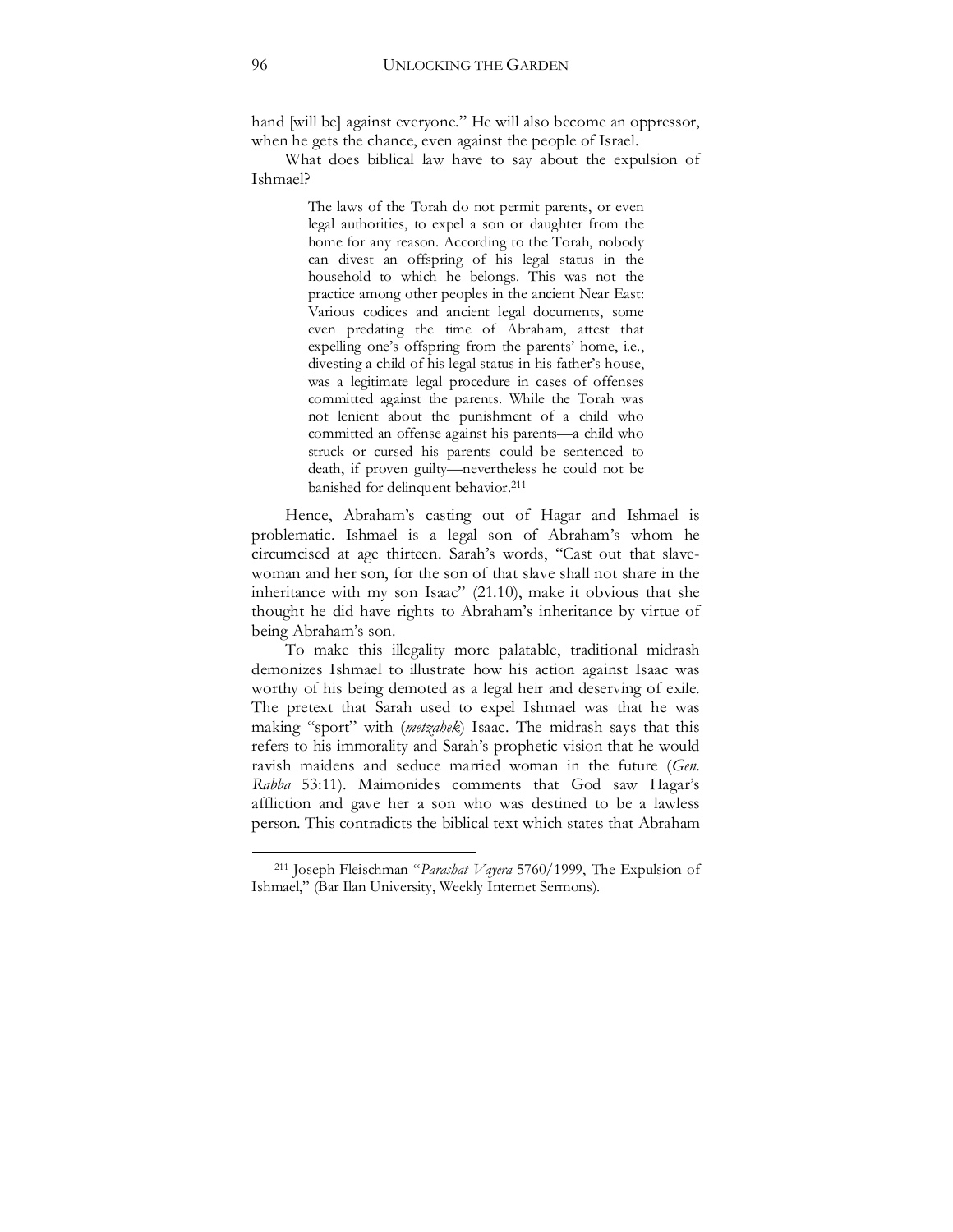loved Ishmael too (Gen 17.18; 21.11, 26) and that Ishmael was blessed in his ways (17.20) and God was with the lad (21.20). Surely the bible would not have said this about someone who was destined to be a lawless person.

There are those who identify the victimization of Hagar as a prefiguration of Israel's enslavement in Egypt. According to Trible, Hagar, unlike Israel,

> … experiences exodus without liberation, revelation without salvation, wilderness without covenant, wanderings without land, promise without fulfillment, and unmerited exile without return. This Egyptian slave woman is stricken, smitten by God, and afflicted for the transgressions of Israel.212

Following Trible's insights one step further, I would argue that Hagar, the suffering slave woman, serves as a prototype for the metaphor of Israel as the suffering, mistreated wife of God.213

In the Islamic versions of the expulsion of Hagar and Ishmael there are many expansions on the original biblical text to emphasize Ishmael's mother's extraordinary stamina and dedication as a mother. In one tradition, Abraham goes with them as far as Mecca and then returns home. When she asks, "To whom are you leaving us?" He replies "to Allah." When her water is used up she goes down a mountain and runs back and forth seven times between the mountains of Safa and Marwa, before she hears from the angel Gabriel. He causes water to gush forth from the earth (the sacred well of Zamzum) and this attracts first birds and then people who join her and form a community. Muslim pilgrims traditionally imitate Hagar's distress by encircling these sacred spots. After Ishmael's mother dies, Abraham returns several times to visit his son and the relationship continues. He checks to see if Ishmael has married a suitable wife by testing them with riddles (2.127 *Sahih Bukhari* 4.584). Abraham and Ishmael together build the temple in Mecca and place in it the black stone.

<sup>212</sup> Phyllis Trible, *Texts of Terror: Literary-Feminist Readings of Biblical Narratives* (Philadelphia: Fortress Press, 1984): 28.<br><sup>213</sup> For an expansion of this point see the previous article in this book

<sup>&</sup>quot;God is to Israel as Husband is to Wife" on page 69.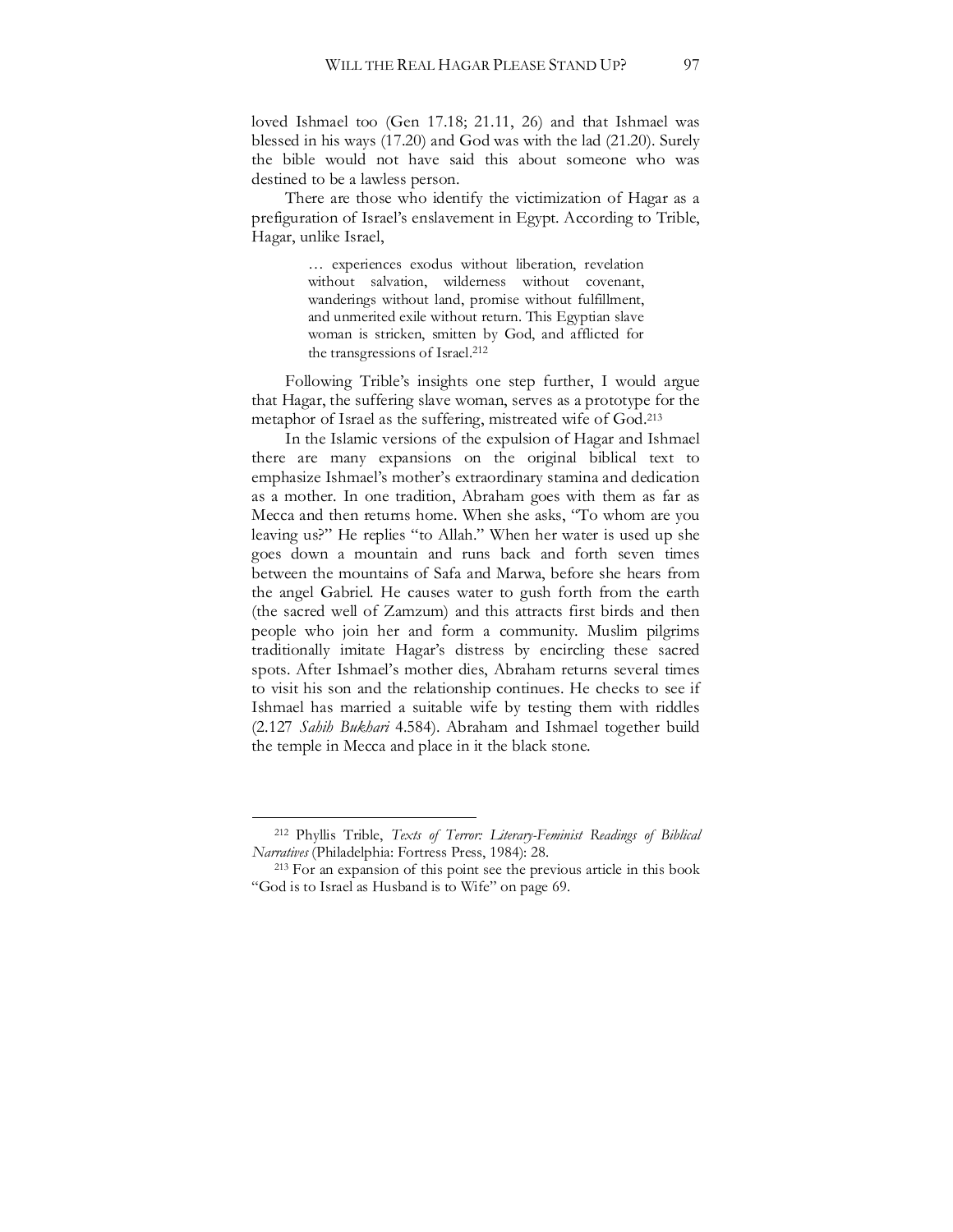## **CONCLUSION**

One father, two wives, two sons, and two different traditions emerge from this original biblical tale. Why was Abraham destined to have the two sons? Wouldn't it have been much simpler if there were only one? Every child with a brother or sister fantasizes about being an only child. What does it mean when our tradition tells us that one child is predestined to cause the other trouble? Moreover, why does God cause suffering to both their mothers? There are no real answers to these questions. Perhaps it is only an articulation of reality: this is the way of the world; very few of us are "lucky" enough to be an only child; most of us have to learn how to live with the other. The problem with this is that often we find "the other" too difficult to deal with and we end up demonizing him or her<sup>214</sup> to keep them at bay and justify our treatment of those who are different.

Issues such as these become even more complicated when God is introduced into the discussion, and we are taught that the Deity has commanded us to behave in such a fashion, that is, to cast out the one who is not the favorite son. Sarah and Hagar's enmity had repercussions that we, the heirs of Ishmael and Isaac, still suffer from. When one is asked, "where have we come from" and "where are we going to," I suggest being prepared with the following answer: Our mutual past history may have limited and enslaved us, but now it is time to move beyond the past.

<sup>214</sup> For instance there was Rabbi Ovadia Yosef's sermon which compared Arabs to snakes that should all be annihilated. In this utterance, Yosef, once known as a political dove, denounced Barak for "running after" the Palestinians. "Why are you bringing them close to us?" he asked. "You bring snakes next to us. How can you make peace with a snake?" Dismissing the Arabs as "Ishmaelites," he added for bad measure: "They are all accursed, wicked ones. They are all haters of Israel. It says in the Gemara that the Holy One, Blessed be He, is sorry he created these Ishmaelites" *The Jewish Journal of Greater Los Angeles* (August 11, 2000).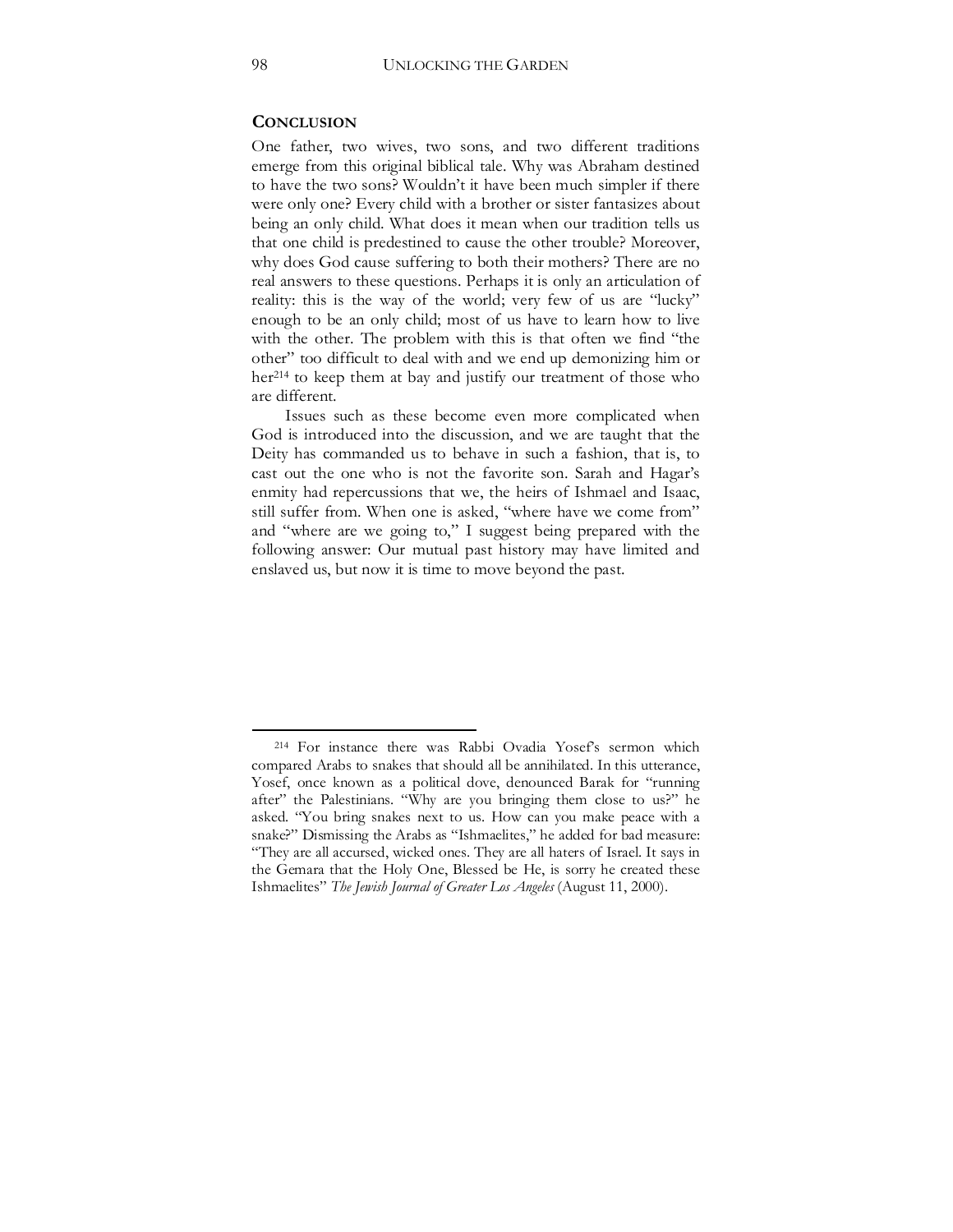## **A MIDRASHIC LENS ON BIBLICAL WOMEN**

Since the mid-70s feminists have begun reclaiming the canon and have engaged in the re-reading of texts which often omitted women's presence while at the same time prescribing our essence and behavior. Canonical texts, whether in literature, philosophy, or religion, delineated women's proper role, defining us as irrational, passionate human beings. Religious feminists began to liberate the canon when they discovered that the Bible was being used as a weapon to keep women in their place by legitimizing patriarchal power.

As early as the 70s Jewish women were re-engaging with our canonical texts and doing such things as liberating God, writing new rituals, critiquing *mikvah*, creating *rosh ḥodesh* observances, writing *Haggadot* for women—in short, de-patriarchalizing our tradition. In the first collection of works published in this period Mary Gendler restored Vashti to her rightful place and Linda Kuzmack in her article "Aggadic Approaches to Biblical Women," discussed three alternative "explanations of why the aggadah overwhelmingly presented women in relation to men, with relatively little freedom to act on their own initiative."215 In the

<sup>215</sup> Elizabeth Koltun (ed.), *The Jewish Woman: New Perspectives* (New York: Schocken Books, 1976): 251. Although many of the articles in the book had been previously published, this article was written especially for the collection which started out as a special issue of *Response*. Other works which have paved the way for feminist Jewish writers are: Sharon Cohen, "Reclaiming the Hammer: Toward a Feminist Midrash," *Tikkun* 3, 2 (March/April 1988): 55-57; 94-95; Phyllis Trible, *Texts of Terror: Literary-Feminist Readings of Biblical Narratives (*Philadelphia: Fortress Press, 1984); Letty Russell (ed.), *Feminist Interpretation of the Bible* (Philadelphia: Westminster Press, 1985); David Stern, *Parables in Midrash: Narrative and Exegesis in Rabbinic Literature* (Cambridge, MA: Harvard University Press, 1991); Leila Leah Bronner, *From Eve to Esther: Rabbinic Reconstructions of Biblical Women* (Louisville: Westminster John Knox Press, 1995); Elyse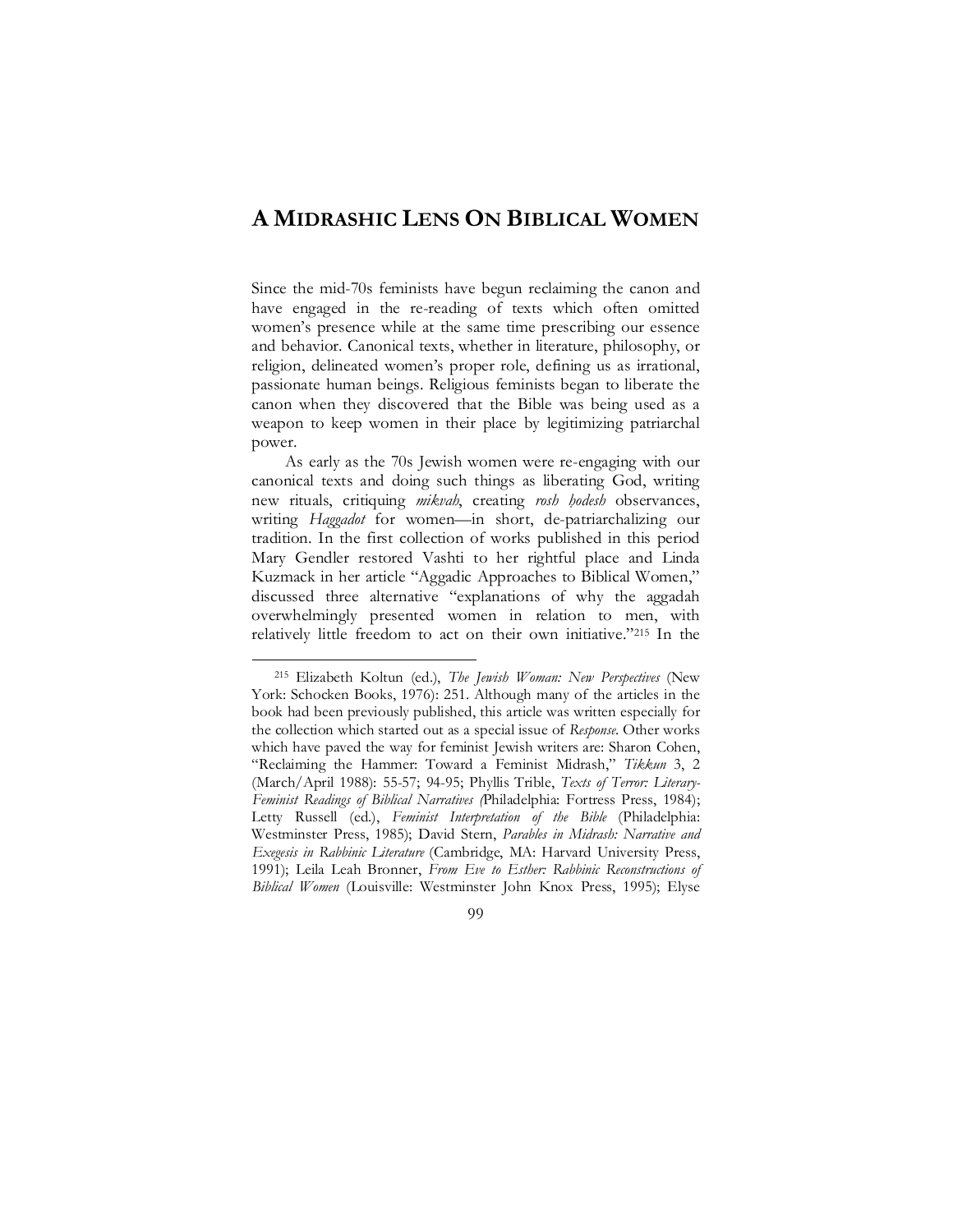1980s Phyllis Trible's feminist interpretation of biblical texts influenced both those who were writing midrash and studying biblical criticism—there was clearly a non-patriarchal way of looking at text. Letty Russell's edited book, *Feminist Interpretation of the Bible*, was quoted by all later scholars who were working in the field. Sharon Cohen, a rabbinical student when she published her "state of the art" article about the need for feminists to reclaim midrash, quoted from Trible, Daly, Schussler Fiorenza, and Letty Russell to make the point that diversity of interpretation can only enhance the whole and that the rabbinic paradigm of partnership should be inclusive rather than exclusive.216

Goldstein, *Revisions: Seeing Torah Through a Feminist Lens* (Woodstock, VT: Jewish Lights, 1999); Atalyah Brenner's collections (see footnote 229, infra); Devorah Steinmetz (see footnote 233 infra); Marc Gellman's many books of midrashim for children; Naomi Graetz (see footnote 229, infra); David A. Katz and Peter Lovenheim (eds.), *Reading Between the Lines: New Stories from the Bible* (Northvale NJ: Jason Aronson, 1996); Jane Sprague Zones (ed.), *Taking the Fruit: Modern Women's Tales of the Bible* (San Diego: Women's Institute for Continuing Jewish Education, 1st edition, 1981, 2nd edition, 1989). I believe that women who are concerned about rewriting our Herstory should make an effort to mention our predecessors whenever possible and that we should not be afraid to admit that others have made similar points to ours, rather than writing: "I am part of a growing cadre of contemporary scholars who are taking a variety of approaches to the study of women and rabbinic dicta. What sets my work apart is its particular interest in aggadic texts. Much of the work in this field has dealt with women in Jewish legal writings. This volume differs in its emphasis on non-halakhic rabbinic exegesis…" (Judith Baskin, in the book under review in this essay.) To imply that this is what makes her book unique is disingenuous and damaging to the credibility of the book which otherwise rests on very sound scholarship. That Jill Hammer leaves out so many of her antecedents is equally grievous. However, she makes no claim to scholarship and thus her oversight can be more easily forgiven. The above list is not meant to be exhaustive, it was simply compiled by a look on my library shelf and basic works I

regularly consult in my own research. 216 Sharon Cohen, "Reclaiming the Hammer: Toward a Feminist Midrash," *Tikkun* 3, 2 (March/ April 1988): 55-57; 94-95; Phyllis Trible, *Texts of Terror: Literary-Feminist Readings of Biblical Narratives* (Philadelphia: Fortress Press, 1984); Letty Russell (editor), *Feminist Interpretation of the Bible* (Philadelphia: Westminster Press, 1985).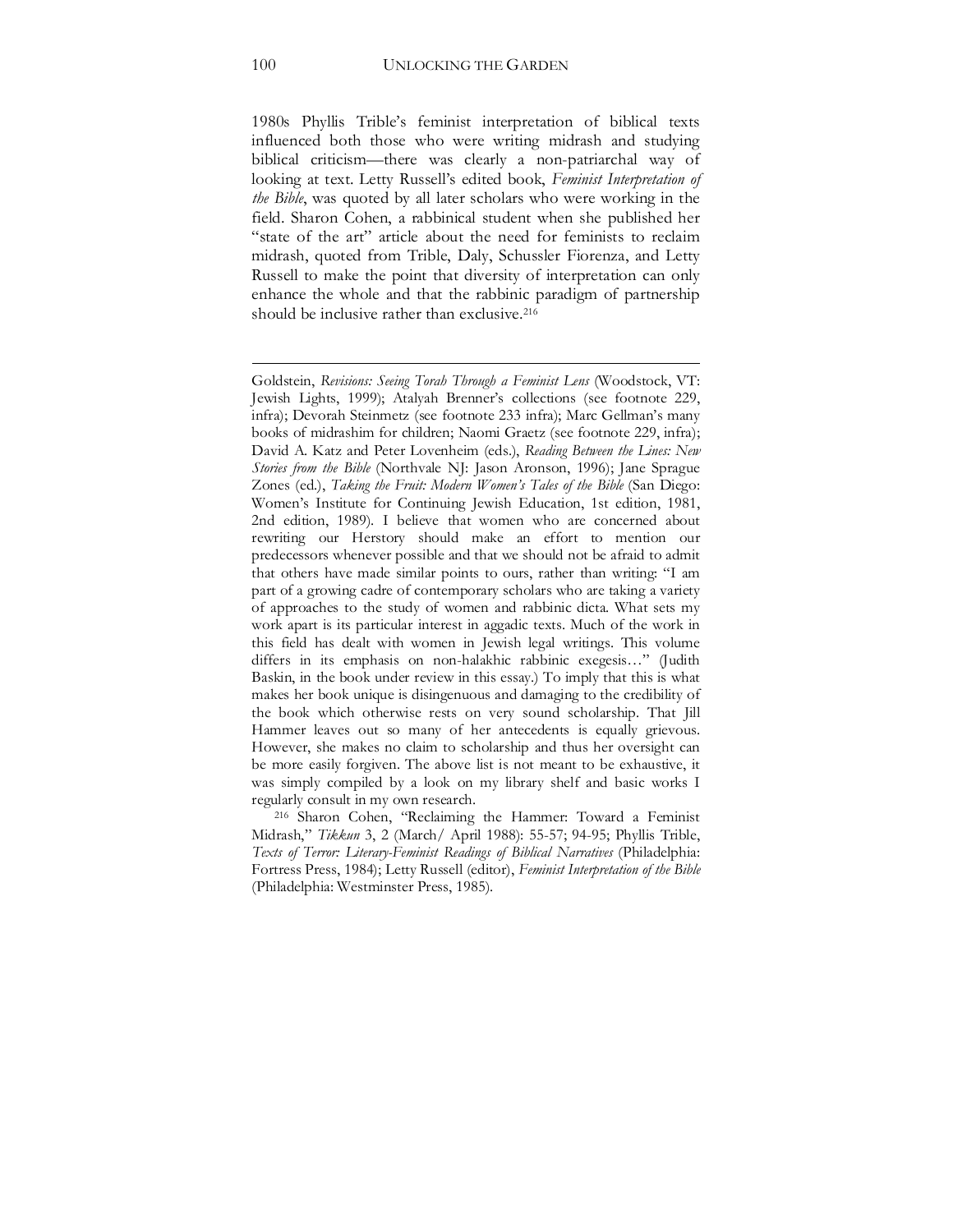The contemporary resurgence in Jewish women writing midrash was sparked by our exposure to new interpretations exemplified by Reform Rabbi Marc Gellman's midrashim in *Moment* magazine. Although his work was not necessarily feminist, the fact that a committed Jew was re-interpreting the tradition with a contemporary voice legitimatized the religious creative act and freed us to relate to our concerns using a similar vehicle.

Judith Plaskow writes of the midrash's power to remember, to invent and receive the "hidden half of Torah, reshaping Jewish memory to let women speak."217 Modern feminist midrash attempts to redress the misogynist tendencies of traditional mainstream midrash. The mainstream of rabbinic tradition depicts biblical women positively only if they are willing to assume the enabling roles of wife and/or mother.<sup>218</sup> Since most mainstream midrashim present biblical women as being of marginal importance or in a negative light there is a need for contemporary feminist midrash to change this image, to create role models for the next generation of women.

Not everyone agrees with Plaskow that Jewish women should be writing midrash. There are those women such as Jennifer Gubkin who critique the use of midrashim by women since it "holds marginal authority in the economy of rabbinic texts." Secondly it may possibly obscure the processes by which midrash is produced. Finally, "midrash as the appeal to women's voices, risks essentializing women…"219 She writes that one should be careful to make explicit that our woman's voice is not necessarily all women's voice. Gubkin writes that the usual

> interconnection of voice and partnership that [the feminist midrash writer] presents deserves closer examination because it makes explicit the theoretical presuppositions which undergird many feminist

<sup>217</sup> Judith Plaskow, "Standing Again at Sinai," *Tikkun* I: 2 (1986):32. 218 Linda Kuzmack, "Aggadic Approaches to Biblical Women," in

E. Koltun (ed.), *The Jewish Woman: New Perspectives* (New York: Schocken Books, 1976). 219 Jennifer Gubkin, "If Miriam Never Danced... A Question for

Feminist Midrash," *Shofar* 14:1 (Fall 1995): 59. She is referring to Miriam Peskowitz's, "Engendering Religious History," in the same volume. This article was not included in Miriam Peskowitz and Laura Levitt, *Judaism Since Gender* (New York and London: Routledge, 1997).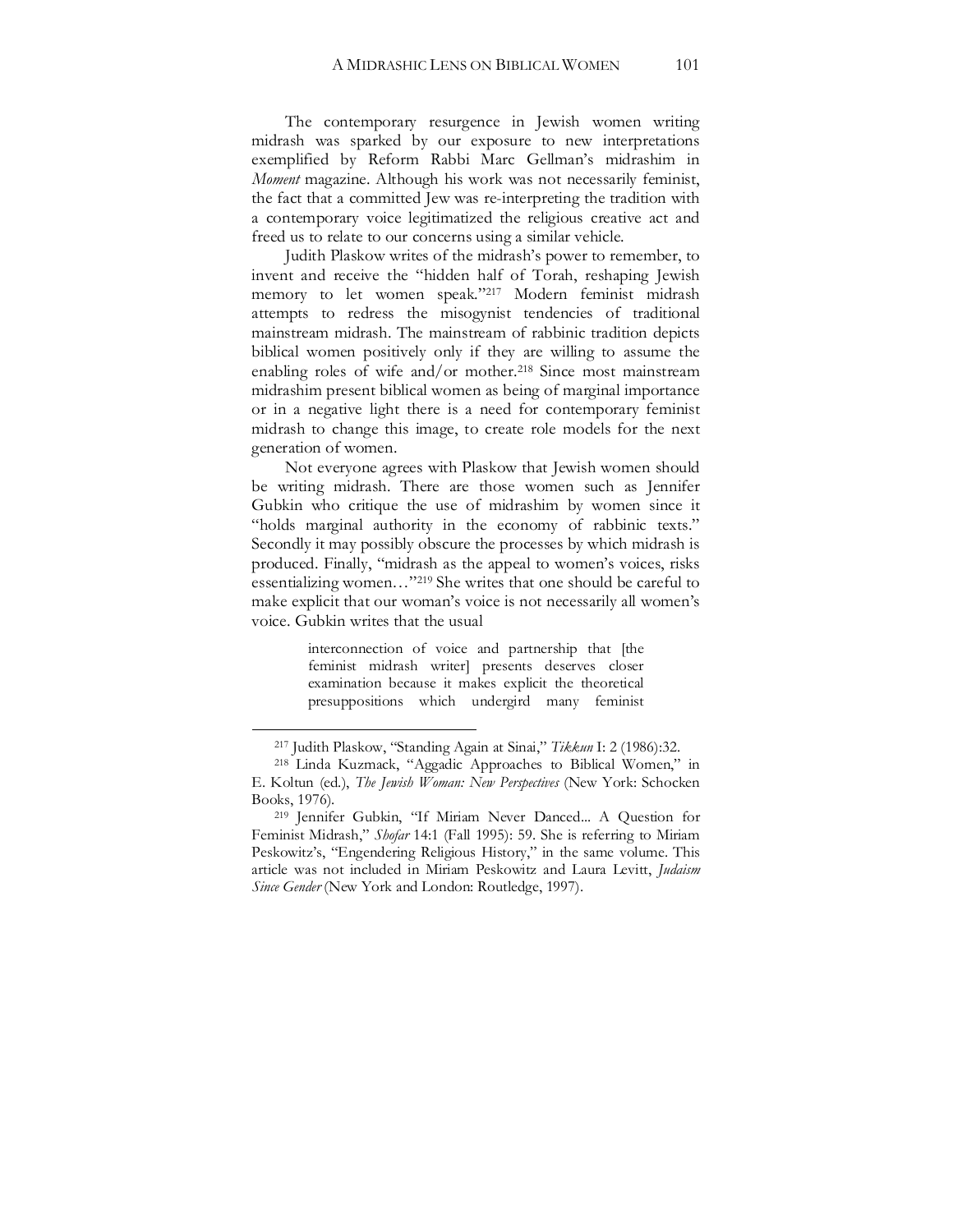midrashim. The 'demand for the women's voice' when heeded has led to new interpretations of the biblical text. Often feminists offer new readings by creating voices for the silent women in the Bible… By speaking in the voice of biblical women the contemporary writer places her own needs and concerns onto the biblical text without explicitly claiming them as her own.220

Gubkin calls into question the use of midrash as a tool. Since women are marginalized then we cannot simply add women's voices and stir. Secondly "the authority of midrash within the traditional economy of rabbinic texts was marginal, as these texts were accorded lesser status than halakhic forms."221 Thus there is no liberatory power, no gaining of partnership if women, who are marginal to begin with, latch on to a marginal activity that has no authority in the patriarchal community. She feels that by devoting our energies to this activity we are solidifying our position as the "other" within Judaism. Gubkin would prefer to deal with the meta-text rather than the content itself. Rather than empower the historical biblical women through imaginative creations, she would prefer to ask how silencing of a particular woman functions in the text.

Feminist interpretation begins with a "hermeneutics of suspicion"222 which is applied to both the biblical text and the

<sup>220</sup> Jennifer Gubkin, "If Miriam Never Danced... A Question for Feminist Midrash," *Shofar* 14:1 (Fall 1995): 61. 221 Gubkin quoting Peskowitz, Jennifer Gubkin, "If Miriam Never

Danced... A Question for Feminist Midrash," *Shofar* 14:1 (Fall 1995): 62.<br><sup>222</sup> The term was first used by the French philosopher Paul Ricoeur in

*Freud and Philosophy: An Essay on Interpretation* (New Haven: Yale University Press, 1970): 32, 33. He wrote: "Three masters, seemingly mutually exclusive, dominate the school of suspicion: Marx, Nietzche, and Freud…. All three clear the horizon for a more authentic word, for a new reign of Truth, not only by means of a 'destructive' critique, but by the invention of an art of interpreting." The influence of Ricoeur's hermeneutic of suspicion can be seen in feminist liberation theology which exposes the unquestioning attitude toward ideologically entrenched ideas about women typical of the hegemony. For more about this hermeneutics of suspicion see Miriam Peskowitz, "Engendering Jewish Religious History," in Miriam Peskowitz and Laura Levitt, *Judaism Since Gender* (New York and London: Routledge, 1997).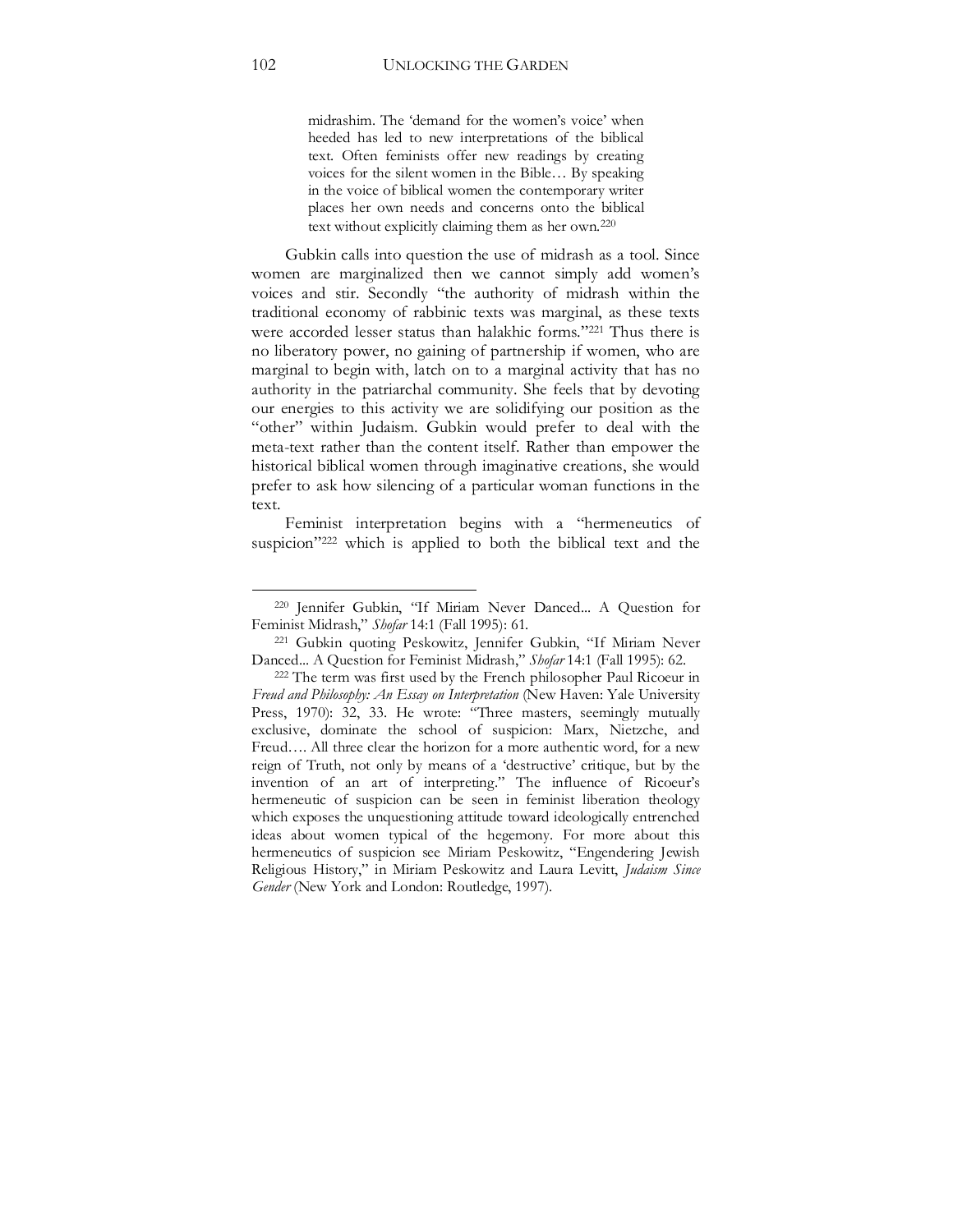traditional interpretations, or midrash. Westphal defines the hermeneutics of suspicion as

> the deliberate attempt to expose the self-deceptions involved in hiding our actual operative motives from ourselves, individually or collectively, in order not to notice how and how much our behavior and our beliefs are shaped by values we profess to disown.223

The very influential Christian theologian, Elisabeth Schussler Fiorenza, writing in the mid-80s, suggested that feminists move beyond suspicion (whose origins are often anti-religious) to reclaim or liberate the canon, arguing that intellectuals cannot remain neutral and must adopt an advocacy stance.224

Judith Baskin's *Midrashic Women* and Jill Hammer's *Sisters at Sinai* represent both stances: suspicion and liberation although neither define these terms in their introductions. 225 Baskin, a wellknown academic, has edited many important books. She is now a Professor of Religious Studies and the Director of the Harold Schnitzer Family Program in Judaic Studies at the University of Oregon. Her book is part of the Brandeis Series on Jewish Women, sponsored by the Hadassah International Research Institute on Jewish Women. It is an exemplar of a writer influenced by the hermeneutics of suspicion.

Hammer, a creative writer, has had previous work published in many journals and anthologies. She is a licensed clinical psychologist and an ordained Conservative rabbi. She works at Ma'yan: The Jewish Women's Project of the Upper West Side, in Manhattan. Prior to this she was the editor of *Living Text: The Journal of Contemporary Midrash*. Her book provides a redemptive fix and a chance for the reader to recuperate from the gloomy picture provided by someone steeped in the stage of suspicion.

<sup>223</sup> Merold Westphal, *Suspicion and Faith: The Religious Uses of Modern* 

*Atheism* (New York: Fordham University Press, 1998): 13. 224 Elisabeth Schussler Fiorenza, *Bread Not Stone: The Challenge of Feminist Biblical Interpretation* (Boston: Beacon Press, 1984): 137. 225 Judith R. Baskin, *Midrashic Women: Formations of the Feminine in* 

*Rabbinic Literature* (Hanover, NH: Brandeis University Press, 2002). Jill Hammer, *Sisters at Sinai: New Tales of Biblical Women* (Philadelphia: The Jewish Publication Society, 2001).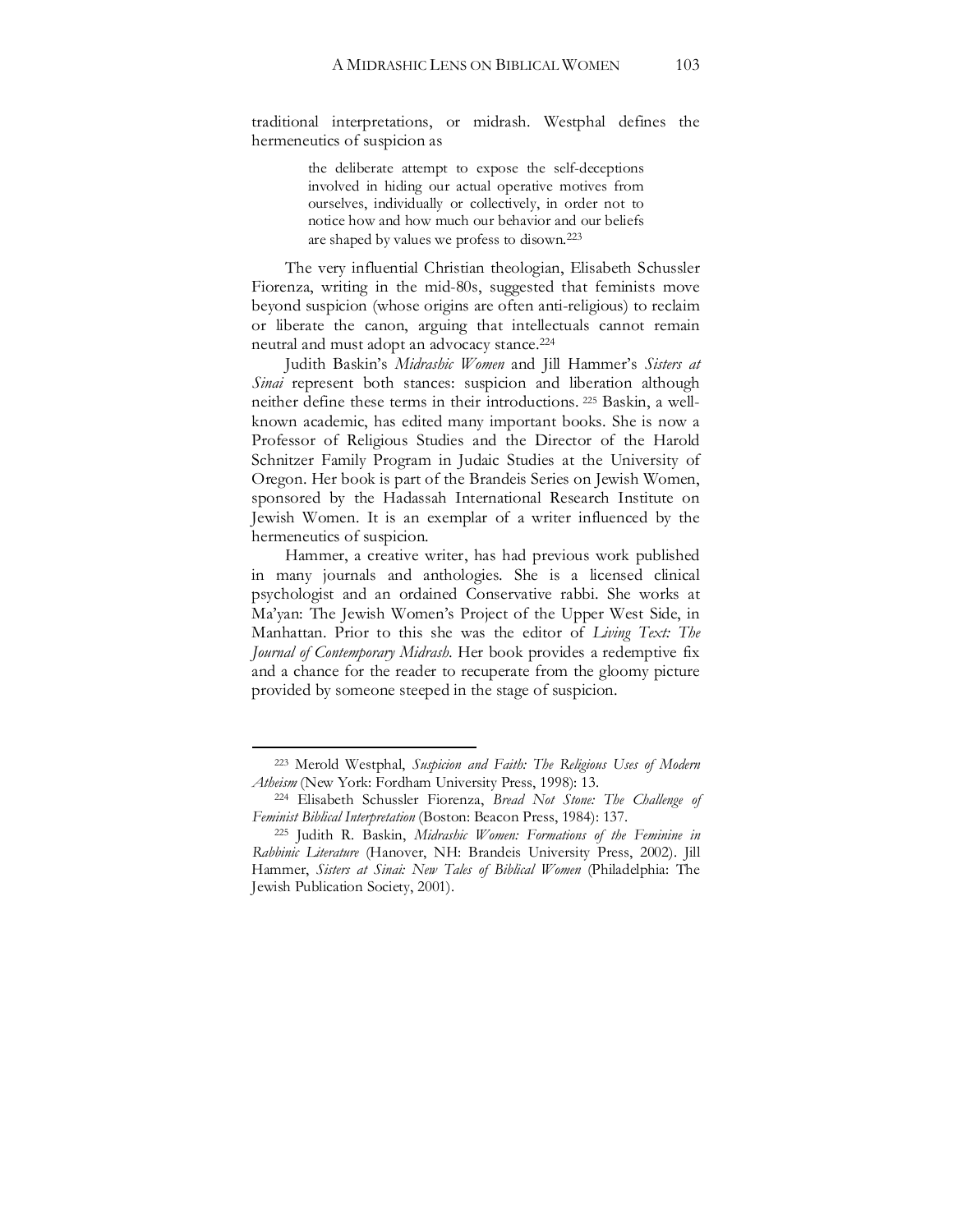Baskin's *Midrashic Women* examines the construction of women in aggadic midrash, with a focus on the following topics: The Otherness of Women in Rabbinic Judaism, Midrashic Revisions of Human (especially Female) Creation, Female Disadvantages and their Justifications by Rabbis, Women as Wives in Rabbinic Literature, Resolving the Anomaly of Female Infertility, and Rabbinic Delineations of the Worlds of Women, both in groups and as individuals. The book is scholarly and well aware of research trends in both biblical and midrashic scholarship.

In her introduction she sets the stage for the thesis of her book by quoting from the Bible, midrash and Simone de Beauvoir, "Biology is not enough to give an answer to the question that is before us: why is woman the Other?"226 It is telling that *Le Deuxième Sexe*, written in 1949, traced the development of male oppression through historical, literary, and mythical sources, attributing its contemporary effects on women to a systematic objectification of the male as a positive norm. De Beauvoir was among the first to identify the female as Other, which involved a loss of social and personal identity. Following in her footsteps, Baskin focuses on women's essential alterity from men. She is man's companion, but different from him, since her function in life is to be a vessel for the nurturing of life. Her thesis, as stated in the introduction to her book is that "rabbinic sages deliberately constructed women as ancillary beings, shaped on the rib of the primordial man to fulfill essential social and sexual functions in an androcentric society."

Kuzmack allowed for the fact that different approaches to women in rabbinical texts may have reflected their different life experiences as well as their differing theologies. Thus her first alternative was that rabbis chose to depict women as subjugated to men and as having relatively little freedom out of an automatic choice conditioned by an ongoing tradition, thus: "the Rabbis really could not conceive of any other alternatives for women."227 Kuzmack's Second Alternative was that "the Rabbis deliberately chose to make an already existent role the only role for Jewish

<sup>226</sup> Simone de Beauvoir, *The Second Sex*, H. M. Parshley (ed. and tr.) (New York: Vintage Books, 1989): 37. 227 Linda Kuzmack, "Aggadic Approaches to Biblical Women," in

Elizabeth Koltun (ed.), *The Jewish Woman: New Perspectives* (New York: Schocken Books, 1976): 251.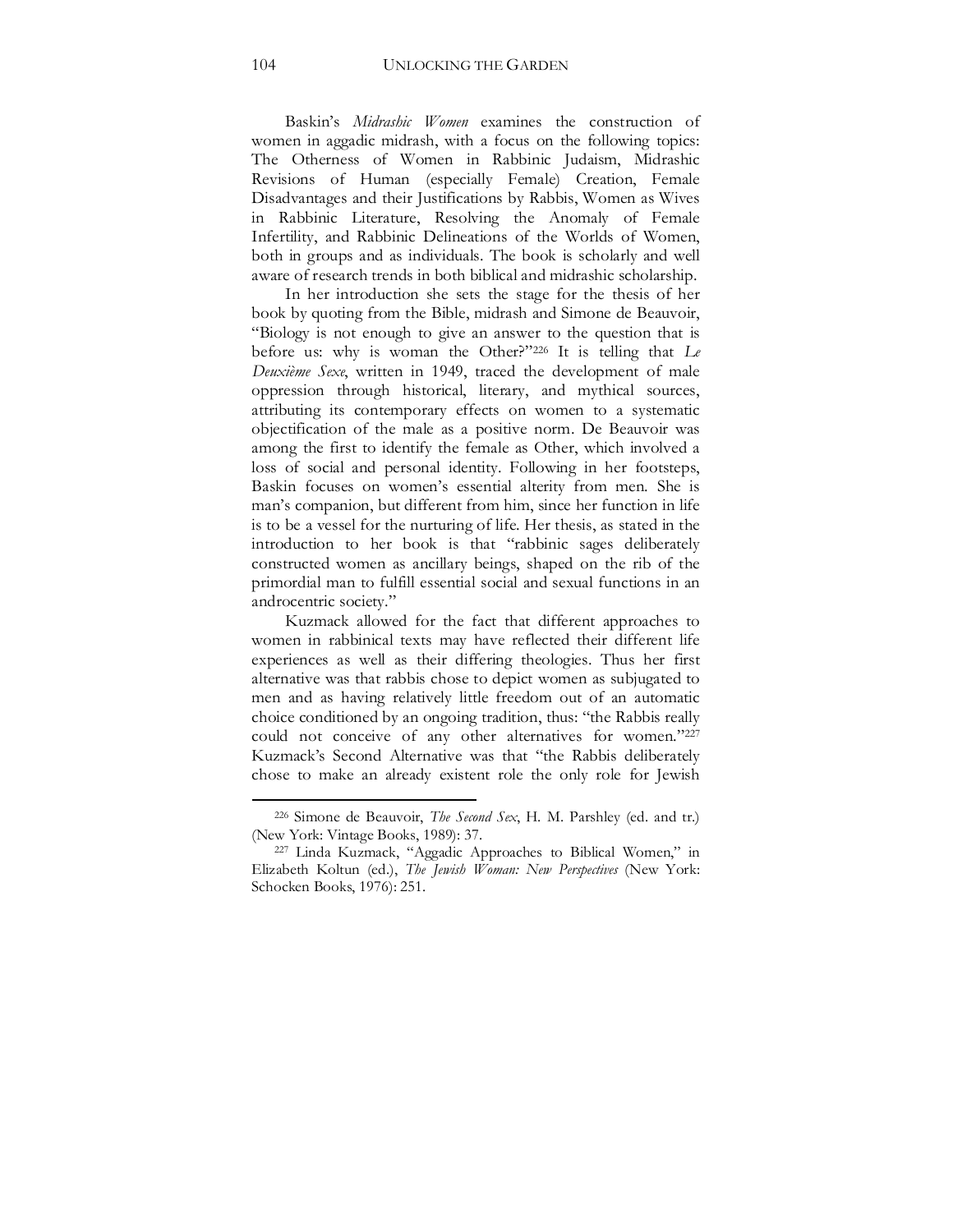women, because they felt that the physical and spiritual survival of the Jewish people was being threatened to the point of extinction."228 Baskin seems fixed on the Second Alternative, but she denies the 'rationalization' for the rabbi's choice. She, thus, turns rabbinic misogyny into a deliberate part of their worldview. In addition, she does not allow for an alternative view—whenever it seems possible she uses qualifying words to make it clear that it was a deliberate choice and not an "automatic" choice conditioned by a thousand years of tradition. It is unfortunate that Baskin does not engage in dialogue with Kuzmack, whose article may be outdated and somewhat conciliatory, but is multi-vocal and openended concerning rabbinic motivations. Thus, Baskin's book sets out to demonstrate that the rabbis were aware of the implications of denominating the feminine as having less value than the masculine and therefore had to "rationalize woman's less desirable place in their society as divinely intended."

She chose to focus on aggadic literature rather than halakhic discourse because, "the aggadah seems more reflective of the complexities of actual human relationships as they are lived, while the halakha appears to point toward an ideal, but not yet achieved, condition of order."

Her stated methodology is interesting and in itself is a critique of unnamed others who have used aggadah to "jump from statement to statement and text to text." What she does instead is to focus in each chapter on one or two lengthy and contextualized aggadic passages mostly from the Babylonian Talmud, occasionally from a midrash collection, in which the particular themes mentioned above are addressed. Despite her recognition that rabbinic literature is not monolithic, since it preserves both majority and minority points of view, she makes a convincing argument that "female alterity and women's innate inferiority to men emerge as primary."

Her goal in the book is focused: "my goal in this book is to recover from selected passages found in rabbinic literature those attitudes toward women which became authoritative in informing subsequent Jewish values and practices." Since she does not refer to medieval exegetes such as Rashi or the Tosafists she allows for the fact that others might argue that the strands she chose are not

<sup>228</sup> Idem: 252.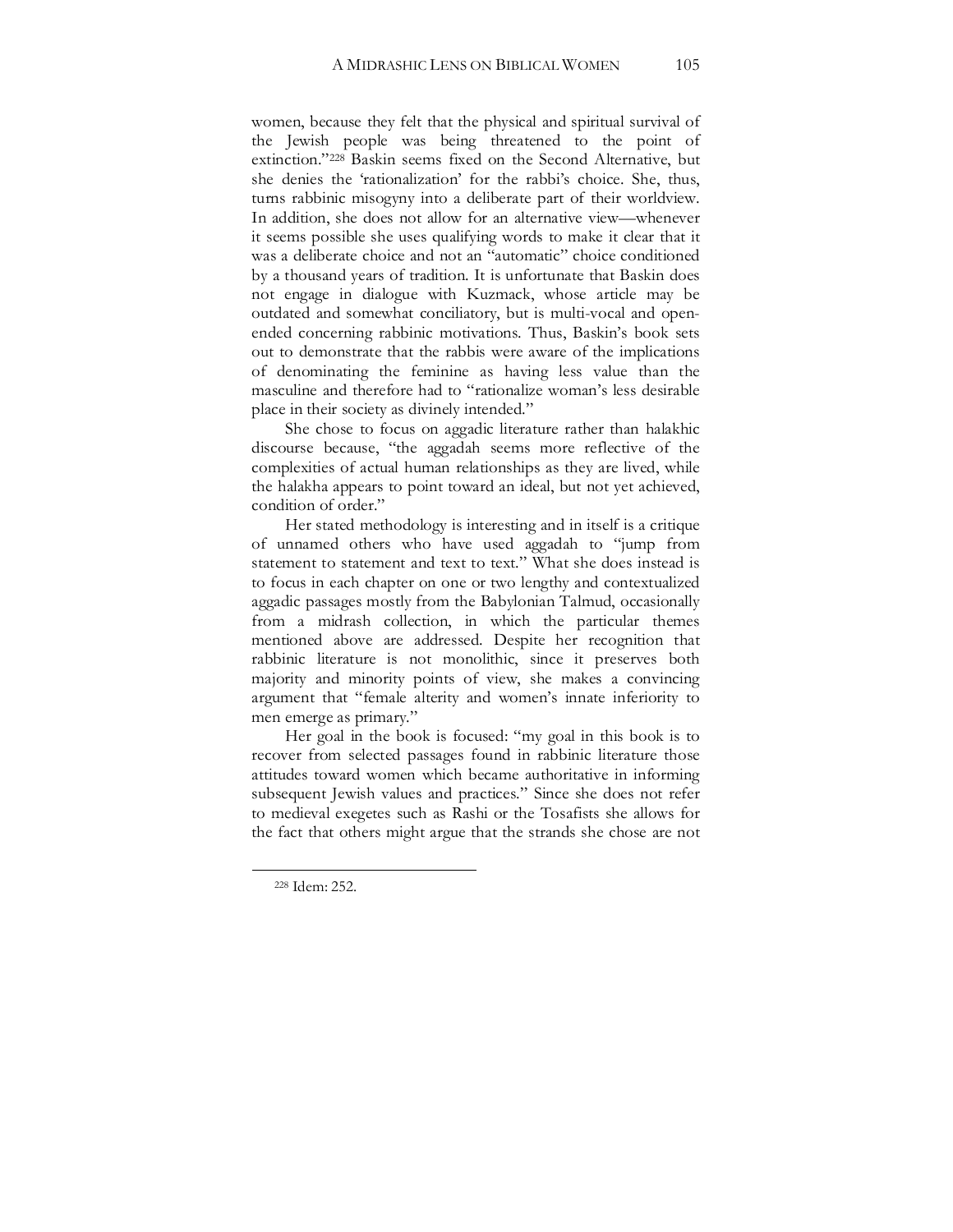as central as she claims. While not arguing with her that rabbinic texts are misogynist, having myself written so,<sup>229</sup> I find problematic her unrelenting repetition that rabbinic texts could not rid themselves of these prejudices. Indeed, one could argue from her case that the rabbis, in their commitment to them, were obsessed and thus not "guilty" of intentional misogyny.

She does of course not make this claim; she says that they were totally aware of what they were doing and that it was part of their theological plan. Her argument in the first three chapters is that it all goes back to the privileging of the second account of creation and disregarding the challenging implications of the first. Even though she recognizes that there were some rabbinic references to a first Eve, they are few and obscure. The majority of rabbis agreed that the first woman was created from Adam's rib and this secondary origin accounts for the female inferiority which rabbinic writers took for granted. She finds it significant that rabbinic voices rationalized women's separate status and were unwilling to allow any woman entrance into their circles no matter how talented she was.

In chapter four "Fruitful Vines and Silent Partners: Women as Wives in Rabbinic Literature" she discusses good and bad wives. The good wife is one who enables her husband and male children to study Torah, while waiting patiently at home for him to return. The bad wife is one who goes outside the house, makes noise and brings attention to herself. Yet the rabbis are willing to put up with her as long as she continues to bring babies into the world. This section also introduces the idea of marriage as metaphor between the male community and God in order to point out that women get totally erased from the equation when God is the male lover and his beloved is female Israel which is comprised only of males as far

<sup>229 &</sup>quot;Dinah the Daughter," in Athalya Brenner (ed.), *A Feminist Companion to Genesis* (Sheffield UK: Sheffield Academic Press, 1993): 306- 317; "Did Miriam Talk Too Much?" in Athalya Brenner (ed.), *A Feminist Companion to Exodus to Deuteronomy* (Sheffield UK: Sheffield Academic Press, 1994): 231-242; "God is to Israel as Husband is to Wife," in Athalya Brenner (ed.), *A Feminist Companion to the Latter Prophets* (Sheffield UK: Sheffield Academic Press, 1995): 126-145; "Response to Popular Fiction and the Limits of Modern Midrash," *Conservative Judaism* 54:3 (Spring 2002): 106-110; "Jerusalem the Widow," *Shofar* 17:2 (Winter 1999): 16-24. All of these articles appear in this book.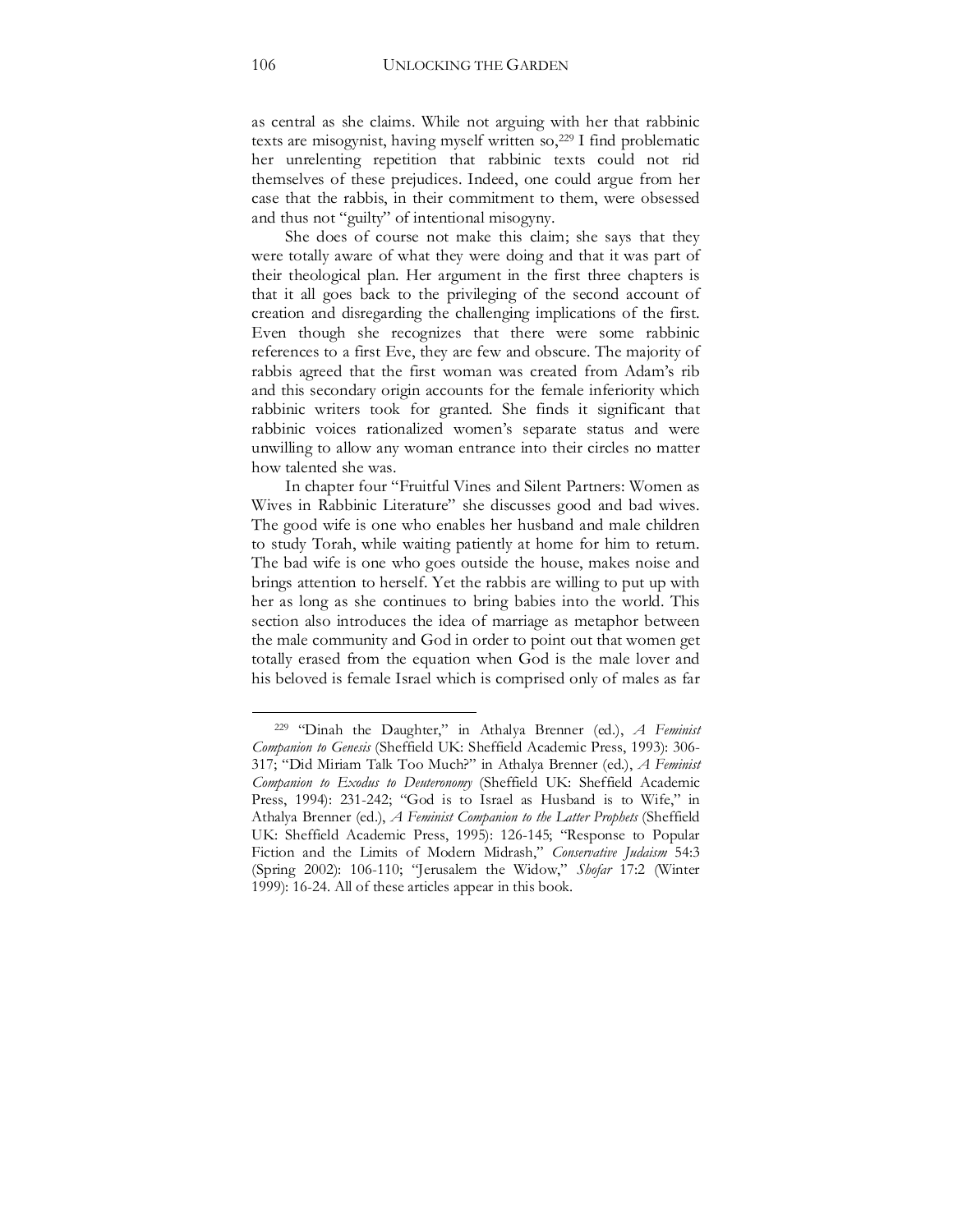as rabbinic literature is concerned.230 When Israel behaves and perfects herself, then God will intervene and save her. Women are always subordinate (or out of the picture) when the male community is busying itself with trying to please God. Despite the necessity of having wives, rabbinic society was ambivalent about them since "a hermeneutics of suspicion informed all rabbinic ruminations on their other halves; the supposed sexual unreliability of women was never forgotten."

Chapters 5 and 6 of the book about the barren matriarchs and rabbinic delineations of women's worlds are based on previous articles that Baskin wrote in the late-70s and 80s and have a different texture to them. They are less negative than the rest of the book. Although chapter 5 repeats some of the same themes from chapter 1-3 about man's mastery over women and that the mitzvah of procreation is men's alone, Baskin makes clear in the second half of this chapter that when it comes to the barren matriarchs, the rabbis were compassionate and well aware of their grief. One rabbinic answer to the question as to why the matriarchs were childless was that God likes to hear the prayers and supplications of the matriarchs. Prayer and suffering leads to purification and brings people closer to God. Alternate answers are that barren matriarchs can retain their beauty so that their husbands continue to derive pleasure from them and that infertility humbles the matriarchs who might otherwise be vain about their great beauty. Thus infertility is both a curse and a blessing.

The barrenness of the seven wives (Sarah, Rebecca, Rachel, Leah, Manoah's wife, Hannah, and Zion!) takes on metaphoric significance, for Zion is a barren woman who will ultimately be consoled and fulfilled by God when the Land of Israel is restored to its former glory. Men who have barren wives can still be fulfilled by having disciples when students are constructed as offspring: "the student fills the place of the natural child, allowing the childless scholar, too, to become a father in Israel." Baskin claims that when this happens men no longer need women for reproductive purposes since "insemination of Torah knowledge and the production of disciples takes precedence even over the

<sup>230</sup> An excellent example of this are the rabbinic interpretations of the Song of Songs.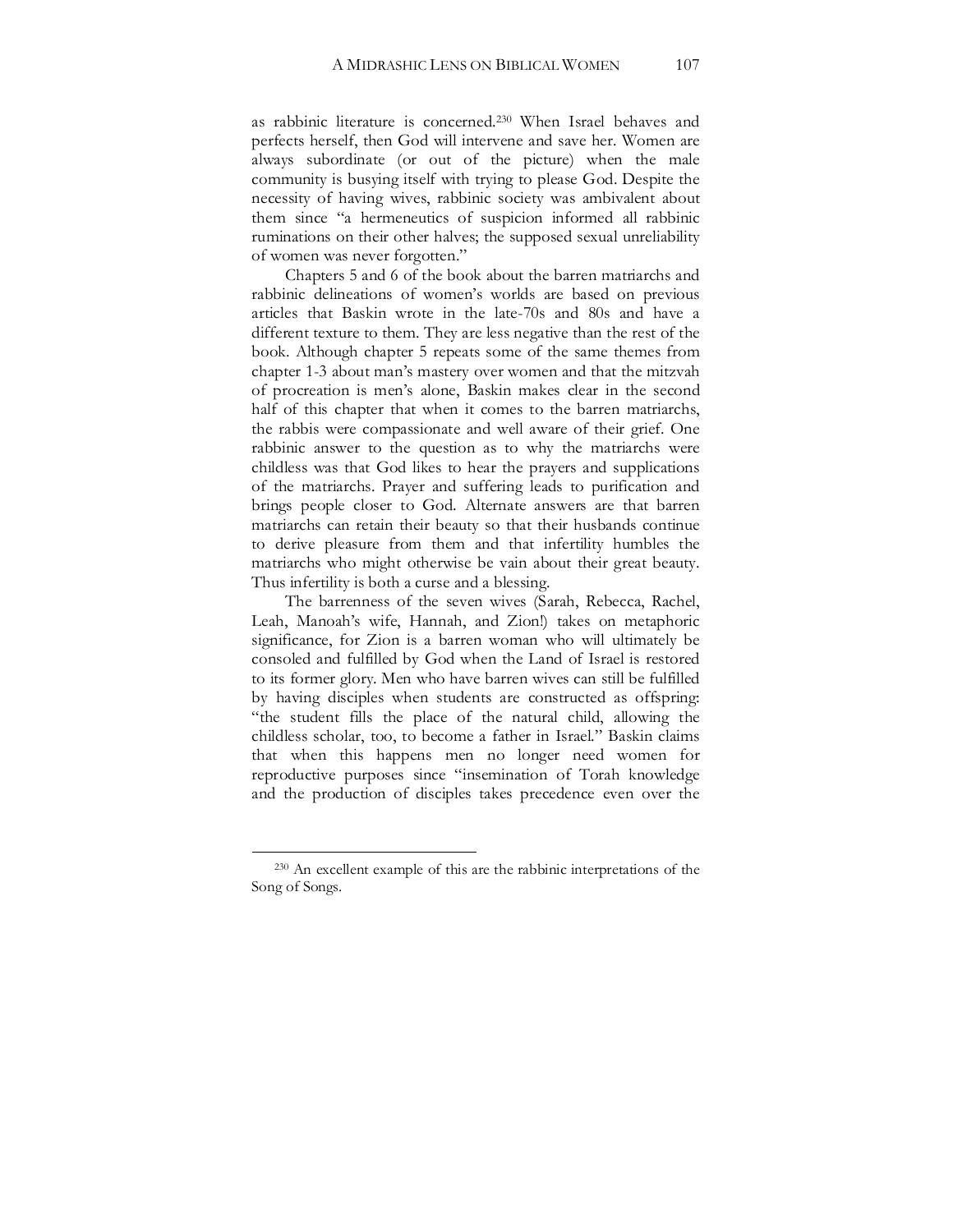legal obligation to beget biological offspring." This dictum was soundly challenged in Talmudic literature.

It is in chapter six that we finally have some real women who present a counter discourse to all the negativist views of rabbinic midrash that we have seen in the book until this point. We meet the daughters of Zelophehad who are represented as canny and competent women, the loyal sisters Rachel and Leah who put aside their biblical rivalry to present a united front. Though even here Baskin detracts from the poignancy of the midrash to ask "whether this midrash depicting Rachel's generosity in preserving her sister from humiliation is a tribute to the possibilities of admirable female behavior and self-sacrifice or a warning to men about the ultimate unreliability of women." It is interesting that the rabbis had an overly positive view of Rachel while looking upon Leah as a deceiver and usurper: "All hated her: sea travelers abused her…even the women behind the beams abused her, saying: 'This Leah leads a double life; she pretends to be righteous, yet [she] is not so, for if she were righteous, would she have deceived her sister?'…" (*Gen. Rabba* 71:2).

The book ends with the story of Raḥab, whose story is one of conversion as domestication, or the fallen woman redeemed. For the rabbis, Rahab was

> the model of the righteous proselyte, one who went beyond all others in her recognition of God's great powers… [B]y imagining her as a repentant fallen woman who found the true God and emerged as a mother in Israel, the rabbis transformed Rahab into an exemplar of the efficacy of Judaism and its traditions in taming the disordering powers of female sexuality.

Baskin divides rabbinic musings on Raḥab into three groups: those who emphasize her sincerity as a convert; those who detail her descendants and how honored she was by Israel; and those who sanitize her from a prostitute to an innkeeper who was thus able to marry Joshua. Despite Baskin's very positive take about rabbinic attitudes toward Raḥab, she chooses once again to end her book on a negative tone by pointing out that Raḥab's conversion is a form of domestication—that the woman who epitomizes all the dangers of the gentile temptress is now turned into an unassuming compliant Jewish wife and mother.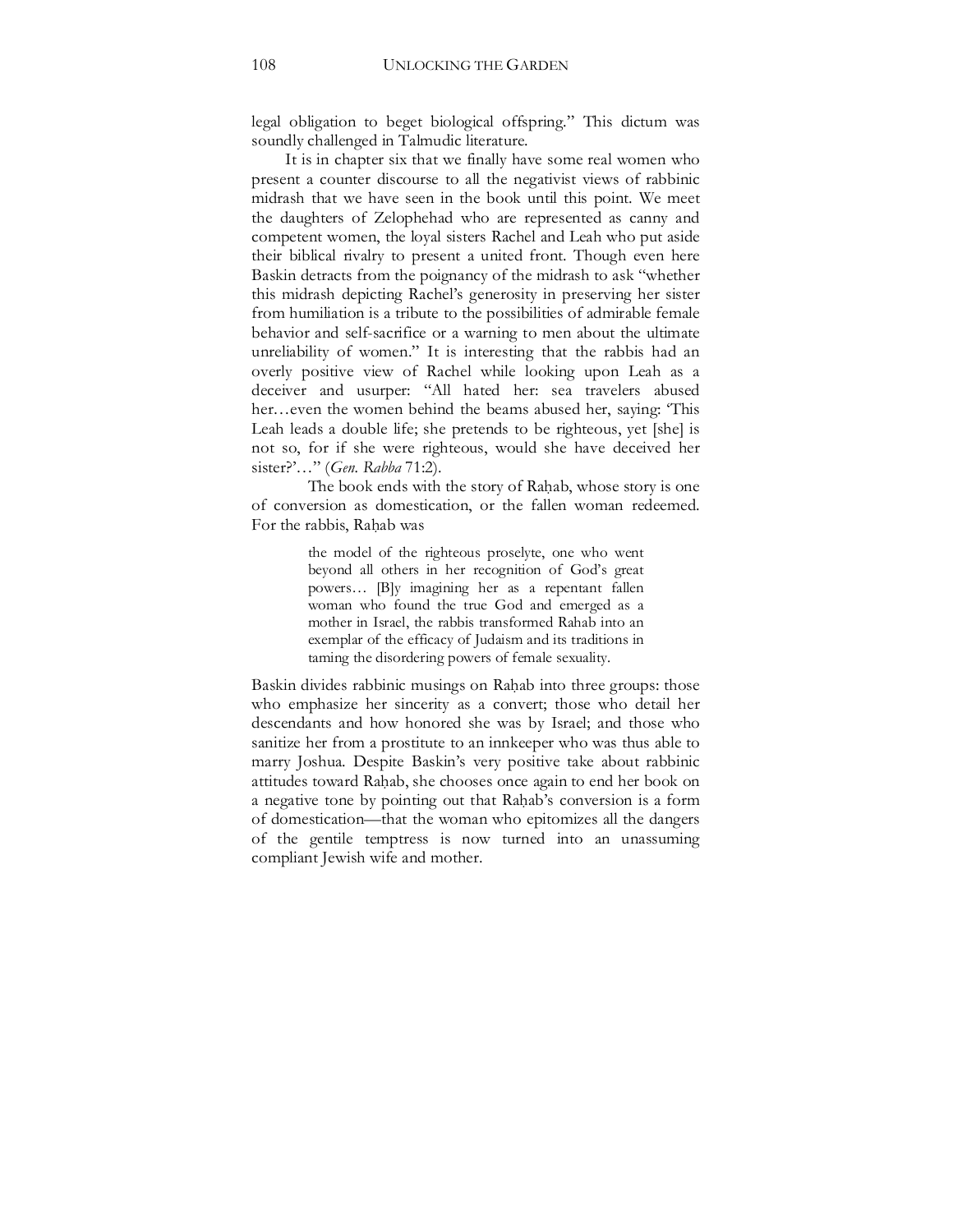Rabbi Elana Kanter anecdotically relates her disappointment with a course she took in the 1980s on Emerging Feminist Theologies.

> What I found, to my great disappointment, were regular conversations on competitive victimology, or who was the greater victim of white male oppression.231

She claims that this acknowledgement of oppression is a luxury available only to those in academia and that in the outside world (the real world) Jewish women want more than a critique, more than a rehash of patriarchy and the silencing and oppression of women. What they do want are "honest readings of texts, and when patriarchy rears its head, or when there are screaming silences, they need to be acknowledged and critiqued."

This, however, is not enough for Kanter. What she wants after honest critique is a positive expression of Judaism that allows us to remain hopeful: "A Judaism that addresses the human spirit, that speaks to our souls…" Baskin, the academic, is giving both critique and honest readings of texts. But her agenda (as she states clearly in her introduction) is not to speak to our souls. And thus she remains in the critique mode.

Hammer's agenda is different. She manages to strike the anvil of our mind and heart in contrast to Baskin's depiction of the rabbinic views of Raḥab. Hammer has a different tale to tell about Rachav<sup>232</sup> the harlot in "And the Walls Came Tumbling Down." She too bases her tale on rabbinic text. Rachav and Joshua have been married a long time and fight all the time about "contemporary" issues such as who has the right to the land and whether it was right for Israel to displace Canaanite villages. They are involved in a dialogue. The fact that they have only daughters and no sons is ultimately seen by Joshua as blessing and not punishment. It is a very moving tale with a strong, non-compliant, and not necessarily converted woman. In Hammer's notes she

<sup>231</sup> Responses to Pamela S. Nadell, "An Angle of Vision: Jewish Women's Studies in the Seminaries," *Conservative Judaism* 55:1 (Fall 2002):

<sup>12. 232</sup> The inconsistent spelling of Raḥab and Rachav (same woman) is due to Hammer's preference to use the Hebrew (Rachav) and Baskin's the English (Raḥab). I have kept their spelling.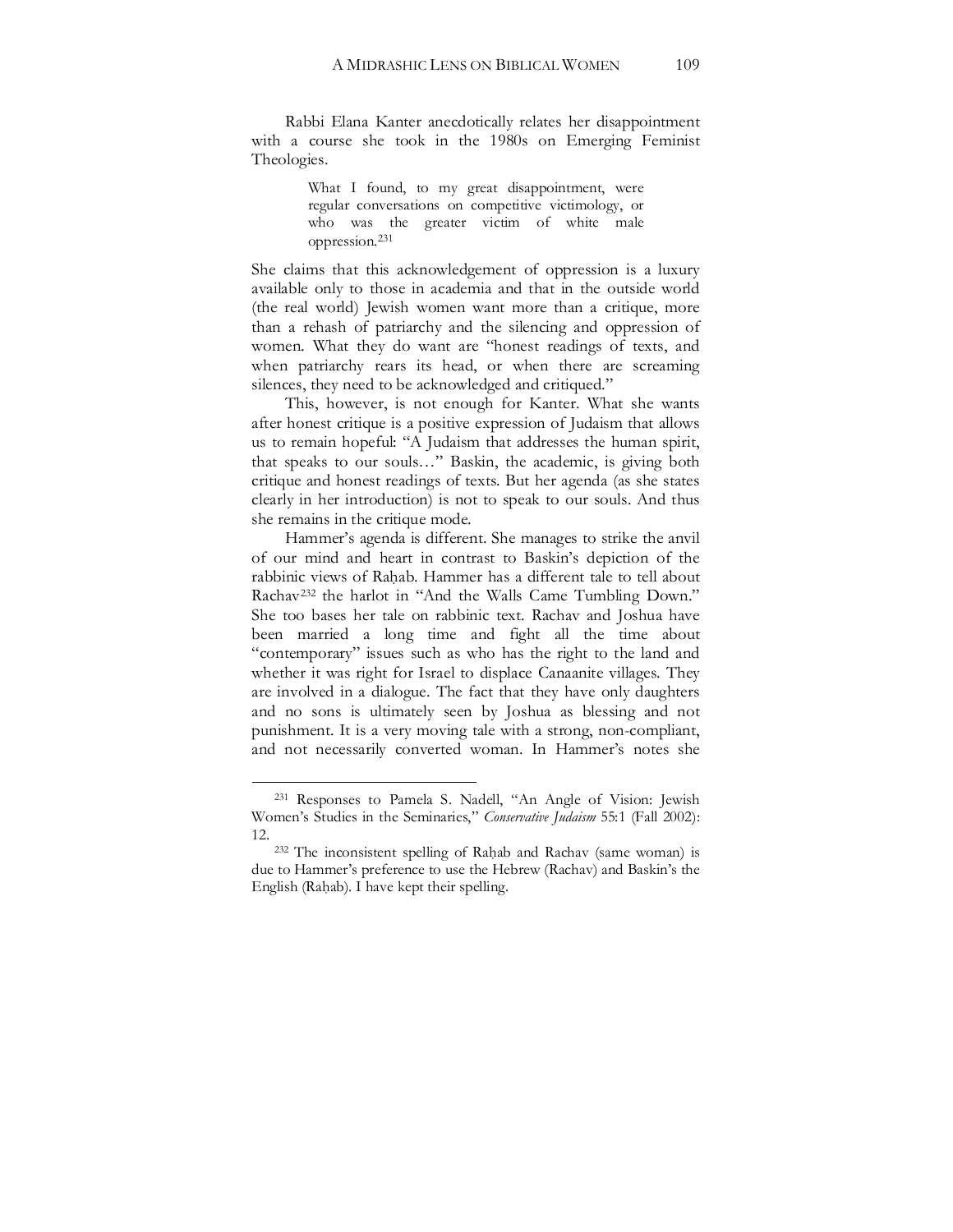points out that "rabbinic midrash develops Rachav's character so that she is even more complex than she first appears to be." Her answer to the question of why the rabbis converted her is that it is to "keep Israel honest, as she keeps Joshua honest. She forces us to remember the people who we have pushed aside to become what we are…[since] the Rabbis tell us he woke up every morning beside the one woman who could intimately remind him of…" the act of destroying Jericho and its inhabitants.

This is a feminist interpretation of a biblical tale, but one, which has a more redemptive take, a more forgiving view of what rabbinic texts are saying. Perhaps this is because the rabbi and the clinical psychologist are very much in the consciousness of this creative writer as opposed to the more objectifying view of the academic. In contrast to Baskin, who states at the beginning of her book that "I approach rabbinic texts with no commitment to the special status with which they have been invested in traditional Judaism," Hammer is very committed. Although Baskin acknowledges the richness and genius of rabbinic literature she writes, "I have no stake…in affirming its divine origins or in justifying its prescriptive imperatives." This is clearly not the case with Hammer who has a different agenda. Perhaps this is why Baskin has chosen to ignore the very positive midrashim about Miriam,233 whereas Hammer writes two very different midrashim about her, one of which builds on the tradition that she comes from a family of midwives.

In her collection of 23 original tales of biblical women, *Sisters at Sinai*, Jill Hammer has included not only original midrashim, but also commentary on her sources of information, the process of inventing midrash as well as painstaking details about the sources of her midrashim.

In her introduction and extensive notes to the reader she discusses the legitimacy of and need for midrash. Most of her

<sup>233</sup> Perhaps including Miriam would have caused Baskin to rethink her thesis. In contrast see Naomi Graetz, "Did Miriam Talk too Much," in Athalya Brenner (ed.), (see footnote 229); Devorah Steinmetz, "A Portrait of Miriam in Rabbinic Midrash," *Prooftexts* 8 (1988): 35-65; Phyllis Trible, "Bringing Miriam out of the Shadows," *Bible Review* 5/1 (1989): 170-190; E. R. Zweiback Levenson, "Sexegesis: Miriam in the Desert," *Tikkun* 4/1 (1989): 44-46, 94-96; Norman Cohen, "Miriam's Song: A Modern Midrashic Reading," *Judaism* 33 (1984): 179-190.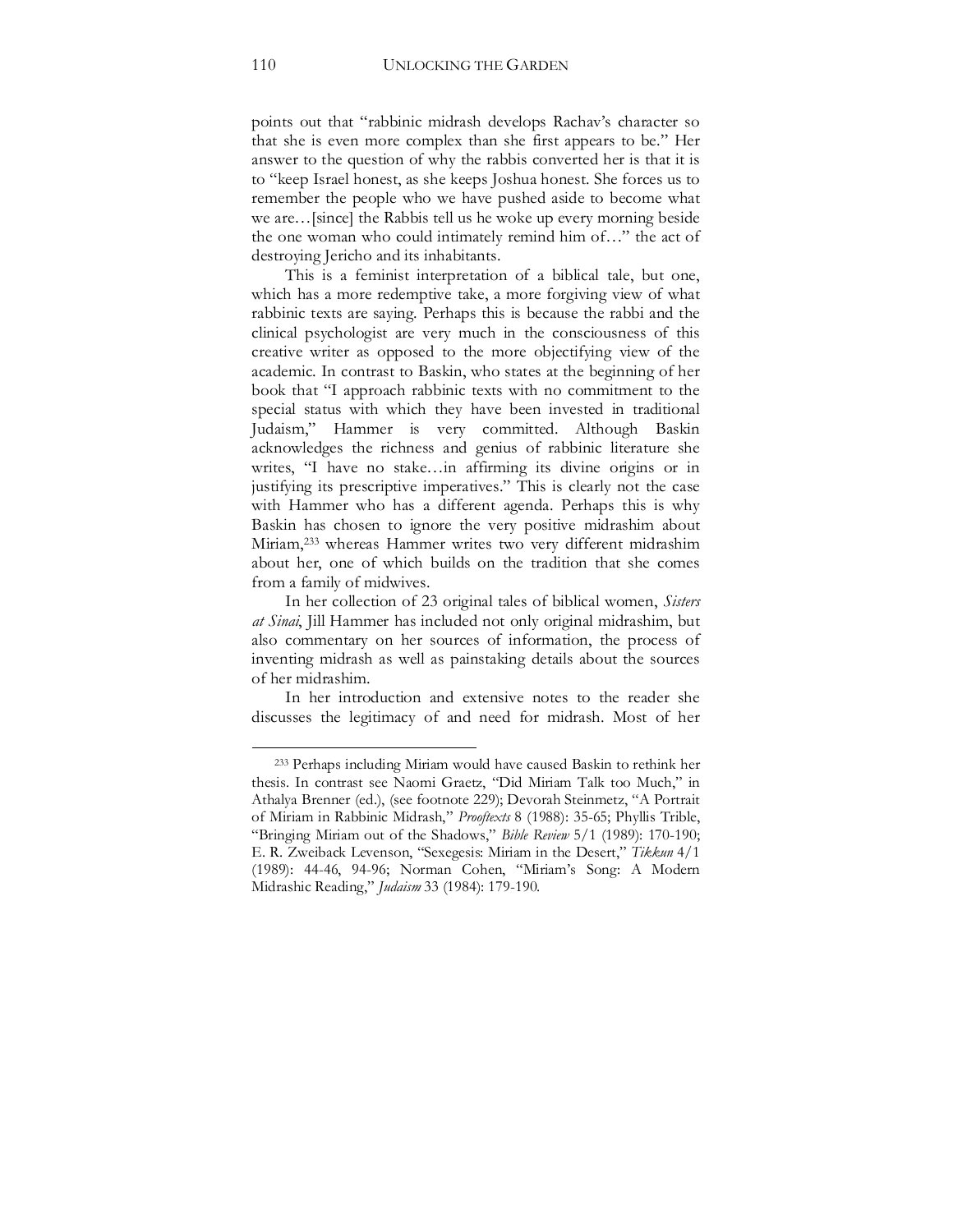stories contain biblical material, her own ideas and snippets of rabbinic midrashim. Often she rejects rabbinic interpretation entirely if it is not to her liking. For instance, she writes: "When the Rabbis blame Dinah for her rape or demonize Vashti for her rebellion, I cannot include their perspective, except as a foil."

Like Baskin, she acknowledges that biblical and midrashic sources are both "skimpy and/or patronizing" in their attitudes toward women. But since she is writing midrash, she has more freedom to deal with the androcentric nature of these texts, rather than just recording and deconstructing them. Her strategy is first to look for positive texts; if she cannot find them, she often will reverse rabbinic misogyny, or she will read other modern midrashim and modern poetry. Finally, she will use her feelings of anger or sadness about the traditional texts as inspiration to tell a better story.

In her midrashim, her characters have much inner strength. Most of them can be role models for us. There is much sisterhood, many mysterious elements, an abundance of angels, and hints of portents and unknowable elements. She writes that unlike "much modern midrash, which is highly realistic in nature…I prefer to set my characters in a world of myth and mystery."

This I found personally interesting, and in contrast to the midrashim that I wrote in the mid-80s which were consciously realistic, so much so that I avoided reference to any supernatural elements—including God.234 I found myself comparing some of my own work to Hammer's, especially when we look at the same character, Elisheva, Aaron's wife. We were both on the same wavelength as to the choice of midrash on which to base our tales. However she makes Elisheva a midwife (based on Sotah 11b) whereas my Elisheva is a scribe, intent on influencing Aaron and possibly involved with Moses, her brother-in-law. My Elisheva despises Pinhas for his narrow-mindedness and sees his zealousness and intolerance as a curse. In contrast, Hammer rewards her Elisheva for her humanity in going out during the tenth plague to deliver a child with the *yichus* of being the grandmother of Pinḥas (the woman she saves is Putiel an

<sup>234</sup> Naomi Graetz, *S/He Created Them: Feminist Retellings of Biblical Stories* (Piscataway, NJ: Gorgias Press, 2003).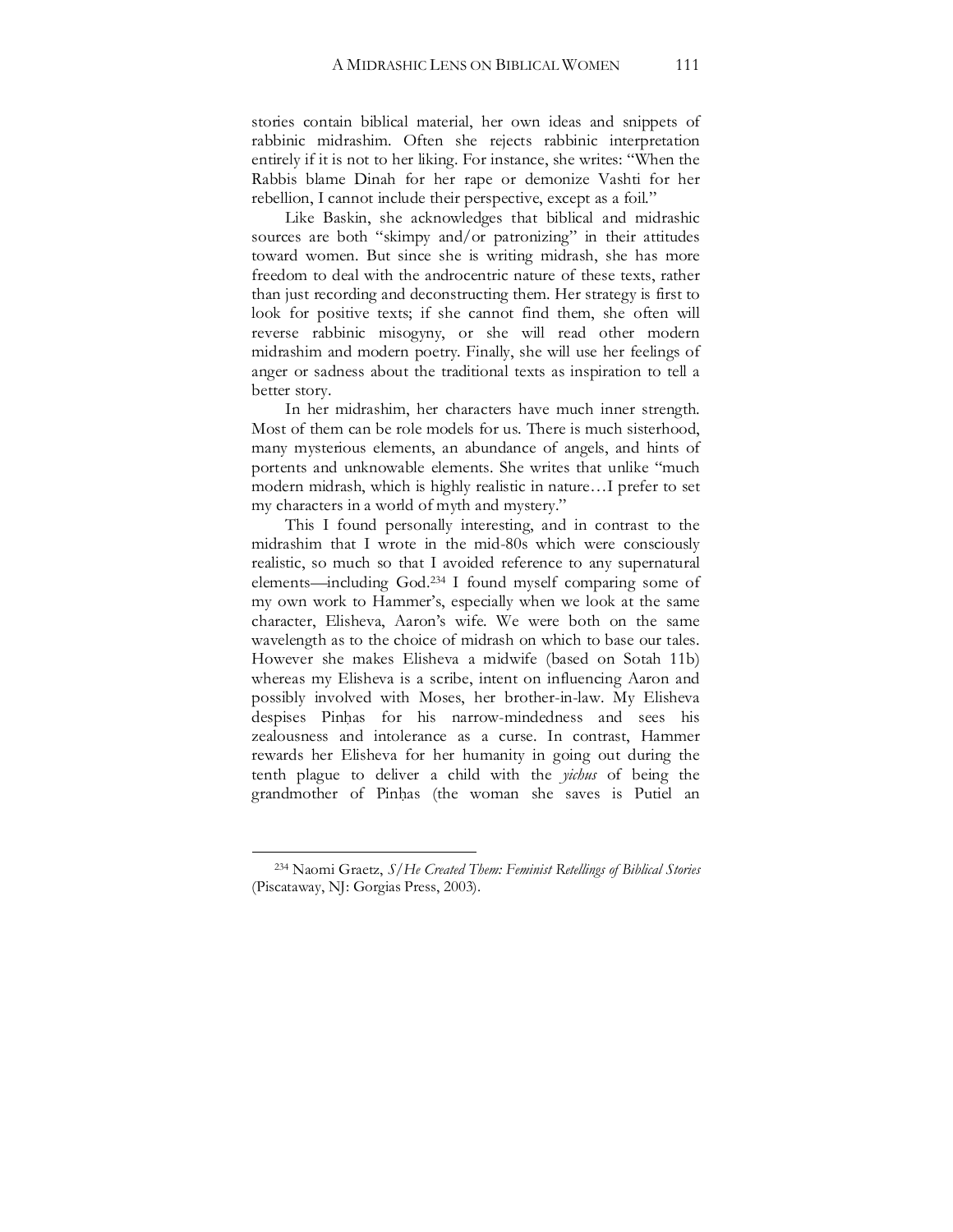ancestress of Pinḥas). Hammer does not editorialize (as I do) about their mutual descendant, her grandson, Pinhas.

*Sisters at Sinai* does not try to be representative of the entire Bible. It does not follow a chronological order. It is a book that can be read out of sequence—as the mood takes you. Some stories resonate more than others. Some stories read better than others and have more texture. She includes many familiar biblical women, but also other women who are less known like Mahalat, Esau's wife and Ishmael's daughter; Asenat, Joseph's wife; Bosmat, Achinadav's wife; and Solomon's daughter. Some of these women's names are known from lists in the Bible, others from rabbinic midrash and some are creations of the author. I don't really have any favorites, since I enjoyed all of the midrashim. However, worthy of mention is the "Song of Devorah" with its lesbian overtones, and "Lot's Wife," which is cute and modern and must have been fun to write. The Switch of Angels is an interesting twist on the akedah. I found the "Second Blessing about Esau" to be confusing but certainly politically correct. "Mitosis," with the four faces of Israel as revealed to Leah, is a virtuoso display of Hammer's creativity and force as a writer. Her story of Havdalah is a wonderful retelling of Eve and Lilith's story, which was influenced by Lurianic theology as stated by Hammer in her notes.

The book is very user friendly. When she introduces her sources, she makes statements like "Rashi is a great friend of mine." Her characters are very grounded. She sees Sinai as "a mountain of seeds of Torah, some lying on the surface, some deep with the earth." This particular reader took as much pleasure in reaping the plentiful harvest as the author did in planting it.

As someone who herself has been passionately engaged in midrash writing and study I find this book both an excellent introduction to modern feminist midrash and complementary to the many other fine works which have already been published. Rabbi Hammer generously acknowledges many but not all of her predecessors and mentors. My only problem with her book was that I read it before Baskin's. Her methodology to seek out the positive and downplay the negative struck me as being an apologetic approach which I was prepared to criticize. But after Baskin's book, which was like a glass of ice-cold water poured over me in the winter, I found myself, dipping into Hammer's book to get some warmth and sun.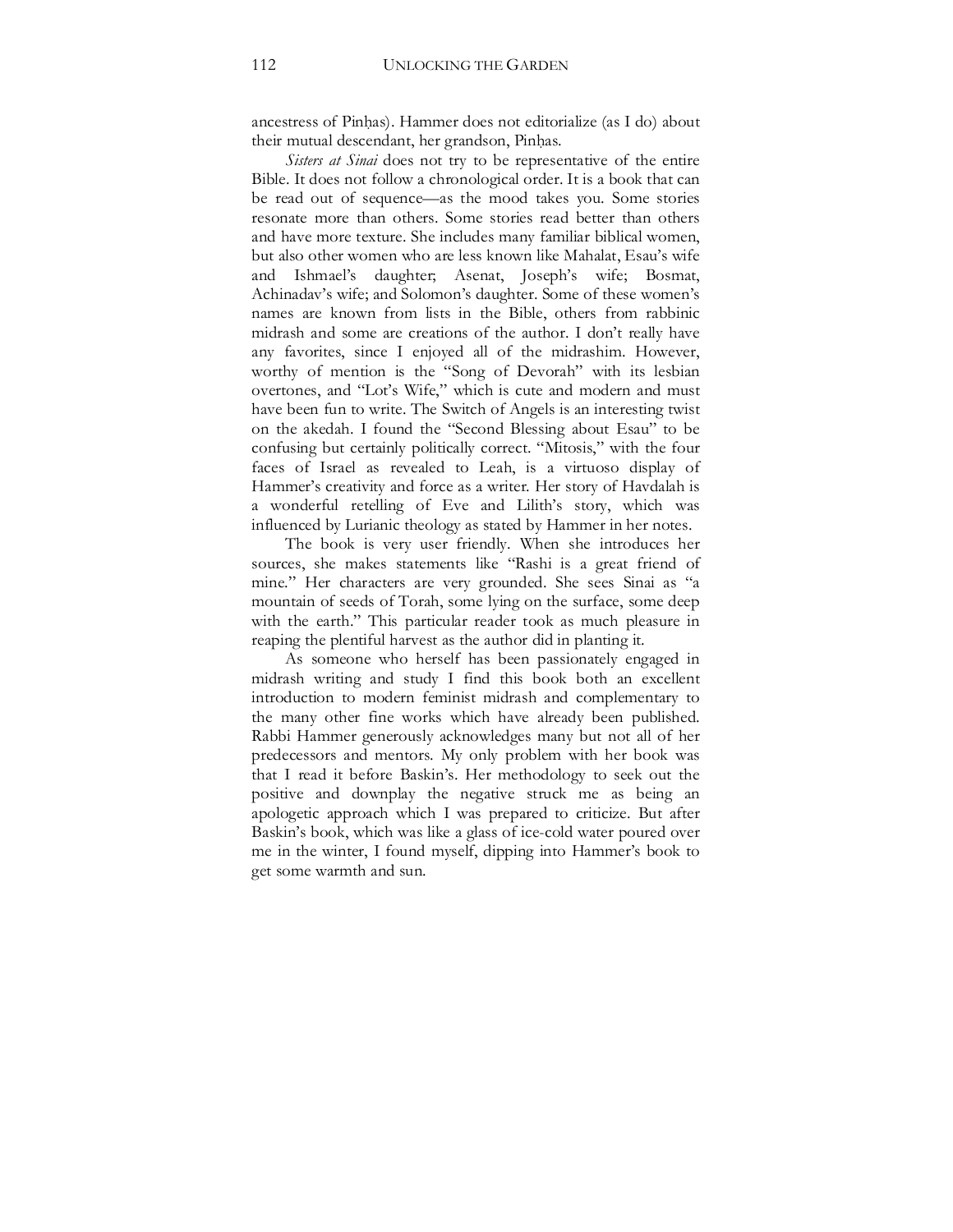One would think that Baskin might have focused on the many flavors of the midrash rather than focusing just on the vanilla and chocolate, and it is indeed remarkable that Hammer's name evokes what should epitomize midrash: the anvil and the hammer that evoke many sparks. That is why both books should be read: one for its reality take and the other for an uplifting experience. Baskin points to the problem; Hammer shows us a way out.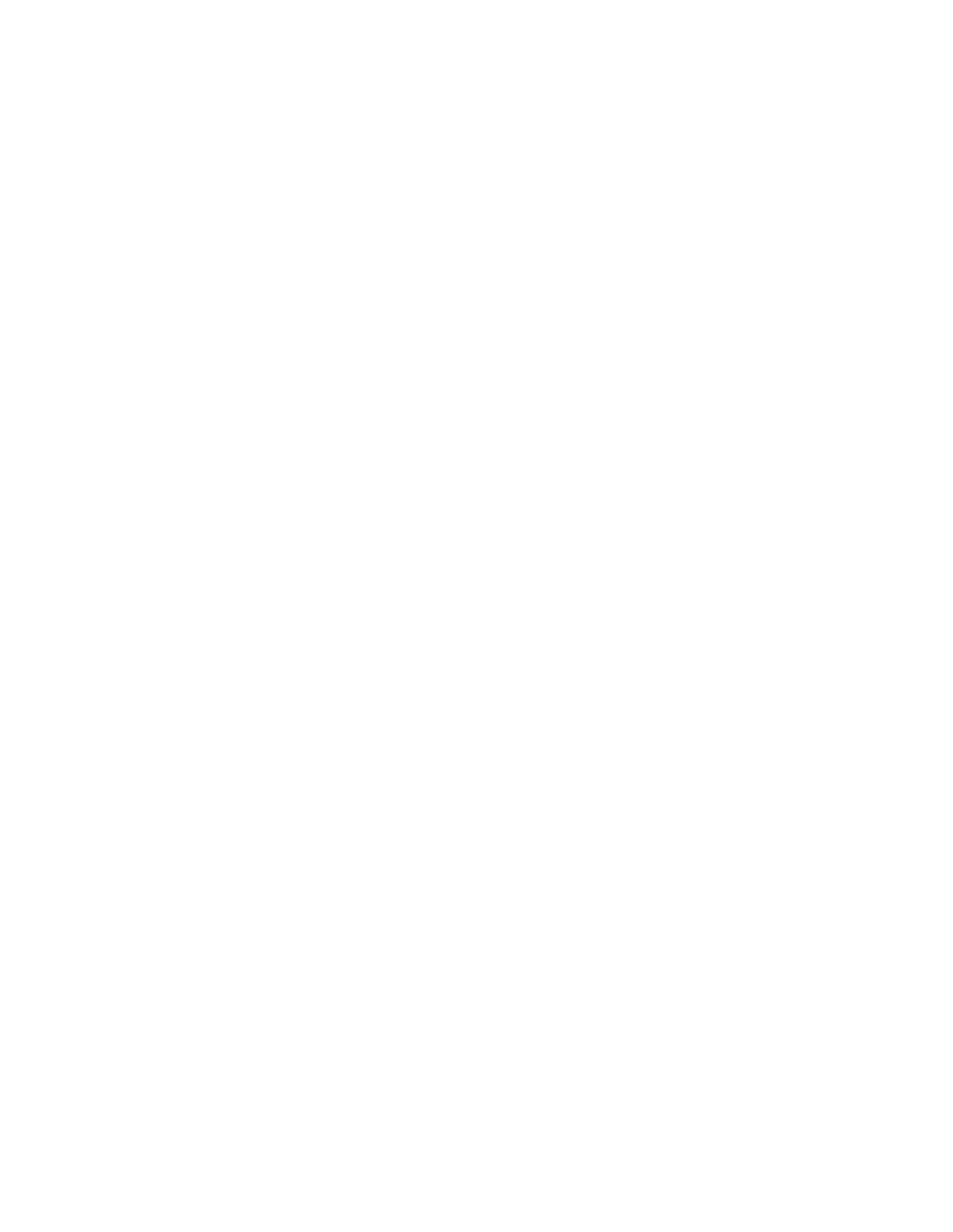## **JERUSALEM THE WIDOW**

On the ninth day of the month of Av (Tisha b'Av), the Jewish people commemorates the destruction by the Babylonians of the first temple (586 BCE) and the destruction of the second temple by the Romans (70 CE) by fasting, reading the Book of Lamentations, and special prayers of lament. In commemorating these destructions, some of us also remember the Holocaust and other tragedies that have befallen the Jewish people. Some observant Jews remember this date, and the three weeks preceding it, by abstaining from eating meat, not listening to music and by not participating in any joyous event. In Lamentations, which describes the pillage of the First Temple, Jerusalem is described as a widow after the destruction of the Temple:

> Lonely sits the city once great with people! She that was great among nations is become like a widow… Bitterly she weeps in the night… There is none to comfort her of all her lovers…" (Lam 1.1-2).

Jewish theology tends to be self-blaming for what has happened: "*u-mipnei hata'einu*..."—"on account of our sins, we have been exiled from our land [Israel]" goes the refrain in prayers Jews recite on the Sabbath celebrating Rosh Ḥodesh—the new month the three major festivals of Succoth, Passover, and Pentecost, and the High Holidays of Rosh Hashanah and Yom Kippur.

The theological intent of chapter one of Lamentations is to justify God's destruction of the Temple in Jerusalem as punishment for sin. The disaster that befell the community is because of the sin and infidelity of the people, not God's failure.235 The widow accepts the blame and says, "The Lord is in the right,

<sup>235</sup> Kathleen M. O'Connor, "Lamentations," in C. A. Newsom and Sharon Ringe (eds.), *The Women's Bible Commentary* (Louisville, KY: Westminster, 1992).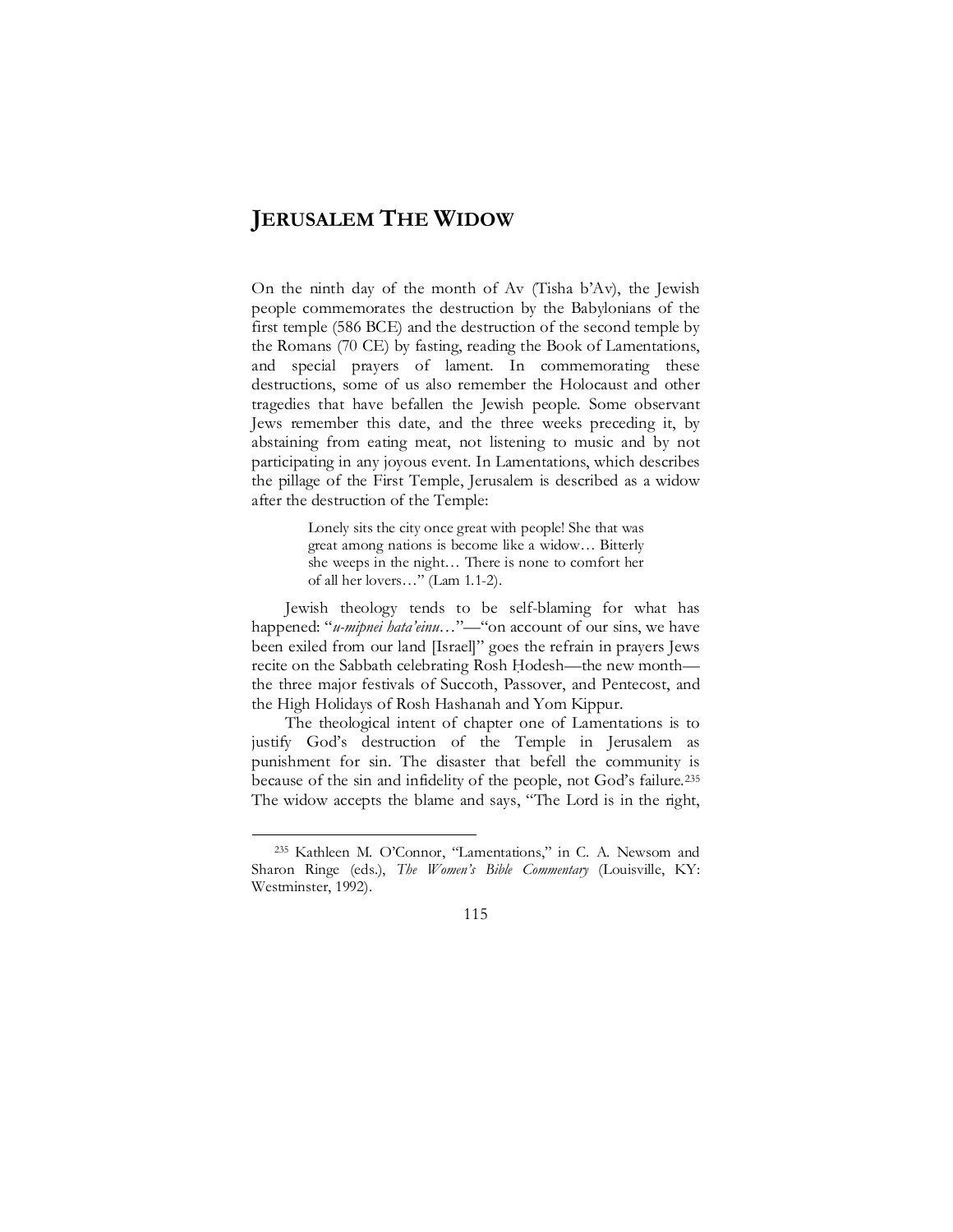for I rebelled against His word" (Lam 1.18). But is a "widow" guilty of sin? If the City of Jerusalem is "as a widow," the modern reader would view the metaphorical widow, not as a sinner but as a "victim" of God's anger—who herself has not sinned? Should we be blaming ourselves for being the subject of God's aggression? Our modern sensibility suggests that perhaps we should be blaming the Angry God who has caused the destruction.236 For a believing Jew, this is not a blasphemous stance, for in our tradition there is a heritage of doubt and protest.237

In this article, I wish to examine the implications of Jerusalem the downtrodden victim being described in feminine terms and specifically the implications of her being a widow. Then I will introduce the concept of a theology of protest. Finally, I will suggest several ways in which we can use our knowledge of the past to repair the present.

In chapter one of Lamentations, the city of Jerusalem is described in uncomplimentary female metaphoric terms. The metaphors that are used to describe women in this chapter include the menstruant, the rape victim,<sup>238</sup> and the battered woman. These female symbols are used to blame the people of Israel for their sins. Women are symbolically blamed for the destruction of the city. The abandonment theme is often described in ancient texts as a rape or spoliation. Thus in a Sumerian text we find the following: "That enemy entered my dwelling-place wearing (his) shoes…laid his unwashed hands on me…tore my garments off me…cut off my lapis-lazuli…"239 The depiction of Jerusalem as an unprotected widow (usually lumped together with the stranger and the orphan), abandoned by her husband/God, destroyed by her supposed protector can be seen as a metaphorical justification of abuse of women by men. The difference between the Sumerian text and the

<sup>236</sup> On the other hand, if Jerusalem/Israel is a widow, then God is dead. This is the reason for the explanation of "like" a widow. See below. 237 Anson Laytner, *Arguing With God: A Jewish Tradition* (Northvale, NJ:

Jason Aronson, 1990): v.<br><sup>238</sup> J. Cheryl Exum, "The Ethics of Biblical Violence Against Women,"

in John W. Rogerson, et al (eds.), *The Bible in Ethics*, JSOT Supplement Series 207 (Sheffield UK: Sheffield Academic Press, 1995): 256-257. 239 F. W. Dobbs-Allsopp, *Weep, O Daughter of Zion: A Study of the City-*

*Lament Genre in the Hebrew Bible*, Biblica et Orientalia 44 (Editrice Pontificio Istituto Biblico: Rome, 1993): 48.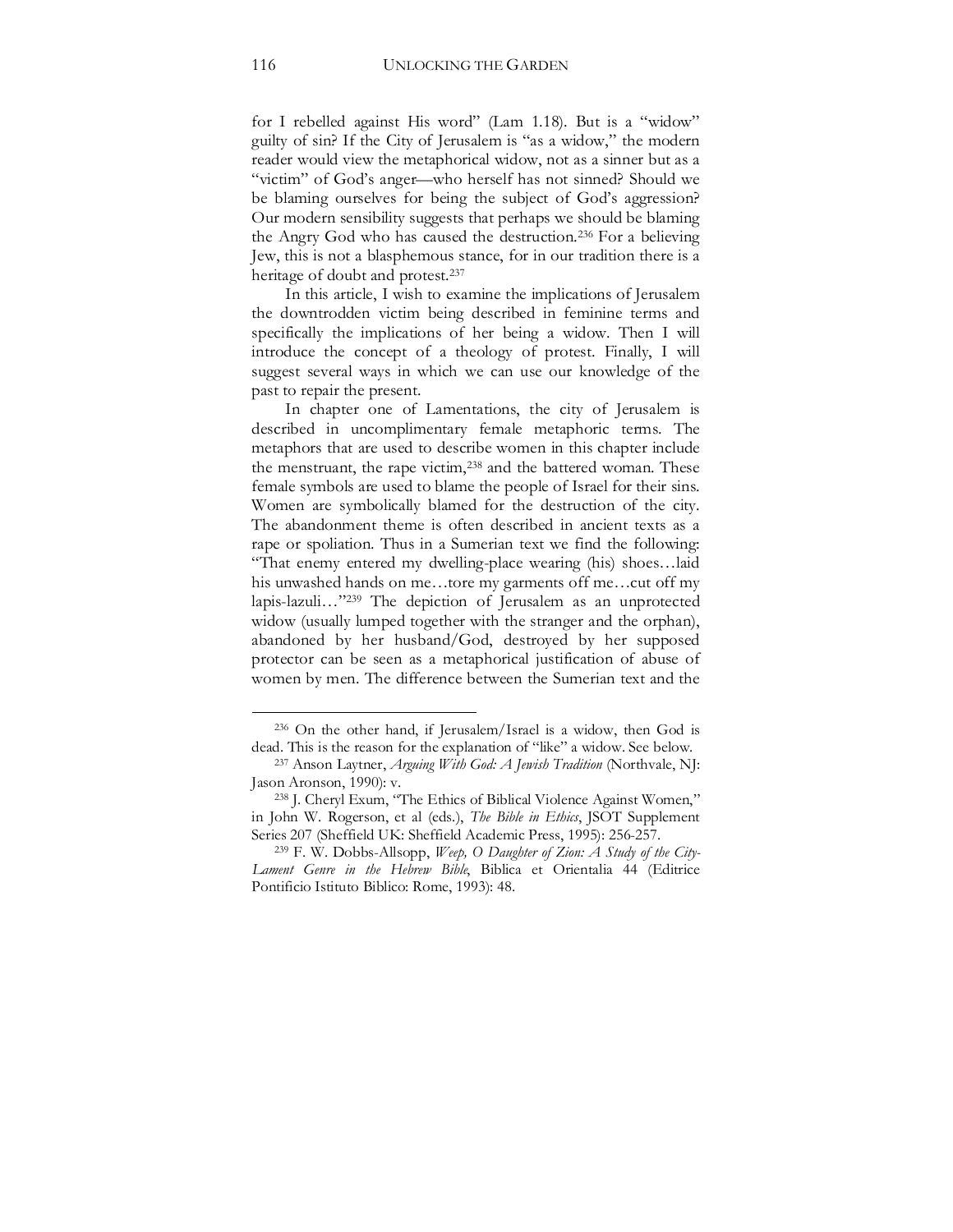text of Lamentations seems to be in the assignment of blame. Both cities are abandoned by their God—but only Israel is considered responsible for her own downfall—and therefore deserving of punishment.

The word *almana* (widow in the feminine) appears 43 times in the Bible, versus the word *alman* (widow in the masculine) which appears only twice.240 What is the root of the word? Perhaps it is the same root as "silence, muteness" (*elem*) or "violence, strength" (*alimut*) or "not having a portion" (*al-maneh*).241 Most often we have negative associations with widowhood, for instance there is the Black Widow, the spider who eats her mate!

Widowhood could be constructed positively; it could mean freedom from an abusive marriage. Yet widowhood has been constructed by most societies as a tragedy—except in the case of the opera of the Merry Widow (and even here, the happy end is that she gets married!). However, today more women are single by choice and widowhood has becomes a normative, not a deviant, status. Yet there are many who still think they (or others) are missing something when they are not married. Widowhood, therefore, is naturally constructed as loss (of more than just the husband) and not gain.

This was certainly true in rabbinic times when the Talmud had to legislate the rights of widows in order that they be protected from rapacious children (see *Ketuvot* 103a). The marriage of a widow was not a blessed event unless the husband himself was a widower (see *Ketuvot* 7a). In the Bible and midrash, the widow is always paired with the orphan and stranger. In the Talmud she is paired with the divorcee. Why? Because all of them are miserable. They lack something—a husband, a father, a protector.

> And who are these orphans, they are Israel…and who are these widows, they are Zion and Jerusalem, as it is said: *How the great city has become like a widow*. (Lam 1.1)<sup>242</sup>

<sup>240</sup> Isa 47.8, which the JPS translates as "widowhood" , since it applies to a woman; and Jer 51.5, which the JPS translates as "bereft" (widowed) of their God. 241 *al* = negative prefix; *manah* (see the talmudic tractate *Ketuvot* 10b,

where the widow gets half the portion of a virgin).<br><sup>242</sup> Solomon Buber (ed.), *The Midrash on Psalms*, Psalm 146.9 [Bar Ilan

Responsa Project CD-Rom]. My translation.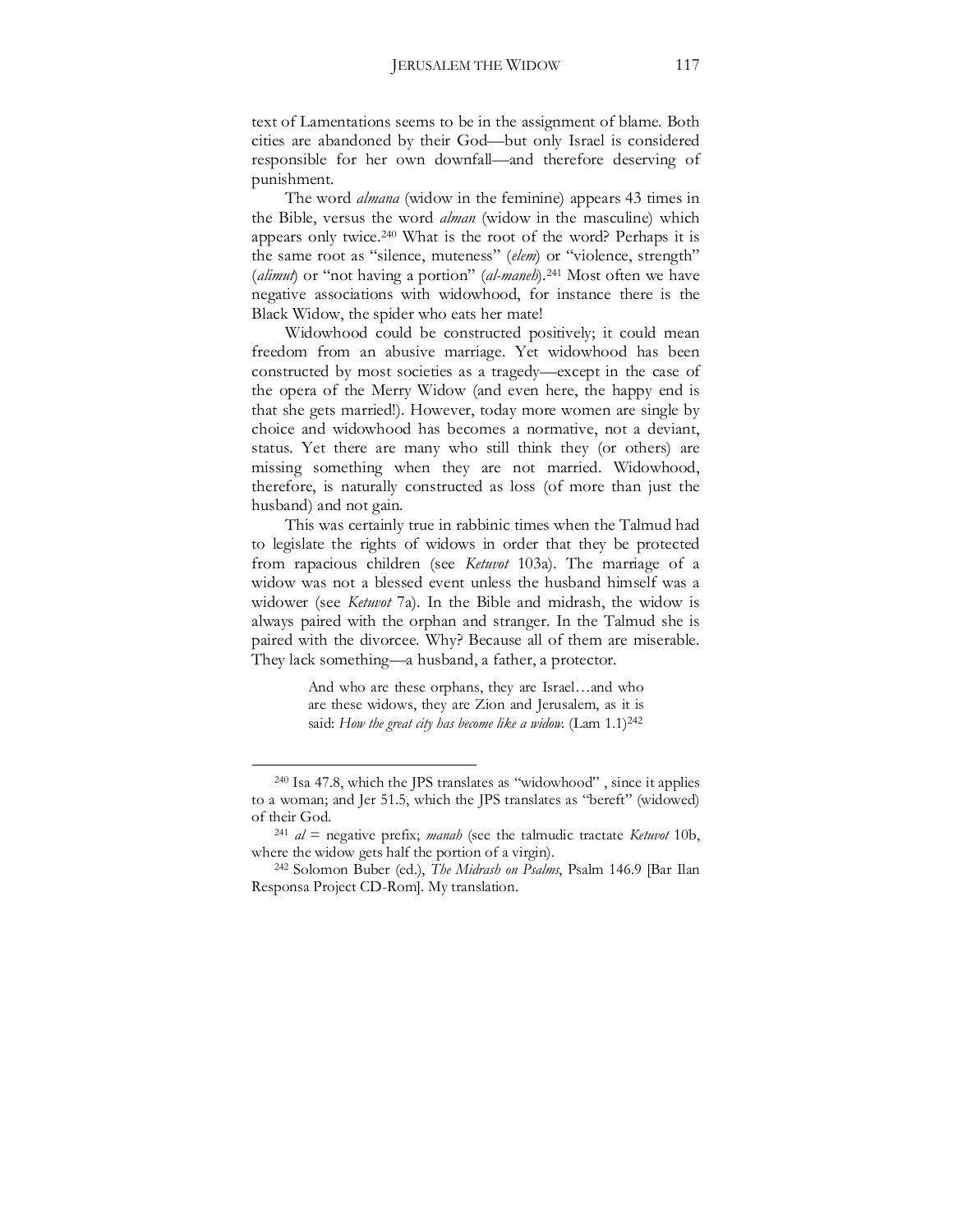The rabbis sense that it is unjust to blame the widow as a sinner, so they say she is not a real widow. She is in the situation of a woman whose husband has gone off for a while—leaving her as a "grass widow." It could not be that Jerusalem, or the people of Israel, can be likened to a real widow. Were that to be the case it would imply that God is dead! Thus in the midrash, the letter "kaf" (which means "like") is emphasized. She is not a real widow, just like one whose father or husband has gone abroad and who intends to return to her, for it is said that Israel and Judah are not widowed from their God (Jer 51.5).243

Another implication of being a "grass widow" or "*like* a widow" is that her widowhood is qualified: she cannot marry another man, nor can she live off of her husband's earnings.244 So what is her actual status? It would seem that she is a classic case of the *agunah*, the chained or anchored woman: One whose husband is unaccounted for, yet who is not free to marry again. This is developed in a midrash—one of many245—which draws an analogy (*mashal*) between God and a King who was angry at his wife and wrote her a bill of divorce.

The rabbis use this divorce scene as a "significant site for the discussion of the covenantal relationship" between God and the people.246 The king/God reneges and snatches back the writ, saying as long as you wish to remarry another; you cannot, since you don't have your divorce decree. On the other hand, he also says whenever she requests monetary support that it's too bad, since I've already divorced you. The analogy with God is that when the people wish to worship other gods, God says that "you are mine"

<sup>243</sup> Solomon Buber (ed.), *The Midrash on Psalms*, Psalm 68:3 [Bar Ilan Responsa Project CD-Rom]. My translation. 244 *Midrash Zuta* on Lamentations, chapter 1.5, Buber version. 245 There are many *meshalim* (analogies) in *Lamentations Rabba* which

include women, either as object or subject. In most of them, God is depicted as a king and Israel as his wife. Hasan-Rokem (see footnote 260 below) sees these midrashim as an inversion of the idyllic relationship depicted in the Songs of Songs. 246 Aryeh Cohen, "Framing Women/Constructing Exile," *The* 

*Postmodern Jewish Philosophy Bitnetwork* 3,1 (May, 1994). [bitnet address: pochs@drew.drew.edu]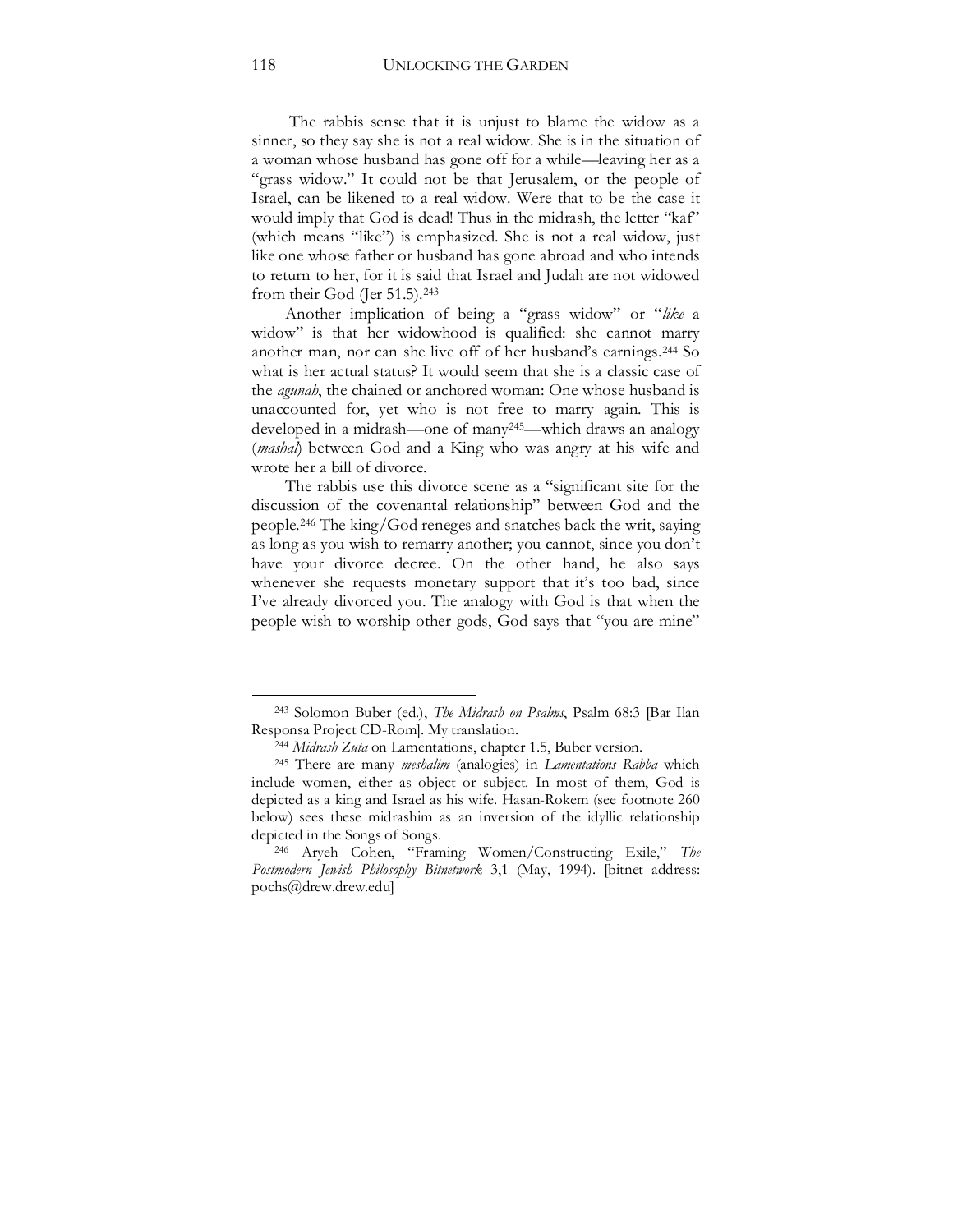and when they ask God for a miracle to save them, God says, "But I've already divorced you." 247

According to Aryeh Cohen, by:

stressing the indefiniteness of the 'as a widow' and not a widow, the midrash articulates the existential fears of the exilic situation. Is the covenant broken and irreparable ('divorce') or is there still hope?248

David Stern, in his discussion of this *mashal*, senses that the king and, by extension, God is:

> not fully in control, that his emotions have gotten the better of him…[that the] people of Israel…tend to be the main victims of His unease and ambivalence.249

Stern shows that what the king is doing is illegal. In a real divorce situation, once the *get*, the bill of divorce is given, it cannot be retracted.250 The *get* serves both as a "performative" function, that is, it serves the purpose of making the divorce, and as proof of divorce—in order to remarry, the wife must have the legal document in her hand to prove she is no longer married. Thus, the king is lying when he denies divorcing her; he "is immorally exploit[ing] her helpless position." Stern writes that the function of this *mashal* is to criticize God's treatment of Israel and that this critique may have

> served an apologetic end, if only by demonstrating that God refuses to release the Jews from the covenantal bond even *after* He has divorced them, and even though *they* are willing to dissolve their union with Him… [Therefore] this *mashal* attributes Israel's unhappy

<sup>247</sup> *Lamentations Rabba* (Vilna and Buber versions) Chapter 1. 248 Aryeh Cohen, "Framing Women/Constructing Exile," *The Postmodern Jewish Philosophy Bitnetwork* 3,1 (May, 1994). [bitnet address: pochs@drew.drew.edu]. 249 David Stern, *Parables in Midrash* (Cambridge, MA: Harvard

University Press, 1991): 99. 250 According to Maimonides (*hilchot gerushim* 84) this should be the

case; however, the modern tendency is often to retract a *get* if some scribal error is found or if the authority of the rabbis is doubted or if the husband is considered to have been coerced into giving the *get*.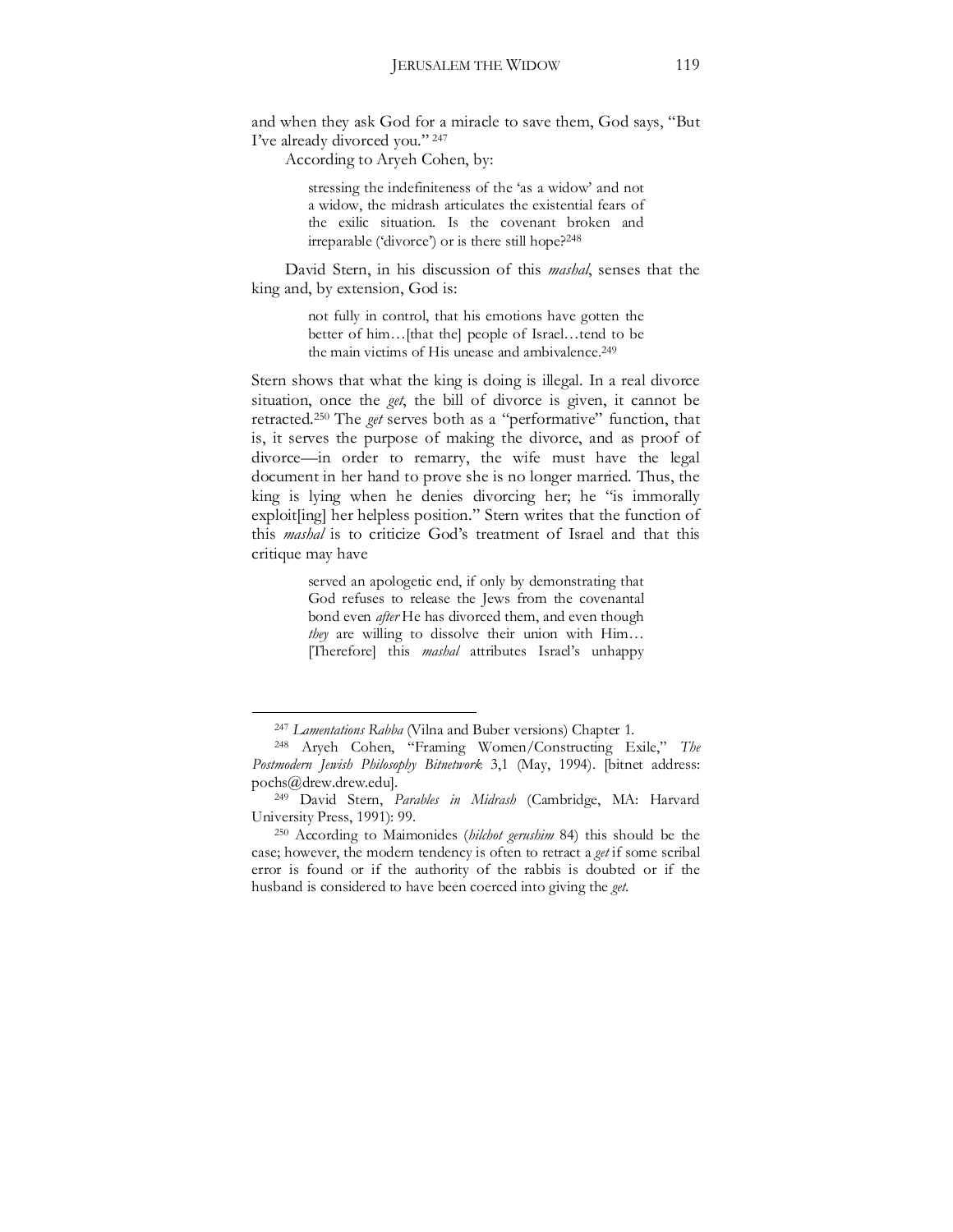existence to God and to the conflicts of his personality!251

There are no clear explanations for God/the King's behavior. It is clear, according to Stern's understanding of the midrash, that God is both alienated from and bound to Israel. God is unpredictable, yet Stern hesitates to make theological assertions. By choosing to anthropomorphize God, the Rabbis are able to portray God's full complexity.252 It is interesting that Stern does not introduce the value laden term "*aguna*" in describing the people and the wife of the *mashal* for it is clear that they both are in the classic no win situation: damned if they do, damned if they don't. They are in limbo, having the legal status of an *aguna*, the chained woman. Stern does ask, however, "Must his indecision, his ambivalence ruin her life? Or does the king possibly intend something crueler? Not content with divorcing her, does he steal the *get* precisely in order to make her situation more unbearable? Is this his idea of punishment?"253

The use of negative feminine metaphors to depict God's relationship with Jerusalem is both dangerous and powerful. There is a midrash in which God is likened to a heroic figure with great strength. He hits another man and the man immediately dies from the blow. This hero then goes into his house and hits his wife and she withstands the blow. Her neighbors say to her, "all the great athletes have been killed from one of the hero's blows—but you are able to survive more than one blow." She answers them that "he hits *them* with all his might, out of anger, but to *me*, he gives what I am able to take" (presumably out of love).254 In a continuation of this same midrash, the rabbis ask why it is that the people of Israel can stand up to God's anger? The answer is: because God hits us and then returns immediately and re-creates us. This is the comfort that Israel can take in their unique relationship to God.

<sup>251</sup> David Stern, *Parables in Midrash* (Cambridge, MA: Harvard University Press, 1991): 100.<br><sup>252</sup> Idem: 101.<br><sup>253</sup> Idem.<br><sup>254</sup> My translation of *Aggadat Bereshit* (Buber Version) Chapter 8:3 from

the Bar Ilan Responsa Project CD-Rom. cf. L. M. Teugels, *Aggadat Bereshit. Translated from the Hebrew with an Introduction and Notes* (Leiden: Brill, 2001): 29.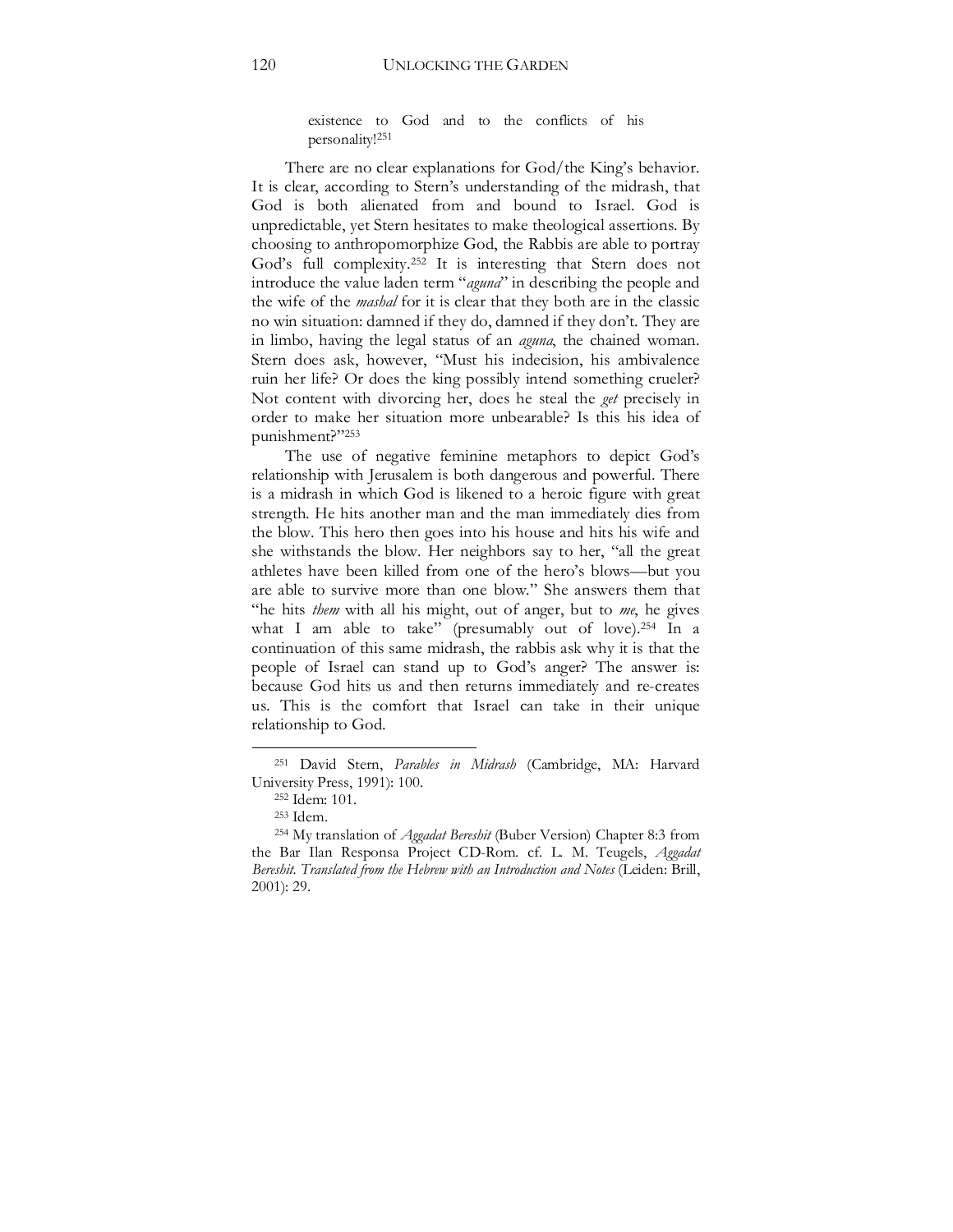Why do the prophets and rabbis need such myths and metaphors to depict their relationships with God? What is gained by blaming the people for their "female" weaknesses? Is the blame even full-hearted? According to Dobbs-Allsopp, "one could even gain the impression that the sin motif is almost perfunctory in nature. There is never any great specificity as to the nature of the sin involved… Moreover, the poem implicitly and explicitly questions the appropriateness and degree of Yahweh's punishment."255

What is whole-hearted is the depiction of the sinning city as female. The prophets condemn men and use female sexuality to represent male sin, which humiliates them, by placing them in the inferior female position. That may be the function of these metaphors. But what are we, the people, blaming ourselves for, besides the sins that came before? Isn't the punishment of being a widow enough? Should we be punished for being menstruants as well? Why should the victim have to atone for her sins in feminine terms? It is not the people who need to revictimize themselves, it is God who must atone for what he has done to his people and who must assure his people that he will not do it again.

In an article Kathryn Darr wrote an article about how to teach troubling texts. Using Ezekiel as her springboard, she writes that "in a world where holocausts happen, we dare not follow Ezekiel when he insists that suffering, alienation and exile are God's just punishments for sin."256 She also points to the choice of deprecating female imagery which runs like a red thread throughout the Bible (cf. Hosea, Isaiah, Jeremiah).

> I become uneasy when Ezekiel employs female sexual imagery to depict the ostensible wickedness of sixth century Judeans…because imagery, especially biblical imagery, that details the degradation and public humiliation of women,…that displays women being battered and murdered, and that suggests such violence is a means toward *healing a broken relationship*, can have serious repercussions.

<sup>255</sup> F. W. Dobbs-Allsopp, "Weep, O Daughter of Zion: A Study of the City-Lament Genre in the Hebrew Bible," *Biblica et Orientalia* 44 (Editrice

Pontificio Istituto Biblico: Rome, 1993): 54-55. 256 Kathryn P. Darr, "Ezekiel's Justifications of God: Teaching Troubling Texts," *JSOT* 55 (1992): 114.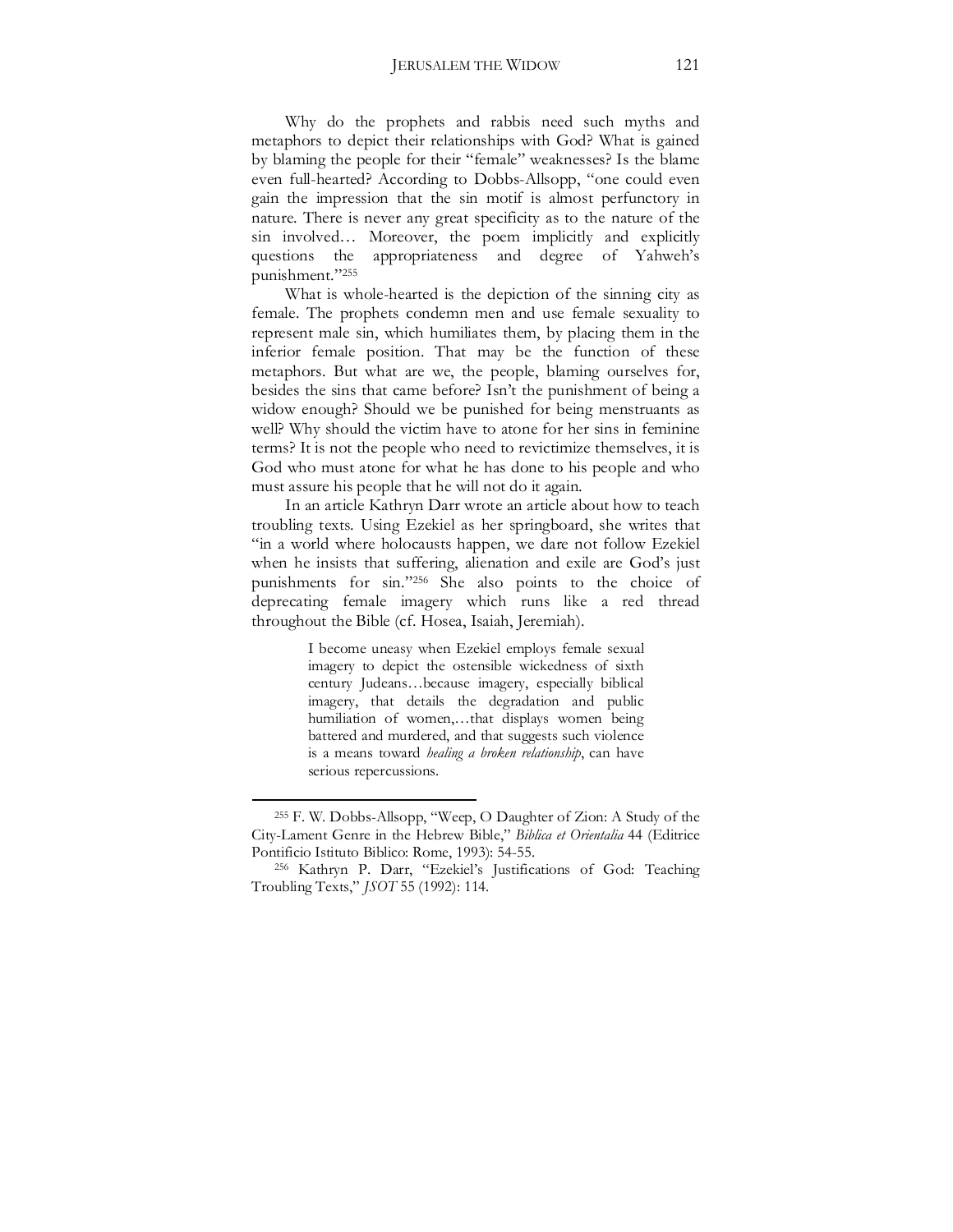What, if any, are the redeeming possibilities of studying such texts? I will mention three other suggestions, before referring to my own.

David Blumenthal suggests a theology of protest in response to the possibility that abusiveness is an attribute of God. He writes that the definition of abuse is when the punishment is out of proportion to the sin. In his mind, God is sometimes abusive, and in wrestling with this truth, one must acknowledge and react to it. He uses Elie Wiesel's oratorio, *Ani Maamin* (I Believe), which is a modern rereading of a midrash on Lamentations that ends with the patriarchs reproaching God and God crying. Wiesel also discusses God's responsibility for the Holocaust in *The Trial of God*, a modern rereading of the Book of Job.257 The hero, Berish

> insists to the very end that he will hold God responsible and yet stay loyal to his Jewish identity and to God… 'If He insists upon going on with His methods, let Him—but I won't say Amen. Let Him crush me, I won't say Kaddish…. And because the end is near, I shall shout louder… I'll tell Him that He's more guilty than ever!'258

Blumenthal raises the question of how God does *teshuva*  (repentance, returning to God). The acknowledgment of abuse by the abuser is not enough. There must be a commitment, never to abuse again. Obviously the abused person has to accept the commitment, and accept reconciliation; but even with it, it is difficult to maintain a relationship of mutual trust with the abusing God. This is part of a theology of protest and sustained suspicions which are a proper response to God's abuse. The Book of Lamentations is clearly understood as a possible response and reaction to God's specific abuse of the Jewish people during the First Temple period. Brueggemann perceives lament as a "genuine covenant interaction" between us and God. He points out that when lament is absent, a cover-up and a practice of denial and pretense characterizes our relationship with God. When lament is allowed we can "take initiative with God" and criticize God for not functioning properly. "Lament occurs when the dysfunction [of

<sup>257</sup> David R. Blumenthal, "Who is Battering Whom?" *Conservative Judaism* (Spring 1993): 81. 258 *The Trial of God*, 133-134, 156, quoted by David Blumenthal.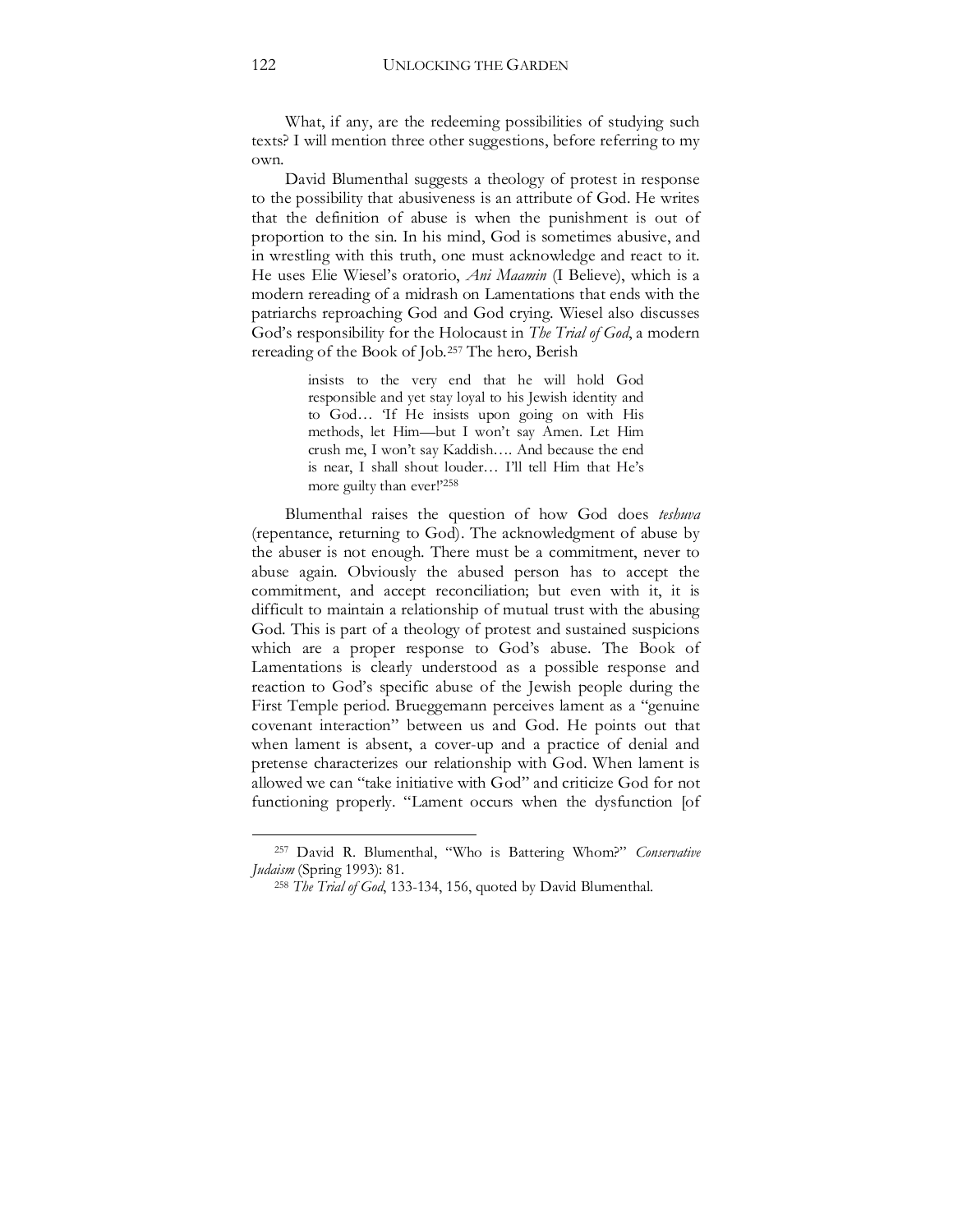God] reaches an unacceptable level, when the injustice is intolerable and change is insisted upon."259 In lamenting, we are recognizing the abusiveness of God, and we are also rejecting that aspect of Him/Her.

The Israeli folklorist, Galit Hasan-Rokem suggests "rescuing" from the midrashic texts a possible message to express today's female voice, and in particular to release the female aspect of God.<sup>260</sup> She sees this in a midrash which refers to Rachel<sup>261</sup> as the mother of the Messiah. One can argue that Jeremiah makes clear that all of Rachel's machinations are her part of God's promise to the "ancestors" of Eretz Yisroel (the land of Israel) and moveover, that her contribution is the crucial one!262 While I do not deny the importance of searching out symbols of women and building on them, it is important to point out that Rachel achieves this distinction through suffering; through sacrifice. It is only after she is dead that "she" (i.e., her sons, the children of Israel) are redeemed and can return to the Land of Israel.

It is possible to use Hasan-Rokem's reading of Jeremiah's Rachel to ask some hard questions about the role of suffering in Judaism, and in particular the role of women's suffering, since the suffering of the Jewish people is so often depicted through feminine images. I find the model of Rachel's weeping and altruism to be unsatisfactory. Jeremiah distorts the multi-dimensional Rachel of Genesis—who suffers silently while her sister Leah becomes Jacob's first wife, who envies her sister's fertility, who is punished

<sup>259</sup> Walter Brueggemann, "The Costly Loss of Lament," *JSOT* 36 (1986): 60-62. I would like to thank Rachel Adler for bringing this article to my attention. Although Brueggemann's texts are from the Book of Psalms, much of what he writes can be applied to the Book of Lamentations as well.<br><sup>260</sup> Galit Hasan-Rokem, "The Voice is the Voice of My Sister:

Feminine Images and Feminine Symbols in Lamentations Rabba," in Yael Azmon (ed.), *A View into the Lives of Women in Jewish Societies: Collected Essays* (Jerusalem: The Zalman Shazar Center for Jewish History 1995): 95; 105- 108 [Hebrew]. See also her footnote (#3) referring us to Dov Noy, "The Daughters of Ztelophad and the Daughters of Jerusalem," *Machanayim* 48 (1970): 20-25. 261 See also S. N. Kramer, "The Weeping Goddess: Sumerian

Prototypes of the Mater Dolorosa," *BA* 46: 69-80.<br><sup>262</sup> Michael Graetz, in a High Holiday sermon in Kehillat Magen

Avraham.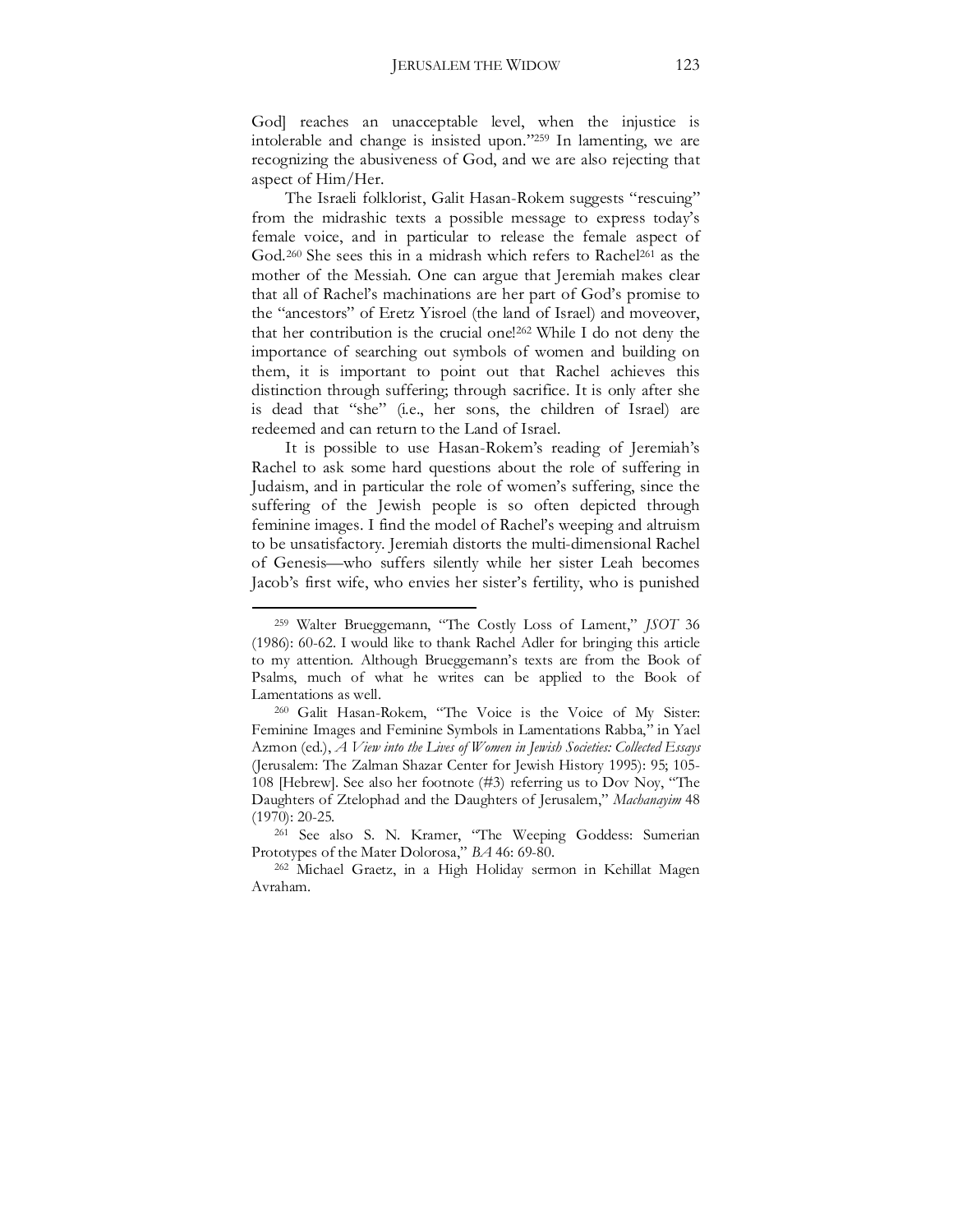for the boldness she displays in stealing the house idols of her father. The various midrashim which link the Rachel of Genesis with Jeremiah's Rachel depict the complexity of her character.<sup>263</sup> Jeremiah, however, depicts her as a stick character, the weeping mother, who is deified through the sacrifice of her life. This is the prophet's "happy end." But the redemption is costly—Rachel has been dead all these years.

J. Cheryl Exum has recently proposed three ways of dealing with gender-biased prophetic rhetoric. One strategy is to pay attention to the differing claims these texts make on their male and female readers. The second is to recognize the violent representations of God's sexual abuse of a nation personified as a woman and to expose this prophetic pornography<sup>264</sup> for what it is. Finally, she suggests looking for competing discourse to uncover evidence of the woman's suppressed point of view in biblical texts.<sup>265</sup>

Exum uses an article by A. R. Pete Diamond and Kathleen M. O'Connor as an exemplar of competing discourse. While studying Jeremiah 2-3 they ask "What would happen if female Israel told the story?" Their answer is in the form of further questions:

> Would she tell of her husband's verbal abuse…? Would she recount how loving he had been and tell how he had become more and more controlling and demanding? We cannot know, of course, because in this case the husband is God, and not such a nice god, even if broken-hearted. What we do know about this metaphorical woman, though, is that she makes a moral

<sup>263</sup> See the following commentators: Rashi on Genesis 48; Rashi on Jeremiah 31; Ramban on Genesis 48.7; Radak on Jeremiah 31; Metzudat David on Jeremiah 31. See too the Midrashim in *Eicha Rabba* (Vilna) Petichtot beginning with 24, R. Yochanan and *Pesikta deRav Kahanna* (Mandelbaum) 20. 264 See Athalya Brenner, "Pornoprophetics Revisited: Some Additional

Reflections," *JSOT* 70 (1996): 63-86.<br><sup>265</sup> "The Ethics of Biblical Violence Against Women," in John W.

Rogerson et al (eds.), *The Bible in Ethics*, JSOT Supplement Series 207 (Sheffield UK: Sheffield Academic Press, 1995): 248-271.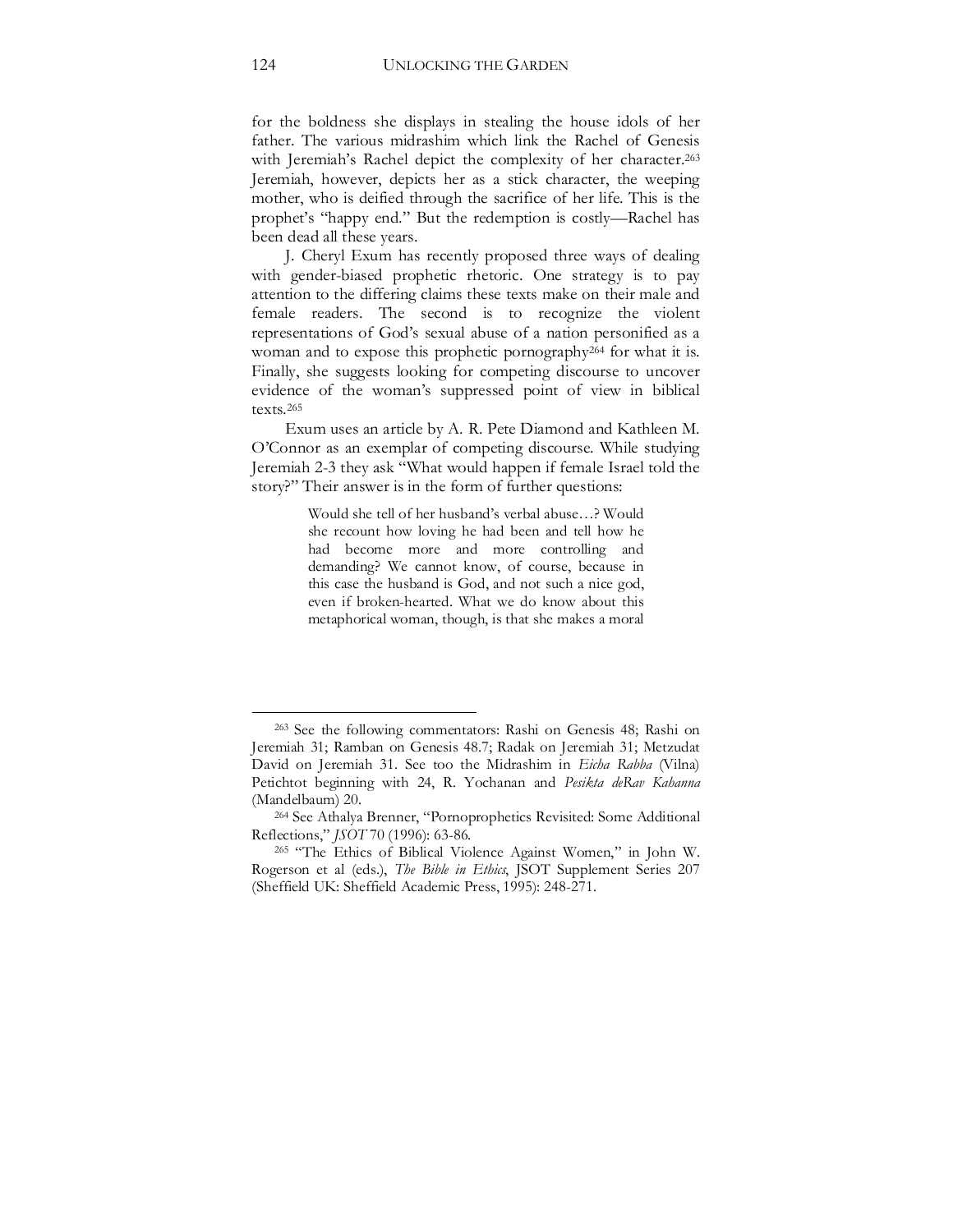and religious choice… She accepts the price of her autonomy.266

In my own work on midrash, I try to recreate a world in which women had a place. I find this a legitimate and necessary enterprise. It is a way of contributing new insights and/or perspectives to our Bible. Midrash flourishes today largely thanks to feminism. Books such as Alicia Suskin Ostriker, *The Nakedness of the Fathers: Biblical Visions and Revisions* (1994), Ellen Frankel, *The*  Five Books of Miriam: A Women's Commentary on the Torah (1996), Norma Rosen, *Biblical Women Unbound* (1996) retell the stories of both male and female biblical figures and have paved the way for other modern feminist retellings. Modern feminist midrash attempts to redress the misogynist tendencies of traditional mainstream midrash. The consequences of a patriarchal world view for us are clear. Conventional attitudes toward women are still being transmitted to us as part of our heritage and too often we respond unquestioningly to these views as if they were absolute truths. Women should not have to identify against ourselves. On the one hand, we must seek out old texts where women appear and bring them to the surface, on the other hand, as part of our theology of protest against previous and present abuse, we must be revisers and revisionists. With new vision we bring new perspectives to the old text and in doing so, we contribute to the on-going work of revelation.

<sup>266</sup> A. R. Pete Diamond and Kathleen M. O'Connor, "Unfaithful Passions: Coding Women, Coding Men in Jeremiah 2-3," *Biblical Interpretation* 4 (1996): 288-310 [referred to by Exum on 169].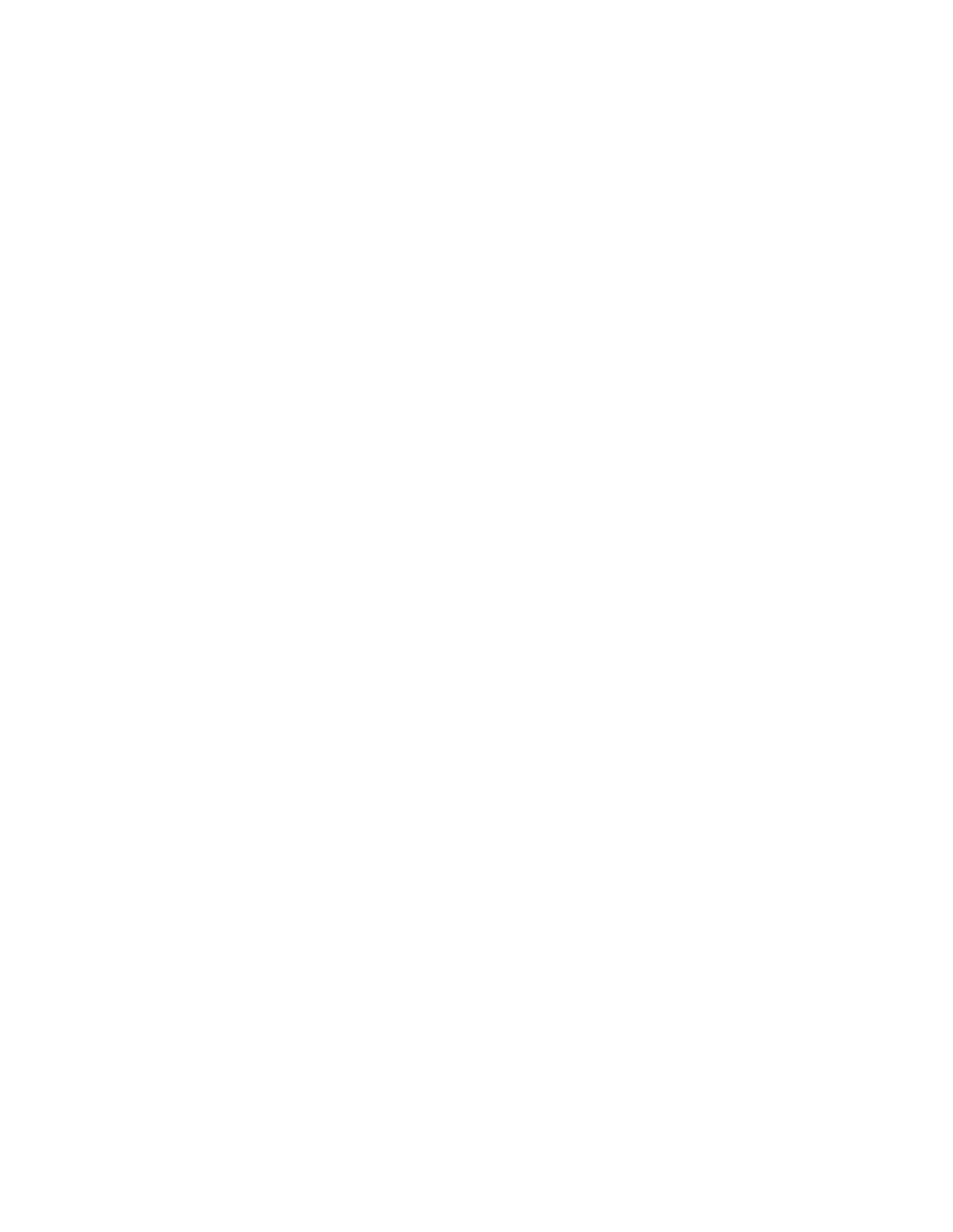# **THE BARRENNESS OF MIRIAM: A MIDRASH ON THE <sup>H</sup>AFTARA OF <sup>K</sup><sup>I</sup> <sup>T</sup>ETZEH (ISAIAH 54)**

Buried within Scripture are bits and pieces of a story awaiting discovery. It highlights the woman Miriam. To unearth the fragments, assemble them, ponder the gaps and then construct a text requires the play of many methods but the dogmatism of none.<sup>267</sup>

Individual things are for me such as they appear to me, and for you in turn as they appear to you.268

Every summer while I sit in the synagogue during the Torah reading of *Ki Tetzeh* (Deut 21.10-25.19)—sometimes I am the reader—I wait for the uplifting *haftara* for the week's portion, the fifth *haftara* of reconciliation, to be chanted. It begins with the words *roni akara* (Shout O barren one) and for about ten years I have associated the barren one with Miriam for reasons which will soon become apparent. The logic for my reasoning is textually based on both biblical and midrashic sources.

There are seven *haftarot* of Reconciliation following Tisha b'Av.269 These special *haftarot* are an ancient custom associated with the Land of Israel and did not originate in the Babylonian diaspora. Normally a *haftara*, or additional reading, has a thematic connection with something in the Torah reading of that week. It can be a word association or it may lean on a sentence or it can be related to a

<sup>267</sup> Phyllis Trible, "Bringing Miriam Out of the Shadow," *Bible Review* 5/1 (1989): 170-190. 268 Protagoras argues this in Plato's dialogue *Theaetetus*. G. P. Goold

<sup>(</sup>ed.), *Theaetetus*: Plato, H. North Fowler (tr.) (Cambridge, MA: Harvard University Press, 1921): 152a.<br><sup>269</sup> For the original source of this tradition see the Tosafot on B.

Megillah 31b which gives the listing of the seven.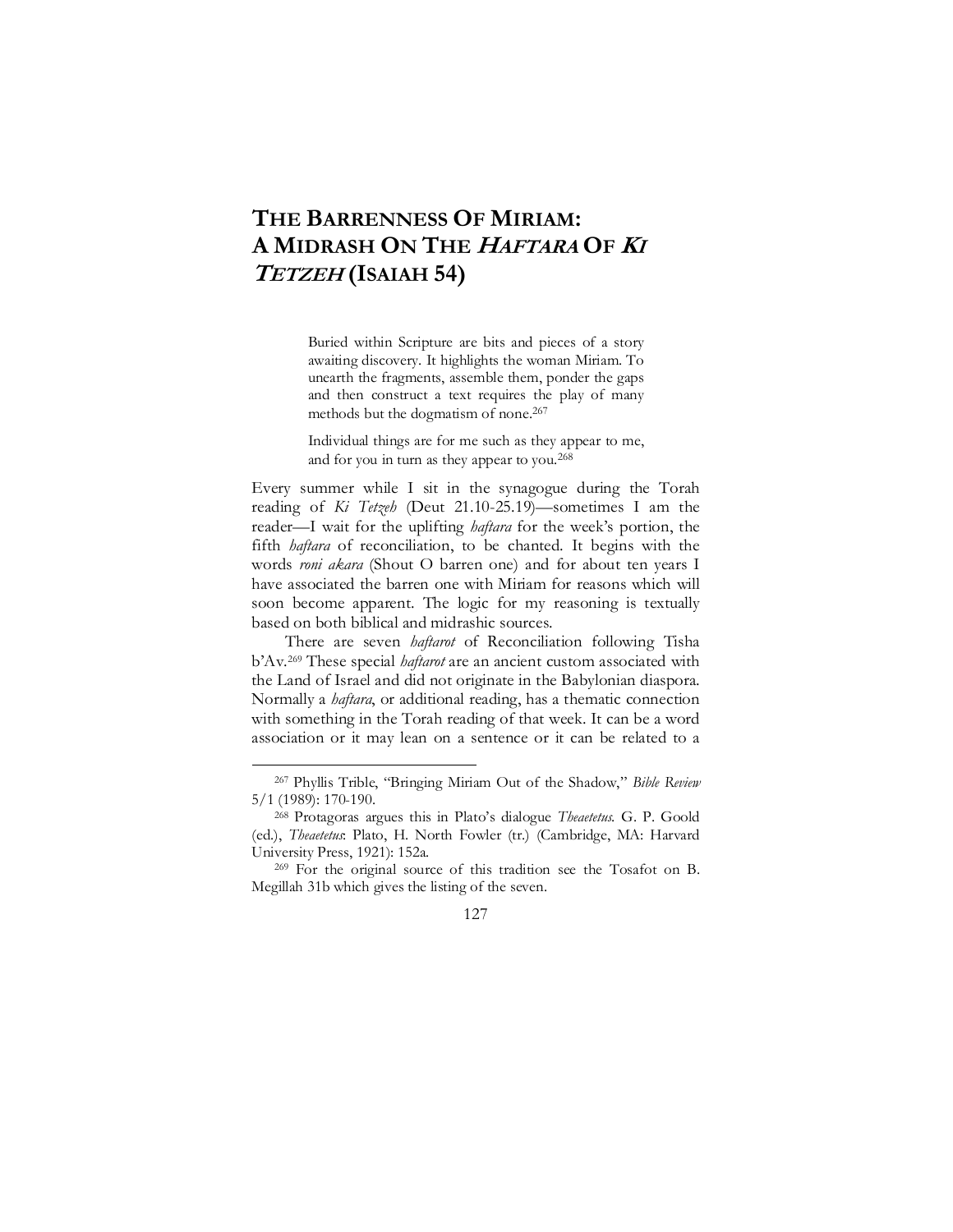broader theme. Often the rabbis, both ancient and modern, connected the week's portion with the *haftara* in their writings of midrash.270 In the case of these seven *haftarot*, the normal connections are suspended, since the focus is on reconciliation. Yet one can still ask the question why the rabbis chose a particular passage from all the choices available to them and one can say that certain items in the portion may lend themselves to this choice. So it is legitimate to ask why did they *davka* decide to choose this particular reading from Isaiah especially since the order of the seven *haftarot* of reconciliation is not the order in which they appear in Isaiah.

In three typical modern commentaries on the connection between the portions, we read the following. The first is from the Reform commentary, edited by Gunter Plaut:

> The end of the *sidra* with its message of hope is reflected in the Isaianic message of consolation, the fifth *Haftara* of comfort after Tisha b'Av. Whatever may have happened, God's love for Israel is unshakable: "The mountains may move…my loyalty shall never move from you." This message was chosen also as part of the Haftara for *sidra* Noach.271

The second is from the widely used Orthodox commentary, edited by J. H. Hertz:

> The fifth Haftora of Consolation. Its message is the everlasting mercy of God. "For the mountains may depart, and the hills be removed; but My kindness shall not depart from thee." This entails for the Israelites the sacred duty of imitating God's ways of loving kindness,

<sup>270</sup> An example of an ancient collection of midrashim which does exactly that is *Pesikta de Rav Kahana*, which has midrashim on the seven readings before and after Tisha b'Av. *Leviticus Rabba* is also considered to be a classical example of homiletical midrash, as opposed to the more popular and accessible works known as exegetical midrash. For a discussion of types of midrash, see Barry W. Holtz (ed.), *Back to the Sources: Reading the Classic Jewish Texts* (New York: Summit Books, 1984): 186-204. 271 *The Torah: A Modern Commentary* (New York: The Union of

American Hebrew Congregations, 1981): 1612.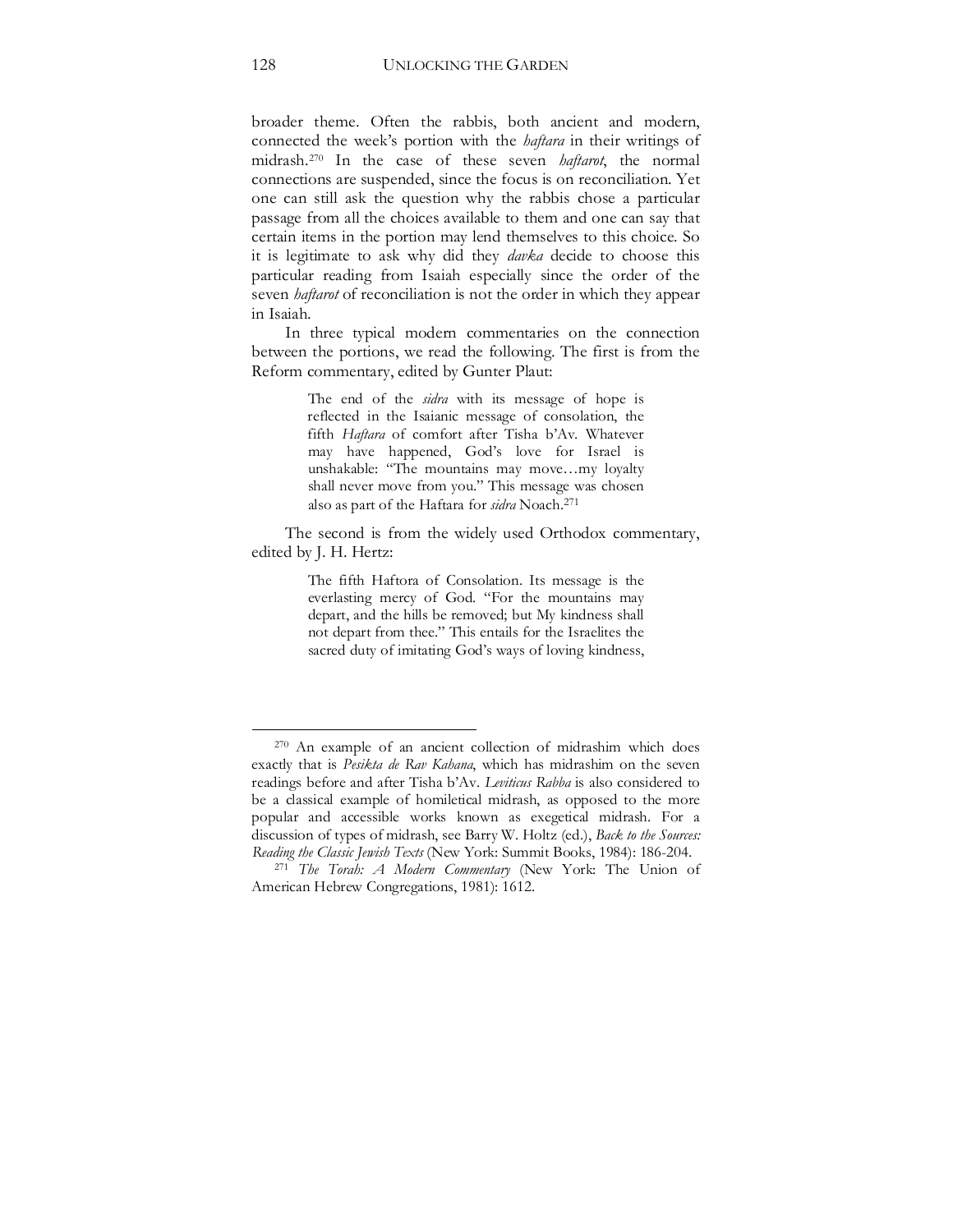by loyal observance of the precepts of humanity and pity proclaimed in the *Sidra*. 272

In his very informative commentary on the fifth Haftara of consolation in the recent commentary put out by the Conservative Movement, Michael Fishbane makes no attempt to connect the Haftara with the portion of the week (*sidra* or *parsha*). He does, however, have several insightful comments to make concerning the promises made to Zion and its inhabitants whose "time of shame and desolation has passed" and should therefore rejoice. God gives assurance of reconciliation with the people which is comparable to God's pact with Noah after the flood. God is referred to as taking Israel back in love and with everlasting kindness. Fishbane refers to the stylistic strategy in this Haftara by using comparisons of exilic loss and restoration with the changes in a marriage.

> The marriage motif allows the prophet to focus on the dynamics of love and rejection, and of anger and its assuagement. God is presented as a faithful bridegroom who is able to overcome betrayal and anger.<sup>273</sup>

He writes that the "transfer of a primordial covenantal guarantee" to the sphere of the present is striking.

> Through the analogy of the Flood, we sense how deeply the Exile was felt to be a rupture in the divine order; and through the analogy of nature, we learn how disconsolate and without hope the people of Zion had been.274

In these three modern commentaries there is no linking of the Haftara with the proof texts from the Parasha.

In contrast to these commentators, Yehuda Shaviv suggests that some of the seven *Haftarot* of reconciliation might have connections to the parasha and he suggests that our Haftara, in particular Isaiah 54.1 and 54.6 may be connected to the beginning of Deuteronomy 24:

<sup>272</sup> J. H. Hertz, *The Pentateuch and Haftorahs* (London: Soncino Press, 1962): 857 273 *Etz Hayim: Torah and Commentary* (New York: The Rabbinical

Assembly, 2001): 1137.<br><sup>274</sup> Idem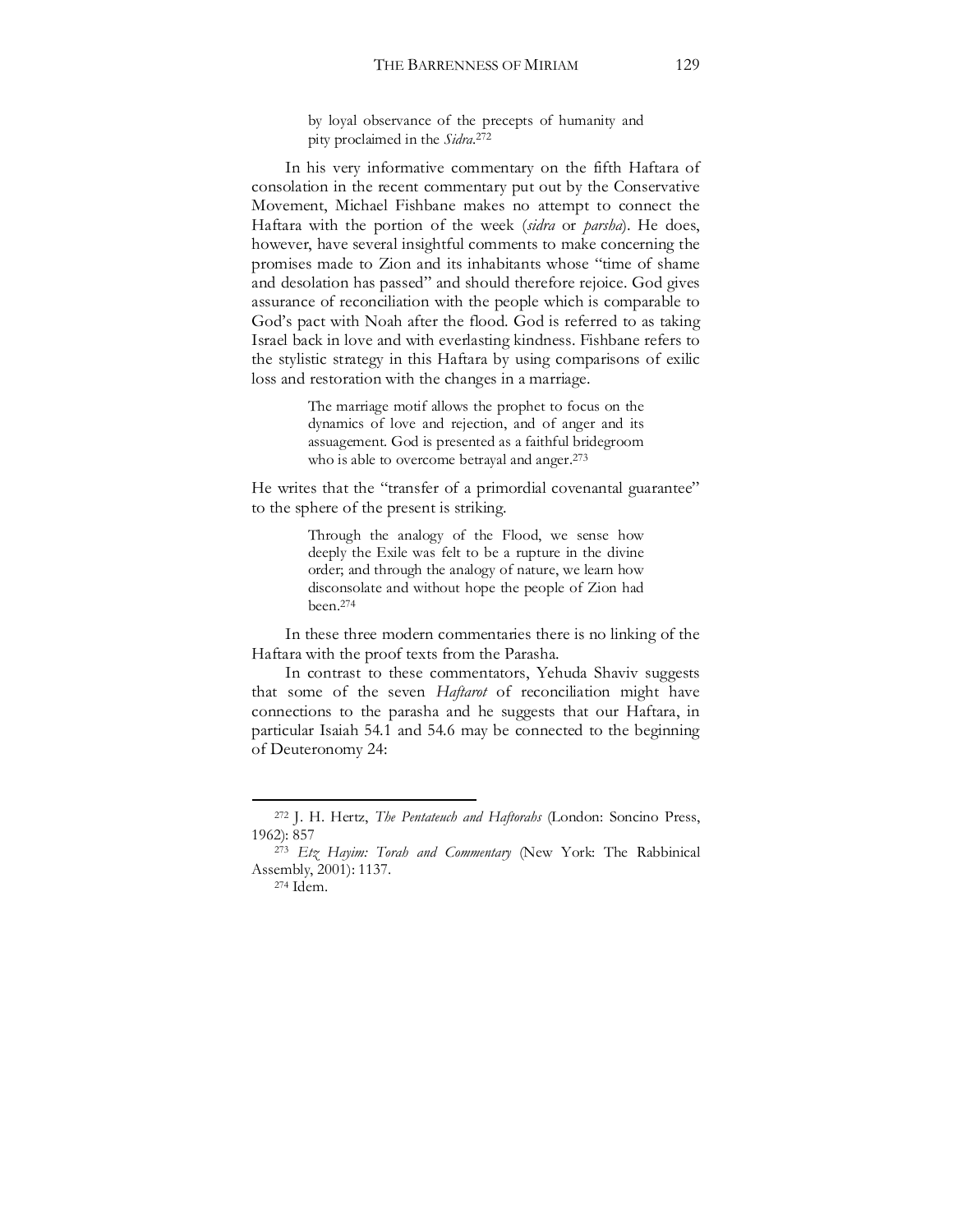A man takes a wife and possesses her. She fails to please him because he finds something obnoxious about her, and he writes her a bill of divorcement, hands it to her, and sends her away from his house; <sup>2</sup>she leaves his household and becomes the wife of another man; 3then this latter man rejects her, writes her a bill of divorcement, hands it to her, and sends her away from his house; or the man who married her last dies. 4Then the first husband who divorced her shall not take her to wife again, since she has been defiled for that would be abhorrent to the LORD.

Shaviv connects the passage with the beloved wife versus the hated wife and the leaving of the bride of one's youth and then sending her away as depicted in the *haftara*. 275 He makes this suggestion, but does not bring any midrashim as prooftexts to support his assertion. I have my own associations which I will make clear to the patient reader. I would like to think that the reason the rabbis chose this particular *haftara* was its (to me) explicit connections to the rejected Miriam.276 The two texts which I found relevant are:

> Remember what the LORD your God did to Miriam on the journey after you left Egypt (Deut 24.9)

and

 $\overline{a}$ 

When brothers dwell together and one of them dies and leaves no son, the wife of the deceased shall not be married to a stranger…his brother's widow shall go up to him…*spit in his face*… Thus shall be done to the man who will not build up his brother's house! (Deut 25.5- 9).

<sup>275</sup> Yehuda Shaviv, *Beyn Haftara le-Parasha* (Jerusalem: Reuven Mass, 2000): 200.<br><sup>276</sup> For more about the connections between this Haftara of

consolation and the weekly portion of *ki tetzeh* see the following: Tzvi Goldberg, *Sefer Ateret Tzvi: Midrashim ve-Maamarei Hazal al ha-Haftarot* (Jerusalem: *Merkaz Torani ha-Ketav ve-Hamichtav*, 1994): vol 2: 242-246; Michael Fishbane, *The JPS Biblical Commentary: Haftarot* (Philadelphia: Jewish Publication Society, 2002): 30-304. See also *Pesikta de-Rav Kahana* (ed. Mandelbaum): 20 on "*Roni Akara.*"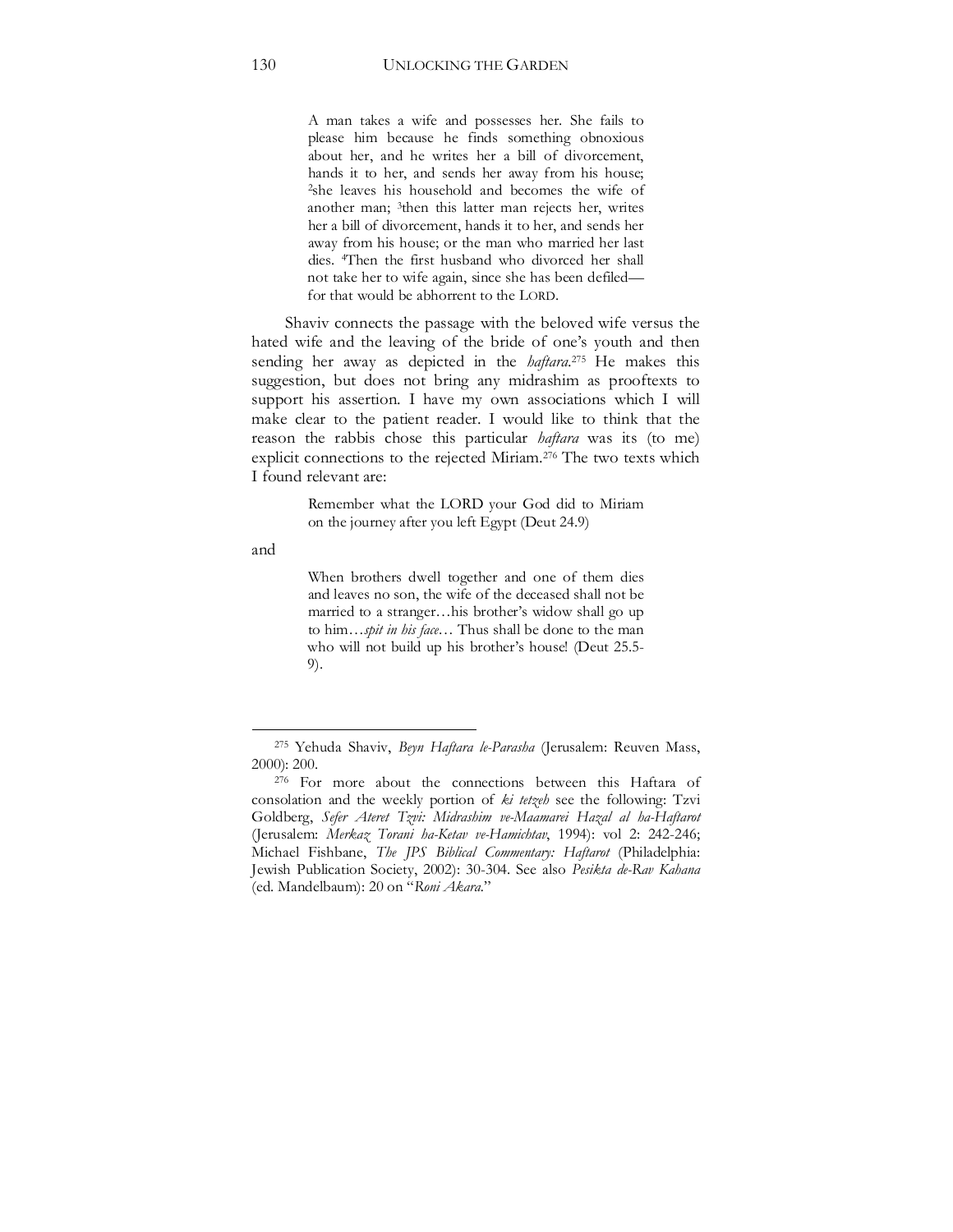It is the woman who is willing to take a chance of a future, whereas the brother-in-law is not willing to continue the family line.

Over the years I had become convinced that the rabbis had chosen this particular *haftara* because of its connection with Miriam and I set out to prove it. The context of Deuteronomy 24.9 and Deuteronomy 25.5-9 is very negative. Both refer to Numbers 12. The implication of Deuteronomy 24.9 is that God punished Miriam with scales for her speaking out against Moses because of the Cushite woman (Num 12.1) and what happened to her should serve as a lesson to the people of Israel. Rabbinic midrash associates this speaking out as the sin of gossip.277 In Numbers 12.4 God says to Moses (in reference to Miriam):

> If her father *spat in her face*, would she not bear her shame for seven days? Let her be shut out of camp for seven days, and then let her be readmitted.

If we look at the Haftara and then at a well known midrash, found in various sources, whose genealogy is based on The Book of Chronicles, I hope it will be as obvious to the reader as it is to me that there is justification for my assumption that these biblical verses were the prooftexts behind the rabbinic choosing of the haftara. I am working with about six intertexts, that is. texts which interact and thus serve as internal commentary on each other. Most of the intertexts are biblical verses and some are midrashic commentary.

The first intertext is the rabbinic midrash from the Talmud B. Sotah 11b-12a:

> "**And the king of Egypt spoke to the Hebrew midwives**…" (Exod 1.15). Rav and Samuel disagree. One said they were a mother and her daughter, and the other said they were daughter-in-law and mother-inlaw. According to him who declared they were mother and daughter, they were Jochebed and Miriam; and according to him who declared they were daughter-inlaw and mother-in-law, they were Jochebed and Elisheba. There is a teaching (a *beraita*) in agreement with him who said they were mother and daughter; for it has been taught: 'Shiphra' is Jochebed; and why was she called *Shiphra*? Because she beautifies [*meshappereth*]

<sup>277</sup> See my article "Did Miriam Talk too Much?" in this book.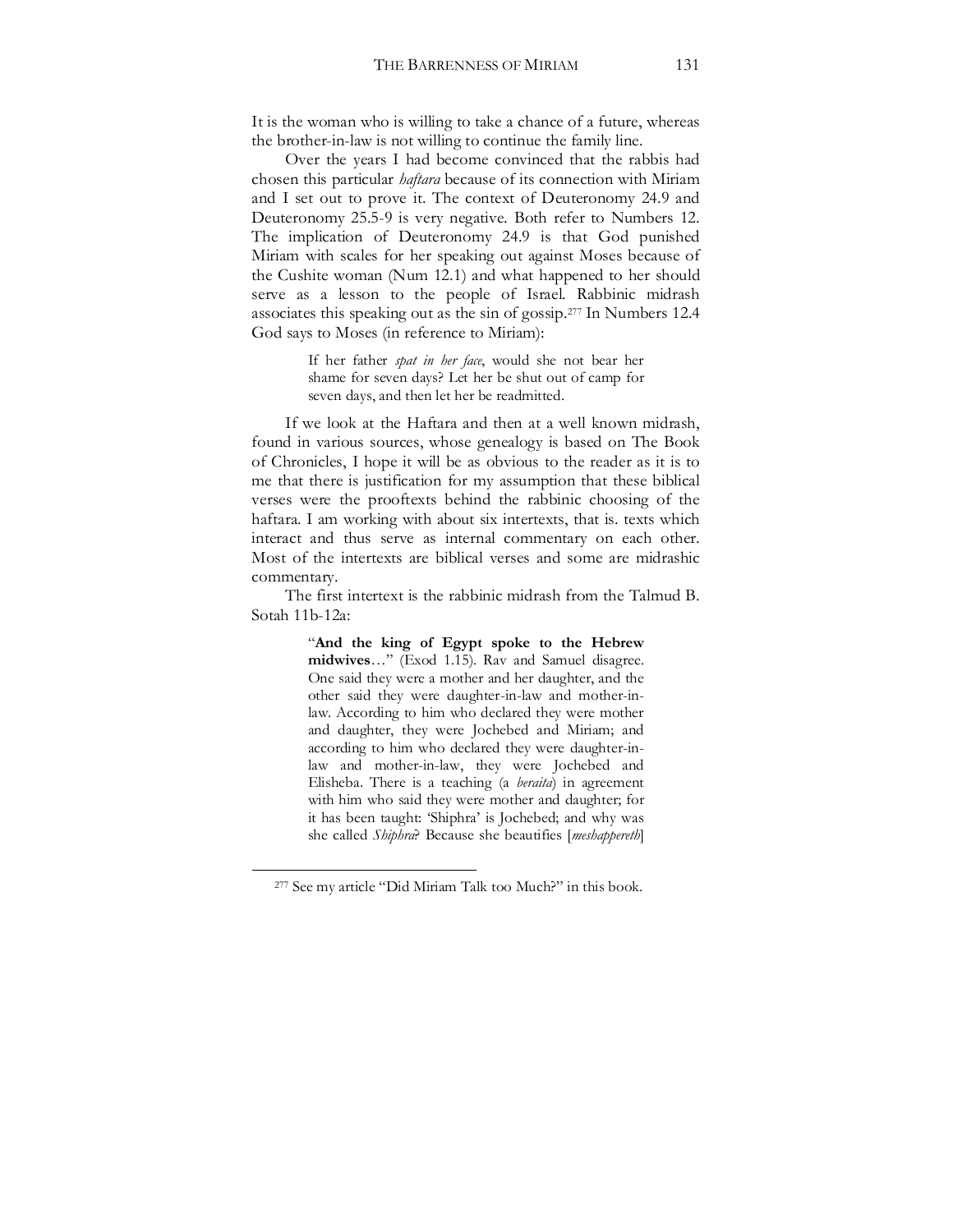the newborn babe. Another explanation of Shiphra is that the Israelites were fruitful [*sheparu*] and multiplied in her days. 'Pu'a' is Miriam; and why was she called *Pua*? Because she cried out [*po'a*] to the child as she brought it forth. Another explanation of Pu'a is that she used to declaim with divine inspiration and say: 'In the future my mother will bear a son who will redeem Israel'…

"**And it came to pass, because the midwives feared God, that He made them houses.**" (Exod 5.21) Rav and Samuel [differ in their interpretation]; one said they are the priestly and Levitical houses, and the other said they are the royal houses. According to the one who says they are the priestly and Levitical houses: this refers to Aaron and Moses; and according to the one who says they are the royal houses: **for also David descended from Miriam**, as it is written: "And **Azuva**  died, and Caleb took Ephrath, who bore him Hur" (I Chron 2.19). And it is written: "Now David was the son of that Ephrathite…" (I Sam 17.12).

"Caleb the son of Hezron begat children by his wife Azuva and by Yeriot;<sup>278</sup> these were her sons: Jesher, Shobab, and Ardon" (1 Chron 2.18)… Conclude, therefore, that **Azuva is identical with Miriam**; and why was her name called *Azuva*? Because everyone left her ['*azabuha*] at the beginning. 'Begat!' But wasn't he married to her?279 R. Johanan said: Whoever marries a woman for a higher purpose, the text considers it as if he begot her. She was named **'Yeriot'** because her face was like curtains. "And these were her sons"—read not *baneha* [her sons] but *boneha* [her builders]…

And Ashhur the father of Tekoa had two wives, **Hela and Naara** (II Chron 4.5). Ashhur is identical with Caleb. And why was his name called Ashhur? Because his face was turned black from fasting. "The father of"—because he became a father to her. "Tekoa" because he dedicated [*taka'*] his heart to his Father in heaven. "Had two wives"—[this means] **Miriam** 

 $^{278}$  The Hebrew reads ...בניה... reads את עזובה אשה ואת יריעות ואלה בניה.. it has been translated by JPS as above; otherwise the text makes no sense. 279 See the previous note.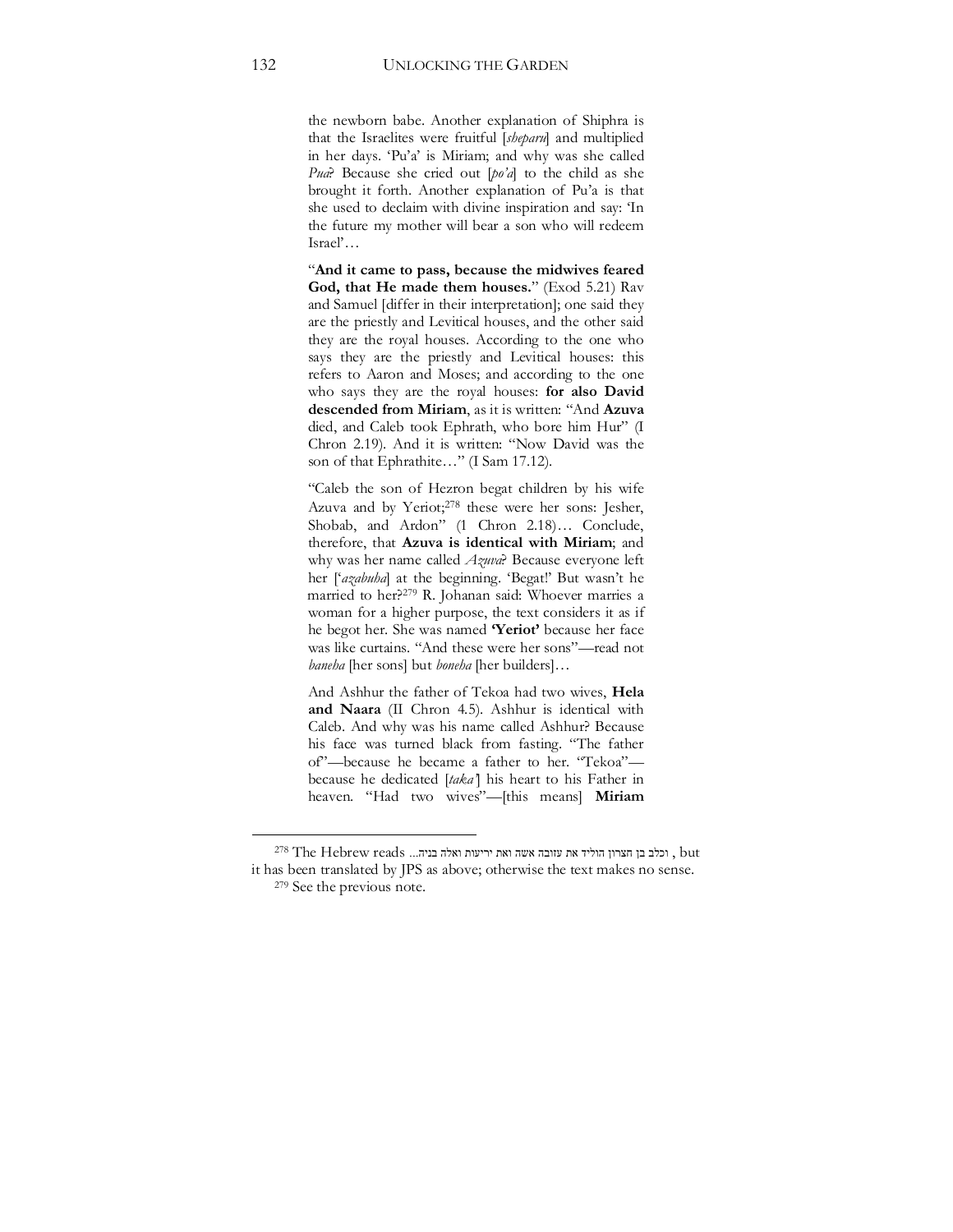**became like two women**. "Hela and Naara"—she was not both Hela and Naara at the same time, since first she was sickly [*ḥela*] and then afterward she was youthful, like a young girl [*naara*]…

This midrash is continued in *Midrash Rabba* on Exodus 1:17.

"And the families of Aharhel the son of Harum." **Aharhel is Miriam**: and why was she thus called? Because: "And all the women went out after her [**ahareha**] with timbrels and with dances" (Exod 15.20). What families was he privileged to raise from her? "The son of **Harum**": i.e. she was privileged to have among her descendants David whose kingdom God exalted (**rimam**) as it is said: "And He will give strength unto His King" (1 Sam 2.10).

The second prooftext is that of Numbers 12.9-15.

Miriam and Aaron spoke against Moses because of the Cushite woman he had married: "He married a Cushite woman!"… **Incensed with them**, the LORD departed. 10As **the cloud withdrew from the Tent,** there was Miriam stricken with snow-white scales! When Aaron turned toward Miriam, he saw that she was stricken with scales. 11And Aaron said to Moses, "O my lord, account not to us the sin which we committed in our folly. 12**Let her not be as one dead**, who emerges from his mother's womb with half his flesh eaten away." 13So Moses cried out to the LORD, saying, "O God, pray heal her!" 14But the LORD said to Moses, "If her father **spat in her face**, would she not bear her shame for seven days? Let her be shut out of camp for seven days, and then let her be readmitted." 15So **Miriam was shut out of camp** seven days; and the people did not march on until Miriam was readmitted.

In this text Miriam speaks against Moses. What interests me in this text is that God was incensed with Miriam. He withdrew his presence from her. She is cursed and shut out of the camp. For a relatively short moment He left her as the cloud withdrew from the tent and she was left with scales. When she is allowed back in the camp, after she is cured, God returns to her and she to Him. She is once more in favor.

I have written about how the rabbis liked Miriam because she was a forceful spokeswoman for marriage and procreation. She was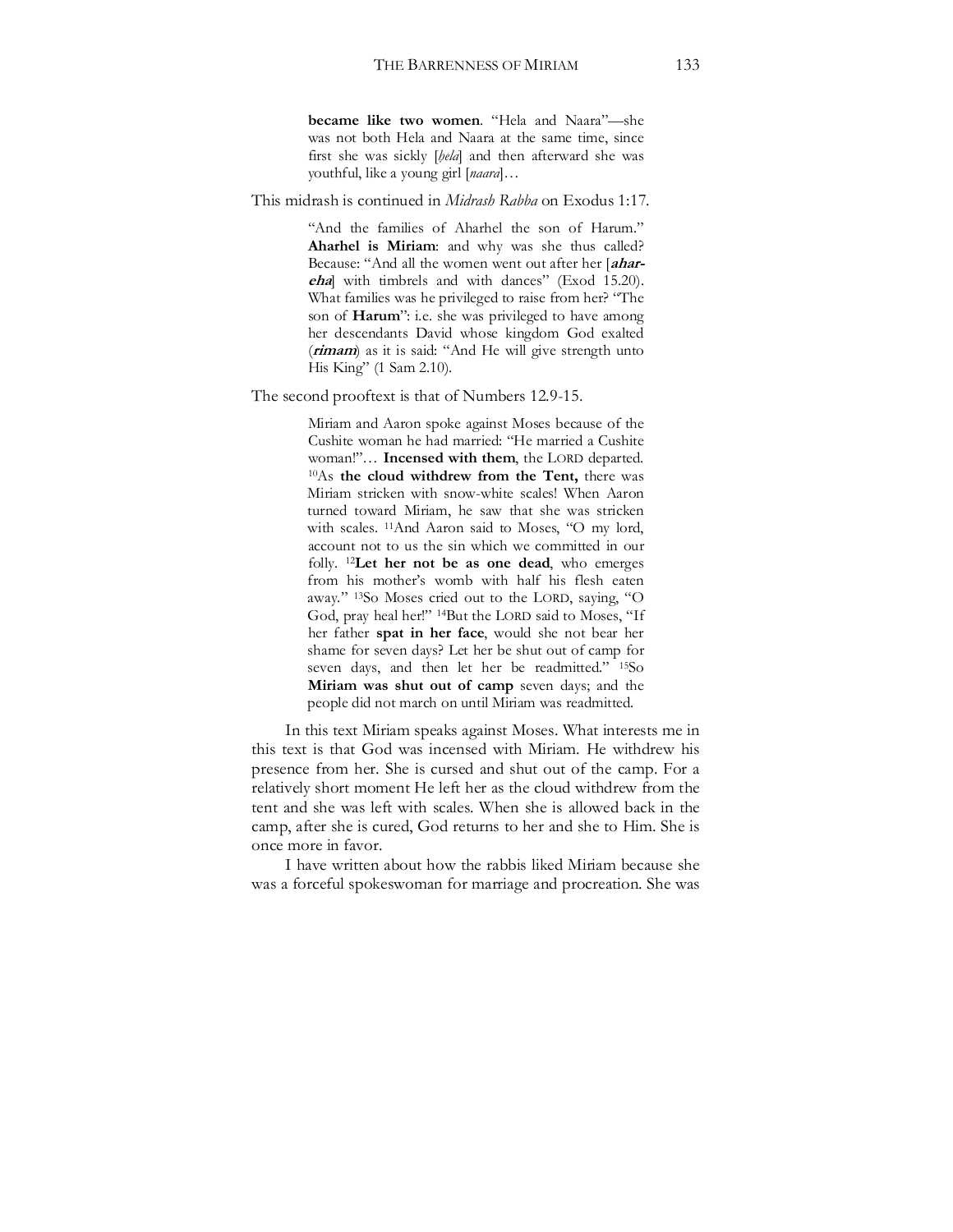also responsible for nurturing Moses, the savior of Israel. But the rabbis relate to the Miriam of Numbers 12 in a totally negative manner. Thus we have an angry God and rabbis who have seemingly forgotten their previous positive views of Miriam. We do not know what becomes of her after this episode except that a few chapters later she dies. In the biblical text, Miriam is unmarried and childless. A major problem for the rabbis is that there is no closure for Miriam in the Bible. This is the background of their midrash and for my reading of the Haftara: Yes, God was angry at Miriam, but He takes her back.

How did the rabbis arrive at the peculiar genealogy of the midrash above? Our answer comes from the third text in I Chronicles 2.1-51 and 4.1-17 which served as the source of the midrash in B. Sota and *Exodus Rabba*.

I Chronicles 2:

These are the sons of Israel… But Er, **Judah's** firstborn, was displeasing to the LORD, and He took his life. 4His daughter-in-law Tamar also bore him **Perez** … 5The sons of Perez: **Hezron** and Hamul. 9The sons of Hezron that were born to him: Jerahmeel, Ram, and **Chelubai**… 18**Caleb son of Hezron** had children by his wife **Azuva,** and by **Yeriot;** these were her sons: **Jesher,** Shobab**,** and Ardon. 19**When Azuva died, Caleb married Ephrath, who bore him Hur.** <sup>20</sup>**Hur begot Uri, and Uri begot Bezalel**… 24After the death of Hezron, in Caleb-Ephratha, Abija, wife of Hezron, bore **Ashhur**, the father of **Tekoa**….. 50These were the descendants of Caleb. The sons of Hur the first-born of Ephratha: Shobal father of Kiriath-jearim, 51Salma father of Bethlehem, Hareph father of Beth-gader.

I Chronicles 4:

The sons of Judah: Perez, Hezron, Carmi, Hur, and Shobal. … 5Ashhur the father of Tekoa had two wives, **Hela and Naara;** <sup>6</sup>**Naara** bore him Ahuzam, Hepher, Temeni, and Ahashtari. These were the sons of Naara. 7The sons of Hela: Zereth, Zohar, and Ethnan. 8Koz was the father of Anub, Zobeba, and the families of **Aharhel son of Harum**.… 17The sons of Ezra: Jether, Mered, Epher, and Jalon. She conceived and bore **Miriam,** Shammai, and Ishba father of Eshtemoa.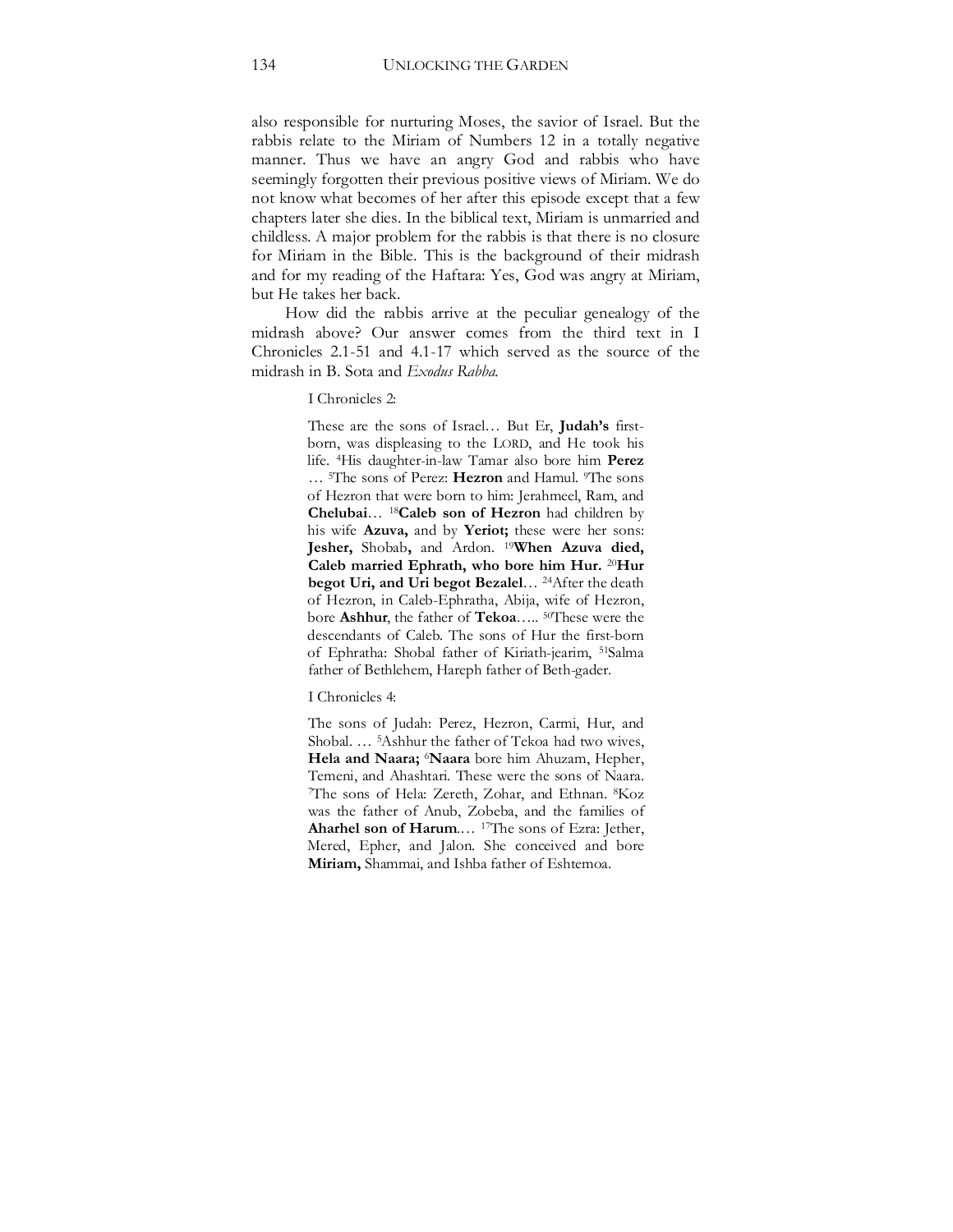In I Chronicles we have someone called Azuva (who may be conflated with Yeriot) who died. Then Caleb married several women and has children by them. This genealogy was of great interest to the rabbis who used it to show that houses were built for the midwives (which include Miriam). If we recall the houses of kings came from Miriam since Miriam was the progenitor of David. She is identified as *azuva* in this midrash.

*Azuva* is someone who is abandoned. By whom? The people? God? Moses and Aaron? It is God who abandoned her. God left her and returned to her. The rabbis built a fantasy: "Caleb begot Azuva his wife and these were her sons. Azuva is Miriam: and why was she so called? Because all had forsaken her." She is also called Ephrat, because Israel was fruitful thanks to her. She marries Caleb, but one could also say that she metaphorically marries God (just as Israel marries God—or is in relation with God). All the names in the genealogy end up being Miriam who was cured by God and was returned to her youth by God. She then had children from which we have the source of the rabbinic proof that David came from Miriam.

The fourth prooftext is from our Torah reading:

Remember what the LORD your God did to Miriam on the journey after you left Egypt (Deut 24.9).

In a commentary on this verse in *Deuteronomy Rabba* 6:12, God is likened to a king who returned in triumph from war, and whose praises are sung by a noble lady (Miriam?). She was declared Mother of the Senate. But later when she began to cause disorder the king said she should be sent away to the mines.

> So, when God waged war at the Red Sea, Miriam chanted a song, and she was named prophetess… When, however, she slandered her brother, God commanded that she should be sent to the mines, as it is said, And Miriam was shut up.

Clearly the rabbis had an agenda—one of them which was to silence (shut up!) women's voices when they challenged God's chosen leaders. The fifth text is also from the Torah reading.

> When brothers dwell together and one of them dies and leaves no son, the wife of the deceased shall not be married to a stranger…his brother's widow shall go up to him…**spit in his face**… **Thus shall be done to**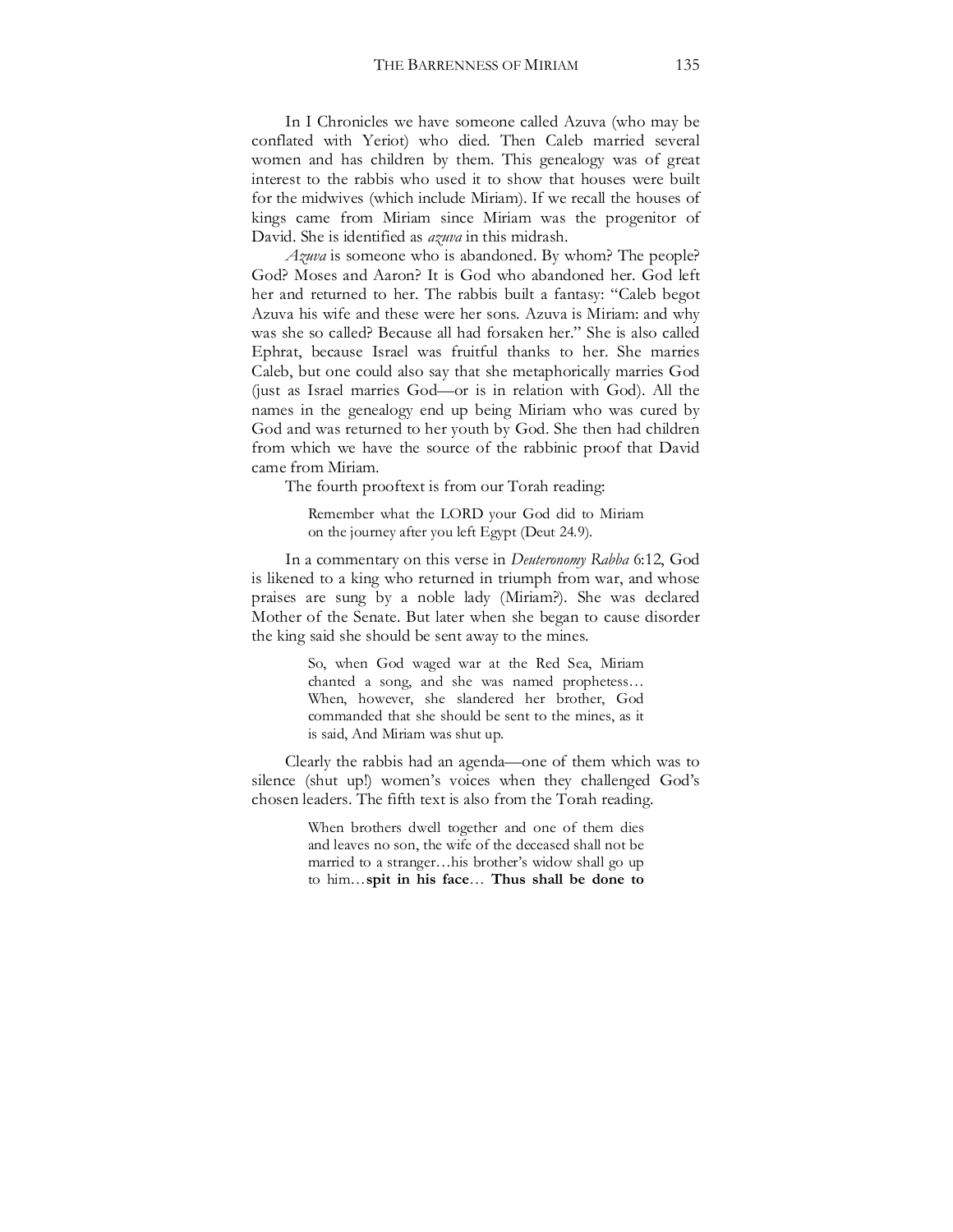#### **the man who will not build up his brother's house!** (Deut 25.5-9).

I connect this text with Numbers 12. I conflate the spitting of the wife of the deceased in the treacherous brother's face with God who spits in Miriam's face. Also, the wife wants to build up a house, that is, to procreate, to have children. The brother does not, he lacks faith in the process, or has bad-mouthed her, or has heard negative things about her and doesn't want to marry her. Perhaps, spitting in someone's face is connected with *lashon ha-ra*.' When there is *lashon ha-ra*', you cannot have a child—until the *lashon ha-ra*' ends, you cannot have children. Perhaps that is why she (her womb) is locked up, waiting to be released.

The connections I make are similar to the connections that the rabbis made. Some of their word plays and associations are even more tenuous than mine. There has been much discussion about the difference between exegesis (reading out from the text) and eisegesis (reading in to the text). The former is text-based, that is, it starts from the text and then interprets, whereas the latter starts with a point of view and then reads into the text for proof. I do not make these distinctions in this piece since I am doing both.280 This will become clear with my reading of the haftara, which follows now.

Isaiah 54, the *Haftara* of *Ki tetzeh*, is our sixth text:

Shout, O barren one, you who bore no child! Shout aloud for joy, you who did not travail! For the children of the wife forlorn shall outnumber those of the espoused—said the Lord. 2Enlarge the site of your tent, Extend the size of your dwelling, do not stint! Lengthen the ropes, and drive the pegs firm. 3For you shall spread out to the right and the left; your offspring shall dispossess nations and shall people the desolate towns. 4Fear not, you shall not be shamed; do not cringe, you shall not be disgraced. For you shall forget the reproach of your youth, and remember no more the shame of your widowhood. 5For He who made you will espouse you—His name is "Lord of Hosts." The Holy

<sup>280</sup> See Fernando F. Segovia, who writes "All exegesis is ultimately eisegesis" in "Cultural Studies and Contemporary Biblical Criticism," in Fernando F. Segovia and Mary Ann Tolbert (eds.) *Reading from this Place* (Minneapolis: Fortress, 1995): vol 2: 16.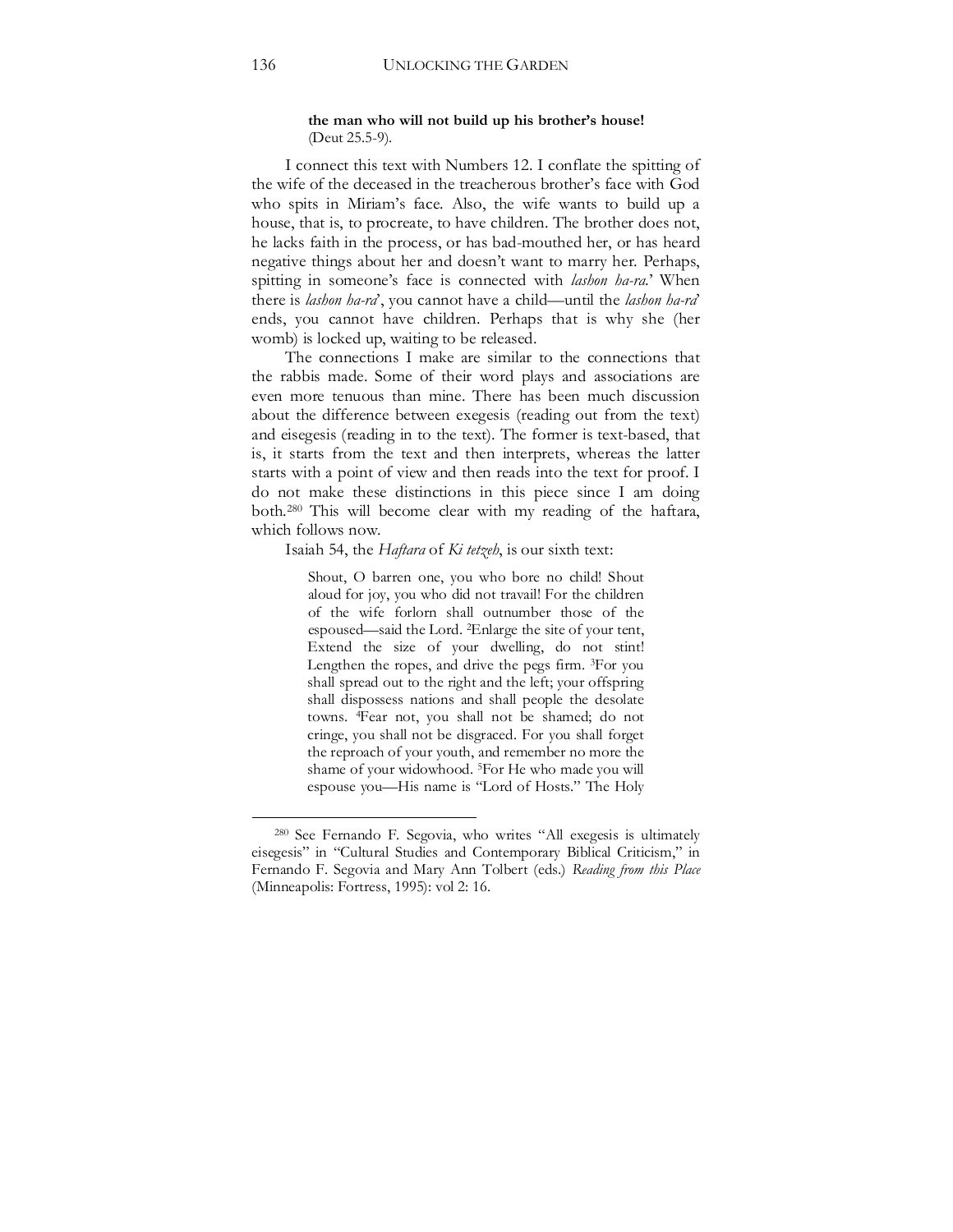One of Israel will redeem you—He is called "God of all the Earth." 6The Lord has called you back as a wife forlorn and forsaken. Can one cast off the wife of his youth? said your God. 7For a little while281 I forsook you, but with vast love I will bring you back. 8In slight anger, for a moment, I hid My face from you; But with kindness everlasting I will take you back in love—said the Lord your Redeemer. 9For this to Me is like the waters of Noah: As I swore that the waters of Noah would never flood the earth anymore, So I swear that I will not Be angry with you or rebuke you. <sup>10</sup>For the mountains may move and the hills be shaken, but my loyalty shall never move from you, nor My covenant of friendship be shaken—said the LORD, who takes you back in love.

In my reading of this Haftara, it is Miriam who is the barren one, who until now had no children. She is told to be joyous, for in the future she shall have many children. The site (*yeriyot*) of her tent will be enlarged. Her progeny will be enlarged and strong. She will overcome the previous shame when God disgraced her in front of the people, and the additional shame of her not being married (like a widow without a husband or a portion of her own).

Who will bring about this great change? God! The same person who created her, who forsook her temporarily, is back now bringing his vast love. The same God who in anger hid His face from her/the female people (yet wasn't it only to Moses that He revealed his face) in Numbers 12, is now taking her back and redeeming her. Miriam, who is associated with water, is united with the symbol of the people of Israel, when God promises her (and Israel) that the waters of Noah (or any catastrophe for that matter) will never destroy the earth again. God swears on this and creates a covenant of friendship with the people/Miriam—by giving her/them the promise of children, that is, a secure future. Thus in this new scenario, God's loyalty (*ḥesed*) to Miriam will no longer be in doubt. To prove this He takes her back with love and compassion (*raḥamim*) which may also hint at the connection of opening of wombs (*reḥem*). Procreation and the Davidic dynasty

<sup>281</sup> Fishbane suggests that the Hebrew *be-rega katon* (for a little while) should be read *be-roga katon* (with a little anger) so that it is parallel to v. 8 (p. 303).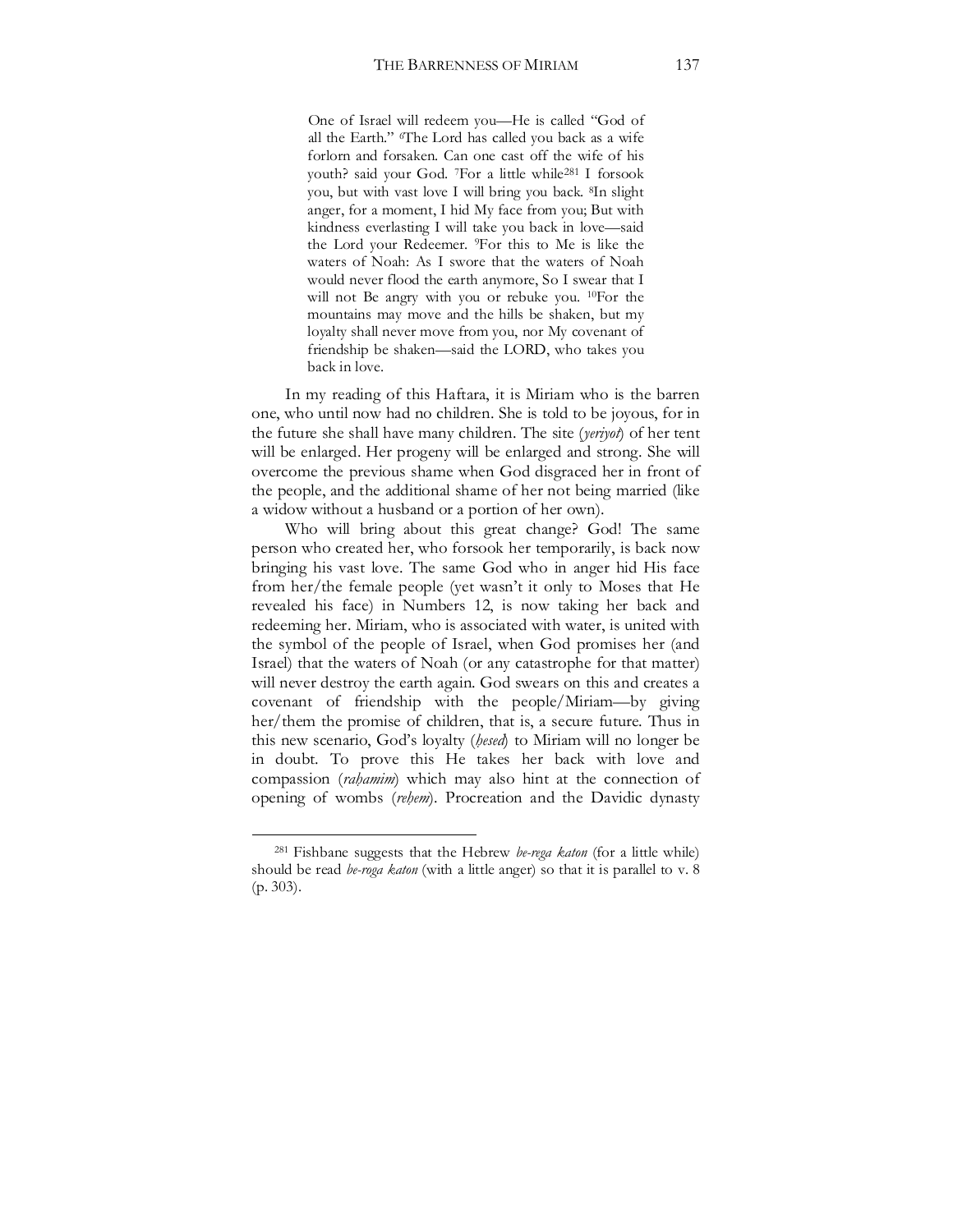thus assure Miriam's/Israel's happiness and continuity. I also wanted to link the midrash I wrote with the people's waiting for her after she was struck by white scales, her being healed by Moses, the reconciliation with God and Moses.

It was clear to me that one could extrapolate the *azuva* (the forlorn and forsaken woman) of the midrash to the Haftara and say that the barren one (before she has children) is Miriam. Clear as this connection was to me, I was unable to find any rabbinical texts which made this connection or even hinted at it. I still believe that there was some rabbi out there who has made the connection. However, after searching over a period of five years, I grew impatient and had a click moment. I decided to take the bold move of writing my own midrash to prove that this is why the rabbis chose the haftara. I wrote the midrash, originally in Hebrew, in the traditional rabbinic, archaic form. I later translated it into English in order to reach a wider audience. My purpose was to create the missing midrash, that is, the one I am convinced exists. My midrash, based on biblical and midrashic takes, does not detract from the themes of reconciliation or from the allegory of marriage between God and his people. If anything it strengthens these themes by adding an additional dimension, another level to the allegory.

The genre of the midrash I composed is homiletic in style. It has the classic rabbinic *petiḥta* (or opening). It starts with the author literally opening (*pataḥ*) with the verse from Deuteronomy. This is immediately followed by another opening verse (or proem) from Isaiah. I then ask a question which should make the reader wonder why these texts are connected. Thereafter I treat the prophetic verses in the same order that they appear in the Bible. The end is in the form of a messianic peroration (*siyum*) which completes the homily, finally returning to the pericope verse from Deuteronomy.282 Unlike the classical midrash, I openly refer to,

<sup>282</sup> I would like to thank my editor, Lieve Teugels for her suggestions in re-arranging this midrash so that it follows the form of the traditional homiletical midrash. Thanks to her, the pericope is clear and the text is organized according to the order of the *Haftara* rather than thematically (which was its original form). The other readers who read this midrash and/or commentary and made critical suggestions were Avram Holtz, Yael Levine Katz, Tamar Elad Appelbaum, David Segal. I was particularly fortunate in having Avigdor Shinan's sharp eyes for the final stylization in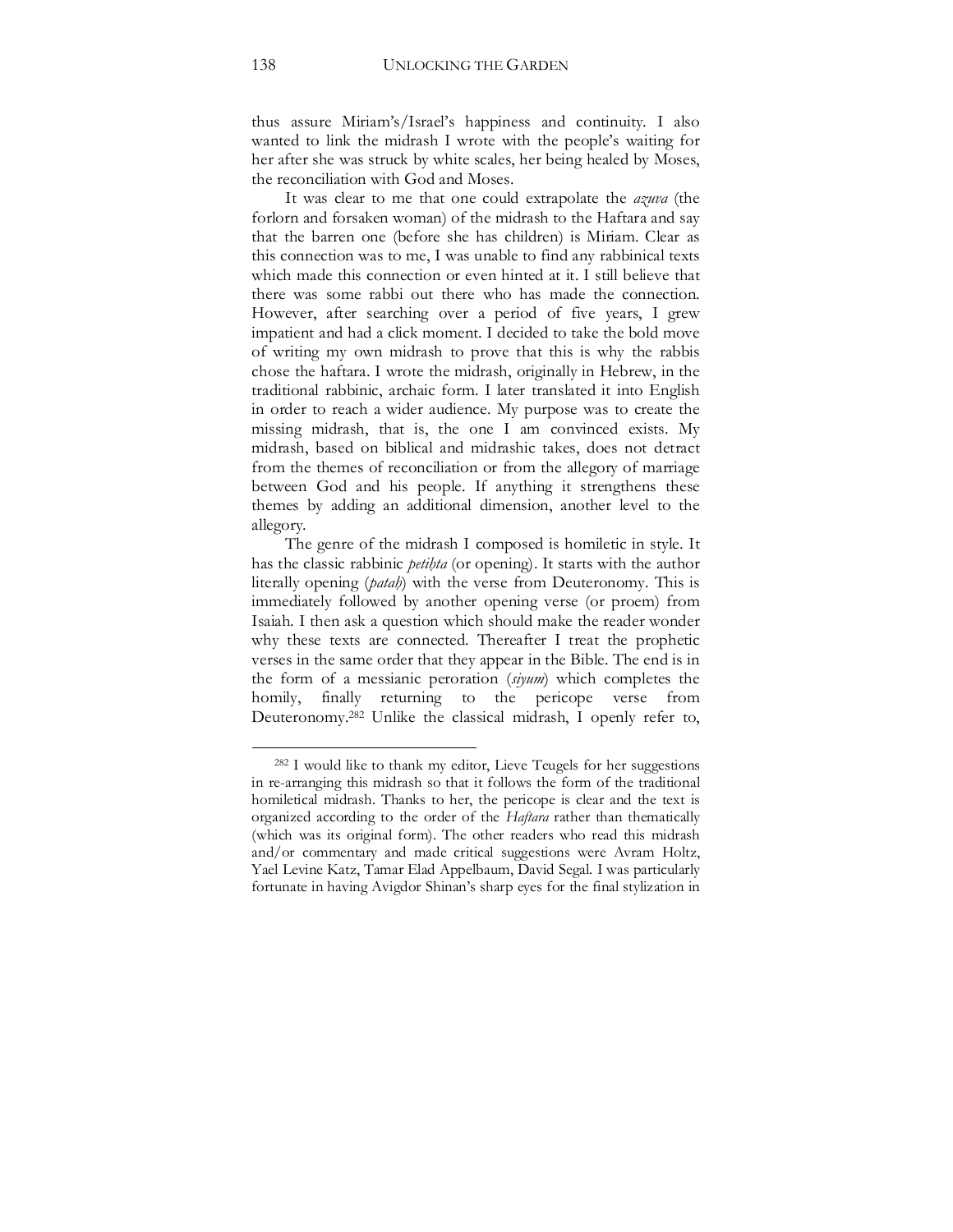quote from, utilize and build on prooftexts from previous midrash. I have not invented this strange genealogy connecting Miriam and the birth of the Davidic dynasty.

### **MIDRASH ON THE PARASHA OF 'KI TETZEH'**

Naomi Tova bat Sara and Yehezkel opened: "Remember what the LORD your God did to Miriam on the journey after you left Egypt" (Deut 24.9). Shout, O barren one, You who bore no child! Shout aloud for joy, You who did not travail!" (Isa 54.1). The barren one is Miriam. And why was Miriam referred to as barren? Didn't we study [in the midrash] that "the house of the Kingdom is descended from Miriam, because David was descended from Miriam?" (*Exod. Rabba* 1:17). Furthermore, does it not say: "Enlarge the site of your tent, Extend the size of your dwelling?" (Isa 54.2). Site (*yeriot*) is Miriam, for [according to the midrash] her face resembled *yeriot* (*Exod. Rabba* 1:17).

"Shout aloud for joy." And Miriam was "jubilant and happy" (Esth 8.15), for her agony and desolation was changed to happiness and song. "May the barren one greatly rejoice and exult when her children will be gathered in her midst in joy…. You shall [in the marriage ceremony] create joy for the beloved companions as you used to gladden the hearts of your creatures in the Garden of Eden… Who has created joy and gladness, bridegroom and bride, rejoicing, song, mirth, delight, love and brotherhood, peace and friendship" (B. *Ketubot* 8a).

And her creator [*ba'al*] swore to comfort [*raḥem*] her, because He opened up [*patoaḥ pataḥ*] Miriam's womb. Therefore it is said "you shall not be called the forsaken [azuva] one anymore" for it is God who wants you and espouses [*ba'al*] you (Isa 62.4).

Hebrew. Although I tried to use rabbinic phraseology, I take full responsibility for slipping into biblical usage when content takes precedent over form. I presented the core ideas of this midrash at the Rabbinical Assembly in Baltimore (1999) and received useful feedback from those present at the session. For more about style see Barry W. Holtz.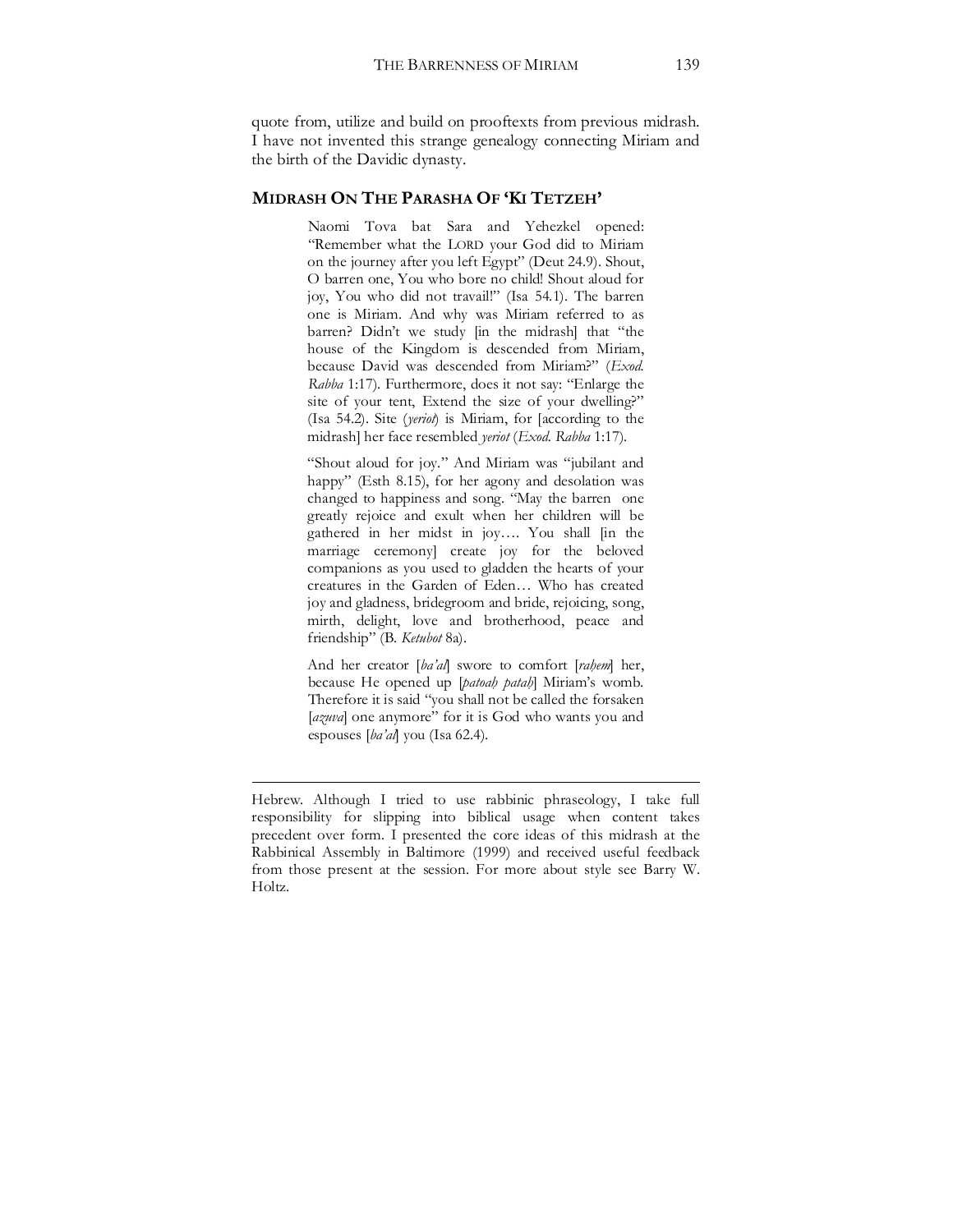"You did not travail [*ḥala*]," that is Miriam. Why is Miriam referred to as did not travail? Is it not written "there was Miriam stricken with snow-white scales" (Num 12.10)? Aharon the priest, brother of Miriam, came and cried: "Don't be like a dead person" and Moses the Levite, brother of Miriam the prophetess, also cried: "O God, please heal her" (Num 12.12-12). This teaches us that Miriam took sick (travailed) and they treated her like they customarily do with the dead and even God deserted her. Miriam thought to herself: Don't call me Miriam (Mir-yam), call me Mar-Yam (bitter waters) for the nation has spat in my face, as it is written, "she spat in his face" (Deut 25.9). "But the Lord said to Moses, 'If her father spat twice [*yarok yarak*] in her face, would she not bear her shame/be locked up [*KLM*=root] for seven days'" (Num 12.14)? But the Holy One blessed be he, had mercy [*RHM*=root] on Miriam, for it is said "Fear not, you shall not be shamed, Do not cringe, you shall not be disgraced [*KLM*]. For you shall…not remember the shame of your widowhood anymore… For He who made you [*ba'al*] will espouse you—His name is "LORD of Hosts" (Isa 54.4-5). And how did Miriam become a widow? "Lonely she sat, like a widow" (Lam 1.1); not a real widow; just abandoned [*azuva*]: a woman whose husband deserted her, yet planned to return to her.

"For you shall forget the Reproach of your youth" (Isa 54.4), for it is written, "And Caleb took her" (1 Chron 2.19). What does "he took her" mean? After she was cured, he did an act of taking her to be his wife [*lakaḥ*] because he was so overjoyed with her. "Instead of being neglected and hated…I made her an object of joy for generations" (Isa 60.15) as we studied in the midrash, "the houses of kings from Miriam, for David descended from Miriam" (*Exod. Rabba* 1:17).

**"As a wife forlorn and forsaken"** (Isa 54.6). Forsaken, that is Miriam. "For a little while I forsook you" (Isa 54.7) "as the cloud withdrew from the tent" (Num 12.10). And why is Miriam described as abandoned? For is it not written that "Miriam was shut out of camp…and the people did not march on until Miriam was readmitted?" (Num 12.15).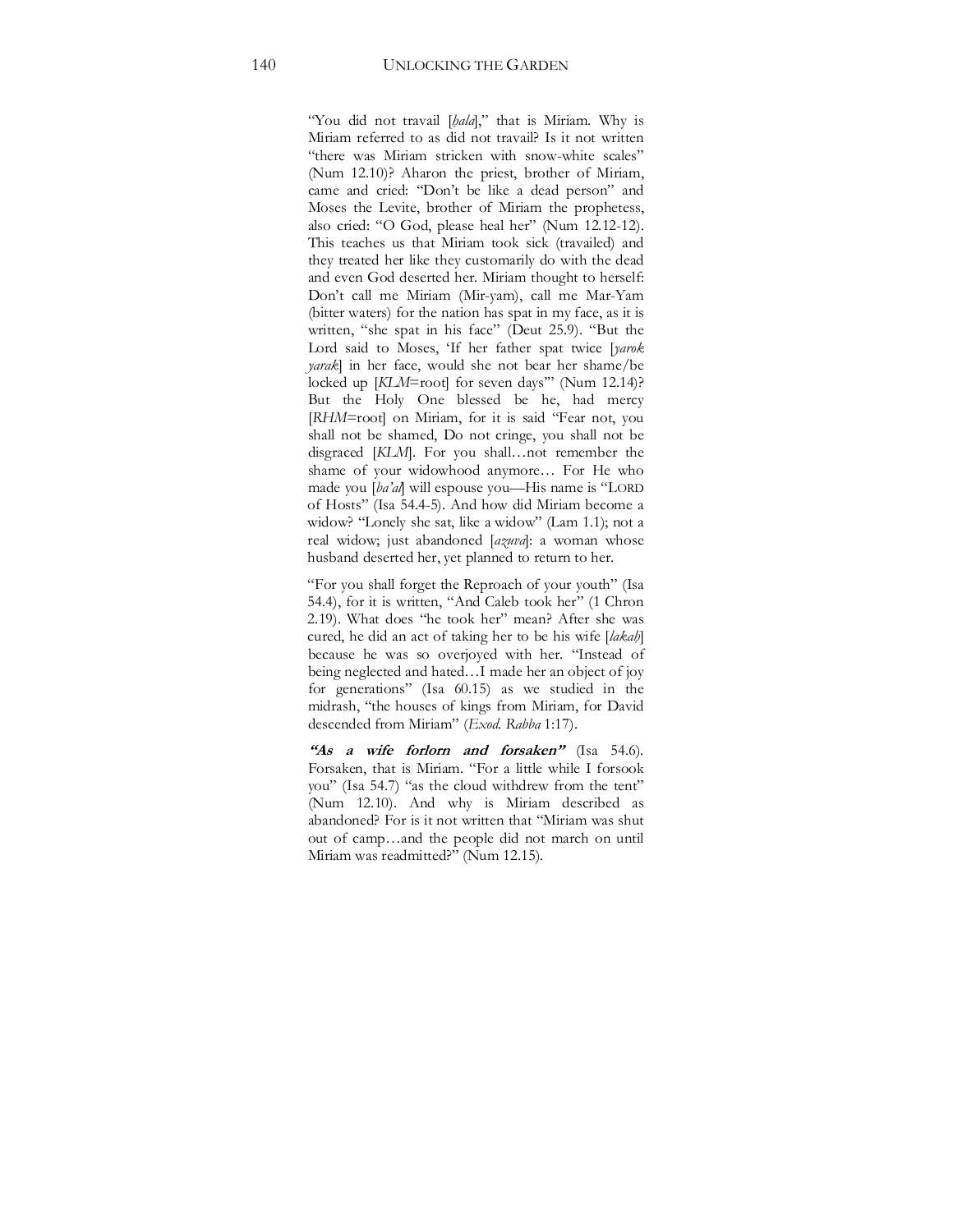Don't call me Miriam (*Mir-yam*), call me *Mey-rim* (I will raise you up). How did the Holy One lift (*hey-rim*) Miriam up? Didn't our mother, the barren Hannah say in her prayer: "The Lord…humiliates and raises high (*meromem*). He raises the poor from the dust, lifts up (*yarim*) the needy from the garbage heap, placing them with the nobility and granting their descendants a seat of honor" (I Sam 2.7-8)? For "from the depths, I called you…and God listened to my voice…" and his ears "were attentive to my plea for mercy (Psalms 130.1-2). And with an upraised (*ramah*) hand, God took Miriam out of the depths [of her misery] for she had found favor with Him in the wilderness and He went to soothe her. God revealed Himself to her from afar and promised her "eternal love" and a continuance of His grace. Thus it is written "I will build you up again, O Maiden Israel! You shall take up your timbrels once again and go forth to the rhythm of the dancers" (Jer 31.2-4). And you shall be praised "with timbrel and dance" (Psalms 150.4).

"The Wife of his youth" (Isa 54.6). The wife of his youth, that is Miriam. And why is she referred to as youthful (*na'ara*)? For she was sick and her illness was shaken off (*nin'ara*) her and God restored her to her youth (*na-arutah*), and "a girl was born to her" (1 Chron 4.6) and after she recovered she had sons.

In my great anger, I momentarily hid My face from you" (Isa 54.7-8). "In great anger" for it is written, "God was incensed with them" (Num 12.9). "I hid my face from you momentarily"—"from you," that is, from Miriam. As it is written, "the cloud withdrew from the Tent" (Num 12.10). When the minute was over, the cloud returned to the tent, and God remembered *(pakad*) Miriam. *Pekida* (remembrance) is synonymous with *zekhira* (remembrance), as it is written "I remembered (*zakharti*) favorably the days when you were young and devoted to me (*ḥesed*)" (Jer 2.2).

"For this to Me is like the waters of Noah: As I swore that the waters of Noah would never again flood the earth, So I swear that I will not Be angry with you or rebuke you" (Isa 54.9). "The waters of Noah" refers to Miriam's well, one of the "ten things created on the eve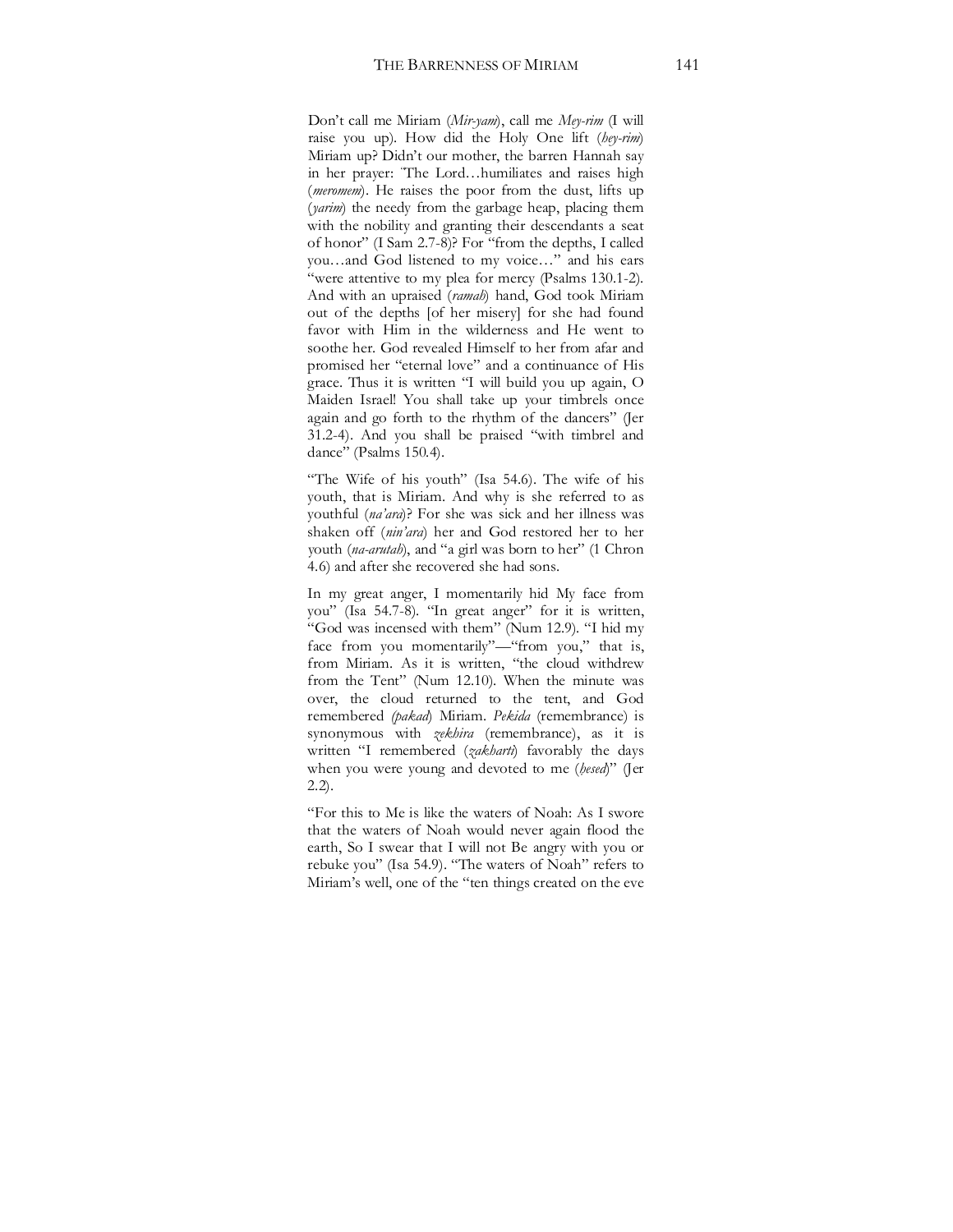of Sabbath during twilight (*beyn ha-shemashot*): the well…the rainbow…" (*Mishnah Avot* 5:6). "But with everlasting kindness (*hesed*) I will take you back (*rechem*)…and my loyalty (*hesed*) shall never waver from you" (Isa 54.8-10).

Kindness/Loyalty (*hesed*) is the "last act of loyalty" (Ruth 3.10) of Ruth the Moabite to Boaz. For we studied (in the midrash) that "from Boaz descended Oved…Yishai…David" (Ruth 4.21-22). And how do we know that David is also descended from Miriam? In the midrash it says, "*Achar*-chel is Miriam, and why is her name called thus? Because it is written 'and all the women went out after (*achar*) her with timbrels and dances'" (Exod 15) (see *Exod. Rabba* 1:17). And what last act of kindness did God do for Miriam? His act of kindness was "the kindness of youth" (Jer 2.2), for He restored Miriam to her former status of youthful wife and opened up her womb for it is written "while the barren woman bears seven" (I Sam 2.5) "who restored the childless one (*akara*) to her place in the household (*akeret ha-bayit*) as a happy mother of children, halleluja" (Psalms 113.9).

"Shout, O Barren One, You who bore no Child, Shout Aloud for Joy, You who did not travail!" And thus did God remember Miriam when she left Egypt. "Shout for joy, Fair Zion! For lo, I come; and I will dwell in your midst" (Zech 2.14); "Rejoice greatly, Fair Zion; Raise a shout, Fair Jerusalem! Lo, your king is coming to you" (Zech 9.9).283

How did God remember Miriam? Wasn't Miriam barren? And there are no texts associated with Miriam which say "And God remembered Miriam…and opened up her womb" as it is written about our mother Rachel (Gen 30.22).

However, it is written '"He restores the childless woman among her household as a happy mother of

<sup>283</sup> According to Buchler, who has traced prophetic portions for the triennial cycle in Israel, these two passages from Zechariah 2.14ff. and 9.9ff. were read in addition to Isaiah 54.1ff. See Joseph Jacobs, "Triennial Cycle of Readings," *Jewish Encyclopedia*, vol. 12 (New York: Funk and Wagnalls, 1906).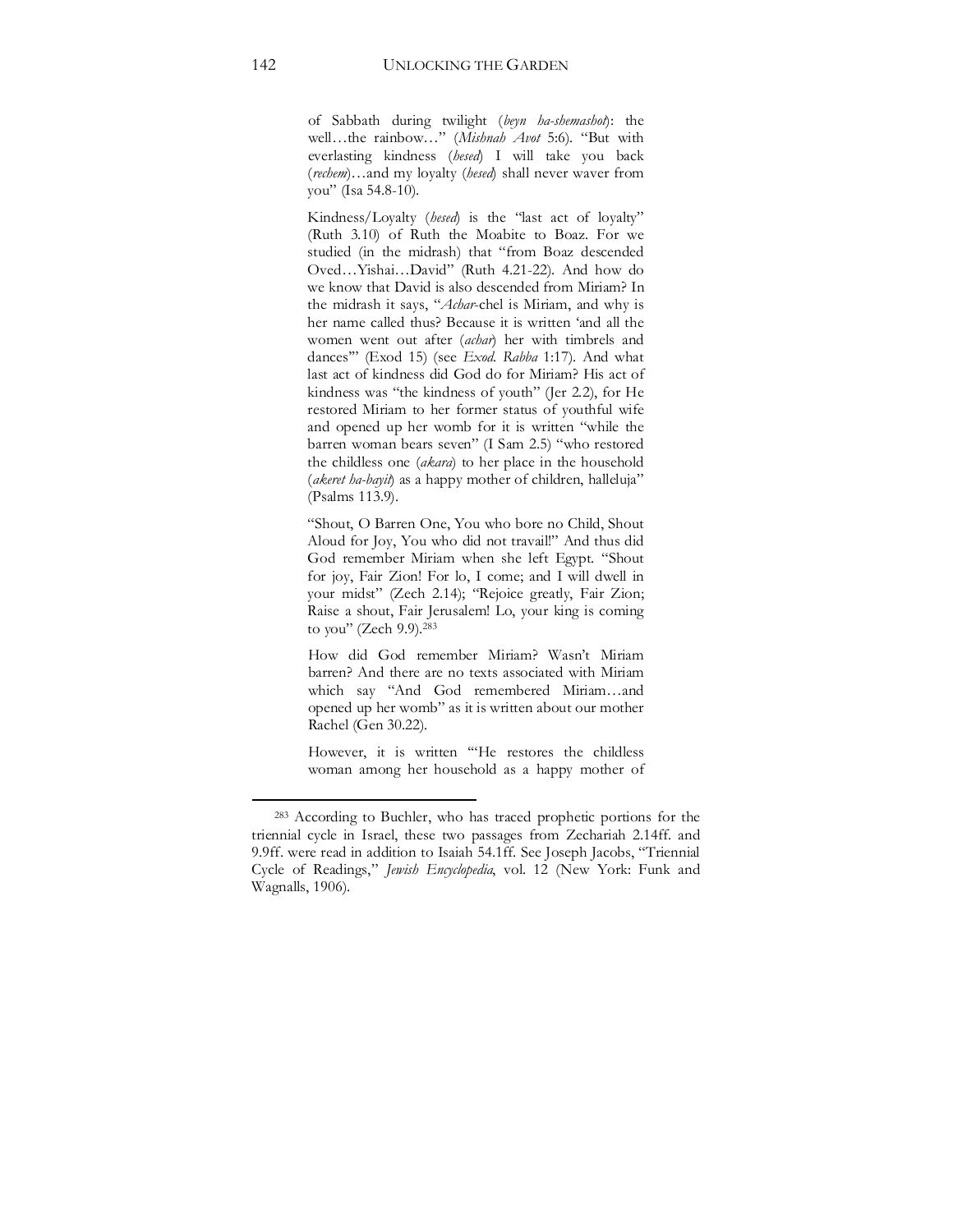children' (Psalms 113.9). There were seven barren women who were restored: Sarai, Rebecca, Leah, Rachel, Manoach's wife, Hannah, and Zion. "Restoring the childless woman"—that is Zion, for it is said, "Rejoice Oh Barren Woman" (*Pesikta de Rav Kahana* 20:1). And why does Miriam fit into this picture? To restore the childless woman is like restoring barren Zion to her rightful place, giving her a House of Torah… And then Zion rejoiced in her children, and her children shared in her happiness, as is written, "O children of Zion, be glad, Rejoice in the Lord your God…and you shall know that I am in the midst of Israel…and my people shall be shamed no more" (Joel 2.23-27).284 And thus Miriam was granted the crown of wisdom and royalty in that she gave birth to Bezalel who was the ancestor of David (*Exod. Rabba* 48:4).

Therefore: "Remember what the LORD your God did to Miriam on the journey after you left Egypt" (Deut 24.9). Don't read *zakhor* (remember in the future). Instead read *zakhar* (remembered in the past).

### **EXPLANATION OF THE MIDRASH**

 $\overline{a}$ 

I would like to make some explanatory remarks—midrashic comments on my midrash. The words, *boshet alumaich* (the shame of your youth) resonates with echoes to *lo tevoshi ve-lo tikalmi* (Don't be embarrassed or shamed) in Lecha Dodi (Welcoming the Sabbath Bride prayer recited during the Kabbalat Shabbat service). One could possibly argue that the bride in Lecha Dodi is also Miriam following my reasoning (but that is the subject of another article). *Herpat almenutayikh* (the shame of your widowhood) also has echoes if we look at the Scroll of Lamentations in which exiled Israel is likened to a widow (*almana*). The *almana* is portion-less (*al maneh*) or rather she gets less of a portion when she remarries in comparison with the untouched virgin that is more valued on the market. A widow can also be considered to be abandoned (*azuva*) by her husband, or in Israel's case, by God.

<sup>284</sup> These verses from Joel are recited on Shabbat Shuva, the Shabbat between Rosh Hashana and Yom Kippur. During this time we are expected to repent and return to God. For the implications of this see the last paragraph of this article.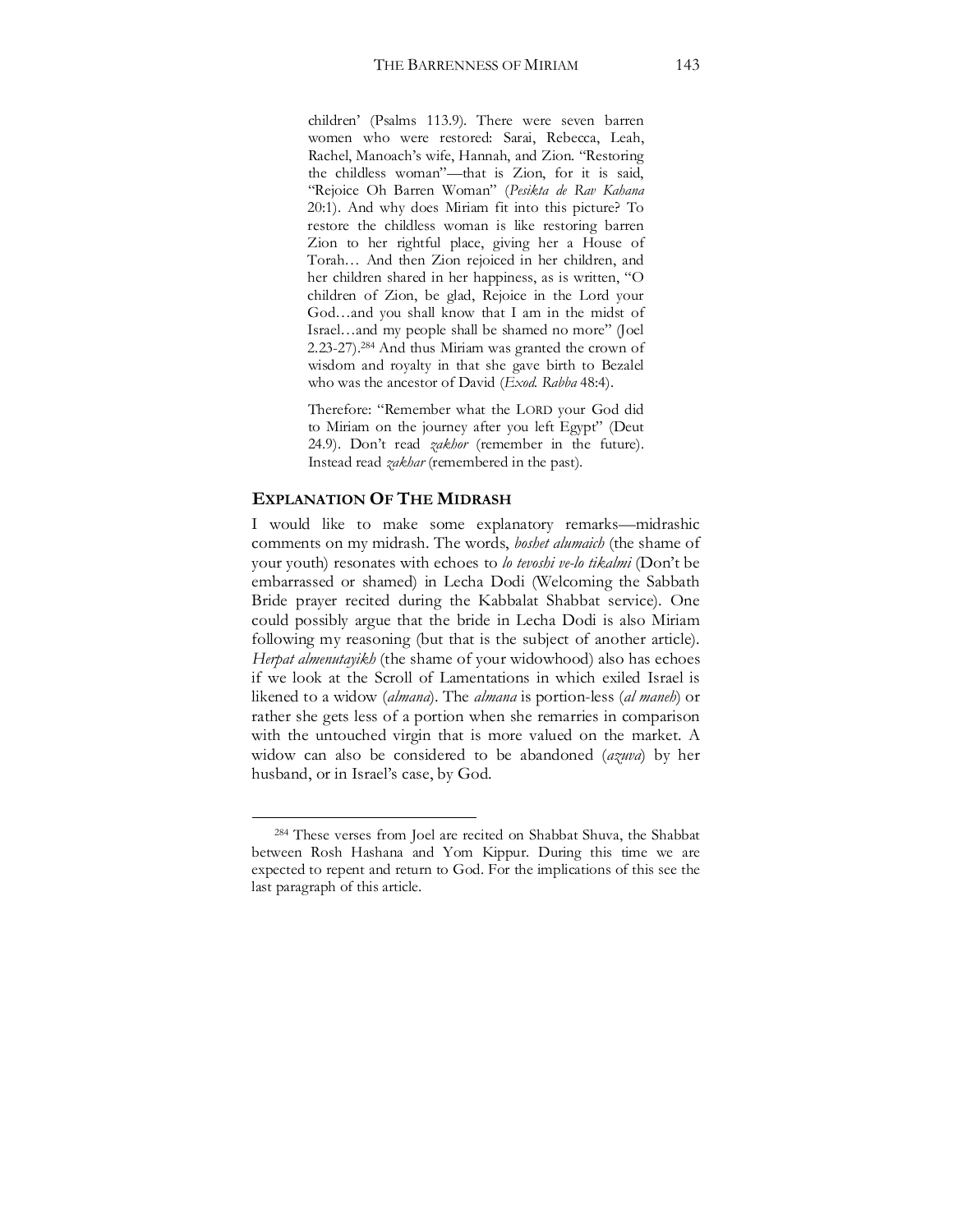What does *tikalem* mean? Its root includes both "shut up" and "embarrassed." First God locked her up, by forcing her to go into quarantine with her skin disease; then He told her not to be embarrassed by anything that had happened to her. Metaphorically speaking, Miriam's husband is God. She was abandoned by Him, likened to an *almana*. He is also the one who opens the wombs of barren women (namely Sarah, Rebecca, Rachel, Hannah, etc.) or punishes them by keeping them closed.285 I consider all texts that refer to Israel as a woman, to refer to Miriam as well.

In my midrash we move back and forth from sadness to joy. *Pitzchi Rina vetzahali*! (Sing out and rejoice). To accentuate this, I included the traditional blessing delivered at weddings (from the Talmud).

We have moved from a state of barrenness (*akara*) to weddings and motherhood! Rachel and Hannah are mentioned to demonstrate contiguity within the community of other barren women. From the Book of Genesis through the Book of Kings, there are a slew of women who are *akarot* and who get seed through divine intervention. I use the words *zakhor* and *pakad* interchangeably. They go together for it is God who remembers (*zakhor*) women by opening their wombs and depositing (*pakad*) seed in them. When god opens wombs (*patoaḥ pataḥ*) there is a play on words reminiscent of *atzor atzar* (closing the wombs of Avimelech's family in Genesis 20.18 ever so tightly). When God opens wombs, there is a future. That is the covenant! This is what we refer to today as the burning issue of Jewish continuity. If we have children, it follows that the world will not end. What we have here is cosmic happiness; not just Miriam's micro-happiness.

One might add that water is the flowing source that keeps it all going. Water has healing and restorative powers. We can even add the spittle that ends up on Miriam's face. Spit can clean, cure, and save you from evil influences (if you spit three times). Miriam is associated with wells and water and one can argue that God's expectorant (although from anger) ends up curing and restoring Miriam to herself. Spit is God's water. So when God seems to leave Miriam (his people) He doesn't leave them completely, even if they

<sup>285</sup> See 2 Samuel 6.16-23 for the story of Michal, daughter of Saul the King and David's rejected wife who did not have children, possibly as punishment for disobedience, or speaking badly of her husband (*lashon hara'*).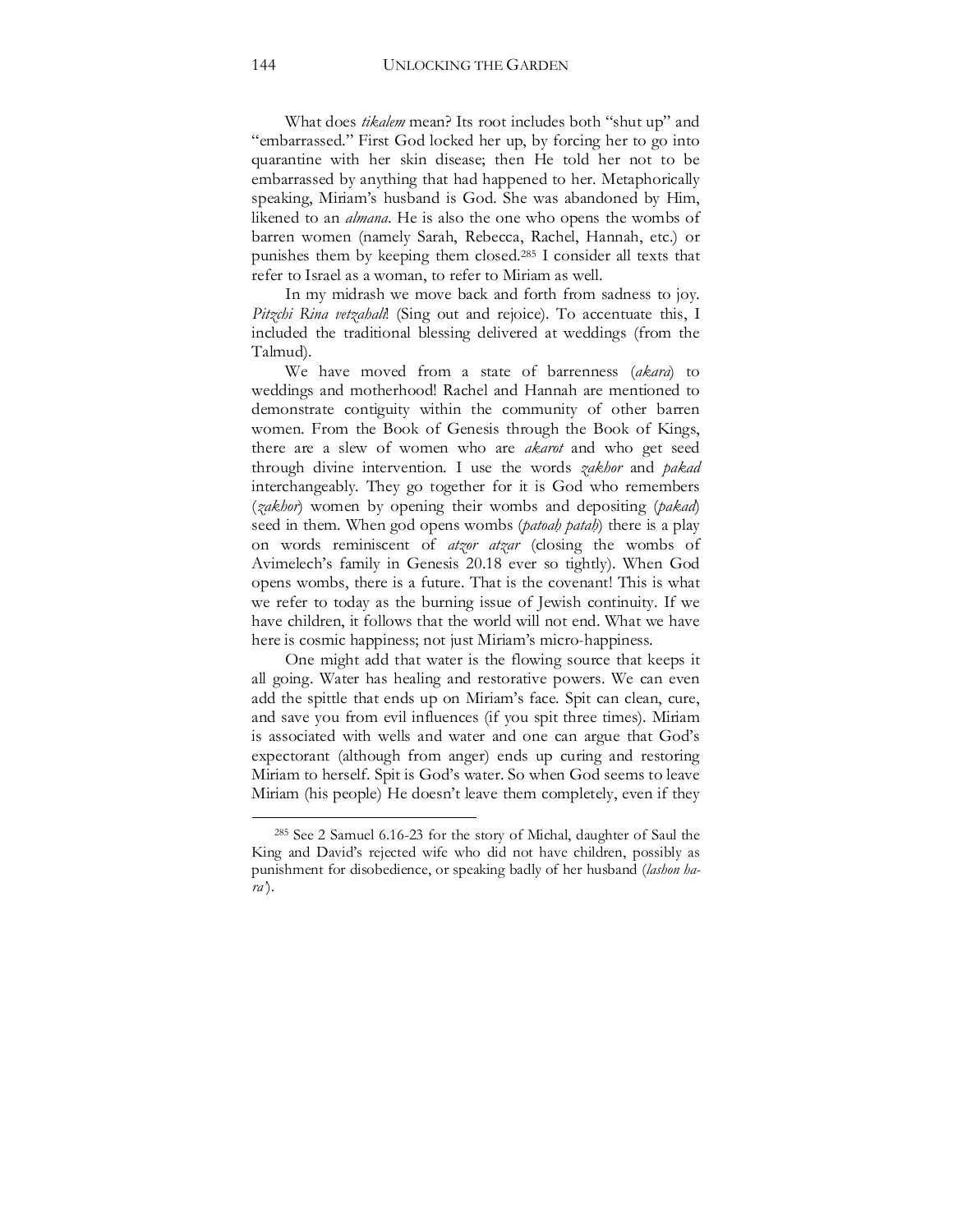deserve to be punished or are unfaithful to Him or question His choices. God doesn't desert his people, He just rebukes them.

When the water breaks, women give birth. From the depths of our birth pains, we are saved (*mi-mamakim*). One can go no deeper than the womb. Women in their depths cry out to God and when the water breaks they are healed, restored to their former state with an assurance of a future.

There is one last issue that must be addressed. I have made it clear that the treatment of Miriam in rabbinic text is unfair. She gets a slap in the face from the rabbis (when they associate her with gossip),286 not only from God. One might argue that there are suppressed texts about her which account for her neglect in the Bible. My solution was to conflate the 6 intertexts to show that Miriam ends up happy with children. Since there is usually a relationship between barren women and God, I wanted to show that God opens Miriam's womb, together with the wombs of our other foremothers, Sarah, Rebecca, Rachel, and Leah.

Am I guilty of reducing Miriam to her biological function, of de-emphasizing her prophetic and leadership abilities in favor of essentializing her? Without being apologetic about it, we must recognize that in the context of biblical times, to be unmarried and childless means you have no status. By awarding Miriam a child (and the Messiah no less) we are fulfilling her in the biblical context. She does not only gain a child, she is also the recipient of wisdom (*ḥokhma*).

To counter any accusations of essentialism, I decided to add another layer to my midrash. I was influenced by Trible who found an allusion to Miriam tucked away in Jeremiah which "forecasts her restoration. Returned to her rightful place, she along with other females, will again lead with timbrels and dancing. She participates in the eschatological vision of Hebrew prophecy."287 Trible has restored Miriam to her rightful place by weaving biblical texts together. She has not, however, dealt with rabbinic midrash which gives Miriam a place in the pantheon by making her the ancestress of the Messiah.

<sup>286</sup> See article in this book. 287 Phyllis Trible, "Bringing Miriam Out of the Shadow," *Bible Review* 5/1 (1989):178.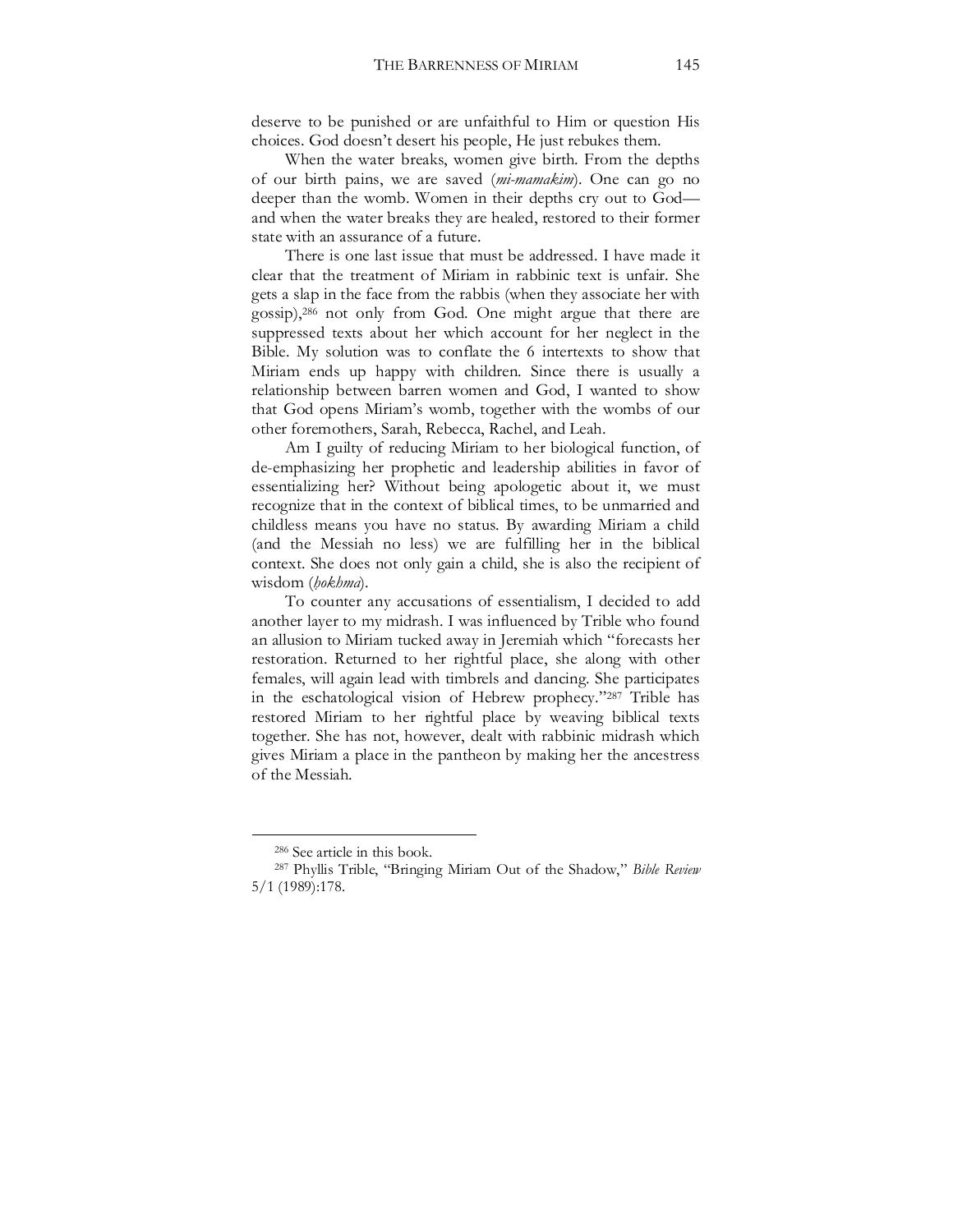To formulate my thoughts I found the writings of Charlotte Elisheva Fonrobert and Devora Steinmetz very helpful since they both look at the midrashic texts surrounding Miriam. Fonrobert argues that Miriam is a channel for patriarchal genealogy. "The very precondition for any kind of messianic future in rabbinic eyes is the commitment to giving birth, projected onto the women. They are confined and reduced to birthing roles, to the role as mother of the messianic leader or king." Her assessment is not totally negative of women's birthing roles as she makes a distinction between men and women. She sees that the message of the midrashim is that men are enslaved to the present, whereas women are committed "to the promise of the future and the change or redemption it may bring."288

Steinmetz points to the fact that the midrashic stories told about Miriam all have the same theme, namely the desertion of women by men (Zipporah, Yocheved, Miriam). The fact that the midrash goes to great pains to show that Miriam is taken back and that God establishes through her the institution of kingship is very relevant. The midrash wants to prove that Miriam was the progenitress of David. It is a fitting reward for Miriam who is a midwife according to the midrash and who saved the baby Moses. Miriam thus stands for both continuity and leadership. Her "ability at last to bear children guarantees her a destiny." The midrash makes a statement about her character. "(S)he, like the midwife who saves the newborn and the Azuva who establishes kingship, understands the importance of childbearing… It is this type of concern…which is the prerequisite for leadership, whether for the head of a tribe, the redeemer of a people, or the king of a nation."289

Trible points to a higher role for Miriam and ignores her birthing role, since she does not seem to be interested in the midrashic layers.290 Fonrobert and Steinmetz who take into account

<sup>288</sup> Charlotte Elisheva Fonrobert, "The Handmaid, The Trickster and the Birth of the Messiah: A Feminist Reading of Midrash," at http://www.bet-debora.de/2001/jewish-family/fanrobert.htm. 289 Devora Steinmetz, "A Portrait of Miriam in Rabbinic Midrash,"

*Prooftexts* 8 (1988): 35-65. 290 Trible tends to be very midrashic herself in most of her

interpretations of biblical text, but does not refer to rabbinic midrash in her books.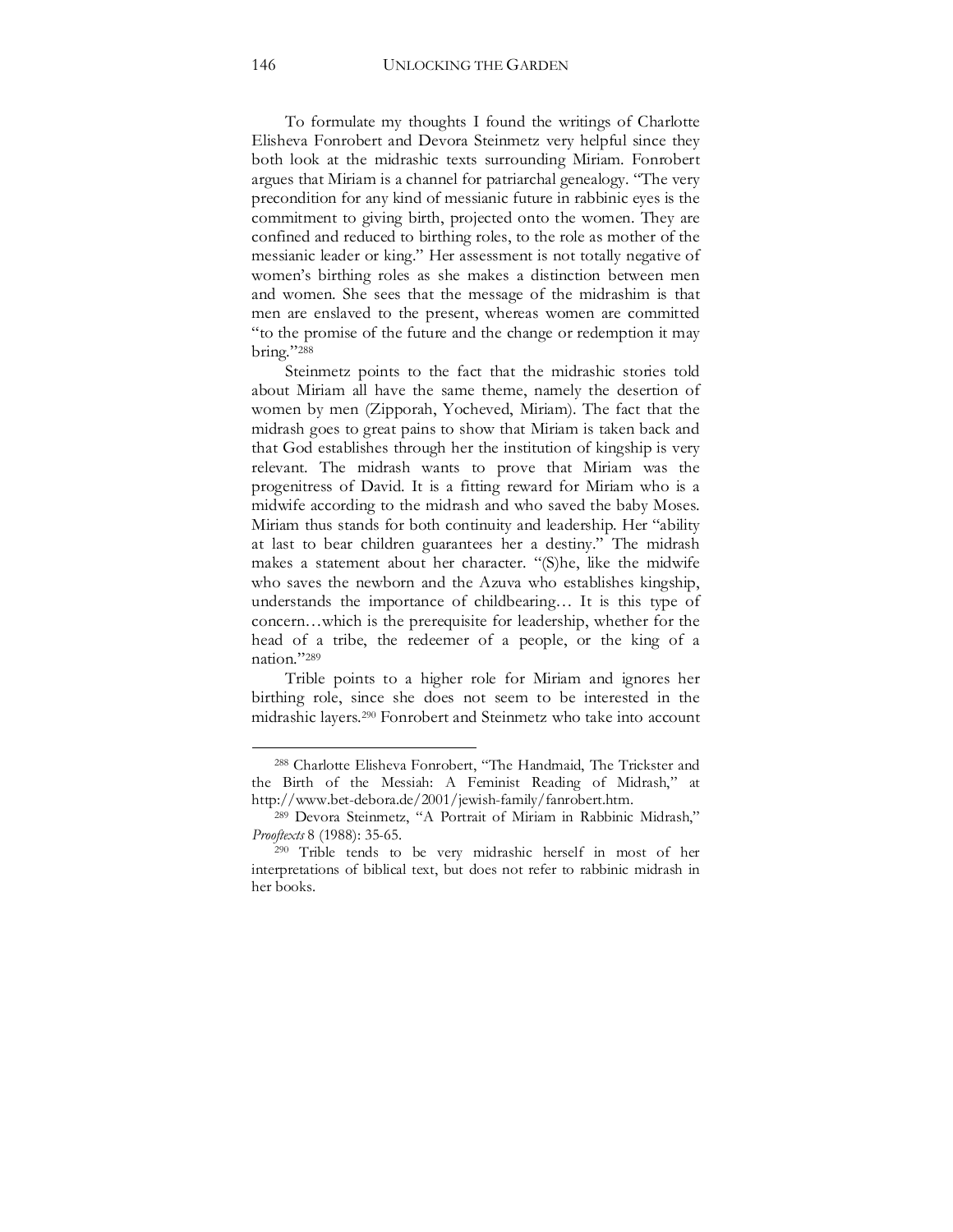the birthing role of Miriam don't agree on its use. I find myself somewhere in the middle of this debate. As feminist Jews in the twenty-first century we must find a way to use Miriam as a model for both leadership and continuity. It has been a truism to point to the diminishing birth rate of highly educated Jewish women. Seeing the importance of children and grandchildren to my own continuity, I think I can safely argue that one can be pro-natal, while not necessarily accepting that women be confined to their essentialist role.

I would like to end by going back to my midrash. I included verses from the prophet Joel (2.23-27) which are recited on Shabbat Shuva, the Shabbat between Rosh Hashana and Yom Kippur. During this time the people of Israel are expected to repent and return to God. In my midrash God is returning to his people via Miriam. Miriam does not demand that God account for His actions towards her. God is doing *teshuva* (return or repentance) on his own by giving her a husband and by taking responsibility for her previous state of barrenness. He comes toward her of His own free will and grants her a son who will be the messianic figure of the future. In this way Miriam is restored to her people and granted immortality.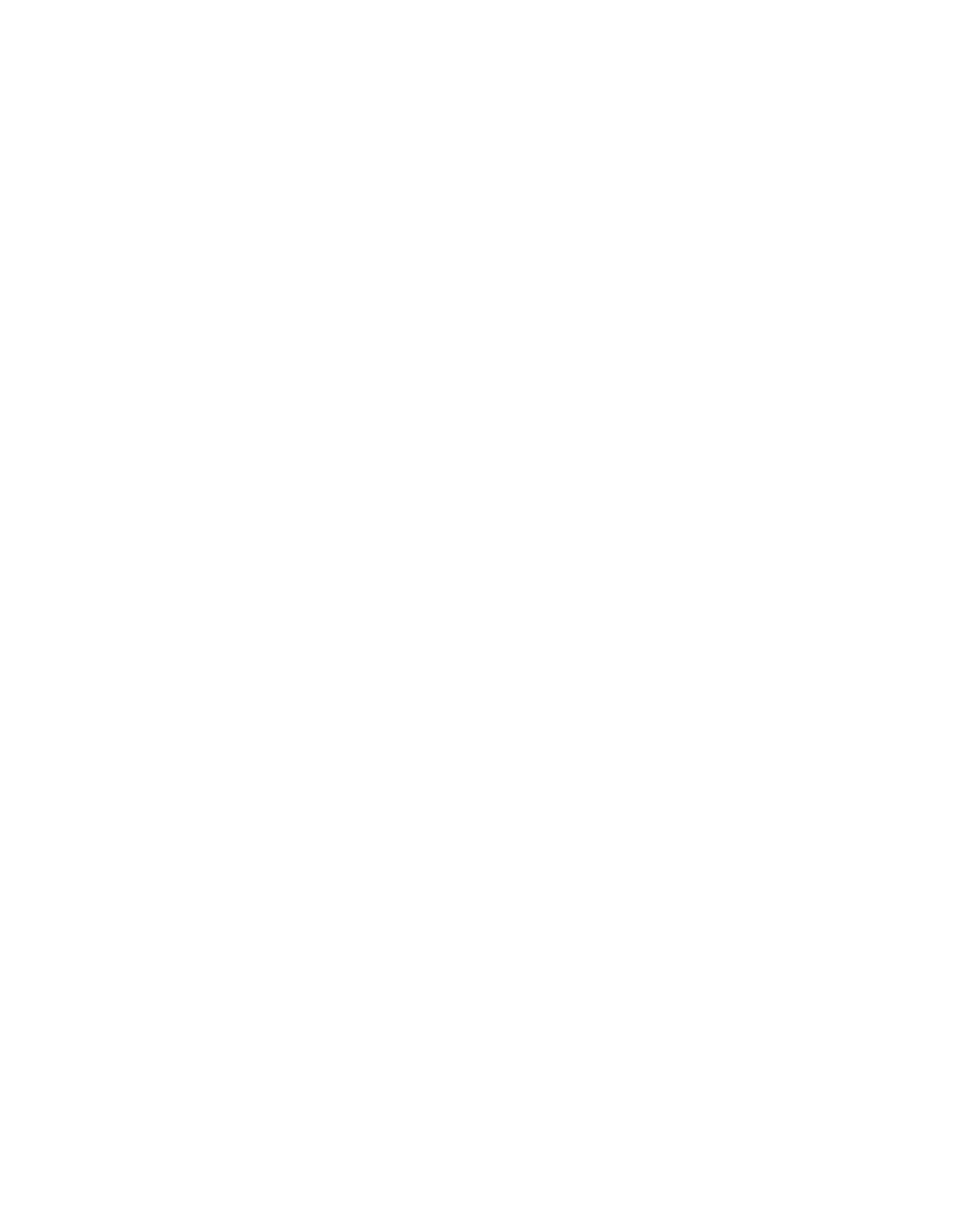## **A MIDRASH ON KI TETZEH**

### מדרש הפטרת כי תצא (ישעיהו נד )

פתחה נעמי טובה בת שרה ויחזקאל, "**זָכוֹר אֵ ת אֲ שֿׁ ֶ רֿעשה ה' אֱ לֹה ָ ֶיך ְלמִ רְיָם"** (דברים כד:ט). **"רני עקרה לא ילדה פצחי רנה וצהלי לא חלה"** (ישעיהו נד:א). עקרה זו מרים. ולמה נקרא שמה עקרה? והרי שנינו "בתי מלכות ממרים, לפי שדוד בא ממרים" (שמות רבה א:יז)? ועוד כתיב "הַרְחִיבִי מְקוֹם אָהְלְֵך וִירִיעוֹת מִשְׁ כְּנוֹתַיְִך" (ישעיהו נד:ב)? יריעות זו מרים, "שהיו פניה דומין ליריעות" (שמות רבה א:יז).

**"פצחי רנה וצהלי"** ומרים "צהלה ושמחה" (אסתר ח:טו), כי נהפך לה מיגון ועזבון לשמחה ורינה. "שוש תשיש **ותגל העקרה** , בקבוץ בניה לתוכה בשמחה... שמח תשמח ריעים האהובים, כשמחך יצירך בגן עדן מקדם... אשר ברא ששון ושמחה, חתן וכלה, גילה, רינה, דיצה, חדוה, אהבה ואחוה ושלום וריעות" (כתובות ח עמ' א).

וישבע בועלה לרחמה, כי פתח פתח יהוה רחם למרים, על כן "לא יאמר לך עוד עזובה" כי יהוה חפץ בך ותבעל (ישעיהו סב:ד).

**" ֿלאֿחָ לָה"** זו מרים. ולמה נקראת מרים "לא חלה", הלא כתוב "והנה מצרעת" (במדבר יב:י)? בא אהרון הכהן, אחי מרים, וצעק "אל נא תהי כמת" וצעק אף משה הלוי, אחי מרים הנביאה, "אל נא רפא נא לה" (במדבר יב: יב-יג). מלמד שמרים נחלית ונהגו בה מנהג מתה וגם אלהים עזבהּ. אמרה מרים בלבה אל תקרו לי "מִרְיָם" אלה "מַריָם"; הלא ירק ירק העם בפני, דכתיב "וירקה בפניו" (דברים כה:ט)? "ויאמר יהוה אל משה ואביה ירק ירק בפניה הלא תכלם שבעת ימים..." (במדבר יב:יד)? אבל הקב"ה רחם על מרים דכתיב: "אל תיראי כי לא תבושי ואל תכלמי... וחרפת אלמנותיך לא תזכרי עוד... כי בעליך עשיך יהוה צבאות" (ישעיהו נד:ד-ה). וכיצד הגיעה מרים להיות אלמנה? "ישבה בדד... היתה כּאַלְמָנָה" (איכה א:א) לא אלמנה ממש אלא עזובה, שעזבה בעלה ובדעתו לשוב אליה.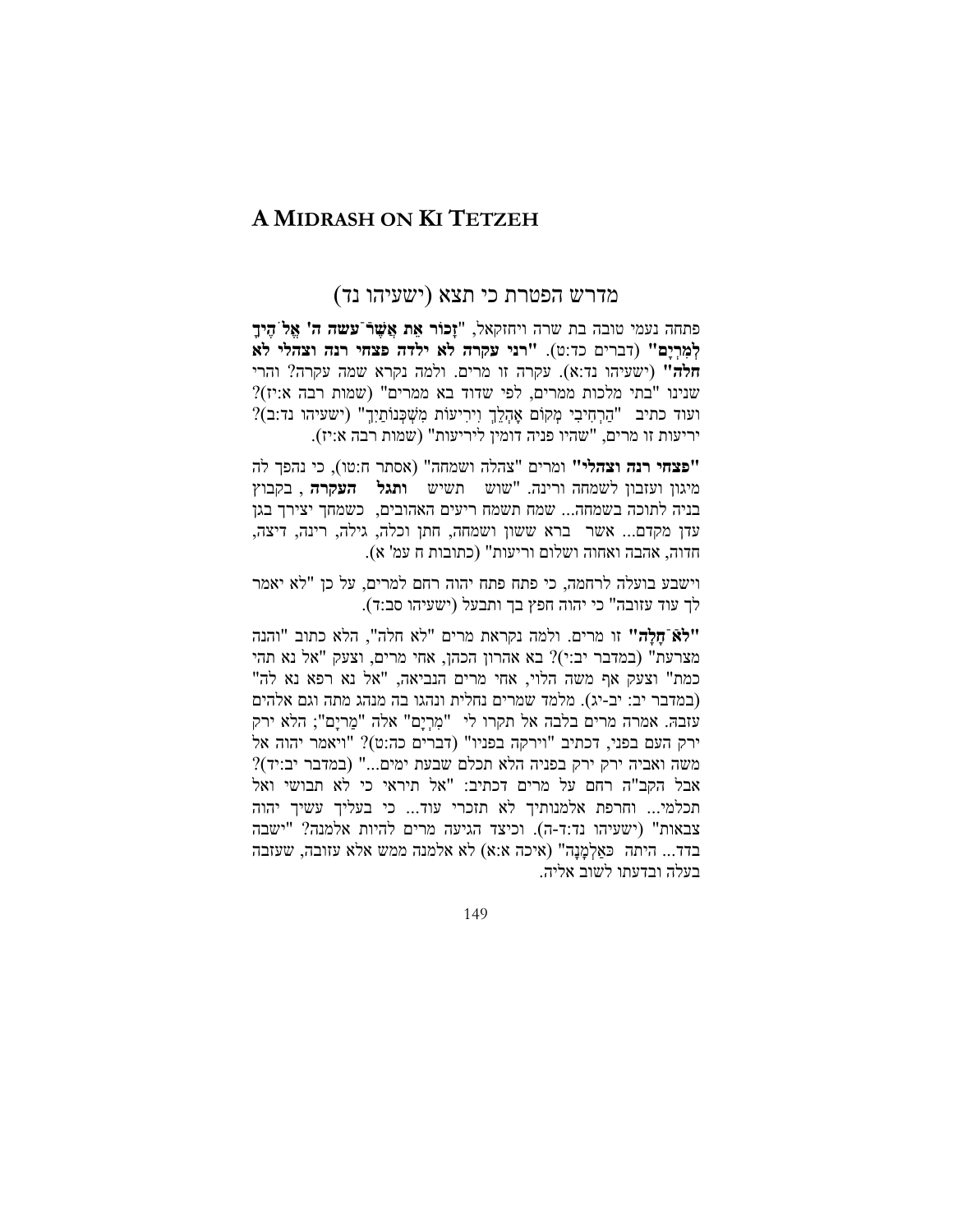" **כִּי בֹשֶׁ ת עֲ לוּמַ יְִך תִּ שְׁ כָּחִי**" (ישעיהו נד:ד), כדכתיב, "ויקח לו כלב" (דברי הימים א' ב:יט). מהו ויקח לו? שאחר שנתרפאת עשה בה מעשה ליקוחין ברוב שמחתו בה. "תחת היותך עזובה ושנואה... שמתיך למשוש דור ודור" (ישעיהו ס:טו), שנאמר "בתי מלכות ממרים, לפי שדוד בא ממרים" (שמות רבה א:יז).

**"כּי כְאִ שָׁ ה עֲזוּבָה וַעֲ צוּבַת ַ רוּח"** (ישעיהו נד:ו). עֲזוּבָה זו מרים. "בְֶּרגַע קָטֹן עֲזַבְתּ ְ ִיך" (ישעיהו נד:ז) והענן "סר מעל האהל" (במדבר יב:י). ולמה נקראת מרים עזובה? הלא כתוב "ותסגר מרים מחוץ למחנה... והעם לא נסע עד האסף מרים" (במדבר יב:טו)?

אל תקרה "מִרְיָם" אלה "מֵרִים". במה הרים הקב"ה את מרים? הלא אמנו חנה העקרה אמרה בתפילתה: "יהוה... מַשְׁ פִּיל אַף מְרוֹמֵם: מֵקִים מֵעָפָר דָּל מֵאַשְׁ פֹּת יָרִים אֶבְיוֹן לְהוֹשִׁ יב עִם נְדִיבִים וְכִסֵּא כָבוֹד יַנְחִלֵם..." (שמואל א פרק ב:ז-ח)? כי "מִמַּעֲמַקִּים קְרָאתְיךָ... ואֲד<sup>ְי</sup>נָי שִׁמְעָה) בְקוֹלִי..." ואָזְנֶיו "קַשֻּׁ בוֹת לְקוֹל תַּחֲנוּנָי" (תהלים פרק קל:א-ב). וביד **רמה** הוציא אדני את מרים ממעמקים. הלא מָצָאה חֵן בַּמִּדְבָּר וה ְ ָלֹך לְהַרְגִּיעה? כי מֵרָחוֹק יהוה נִרְאָה לה והבטיחה "ְאַהֲבַת עוֹלָם". הלא כתיב: "אֲהַבְתּ ְ ִיך, עַל כֵּן מְשַׁ כְתּ ְ ִיך חָסֶד"? ולכן: "**עוֹד אְֶ בנְֵך וְנִבְנֵית בְּתוּלַת יִשְׂ רָאֵ ל עוֹד תַּ עְ דִּי תֻ פַּיְִך וְיָצָ את בִּמְ חוֹל** מְשַׂ חֲקִים" (ירמיהו לא: א-ד). ויהללו אותך "בתף ומחול" (תהילים קנ:ד).

**"וְאֵ שֶׁ ת נְעוּרִים"** (ישעיהו נד: ו). אשת נעורים זו מרים. ולמה נקראה אשת נעורים? שחלתה וננערה מחלייה והחזירה הקדוש ב"ה לנערותה ,"ותלד לו נערה" (דברי הימים א' ד:ו) ולאחר שנתרפאה, ילדה לו בנים.

**"בְּשֶׁ צֶ ף קֶצֶ ף הִ סְתַּ רְתִּ י פָנַי רֶגַע מִ מְֵּ ך"** (ישעיהו נד:ז-ח). שצף קצף דכתיב "ויחר אף יהוה בם" (במדבר יב:ט). הסתרתי פני רגע ממך, "מִמְֵּך" זה ממרים. דכתיב "והענן סר מעל האהל" (במדבר יב:י). בעבור הרגע, והענן שב אל האהל ויהוה פקד את מרים. אין פקידה אלא זכירה, כדכתיב "זכרתי לך חסד נעוריך" (ירמיהו ב:ב).

"**כִּיֿֿמֵ י ַ נֹח זֹאת לי אשֶׁ ר נִשְׁ בַּעְ תִּ י** מֵעֲבֹר מֵי ַ נֹח עוֹד עַל הָאָרֶץ כֵּן נשְׁ בַּעְתִּי מִקְּצֹף עָלַיְִך וּמִגְּעָר בּ ְָֽך" (ישעיהו נד:ט). מי נח זה באר מרים, אחד מעשרה דברים שנבראו בערב שבת בין השמשות: "פי הבאר... והקשת" (משנה אבות פרק ה:ו). "**ובחסד עולם רחמתיך**..**.** וְחַסְדִּי מֵאִתְֵּך לא יָמוּשׁ" (ישעיהו נד: ח-י).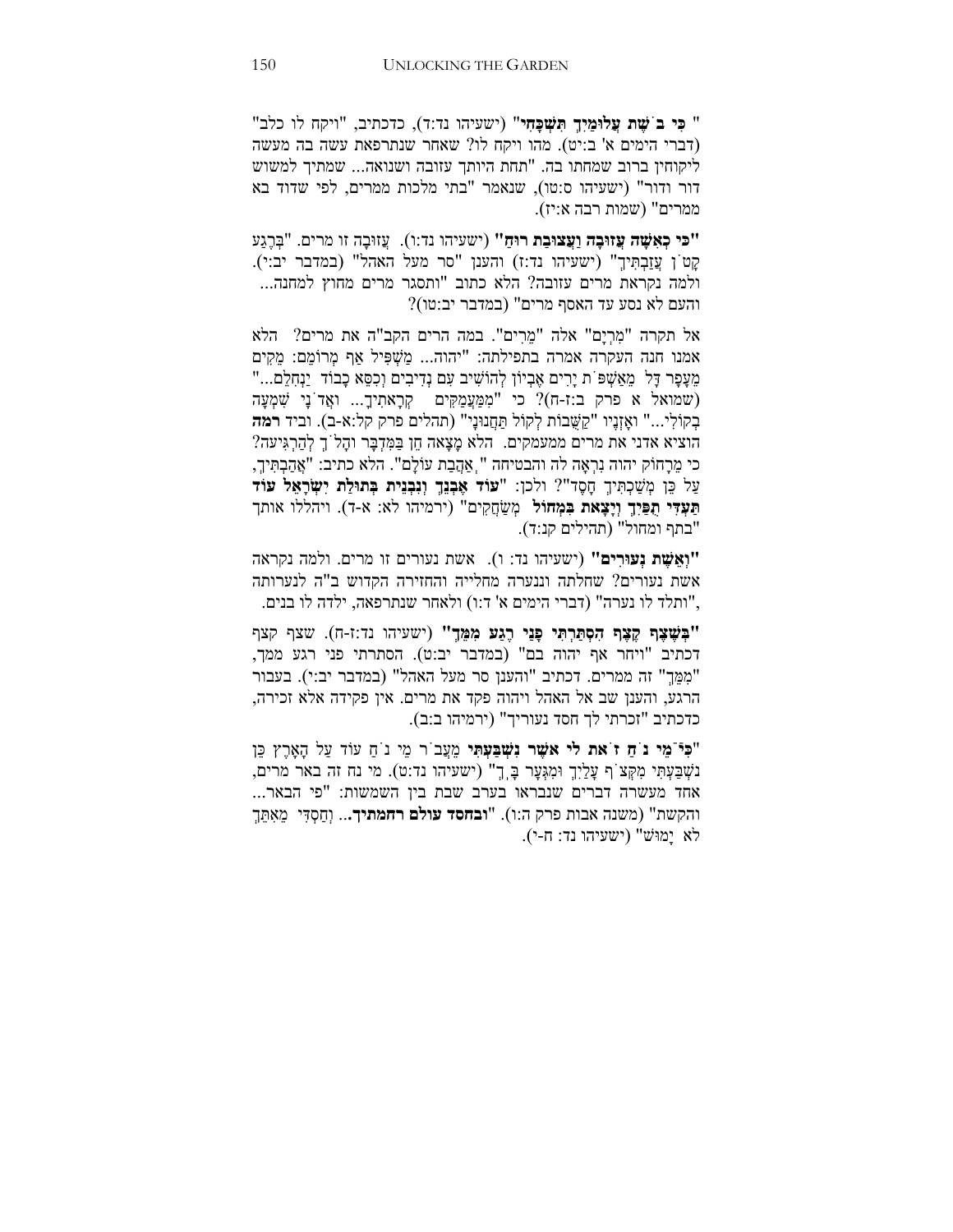חסד זה "חסדך האחרון" (רות ג:י) של רות המואביה לבועז. והרי שנינו "בעז הוליד את עובד... את ישי... את דוד (רות ד:כא-כב). ומנין שדוד בא גם ממרים? דכתיב "אחרחל זו מרים, ולמה נקרא שמה כן? ע"ש "ותצאן כל הנשים אחריה בתפים ובמחלות" (שמות רבה א: יז). ומה החסד האחרון שעשה יהוה למרים? חסדו זה "חסד נעוריך" (ירמיהו ב:ב), שהחזירּהּ לנעוריה ופתח את רחמה, "עד עקרה ילדה שבעה" (שמואל א ב:ה). שהושיב עקרה ל"עקרת הבית אם הבנים שמחה הללויה" (תהילים קיג:ט).

"**רני עקרה לא ילדה פצחי רנה וצהלי לא חלה**", ובכך זכר יהוה את מרים בצאתה ממצרים. "רני ושמחי, בת-ציון, כי הנני בא ושכנתי בתוכך... " (זכריה ב: יד). "גילי מאד, בת-ציון, הריעי, בת-ירושלים, הנה מלכך יבוא לך..." (זכריה ט:ט).

במה זכר הקב"ה את מרים? הלא מרים עקרה? והלא אצל מרים לא כתוב "ויפתח את רחמה" כדכתיב אצל רחל אמנו (בראשית ל:כב)?

אלא שכתוב "מושיבי עקרת הבית אם הבנים שמחה" (תהילים קיג:ט). "שבע עקרות הן, שרה רבקה רחל ולאה ואשתו של מנוח וחנה וציון... מושיבי עקרת הבית, זו ציון, רני עקרה לא ילדה" (פסיקתא דרב כהנא [מנדלבוים] כ:א). ולמה מרים דומה? "מושיבי עקרת הבית" להושיב את ציון עקרה ליתן לה בית תורה... ואז ציון שמחה בבניה ובניה באמם, שנאמר, "וּבְנֵי צִיּוֹן גִּילוּ וְשִׂ מְחוּ ַבּ ה' אֱלֹהֵיכֶם... וִידַעְתֶּם כִּי בְקֶרֶב יִשְׂ רָאֵל אָנִי וַאֲנִי ה' אֱלֹהֵיכֶם וְאֵין עוֹד **וְלֹא יֵבשׁוּ עַ מִּ י לְעוֹלָם**" (יואל ב:כג-כז). "ומרים נטלה חכמה שהעמידה בצלאל ויצא ממנו דוד" (שמות רבה [וילנא] פרשה מח:ד).

ולכן: **"זָכוֹר אֵ ת אֲ שֿׁ ֶ רֿעשה ה' אֱ לֹה ָ ֶיך לְמִ רְיָם**" (דברים כד:ט). אל תקרא "זכור" אלא "זכר".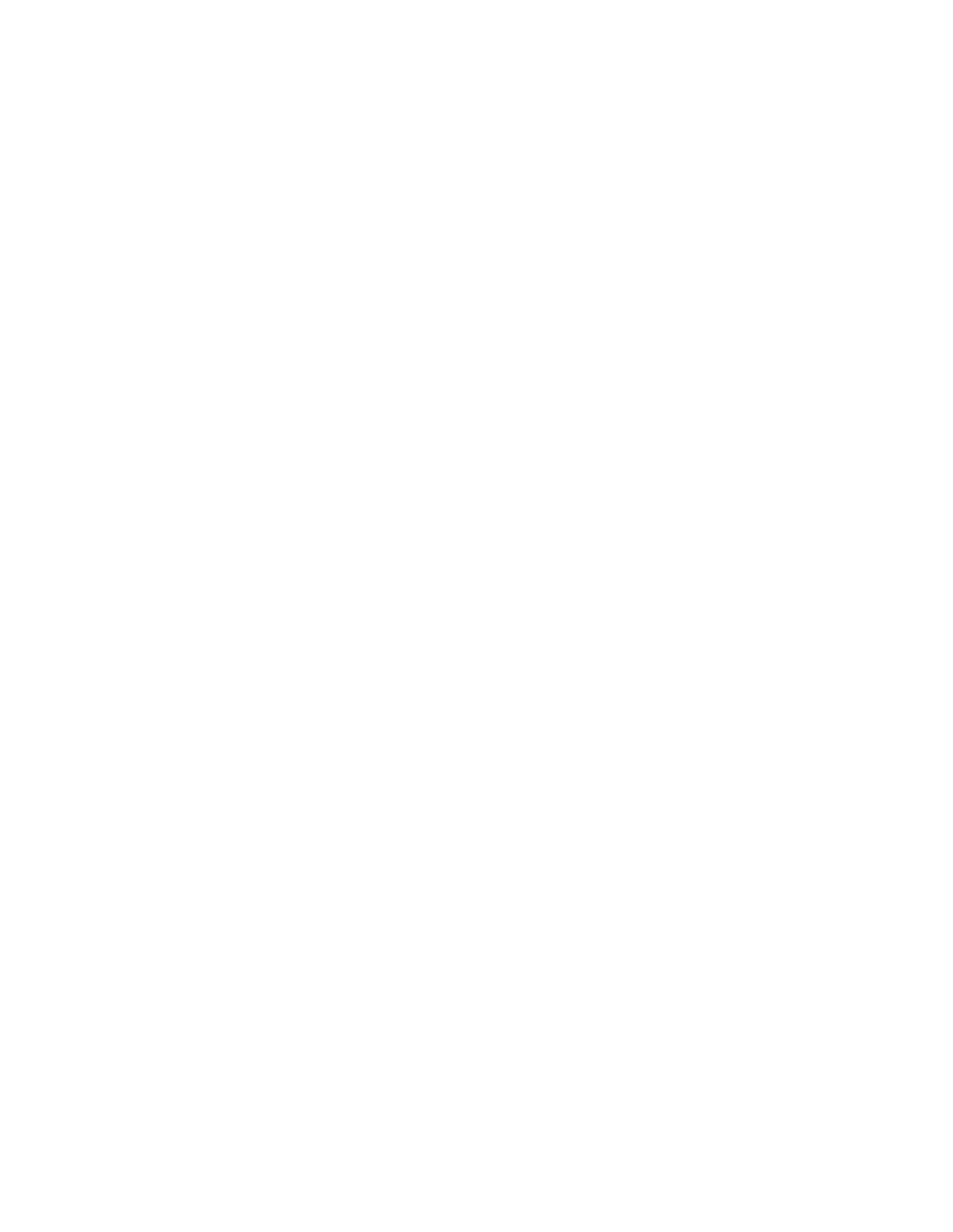## **FEMINIST JEWISH RECONSTRUCTION OF PRAYER**

When we think of the monotheistic God as he/she/it appears in Jewish sources, we have many images associated with masculinity and strength. There is God the husband and father; the rescuer and protector of Israel; the owner of the strong arm who took us out of Egypt. There is the God who rewards us and punishes us, who forgives our unfaithfulness, who expresses his great passion for us with love and vengeance when betrayed. Most ominously there is the violent God who is depicted as a wifebeater.291 Many of these masculine images are used to portray God, the object of prayer, in Jewish liturgy.

Today there is a groundswell of prayers, poetry, and readings being composed to meet the needs of women who are unhappy with the liturgy of male monotheism in its present form. Feminist theologians have argued that we should use female God language to complement the image of the male God in Jewish prayers. Writers of feminist prayers have substituted She for He, have added women's names to the litany of men's, and have created special prayers which address women's issues. But these changes, suggested and/or implemented by theologians such as Judith Plaskow, Rita Gross, and Lynn Gottlieb, among others, are merely cosmetic according to an article in *Tikkun* by Marcia Falk.292

Falk asserts that the problem is "not just that monotheism has been perverted throughout Jewish history to mean male monotheism," nor is the problem the obvious gender bias in liturgy

<sup>291</sup> Naomi Graetz, "The Haftara Tradition and the Metaphoric Battering of Hosea's Wife," in *Conservative Judaism* (Fall 1992): 29-42 and David R. Blumenthal, "Who is Battering Whom?" in *Conservative Judaism* (Spring, 1993): 72-89.<br><sup>292</sup> M. Falk, "Toward a Feminist Jewish Reconstruction of

Monotheism," *Tikkun* 4, 4 (1989): 53-56.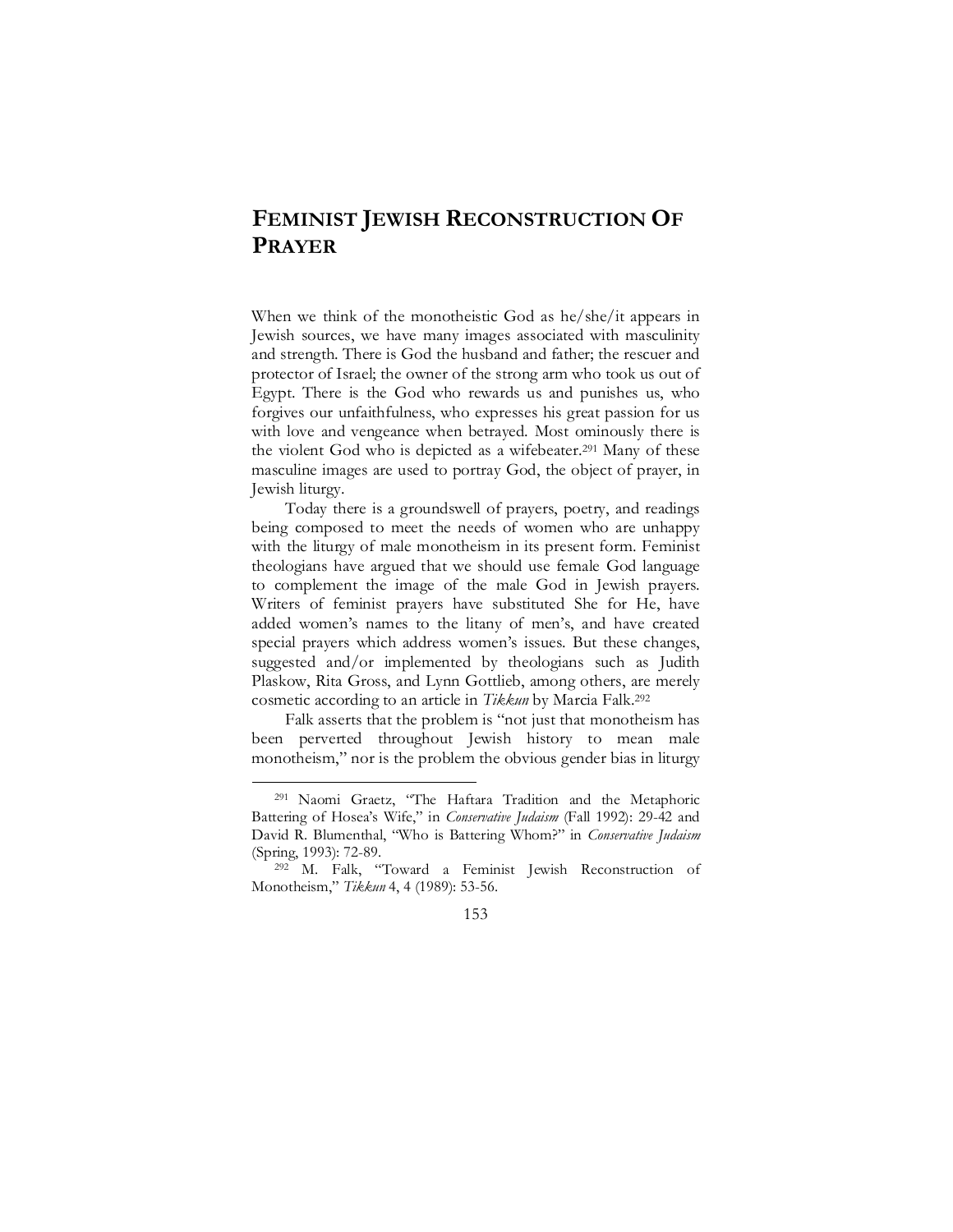but rather the finding of adequate non-sexist metaphors about God to convey the truths of monotheism.

Because Falk views any transcendental Godhead—be it female or male—as being idolatrous and ultimately responsible for sexism, racism, and "specieism," it does no good to soften God's image by introducing compassion, giving God a womb or a sex change. For Falk the problem is that a "single-image God" is a Being who dwells "out there."

Falk distinguishes between a transcendent God and an immanent God. Transcendence incorporates the idea that God is beyond the world, "be it concerned or apathetic, personal or impersonal, powerful or impotent."293 The concept of immanence—the idea that God is in the world—is harder for people to accept than is the concept of transcendence. God is within us, yet as Falk points out, even when we talk of God within ourselves, our prayers still relate to someone/thing other than ourselves that "we can localize and isolate, petition and address."294 Her criticism of the transcendent God is based upon the fact that this view too assumes total a distinction between us and God.

### **"AUTHENTIC MONOTHEISM"**

Falk states that the distinction between us and God does not only lead to a sense of difference but also to a sense of hierarchy and domination. She labels the form of monotheism which includes this hierarchy as a main component of its belief "inauthentic monotheism."

Falk describes her own vision as "authentic" monotheism, to contrast it with "single-image monotheism," for it embraces "a multiplicity of images…[which] celebrate pluralism and diversity." Her definition of authentic monotheism is "the affirmation of unity in the world… Monotheism means that, for all our differences differences that [we] celebrate and honor—I am more like you than I am unlike you. It means that a single standard of justice applies to us equally. It means that we—with all of creation—participate in a single source and flow of life."295

 $^{293}$  Idem: 53.<br> $^{294}$  Idem.<br> $^{295}$  Idem: 55.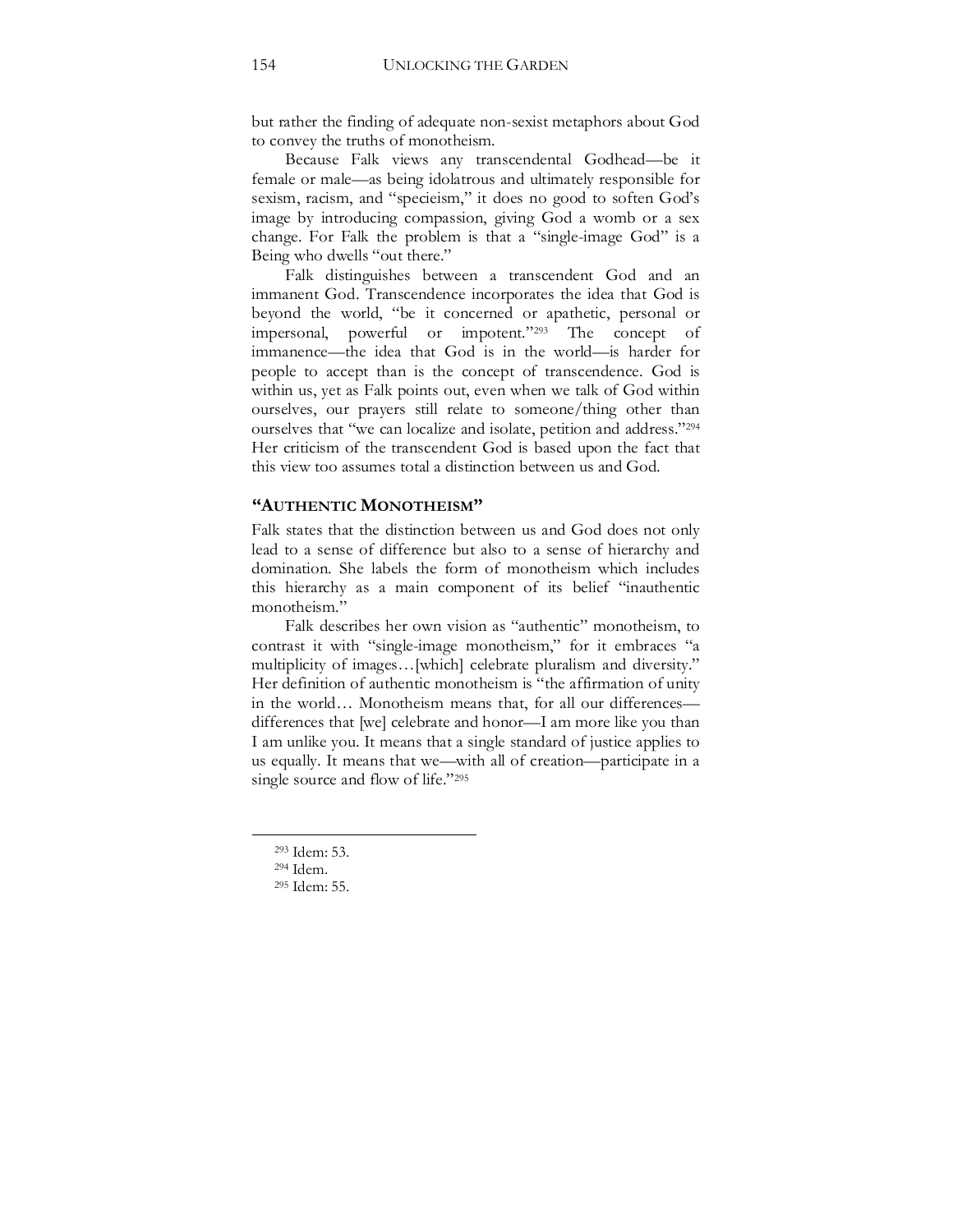I question Falk's use of the term "inauthentic monotheism." On what grounds does she claim her reconstruction to be the "authentic" one? Surely a feminist vision should reject all claims of authenticity. The feminists' goal is one of extension of relationship, rather than limitation. By ruling out one form of monotheism and labeling it "inauthentic," Falk contracts rather than expands the possibilities for understanding God. And why does she use the term "monotheism" at all to describe her theology since her radical proposal is a theology of immanence which will "shatter the idolatrous reign of the lord/God/King."

### **AN IMMANENT GOD**

 $\overline{a}$ 

To affirm the principle of unity in the world, Falk has introduced the phrase *eyn ha-chaim* (source or well of life) to replace the formulaic blessing which regards God as king of the world. "Source," "Well of Life," and "Life-Force" are images used to describe the deity in the ḥasidic and mystical movements. Falk moves in the direction of pantheism when she extends her image of deity to include "the basic elements of creation—earth, water, wind and fire." She takes an ecological approach to religion when she writes, "we—with all of creation—participate in a single source and flow of life."

Arthur Waskow in his book *These Holy Sparks*, 296 describes an emergent group of American theologians who are focusing on the aspect of God that is immanent, fully present within the world, rather than the aspect that is transcendent, wholly outside the world. He writes that many Jewish feminist women are moving in the direction of a fusion of secularist (ecological) and mystical (ḥasidic, kabbalistic) thought.

When Falk describes the transcendent as the "idolatrous reign of the lord/God/King," she identifies herself as one of these renewers. But by focusing on immanence alone, Falk is in danger of encouraging worship of the self. In my opinion it is equally idolatrous and inauthentic to put the ME on a pedestal as she suggests. The problem of ME-ism is that it is relative and subjective. Relativism can lead to making distinctions that are not moral. The murderer can claim his god condones the type of

<sup>296</sup> Arthur Waskow, *These Holy Sparks: the Rebirth of the Jewish People* (San Francisco: Harper & Row, 1983).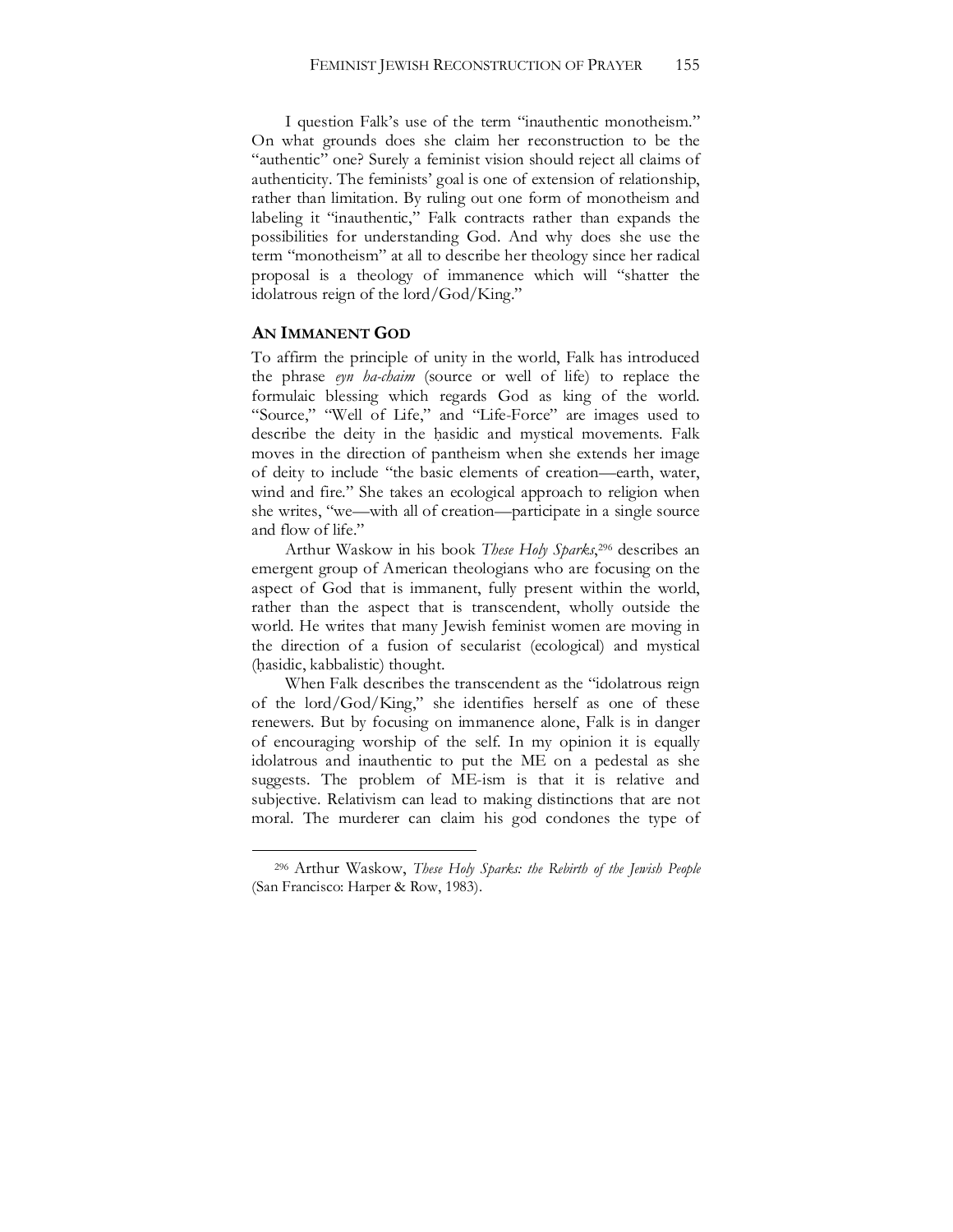murder he proposes; his subjective standard has the same weight as any other. Hierarchy, the result of transcendence, can also claim that murder approved by the transcendent is justified. Thus, when either the immanent or the transcendent stands alone, the dangers of abuse of theology become limitless. It should not have to be an either-or choice. We need both views: a transcendent and an immanent God. And both of these views need to be in dialogue rather than at odds with each other. The tension between the transcendent and the immanent must be maintained. The best way for this is the partnership model, which incorporates both.

### **AN ANCIENT PARTNERSHIP**

In rabbinic thought, the Other, the Ruler, and the King are metaphors used to describe a transcendent God. Yet the assumption of a partnership between humanity and God was so basic to rabbinic thought that even though the liturgy was written in the form of "God does this and God does that" it is assumed that man's following this divine will is absolutely necessary for God to "do" anything.

Michael Graetz writes that the verbs used to describe God's actions in most prayers are verbs of process. More important, they are in the present continuous tense. It is not God up there in the past and we down here in the present. It is an ongoing process of cooperation. God alone does not perform these acts. Man's actions are necessary for God's "deeds" to be actualized. For example, when a prayer says "God makes salvation grow up" (*matzmiach yeshua*—using the continuous tense), one can understand it to mean that God and God's partners make salvation grow up. No one had to spell this out for the rabbis. The words of the prayers were understood in the context of a pervasive world-view which assumed this interpretation of the words automatically.297

The feminist argument with theological explanations such as these is that what counts are the actual words we use and repeat in

<sup>297</sup> I would like to thank Michael Graetz for sharing his as yet unpublished article on the *Amidah* (1976). See also Max Kadushin, *Worship and Ethics: A Study in Rabbinic Judaism* (Evanston, IL: Northwestern University Press, 1964) and Reuven Kimelman, "The *Amidah*: Its Literary Structure and Its Rhetoric of Redemption." cf. http://www2.bc.edu/ ~cunninph/kimelman\_amidah.htm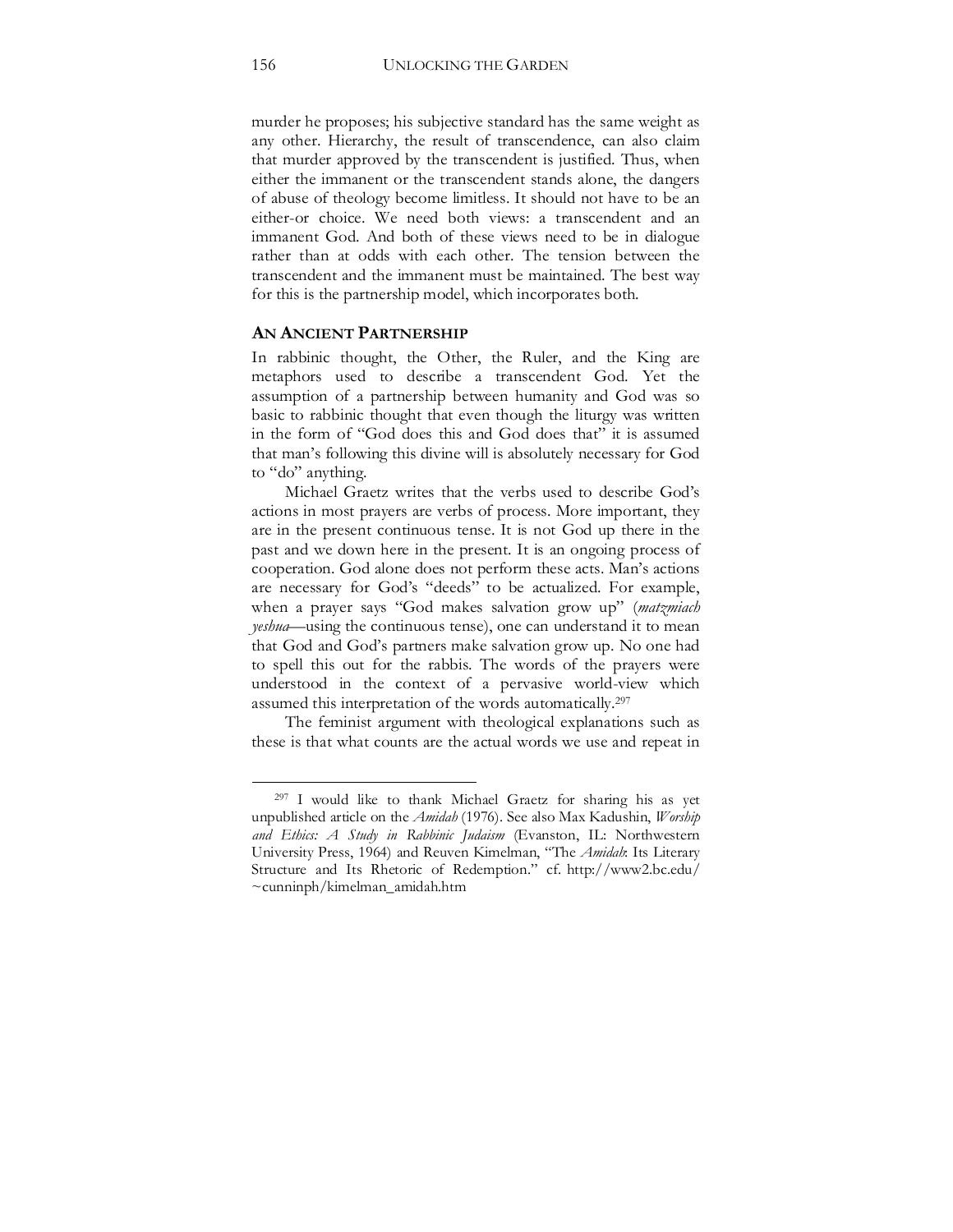our daily prayers; and that these words and images reflect our (and the world's) unequal relationship to God. Falk rejects the God whom she perceives as being apart from the world, to whom we are in a relationship of abject supplicants. To make this point she explicates the High Holiday prayer (*piyyut*) *anu amecha* (we are your people) from the Yom Kippur *Makhzor* to interpret *atta* (you—the second person singular) differently than do most people.

In modern day usage, *atta* (you—second person singular) implies a sense of closeness and even familiarity. There is also the Buberian I-Thou sense of the word, that denotes an ongoing dialogue between friends: God is close to me and thus is addressed as *atta*, Thou. Since Falk sees *atta* as being purely transcendent, she sticks us with a transcendent model and a perpetual state of inequality. However her argument is that we should be accepted for what we are in equal and reciprocal relationships with God, and thus she proposes using the construct *nevarech* (let us bless) to get around the masculine gender of *baruch atta* (blessed are you). But in doing so she loses the implied meaning of *atta*, which can convey the mystical consciousness of God's presence, addressing God as if God is standing before us.

The rabbis connected the habit of beginning a blessing with "*baruch atta adonai*…" (Blessed are you, Lord), with the verse "I am ever mindful of being in the Lord's Presence" (Psa 16.8). The very incantatory structure built on the repetition of *anu*/*atta* (we/you) that Falk objects to, can be understood as giving richer and deeper consciousness each time it is repeated. The climax in the last verse of the *piyyut* she quotes is the mutual pledging of covenant and closeness between God and man: "We are pledged to You and You are pledged to us." If one eliminates the idea of *atta* in order to achieve an equal relationship, one loses this sense of reciprocity.

Moreover, as some modern Jewish theologians have pointed out, it is precisely the *atta* which expresses God's immanence. Though God is transcendent, our worship makes God immanent. God's immanence depends on us. If there is no God to be addressed in the *atta* form, prayer will not make sense. Rather than choosing the dialectic model of God, one that points to the reciprocity of God and Man, Falk chooses to see the relationship of humanity and Divinity as one "related through opposition."

In Judaism, God is both transcendent and immanent. If God were only transcendent, we would indeed have no relationship with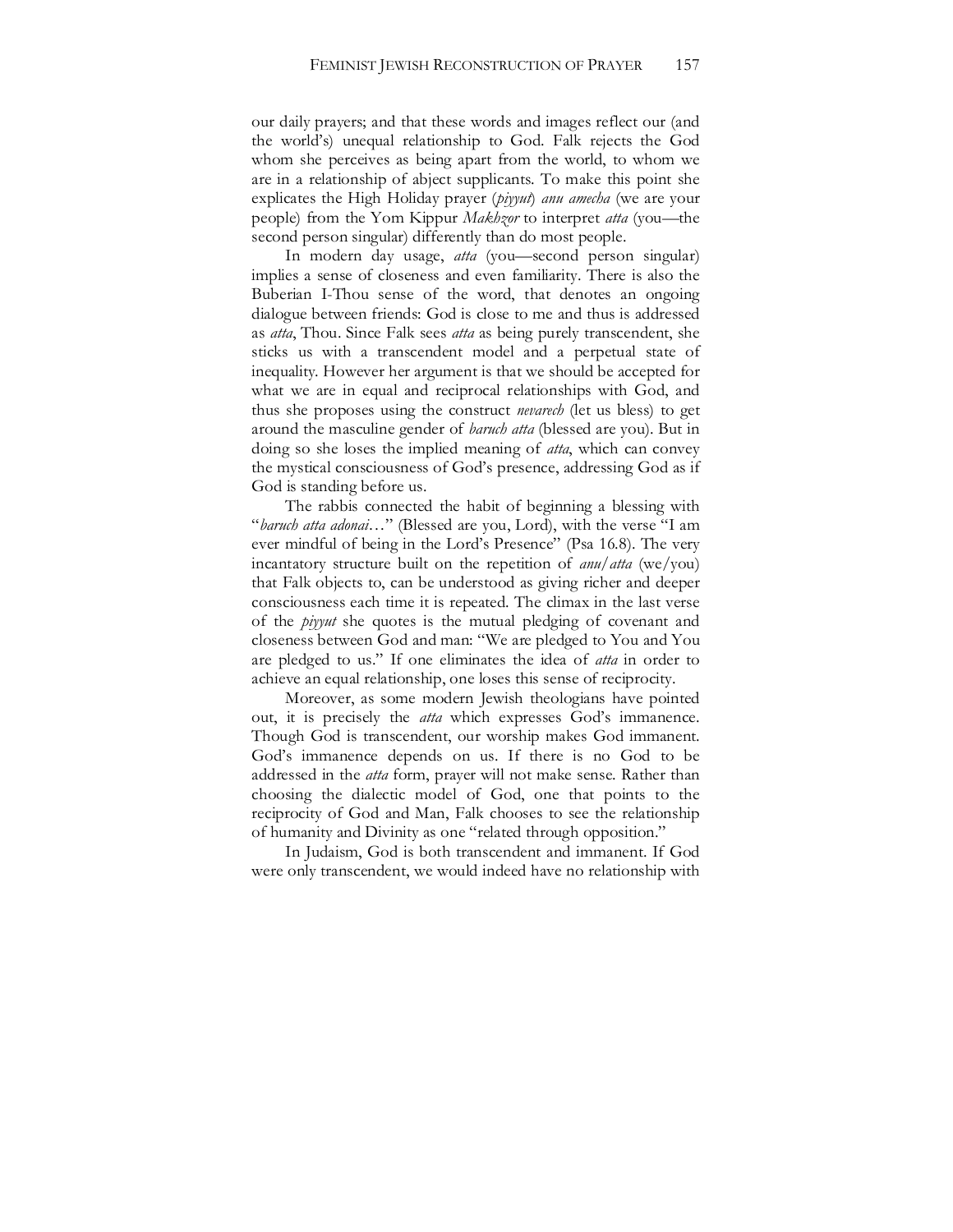God except as God's subjects. If God were only immanent we might as well worship Nature. It is the tension and constant give and take of the two which account for the moving nature of the classical Hebrew liturgy. This liturgy must be emended, however, to give women the same status as men, to express women's concerns, and to express different ways in which women may view the issues and events that prayer deals with.

### **LOOKING AT THE COVENANT ANEW**

Falk's radical ideas are one possibility for an alternative liturgy. But, as I have pointed out, there are several disquieting elements in her theology:

- 1) She wants to be pluralistic and all-inclusive; yet, by rejecting the classical liturgy's tension between transcendent and immanent and by using the term "authentic monotheism," is she not substituting one orthodoxy for another?
- 2) Why is there no mention of holiness anywhere in Falk's text? If there is only immanence are we the source of holiness? Such a doctrine can lead to narcissistic selfworship.

Another approach for an alternative liturgy would be similar to the ideas proposed by Martin Buber. According to Buber, God can only be known through his relationship with us and cannot be described adequately if God is outside the relationship. The problem of the traditional covenantal relationship is that God is usually the superior being. Such a relationship can easily lead to the abuse of the inferior human beings. The covenantal relationship is often depicted as one of a master/slave or male/female relationship.

I propose a model of partnership in which there is mutual responsiveness and toleration of each other's right to growth. God must be willing to take into account that people should not be coerced into a relationship and that the relationship between God and people must be one of mutual respect. It is not enough for God to "espouse" the people (Hosea 2); the people must also say "we will espouse you"—the equivalent of a double-ring ceremony. If God respects the individual's right to independence then there should be no problem with a transcendent God. It is as important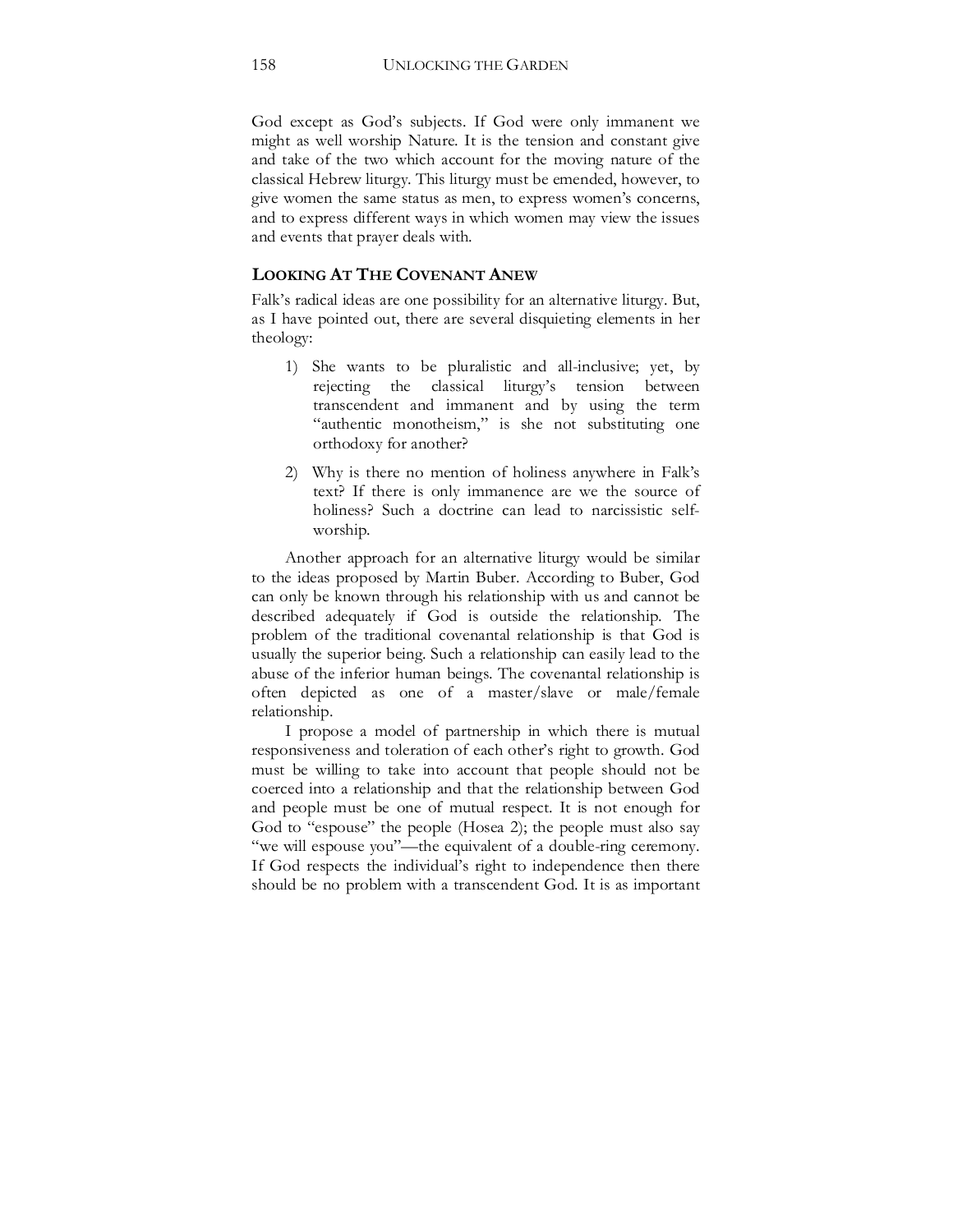for God to be depicted as a being outside us as it is important for us to retain our identities. But we also need to incorporate God inside us—to feel God's immanence. God is both separate from us and in us.

The marriage metaphor is often used to describe this unique relationship between God and His people. But, until now marriage itself reflected an unequal partnership based on coercion, male power, and female servitude. New attempts to redefine marriage as equal partnership, mutual respect, and closeness, can lead to a revival of prayer based on this new understanding. We must feel comfortable reversing the persona—that is, God and Her people. I think the old marriage metaphor is problematic for feminists who will not accept God's relationship to the people of Israel in the patriarchal form of husband to wife. The new marriage metaphor—in which women take on what has been formerly perceived as male roles, and vice-versa—can have profound theological implications.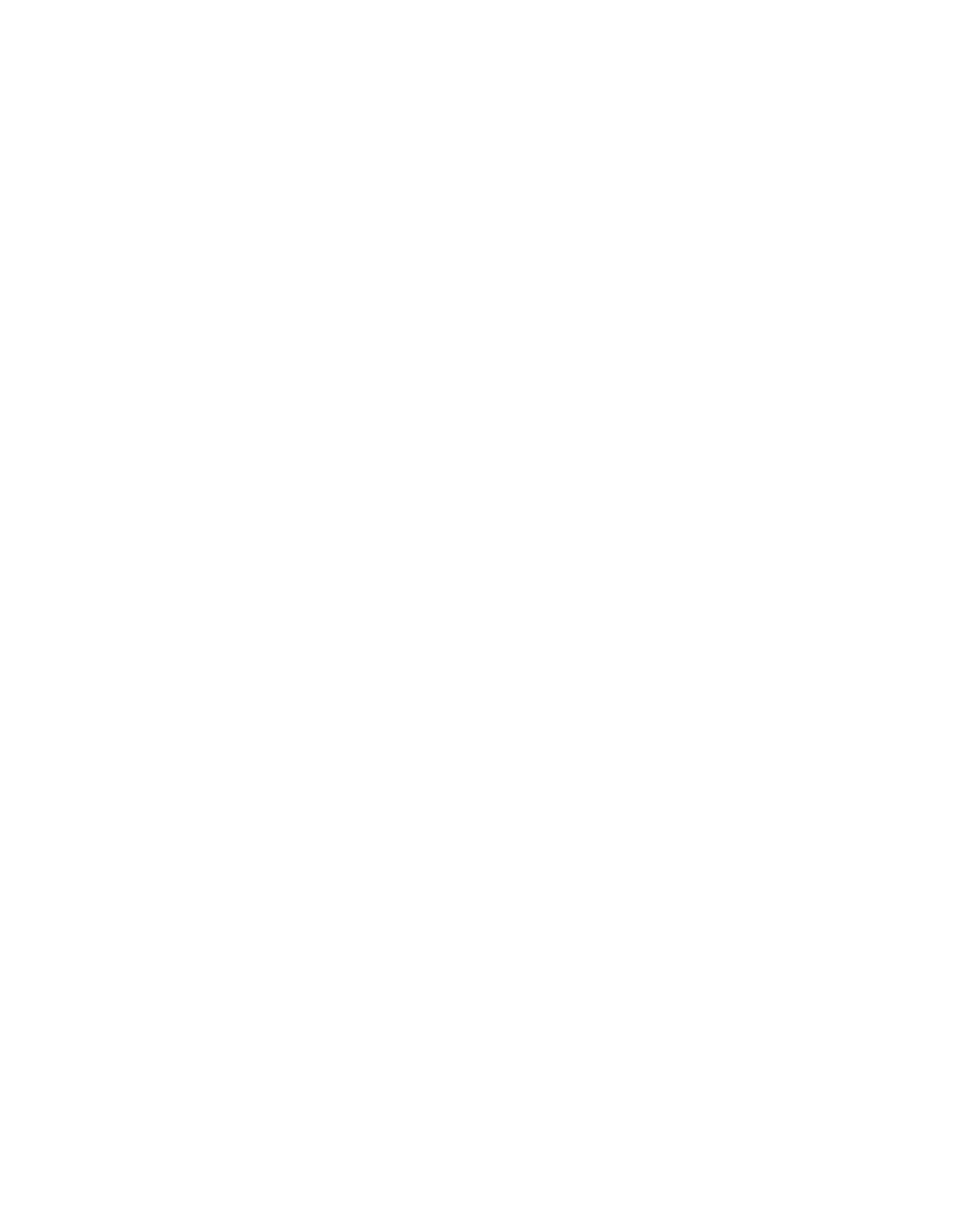# **MODERN MIDRASH UNBOUND: WHO'S NOT AFRAID OF GODDESS WORSHIP?**

Simone Lotven Sofian has taken upon herself the position of defender of the faith in her review essay of Anita Diamant's midrashic novel *The Red Tent* in *Conservative Judaism*. 298 I agree with her that Diamant has written a subversive book by taking biblical women's stories from behind the scenes, bringing them forward to center stage and in the process implying that Goddess worship is better for women than the cold rules of the Jewish God. But I take issue with her about the dangers of "Goddess worship" and the limits she prescribes for modern midrash.

*The Red Tent* is a sanctuary to which women can retreat when they bleed, either from menstruation or after childbirth. It is a place in which they celebrate womanhood and where they are free to worship as they please. Men are not welcome, knowing "nothing of *The Red Tent* or its ceremonies and sacrifices." When Jacob discovers the goings on in the tent, he smashes all the women's household gods and buries them, sending a clear message: Goddesses cannot co-exist with his ancestral, monotheistic God.

Most Jews do not think deeply about the monotheistic message. We worship one God and declare daily that God is One. Yet Goddess worship seems to fill a need. Rachel clearly valued her father's household God/desses. The prophets ranted and raved against Ashera worship, indicating that Israelites needed more than a male God to lean on. In the same prophetic vein, Samuel Dresner feared that Jews who indulged in Goddess worship were guilty of

<sup>298</sup> This article was printed in response to the Review Essay by Simone Lotven Sofian, "Popular Fiction and the Limits of Modern Midrash: *The Red Tent* by Anita Diamant," *Conservative Judaism* 54:3 (Spring 2002): 95- 105.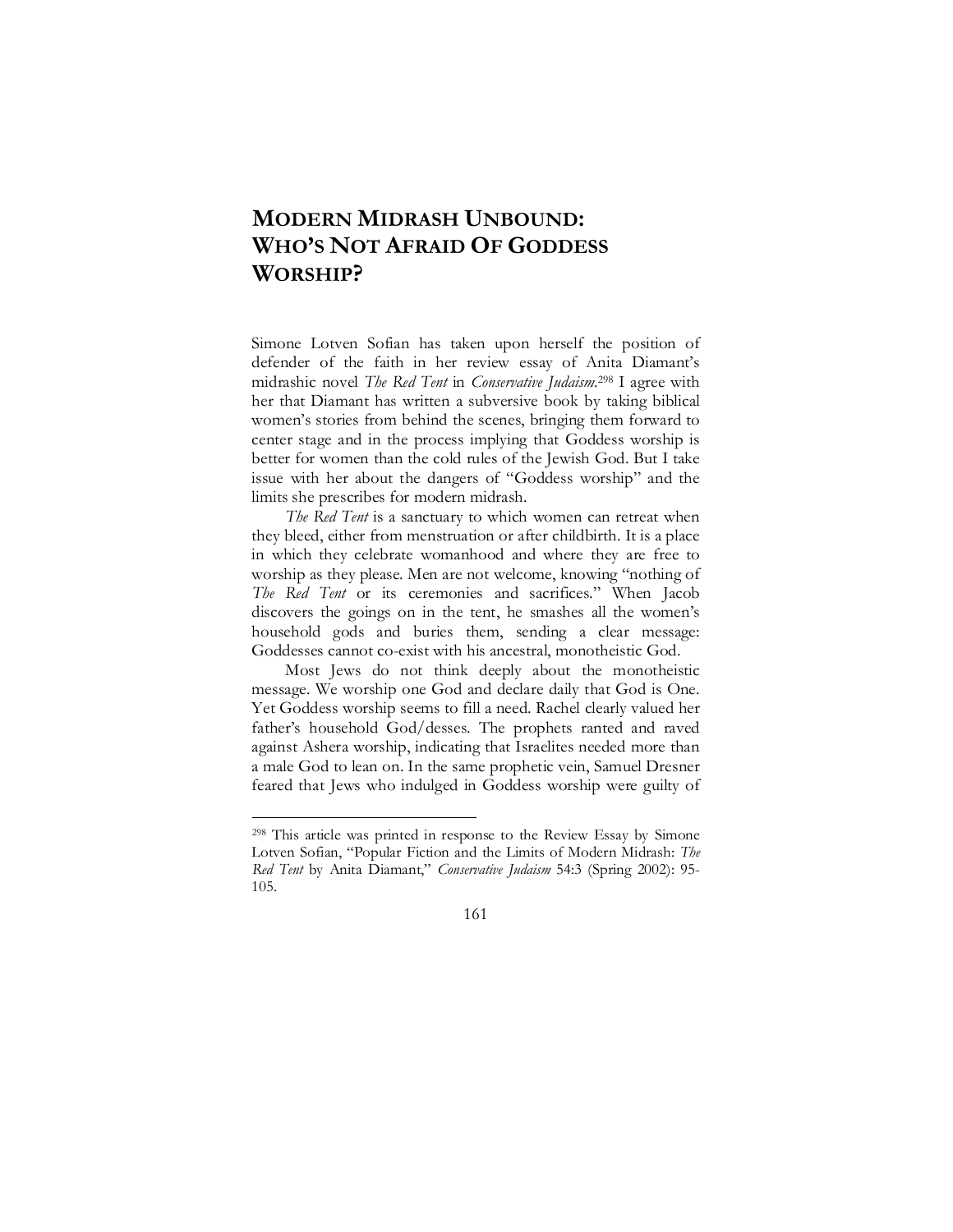paganism and would eventually cause the Jewish people to selfdestruct.299 Paula Reimers also wrote quite convincingly against the use of God/She language saying that it "leads inevitably to the introduction of alien theological ideas into the heart of monotheistic religion."300

All of the above assume that the monotheistic God, who has been portrayed almost exclusively with male metaphors, is a "male God." "HE," the Male God, has become the default in prayer language. This Male God is even considered to be gender neutral!301 This conception and language is a problem for many women. The language used when portraying God as male was given a chance to develop and relate to changing needs. Female metaphors of God were not given equal time.302 They were not only few, but also remained static, or as Judith Plaskow said a "caricature," and a "distorted portrait."303

Some have a difficult time with the concept of "Goddess." "Why not a God which incorporates the dual gender aspects of God?" they say. The answer is that the differences between the sexes are so extreme that invoking a monotheistic God often denies that fact. The danger of "oneness" is that too often it blurs even the most obvious distinctions. Those who represent tradition always speak of "oneness" as the only option for monotheism, and accuse those who don't, or who suggest alternatives, of being divisive. This is done, however, only when those without power and representation recognize and name their exclusion, and begin to speak about their needs for inclusion. If God is non-gendered and incorporates both sexes, why is it so difficult to accept the need to include language and metaphors about the female aspects of God, as well as the male, in worship? Why not? Perhaps because

<sup>299</sup> Samuel H Dresner, "The Return of Paganism?" *Midstream* (June/July 1988): 32-38 and "Goddess Feminism," *Conservative Judaism* 46:1 (Fall 1993): 3-23. 300 Paula Reimers, "Feminism, Judaism and God the Mother,"

*Conservative Judaism* (Winter 1993): 25. 301 See Jules Harlow, "Feminist Linguistics and Jewish Liturgy,"

*Conservative Judaism* (Winter 1997) and the Open Forum reactions to it in The Fall 1997 issue: 72-83. 302 See Mayer I. Gruber, "The Motherhood of God in Second Isaiah,"

*Revue Biblique* 3 (July 1983): 351-359. 303 Judith Plaskow, "Jewish Anti-Paganism," *Tikkun* (6:2): 66-68.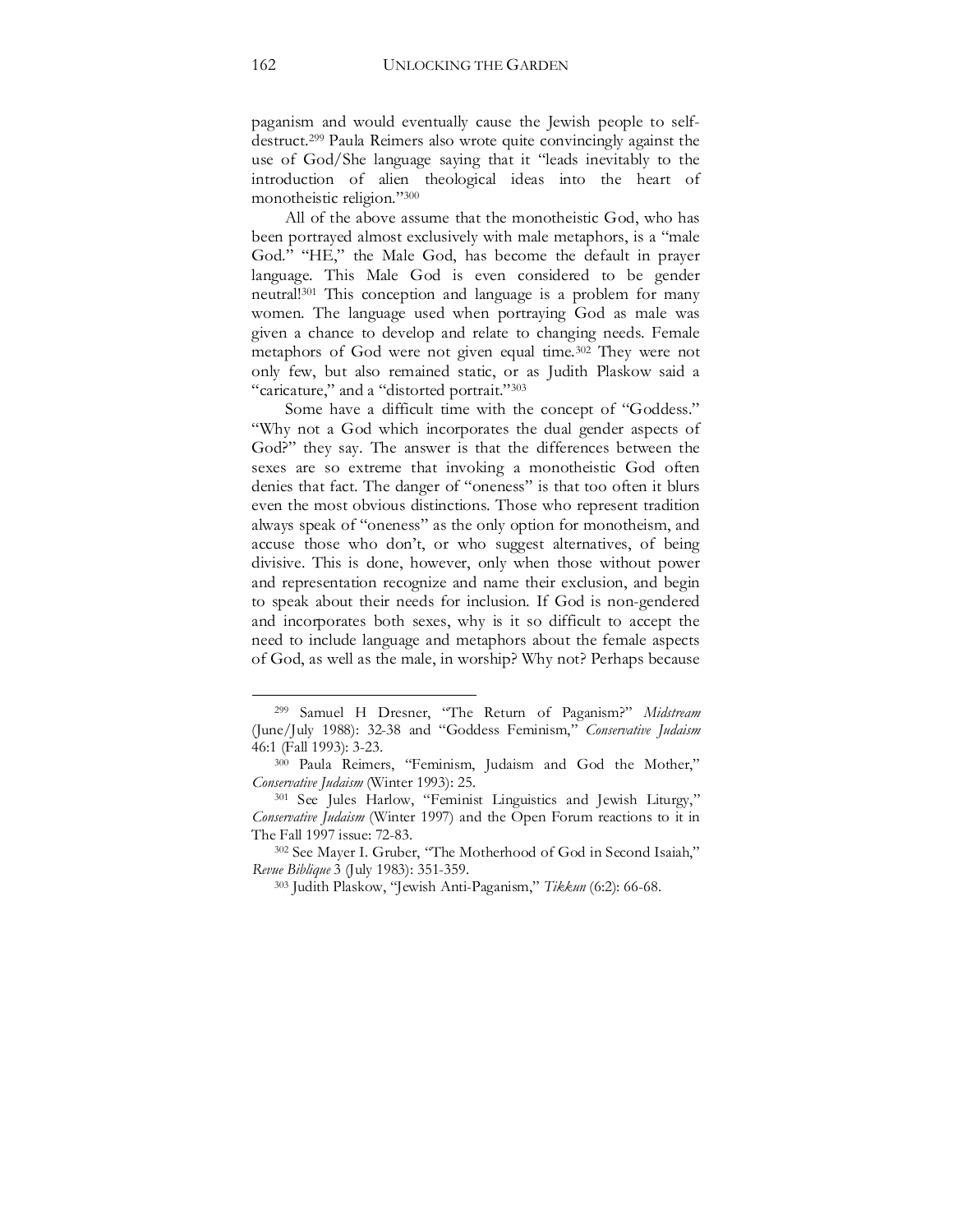when viewed from the other side, it exposes the imbalance and makes us uncomfortable, forcing us to think!

Is worshiping God in goddess language more idolatrous than "God's mighty arm" illustrated in the Haggada, portraits of the Baba Sali, the Lubavitcher rebbe, or even Mizrach pictures of the Western Wall found in so many Jewish homes? Is focusing on the female side of God really that bad for the Jews? If one believes that God is neither male nor female and that God created both in God's image, it makes no sense to depict God as solely male, and as much sense to depict the Deity in female terms. Yet we do the former, not the latter. Those who would depict God as female or who would praise Goddess-oriented societies, by claiming they were egalitarian and peaceful, are scorned. Diamant has tried to reimagine and re-create the struggle that took place in a patriarchal era and has been labeled a heretic or anti-Semite.304 I think we should consider carefully what Rita Gross wrote more than twenty years ago: "When we cannot imagine tampering with the symbols that have come down to us, *our* image of God has become idolatrous."305

The roots are ambiguous in our tradition. One can make a good case for God being androgynous from both the passage in Genesis when Elohim created us "male and female" *be-tzelem elohim* and the midrashim about its meaning. Can we not argue that Elohim him/herself, in whose *tzelem* we were created, is as twosided (*du partzuf*) as Elohim's own creations?<sup>306</sup>

Not only do women need to have more feminine metaphors for God, but we need to create a midrashic environment which cultivates female imagery as normatively as it does male imagery. Diamant has done this. And hats off to her for having written a best-selling novel, which is being read seriously by many religious women. As someone who has studied and written imaginatively about the Dinah story and its repercussions, I am fascinated by

<sup>304</sup> In addition to Lotven Sofian's review of Diamant's book, see Benjamin Edidin Scolnic, "When Does Feminist Biblical Interpretation Become Anti-Semitic?" *Women's League Outlook* 72:2 (Winter 2001): 27-30. 305 Rita M. Gross, "Female God Language in a Jewish Context," in

Carol P. Christ and Judith Plaskow (eds.), *Womanspirit Rising: A Feminist Reader in Religion* (New York: Harper & Row, 1979): 167-173 [italics mine]. 306 See discussion in *Lev. Rabba* 14:1 and *Midrash Tehillim* (Buber ed.)

<sup>139:5.</sup> I would like to thank Shirley Ledermann Graetz for this insight.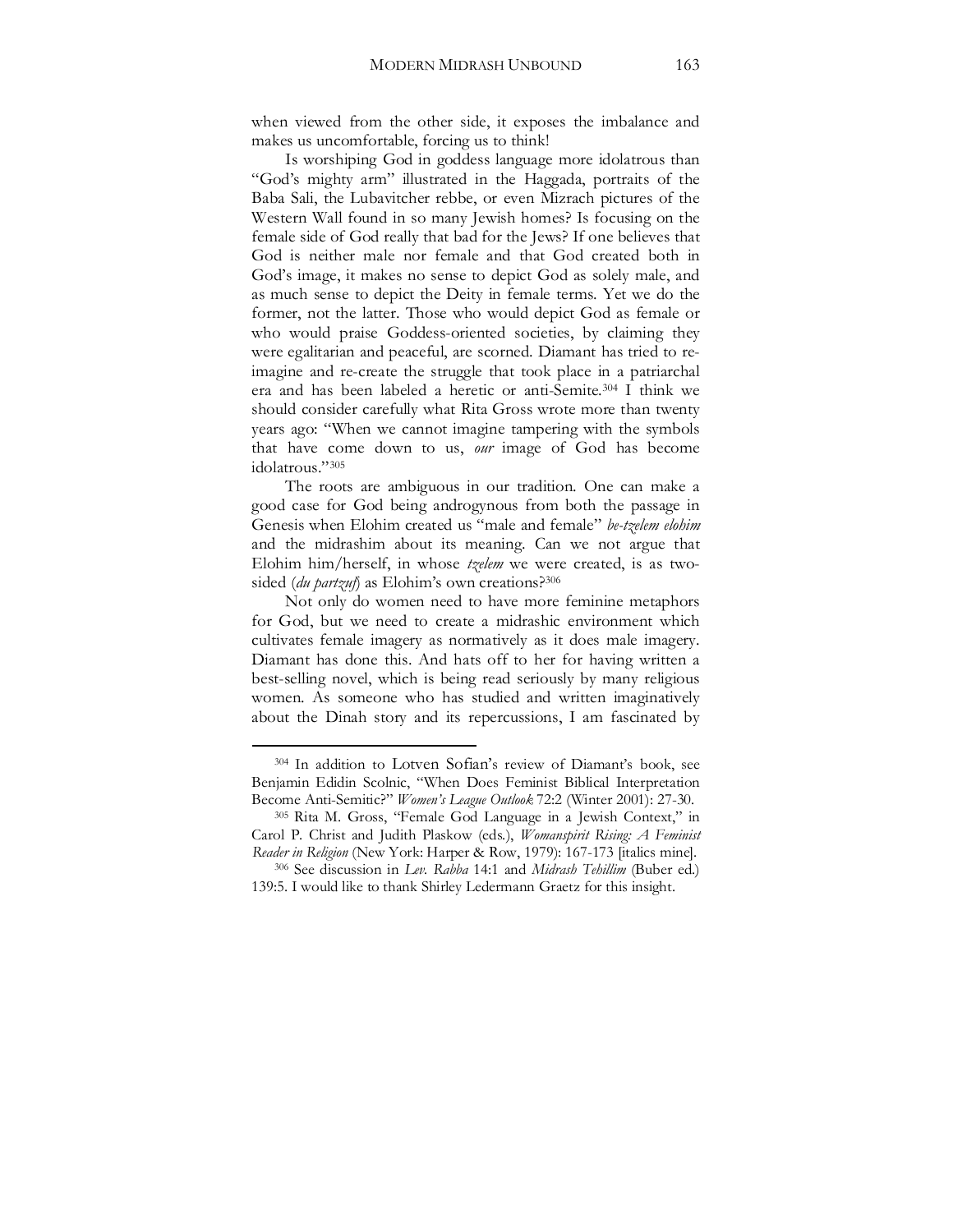Diamant's interweaving of the Bible and traditional midrash.307 Diamant's work is in counterpoint to classical midrash aggada. It is clear that she is aware of the tradition that Dinah had a baby girl (Asenat) who ended up marrying Joseph.308

Diamant is not the first woman to write modern midrash for it is often a female enterprise. Her interpretation is not the only one of the Dinah story, but it is as legitimate as mine or Carl Van Doren's or Thomas Mann's.309 The Dinah of the novel gets to raise her son, have a career as a midwife and eventually re-marry. It is the story of the triumph of a good woman of the world who faces harrowing odds over the evil machinations of her brothers. Dinah is forced into exile and anonymity because of her shame. She hides her identity, because of the abhorrence felt by the nations toward the deeds of Simon and Levi after they pillage the town of Shechem.

Prior to this pivotal event, Jacob's wives, Dinah's four mothers (Leah, Rachel, Bilhah, and Zilpah) have a cordial relationship of reciprocity with the townspeople. The political implications are clear. Had Dinah been allowed to marry Shalem, the king's son, we would not be at war with our neighbors. Her use of this name, rather than Shechem, son of Ḥamor, tells all. Jacob's sons kill peace (shalom). It is a brilliant touch. It is not an *atta*ck on circumcision; it is an *atta*ck on the perversion of the use of circumcision to kill peace.310 Sofian accuses *The Red Tent* of unfairly

<sup>307</sup> Naomi Graetz, "A Daughter in Israel is Raped," in Naomi Mara Hyman (ed.), *Biblical Women in the Midrash* (Northvale, NJ: Jason Aronson, 1997): 68-71; and "Dinah the Daughter," in Athalya Brenner (ed.), *A Feminist Companion to Genesis* (Sheffield UK: Sheffield Academic Press, 1993): 306-317. 308 Louis Ginzberg, *The Legends of the Jews* (Philadelphia: JPS 1910,

<sup>1988):</sup> vol. 2: 38. 309 Thomas Mann, "The Story of Dinah," in *The Tales of Jacob: Joseph* 

*and His Brothers* (London: Secker and Warburg, 1956); Mark Van Doren, "The Tragic Lovers: Dinah and Shechem," in Edith Samuel (ed.), *In the Beginning Love: Dialogues between Maurice Samuel and Mark Van Doren on the Bible* (NY: John Day Co., 1973): 107-171.

<sup>310</sup> I disagree with Sofian that there is no textual basis for this. The prooftext for this is in Genesis 33.18. One can argue that there was peace or wholeness before the episode. Notice that in 35.2-4 Jacob's entourage still has foreign Gods and only after the episode does he bury them. See workshop sources from Naomi Graetz, "Can There be Peace Between the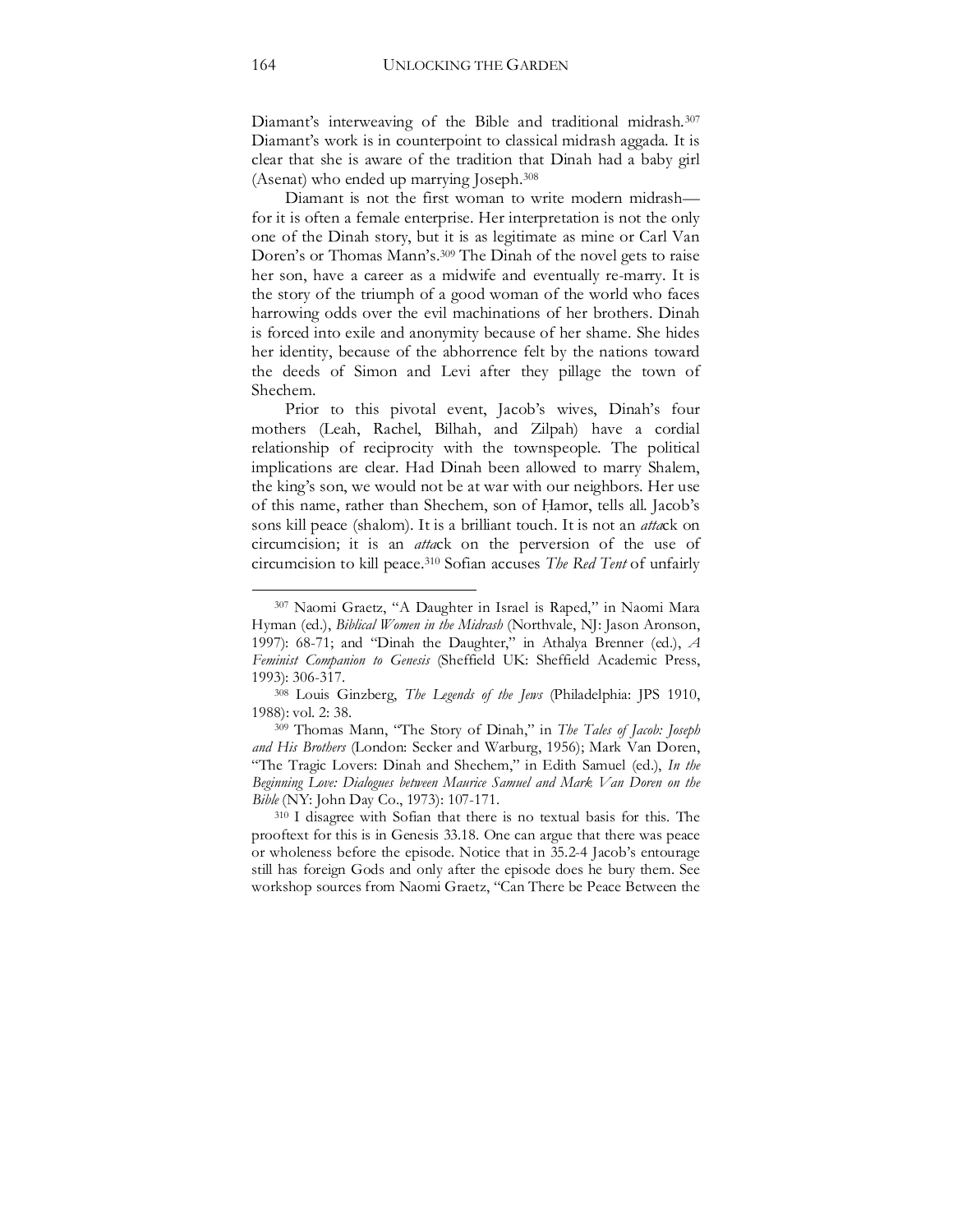depicting the "foundation myth of Jewish men's spiritual life [as] violence, cruelty, misogyny, intolerance and xenophobia." Actually, I think that it is a very fair, if not favorable, image of much of our tradition. For instance if we study Talmudic discussions about women, *b'nai noah* or *am ha-aretz*, we will see that the aforementioned negative characteristics are not alien to Jewish texts.

Sofian points out that *The Red Tent* leads women to question the truth of monotheistic Judaism and that those who would find meaning in Diamant's reading of the matriarchs will find that "Judaism as we have inherited it is meaningless to women, for it is the descendant of a singularly male religion." She thinks that the covert message of the book is that women should be reestablishing a separate but parallel woman's religion. She goes further when she writes "Idolatry or the worship of natural phenomena can not be encouraged by casting it in a positive light. Moreover, it must be condemned with its practitioners punished" because it "undermines the Bible's ultimate sacred character."

A point in Sofian's case is the depiction of Rebecca in *The Red Tent* as the oracle of Mamre, the keeper of woman's religion, the perpetuator of Goddess worship. Sofian fears that Diamant inverts traditional rabbinic midrash and "separates the most spiritual of women from the God of her husband and son." She objects to the suggestion that baking of cakes and burning a piece of lunar cake dedicated to the Queen of Heaven on the seventh day takes away from the real origin of burning the ḥalla to remind us of the dough offering in the Temple. I prefer Diamant's midrashic explanation of women's mitzva of ḥalla to that of *Genesis Rabba*'s answer to the question as to why the precept of dough was given to women: "Because she corrupted Adam who was the dough (ḥalla) of the world" (17.8). In my eyes *The Red Tent* is equally legitimate midrash.

If we look at traditional midrashim about Dinah, we often find a stance which condemns the victim. In *Ecclesiastes Rabba* 10:8, while Jacob and Dinah's brothers were sitting studying Talmud, she went out to see the daughters of the land (Gen 34.1), thus bringing upon herself her violation by Shechem. Or in a much-quoted midrash (*Gen. Rabba* 17:8), when asked: "Why do the women walk

House of Jacob and the House of Shechem?" *CAJE* 13 (Hebrew University): July 31-August 5, 1988.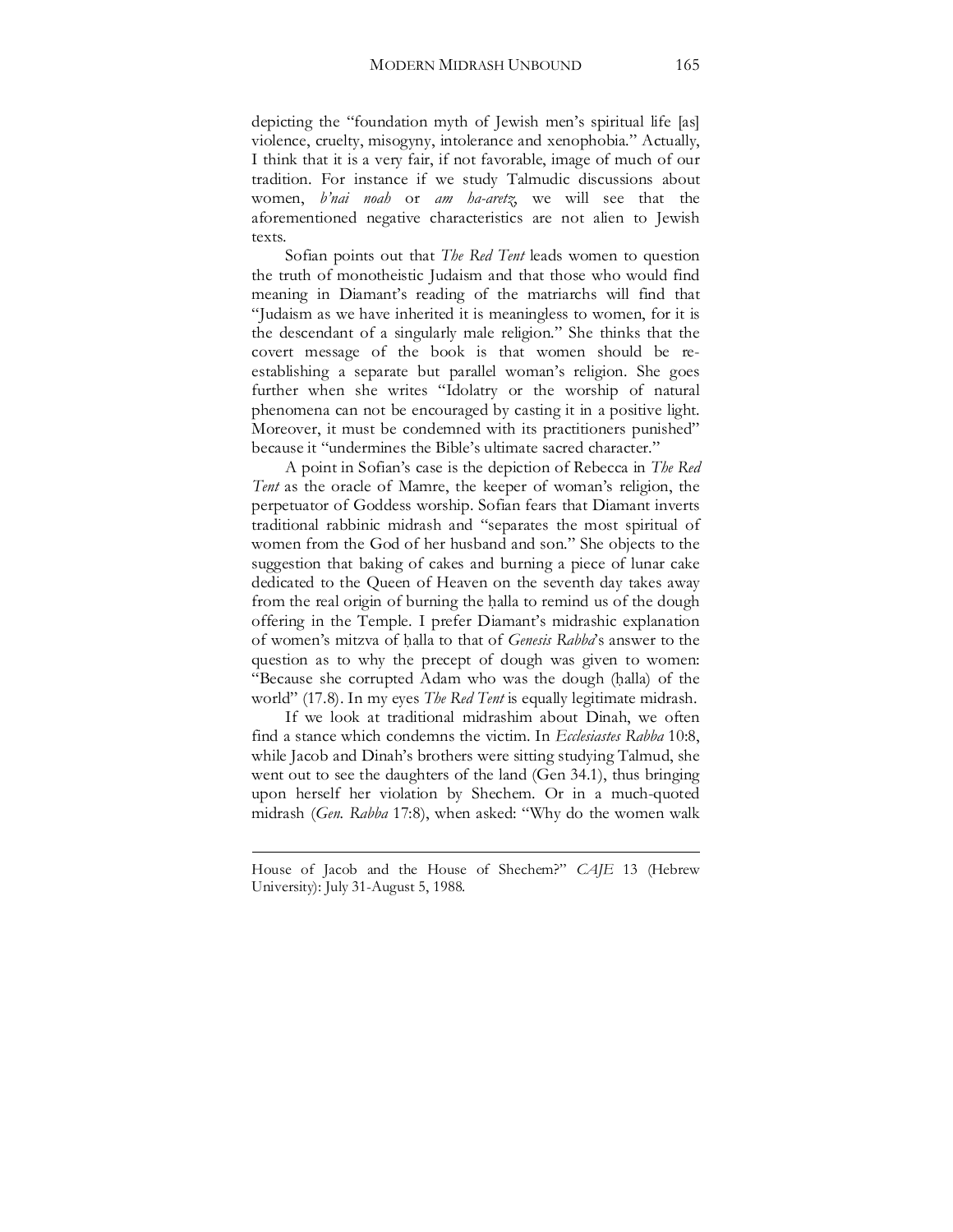in front of the corpse at a funeral?," R. Joshua answers that it is "Because they brought death into the world…." With legitimate midrash like this it is easy to see why women feel a need for midrashim of their own.

The problem is modernity. Once you include women as equals, you have to give us our own midrashim and tradition. I do not think the only function of midrash is to preserve a reading of Torah in which teachings about a male God are center-stage. I believe midrash is and should be reader-responsive and thus I view all text-based interpretation as legitimate. Diamant's novel is a good example of what feminist midrash does.

Women have power to express our own voices and must be revisors and revisionists, and with new vision bring new perspectives to the traditional text. If we do this, we reflect women's reality as well as men's and put our voices back where they should have been in the first place. "This kind of midrash does not detract from or undermine the Torah, rather it adds additional dimensions to the Torah by making it contemporaneous, relevant and religiously meaningful."311 In so doing we continue to contribute to the work of revelation.

<sup>311</sup> Most of the above points are taking from Naomi Graetz, "Why I Write Midrash," in Naomi Graetz, *S/He Created Them: Feminist Jewish Retellings of Biblical Stories* (Piscataway, NJ: Gorgias Press, 2003).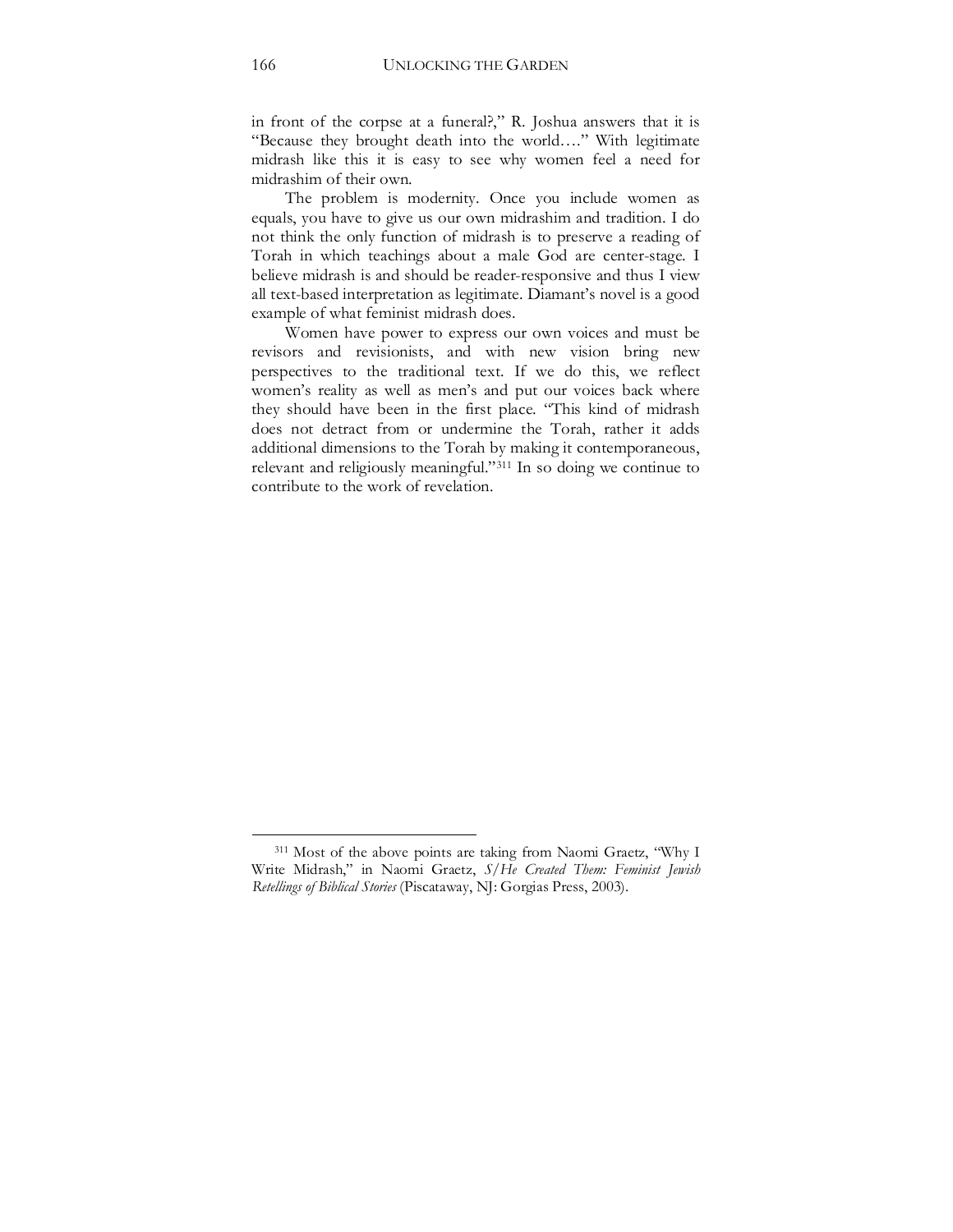## **AKEDA REVISITED312**

#### **Choose! Bechor313**

### **Why?**

I am what I am!314 You are what you are!

#### **Why choose?**

I have put before you Life and Death, Blessing and Curse. Choose Life— If you and your offspring would live.<sup>315</sup>

One for Life. One for Death.

My sons! I can not. The knife, the Agony. The pain, again To choose.

<sup>312</sup> This poem first appeared in *Judaism* (Summer, 1991): 322-323. It was written just before my son Zvi Yehuda Graetz was inducted into the Israeli Defense Force at age eighteen. 313 In Hebrew *beḥor* is to choose; *bekhor* is the elder. Different roots

and sounds, yet the associations are there for the discerning reader.<br><sup>314</sup> Exod 3.14<br><sup>315</sup> Deut 30.19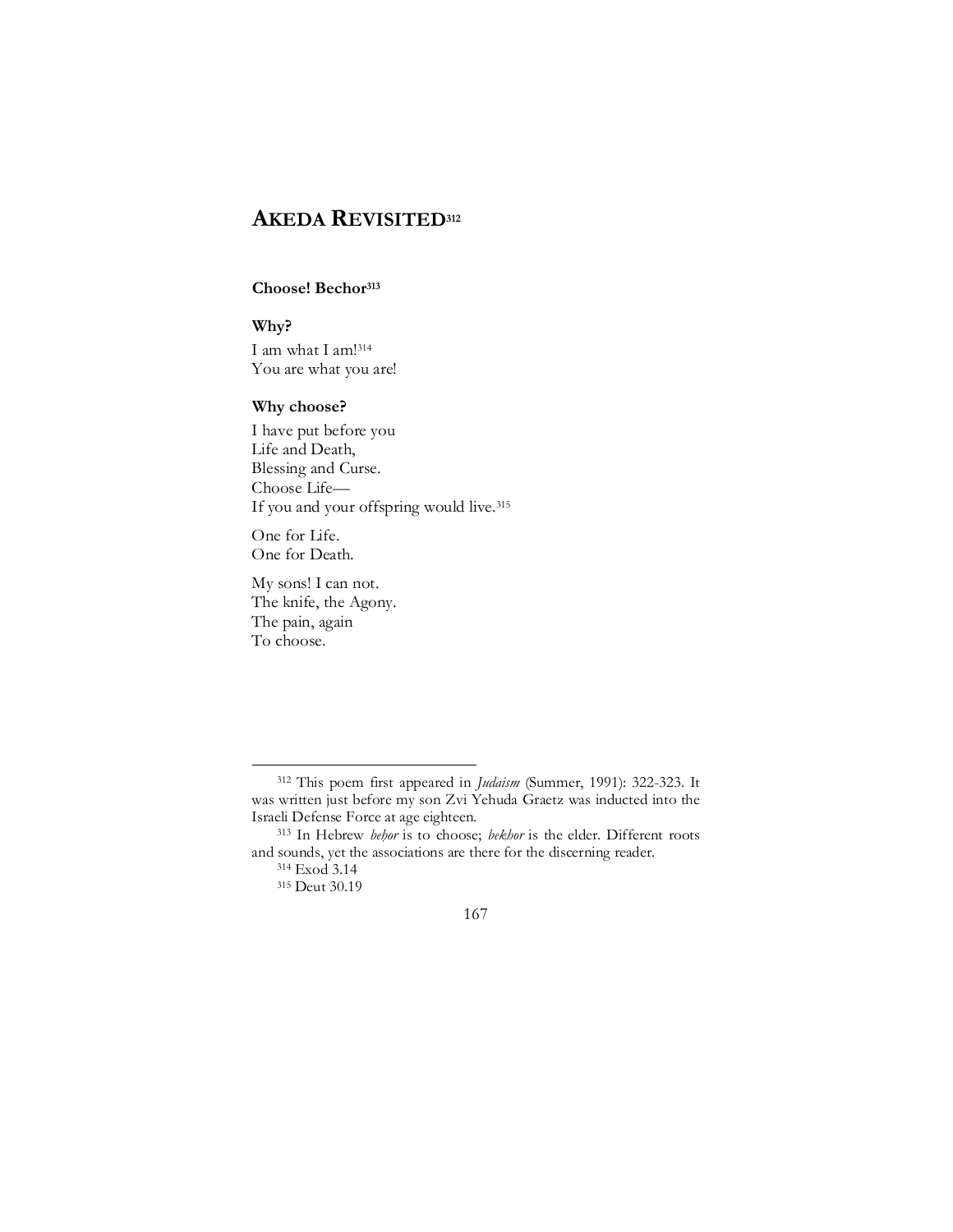Father? God? Son? I lived. Why? To choose! No! You must! It is not choice if I must. To choose is to die.

Two nations are in [her] womb. Two separate peoples… One people shall be mightier than the other. And the older shall serve the younger.<sup>316</sup>

It is not the practice in our place To prefer the younger over the elder.317

Give up one. Divide your heart.

This is my son, the live one. I am he. Or am I the dead one— Lost, abandoned, On the altar, On the way to the knife.

A sword was brought before him. To cut the live child in two. One shall rule.318

No! I shall choose love.

Let it be. Give the live child to her.

There will be no glory for you That the choice will be In the hands of a woman.319

- 316 Gen 25.22-23 317 Gen 29.26 318 I Kings 3.22-26 319 Judges 4.9
-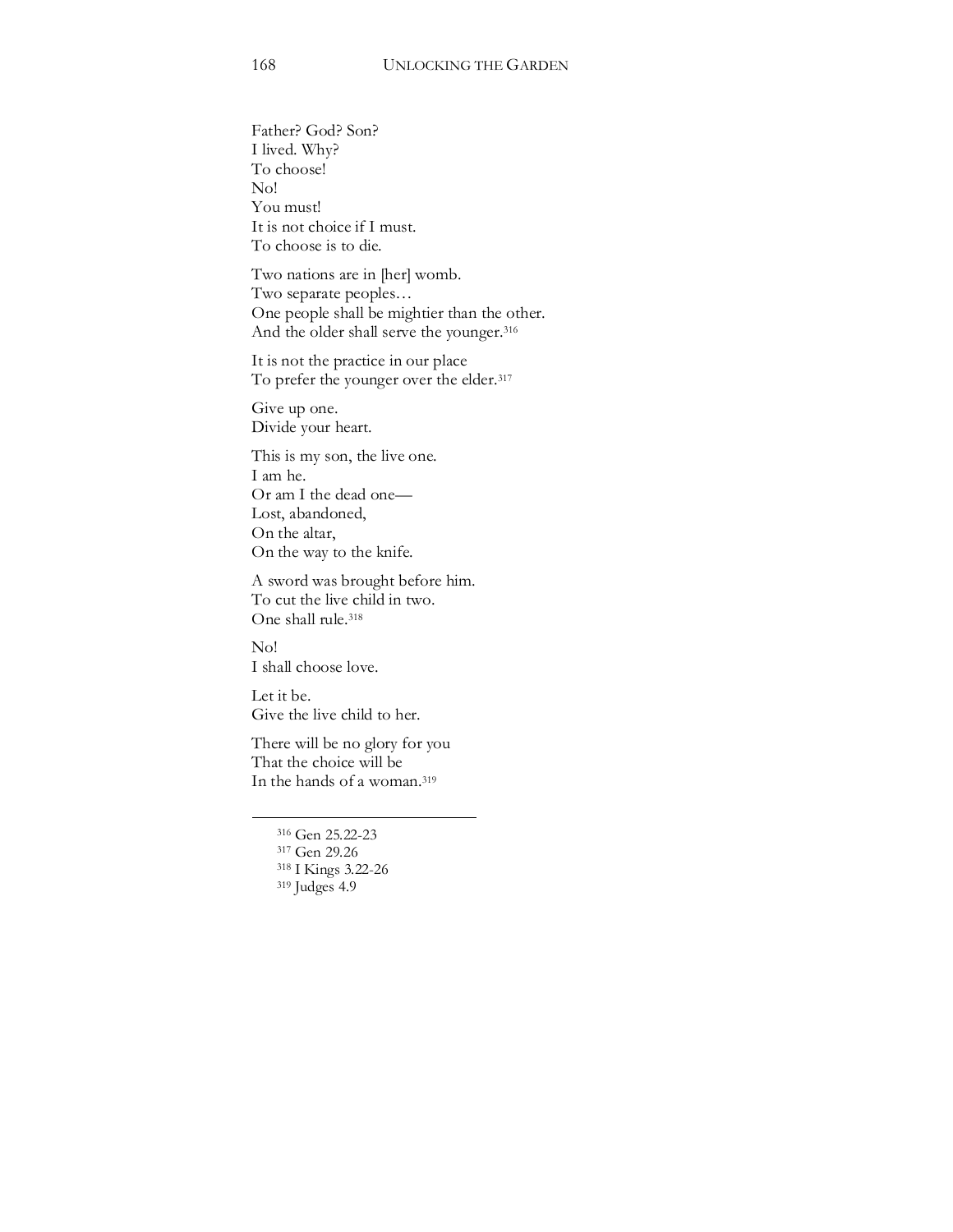Do not put him to death. She is his mother.320

Choose well my dear. There are no returns When destiny means choice. Send him off if you can.

My son, our sons**.**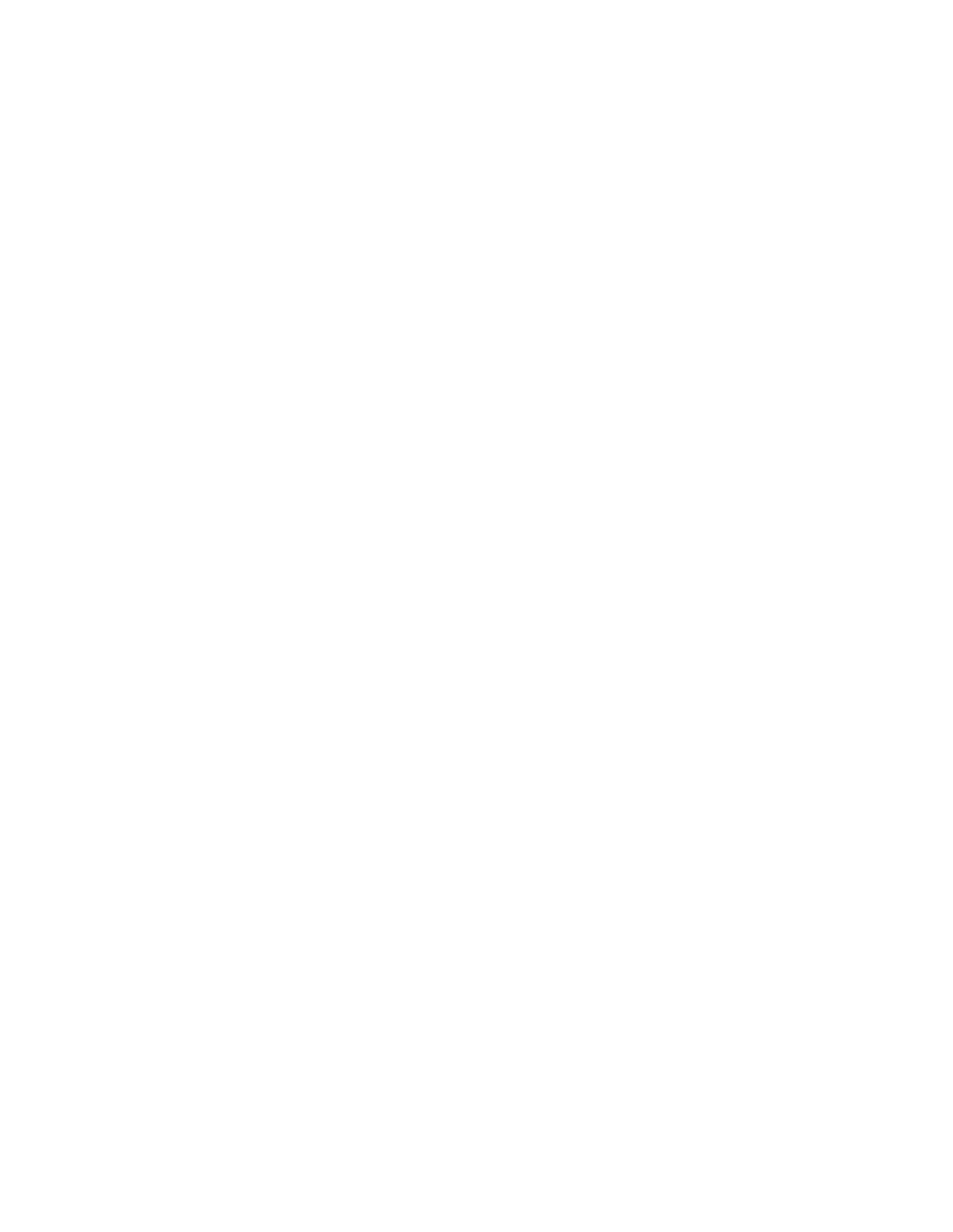# **VASHTI UNROBED**

Straight and proud she stands. Not for her the Selections. She has refused She has objected She will not subject herself, Submit to gazing drunken eyes Boring into her.

The path she has chosen is different. Not for her the party clothes The giggling, The dressing up For others.

She is other Anomaly Threat to Claims of supremacy.

Vashti bends down. Not for her Supplications. She bares her head For the first And last time. The party is over. For her.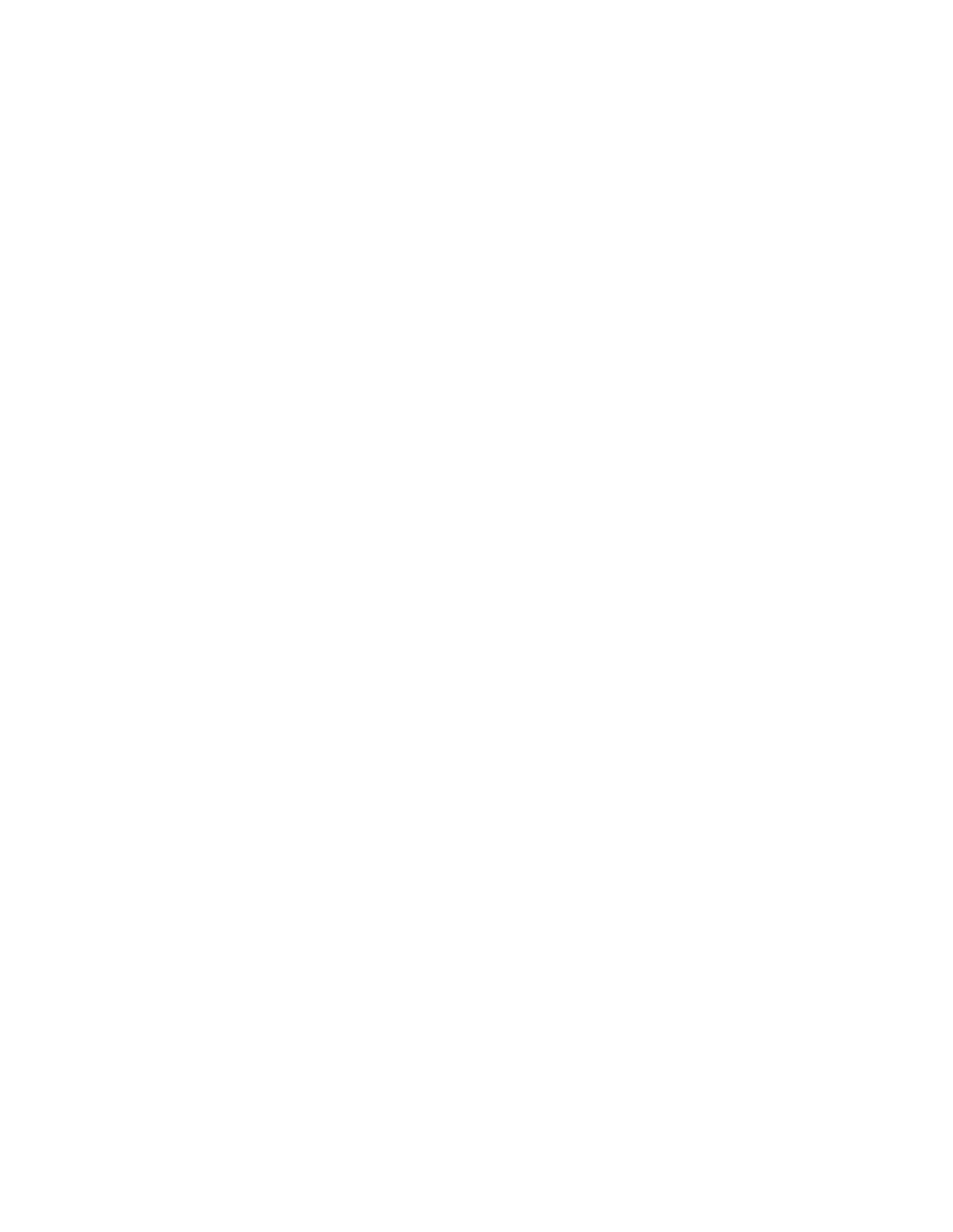# **A PASSOVER TRIPTYCH**

Rabban Gamliel said: "Whoever has not spoken of the following three matters on Passover has not fulfilled the obligation of the holiday: They are *Pesach* (the Paschal Lamb), *Matza* and *Maror*" (The Passover Haggada).

My people! What wrong have I done you? What hardship have I caused you? Testify against Me. In fact, I brought you up from the land of Egypt, I redeemed you from the house of bondage, And I sent before you Moses, Aaron, and Miriam (Micah 6.3-4).

| <b>Miriam The Bitter</b><br>"Maror"                                                                                              | <b>Moses The Leader</b><br>"Matza"                                                                              | <b>Aaron The Priest</b><br>"Pesach"                                                                                       |
|----------------------------------------------------------------------------------------------------------------------------------|-----------------------------------------------------------------------------------------------------------------|---------------------------------------------------------------------------------------------------------------------------|
| She stands apart.<br>One of three.<br>Separate, different,                                                                       | Ill tempered, Hitter of                                                                                         | Bowed down by sacrifice,<br>Bleating of lambs,<br>Mewing of cows, Blood spewed.                                           |
| Sister to a priest.<br>Midwife (they say)<br>To the Leader.                                                                      | rocks,<br>Breaker of tablets, $\text{partner}_{\text{Wash, blood, wash, blood}}$<br>of                          | Washthe heady rhythm of drums                                                                                             |
| The waters broke.<br>With song and delicacy                                                                                      | Waves, wrecker of<br>home-life. He                                                                              | In background—prayer forgotten,<br>Sons neglected.                                                                        |
| She pulled HIM out<br>And sweet water<br>From hard rocks.                                                                        | Gets his Way—no<br>Diplomat he.                                                                                 | Always a spokesman, never a<br>Leader—except for one golden<br>Moment. Sacrificial calf                                   |
| As a child I knew<br>Blood, fear                                                                                                 | Leprosy makes his point. Pitiless<br>Provider of plagues.                                                       | Transformed to idol. Heady stuff<br>To be worshipped,<br>Chosen by People, never by God.                                  |
| Endless crying—<br>He was in my power.<br>I gave my all.                                                                         | He casts his rod and parts the reed HE was on the mountain<br>Sea.                                              | Dialoguing with God; SHE was<br>Busy with song and healing.                                                               |
| My reward:                                                                                                                       | SHE stands by his side with her<br>Timbrels and musical instruments.                                            | The people needed someone, some                                                                                           |
| HE has turned God against me.<br>Whiteness of skin,<br>Shielded from sun and friends<br>With no one to listen<br>To my prophecy. | Duet: Sing a song of sea, oh!<br>Moment of glory, togetherness.                                                 | Thing. He fashioned a golden<br>Symbol; it was rejected—caused<br>Chaos and death. His sons!<br>Punishment for arrogance. |
|                                                                                                                                  | The waters broke. SHE saved him<br>And brought him sweet water from Impatience is a family trait<br>Hard rocks. |                                                                                                                           |
|                                                                                                                                  | Home-wrecker: jealousy---three<br>Leaders—only one is chosen.                                                   | Pontifical remnants: Priests,<br>Penitence, Prayer. Sacrifice is<br>Always accepted.                                      |
|                                                                                                                                  | Abandon ship: women first (wife,<br>Sister), then the brother.                                                  |                                                                                                                           |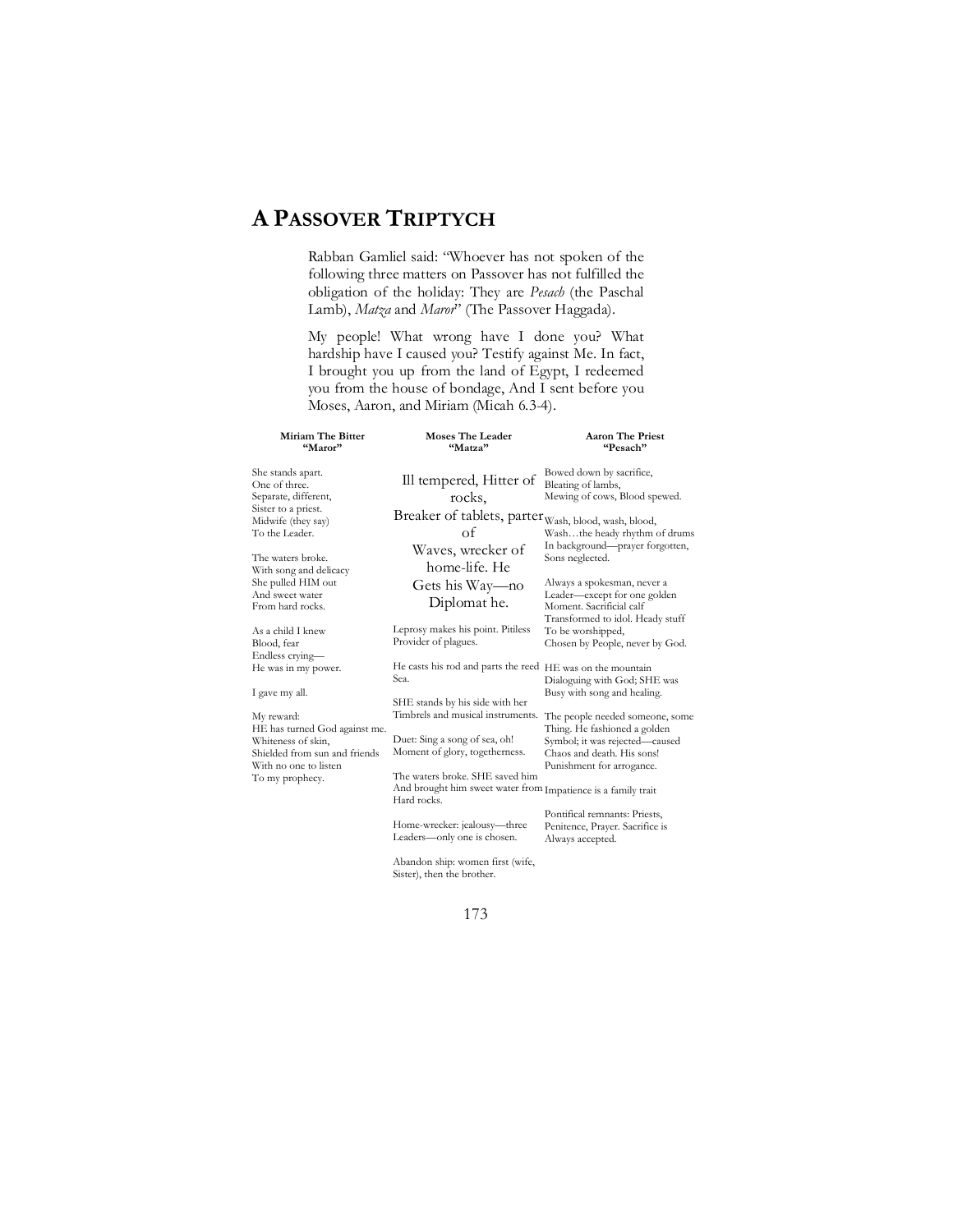### 174 UNLOCKING THE GARDEN

From heavy tongue to eloquence:<br>*eyl na, refa na lah* (Please god,<br>Heal HER).<br>SHE puts music to his Words.<br>They wait.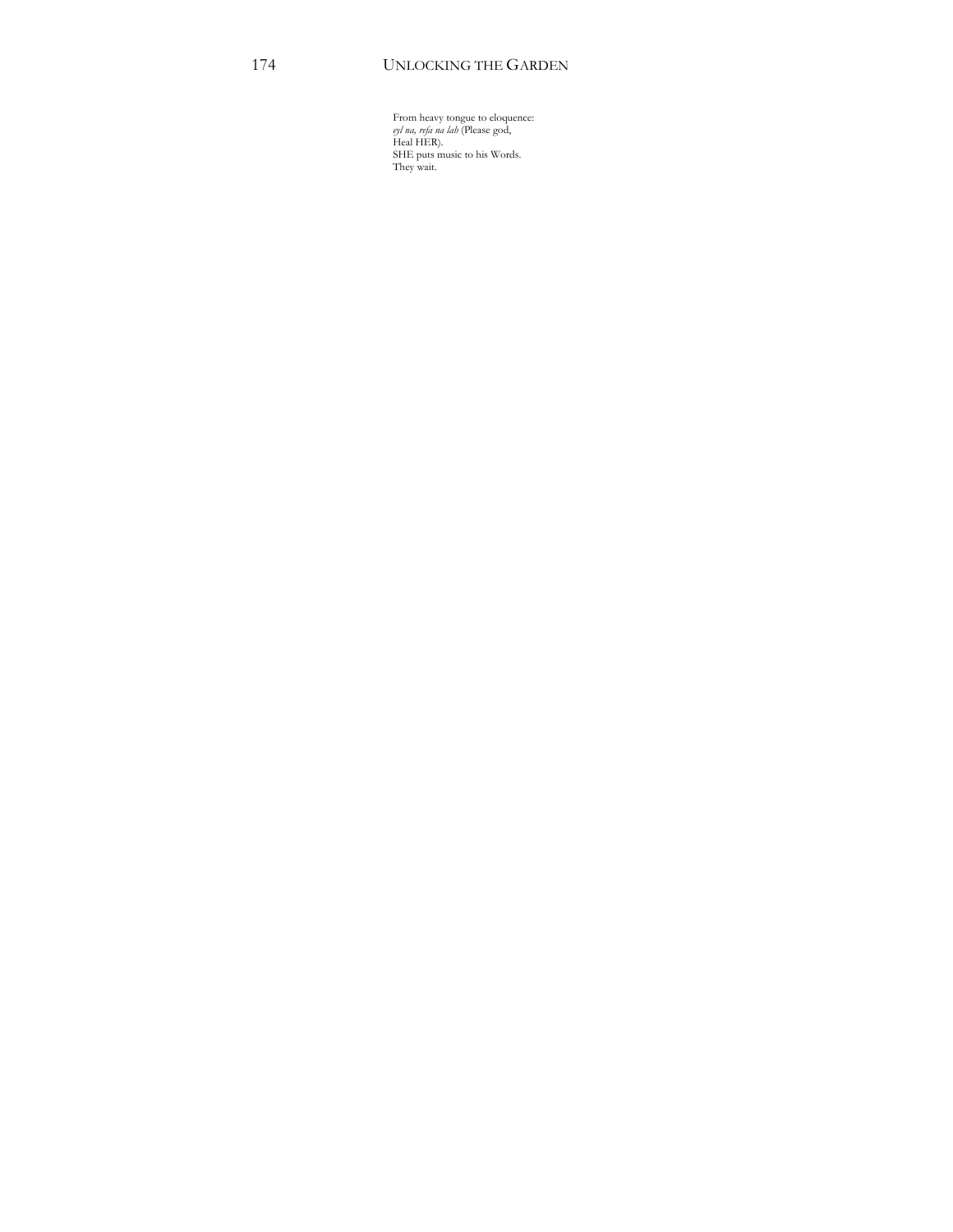### **WORKS CONSULTED**

- "Acquisition," *Encyclopedia Judaica* 2 (Jerusalem: Keter, 1971): 216- 221.
- Achtemeir, Elizabeth. "The Impossible Possibility: Evaluating the Feminist Approach to Bible and Theology," *Interpretations* 42: 1 (January 1988).
- Adelman, Peninah. *Miriam's Well: Rituals for Jewish Women Around the Year* (Fresh Meadows, NY: Biblio Press, 1986).
- Adler, Rachel. "Feminist Folktales of Justice: Robert Cover as a Resource for the Renewal of Halakha," *Conservative Judaism* XLV: 3 (1993).

———. "I've had Nothing Yet So I Can't Take More," *Moment* 8:8 (1983): 22-26.

———. *Engendering Judaism: An Inclusive Theology and Ethics* (Philadelphia: Jewish Publication Society, 1998).

- Al-Tabiri. *The History of al-Tabari*, Vol II, Prophets and Patriarchs, William M. Brenner (tr.) (Albany: State University of New York Press, 1987): 62-63.
- Alpert, Rebecca Trachtenberg. "Sisterhood is Ecumenical: Bridging the Gap between Jewish and Christian Feminists," *Response: A Contemporary Jewish Review* 14: 2 (Spring 1984).
- Andersen, Francis I. and David Noel Freedman. *Hosea: A New Translation* (The Anchor Bible, New York: Doubleday, 1980).
- Aschkenasy, Nechama. "A Non-Sexist Reading of the Bible," *Midstream*, June/July (1981): 51-55.
- Atwood, Margaret. *The Handmaid's Tale* (Toronto, Canada: McClelland and Stewart, 1985).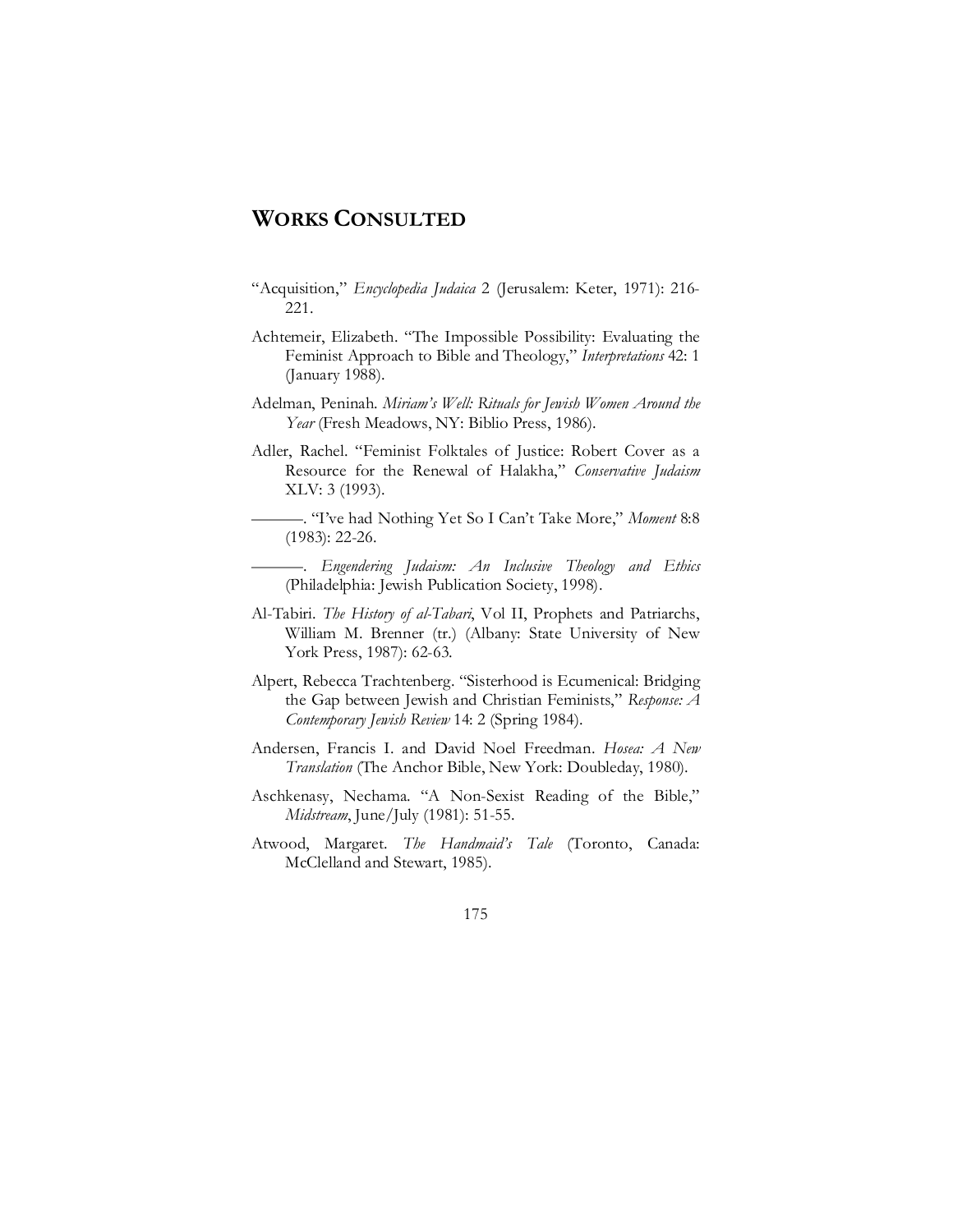- Azmon, Yael (ed.). *A View into the Lives of Women in Jewish Societies: Collected Essays* (Jerusalem: Zalman Shazar Center for Jewish History, 1995) [Hebrew].
- Bach, Alice (ed.). *The Pleasure of Her Text: Feminist Readings of Biblical and Historical Texts* (Philadelphia: Trinity Press International, 1990).
- Bach, Alice. "Breaking Free of the Biblical Frame-Up: Uncovering the Woman in Genesis 39," in Athalya Brenner (ed.). *A Feminist Companion to Genesis* (Sheffield UK: Sheffield Academic Press, 1993).
- Bal, Mieke. *Death and Dissymmetry: The Politics of Coherence in the Book of Judges* (Chicago: University of Chicago Press, 1988).

———. *Lethal Love: Feminist Literary Readings of Biblical Love Stories* (Bloomington, IN: Indiana University Press, 1987).

Baskin, Judith R. *Midrashic Women: Formations of the Feminine in Rabbinic Literature* (Hanover, NH: Brandeis University Press, 2002).

———. "Rabbinic Reflections on the Barren Wife," *Harvard Theological Review* 82:1 (1989): 101-114.

- Beckerman, Cheryl. "Kiddushin and Kesharin: Toward an Egalitarian Wedding Ceremony," *Kerem* 5 (1997): 84-100.
- Berger, David. *The Rebbe, the Messiah, and the Scandal of Orthodox Indifference* (London: The Littman Library of Jewish Civilization, 2001).
- Biale, Rachel. *Women and Jewish Law* (New York: Shocken Books, 1984).
- Bird, Phyllis A. "Male and Female He Created Them," *Harvard Theological Review* 74: 2 (1981): 129-159.

———. "'To Play the Harlot': An Inquiry into an Old Testament Metaphor," in Peggy L. Day (ed.). *Gender and Difference in Ancient Israel* (Minneapolis: Fortress Press, 1989): 75-94.

Bleich, J. David. "Halakha as an Absolute," *Judaism* 29 (1980): 30- 37.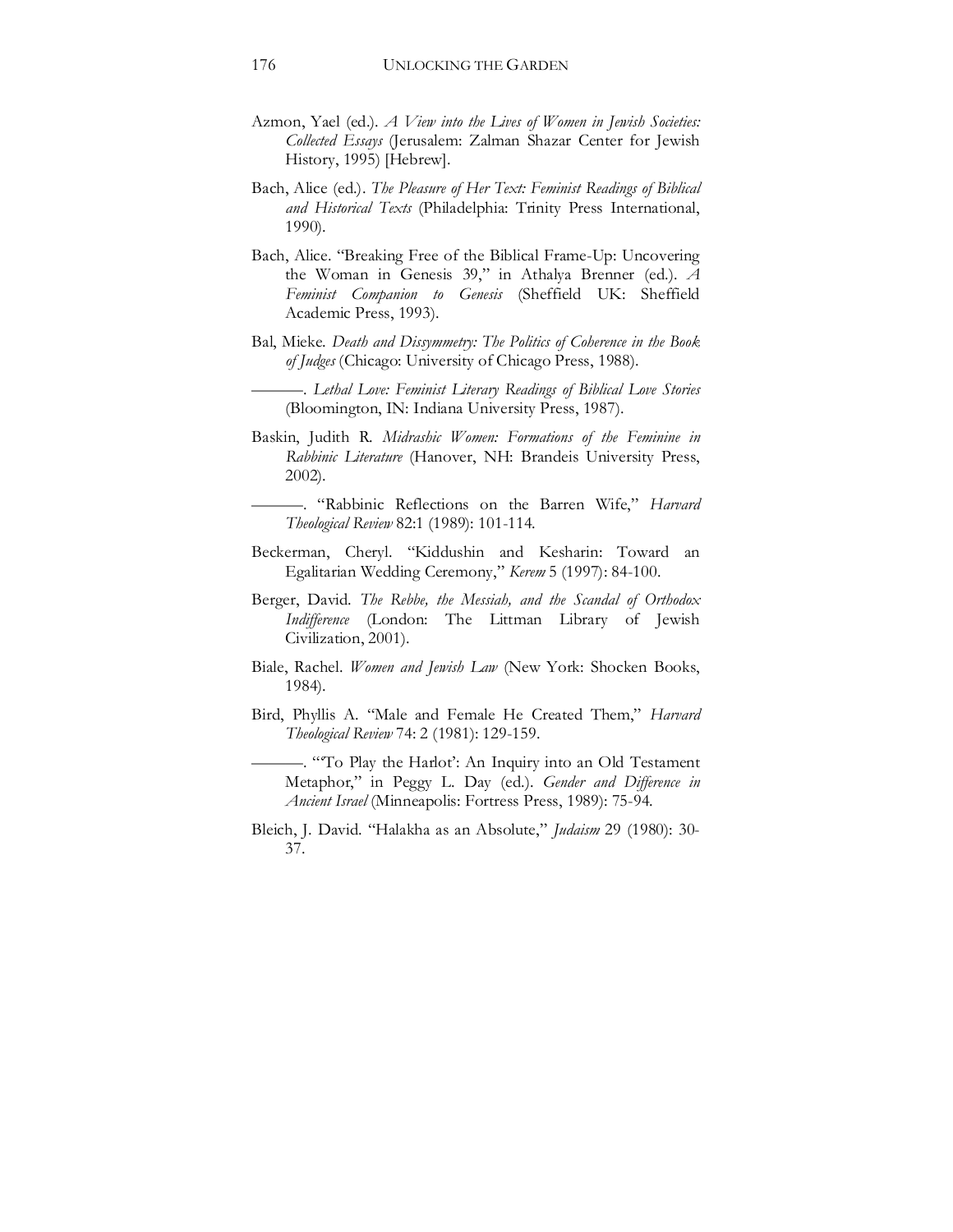———. "The Ketubah: Survey of Recent Halakhic Periodical Literature," *Tradition* 31:2 (1997): 50-66.

Blumenthal, David R. "Many Voices, One Voice," *Judaism* 47:4 (Fall 1998): 465-474.

———. "Who is Battering Whom?" *Conservative Judaism* (Spring, 1993): 72-89.

- Boyarin, Daniel. *Unheroic Conduct: The Rise of Heterosexuality and the Invention of the Jewish Man* (Berkeley: University of California, 1997).
- Brenner, Athalya. "Pornoprophetics Revisited: Some Additional Reflections," *Journal for the Study of the Old Testament* 70 (1996): 63-86.
- Bronner, Leila Leah. *From Eve to Esther: Rabbinic Reconstructions of Biblical Women* (Louisville: Westminster John Knox Press, 1995).
- Brueggemann, Walter. "The Costly Loss of Lament," *Journal for the Study of the Old Testament* 36 (1986): 57-71.

Buber, Solomon. *The Midrash on Psalms* (Vilna 1891).

———. *Aggadat Bereshit* (Krakow 1893).

- Carmichael, Calum N. *Women, Law, and the Genesis Traditions* (Edinburgh: Edinburgh University Press, 1979).
- Chesler, Phyllis. "The Rape of Dina: On the Torah Portion of *VaYishlah*," *Nashim* 3 (2000): 232-248.
- Cohen, Aryeh. "Framing Women/Constructing Exile," *The Postmodern Jewish Philosophy Bitnetwork* 3,1 (May, 1994) [bitnet address: pochs@drew.drew.edu].
- Cohen, Boaz. "Betrothal in Jewish and Roman Law," *Proceedings of the American Academy for Jewish Research* 18 (1948-49).
- Cohen, Gershon. "The Song of Songs and the Jewish Religious Mentality," in *Studies in the Variety of Rabbinic Cultures*  (Philadelphia: Jewish Publication Society, 1991).
- Cohen, Norman J. "Miriam's Song: A Modern Midrashic Reading," *Judaism* 33 (1984): 179-190.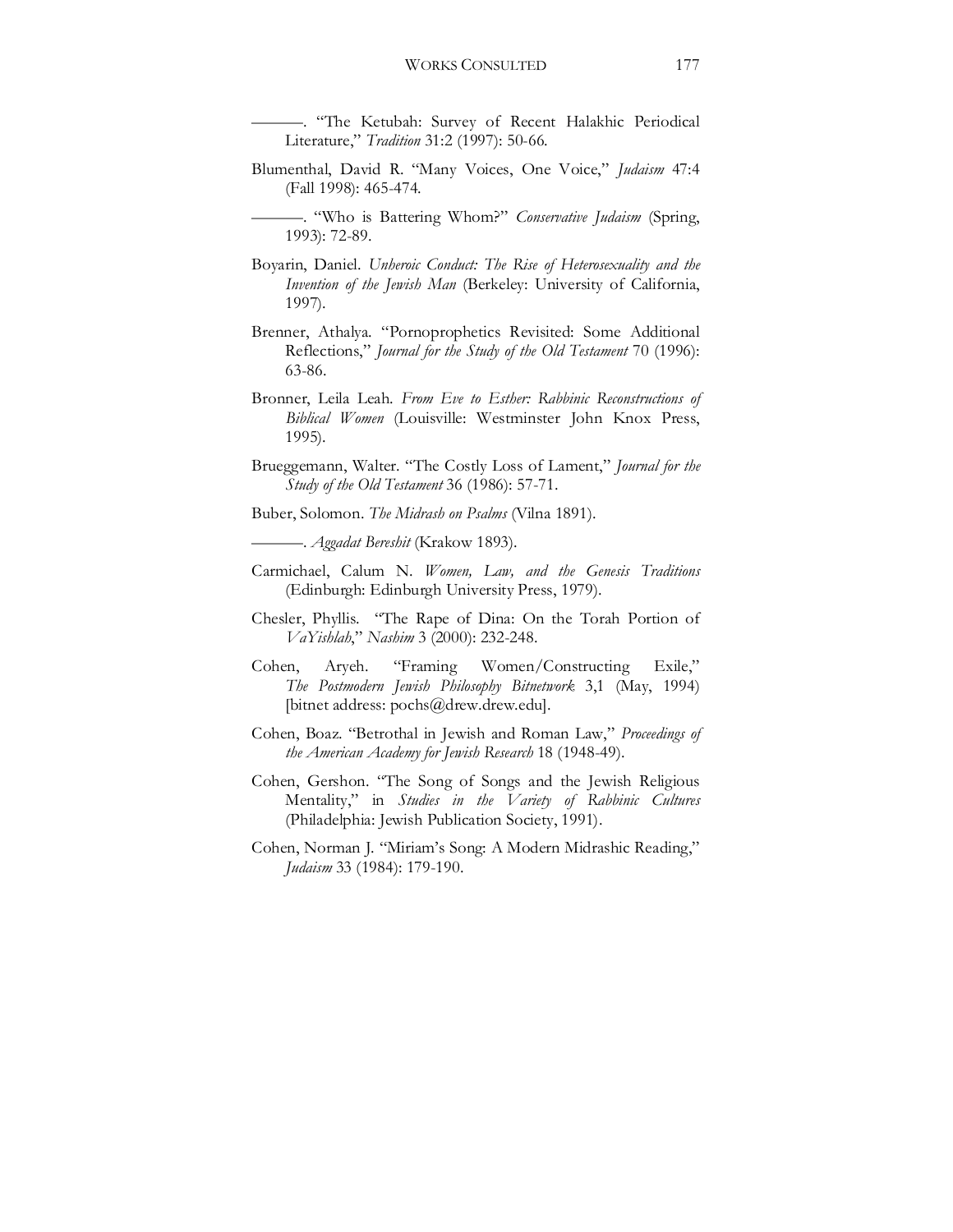- Cohen, Sharon. "Reclaiming the Hammer: Toward a Feminist Midrash," *Tikkun* 3, 2: 55-57; 94-95.
- Cohen, Shaye. "The Modern Study of Ancient Judaism," in Shaye Cohen and Edward L. Greenstein (eds.). *The State of Jewish Studies* (Detroit: Wayne State University Press, 1990).
- Cover, Robert. "The Supreme Court, 1982 Term-Foreword: *Nomos* and Narrative," *Harvard Law Review* 97:1 (1983).
- Crenshaw, James L. *Story and Faith: A Guide to the Old Testament*  (New York: Macmillan, 1986).
- Daly, Mary. *Beyond God the Father* (Boston: Beacon Press, 1973).
- Darr, Kathryn P. "Ezekiel's Justifications of God: Teaching Troubling Texts," *Journal for the Study of the Old Testament* 55 (1992): 97-117.
- Darrand, Tom Craig and Anson Shupe. *Metaphors of Social Control in a Pentecostal Sect* (Lewiston, NY: Edwin Mellen Press, 1983).
- De Beauvoir, Simone. *The Second Sex*. H. M. Parshley (ed. & tr.) (New York: Vintage Books, 1989).
- Deem, Ariella, "The Goddess Anath and Some Biblical Hebrew Cruces," *Journal of Semitic Studies 2*3.1 (1978): 25-30.
- Diamant, Anita. *The Red Tent* (New York: Picador USA, 1997).
- Diamond, A. R. P. and K. M. O'Connor. "Unfaithful Passions: Coding Women Coding Men in Jeremiah 2-3," *Biblical Interpretation* 4:2 (1990): 75-88.
- Dobbs-Allsopp, F. W. *Weep, O Daughter of Zion: A Study of the City-Lament Genre in the Hebrew Bible*, Biblica et Orientalia 44 (Editrice Pontificio Istituto Biblico: Rome, 1993).
- Dorff, Elliot N. and Arthur Rossett. *A Living Tree: The Roots and Growth of Jewish Law* (Albany, NY: State University Press of New York, 1988).
- Dresner, Samuel H. "Goddess Feminism," *Conservative Judaism* 46:1 (Fall 1993): 3-23.
- ———*.* "The Return of Paganism?" *Midstream* (June/July 1988): 32-38.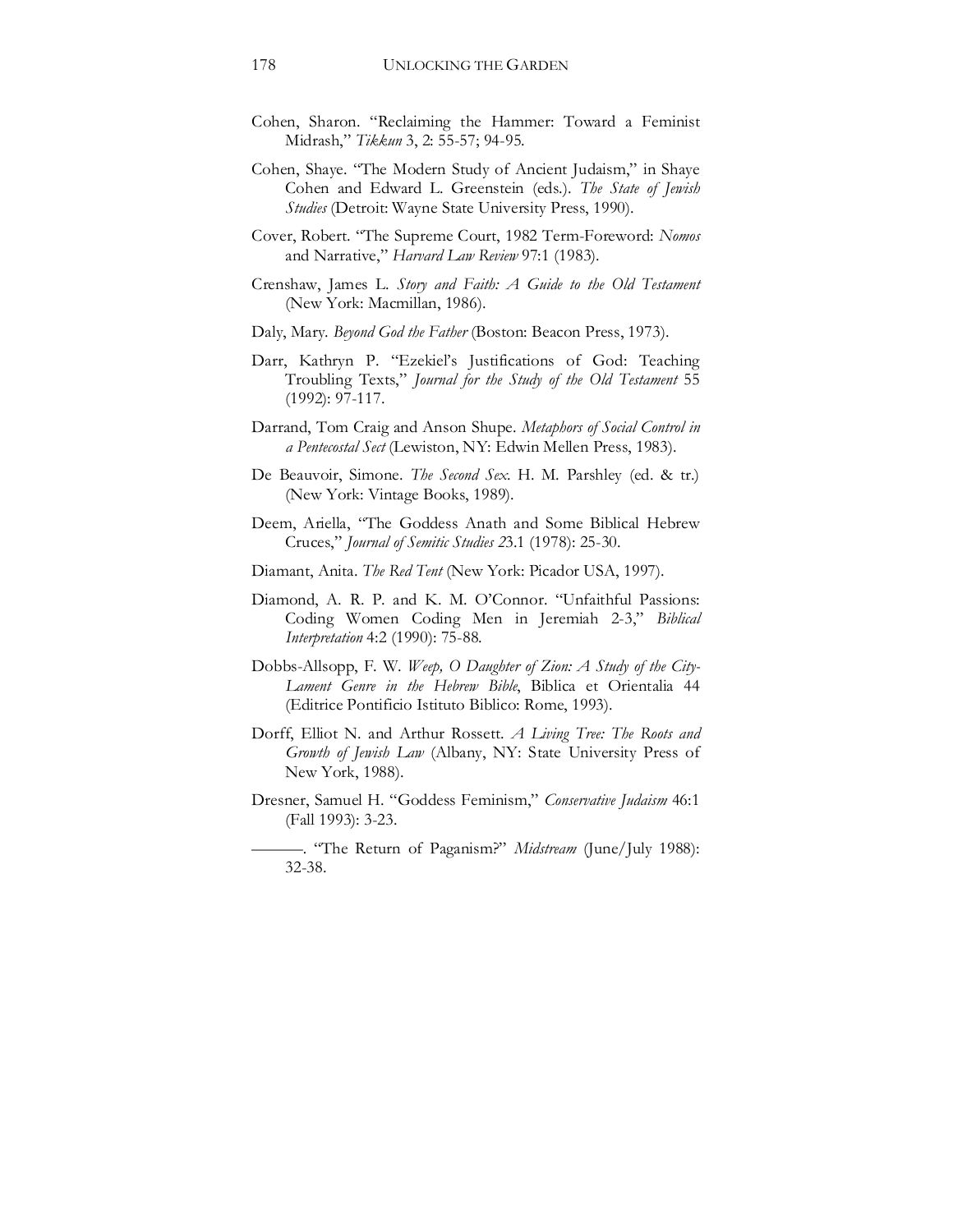- Edelman, Diana "Huldah the Prophet—Of Yahweh or Asherah?" in Athalya Brenner (ed.). *A Feminist Companion to Samuel and Kings* (Sheffield UK: Sheffield Academic Press, 1994): 231- 250.
- *Etz Hayim: Torah and Commentary* (New York: The Rabbinical Assembly, 2001).
- Exum, J. Cheryl. "The Ethics of Biblical Violence Against Women," in John W. Rogerson et al. (eds.). *The Bible in Ethics*, JSOT Supplement Series 207 (Sheffield UK: Sheffield Academic Press, 1995): 248-271.
- Falk, Marcia T., Drorah Setel, et al. "Roundtable: Feminist Reflections on Separation and Unity in Jewish Theology," *Journal of Feminist Studies* 2:1 (1986).
- Falk, Marcia T. *Book of Blessings* (San Francisco: Harper, 1996).
- Falk, Ze'ev. *Jewish Matrimonial Law in the Middle Ages* (London: Oxford University Press, 1966).
- Feinauer, Leslie. "Rape: A Family Crisis," *The American Journal of Family Therapy* 10:4 (1982): 35-39.
- Fetterly, Judith. *The Resisting Reader: A Feminist Approach to American Fiction* (Bloomington and London: Indiana University Press, 1978).
- Finkelstein, J. J. "Sex Offenses in Sumerian Laws," *Journal of the American Oriental Society* 86 (1966): 355-372.
- Fisch, Harold. "Hosea: A Poetics of Violence," in *Poetry with a Purpose* (Bloomington, IN: Indiana University Press, 1990).
- Fishbane, Michael. *The Garments of Torah: Essays in Biblical Hermeneutics* (Bloomington, IN: Indiana University Press, 1989).

———. *The JPS Biblical Commentary: Haftarot* (Philadelphia: Jewish Publication Society, 2002).

Fonrobert, Charlotte Elisheva. "The Handmaid, The Trickster and the Birth of the Messiah: A Feminist Reading of Midrash," at http://www.bet-debora.de/2001/jewish-family/ fanrobert.htm.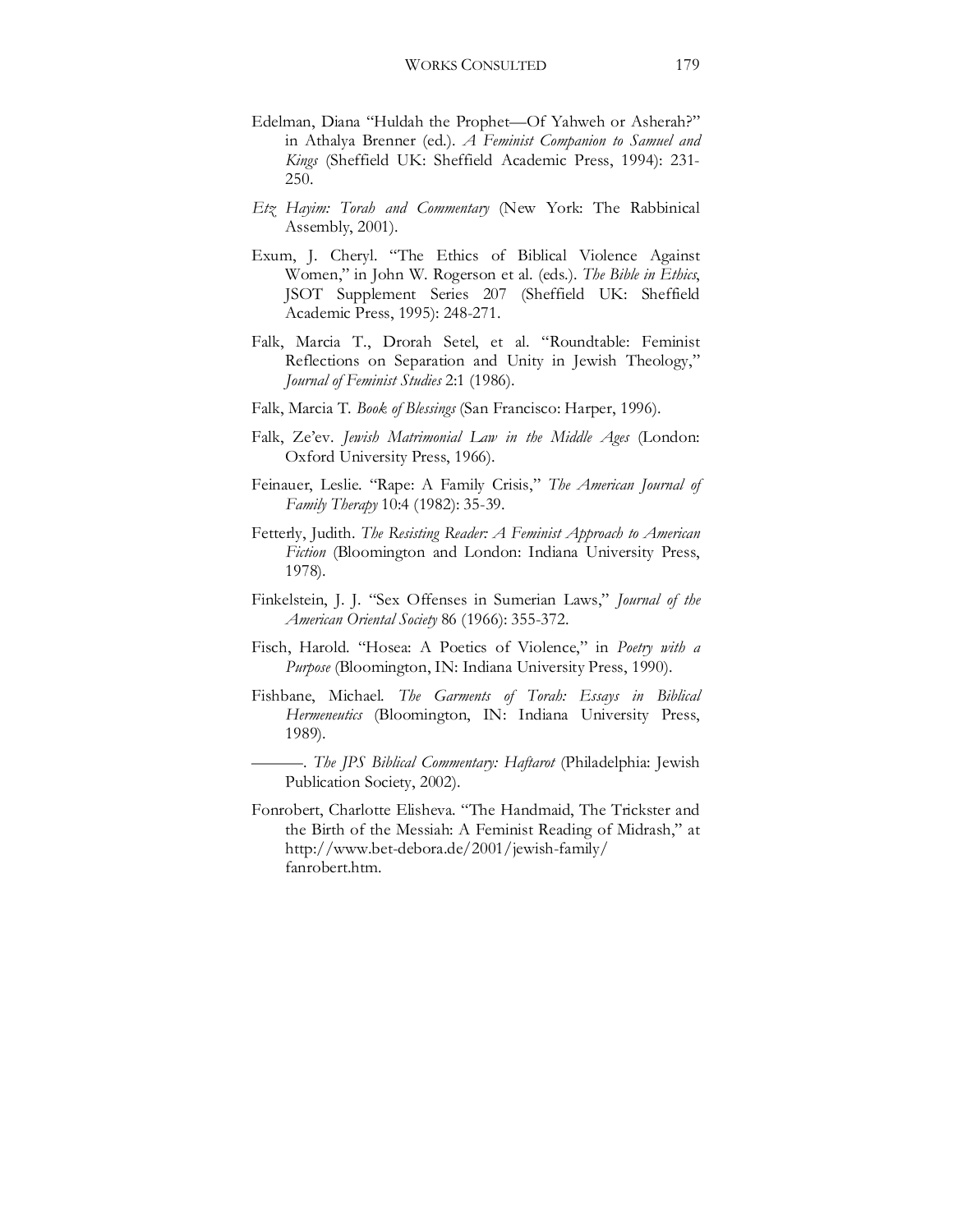- Freedman, H. and Maurice Simon (eds.). *Midrash Rabba* (London: The Soncino Press, 1983).
- Freiman, Avraham. *Seder Kiddushin ve Nissuin* (Jerusalem: Mosad Harav Kook, 1964) [Hebrew].
- Friedman, Mordecai A. "Marriage as an Institution: Jewry Under Islam," in David Kraemer (ed.). *The Jewish Family: Metaphor and Memory* (New York: Oxford University Press, 1989): 31-45.
	- ———. "The Ethics of Medieval Jewish Marriage," in S. D. Goitein (ed.). *Religion in a Religious Age* (New York: K'tav, 1973): 83-102.
- Frye, Northrop. *The Great Code: The Bible and Literature* (New York: Harcourt Brace Jovanovich, 1982).
- Frymer-Kensky, Tikva. "On Feminine God-Talk," *The Reconstructionist* 59:1 (Spring 1994): 48-55.

———. "Ritual for Affirming and Accepting Pregnancy," in Susan Grossman and Rivka Haut (eds.). *Daughters of the King: Women and the Synagogue* (Philadelphia: Jewish Publication Society 1992).

———. "The Bible and Women's Studies," in Lynn Davidman and Shelly Tenenbaum (eds.). *Feminist Perspectives on Jewish Studies* (New Haven: Yale University Press, 1994).

———. *In the Wake of Goddesses* (New York: The Free Press, 1992).

Gellman, Marc. *Does God Have a Big Toe? Stories About Stories in the Bible* (New York: HarperCollins, 1989).

———. *God's Mailbox: More Stories about Stories in the Bible* (New York: Morrow, 1996).

Ginsberg, H. L. "Hosea, Book of," *Encyclopedia Judaica* 8 (Jerusalem: Keter, 1971): 1010-1025.

———. "Studies in Hosea 1-3," in Menachem Haran (ed.). *Yehezkel Kaufmann Jubilee Volume* (Jerusalem: Magnes Press, 1960): 50-69 [English Section].

Ginzberg, Louis. *The Legends of the Jews* (Philadelphia: Jewish Publication Society, 1909, 1968).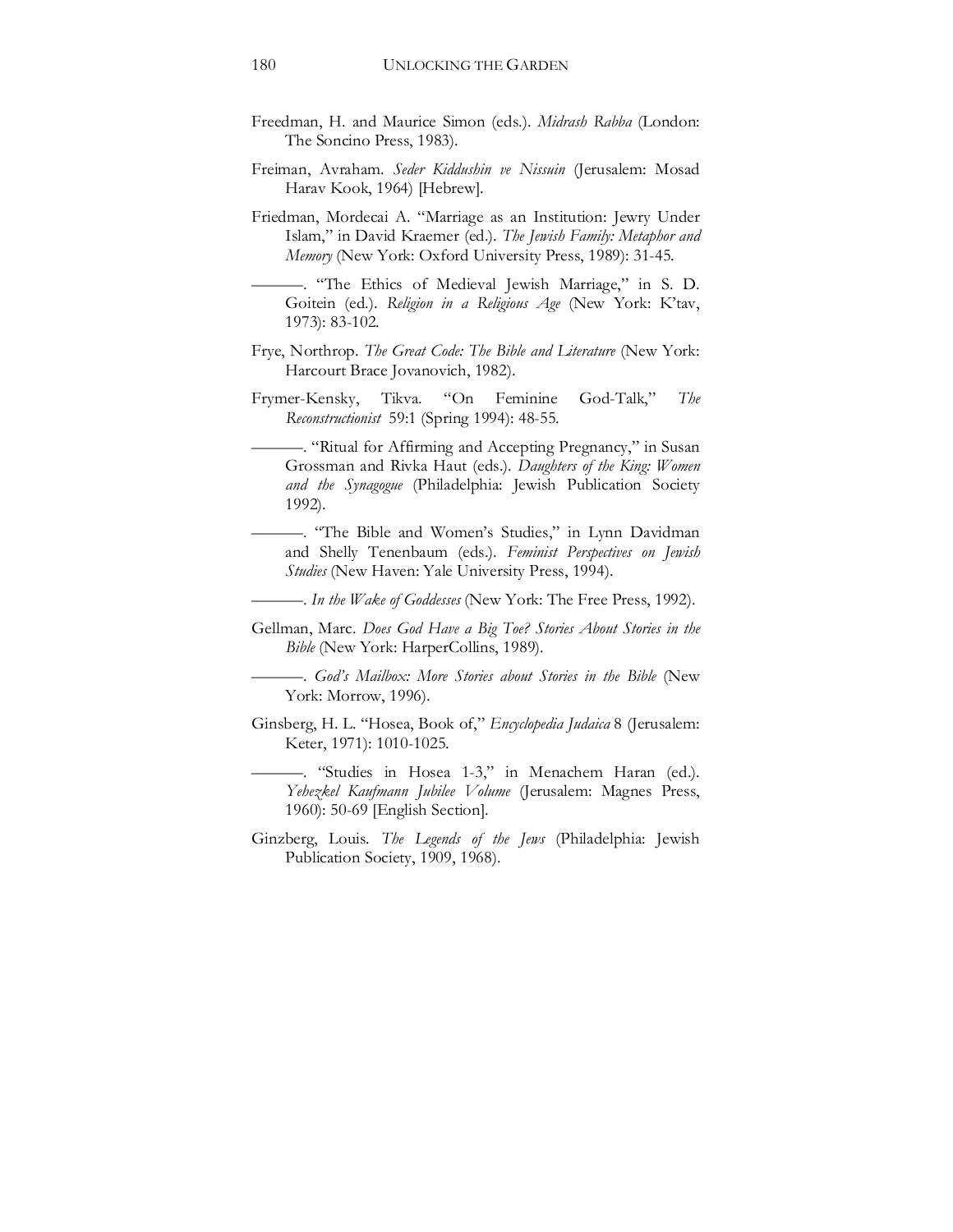Goldstein, Elyse. *Revisions: Seeing Torah Through a Feminist Lens*  (Woodstock, VT: Jewish Lights, 1999).

Goodspeed, Edgar J. *The Apocrypha: An American Translation* (New York: Vintage Books, 1959).

Graetz, Naomi. *S/He Created Them: Feminist Retellings of Biblical Stories* (Piscataway, NJ: Gorgias Press, 2003).

———. "A Daughter in Israel is Raped," in Naomi Mara Hyman (ed.). *Biblical Women in the Midrash* (Northvale, NJ: Jason Aronson, 1997): 68-71.

———. "Did Miriam Talk Too Much?" in Athalya Brenner (ed.). *A Feminist Companion to Exodus to Deuteronomy* (Sheffield UK: Sheffield Academic Press, 1994): 231-242.

———. "Dinah the Daughter," in Athalya Brenner (ed.). *A Feminist Companion to Genesis* (Sheffield UK: Sheffield Academic Press, 1993): 306-317.

———. "God is to Israel as Husband is to Wife," in Athalya Brenner (ed.). *A Feminist Companion to the Latter Prophets* (Sheffield UK: Sheffield Academic Press, 1995): 126-145.

———. "Jerusalem the Widow," in Esther Fuchs (ed.). *Women in Jewish Life and Culture*, a special volume of *Shofar* 17:2 (Winter 1999): 16-24.

———. "Response to Popular Fiction and the Limits of Modern Midrash," *Conservative Judaism* 54:3 (Spring 2002): 106-110.

———. "Review Essay: Siddur Va'ani Tefillati," *NASHIM: A Journal of Jewish Women's Studies and Gender Issues* 2 (March 1999): 161-172.

———. "The Haftorah Tradition and the Metaphoric Battering of Hosea's Wife," *Conservative Judaism* XLV (1992): 29-42.

———. *Silence is Deadly: Judaism Confronts Wifebeating* (Northvale, NJ: Jason Aronson, Inc., 1998).

———. *Genesis Retold: Aggadot on Sefer B'reshit* (Beersheba: Schichpul Press of Ben Gurion University, 1985).

Greenberg, Blu. "Marriage in the Jewish Tradition," *Journal of Ecumenical Studies* 22:1 (1985): 3-20.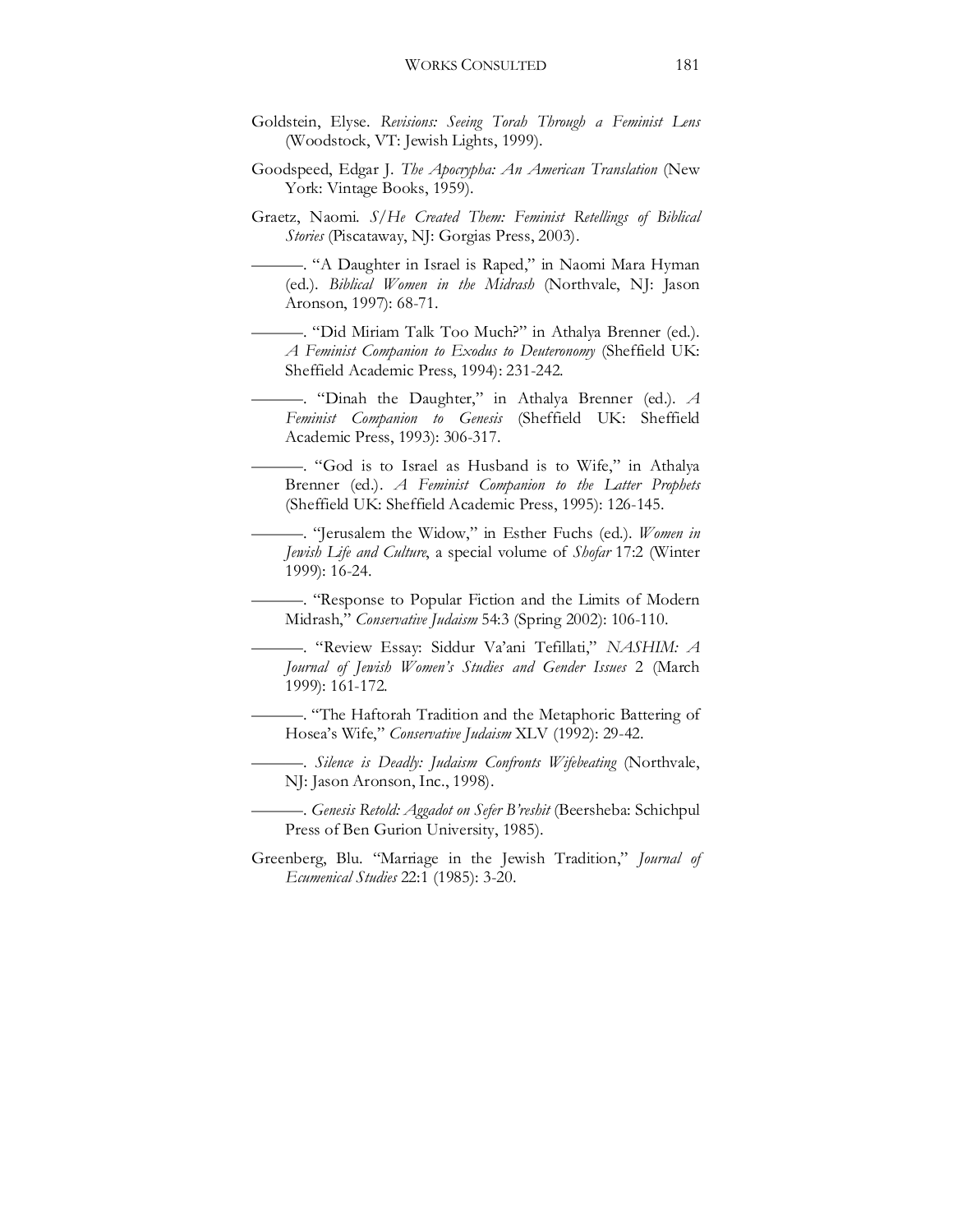Greenstein, Edward L. "A Jewish Reading of Esther," in Jacob Neusner et al. *Judaic Perspectives on Ancient Israel* (Philadelphia: Fortress Press, 1987).

———. "Biblical Studies in a State," in Shaye J. D.Cohen and Edward L. Greenstein (eds.). *The State of Jewish Studies* (Detroit MI: Wayne State University Press, 1990).

- Gross, Rita M. "Female God Language in a Jewish Context," in Carol P. Christ and Judith Plaskow (eds.). *Womanspirit Rising: A Feminist Reader in Religion* (New York: Harper & Row, 1979): 167-173.
- Gruber, Mayer I. "The Motherhood of God in Second Isaiah," *Revue Biblique*, 3 (1983): 251-259.
- Gubkin, Jennifer. "If Miriam Never Danced… A Question for Feminist Midrash," *Shofar* 14:1 (Fall 1995).
- Halbertal, Moshe and Avishai Margalit. *Idolatry*, Naomi Goldblum (tr.) (Cambridge, MA: Harvard University Press, 1992).
- Halivni Weiss, David. "The use of KNH in Connection with Marriage," *Harvard Theological Review* (July 1964): 244-248.
- Halkin, Hillel. "Feminizing Jewish Studies," *Commentary* (February 1998).
- Hammer, Jill. *Sisters at Sinai: New Tales of Biblical Women*  (Philadelphia: The Jewish Publication Society, 2001).
- Harlow, Jules. "Feminist Linguistics and Jewish Liturgy," *Conservative Judaism* (Winter 1997).
- Hasan-Rokem, Galit. "The Voice is the Voice of My Sister: Feminine Images and Feminine Symbols in Lamentations Rabba," in Yael Azmon (ed.). *A View into the Lives of Women in Jewish Societies: Collected Essays*, The Zalman Shazar Center for Jewish History (Jerusalem, 1995): 95-111 [Hebrew].
- Herman, Judith. *Trauma and Recovery: The Aftermath of Violence from Domestic Abuse to Political Terror* (New York: Basic Books, 1992).
- Hertz, J. H. *The Pentateuch and Haftorahs* (London, 1938).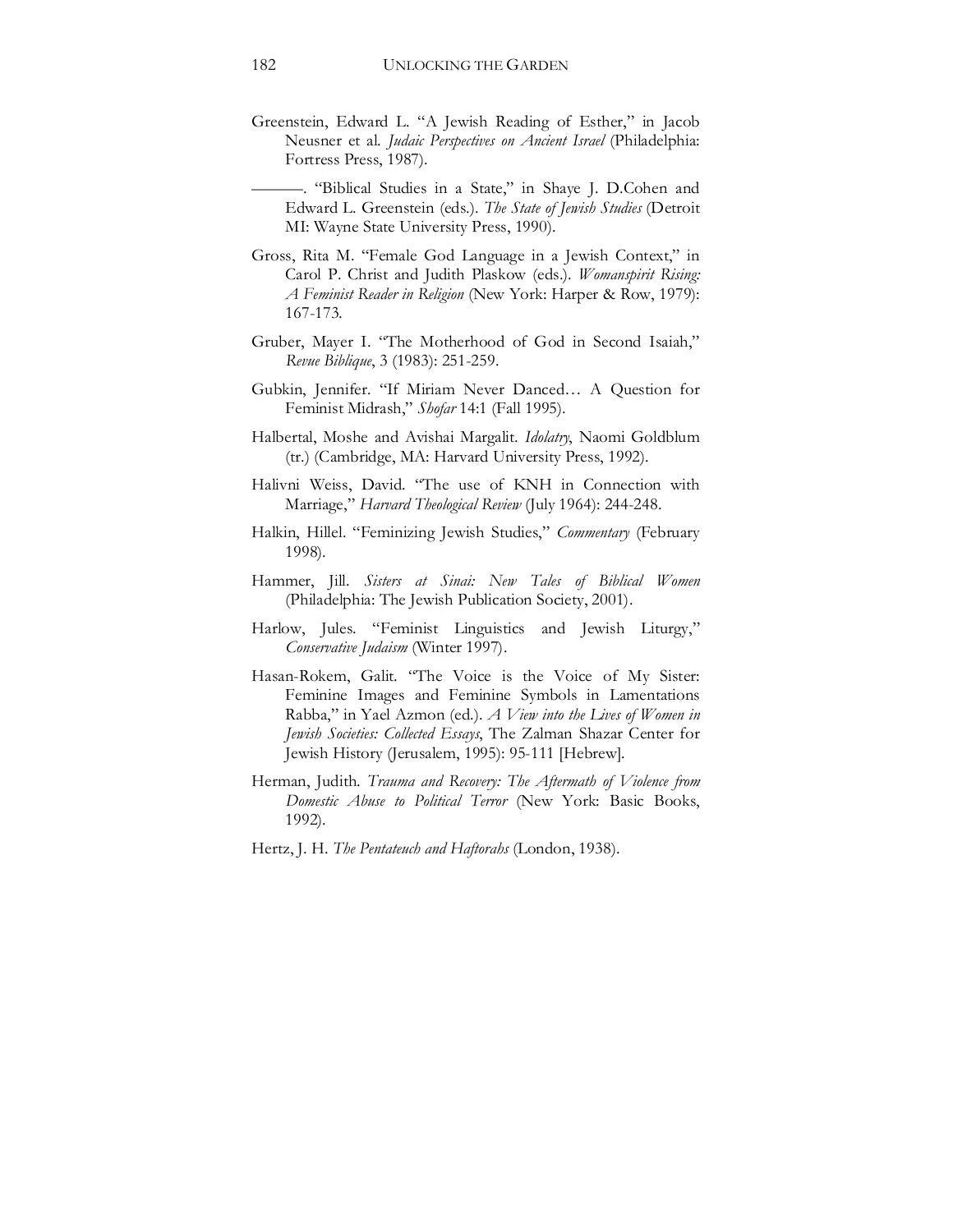- Heschel, A. J. *The Prophets* (Philadelphia: Jewish Publication Society, 1962).
- Heschel, Susannah (ed.). *On Being a Jewish Feminist: A Reader* (New York: Schocken Books, 1983).

———. "Anti-Judaism in Christian Feminist Theology," *Tikkun* 5: 3 (1990): 25-28, 95-97.

- ———. "Configurations of Patriarchy, Judaism, and Nazism in German Feminist Thought," in T. M. Rudavsky (ed.). *Gender and Judaism* (New York: New York University Press, 1995): 135-154.
- Holtz, Barry. *Back to the Sources: Reading the Classic Jewish Sources* (New York: Summit Books, 1984).
- Jacobs, Joseph. "Triennial Cycle," *The Jewish Encyclopedia* 12 (New York: Funk and Wagnalls, 1916): 254-257.
- Kadushin, Max. *Worship and Ethics: A Study in Rabbinic Judaism* (Evanston, IL: Northwestern University Press, 1964).
- Katz, David A. and Peter Lovenheim (eds.). *Reading between the Lines: New Stories from the Bible* (Northvale, NJ: Jason Aronson, 1996).
- Koltun, Elizabeth (ed.). *The Jewish Woman: New Perspectives* (New York: Schocken, 1976).
- Kramer, Samuel Noah. "The Weeping Goddess: Sumerian Prototypes of the Mater Dolorosa," *Biblichal Archeologist* 46: 69-80.
- Kuzmack, Linda. "Aggadic Approaches to Biblical Women," in Elizabeth Koltun (ed.). *The Jewish Woman: New Perspectives* (New York: Schocken Books, 1976): 248-256.
- Lakoff, George and Mark Turner. *More than Cool Reason: A Field Guide to Poetic Metaphor* (Chicago: University of Chicago Press, 1989).
- Laytner, Anson. *Arguing With God: A Jewish Tradition* (Northvale, NJ: Jason Aronson Inc., 1990).
- Lefkovitz, Lori Hope. "When Lilith Becomes a Heroine," *Melton Journal* (Spring, 1990): 7.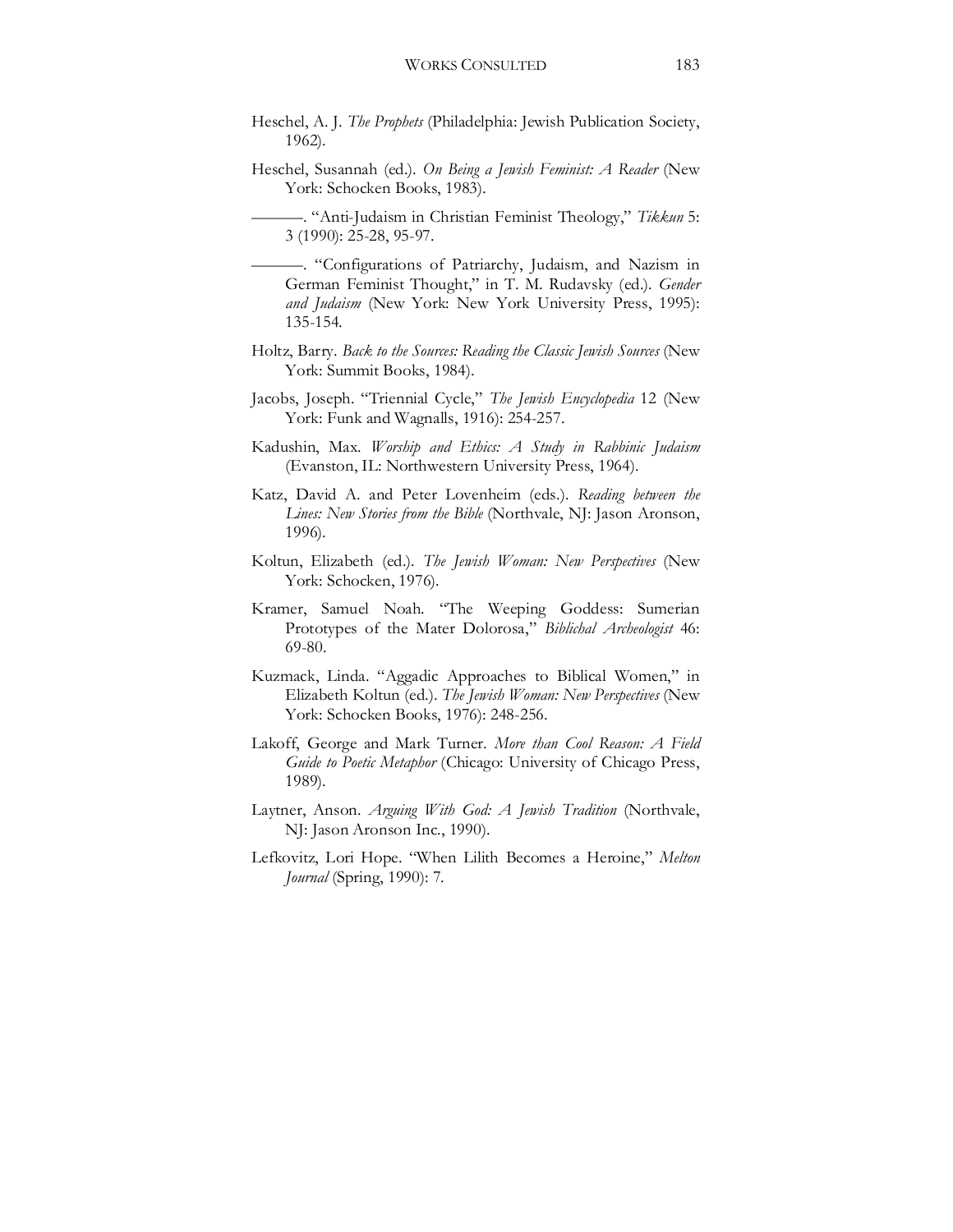———. "Eavesdropping on Angels and Laughing at God: Theorizing a Subversive Matriarchy," in Tamar Rudavsky (ed.). *Gender and Judaism* (New York: New York University Press, 1995): 157-168.

- Leifer, Daniel I. "On Writing New Ketubot," in Elizabeth Koltun (ed.). *The Jewish Woman: New Perspectives* (New York: Schocken, 1976): 50-61.
- Leith, Mary Joan Winn, "Verse and Reverse: The Transformation of the Woman, Israel, in Hosea 1-3," in Peggy L. Day (ed.). *Gender and Difference in Ancient Israel* (Minneapolis: Fortress Press, 1989): 95-108.
- Levenson, Alan. "Jewish Responses to Modern Biblical Criticism," *Shofar* 12:3 (Spring, 1994).
- Levinson, Edward R. Zweiback. "Sexegesis: Miriam in the Desert," *Tikkun* 4/1 (Jan./Feb., 1989): 44-46, 94-96.
- Levitt, Laura S. "Reconfiguring Home: Jewish Feminist Identity/ies," in Tamar Rudavsky (ed.). *Gender and Judaism* (New York: New York University Press, 1995): 39-49.
- Magnus, Shulamit S. "Re-Inventing Miriam's Well: Feminist Jewish Ceremonials," in Jack Wertheimer (ed.). *The Uses of Tradition: Jewish Community in the Modern Era* (New York: Jewish Theological Seminary, 1992): 331-347.
- Mann, Thomas. "The Story of Dinah," in *The Tales of Jacob: Joseph and His Brothers* (London: Secker and Warburg, 1956).
- McFague, Sallie. *Metaphorical Theology* (Philadelphia: Fortress, 1982).
- Meiselman, Moshe. *Jewish Woman in Jewish Law* (New York: K'tav Publishing House, 1978).
- Metzger, Deena. *What Dinah Thought* (New York: Viking Penguin, 1989).
- Meyers, Carol. "Procreation, Production and Protection: Male-Female Balance in Early Israel," in Charles E. Carter and Carol L. Meyers (eds.). *Community, Identity and Ideology* (Winona Lake IN: Eisenbrauns, 1996): 489-514 [Reprinted from 1983].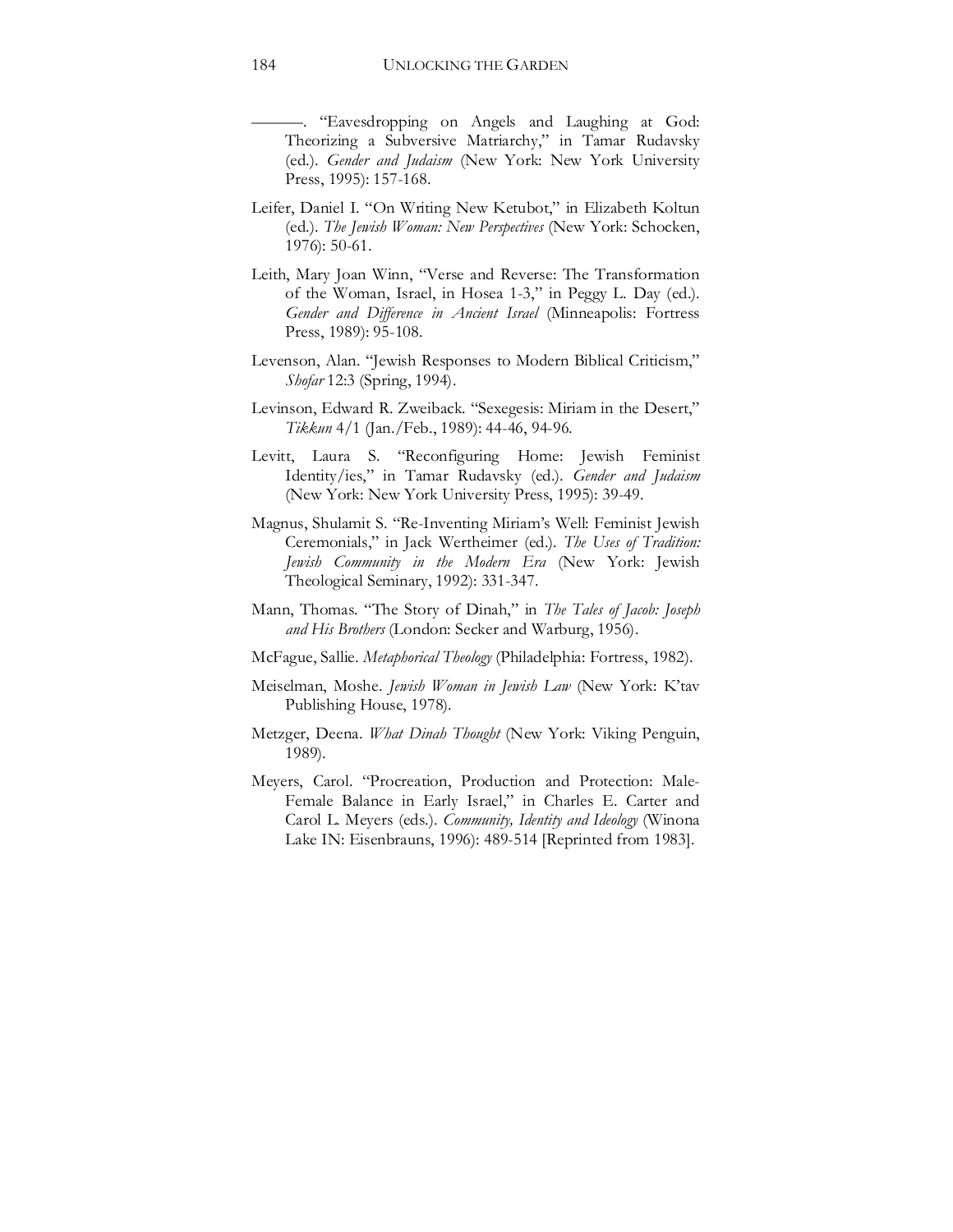———. "The Roots of Restriction: Women in Early Israel," *Biblical Archeologist* 41 (1978): 91-103.

———. *Discovering Eve: Ancient Israelite Women in Context* (New York: Oxford University Press, 1988).

- Moran, Richard. "Seeing and Believing: Metaphor, Image, and Force," *Critical Inquiry* 16:1 (1989): 107-109.
- Neubauer, Jacob. *The History of Marriage Laws in the Bible and Talmud* (Jerusalem: The Magnes Press, 1994) [Hebrew].
- Newsome Carol A. and Sharon H. Ringe (eds.). *The Women's Bible Commentary* (Louisville, KY: Westminster/John Knox Press, 1992).
- Niditch, Susan. *War in the Hebrew Bible* (New York: Oxford University Press, 1993).
- Nye, Andrea. *Words of Power: A Feminist Reading of the History of Logic* (London: Routledge, 1990).
- O'Connor, Kathleen M. "Lamentations," in Carol A. Newsom and Sharon Ringe (eds.). *The Women's Bible Commentary* (Louisville, KY: Westminster/John Knox Press, 1992).
- Ochshorn, Judith. "Sex Roles and the Relation of Power to Gender: Biblical Narratives," *The Female Experience and the Nature of the Divine* (Bloomington, IN: Indiana University Press, 1981): 181-226.
- Osiek, Carolyn. "The Feminist and the Bible: Hermeneutical Alternatives," in Adela Yarbro Collins (ed.). *Feminist Perspectives on Biblical Scholarship* (Chico, CA: Scholars Press, 1985).
- Ozick, Cynthia. "Torah as Feminism, Feminism as Torah," *Congress Monthly* (September/ October 1984).
- Pardes, Ilana. *Countertraditions in the Bible* (Cambridge, MA: Harvard University Press, 1992).
- Paul, Shalom. *Studies in the Book of the Covenant in the Light of Biblical and Cuneiform Law* (Leiden: Brill, 1970).
- Peskowitz, Miriam and Laura Levitt. *Judaism Since Gender* (New York and London: Routledge, 1997).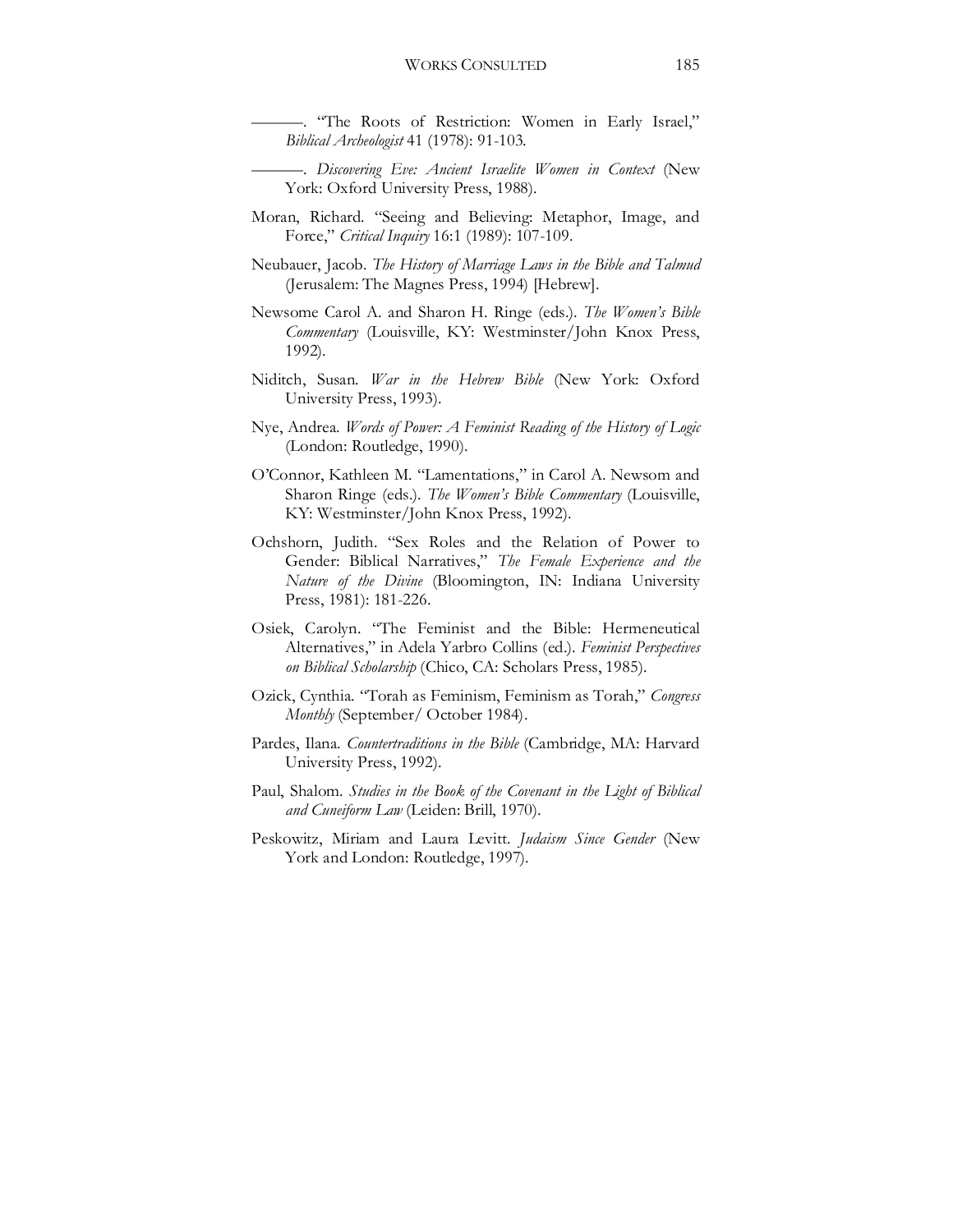Plaskow, Judith. "Decentering Sex: Rethinking Jewish Sexual Ethics," presented at the Jewish Feminist Research Group of Ma'Yan, The Jewish Women's Project (January 19, 1999).

———. "Jewish Anti-Paganism," *Tikkun* 6:2 (April, 1991): 66-68.

———. *Standing Again at Sinai: Judaism from a Feminist Perspective* (San Francisco: Harper & Row, 1990).

———.. "Blaming the Jews for the Birth of Patriarchy," in Evelyn Beck (ed.). *Nice Jewish Girls: A Lesbian Anthology* (Watertown, MA: Persephone Press, 1982).

- Plaut, Gunter. *The Torah: A Modern Commentary* (New York: Union of American Hebrew Congregations, 1981).
- Rabinowitz, Louis I. "Haftara," in *Encyclopedia Judaica* 6 (Jerusalem: Keter, 1971): 1342-1345.
- Ravitsky, Ruth. *Reading from Genesis* (Tel Aviv: Yediot Aharonot, 1999) [Hebrew].
- Reimers, Paula. "Feminism, Judaism and God the Mother," *Conservative Judaism* (Winter, 1993).
- Reinhartz, Adele. "Anonymity and Character in the Books of Samuel," *Semeia* 63 (1993): 117-141.
- Richards, I. A. *The Philosophy of Rhetoric* (London: Oxford University Press, 1936).
- Ricoeur, Paul. *Freud and Philosophy: An Essay on Interpretation* (New Haven: Yale University Press, 1970).
- Riskin, Shlomo. "The Song of Hol Hamo'ed," *The Jerusalem Post*, Friday, April 13, 1990.
- Rose, Phyllis. *Parallel Lives: Five Victorian Marriages* (New York: Alfred A. Knopf Inc., 1983).
- Rosenstock, Bruce. "Inner-Biblical Exegesis in the Book of the Covenant," *Conservative Judaism* (Spring, 1992).
- Russell, Letty (ed.). *Feminist Interpretation of the Bible* (Philadelphia: Westminster Press, 1985).
- Salkin, Jeffrey. "Dinah, the Torah's Forgotten Woman," *Judaism* (Summer, 1986): 284-289.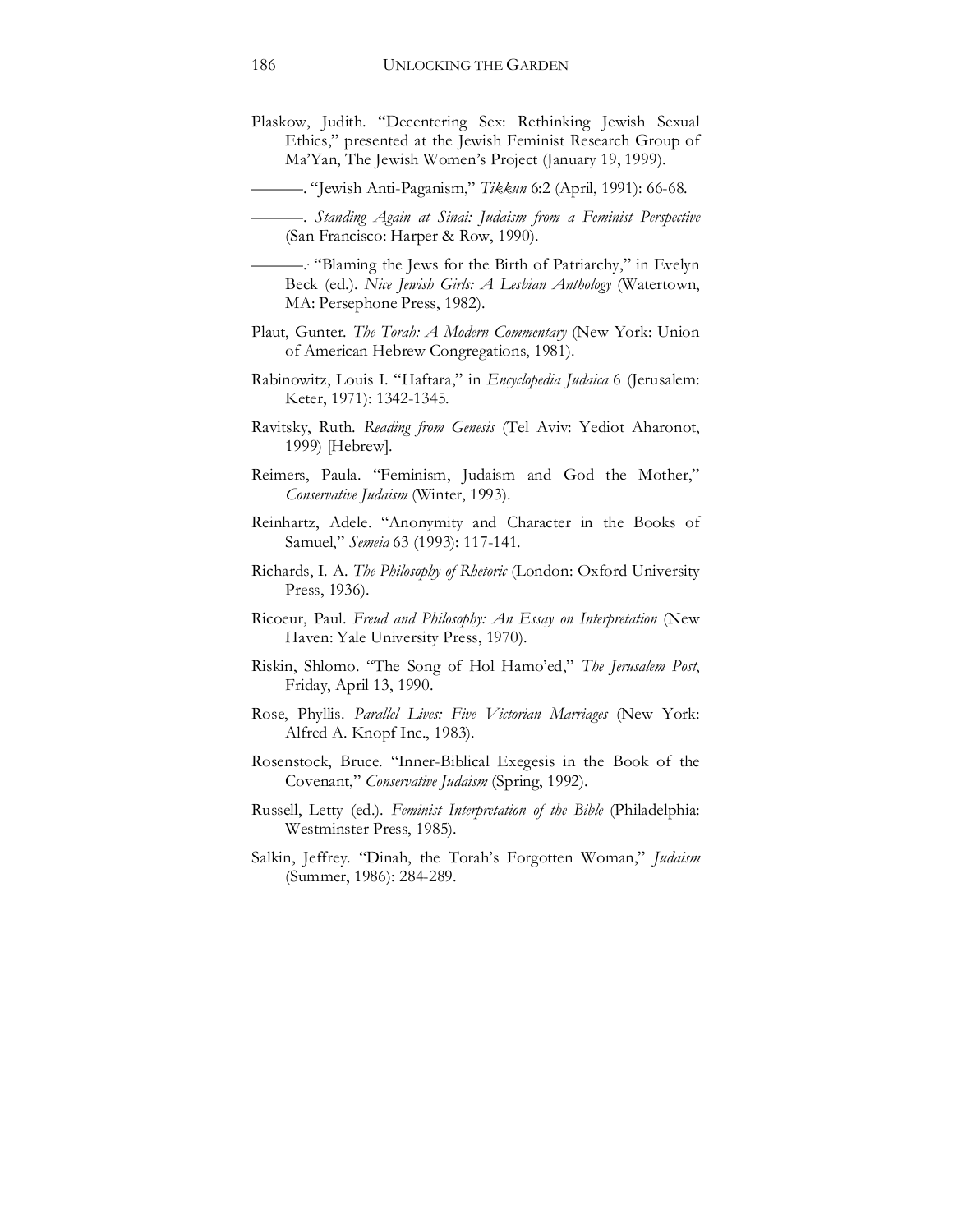- Sasson, Jack M. *Ruth: A New Translation with a Philological Commentary and a Formalist-Folklorist Interpretation*, 2nd Edition (Sheffield UK: Sheffield Academic Press, 1989, 1995) [First published in 1979 at John Hopkins University Press].
- Schechter, Solomon. "Higher Criticism—Higher Anti-Semitism," *Seminary Addresses* (New York, 1959).
- Scholz, Susanne. *Rape Plots: A Feminist Cultural Study of Genesis 34* (New York: Peter Lang, 2000).
- Schussler Fiorenza, Elisabeth. *Bread Not Stone* (Boston: Beacon Press, 1984).

———. *In Memory of Her* (New York: Crossroad, 1989).

Scolnic, Benjamin Edidin. "Bible Battering," *Conservative Judaism* 45 (Fall, 1992): 43-52.

———. "When Does Feminist Biblical Interpretation Become Anti-Semitic?" *Women's League Outlook* 72:2 (Winter, 2001): 27- 30.

- Segovia, Fernando F. and Mary Ann Tolbert (eds.). *Reading from this Place*, Vol. 2 (Minneapolis: Fortress, 1995).
- Selvidge, Marla. "Mark 5:25-34 and Leviticus 15:19-20," *Journal of Biblical Literature* 103: 4 (1984).
- Setel, T. Drorah. "Feminist Insights and the Question of Method," in Adela Yarbro Collins (ed.). *Feminist Perspectives of Biblical Scholarship* (Chico, CA: Scholars Press, 1985).

———. "Prophets and Pornography: Female Sexual Imagery in Hosea," in Letty Russell (ed.). *Feminist Interpretation of the Bible* (Philadelphia: Westminster, 1985): 86-95.

- Shanks, Hershel. "Dever's 'Sermon on the Mound,'" *Biblical Archaeology Review* 13:1 (March, April 1987): 54-57.
- Shaviv, Yehuda. *Beyn Haftara le-Parasha* (Jerusalem: Reuven Mass, 2000) [Hebrew].
- Sheres, Ita. "The Other Story: The Unredacted Version," in *Dinah's Rebellion: A Biblical Parable for our Time* (New York: Crossroad, 1990): 129-138.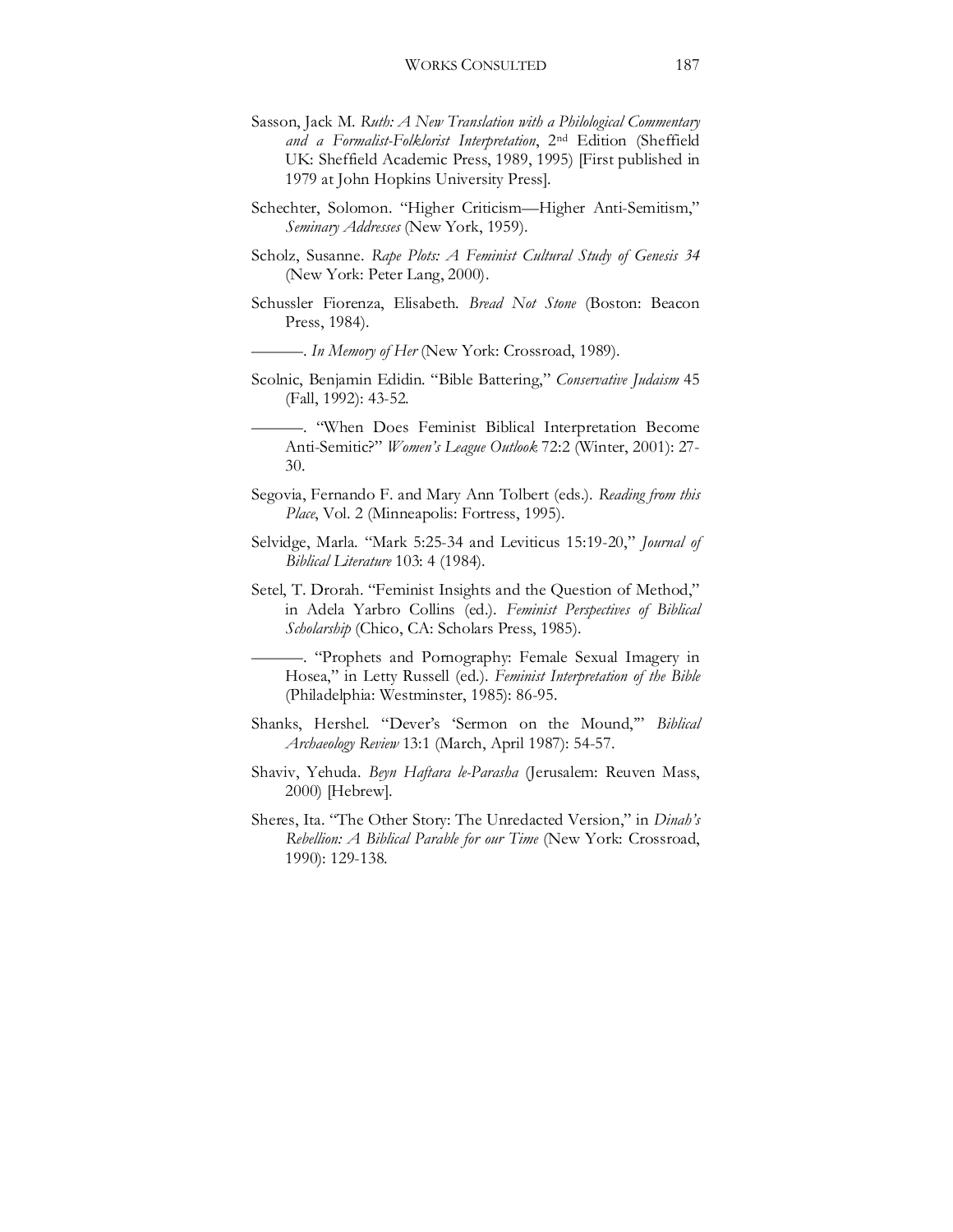- Shields, Mary E. "Circumcision of the Prostitute," *Biblical Interpretation* 3:1 (1995).
- Simpson, Catherine R. "The Future of Memory: A Summary," Women and Memory. *Michigan Quarterly Review* 26.1 (1987): 259-265.
- Spender, Dale (ed.). *Men's Studies Modified: The Impact of Feminism on the Academic Disciplines* (New York: Pergamon, 1981).
- Steinmetz, Devora. "A Portrait of Miriam in Rabbinic Midrash," *Prooftexts* 8 (1988): 35-65.
- Stern, David. *Parables in Midrash—Narrative and Exegesis in Rabbinic Literature* (Cambridge: Harvard University Press, 1991).
- Sternberg, Meir. "A Delicate Balance in the Rape of Dinah," *Ha-Sifrut* 4, 2 (1973): 193-231.
- *Tanakh: A New Translation of the Holy Scriptures* (Philadelphia: Jewish Publication Society, 1985).
- Teugels, Lieve. "'A Strong Woman, Who Can Find?' A Study of Characterization in Genesis 24," *Journal for the Study of the Old Testament* 63 (1994): 89-104.

———. *Aggadat Bereshit. Translated from the Hebrew with an Introduction and Notes* (Leiden: Brill, 2001).

- *The Torah: A Modern Commentary* (New York: The Union of American Hebrew Congregations, 1981).
- Tolbert, Mary Ann. "Defining the Problem: The Bible and Feminist Hermeneutics," *Semeia* 28 (1983): 113-126.
- Trenchard, Warren. "Woman as Daughter," *Ben Sira's View of Women: A Literary Analysis* (Chico, CA: Brown Judaic Studies 38, 1982): 129-166.
- Trible, Phyllis. "Bringing Miriam Out of the Shadows," *Bible Review* 5/1 (February, 1989): 14-34.

———. "Depatriarchalizing in Biblical Interpretation," *Journal of the American Academy of Religion* (March 1973): 30-48.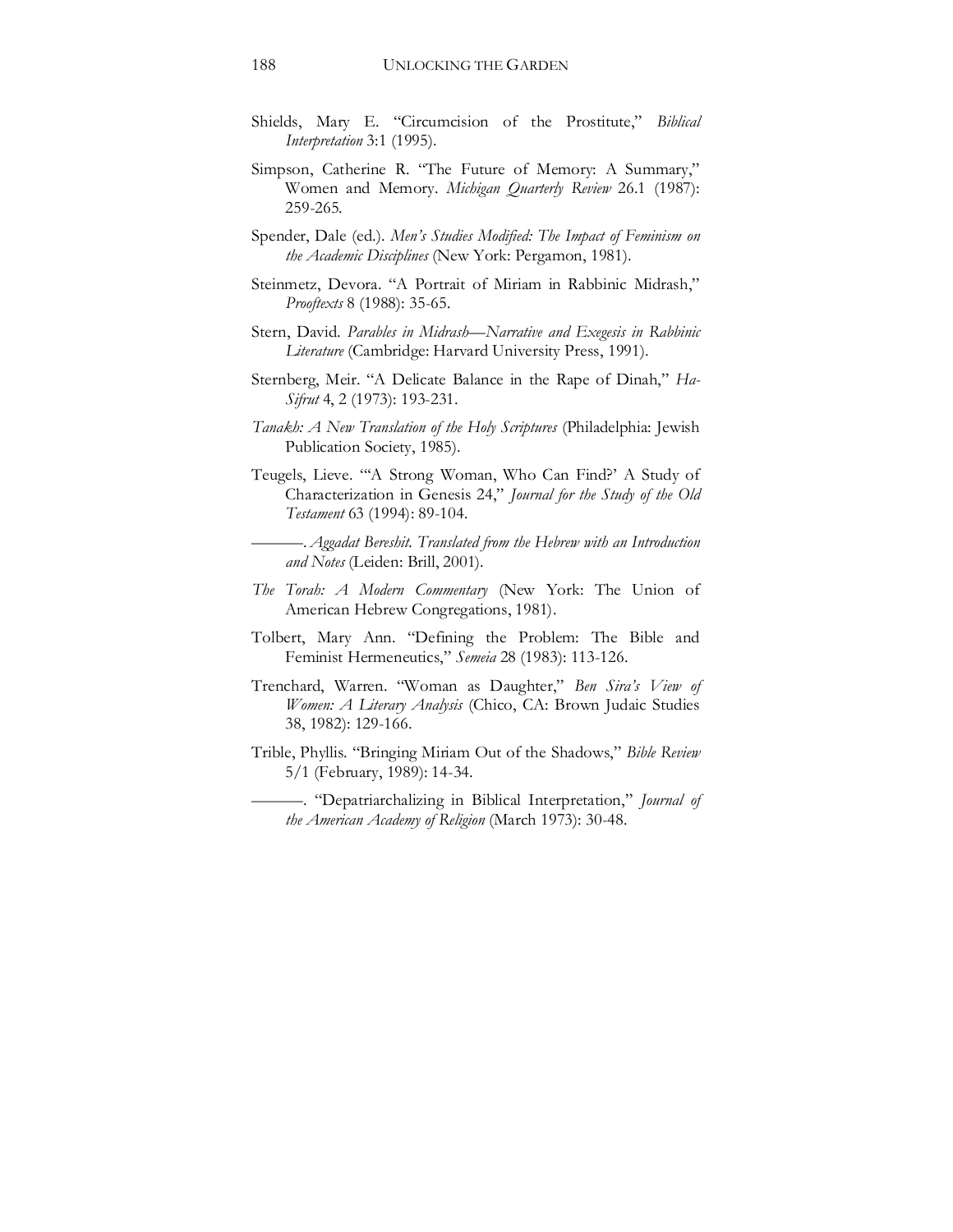———. "Depatriarchalizing in Biblical Interpretation," in Elizabeth Koltun (ed.). *The Jewish Woman: New Perspectives* (New York: Schocken Books, 1976): 217-240.

———. *Texts of Terror: Literary-Feminist Readings of Biblical Narratives*  (Philadelphia: Fortress Press, 1984).

———. *God and the Rhetoric of Sexuality* (Philadelphia: Fortress, 1978).

- Tucker, Gordon. "The Sayings of the Wise are Like Goads: An Appreciation of the Works of Robert Cover," *Conservative Judaism* XLV: 3 (1993).
- Umansky, Ellen M. and Diane Ashton (eds.). *Four Centuries of Jewish Women's Spirituality: A Sourcebook* (Boston: Beacon Press, 1992).

"Beyond Androcentrism: Feminist Challenges to Judaism," *Journal of Reform Judaism* (Winter 1990): 25-35.

- Van Dijk-Hemmes, Fokkelien. "The Imagination of Power and the Power of Imagination: An Intertextual Analysis of Two Biblical Love Songs: The Song of Songs and Hosea 2," *Journal for the Study of the Old Testament* 44:6 (1990): 1342-1345.
- Van Doren, Mark. "The Tragic Lovers: Dinah and Shechem," in Edith Samuel (ed.). In *the Beginning Love: Dialogues between Maurice Samuel and Mark Van Doren on the Bible* (New York: John Day Co., 1973): 107-171.
- Waldman, Nahum M. "The Designation of Marital Status in the Ketubah," *Conservative Judaism* 38 (3), Spring, 1986: 80-81.
- Walker, Lenore. "Battered Women and Learned Helplessness," *Victimology* 2:3-4 (1977-78): 525-534.
	- ———. *The Battered Woman* (San Francisco: Harper & Row, 1979).
- Waskow, Arthur. *These Holy Sparks: The Rebirth of the Jewish People* (San Francisco: Harper & Row, 1983).
- Weems, Renita J. "Gomer: Victim of Violence or Victim of Metaphor?" *Semeia* 47 (1989): 87-104.
- Wegner, Judith Romney. *Chattel or Person? The Status of Women in the Mishnah* (New York: Oxford University Press, 1988).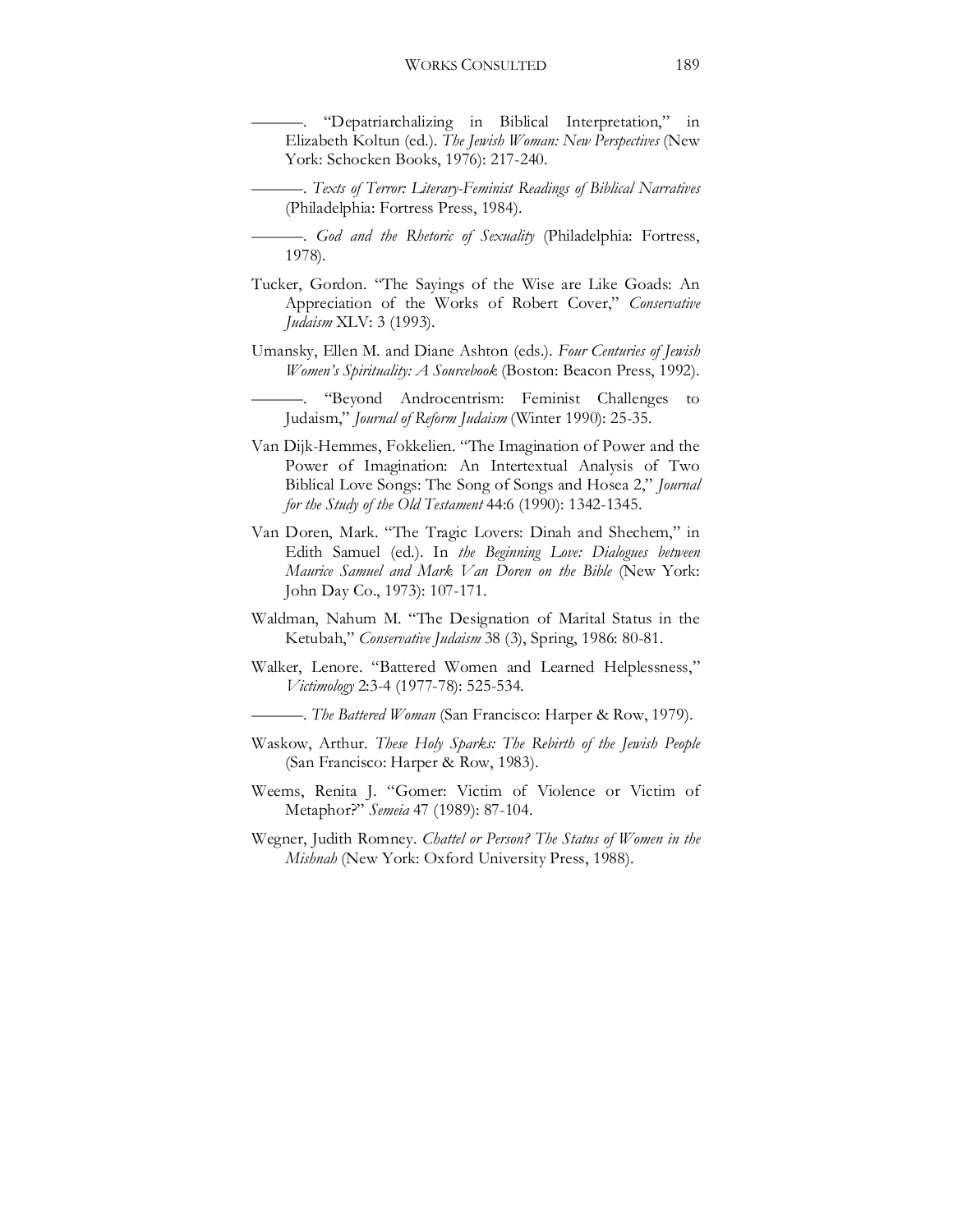- Weinfeld, Moshe. *Deuteronomy and the Deuteronomic School* (Oxford: Clarendon Press, 1972).
- Westphal, Merold. *Suspicion and Faith: The Religious Uses of Modern Atheism* (New York: Fordham University Press, 1998).
- Wheelwright, Philip. *Metaphor and Reality* (Bloomington, IN: Indiana University Press, 1962).
- Wiesel, Elie. A*ni Maamin: A Song Lost and Found Again*, M. Wiesel (tr.) (New York: Random House, 1973).
- Williamson, Nancy. "Daughter Preference," in *Sons or Daughters: A Cross-Cultural Survey of Parental Preferences* (Beverly Hills, CA: Sage Publications, 1976): 103-115.
- Wisse, Ruth. "The Feminist Mystery," *The Jerusalem Report*, January 9 (1992), 40.
- Yee, Gale A. "Hosea," in Carol A. Newsom and Sharon H. Ringe (eds.). *The Women's Bible Commentary* (Louisville, Kentucky: Westminster, 1992): 195-202.
- Yerushalmi, Yosef Hayim. *Zakhor: Jewish History and Jewish Memory* (New York: Schocken, 1989).
- Zones, Jane Sprague (ed.). *Taking the Fruit: Modern Women's Tales of the Bible* (San Diego: Women's Institute for Continuing Jewish Education, 1st edition, 1981, 2nd edition, 1989).
- Zornberg, Aviva. *The Beginning of Desire: Reflections on Genesis* (New York: Doubleday, 1995).